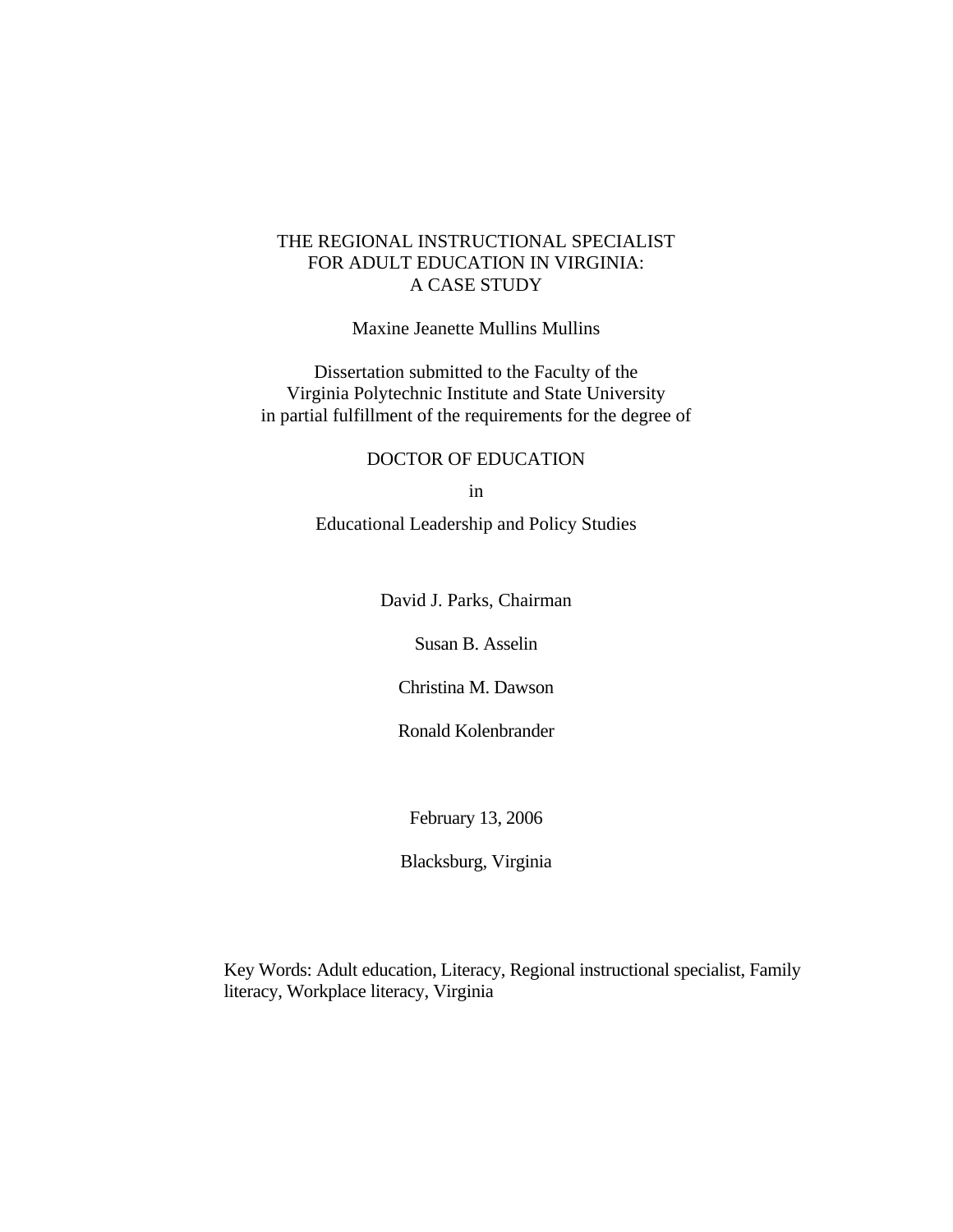## THE REGIONAL INSTRUCTIONAL SPECIALIST FOR ADULT EDUCATION IN VIRGINIA: A CASE STUDY

#### Maxine Jeanette Mullins Mullins

#### ABSTRACT

In the late 1980s regional instructional specialists were hired by the Virginia Department of Education in 18 planning districts. The purpose of this study was to describe the role of one specialist in a rural setting. The description may be beneficial to adult education planners and policy makers as they look for innovative ways of delivering rural adult education programs.

Three research questions guided the study:

- 1. What are the contexts (historical, legal, geographical, and program) in which the rural regional instructional specialist works?
- 2. What tasks (administrative and program) are performed by the rural regional instructional specialist?
- 3. What are the outcomes of the work of the rural regional instructional specialist?

Through interviews, review of documents, and observations, the researcher found that the historical, legal, geographical, and program contexts of the rural regional instructional specialist were interrelated, and that they guided and constrained the work of the specialist. Governmental mandates and budgets prescribed the development of programs. Geographical features, employment opportunities, educational needs, and social conditions influenced what was offered and when it was offered in adult education programs in the Mount Rogers Region.

Planning and conducting professional development activities, maintaining links with teachers in the regional program and with personnel at the state office in Richmond, visiting classes in each locality, maintaining referral links with other agencies, and recruitment of students were tasks performed by the regional instructional specialist. Priorities were family literacy, workplace programs, infusion of technology, and health literacy.

By increasing classes for One-Stop centers and immigrants, offering in-service programs for teachers, visiting program sites, and collaborating with other agencies, the specialist contributed to higher enrollment in classes and increased educational gains for students. The role of the rural regional instructional specialist in Virginia is changing, and the future of the position is uncertain.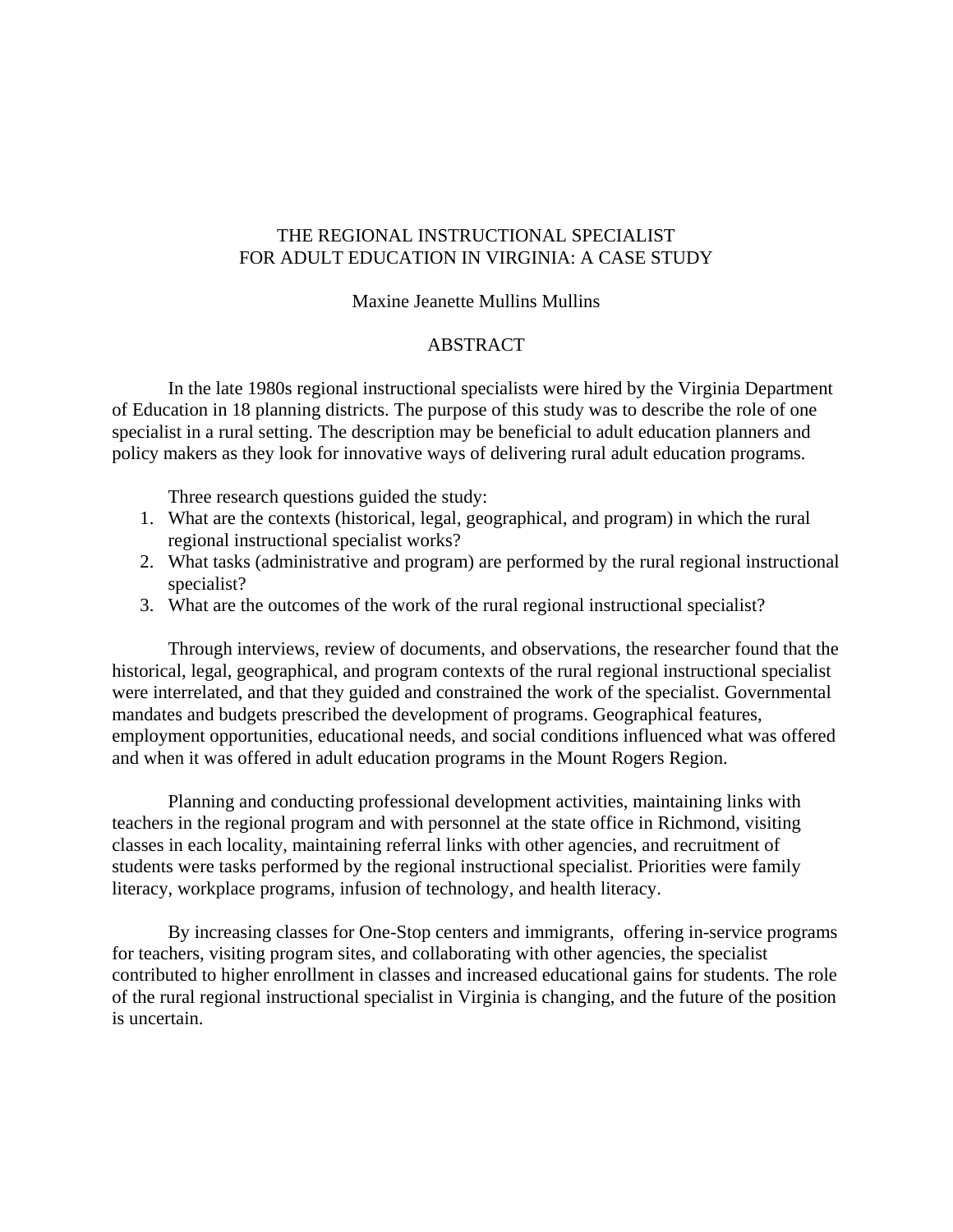# TABLE OF CONTENTS

| Page                                                |
|-----------------------------------------------------|
|                                                     |
|                                                     |
|                                                     |
|                                                     |
| 1. INTRODUCTION TO THE STUDY OF THE ADULT EDUCATION |
|                                                     |
|                                                     |
|                                                     |
|                                                     |
|                                                     |
|                                                     |
| The History of Adult Education and Literacy         |
| The Delivery of Adult Basic Education               |
|                                                     |
| 53                                                  |
|                                                     |
|                                                     |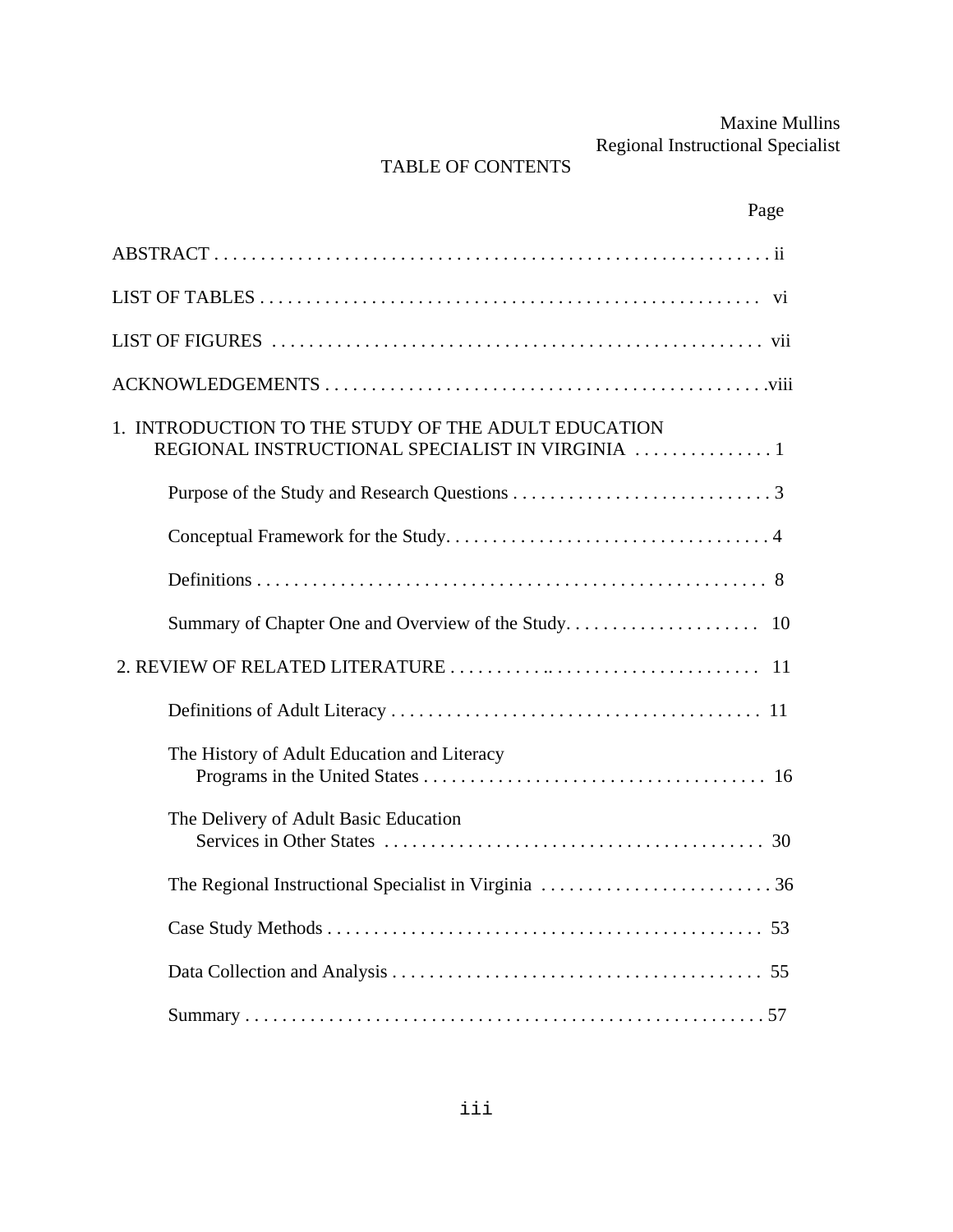| <b>Maxine Mullins</b><br><b>Regional Instructional Specialist</b>           |  |
|-----------------------------------------------------------------------------|--|
|                                                                             |  |
|                                                                             |  |
|                                                                             |  |
|                                                                             |  |
| 4. THE CONTEXT OF THE WORK OF THE REGIONAL                                  |  |
| The Historical Context of the Work of the Regional Instructional Specialist |  |
| The Legal Context of the Work of the Regional Instructional Specialist      |  |
| The Geographical Context of the Work of the Regional Instructional          |  |
| The Program Context of the Work of the Regional Instructional               |  |
|                                                                             |  |
| 5. THE TASKS PERFORMED BY THE REGIONAL                                      |  |
| Administrative Tasks Performed by the Regional Instructional                |  |
| Program Tasks Performed by the Regional Instructional Specialist            |  |
|                                                                             |  |
| 6. THE OUTCOMES OF THE WORK OF THE REGIONAL                                 |  |
|                                                                             |  |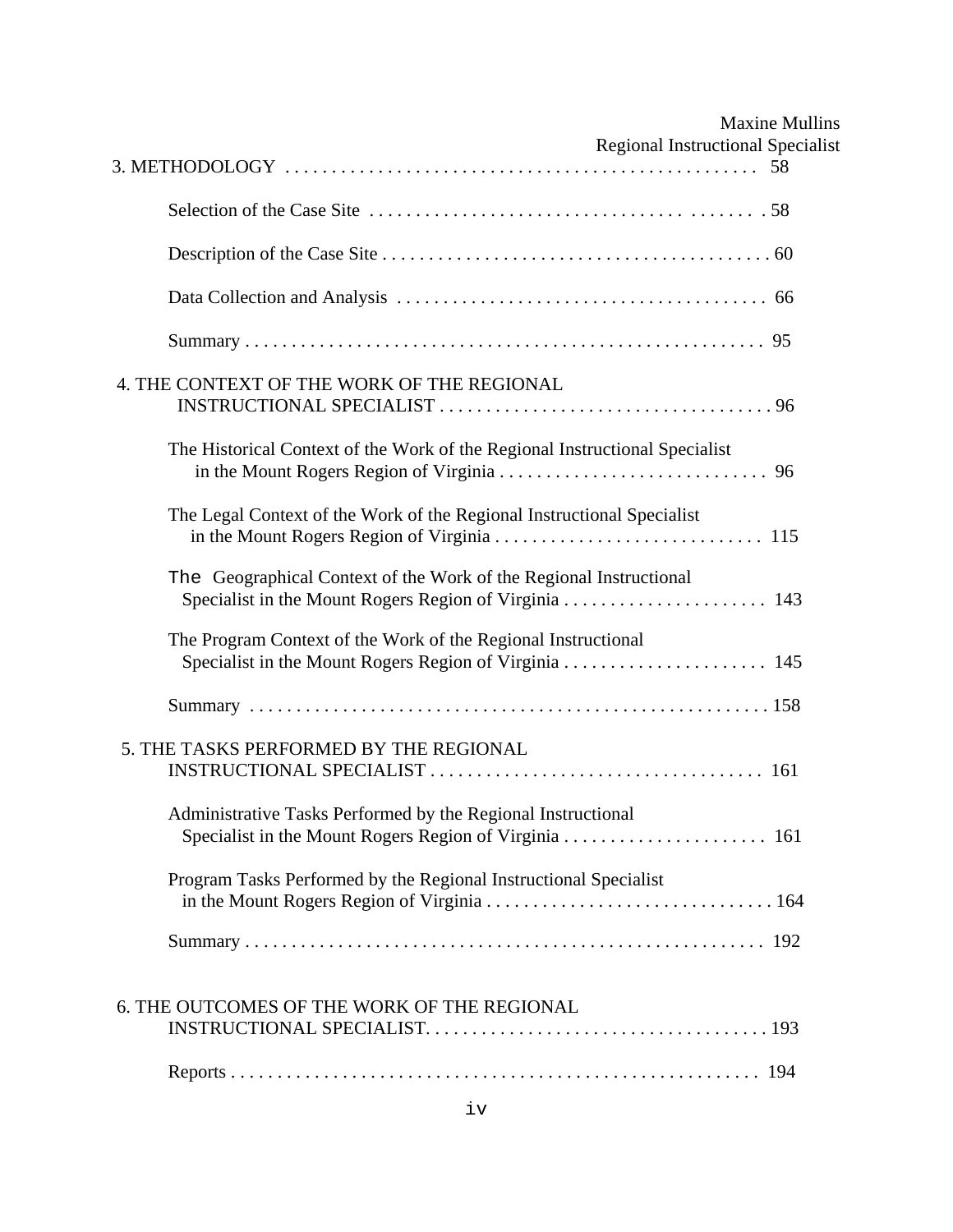| 7. THE FUTURE OF THE REGIONAL INSTRUCTIONAL SPECIALIST AND<br>ADULT EDUCATION IN THE MOUNT ROGERS REGION  210 |  |
|---------------------------------------------------------------------------------------------------------------|--|
| The Complex Context of the Work of the Regional Instructional Specialist 210                                  |  |
| Changes in the Legal Context of Adult Education and the Work of the                                           |  |
| Changes in the Program Context of Adult Education and the Work of the                                         |  |
| Changes in the Tasks Performed by the Regional Instructional Specialist in the<br>228                         |  |
| Changes in Expected Outcomes of the Work of the<br>230                                                        |  |
| 231                                                                                                           |  |
| 237                                                                                                           |  |
| B. The Virginia Adult Education and Literacy System<br>257<br>262<br>279<br>Е.                                |  |
|                                                                                                               |  |
|                                                                                                               |  |
|                                                                                                               |  |
|                                                                                                               |  |
|                                                                                                               |  |
|                                                                                                               |  |
|                                                                                                               |  |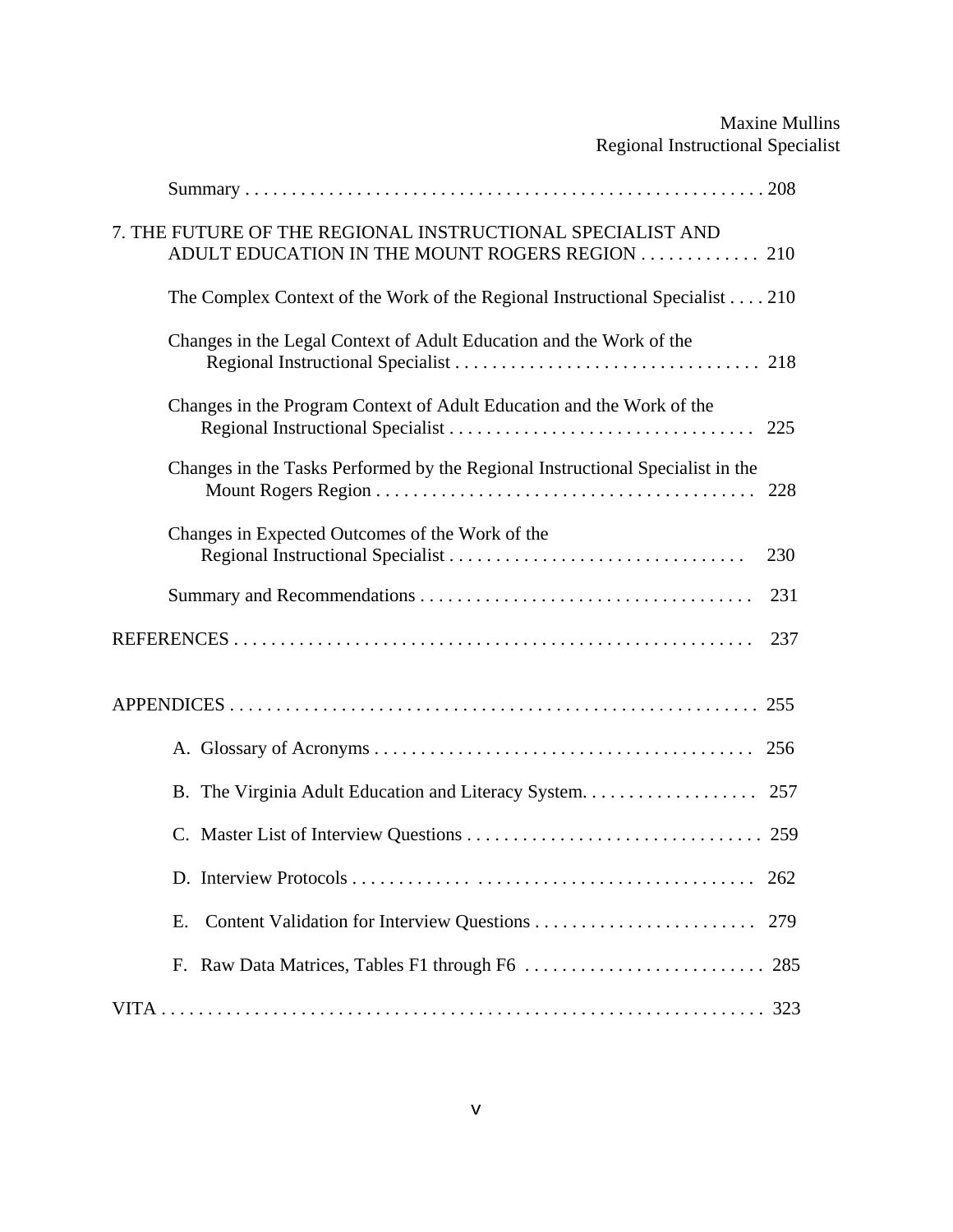# LIST OF TABLES

| Table |                                                                                                                           | Page |
|-------|---------------------------------------------------------------------------------------------------------------------------|------|
|       | 1. Comparison of the National Literacy Act of 1991 with<br>the Adult Education and Family Literacy Act of 1998            | 22   |
|       | 2. Population of the Mount Rogers Region in Virginia, with Various<br>Other Figures Related to Education, 2000 Census     | 62   |
|       | 3. Educational Attainment of Adults in Virginia and the Mount<br>Rogers Region, Persons 25 Years and Over                 | 63   |
|       | 4. Content Validation: Domain and Clarity<br>of Interview Questions, Trial 3                                              | 70   |
|       | 5. Data Collection and Analysis Matrix: Connections Among<br>Research Questions, Interview Questions, and Sources of Data | 76   |
| 6.    | Virginia's Adult Education Core Indicators of Performance                                                                 | 151  |
|       | 7. Enrollment for Mount Rogers Regional Adult Education Program<br>for Three Years                                        | 204  |
|       | 8. Performance Data for Three Years for the Mount Rogers<br><b>Regional Adult Education Program</b>                       | 207  |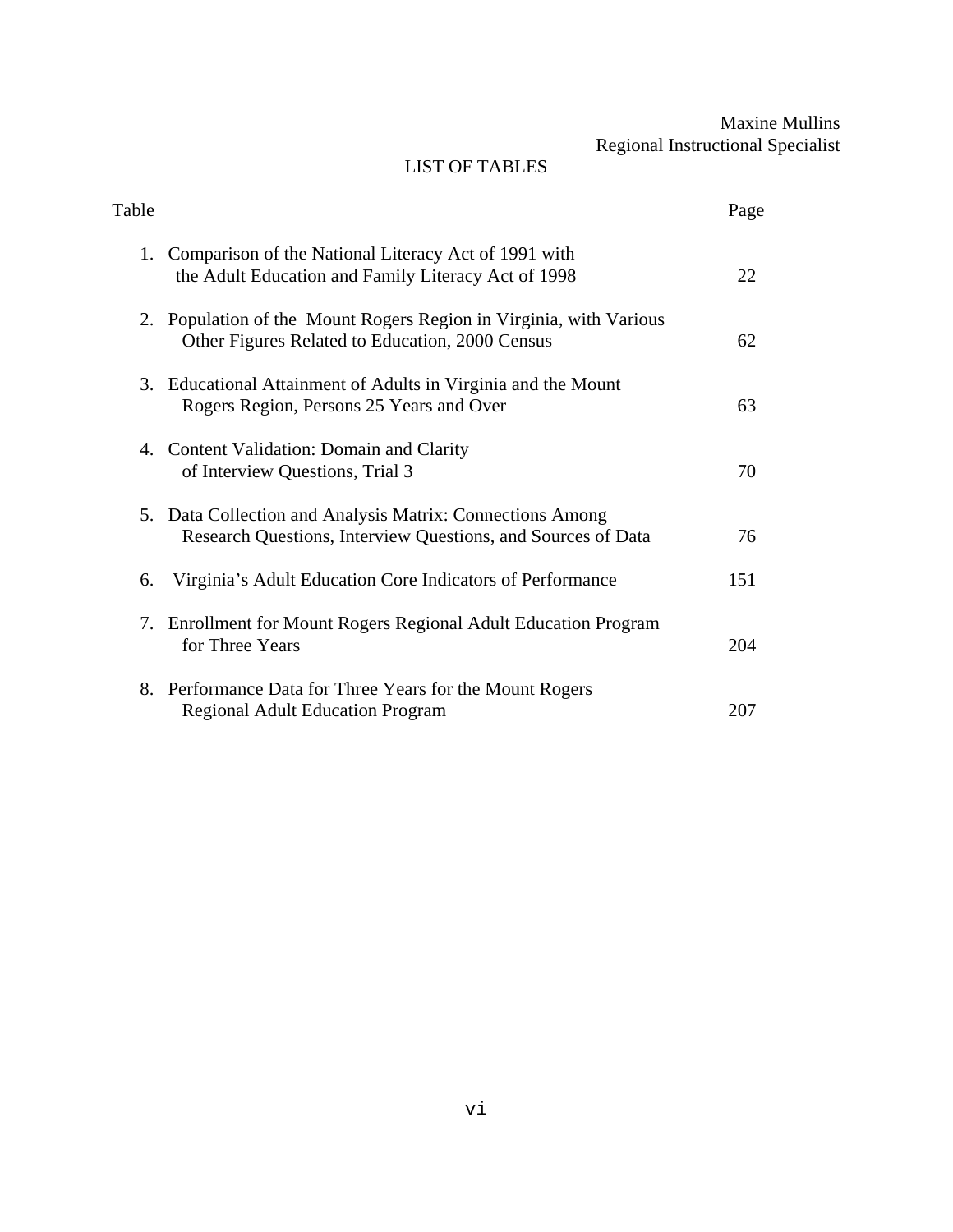# LIST OF FIGURES

| Figure |                                                                                                             | Page |
|--------|-------------------------------------------------------------------------------------------------------------|------|
| 1.     | Conceptual Framework for the Study                                                                          | h    |
| 2.     | Organizational Structure of the Mount Rogers<br><b>Regional Adult Education Program</b>                     | 140  |
| 3.     | Program Priorities, Staff Resources, Collaborating Agencies,<br>and Resources to Support Local and Regional |      |
|        | <b>Adult Education Programs</b>                                                                             |      |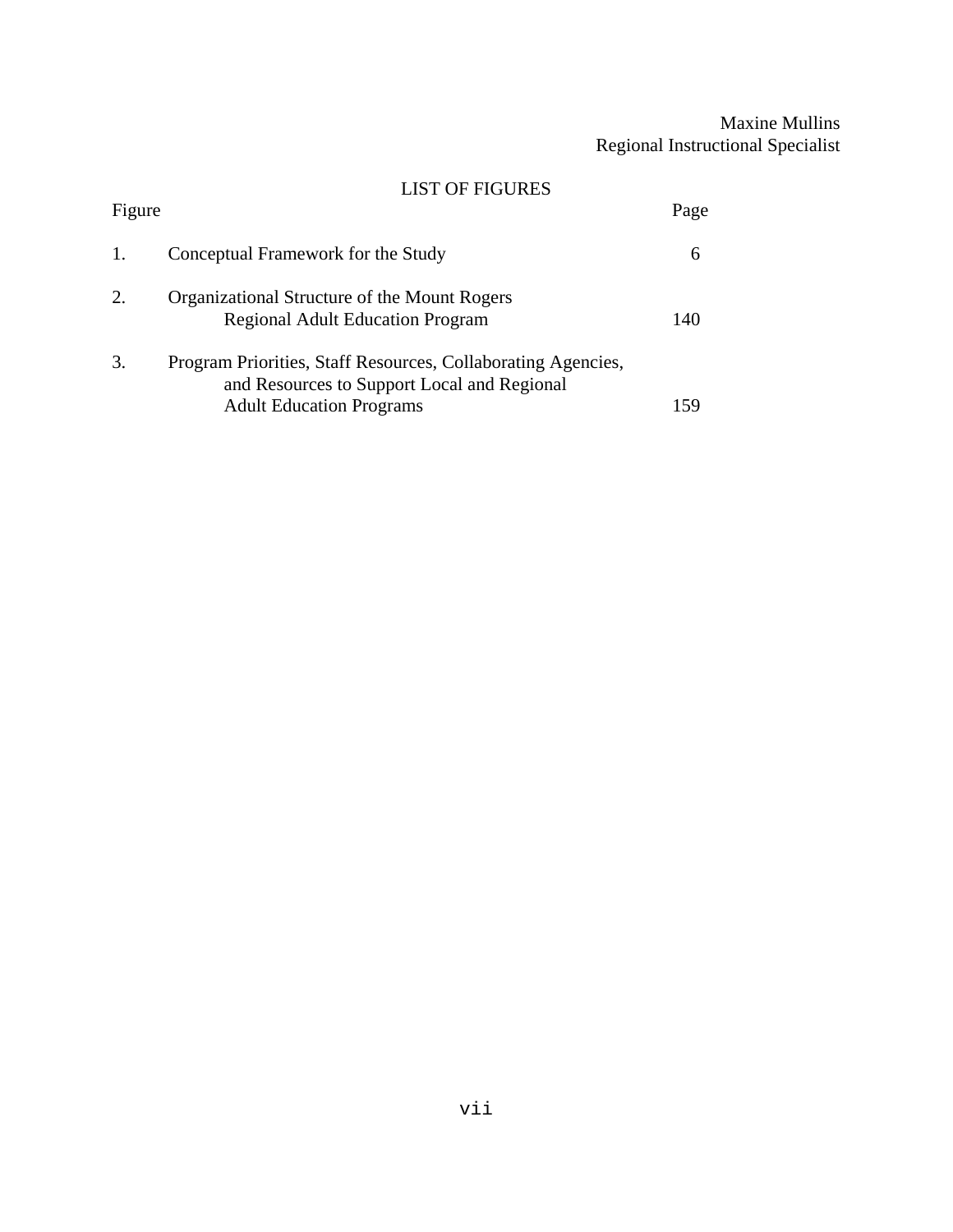## ACKNOWLEDGEMENTS

 Dr. David Parks, you have been so patient with me as I have taken so long to complete this dissertation. I thank you for your kindness, prodding, and encouragement. Your guidance and suggestions meant so much to me as you told me to "plan your work and work your plan." I hope this paper is something that will be beneficial to others. THANK YOU!

 I appreciate each member of my committee for your support during this long process. You have been available when needed, have prodded, suggested, and encouraged. Thanks.

 To the folks in the Mount Rogers Regional Adult Education Program, please know that I appreciate all your efforts. Your program, with a great history of exceptional performance, is a fine example of cooperation and attention to the needs of the adults who need your services. I expect the program will continue to grow and be an asset to your communities and the state, as it was in past years. Baja and Deborah left big shoes to fill, but you are making a legacy, too, with all your fine work.

 To Christy Hicks I say a special "Thank you." Your warm personality and caring attitude make you a special asset to the Mount Rogers Regional Adult Education Program. Your knowledge of your work, your interpersonal skills, and your delivery of services make you a strong person in the adult education program and in your own community and family. The best of luck to you and yours!

 The members of the staff at the Virginia Office of Adult Education and Literacy and others on whom I called for information (Linda Allen, Rebecca Scott, Anita Prince, and others) are appreciated for supplying information for this study. Your tasks are enormous, the outcomes are rewarding, and the work in the future will bring special rewards in the most unexpected ways. My husband Arthur and son Shaun have been encouraging and supportive in all my efforts. I love you, and maybe now you can have supper on time!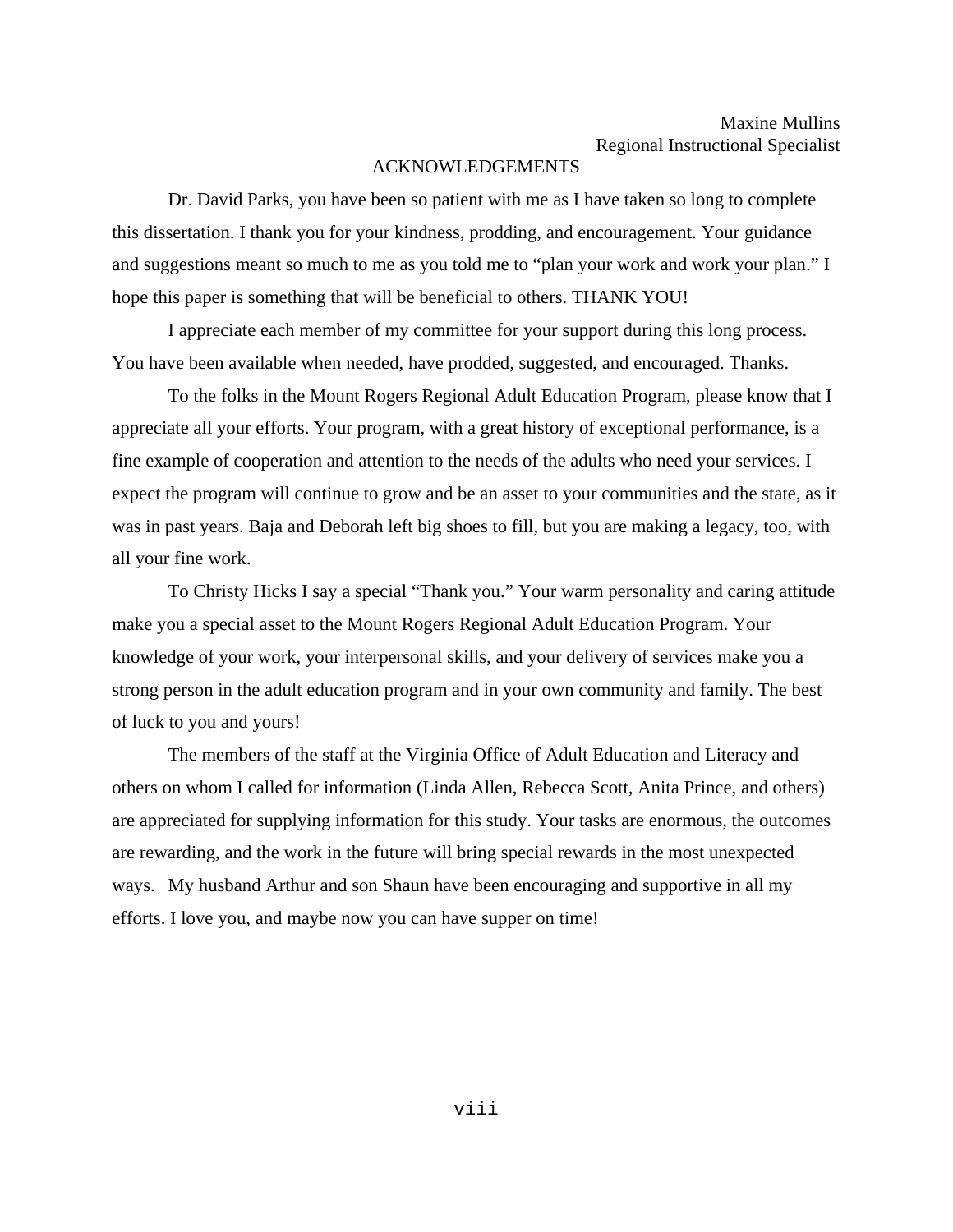## CHAPTER 1

# INTRODUCTION TO THE STUDY OF THE ADULT EDUCATION REGIONAL INSTRUCTIONAL SPECIALIST IN VIRGINIA

 Joe Smith came to the adult basic education class with a definite purpose. Although Joe was nearly 50 years old, he had never learned to drive. Epilepsy at an early age had hindered his school attendance, leaving him without the skills necessary to successfully complete the driving test. He wanted a driver's license.

 His wife Mary had a different reason for joining the group. Because of family obligations and different values, she had never attended public school and could "draw" her name crudely. Her desire was to write to her son in Cleveland and to be able to read his letters to her.

 Karen had yet another goal in mind as she enrolled with the others. Having left school in the tenth grade to marry, she desired a high school equivalency certificate now that her sons had completed school.

 Each of these is real, although their names have been changed. All reached their desired goals. Joe's life became more mobile with his driver's license, and he purchased his first pickup truck. Mary was thrilled to be able to read the letters from her son and felt blessed in a special way that he had seen her accomplishment, for he developed a brain tumor and died within two years. Karen passed her General Educational Development (GED) test, completed four years of college, became a teacher, and has since earned a master's degree. These are but three examples of thousands of success stories that teachers of adult education could tell.

At the same time, thousands of adults remain in need of basic education. According to the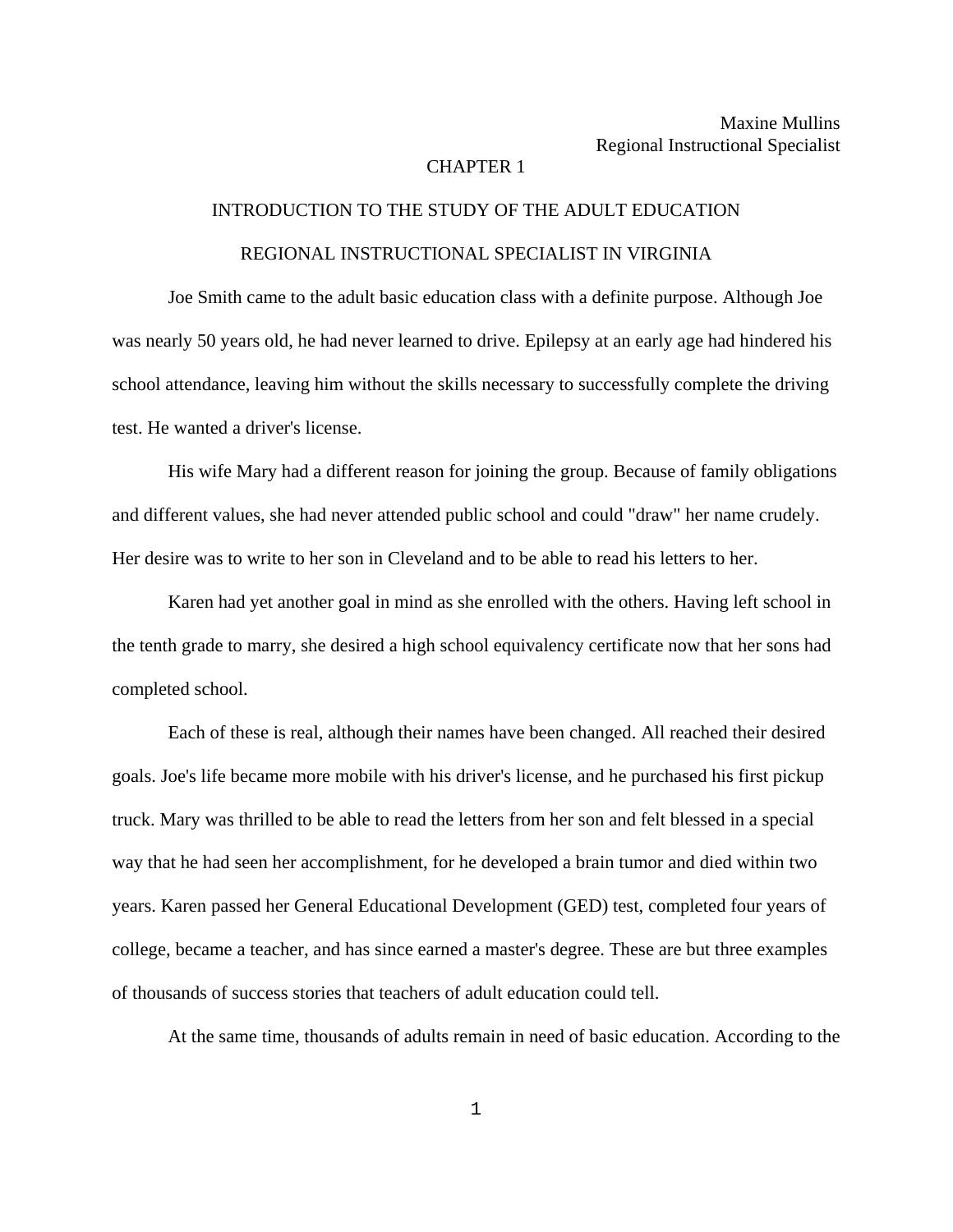## Maxine Mullins

Regional Instructional Specialist

2000 census figures, more than 864,000 people in Virginia, or nearly 20% of the adults 25 years and older, have less than a twelfth-grade education (United States Bureau of the Census, 2000). Squires (1989) gave examples of the impact of illiteracy on the public by citing problems in reading business manuals, instructions on medicine bottles, and notes from a teacher. As we move into an era when more technology is needed in the workplace, machines are more complicated and instructions require higher levels of reading comprehension. Garner (1999) reported examples of adults in literacy classes in Tennessee who described their lives in ordinary ways. They have jobs, go shopping, and raise their children, but their lives are complicated because of lack of basic skills. For example, they have no credit and must pay "rent-to-own" fees or money order fees because they have no checking accounts.

 For these and many related reasons, educational programs for adults are an important part of the total educational program of public schools in the United States. For several decades, the government at both federal and state levels has provided funding for programs in adult education to help eradicate problems associated with illiteracy and to assist in upgrading skills necessary for technical performance in the workplace. Illiteracy and lower earned income are prevalent in undereducated adults, who are generally the poor and racial and ethnic minorities. Among these populations are Native Americans, blacks, Hispanics, and immigrants from other countries (Hunter & Harman, 1979).

 Many rural school systems in the Commonwealth of Virginia have insufficient local funds to offer Adult Basic Education (ABE) and literacy programs. However, state funds are available to employ people to work on a regional basis to provide a variety of services for adult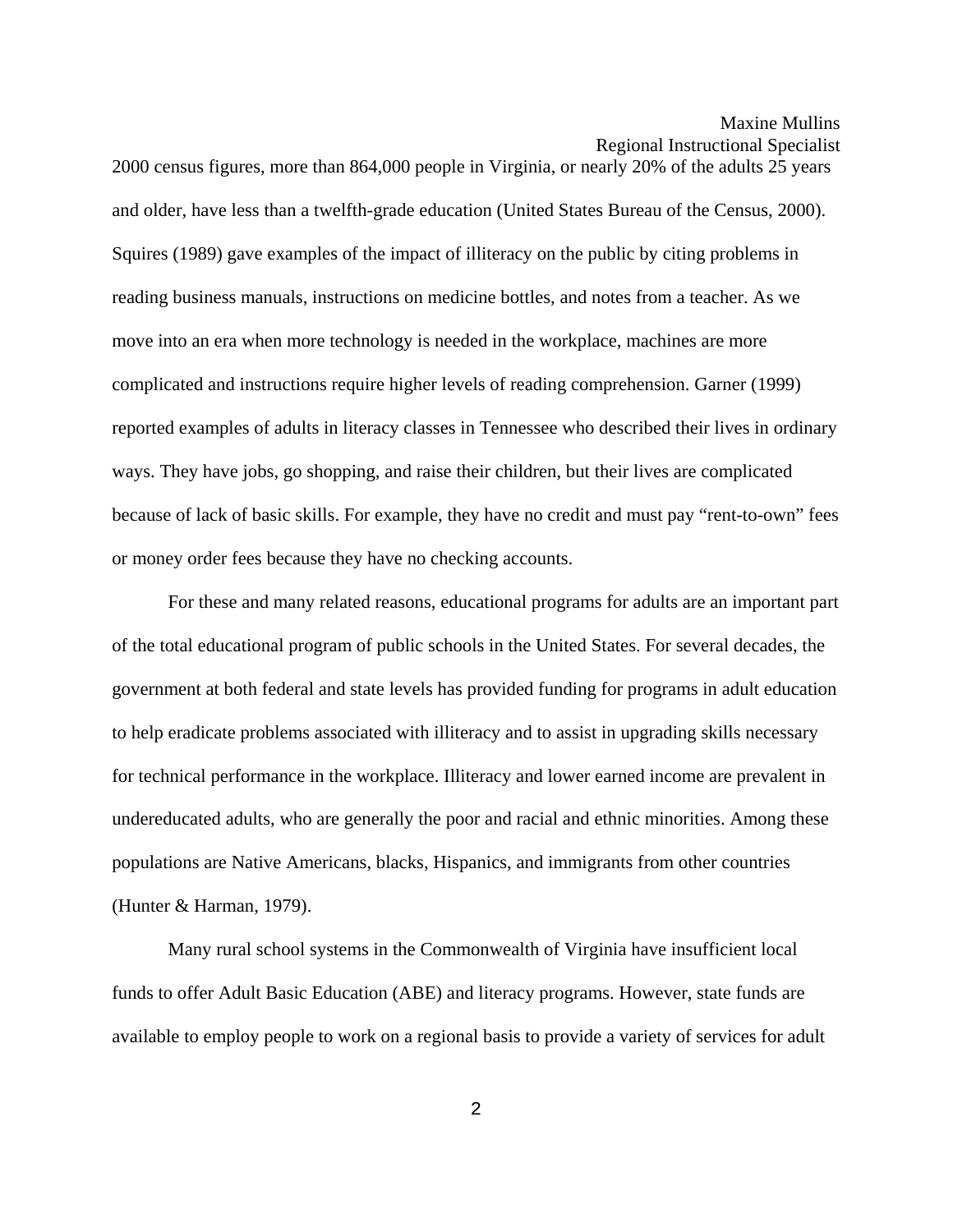learners. In 2004, 18 regional instructional specialists for adult education performed specific tasks in planning districts throughout Virginia. The position was funded by the Virginia Department of Education, Office of Adult Education and Literacy, on a part-time basis. In 1993 these specialists had responsibility in five areas: (1) staff development, (2) instructional technical assistance, (3) recruitment, (4) workplace literacy training, and (5) interagency linkages (Virginia Department of Education, 1993b). These areas were modified in 2002 to include family literacy, health literacy, and technology (Virginia Department of Education, 2002a). For this study, family literacy and health literacy are included as subtopics with staff development, and technology is a subtopic with instructional technical assistance.

### Purpose of the Study and Research Questions

 The work of the rural regional instructional specialist in adult education is rather obscure, not well-known beyond the ranks of those who work in adult education. A study of the context, tasks, and outcomes of the regional instructional specialist's job could be helpful to those who may want to consider this method of delivering adult education services.

Three questions guided this research:

- 1. What are the historical, geographical, legal, and program contexts in which the rural regional instructional specialist works?
- 2. What are the program and administrative tasks performed by the rural regional instructional specialist?
- 3. What are the outcomes of the rural regional instructional specialist's work? This study is a view of one regional instructional specialist for adult education in rural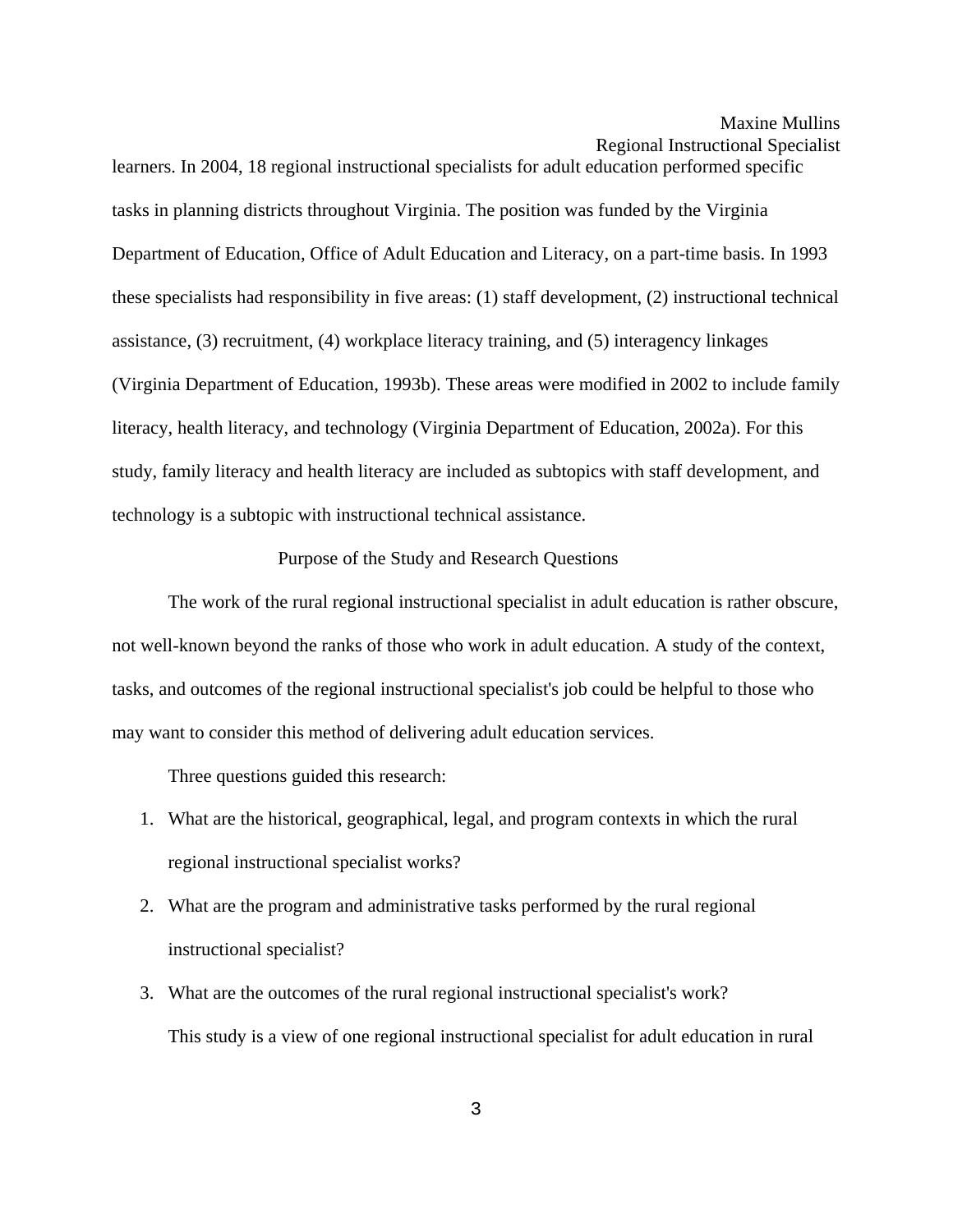## Maxine Mullins

Regional Instructional Specialist

Southwest Virginia. The work of this specialist is described in sufficient detail to help general educators, policy makers, and the general public to understand the role these people play in the education of some of the neediest adults in America. Those already employed as regional instructional specialists can use the data to benchmark their work. Rural regional instructional specialists now employed or to be employed in the field may find the description of the work of the regional instructional specialist helpful as they plan, implement, and evaluate the adult education programs in their communities.

 Those seeking a position as a regional instructional specialist may find the information useful when making decisions about employment in this field. The nature of the work of the regional instructional specialist in adult education may or may not be compatible with the dispositions of those interested in employment as specialists.

 The Commonwealth of Virginia has an endorsement for instructors in adult education. Perhaps endorsement for support services and supervision in adult education will be added in the future. If so, the results of this study could be used to determine requirements for certification and to develop programs at universities to prepare people for such leadership positions.

 The results of the study could lead to recommendations for policies related to the position of regional instructional specialist. The results may help to determine whether the position should continue to be funded, and they may contribute to the identification and changes that may be needed in requirements for employment, length of contract, or duties performed.

### Conceptual Framework for the Study

The rural regional instructional specialist for adult education is the focus of this research.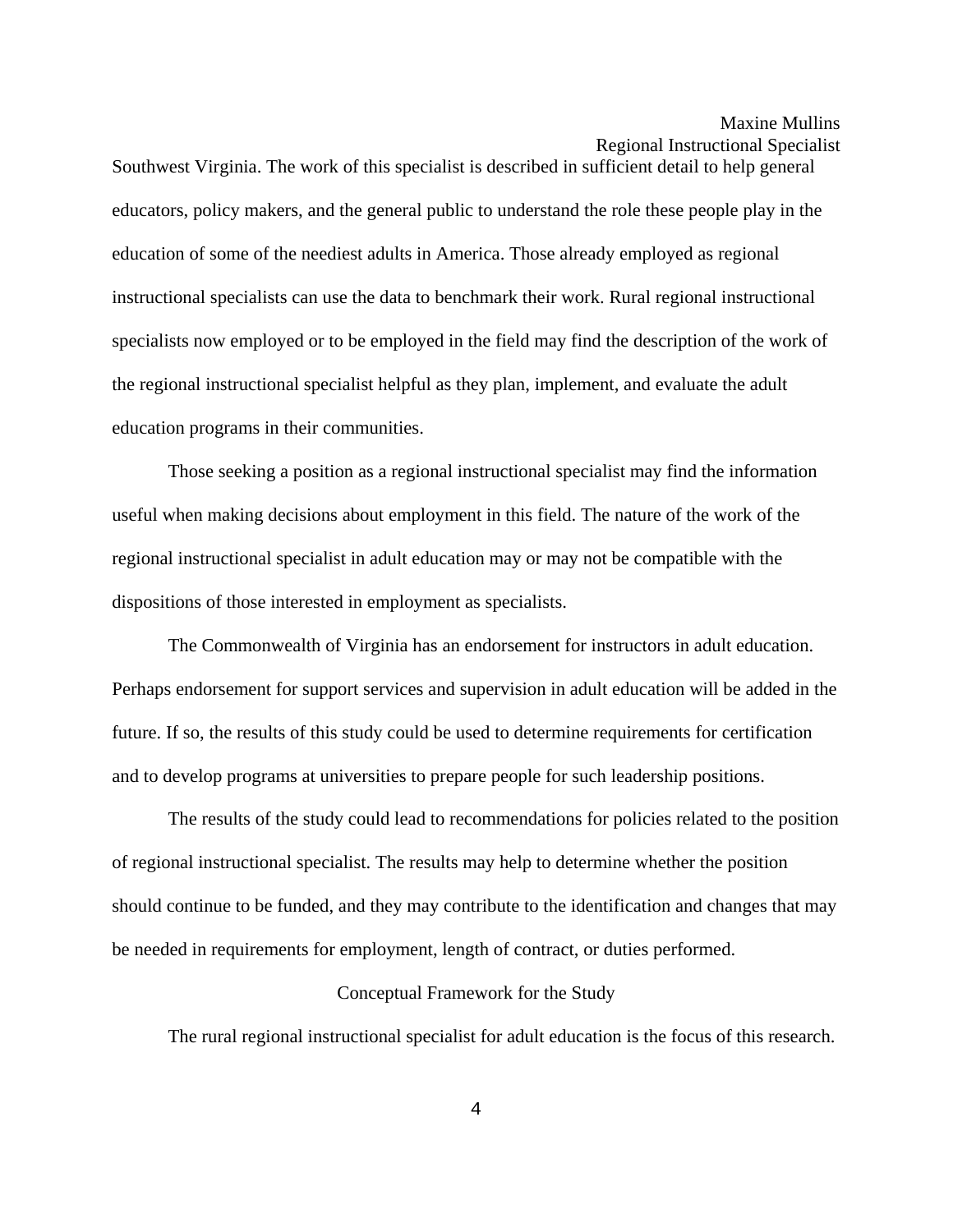The context, the program and administrative tasks, and the outcomes of the regional instructional specialist's work are the primary components of the study. A diagram of the framework is in Figure 1. Context, tasks, and outcomes are printed in bold letters as they represent the three primary components of the study. They are connected to the central circle that represents the work of the regional instructional specialist.

## The Context of the Regional Instructional Specialist's Work

 The context in which the regional instructional specialist works has four components: history, geographical setting, legal provisions and requirements, and program expectations. The content of each follows:

# History of Adult Basic Education and of the Adult Education Regional Instructional Specialist in Virginia

 The history has two components: the history of adult education, beginning with literacy training for immigrants and continuing to the present Workforce Investment Act of 1998 (Pub. L. No. 105-220), and the history of the position of regional instructional specialist for adult education in Virginia.

#### Geographical Setting of the Adult Education Regional Instructional Specialist's Work

 The setting of this study is the Mount Rogers Region, which is one of 22 planning districts in Virginia, 18 of which had regional instructional specialists in 2004. The local governmental agencies within the planning district, the availability of educational programs, the physical distances of the region, and topographical aspects of the region are discussed.

5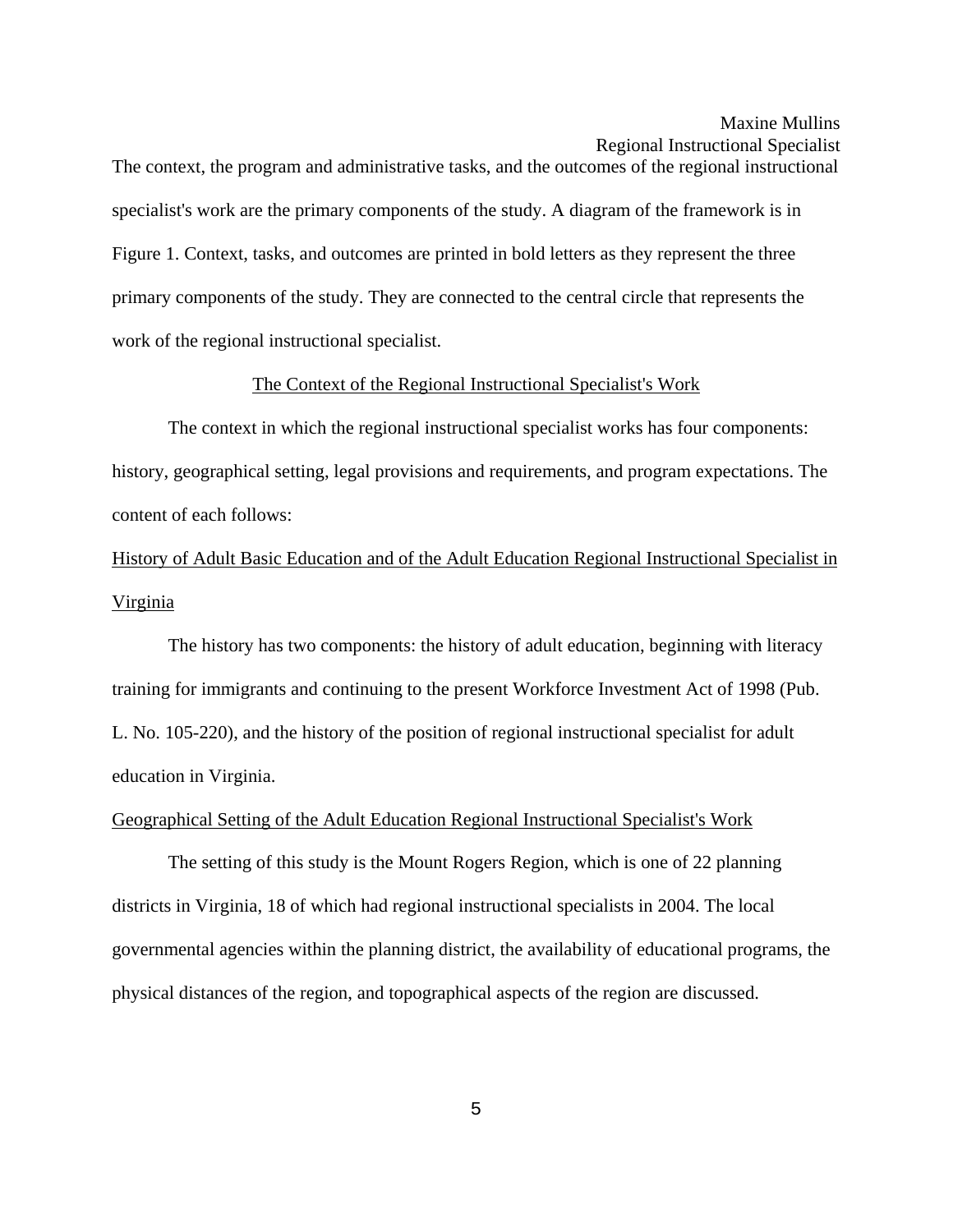Maxine Mullins Regional Instructional Specialist



Figure 1. Conceptual framework for the study.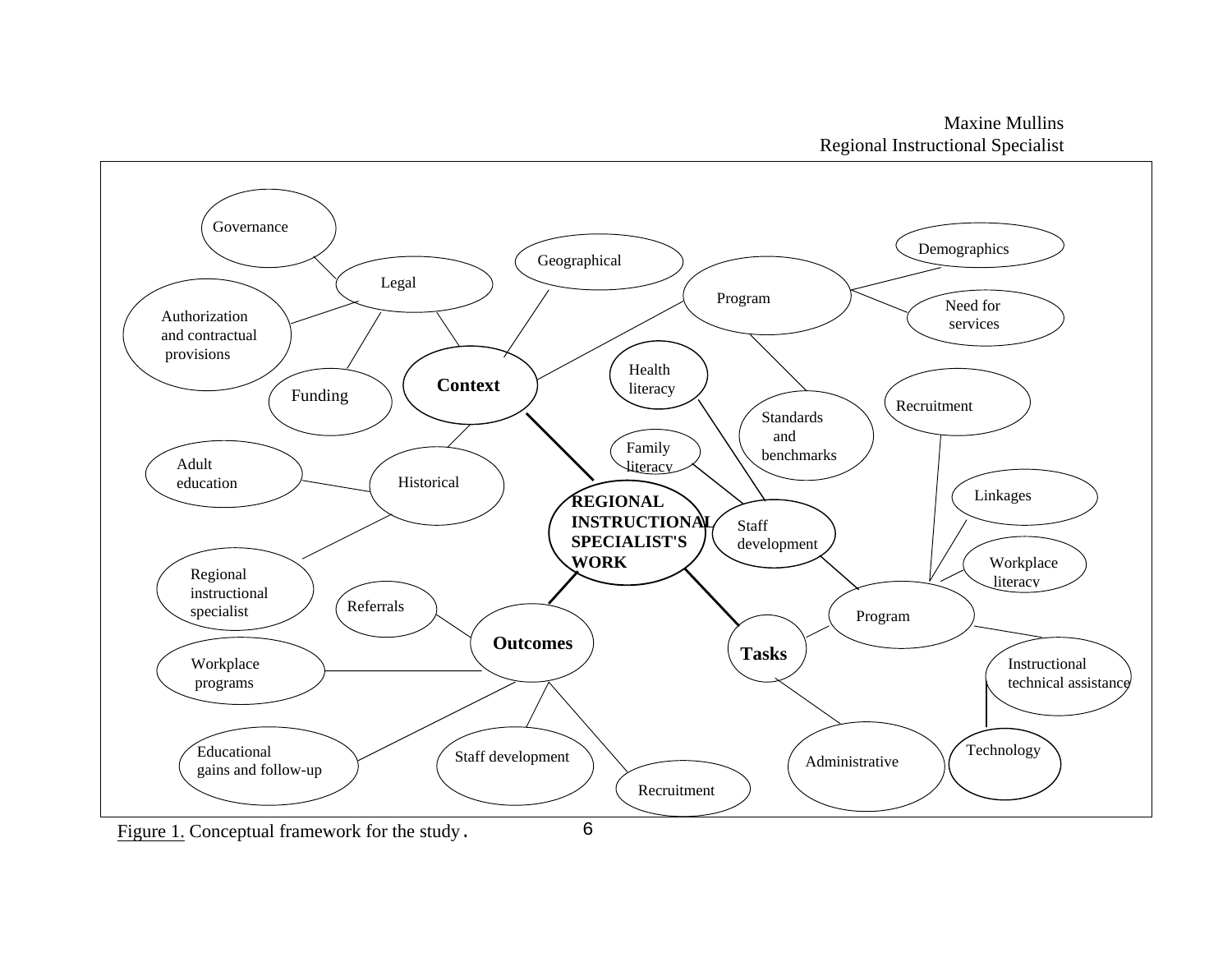Legal Provisions and Requirements for the Position of Adult Education Regional Instructional **Specialist** 

 The legal provisions and requirements for the position of adult education regional instructional specialist include the authorization for the position and contractual provisions; program funding, both public and private; and the governance structure.

### Program Context

 The program context includes the demographics of the region, the need for services, and the standards in Title II of the Workforce Investment Act of 1998.

#### Program and Administrative Tasks of the Regional Instructional Specialist

 Program tasks of the regional instructional specialist are the contractual services to be rendered under the supervision of the program manager or the administrative board. These tasks relate to staff development, instructional technical assistance, workplace literacy, recruitment, and linkages with other agencies. Family literacy and health literacy are presented as subtopics to staff development, and technology is a subtopic to instructional technical assistance. The administrative tasks are the routine tasks associated with the work performed in the office, such as making and receiving calls, scheduling appointments, and directing other office workers.

#### Outcomes of the Regional Instructional Specialist's Work

The outcomes of the adult education regional instructional specialist's work are the measures used to assess the performance of the specialist. The measures of outcomes are part of the core standards of quality established by the Virginia Division of Adult Education in 1999 (Virginia Department of Education, 1999b). The outcomes of the regional instructional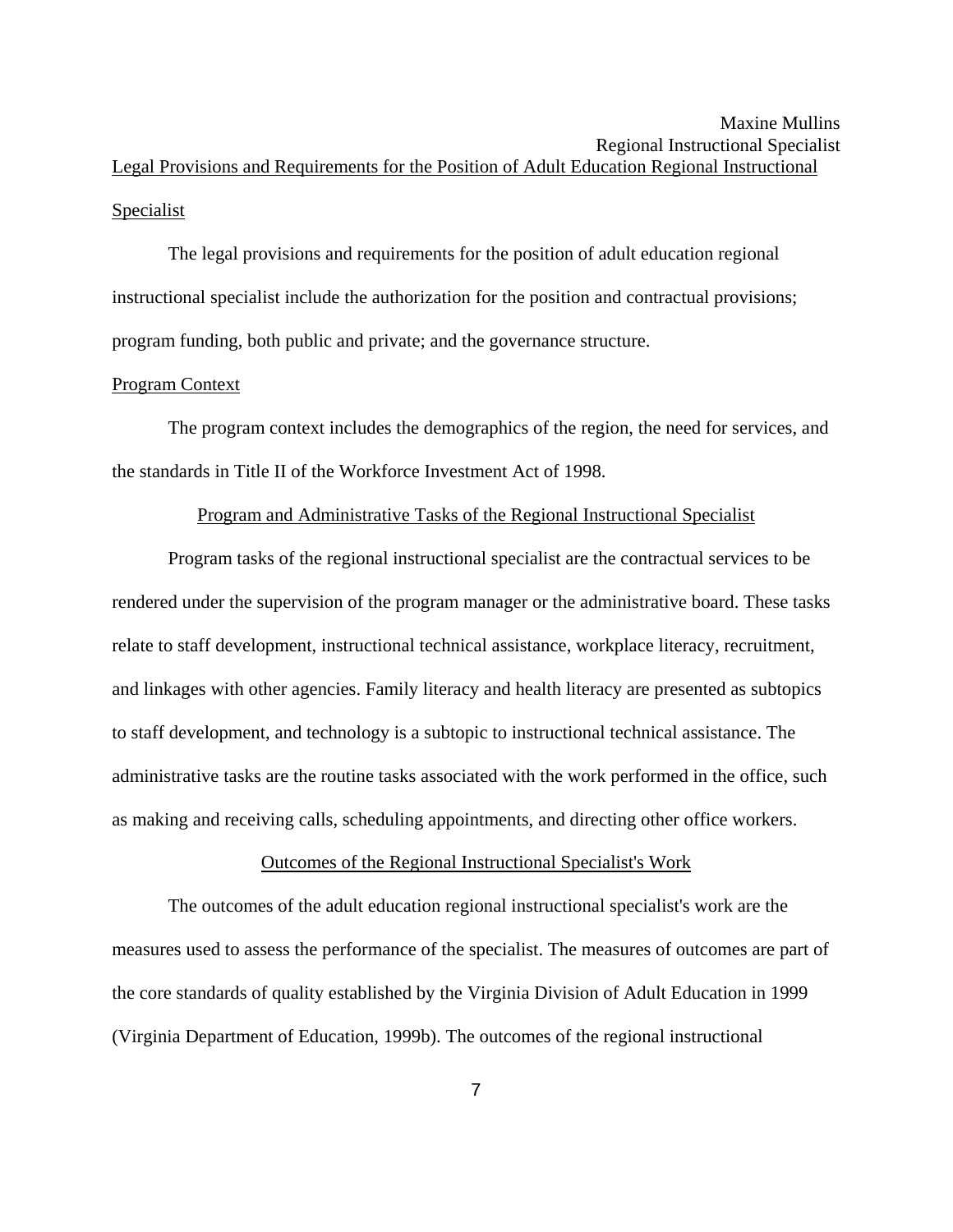specialist's work may be classified in the following categories:

- The number and types of recruitment strategies.
- The number of workplace literacy programs brokered.
- The number of in-service activities delivered for the adult education staff.
- The educational gains of the adult learners and follow-up achievements.
- The number of referrals to other agencies within the region.

This framework guided the development and execution of the study. The role of the regional instructional specialist in adult education in the Mount Rogers Region of Southwest Virginia was analyzed from the multiple perspectives of this framework.

#### Definitions

For the purposes of this study, the following definitions are applicable:

Adult education regional instructional specialist. An ancillary (support) employee of the adult education program who works part-time "on a multi-county basis to support instructional activities by . . . (a) facilitating professional development activities, (b) providing instructional technical assistance, (c) recruiting students, (d) building linkages with other community services, and (e) brokering workplace education collaboration" (Virginia Department of Education, 1993b, p. 8). In this study, this employee is referred to as a "regional instructional specialist" and is the regional instructional specialist for the Mount Rogers Regional Adult Education Program in Virginia.

Context. The interrelated conditions, or the environment, in which the work of the regional instructional specialist is performed. Four aspects of the context of the work of the regional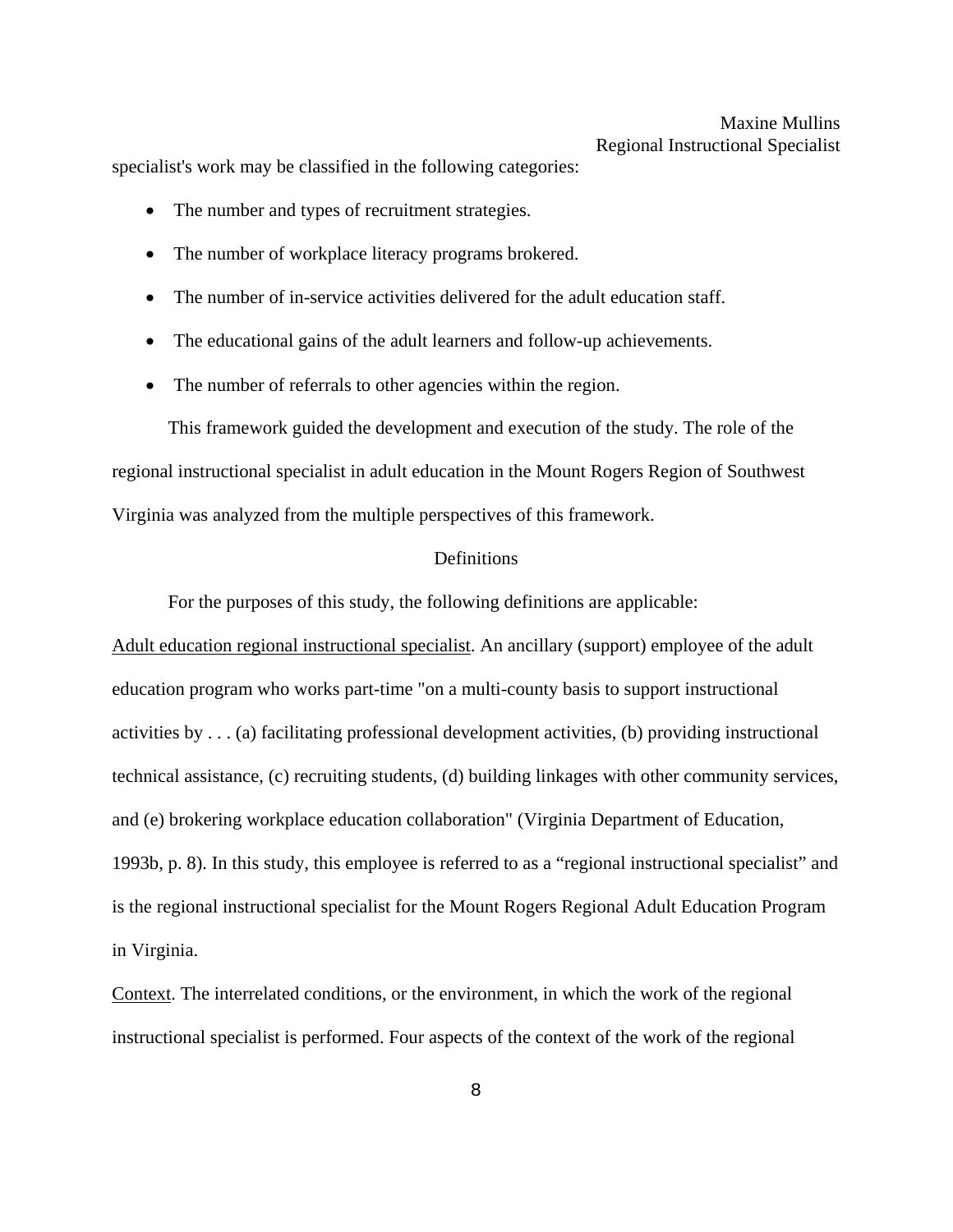instructional specialist are explored:

 Geographical context. The local governmental agencies within the planning district, the availability of educational programs, the physical distances, and the topographical features of the region in which the specialist works.

 Historical context. The history of adult education and of the position of regional instructional specialist for adult education in Virginia

 Legal context, The legal provisions and requirements for the position of regional instructional specialist, authorization for the position, contractual provisions, program funding, and governance structure.

 Program context. The demographics of the region, the need for services, and national and state program standards and benchmarks.

Outcomes. The measures associated with the core standards of quality of the adult education program in Virginia, including professional development activities, instructional technical assistance, recruitment strategies, referrals for services, and workplace programs. The core standards include educational gains and attainment of credentials, attainment or retention of employment, and entrance into further training.

Regional instructional specialist's work. The daily and weekly routine conducted by the regional instructional specialist in performing the tasks assigned to the position. Non-routine activities, such as special training workshops, are also included in the work schedule.

Task. A piece of work or duty performed by the regional instructional specialist, usually related to ancillary services as delineated by a description of services in a request for proposal packet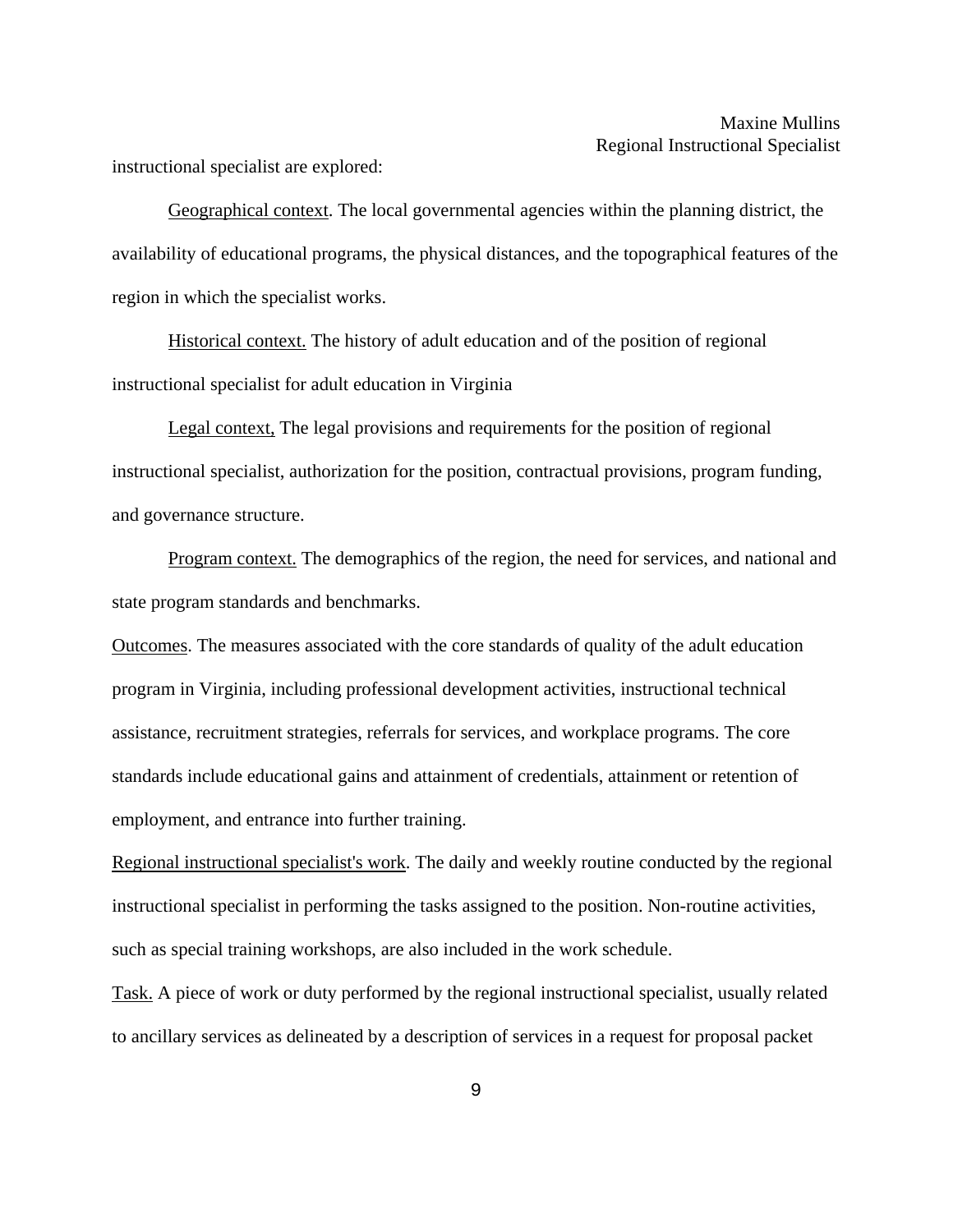# Maxine Mullins

Regional Instructional Specialist issued by the Virginia Department of Education (2002a, 2004). Ancillary services are auxiliary to the established adult education programs and are supportive of the teachers and administration. Tasks may be administrative or programmatic in nature.

 Administrative tasks. The routine tasks associated with the work performed in the office, such as phone calls, supply orders, and scheduled appointments.

 Program tasks. The contractual services rendered. These include staff development, technical assistance to teachers and others, workplace literacy, recruitment, and linkages with other agencies. Examples are pre-service training for new teachers and development of collaborative arrangements with local agencies, such as social services, the Virginia Employment Commission, and Head Start.

#### Summary of Chapter One and Overview of the Study

 The purpose, the research questions, the conceptual framework, and the definitions appropriate to the study were presented in Chapter One. Chapter Two is a review of literature. Methodology is in Chapter Three. The findings are in Chapter Four (The Context of the Work of the Regional Instructional Specialist), Chapter Five (The Tasks Performed by the Regional Instructional Specialist), and Chapter Six (The Outcomes of the Work of the Regional Instructional Specialist). In Chapter Seven the researcher looks at the future of the regional instructional specialist and adult education in Virginia and in the Mount Rogers Region.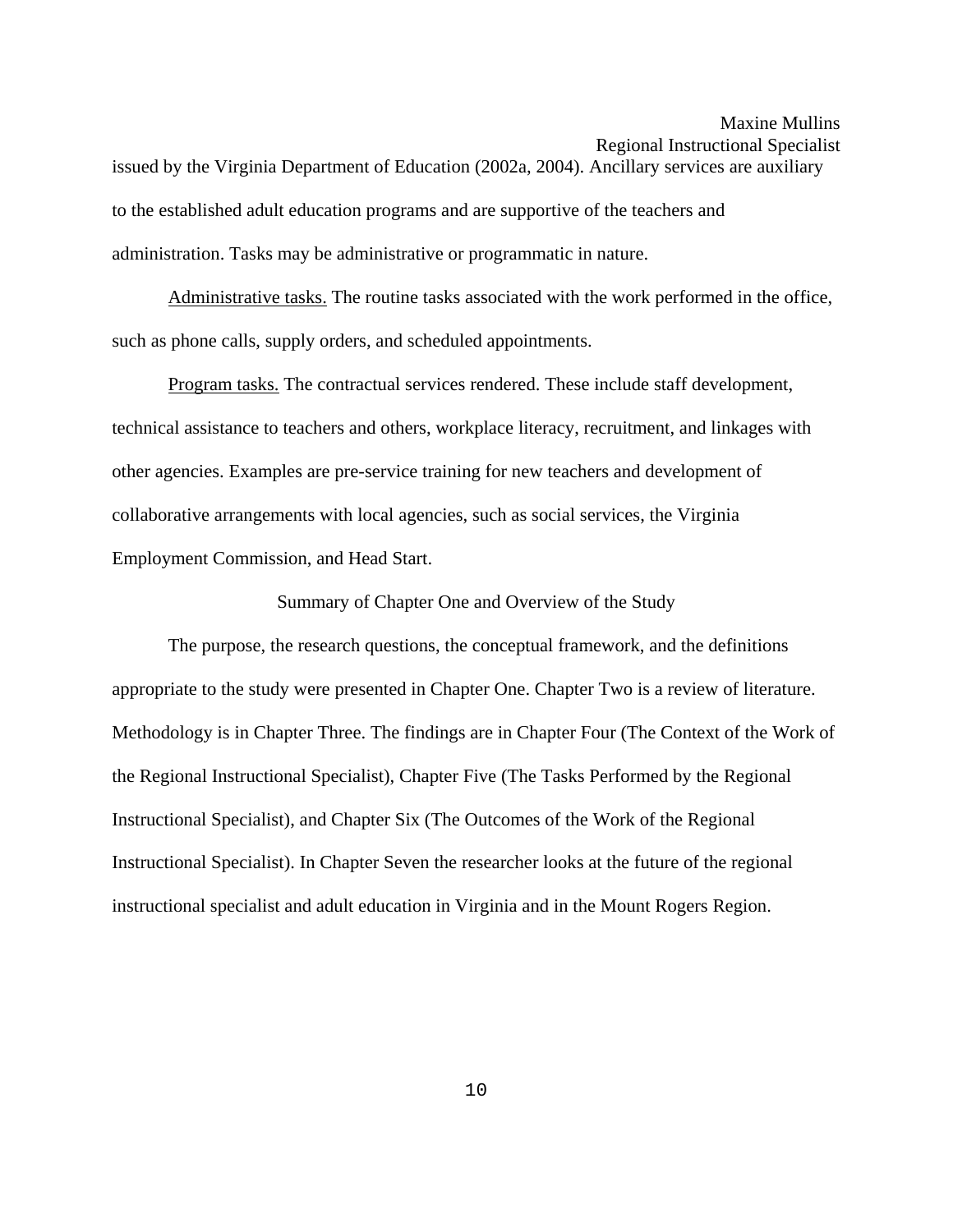## CHAPTER 2

#### REVIEW OF RELATED LITERATURE

The review of literature has five sections:  $(1)$  definitions of adult literacy,  $(2)$  the history of adult education and literacy programs in the United States, (3) the delivery of adult basic education services in other states, (4) the regional instructional specialist in Virginia, and (5) case study methods. In some selections related to adult education, acronyms are used. A list of common acronyms is in Appendix A.

#### Definitions of Adult Literacy

 Illiteracy among adults in the United States, and specifically in Virginia, continues to plague the economic growth and emotional well-being of a great number of adults with limited education. Estimates of the number of Americans who are illiterate vary, depending on the source of information and the definition of literacy used. Cheatham, Colvin, & Laminack (1993) gave a brief history of the cultural definition of literacy:

 A hundred years ago literacy meant being able to sign one's name; by World War II, being able to read at a fourth grade level; by the 1960s, having completed the eighth grade. Even today some people wish to define literacy more precisely and narrowly than others. Some place the primary emphasis on reading; some define it as "spelling," or "printing," or "sounding out words." Advanced technology and an ever-changing world have expanded the skills and strategies needed to function successfully in our world. (p. 5)

The global aspect of literacy, as well as the functional aspect, can be seen in the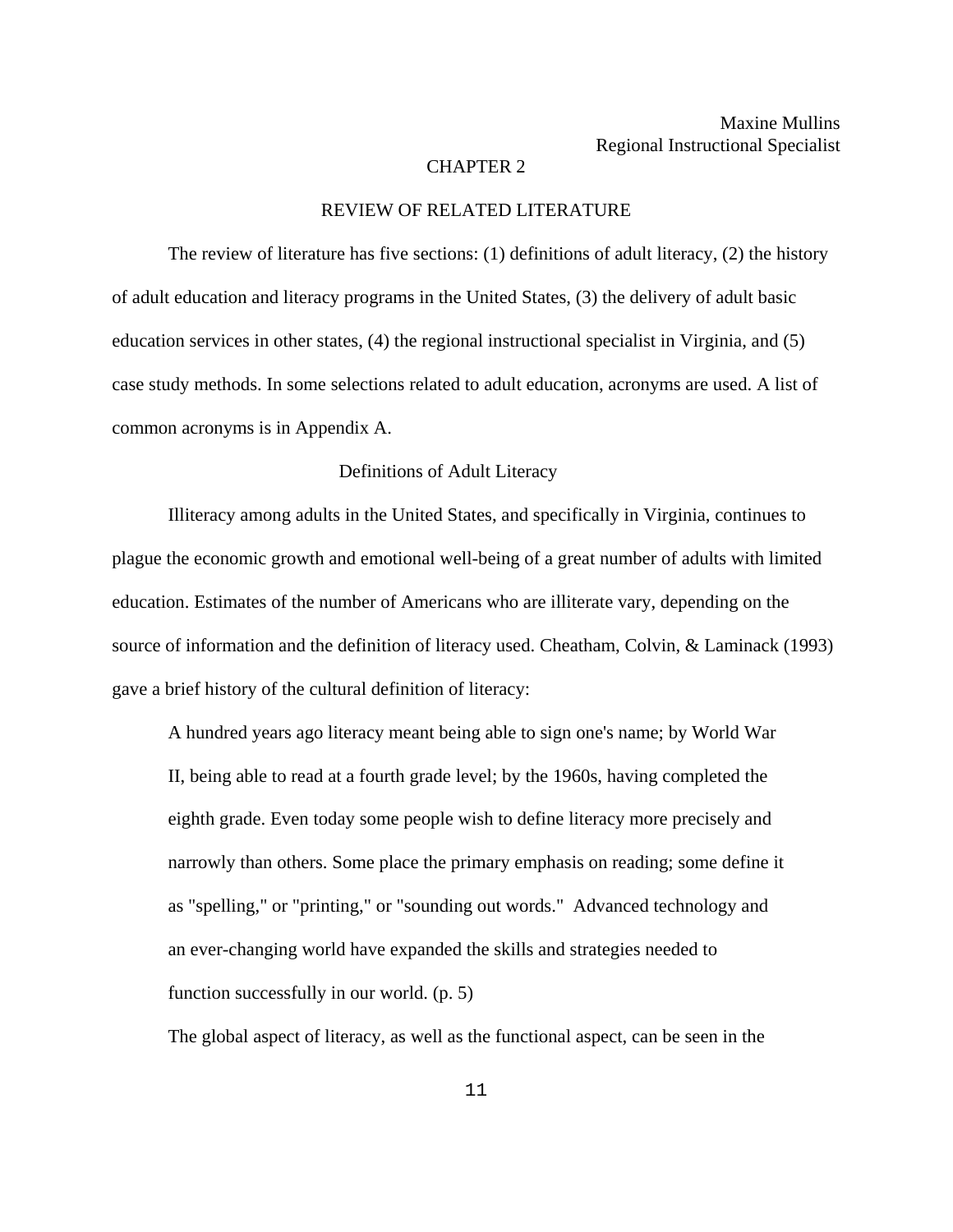Cheatham, et al. definition. From a similar perspective, literacy was defined in the National Literacy Act (1991) as "an individual's ability to read, write, and speak in English and compute and solve problems necessary to function on the job and in society, to achieve one's goals, and to develop one's knowledge and potential" (Pub. L. No. 102-73).

 The National Education Goals Panel (1994b) set adult literacy and lifelong learning as Goal 6: "By the year 2000, every adult American will be literate and will possess the knowledge and skills necessary to compete in a global economy and exercise the rights and responsibilities of citizenship" (p.10). Three of the sixteen core indicators as established by the National Education Goals Panel relate to this goal:

 Indicator Number 10. Adult literacy – "Increase the percentage of adults aged 16 and older who score at or above Level 3 in prose literacy on the National Adult Literacy Survey" (National Education Goals Panel, 1994b, p. 41).

 Indicator Number 11. Participation in adult education – "Eliminate disparities in adult education between adults aged 17 years and older (a) who have a high school diploma or less, and (b) who have completed a college degree or some post secondary education or technical training" (National Education Goals Panel, 1994b, p. 43).

 Indicator Number 12. Participation in higher education – "Eliminate disparities in college entrance rates between White and minority high school graduates who enroll in . . . colleges immediately after graduation" and "in college completion rates between White and minority students aged 25 – 29" (National Education Goals Panel, 1994b, p. 44).

To assess the level of achievement and to detect measurable progress toward these goals,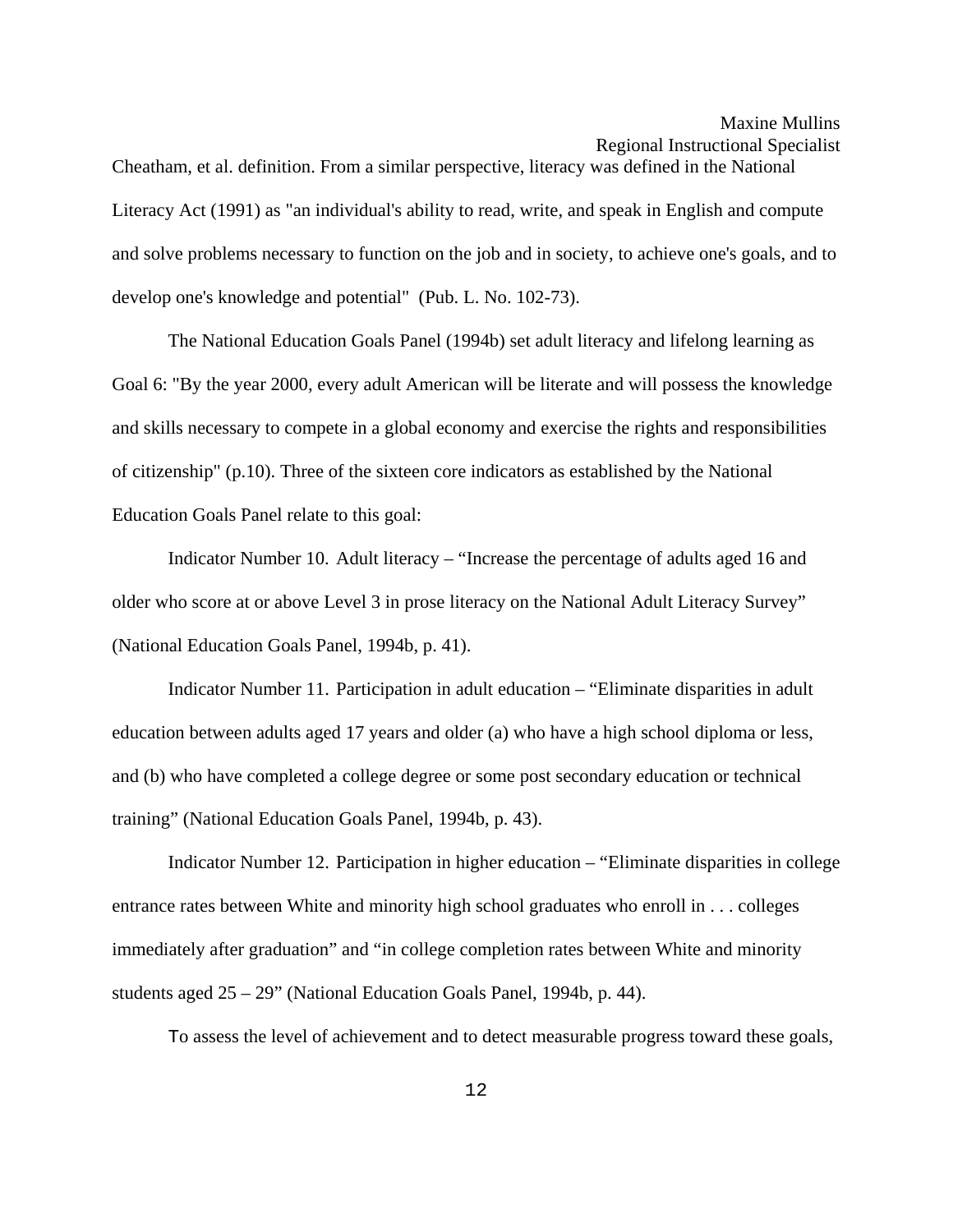the United States Department of Education and the Educational Testing Service conducted the National Adult Literacy Survey (NALS), and the National Center for Education Statistics reported the data at the national level in 1993

(<http://www.literacycampus.org/download/NALS.pdf>). Over 13,000 randomly selected individuals were surveyed in their homes, twelve states (Virginia was not included) conducted a survey of 1000 adults age 16-25 to produce state-level results, and randomly selected inmates were surveyed.

 The literacy of America's adults was characterized in terms of three "literacy scales" related to distinct aspects of literacy: prose, document, and quantitative literacy. Each of the scales had five levels, with level 1 being the simplest and level 5 the most difficult. Definitions of the scales and examples of the levels follow:

**Prose** literacy is defined by the National Education Goals Panel (1994a) as: the knowledge and skills needed to understand and use information from texts that include editorials, finding a piece of information in a newspaper article, interpreting instructions from a warranty, inferring a theme from a poem, or contrasting views expressed in an editorial. (p. 144)

 Writing a letter about an error on a credit card bill is an example of a Level 3 prose task. Nationwide, 48% of adults performed below this level of proficiency in prose literacy.

 **Document** literacy is defined as "the knowledge and skills required to locate and use information contained in materials that include job applications, payroll forms, transportation schedules, maps, tables, and graphs" (National Education Goals Panel, 1994a, p. 145). At the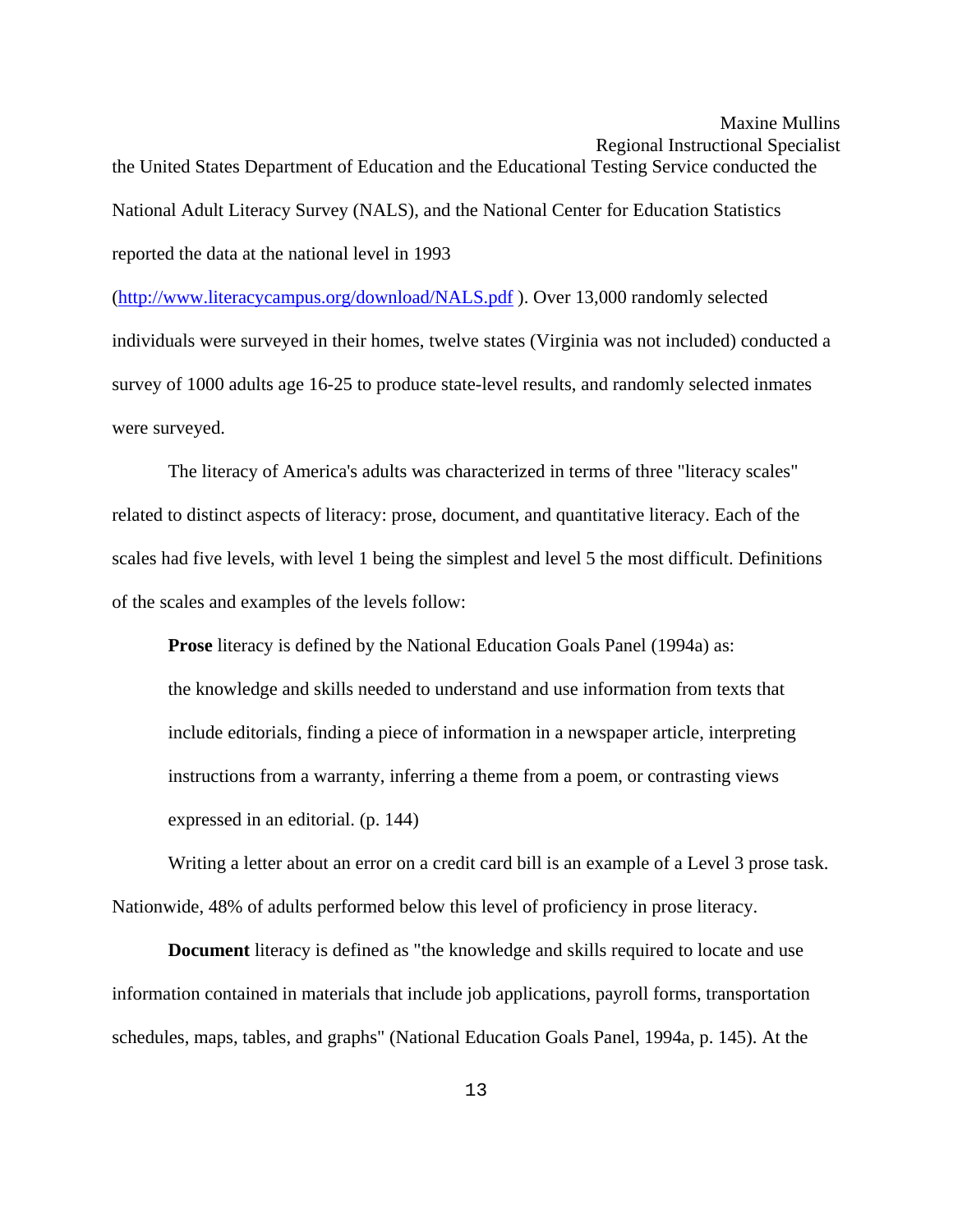least difficult level, Level 1, the reader might be required to complete a portion of a job application. Fifty-one percent of the adults surveyed performed at the two lowest levels in document literacy.

 **Quantitative** literacy is defined by the National Education Goals Panel (1994a) as "the knowledge and skills required to apply arithmetic operations, either alone or sequentially, using numbers embedded in printed materials" (p. 145). An example from Level 2 is to review a pay stub and write down the year-to-date gross pay. Approximately 47% of adults in the survey performed below Level 3 in quantitative literacy.

The National Education Goals Panel (1994a) concluded:

 While these adults do have some limited literacy skills, they are not likely to be able to perform the range of complex literacy tasks that the National Education Goals Panel considers important for competing successfully in a global economy and exercising fully the rights and responsibilities of citizenship. (p. 94)

 The National Center for Educational Statistics repeated the assessment in 2003 and defined literacy as "using printed and written information to function in society, to achieve one's goals, and to develop one's knowledge and potential"

([http://nces.ed.gov/pubsearch/pubsinfo.asp?pubid=2006470\)](http://nces.ed.gov/pubsearch/pubsinfo.asp?pubid=2006470). The results were reported in December 2005.

During the 1990s, the target population for the services of the adult basic education regional instructional specialists was those adults who performed on levels one and two of all three types of literacy. These adults were recruited for the educational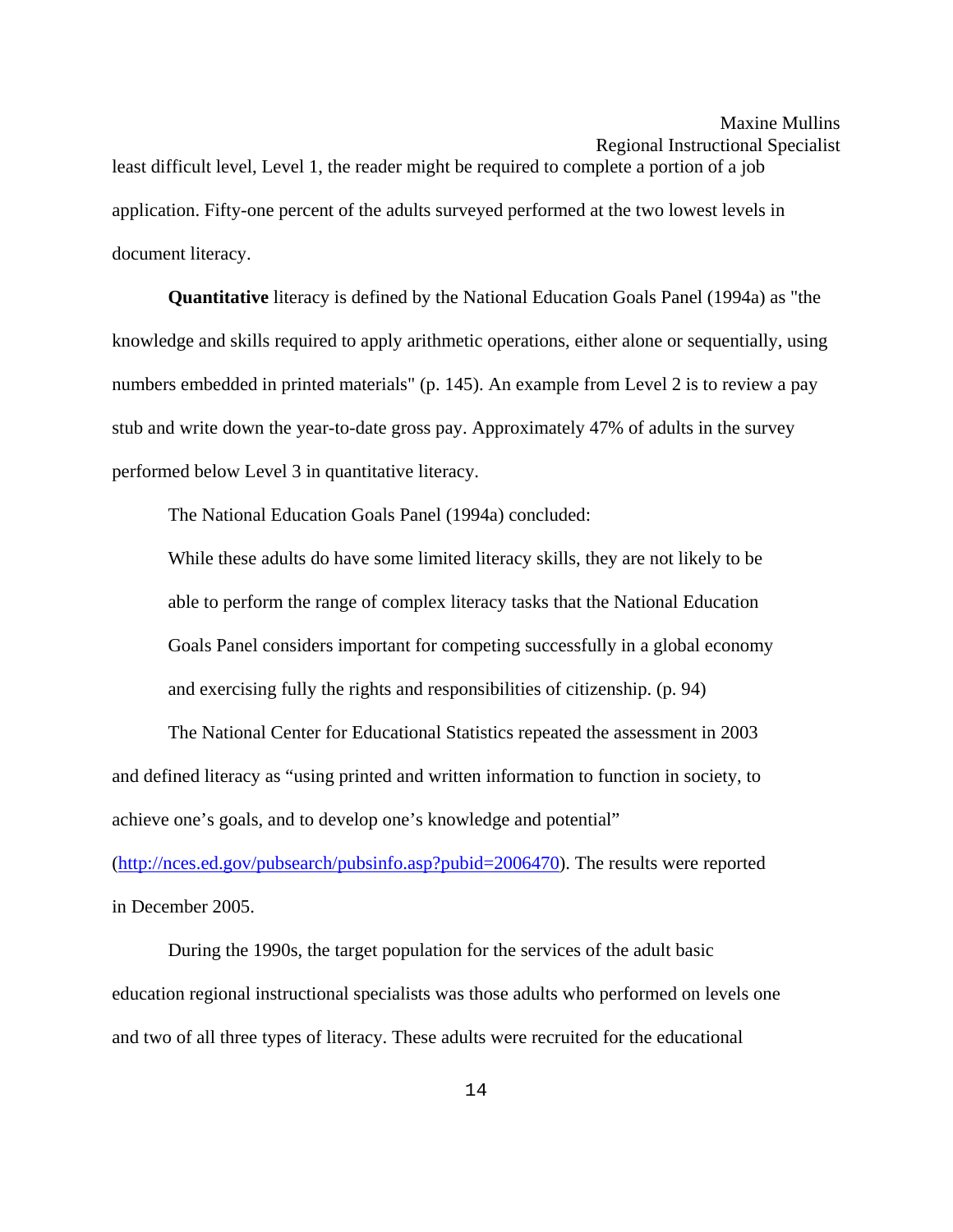services provided through family literacy projects, workplace literacy programs, and other adult education programs across Virginia (see Appendix B for programs in the Virginia Adult Education and Literacy System) and specifically within the Mount Rogers Region. Under the guidelines established in 1974 as amendments to the Elementary and Secondary Education Act of 1965 (Pub. L. No. 89-10) and by the National Literacy Act of 1991 (Pub. L. No. 102-73), 80% of the expenditures of programs for adult education were to be spent for learners assessed to be functioning below the ninth grade level. This requirement was lifted when Congress passed the Workforce Investment Act (WIA) of 1998 on August 7, 1998 (Pub. L. No. 105-220).

Title II of the Workforce Investment Act is known as the Adult Education and Family Literacy Act and became effective July 1, 1999. While no definition for literacy was given in this legislation, the term "adult education" was defined as –

services or instruction below the post-secondary level for individuals –

- (A) who have attained 16 years of age,
- (B) who are not enrolled or required to be enrolled in secondary school under State law; and
- $(C)$  who
	- (i) lack sufficient mastery of basic educational skills to enable the individuals to function effectively in society;
	- (ii) do not have a secondary school diploma or its recognized equivalent, and have not achieved an equivalent level of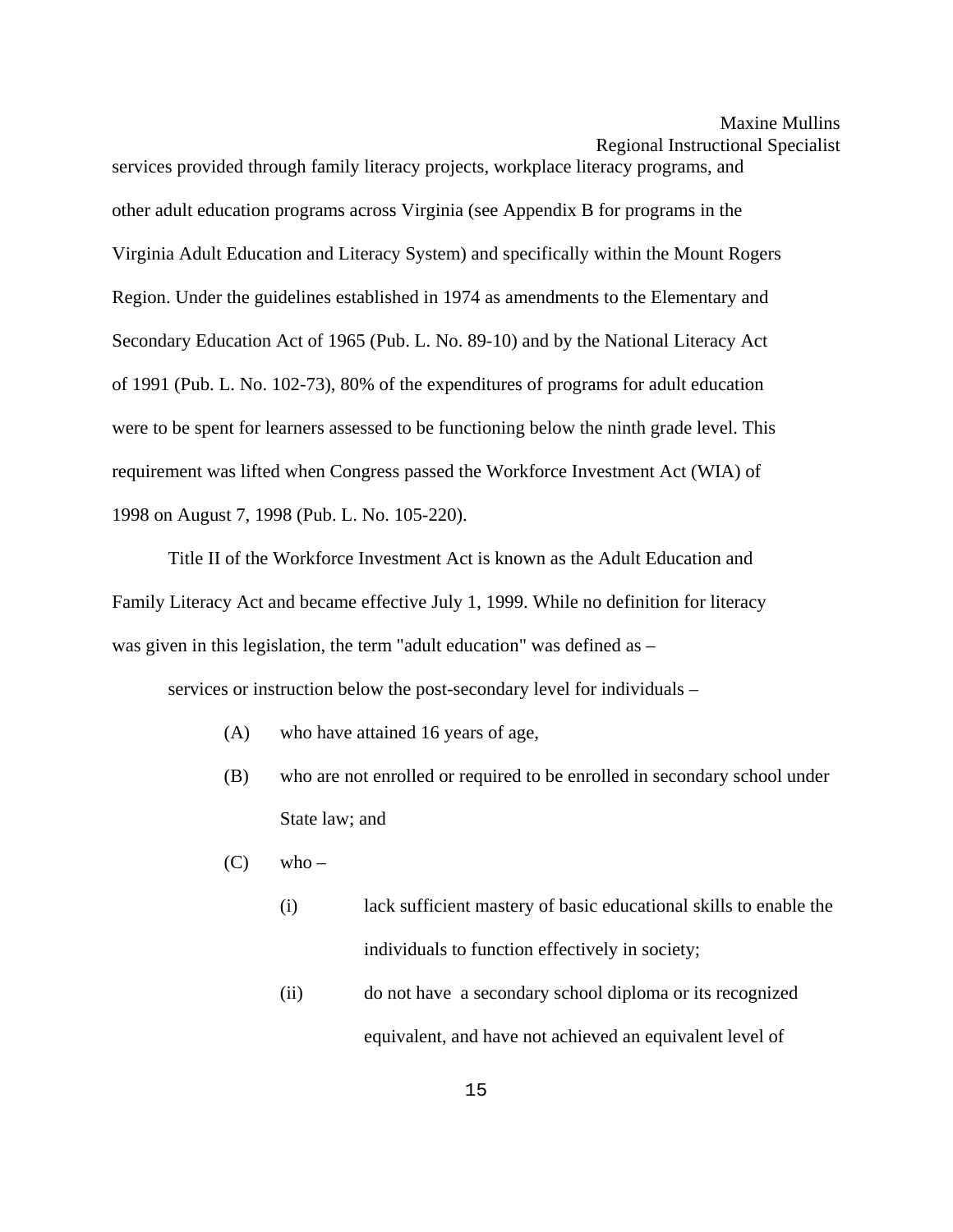education; or

(iii) are unable to speak, read, or write the English language. (Workforce Investment Act, 1998, p. 1060)

 As can be seen by the evolution of the definitions of literacy, the need for services has changed from the ability to write one's name to the recognition of credentials such as a secondary school diploma or its equivalent. These definitions affected the work of the regional instructional specialist, as the need for services shifted from basic literacy to preparation for the labor force. With service to immigrants and migrant workers in the forefront of the adult education arena, staff development and technical assistance have changed. This change is evident in the literature on the history of programs for literacy and adult education across the United States.

The History of Adult Education and Literacy Programs in the United States

The review of literature of the history of adult education and literacy programs in the United States is developed in three areas: purposes, major legislation, and information sources for adult education and literacy. During the early years, literature was sparse, but with expansion, population increases, and technological advances, more books and articles are available for adult educators.

#### Purposes

Over the years, there have been a number of purposes for adult education. Early adult education and literacy programs in the United States had two purposes. One purpose of adult education and literacy classes was religious in nature and relied on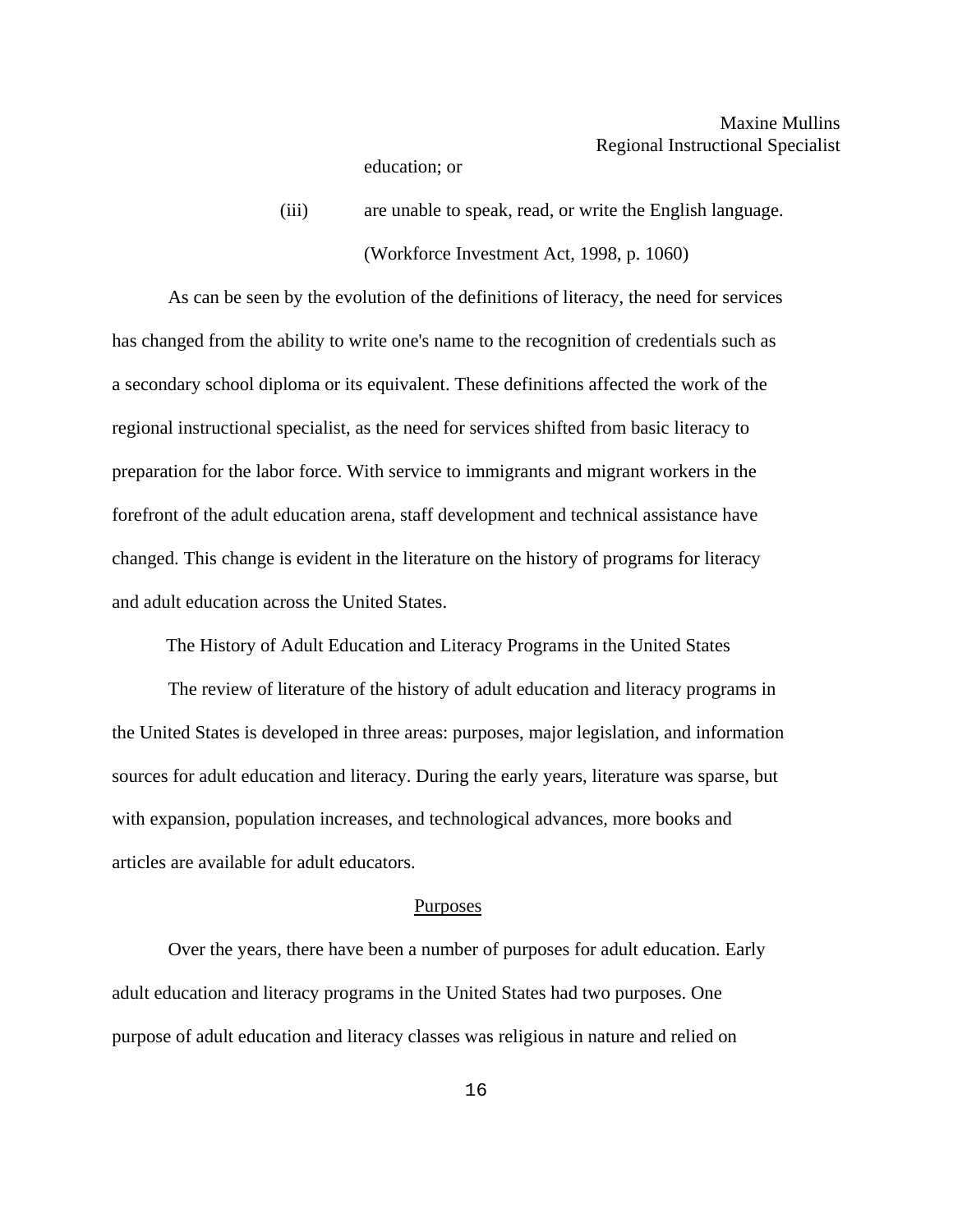# Maxine Mullins

Regional Instructional Specialist volunteers within the community to provide literacy instruction to enable an individual to read the Bible (Fingeret, 1989). This religious purpose for spreading literacy in the United States can be found in the colonial era of the nation (Gratton, 1955).

The second purpose was to produce an educated electorate. While the nation was still young, in the late 1700s and early 1800s, the purpose of education was to help unify the nation (Smith, 1934). The need for a literate citizenry was evident in the early movement for independence: "The first adult educational task of the new nation was to transform an entire people from subjects to citizens . . . to a people able to govern themselves in a democracy" (Knowles, 1966, p. 13).

Later, a third purpose for educating adults emerged as a need for training adults in the workforce. Knowles (1977) tied the expansion of commerce and industry to the need for skills and related apprenticeships to the establishment of a formal education system. Through the industrial era of the late 1800s, education and literacy were tied to the economy. Merriam & Brocket (1997) noted that the Industrial Revolution brought new technology along with increased immigration that "led to adult vocational education as well as the formation of programs for immigrants" (p. 165). Several others (Clark, 1956; Knowles, 1977; Titmus, 1989) related the influx of immigrants to the establishment of adult evening schools.

When World War I and World War II forced a large number of recruits into the armed services, the nation became aware of a great need for the recruits to be able to read for information and to follow directions. The problem of recruits in the military who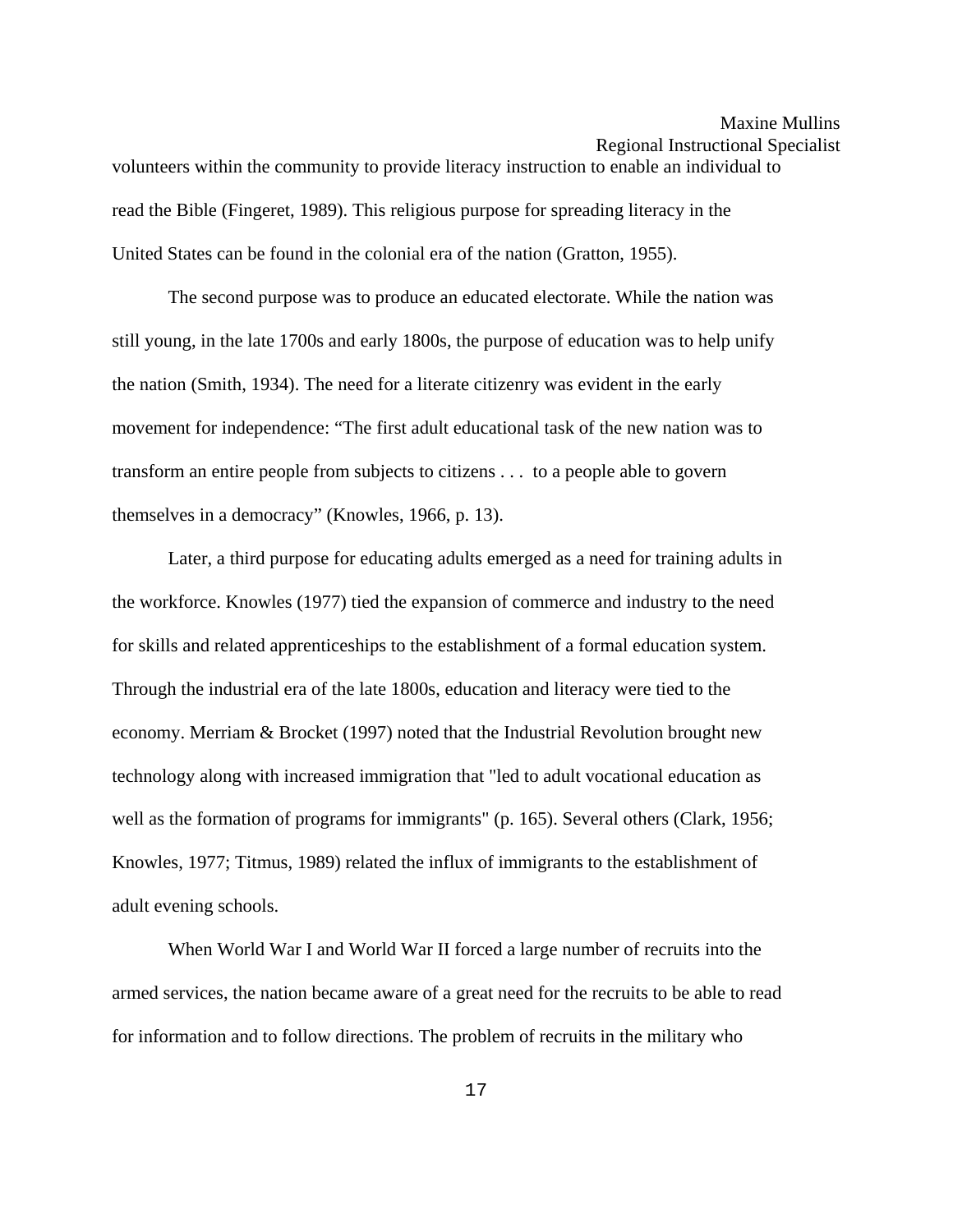could not read surfaced again with the draft for the Korean Conflict in the early 1950s (Cook, 1977). President Dwight Eisenhower appointed the National Commission on Adult Literacy to look for a solution to the problem of national literacy (Comings, 2002). When the Russians launched Sputnik in 1957 and Fidel Castro came to power in Cuba in the late 1950s, the United States further realized a need for increasing support for education. These events made national defense and the national interests of the United States a fourth purpose for adult education services. These four purposes for providing adult education and literacy classes guided legislation from the federal level.

#### Major Legislation

Few high schools were in existence in Virginia before 1905 (Strong, 1928). At the turn of the century, adults in rural areas saw no need for education beyond the elementary level but had an increased interest in vocational classes. In 1917 Congress passed the Smith-Hughes Vocational Education Act (Pub. L. No. 64-347) that made federal funds available for classes in agriculture, home economics, and trades. Although this act was primarily for high school students, many experienced adult workers needing to upgrade their skills attended the classes, usually in the evenings (Knowles, 1966). Through the world wars, the depression years, and the Korean Conflict, federal legislation often dealt with the armed forces and aid to veterans, vocational projects for home extension and apprenticeships, and aid to federally impacted areas (Morphet, Johns, & Reller, 1982).

The National Defense Education Act of 1958 (Pub. L. No. 85-864) marked a new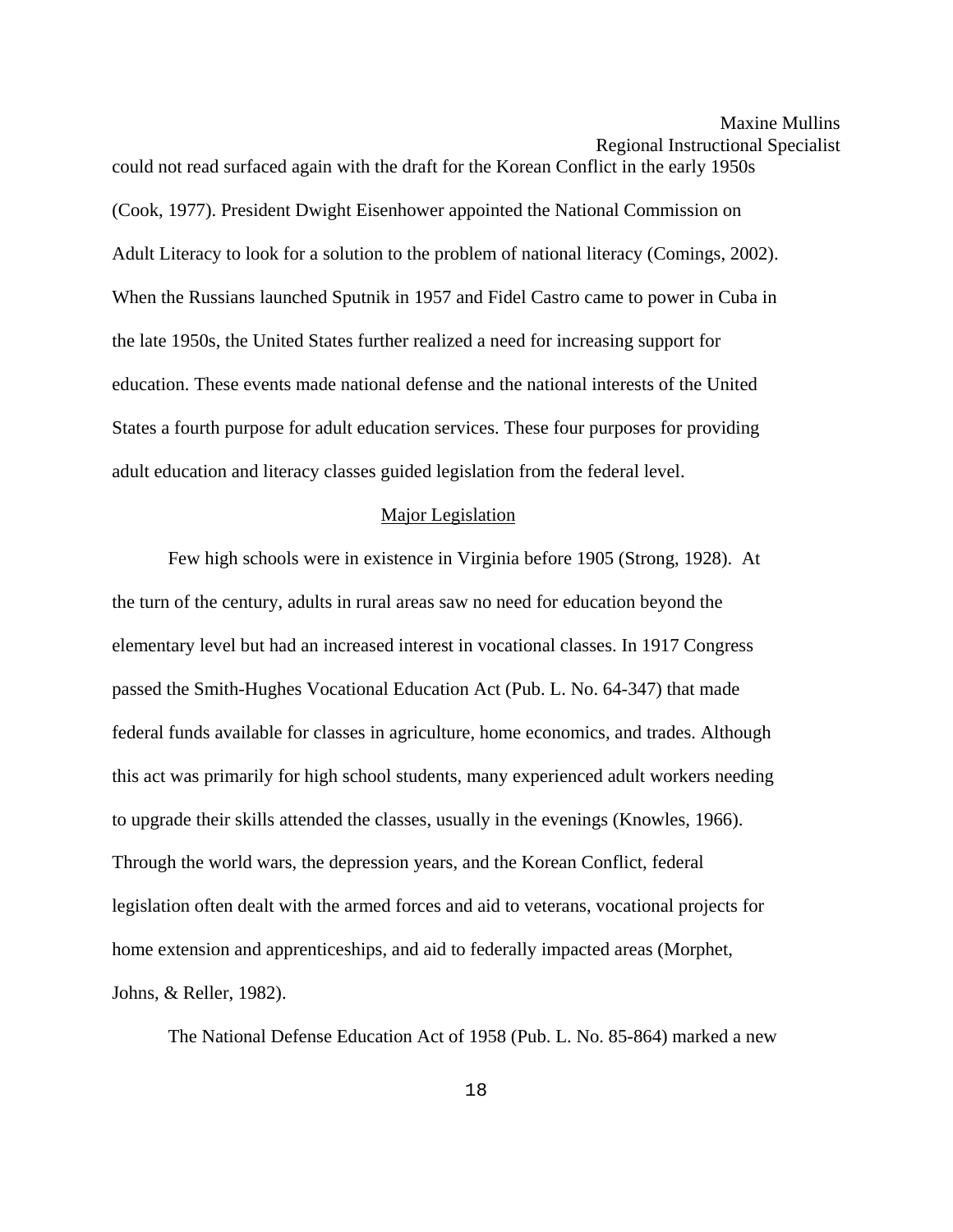## Maxine Mullins

Regional Instructional Specialist

era in federal legislation for education. While Americans perceived a threat to the security of the United States, Congress passed the act that authorized grants and loans for education from elementary school through the college level. Mathematics, science, foreign language, guidance, and vocational classes received assistance, especially in teacher preparation. Later federal legislation was the Manpower Development and Training Act of 1962 (Pub. L. No. 87-415), with the goal of reducing unemployment by retraining workers whose skills had become outdated. The Vocational Education Act of 1963 (Pub. L. No. 88-210), which later became the Carl D. Perkins Act, allowed construction of vocational centers and expanded the use of funds for equipment, teacher training, and enhancement of basic skills in the vocational classroom (Weber & Puleo, 1988).

President Lyndon Johnson took a great interest in adult education and literacy as he led the nation into the "War on Poverty" (Brush, 2002). With the passage of the Civil Rights Act of 1964 (Pub. L. No. 88-352), poor, rural, and mostly uneducated Americans began to take more interest in their future and that of their families, including a better education. The Economic Opportunity Act of 1964, Title IIB, (Pub. L. No. 88-452) provided an impetus through Head Start, the Job Corps, and adult basic education classes, which replaced the standard literacy classes. Adult basic education classes enrolled 37,991 adults in 1965 (Eyre, 1998). The nation began to recognize the social value of education, as well as the economic value.

The Elementary and Secondary Education Act of 1965 (Pub. L. No. 89-10)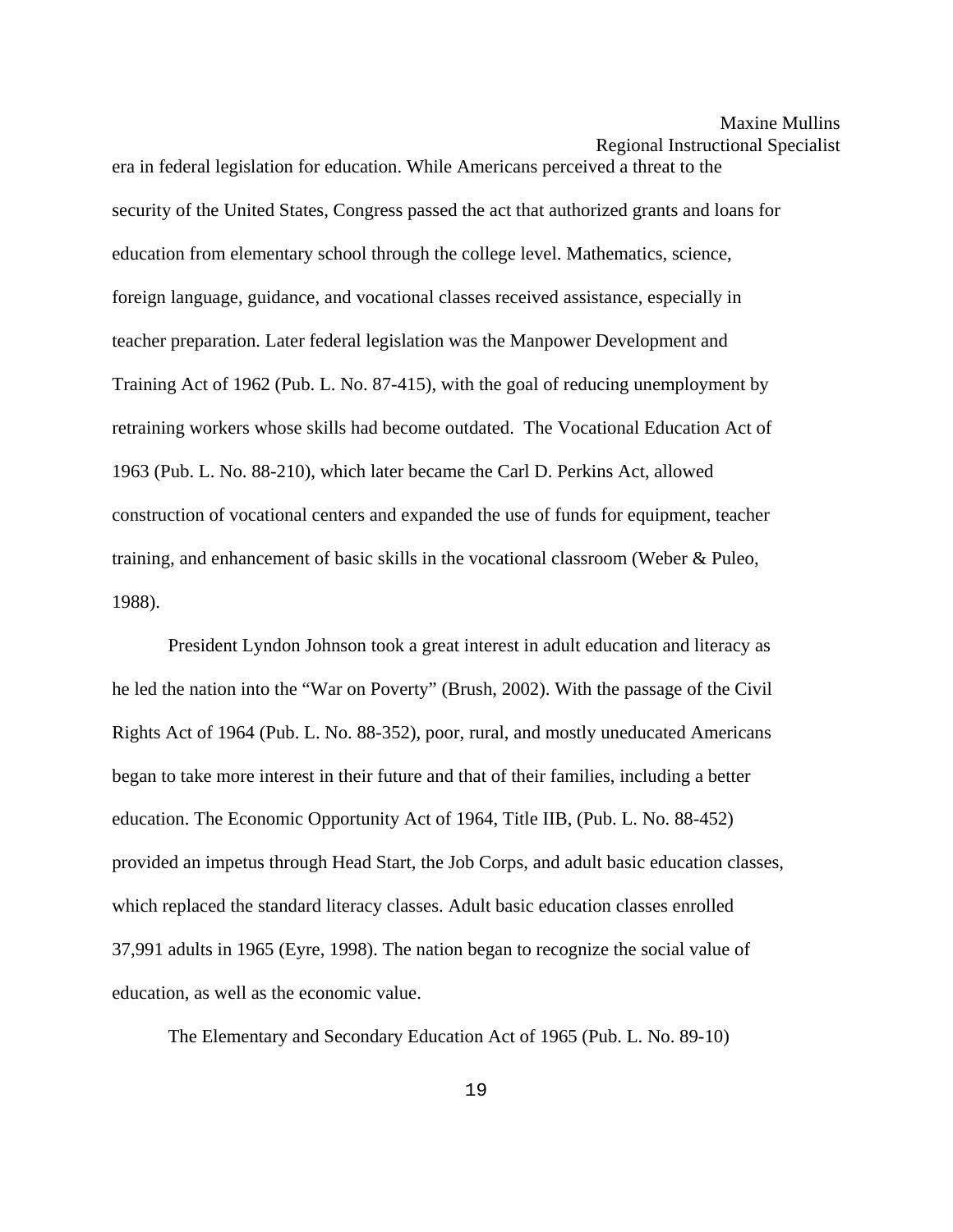# Maxine Mullins

Regional Instructional Specialist

doubled federal support for elementary and secondary schools (Morphet, Johns, & Reller, 1982). In 1966, Title III of the amendments to the Elementary and Secondary Education Act became known as the Adult Education Act of 1966 (Pub. L. No. 89-750). This act "established the authorization for the Adult Education program in the Office of Education, expanded the program to include adults with limited English proficiency, and authorized grants for special experimental demonstration projects and for teacher training" (Imel, 1991, p. 1). Highlights of the act included a transfer of authority from the Office of Economic Opportunity (under the Economic Opportunity Act) to the U. S. Commissioner of Education in the Department of Health, Education and Welfare and setaside funds for teacher training (Eyre, 1998).

Amendments to the Adult Education Act in 1981 (Pub. L. No. 97-35) established the first discretionary program for English as a second language (ESL). The 1988 amendments (Pub. L. No. 100-297) created workforce literacy and English literacy grant programs. During the first 20 years of the act, the number of persons served in the adult education programs across the United States increased from a half million in 1968 to more than three million in 1988 (Imel, 1991).

In 1991, President George Bush signed the National Literacy Act of 1991 (Pub. L. No. 102-73) which amended the Adult Education Act (Eyre, 1998). Highlights for that act included the establishment of a National Institute for Literacy and literacy programs for incarcerated adults, authorization of state literacy resource centers, and creation of indicators of program quality. The most recent legislation is the Workforce Investment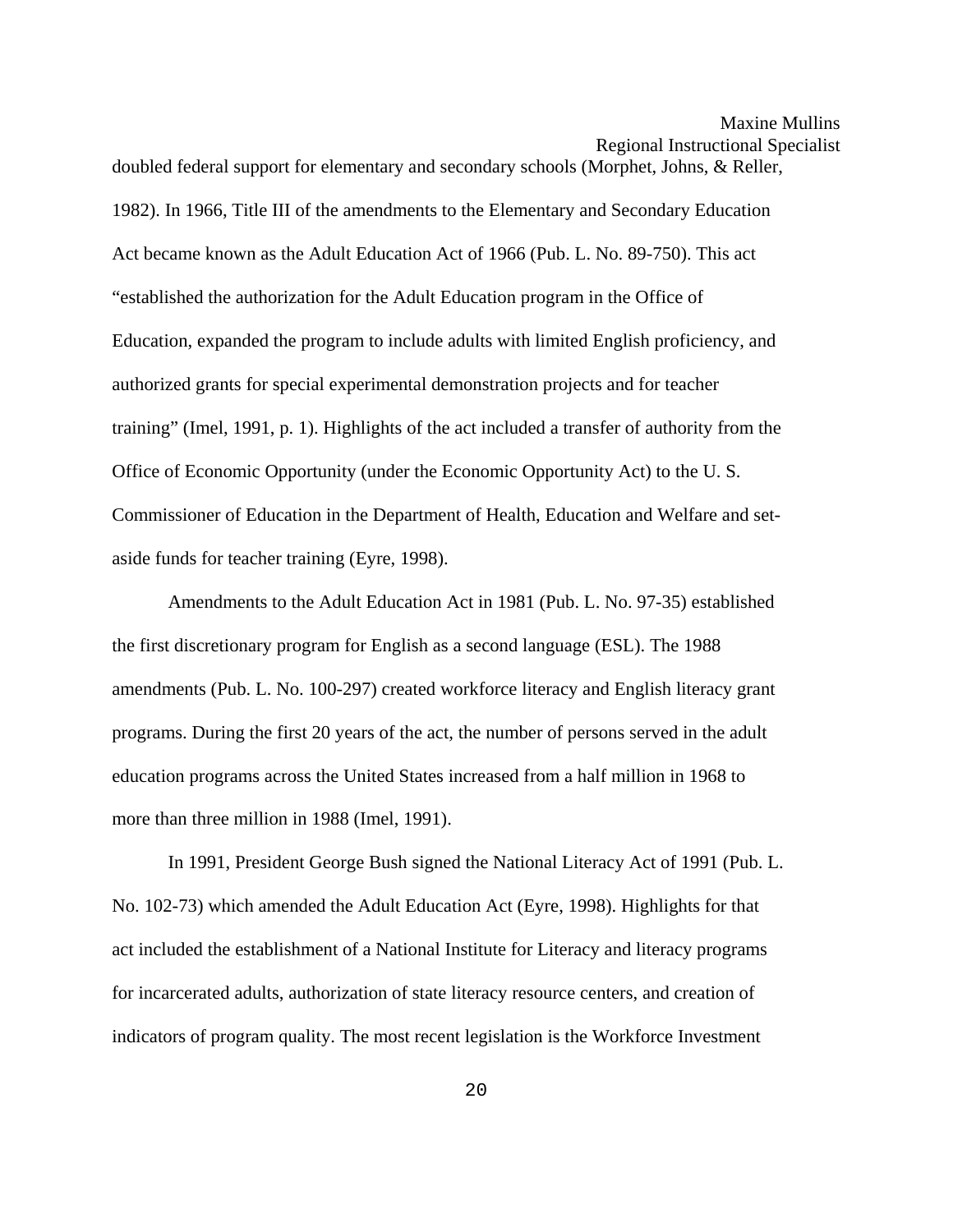Act of 1998 (Pub. L. No. 105-220), with Title II known as the Adult Education and Family Literacy Act. It is under this authority that state legislatures and local governmental agencies now operate adult education programs. Some of the major similarities and differences of the National Literacy Act of 1991 and the Adult Education and Family Literacy Act of 1998 are in Table 1.

 While the overall population of the United States has become more educated through the years, there remains the need to educate pockets of adults, from immigrants to undereducated workers with changing needs within a global economy. Modern-day authors (Merriam & Brocket, 1997; Titmus, 1989; Young, Fleischman, Fitzgerald, & Morgan, 1995) contend that the United States cannot ignore universal studies for adults and can learn lessons from programs established worldwide. Additional literature about these needs is included in the next section.

#### Information Sources for Adult Education and Literacy

The researcher found many articles, magazines and journals, and books on adult education and literacy. By studying this literature, the researcher understood the evolution of the movement to provide adult education services to undereducated adults. Cook (1979), in a report to the White House Conference on Libraries and Information Services, stated that most states had laws pertaining to adult education by the late fifties, but there was no federal legislation. She referred to the legislation in the 1960s as giving financial support to "carry out extensive programs, train teachers, and prepare materials" (p. 6) and to develop instructional materials for adults. She concluded, "No single solution to the problem of illiteracy exists, only avenues to investigate and probe" (Cook,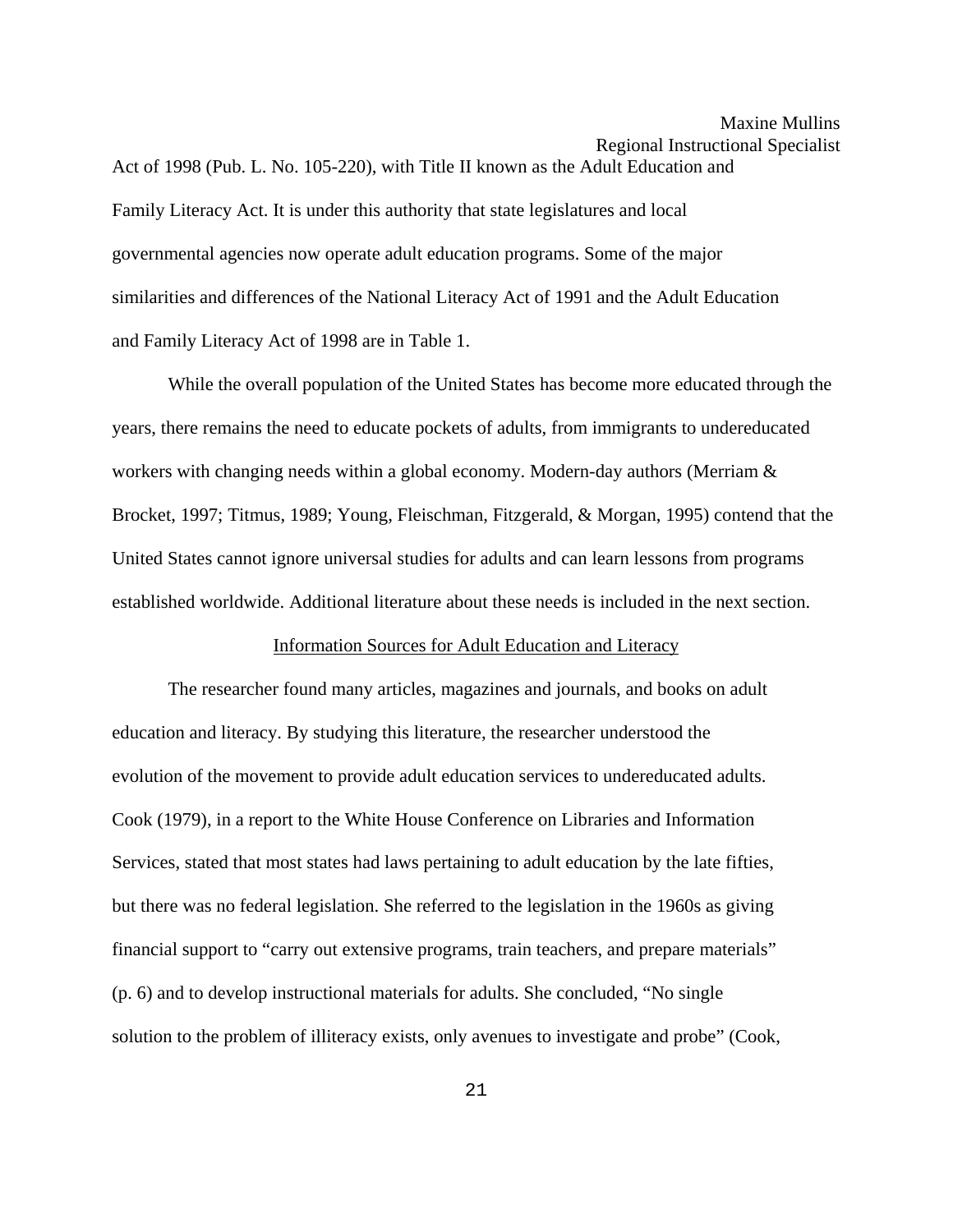# Table 1

Comparison of the National Literacy Act of 1991 with the Adult Education and Family Literacy

# Act of 1998

| Topic                           | National Literacy Act of 1991      | <b>Adult Education and Family</b>   |
|---------------------------------|------------------------------------|-------------------------------------|
|                                 |                                    | Literacy Act of 1998                |
| Authorization                   | \$260 million, with not more than  | Funds authorized at 1.5% (not       |
|                                 | \$3 million for national programs, | more than \$ 8 million) each for    |
|                                 | 1.5 million for National Institute | national leadership and National    |
|                                 | for Literacy, no incentive grants, | Institute for Literacy, 1.72% for   |
|                                 | separate authorizations for        | incentive grants, no separate       |
|                                 | resource center, workplace         | authorization for resource center,  |
|                                 | literacy, and English literacy.    | workplace, and English literacy.    |
| State distribution of funds     | Ten percent reserved by the state  | Not more than 12.5% for one or      |
|                                 | agency for professional            | more of the following:              |
|                                 | development, not less than 10%     | professional activities, technical  |
|                                 | for corrections, not more than 5%  | assistance, technology assistance,  |
|                                 | for state administrative costs, 5% | monitoring and evaluation,          |
|                                 | reserved for special projects for  | promoting linkages with             |
|                                 | populations such as disabled,      | employers, coordinating with        |
|                                 | limited English proficiency, and   | existing support services such as   |
|                                 | educationally deficient.           | child care, curricular activities,  |
|                                 |                                    | and others.                         |
| Accountability                  | Indicators of program quality to   | Core indicators that measure        |
|                                 | determine success in recruiting,   | educational gain; placement in or   |
|                                 | retaining, and improving literacy  | retention in postsecondary          |
|                                 | skills.                            | education, training or              |
|                                 |                                    | employment, or career               |
|                                 |                                    | advancement; or receipt of          |
|                                 |                                    | credential.                         |
| Adult secondary education       | Not more than 20% of allotment     | No restriction.                     |
|                                 | to be used for high school         |                                     |
|                                 | equivalency programs.              |                                     |
| Corrections education and other | Not less than 10% of allotment,    | Not more than 8.25% of              |
| institutionalized individuals.  | to include basic education,        | allotment for basic education,      |
|                                 | vocational training, library       | special education, English as a     |
|                                 | development, guidance and          | second language, secondary          |
|                                 | counseling, with no priority       | credit classes, with priority given |
|                                 | given to those within five years   | to those likely to be released      |
|                                 | of leaving institution.            | within five years.                  |
|                                 |                                    |                                     |

Note. Compiled from National Literacy Act of 1991 and Adult Education and Family

Literacy Act of 1998.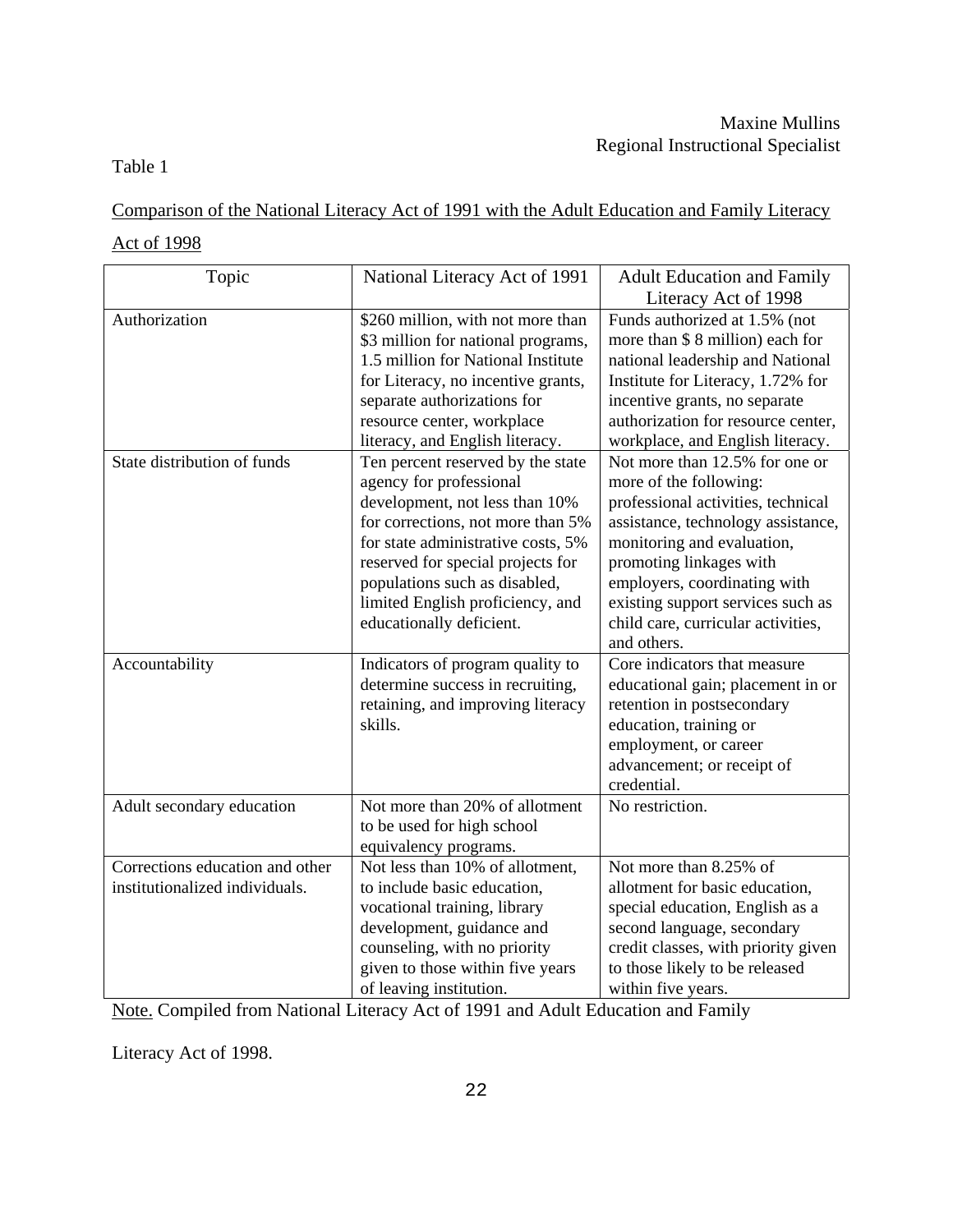1979, p. 10).

 Fingeret (1991) addressed several issues related to literacy in the United States. In presenting a speech to UNESCO in Hamburg, Germany, on the future of literacy, Fingeret discussed grassroots projects in literacy, participatory research in adult education, and a shift from "How many?" to "How does change happen?" (p. 3). In 1991, she stated that the social climate in the United States exists in an arena of political conservatism and fiscal crisis. A variety of topics were addressed by Fingeret (1992) after the National Literacy Act of 1991 (Pub. L. No. 102-73) was passed by Congress. She stated that the type of program, either an individually-oriented literacy program or a community-oriented program, presents concerns of evaluation, types of instruction, and learner assessment. Those concerns are very evident in the work of adult education programs today.

Many articles pertinent to the purposes of adult education were found in journals of the professional organizations such as the American Association of Adult and Continuing Education (AAACE) and the Virginia Association for Adult and Continuing Education (VAACE). For example, the September, 2003, issue of Voices of VAACE had an article on the "Middle College." This program at J. Sargeant Reynolds Community College and Southside Virginia Community College provides high school dropouts between the ages of 18 and 24 an opportunity to enroll in designated college classes while pursuing a GED (Harper, 2003). Another article of interest is "WIA Reauthorization" (Rochford, 2003), in which the author states that the United States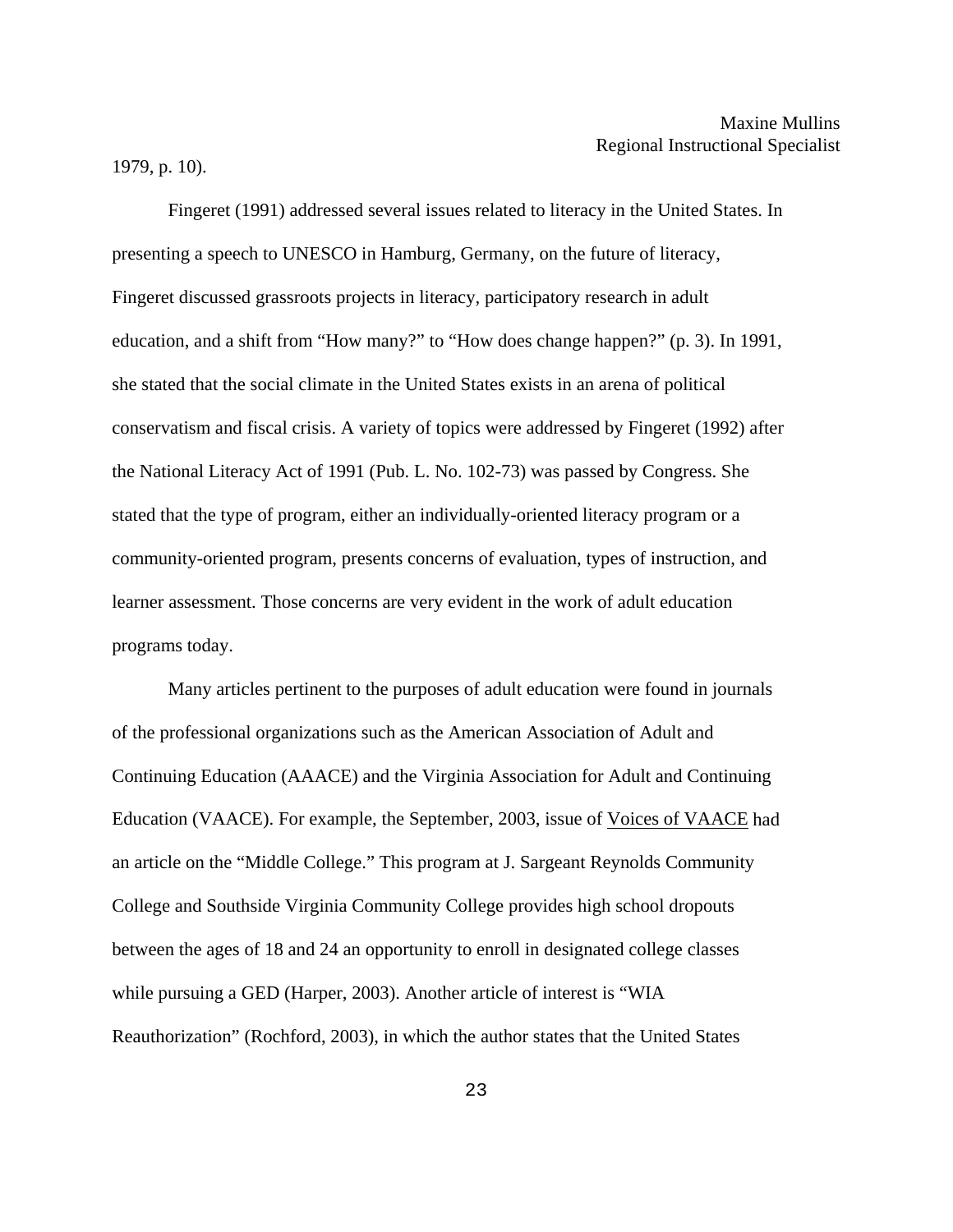Department of Education proposed the Adult Basic and Literacy Education Act (ABLE) in 2003. The author gave an overview of proposals for the reauthorization of the Workforce Investment Act of 1998, which is still in committee in Congress as of December 2005.

A major publication addressed specifically to adult education is Focus on Basics, published by the National Center for the Study of Adult Learning and Literacy (NCSALL). The publication contains "best practices, current research on adult learning and literacy, and how research is used by adult basic education teachers, counselors, program administrators, and policymakers" (June, 2002, p. 2). The June 2002 issue concentrated on staff development, including Kentucky's new staff development program.

The work of the National Institute for Literacy (NIFL), located in Washington, DC, is of particular interest for adult educators across the United States and especially in Virginia. One major goal for this organization is to equip adults for their roles as workers, parents, and community members [\(http://www.nifl.gov/nifl/eff.html](http://www.nifl.gov/nifl/eff.html)). The National Institute for Literacy (2005a) seeks to enable every adult with literacy needs to receive services of the highest quality. Personal goals of adult learners might include registration to vote, helping a child with homework, or visiting a local library. A variety of publications from the National Institute for Literacy is available on line or provided at various training seminars for adult education programs in Virginia.

Other national programs include the National Center on Adult Literacy (NCAL)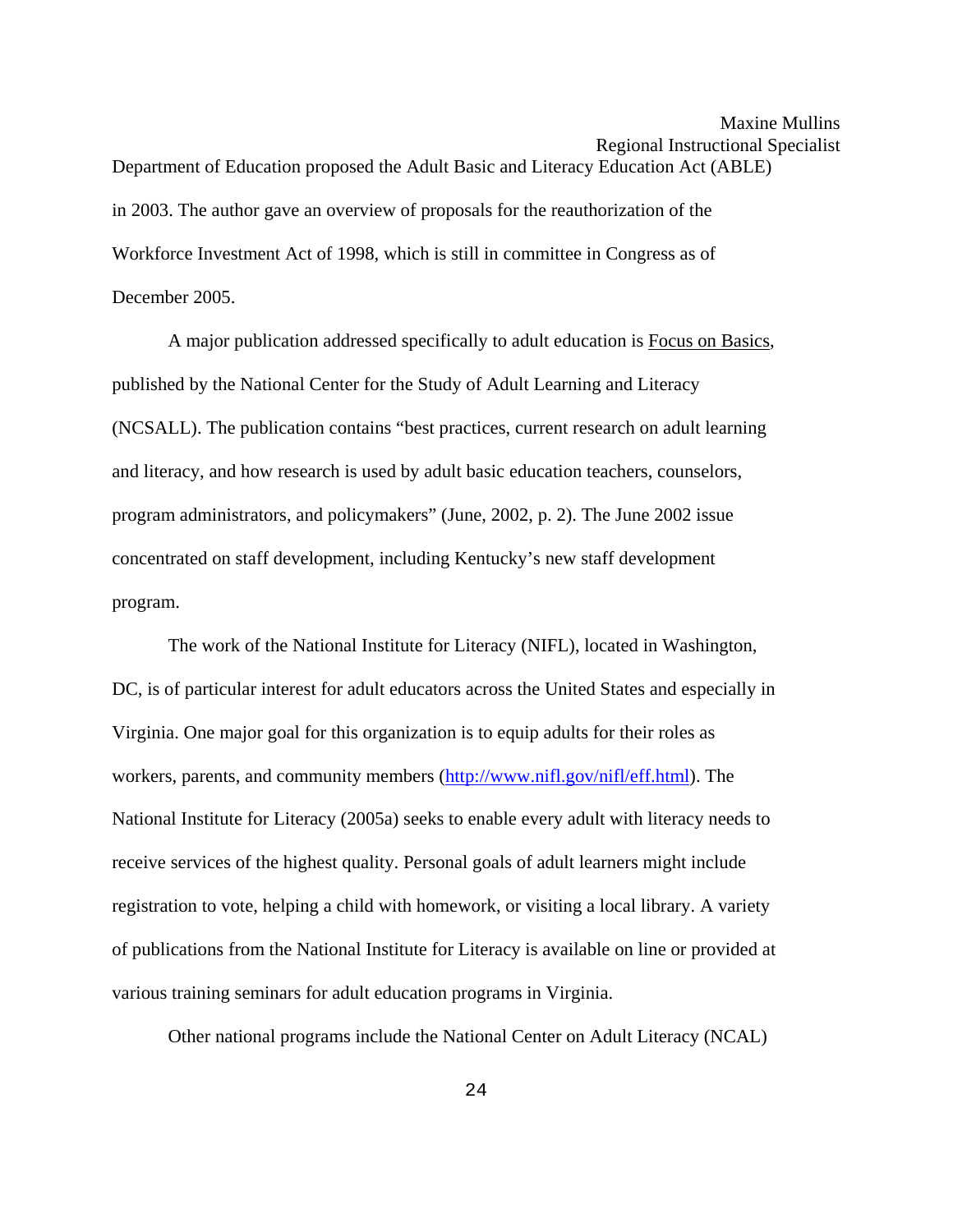(2005) at the University of Pennsylvania [\(http://literacy.org/ncal.htm](http://literacy.org/ncal.htm)), with the mission of providing national leadership in research and development in the adult education field, and the National Center for Family Literacy (2005), located in Louisville, KY, that continues to remind us that parents are the child's first teachers

([http://www.famlit.org/FAQ/About/ncfl.cfm\)](http://www.famlit.org/FAQ/About/ncfl.cfm). These organizations provide exceptional information about adult education programs and can be used by anyone, including regional instructional specialists, to gain knowledge about the total adult education system.

Books in the field of adult education and literacy add information about the topic under study. Cook (1977) traced the history of adult education from about 1900 to the 1970s. She included statistics, legislation, and professional activities by decades.

Stubblefield (1988), in his book Towards a History of Adult Education in America, gave historical information and described adult education as three entities: diffusion of knowledge, liberal education, and social education. He included topics of the effect of the Carnegie Corporation on adult education, the professional organization of adult educators (the American Association for Adult Education or AAAE), the "Great Books," and the influence of leaders in the field of adult education, such as James Harvey Robinson and Everett Dean Martin.

Another book written from a historical perspective traced adult education from the colonial period to the present. Stubblefield  $&$  Keane (1994) discussed topics from the Americanization movement to civil rights to advancing the national agenda. They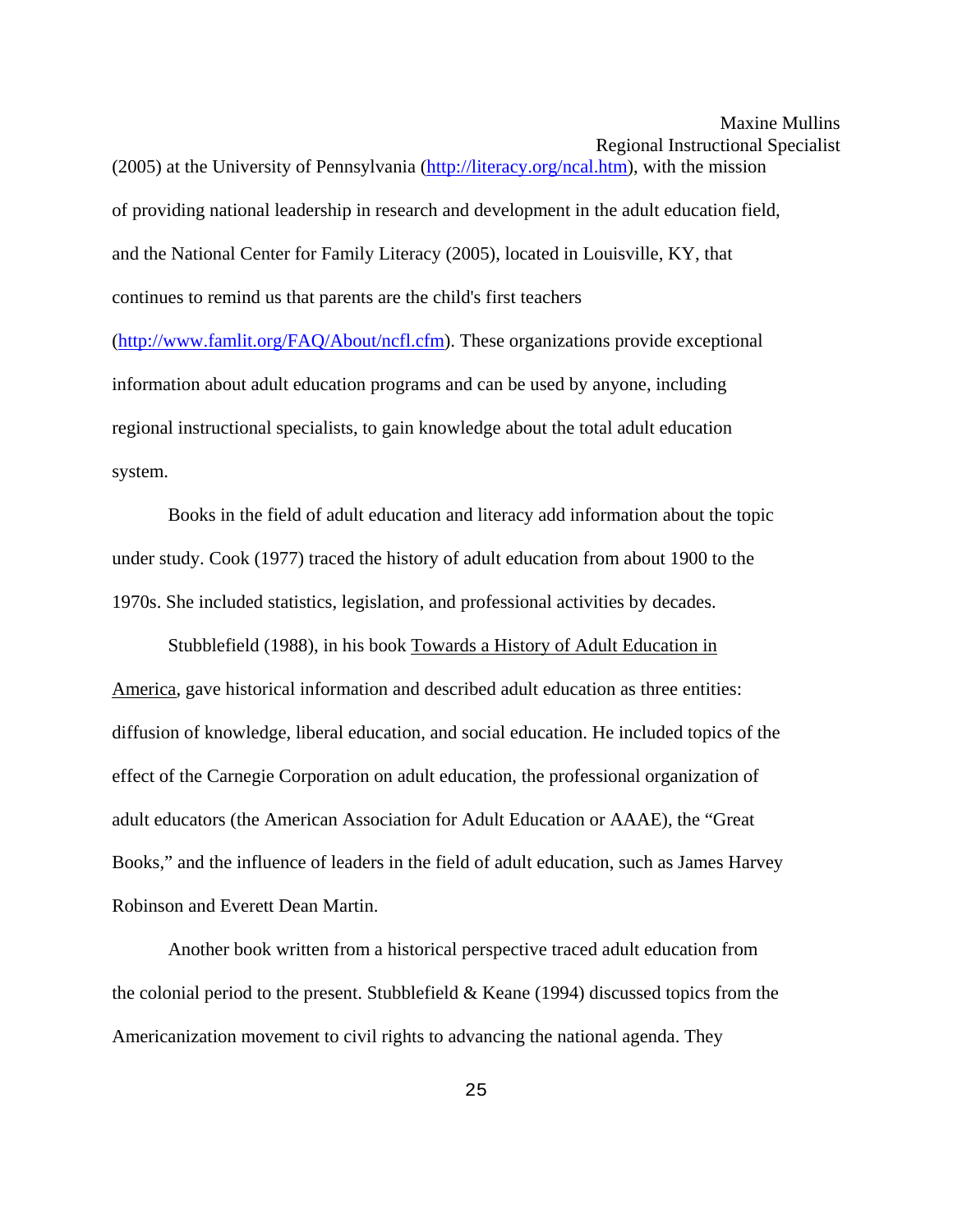concluded that diversity is an integral part of adult education in the United States and that limited resources – both from individuals and from the government – will hinder education and training of the unskilled and underskilled worker.

Hunter & Harman (1979) discussed activities in "adult illiteracy" in the United States, including the Literacy Volunteers of America, activities within the adult education classroom, the Right to Read program, and agencies that provide literacy programs. They made recommendations for the delivery of services to undereducated adults. Their principal conclusion was: "A major shift in national educational policy is needed to serve the educational needs of disadvantaged adults" (p. 133). The annotated bibliography would be very valuable to researchers studying this phase of adult education.

"The Invisible Minority," or one-third of the nation according to Kozol (1986), forms a growing crisis of illiteracy in America. A stinging description of problems faced by the undereducated include parents who are unable to read to their children, workers who are unable to calculate hourly wages and deductions on their paycheck, and domestic jobs that require a ninth grade education to succeed. Costs of illiteracy include:

- High rate of convictions for illiterate defendants.
- Loss of literate readers of newspapers.
- Workers' compensation caused by inability of workers to read safety warnings.
- Secretarial workers having to retype manuscripts because of inability to use correct grammar.

To alleviate the problem of illiteracy, Kozol (1986) proposed a "grass roots"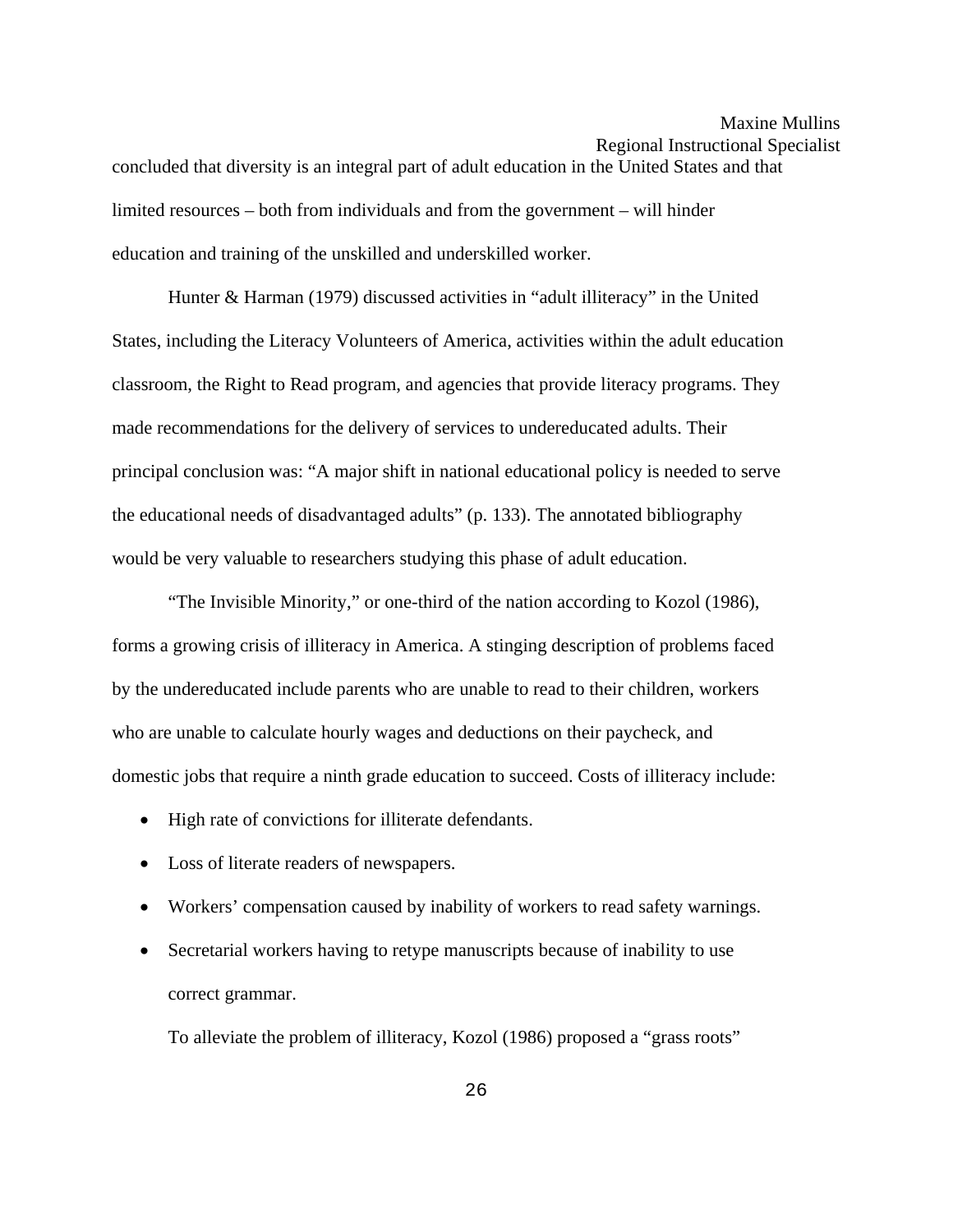movement to involve high school and college students, retired persons, and other community leaders in teaching the illiterate. Local churches, fire houses, community centers, libraries, and schools could be used for instructional sites. The government, colleges and universities, and book publishers could give resources to the project.

 Harman (1987) gave similar descriptions of problems of illiteracy. His first topic was a description of literacy, followed by literacy in history, and concluded with the topic, "Why Be Literate?" To this question he replied with several functions of literacy: freedom, memory, and communication, and stated that literacy is "a fundamental component of our culture" (p. 94).

Books that describe types of learning and teaching would be beneficial to teachers of adults and teachers of teachers, such as regional instructional specialists or state trainers. Two books by Stephen D. Brookfield (1986, 1990) are of this type. In Understanding and Facilitating Adult Learning, the author discussed how adults learn, the educator as a facilitator, and androgogy of adult learning. In 1990, Brookfield compared the experience of teaching to white water rafting. "Periods of apparent calm are interspersed with sudden frenetic turbulence" (p. 2), making a complex and compassionate experience. His discussion of adjusting teaching to learning rhythms is reminiscent of the researcher's training in auditory, visual, and kinesthetic learning.

A summary of opinions of 584 employers across Virginia was prepared by Martin, Carrier, & Hill (1997). They gave a perspective of employers who deal with entry-level employees without a four-year college degree and the need for quality in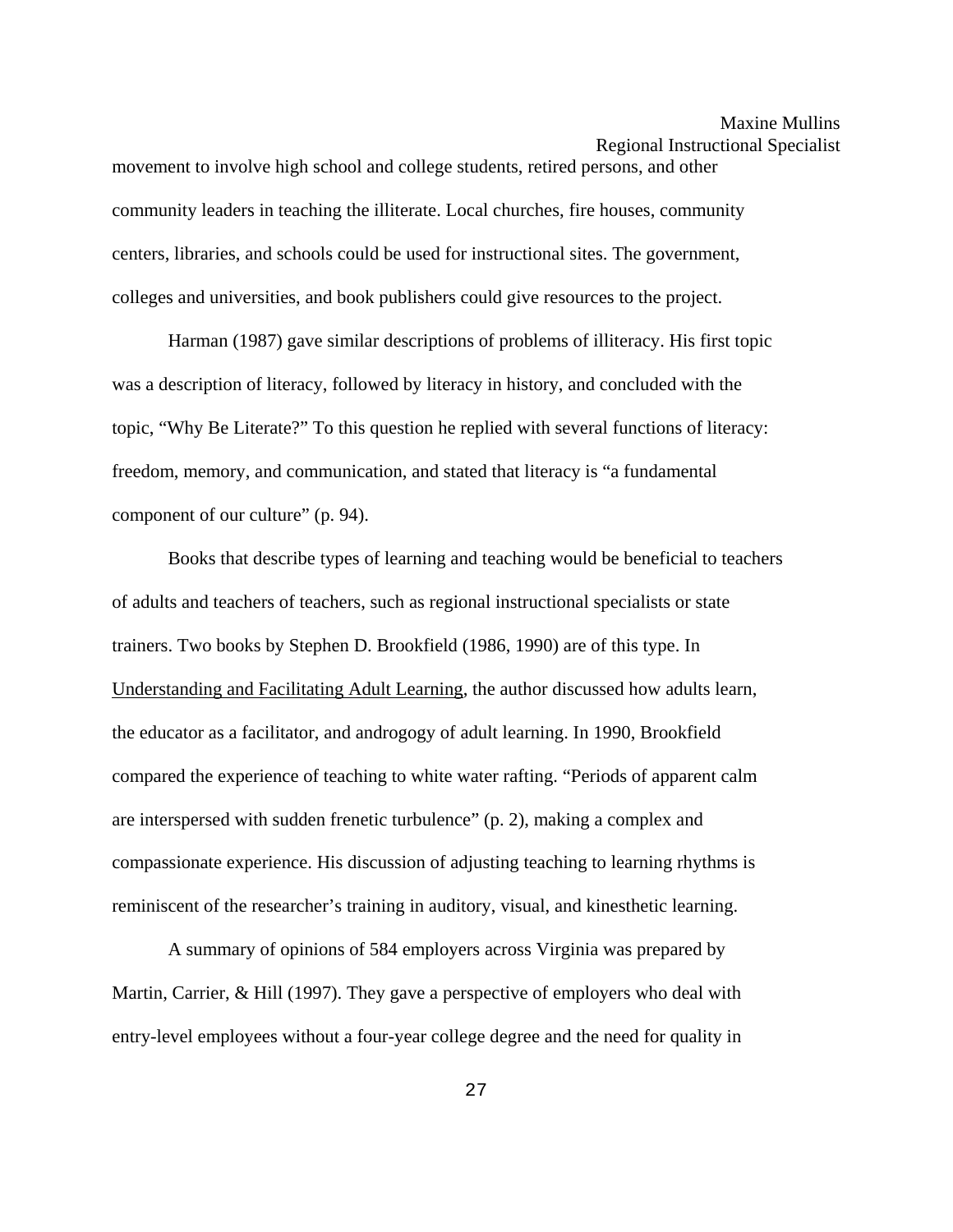Virginia's workforce. Employment prospects, job qualifications, advancement possibilities, and projected earnings were presented for 54 occupations. New workers are expected to have basic "hard skills," such as reading, math, speaking, and computer literacy. "Soft skills" for new workers include a strong work ethic, a positive attitude, independence and initiative, and positive self-presentation (p. 8).

Merriam and Caffarella (1999) wrote for educators of adults. Learning opportunities of adults should include an appreciation of prior knowledge and experiences of learners. More adults might think of themselves as active learners if educators can help them realize the many places and ways they have already learned. Their topics included formal and non-formal learning, indigenous learning (linked to culture), independent and self-activated learning, and reasons for learning (better jobs, personal improvement, and family).

Martin & Fisher (1999) discussed a challenge that faced adult education when welfare recipients were given a specific time frame to find work. "Work First" was the welfare reform movement to reduce families' dependence on government programs, but in many areas, nearly half of welfare recipients had very low skills and lacked high school diplomas or GEDs. Research on the welfare-to-work-transition included characteristics of eight exemplary programs:

- Focus on employment-related goals.
- Hands-on experience.
- Collaboration with welfare agencies and other community organizations.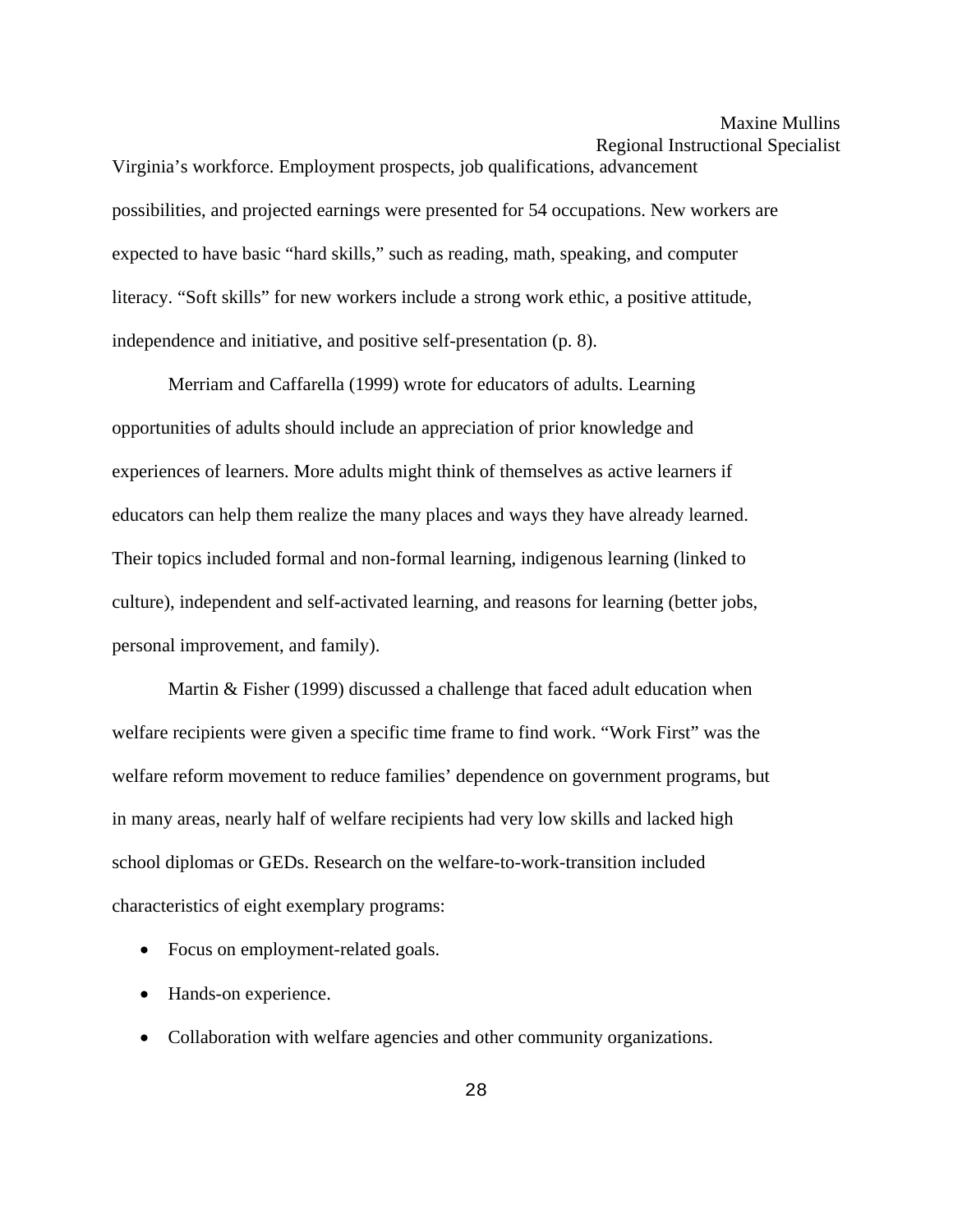Regional Instructional Specialist

- Early intervention and personal attention in addressing problems.
- Commitment to continuous staff development. (pp. 33-34)

Teachers and trainers need strategies for reaching adult learners (Taylor,

Marienau, & Fiddler, 2000). The core of development is learning in which adults

construct or reconstruct meaning and includes:

- Assessing perhaps with the help of a mentor.
- Collaborating as in learning circles.
- Experimenting "What will happen if...?"
- Imagining self discovery.
- Inquiry pursuing a question.
- Performing simulating (doing something).
- Reflecting "What does it mean?"

Rote learning gives little challenge for adults.

Distance education was discussed in the book, A Guide to Distance Education (Omoregie & Farish-Jackson, 2003). A list of laboratory equipment included a television, digital motion camera, document camera, electronic white board, fax machine, microphone, VCR, telephone, and control panel, and more. This laboratory would be state-of-the-art and could support two-way communication. Practical advice for online learning was given by Race (2005), who described open learning, distance learning, Elearning, online learning, interactive learning, and workplace learning, among others. Some of these methods of delivery for adult education services are available in Virginia,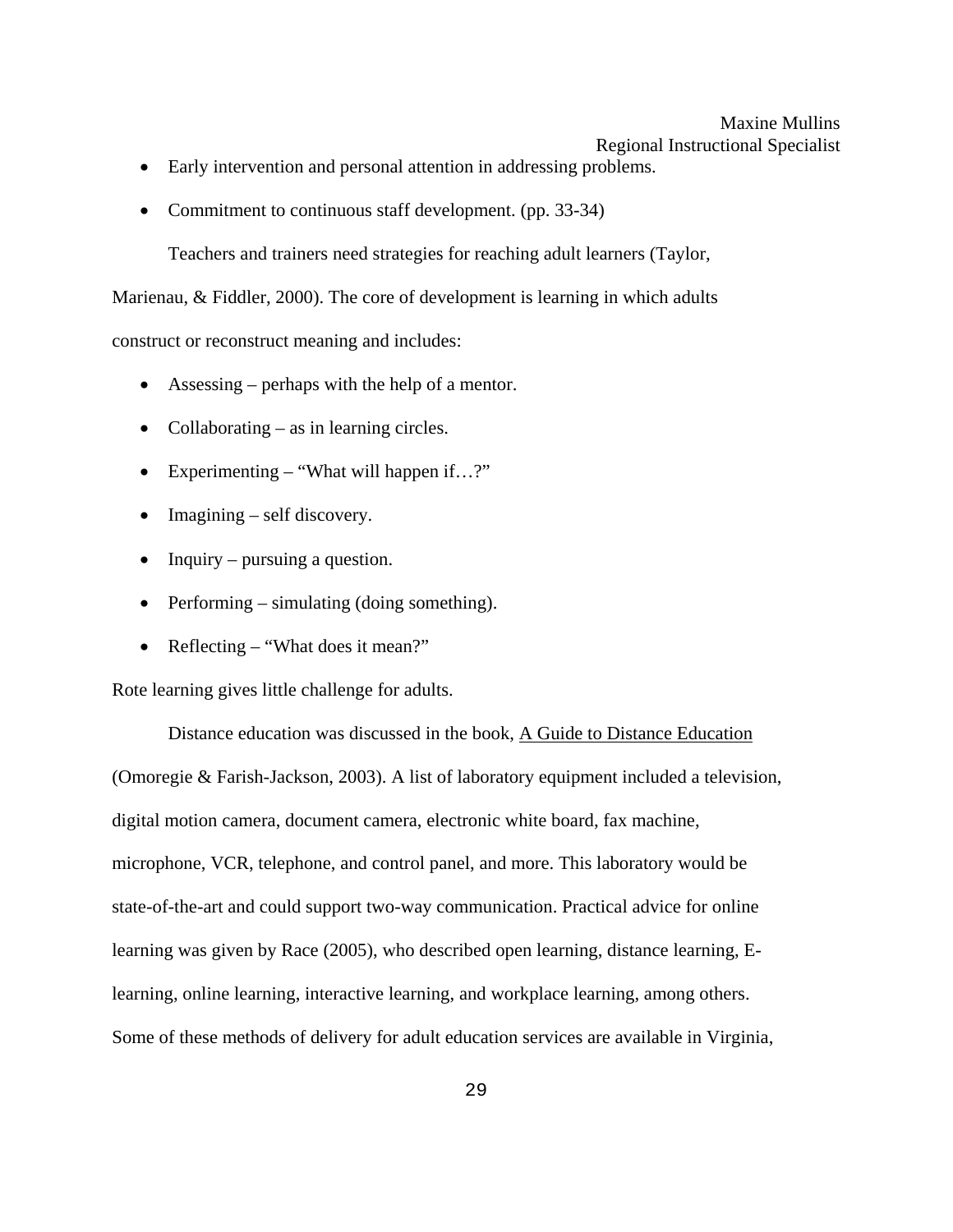in the Mount Rogers Region, and in other states.

The Delivery of Adult Basic Education Services in Other States After the passage of the Economic Opportunity Act of 1964 and the Adult Education Act two years later, adult basic education programs blossomed. Grants provided by these federal acts and subsequent amendments, along with matching expenditures from the states, supported programs that contributed to a network of local adult education providers, including local school districts, community colleges, and other public and private agencies.

 As the enrollment in adult education classes increased, administrative personnel were needed. The number of state directors and local program managers increased. In 1959, state directors were employed in only twenty-five states, but by 1970 full-time directors were employed in all fifty states and Puerto Rico (Knowles, 1977). Delivery of services to undereducated adults in all 50 states and some territories is now (2005) conducted under the Workforce Investment Act of 1998, with Title II as the Adult Education and Family Literacy Act. Programs in nearby states (Tennessee, West Virginia, Kentucky, and Pennsylvania) were examined by the researcher.

#### Adult Education in Tennessee

 The adult education program in Tennessee was of particular interest to the researcher because the Sullivan County Adult Education Program is a participant with the "Race to GED" advertisement campaign in Southwest Virginia (see Chapter 4). Governor Phil Bredesen stated, "Tennessee is committed to helping workers meet the ever-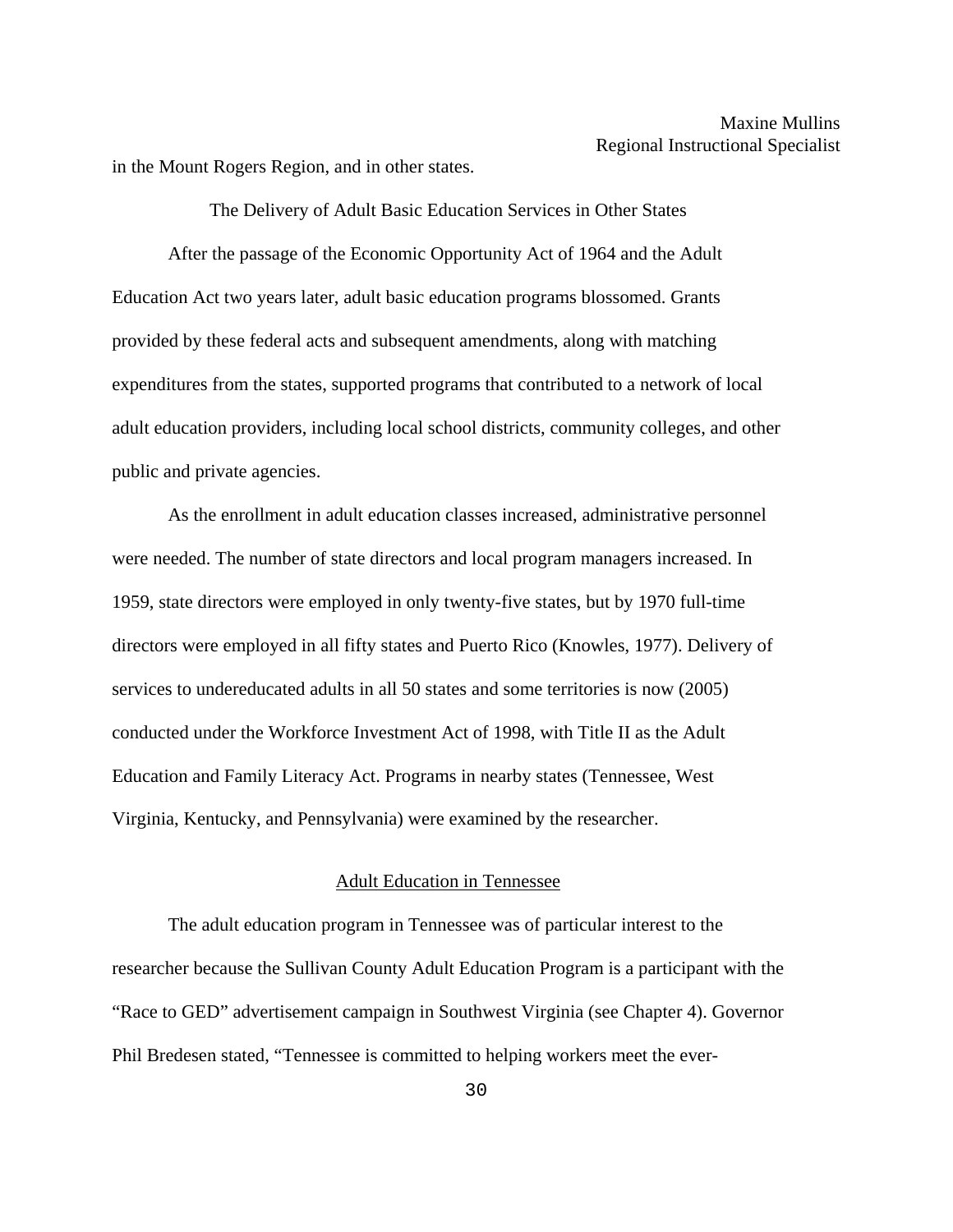Regional Instructional Specialist changing demands of the workplace through job training, as well as providing opportunities for adult students to reach their educational goals" (Poe, 2003, n. p.). Because of the proximity to Bristol Motor Speedway, Sullivan County programs collaborated in the drive to increase the number of participants in the GED program.

 Tennessee presented a unified plan to the United States Department of Education, Office of Vocational and Adult Education, authorized by the Workforce Investment Act of 1998. The plan addressed the following programs: (1) Adult Education and Family Literacy, (2) Workforce Investment, (3) Carl D. Perkins Vocational and Technology Education, and (4) Vocational Rehabilitation (Commissioner of Labor and Workforce Development & White, 2000). The Tennessee Office of Adult Education was moved from the Tennessee Office of Education to the Tennessee Department of Labor and Workforce Development.

 The Tennessee plan [\(http://cls.coe.utk.edu/stateplan/Chap\\_3.html\)](http://cls.coe.utk.edu/stateplan/Chap_3.html) described allowable activities that targeted services for the least educated and most in need. Programs included in the plan were:

- Adult education for students reading at  $0 8.9$  grade level, to include employability skills, parenting, and citizenship.
- Adult secondary education for students reading at 9.0 grade level or above, to include education and training in job readiness, job seeking skills, basic computer skills, and transition to further training or education.
- Workforce development activities for employees of a particular workplace or for those who are preparing for work or career advancement.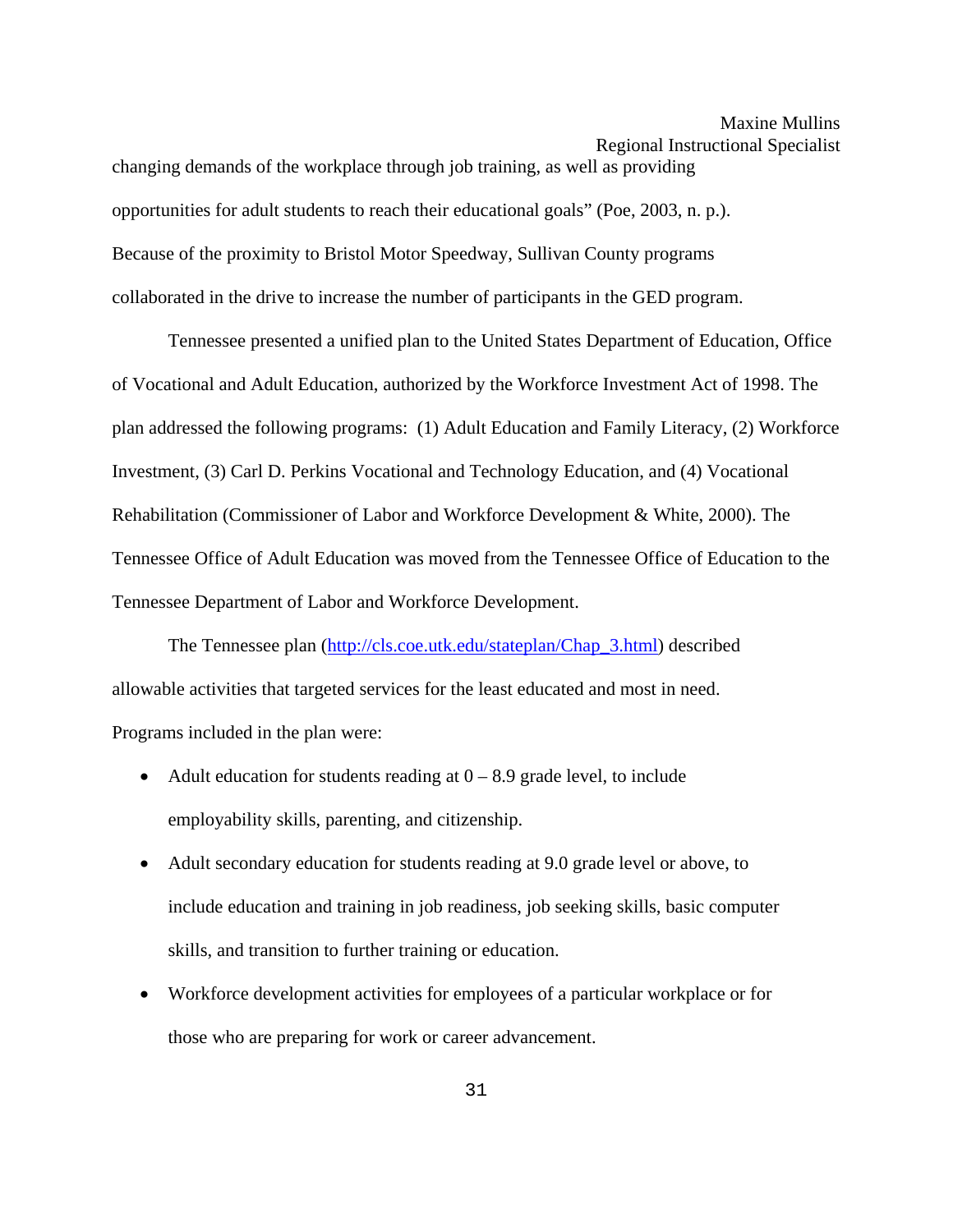• English literacy for those of limited English proficiency seeking competency in

the English language ([http://cls.coe.utk.edu/stateplan/Chap\\_3.html](http://cls.coe.utk.edu/stateplan/Chap_3.html)).

Funds for the delivery of these programs were made available to local adult education programs on a competitive basis. Statewide, adult education programs in Tennessee served 46,116 undereducated adults in the year 2002-2003 (Poe, 2003).

### Adult Education in West Virginia

 The program for adult basic education in the state of West Virginia (Building Skills for Success, 2005) is another example of the use of federal money provided by the Adult Education and Family Literacy Act passed by Congress in 1998 and was selected for inclusion because the researcher was originally from West Virginia. Adult basic education funds, from both federal and state appropriations, are administered in accordance with the state five-year plan, through the West Virginia Department of Education, Division of Technical and Adult Education Services. "Programs are offered through county boards of education, Regional Education Service Agencies (RESAs), volunteer literacy programs, community-based organizations, and correctional education programs" (West Virginia Department of Education, 2005b, [http://www.wvabe.org](http://www.wvabe.org/)).

 Eight regional agencies in the adult education program in West Virginia are served by six regional adult education coordinators who act as intermediaries between the West Virginia Adult Basic Education (ABE) staff, the county ABE director, and ABE instructional personnel. The tasks performed in this position are similar to those of the regional instructional specialist in Virginia: staff development, technical assistance, and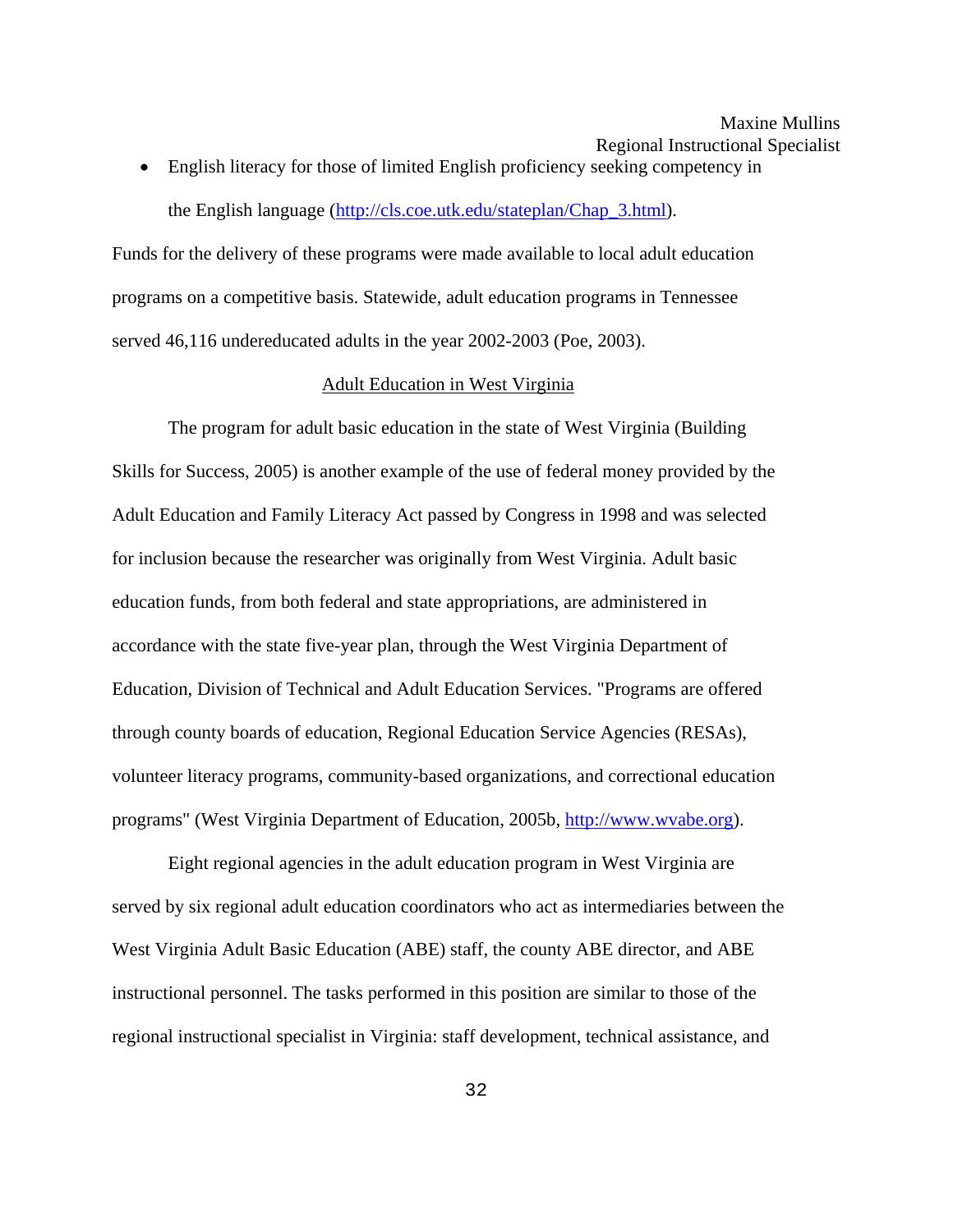class visits. However, the job description includes tasks that are administrative in nature, very much like the duties of the regional program manager in Virginia (West Virginia Department of Education, 2005a, [http://www.wvabe.org/adultcoordinator.htm\)](http://www.wvabe.org/adultcoordinator.htm). Leadership in data collection and preparation for on-site reviews held every four years are additional administrative tasks.

### Adult Education in Kentucky

 The third state program selected for study by the researcher is Kentucky's program, one with which the researcher was acquainted because of the materials used in adult education classrooms in Virginia. Core values adopted by the Kentucky adult education program are excellence, service, teamwork, and professionalism. The mission statement for Kentucky Department of Adult Education and Literacy (2004) is "to provide leadership and support for an education system that enables adult Kentuckians to acquire essential skills that promote economic vitality and improve the quality of life" ([http://adulted.state.ky.us/Mission\\_Statement.htm\)](http://adulted.state.ky.us/Mission_Statement.htm). This mission guides the activities of the adult education program, from the state capital in Frankfort to the local classes. They offer as evidence the "Adult Education Fact Sheet" from the Kentucky Adult Education program with these statistics:

- Statewide enrollment in adult education classes increased by 69 percent in fiscal year 2002, to 86,413 enrollees.
- Corrections education enrolled 6,214 adult learners in jails, state correctional institutions, and private institutions.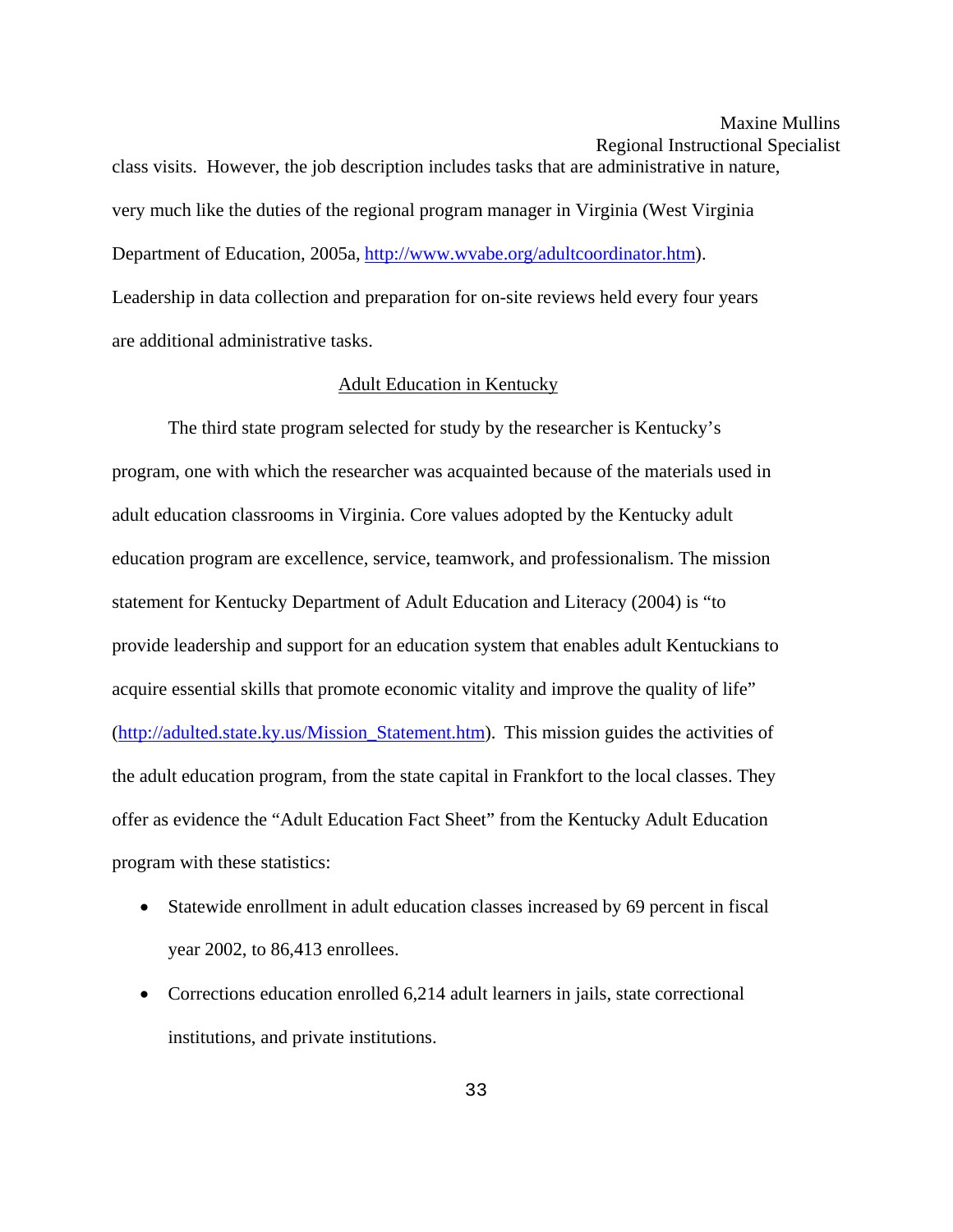- English as a second language classes served 4,799 learners in fiscal year 2002, a 12.2 percent increase over 2001.
- Family literacy programs enrolled 2,890 individuals and families in fiscal year 2002. This was a 95 percent increase over fiscal year 2000.
- In fiscal year 2002, 14,651 Kentuckians earned general educational diplomas.
- Workplace education programs served 589 companies in fiscal year 2002 ([http://adulted.state.ky.us/AE\\_Fact\\_Sheet.htm](http://adulted.state.ky.us/AE_Fact_Sheet.htm)).

These statistics show successes within the adult education program presented by the counties in Kentucky.

 The Kentucky Department of Adult Education and Literacy maintains on-line classes as KYVAE (Kentucky Virtual Adult Education, 2005) for professional development and resources ([http://www.kyvae.org/educator\)](http://www.kyvae.org/educator). A goal in professional development is to communicate expectations and allow practitioners to measure themselves and plan for self-improvement. Another is the development of a certificate program in specialty areas.

 The Kentucky Education Television Network (KET) (2005) has served Kentuckians as a public television network since 1968. During the years since it began broadcasting, the network has produced – or collaborated in the production of  $-$  a variety of programs [\(www.ket.org/enterprise\)](http://www.ket.org/enterprise):

- Workplace Essential Skills (This will be discussed later.).
- GED Connection (This will be discussed later.).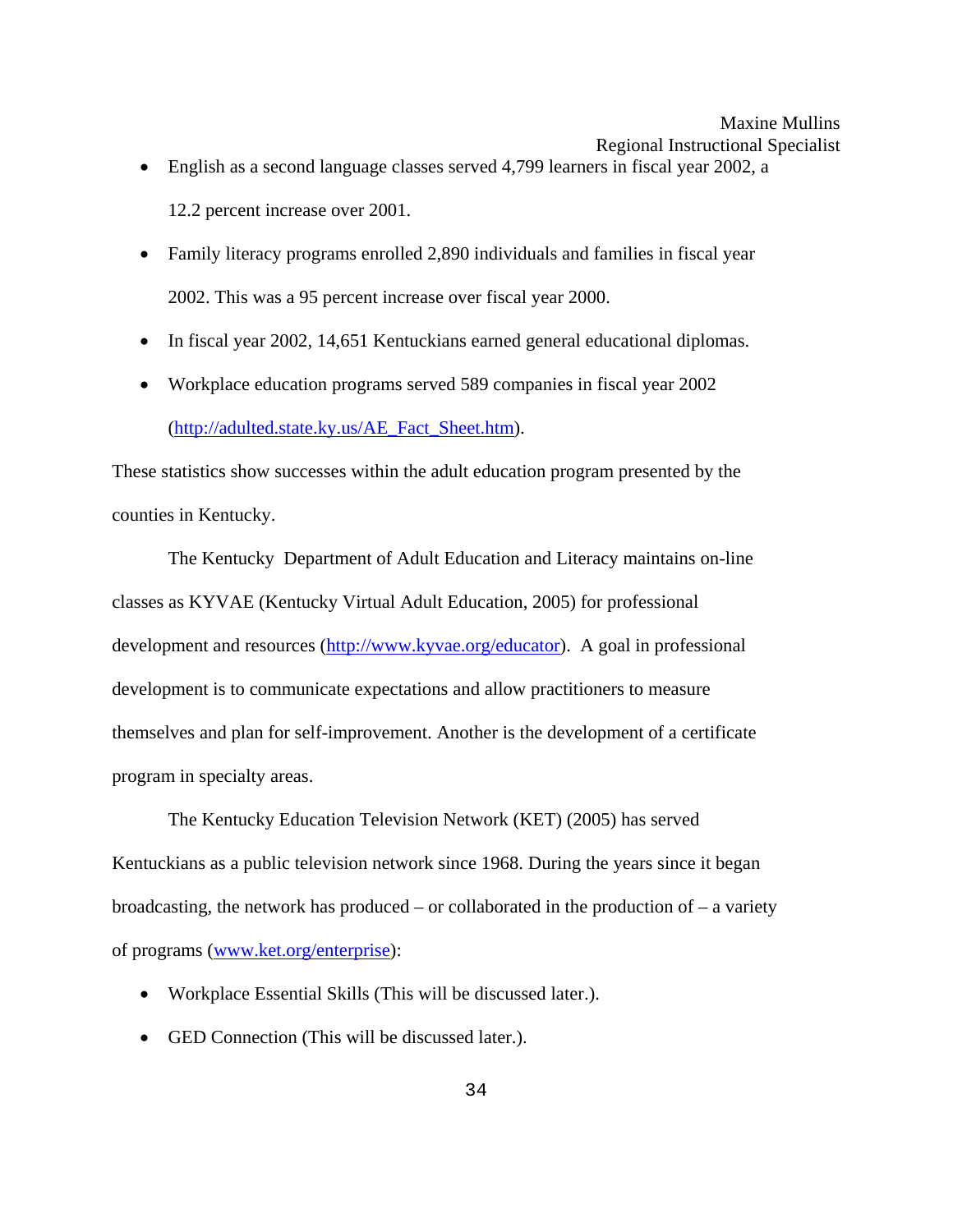- TV 411 gives the enrollees the opportunity to learn about health, parenting, people, and money while improving their reading, writing, vocabulary, and math skills.
- Project Connect is an online tutorial to help ESL students learn about life in America and practice language skills at the same time.

These productions have made Kentucky Educational Television a premier producer of videos and broadcasts in the adult education field.

### Adult Education in Pennsylvania

The researcher became aware of Pennsylvania's adult education program when searching the Internet for materials for use in the classroom. Adult education programs in Pennsylvania are funded by the Pennsylvania Department of Education, Bureau of Adult Basic and Literacy Education (ABLE), by grants under Title II of the Workforce Improvement Act, known as the Adult Education and Family Literacy Act, and State Act 143 of 1986 (ABLE, 2005) . The objective of the programs offered is the improvement of the literacy skills of educationally disadvantaged adults to help them in their roles as citizens, workers, and family members. The eight goals of the Pennsylvania program are very similar to those of other states. However, two of the eight are of particular interest for this study:

• To serve Pennsylvanians most in need and "to find ways to identify and accommodate those . . . [with] multiple barriers in their efforts to acquire basic skills" (ABLE, 2005, p. 2).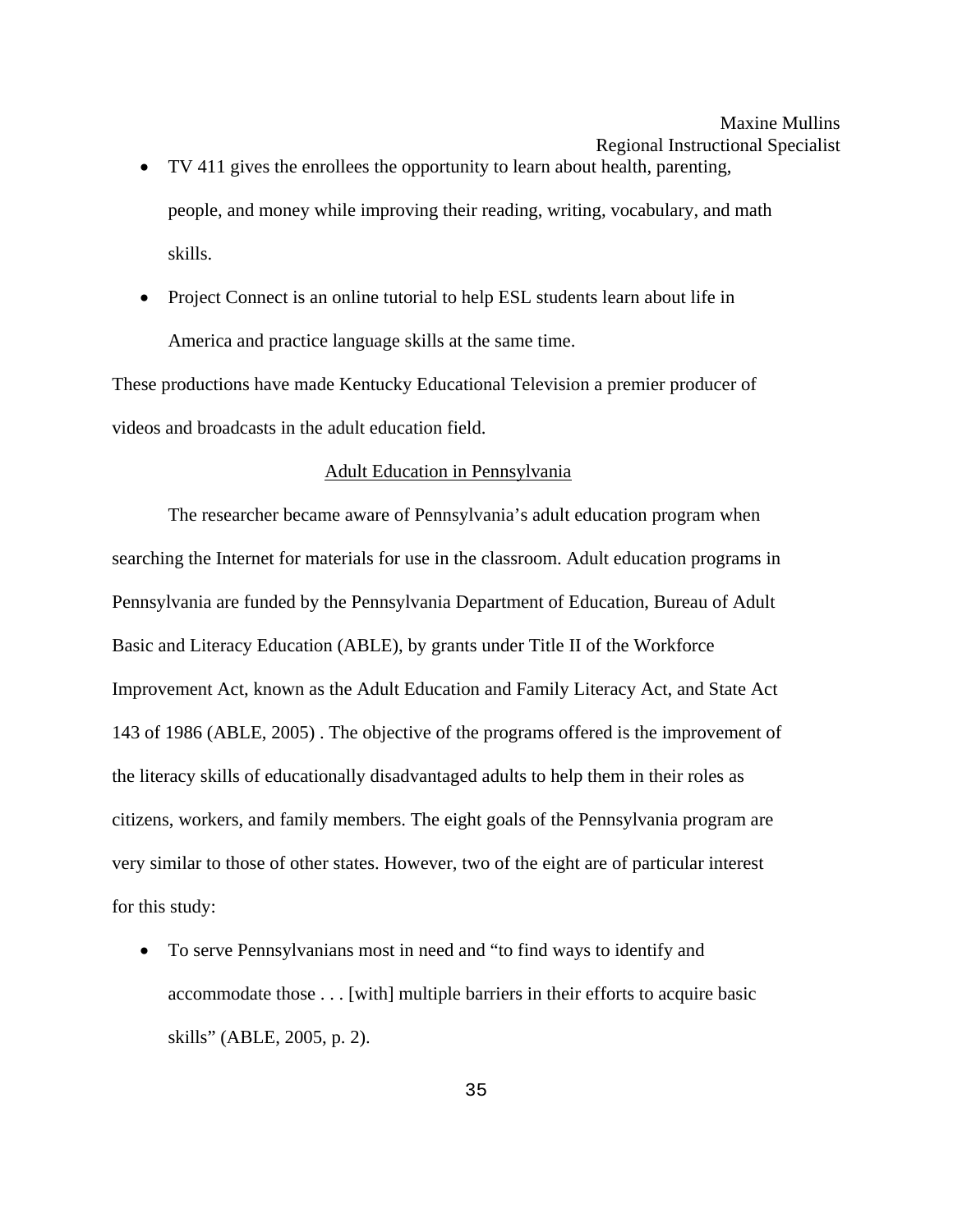• To "provide a coordinated infrastructure of staff development, implementation, training, and technical assistance" (ABLE, 2005, p. 2) in support of adult education and family literacy education.

The Pennsylvania Bureau of Adult Basic and Literacy Education has sectioned the state into six geographical regions, with a professional development center in each region. "Pennsylvania's six Professional Development Centers (PDCs) offer a comprehensive professional development program providing technical assistance and ongoing support to adult education programs throughout the Commonwealth" (<http://www.able.state.pa.us/able/cwp/view.asp>). A major impetus to staff development in Pennsylvania is the Institute for the Study of Adult Literacy at the Pennsylvania State University, College of Education. Established in 1985, the Institute focuses on adults but has expanded to include children in the family literacy programs and adolescents who face literacy problems.

 The programs for adult education in states near Virginia are much like the programs in Virginia. The goals are alike, the clients are similar, and delivery venues are comparable. Instructors are kept up to date, on-line programs for teachers and students are available, and each has a goal of increasing the literacy level of adults and helping to prepare workers, family members, and citizens of tomorrow.

### The Regional Instructional Specialist in Virginia

 The position of regional instructional specialist in Virginia was initiated to meet a need addressed in a longitudinal study conducted by Sherron (1985). Sherron evaluated the quality of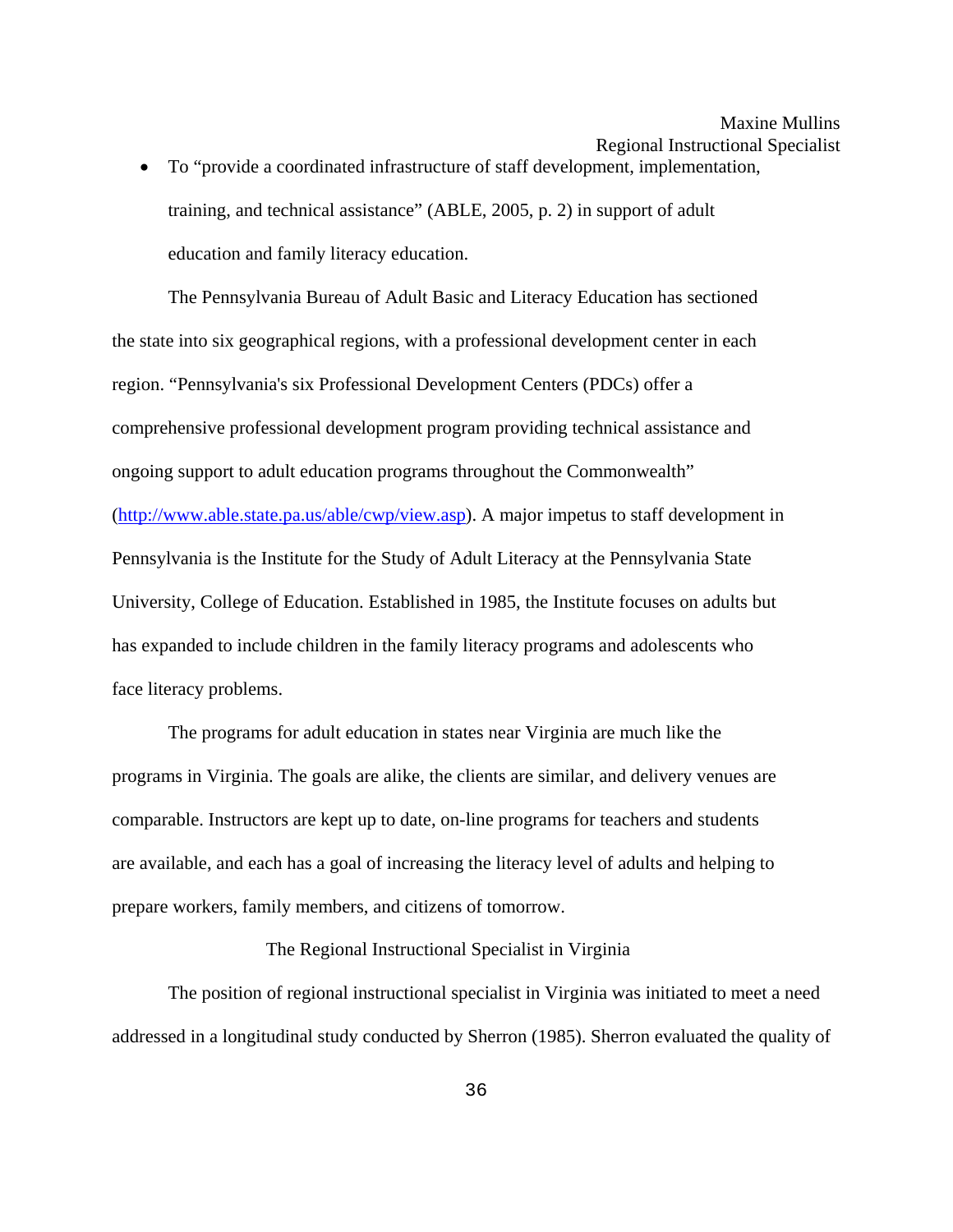Virginia's adult education program and concluded that various services needed to be upgraded or initiated. Supervisory attention was lacking, staff development and in-service training were minimal, and technical assistance was needed. To meet these needs, a pilot project was initiated in 1988 to provide services in two locations in Virginia. The projects proved successful, and additional personnel were hired for five other rural areas (Virginia Department of Education, 1993c). Adult education regional instructional specialists are now (2005) providing support services for rural adult education programs in Virginia in 18 planning districts (Virginia Office of Adult Education and Literacy, 2005,

### <http://www.pen.k12.va.us/VDOE/Instruction/Adult/structure.html>).

 In reviewing the literature on the position of regional instructional specialist in Virginia, the researcher looked for literature related to the historical, legal, and program contexts in which the specialists work. A variety of pamphlets, agendas, and reports were available for review.

 The Virginia Adult Education Specialist Starter Kit, published by the Virginia Office of Adult Education in 1993 and updated in 1997 (Davis, 1997b; Virginia Department of Education, 1993c), gave an abundance of information about expectations and resources for the specialists. Judith Davis, a former regional instructional specialist, edited the starter kit as well as the Adult Education: Administrative Handbook, 1993 edition (Davis, 1997a; Virginia Department of Education, 1993a). The Virginia Adult Education and Literacy Resource Center (changed to Virginia Adult Learning Resource Center in 2005) funded these handbooks, under the direction of the Virginia Office of Adult Education and Literacy.

Staff and professional development for adult education in Virginia was described by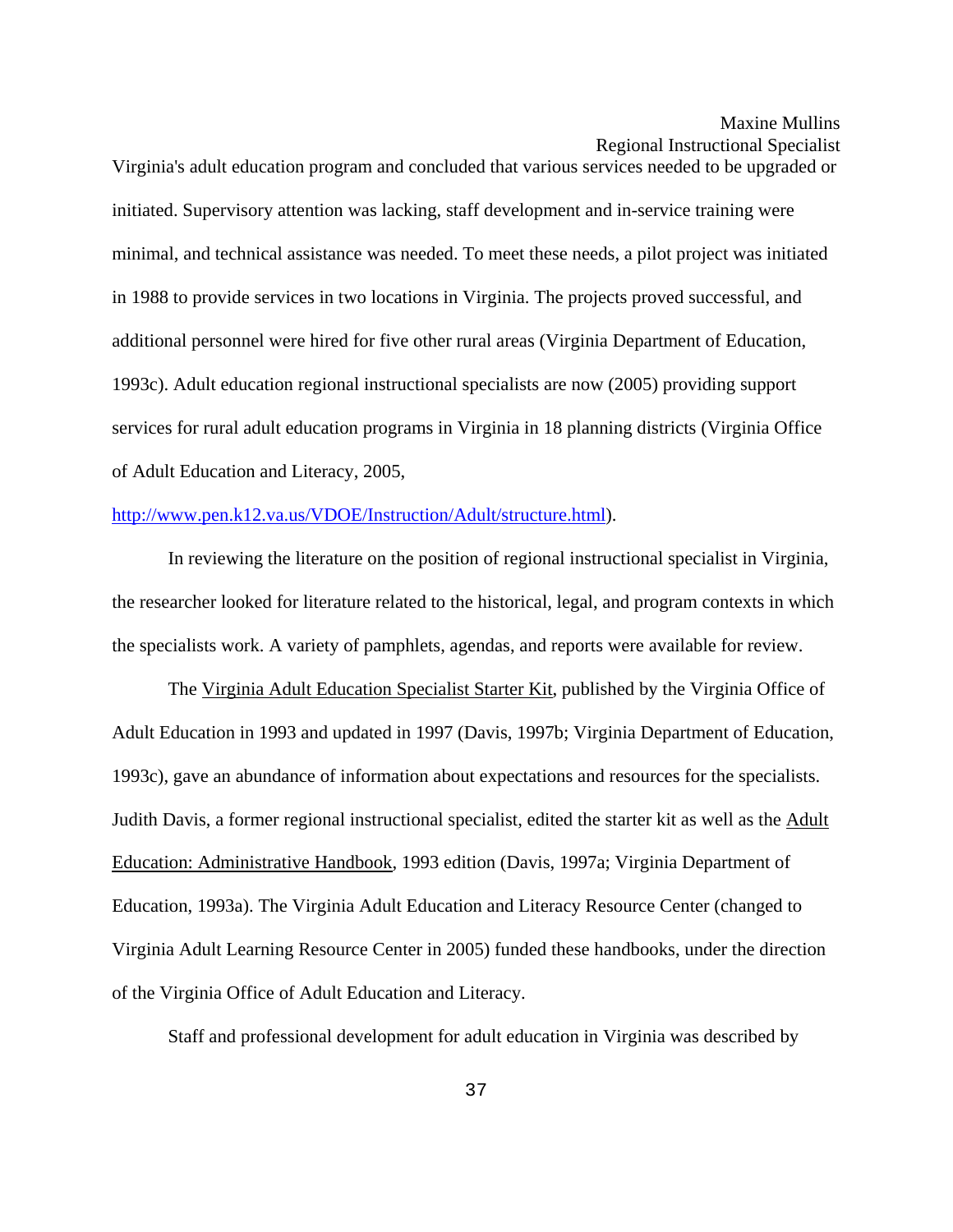#### Regional Instructional Specialist

Drennon (1994) following a statewide evaluation of staff development in 1991. Some of the characteristics of an ideal staff development system were: (a) an on-going process, (b) incentives for involvement in staff development, (c) interconnection of people and services, and (d) freedom for practitioners to choose what and how they will learn based upon meaningful practices. Inquiry-based learning plans, rather than expert-directed plans, allow the practitioner to acknowledge what he or she already knows and to build a meaningful plan.

 The Virginia Office of Adult Education authorized in 1994 the formation of a team of thirteen workplace practitioners to develop a manual for providing adult education skills programs in the workplace. The result was Virginia's Guide to Workforce Education Program Development (Virginia Adult Education Workplace Workgroup, 1997). This how-to manual contains guidance on assessing training needs, recruiting employees for training, funding the program, designing a curriculum, marketing programs, and delivering instruction. The role of the regional instructional specialist in assisting workplace program development is included.

 Packets with requests for proposals (RFP) from the Virginia Department of Education, Office of Adult Education, were reviewed. These included: Adult Education Special and Staff Development Projects (Virginia Department of Education, 1996a), Regional Ancillary Services (Virginia Department of Education, 1996b), and renewal applications for adult literacy and basic education funds (Virginia Department of Education, 1998). These packets contained references to the work of the regional instructional specialist.

 A variety of publications keep adult education practitioners – managers, specialists, and teachers – up to date on happenings in Virginia and in local programs. Voices of VAACE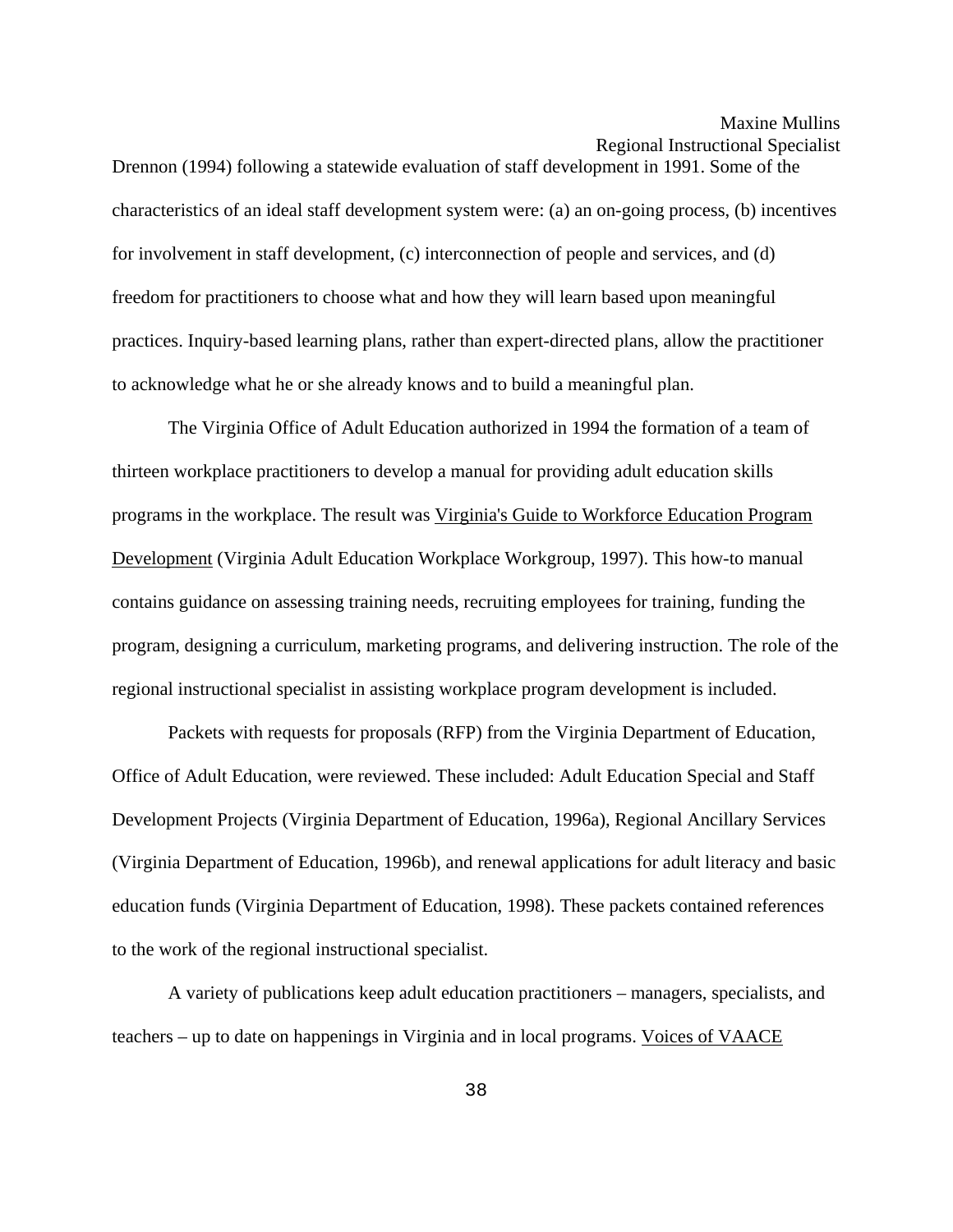(formerly Virginia Association for Adult and Continuing Education) is a quarterly newsletter for Virginia's adult education professional organization and contains timely news related to meetings, adult education activities of the Virginia Board of Education, and book reviews. Copies of the newsletter, Virginia Association for Adult and Continuing Education from 1993 to 2000 and Voices of VAACE from 2001 to 2005, were available for review by the researcher.

 Progress is a publication of the Virginia Adult Learning and Resource Center. The Center's new additions in books and teaching supplies, articles related to research or legislation, and training schedules are reported. Several copies of Progress from 1991 to 2005 were reviewed to get an idea of the structure of adult education in Virginia.

 This review is concentrated on the two types of tasks performed by the regional instructional specialists – program tasks and administrative tasks. Program tasks are related to the areas of responsibility within the total program of adult education across the state. They refer to the contractual services rendered under the supervision of program managers or administrative boards within localities. Conducting in-service programs, collaborating with community agencies, and assisting teachers are examples of program tasks for regional instructional specialists. Administrative tasks relate to the operation of programs for adult education. Organization and administration of resources, hiring and evaluating teachers, establishing classes, ordering supplies, and making a budget are examples of administrative tasks.

### Program Tasks

 The Virginia Department of Education (Virginia Department of Education, 1993c) designated five major areas of responsibility for the adult education regional instructional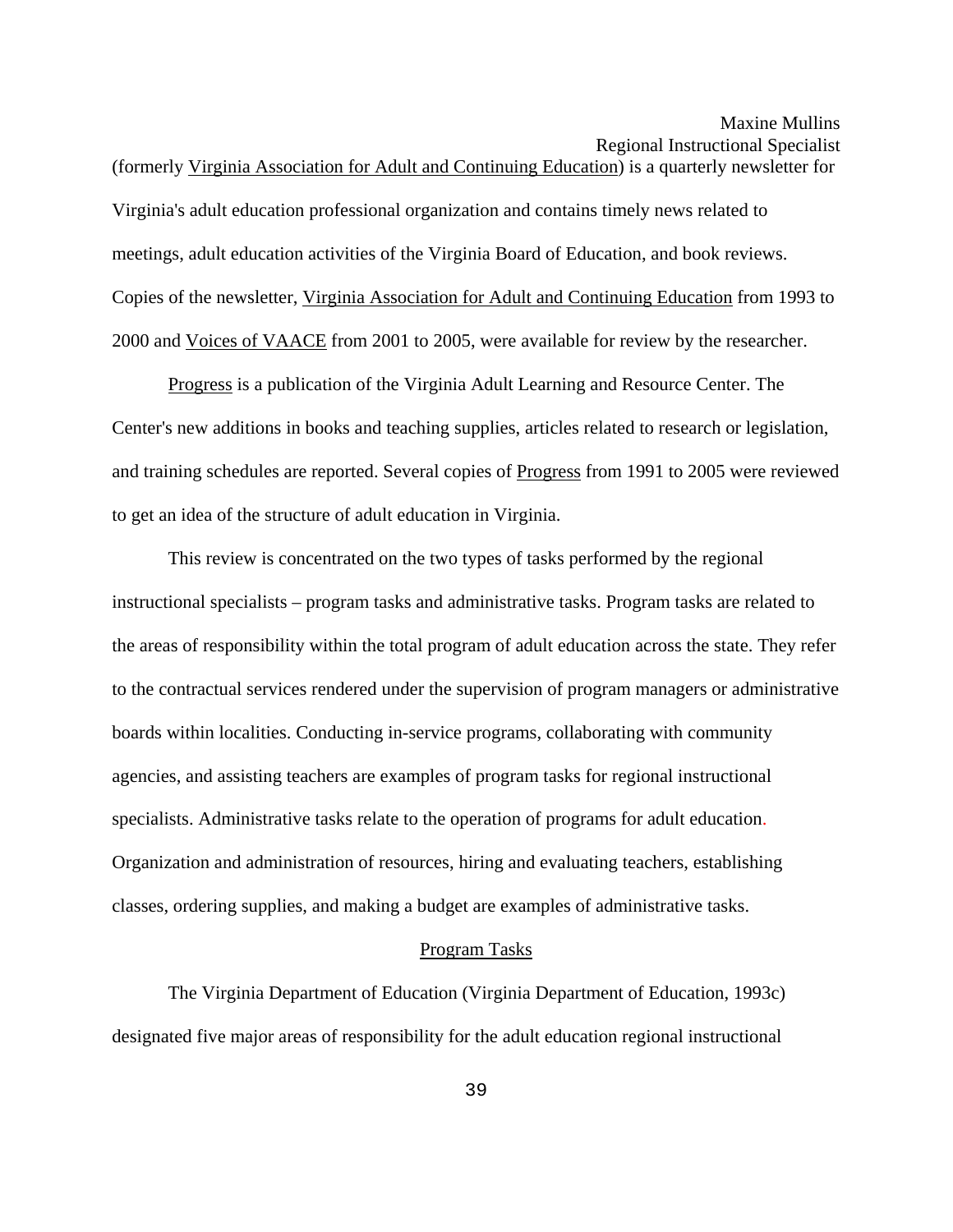specialist: staff development, recruitment of students, instructional technical assistance (providing resources to local instructors), workplace training, and linkages with other agencies. Additional program tasks related to these five tasks are the promotion of family literacy, health literacy for adult learners, and the infusion of technology for instruction and record keeping. These areas of responsibility support the work of program managers and teachers. Literature related to each of these areas of service is discussed.

### Staff Development

 The first job function designated by the state plan for regional instructional specialists was to "provide professional development activities for new and continuing teachers/tutors, as well as a year-end evaluative staff meeting. In addition, provide services to assist teachers/tutors in the development, implementation and evaluation of their individual professional development plans" (Davis, 1997b, Section 4). Sherron (1985) in a comprehensive longitudinal evaluation of the Virginia Adult Education Program recommended: "Regularly scheduled staff meetings as well as special meetings should be conducted when necessary" (p. 20). Jones & Lowe (n. d.) described qualities of successful adult education programs and included "staff [members] who keep current in methodology and curriculum" (p. 16).

 Lotito (1990) revealed that the regional instructional specialist assists the adult basic education administrator in providing in-service activities for adult education teachers. He noted that a regional instructional specialist at one site in Virginia conducted annual in-service sessions for adult basic education teachers from three counties "for the purpose of sculpturing and shaping the ABE program" (p. 122).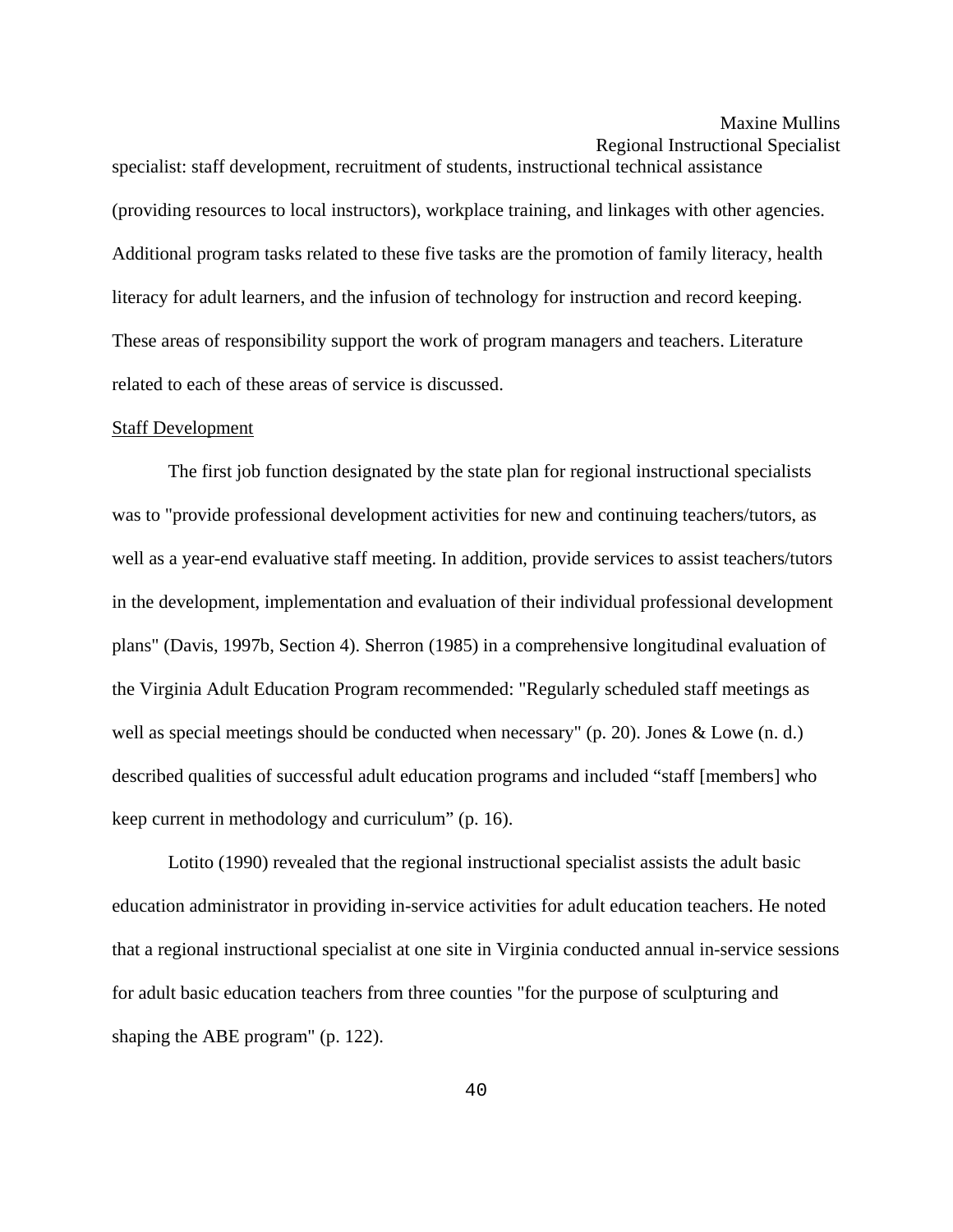Regional Instructional Specialist

Foucar-Szocki et al. (1997) reviewed the professional development system in Virginia and referred to the regional instructional specialist as a link to learning and professional development. Many adult educators see their regional instructional specialist as a source of information for enhancing their learning as professionals. "Administrators, program planners [managers] and regional specialists serve as conduits for the professional development system linking teachers, tutors and aides to one another and the options available" (Foucar-Szocki et al., p. 41).

 During the decade of the 90s, Virginia adult educators prepared professional development plans on topics of interest to practitioners in adult education programs. The National Literacy Act of 1991 mandated that states spend 15% of their budget for professional development. Belzer, Drennon, & Smith (2001) reviewed professional development systems in five states, including Virginia. They felt that the method of having each adult educator develop a plan of self-improvement was a hallmark in professional development. Under this plan, retreats were held during the summer months for facilitators, usually the regional instructional specialist, to assist adult educators with their professional learning plans (PLPs).

 In the localities, under the leadership of the facilitators, staff members developed plans which were forwarded to the Center for Professional Development in Richmond where they were entered into a computer. The practitioners had the opportunity to communicate with others with similar interests. Funding was available on a limited basis for purchase of books and other materials and for travel. The activities for professional development could be used for certificate renewal by teachers in the PK-12 system. Learning plans are no longer required, but staff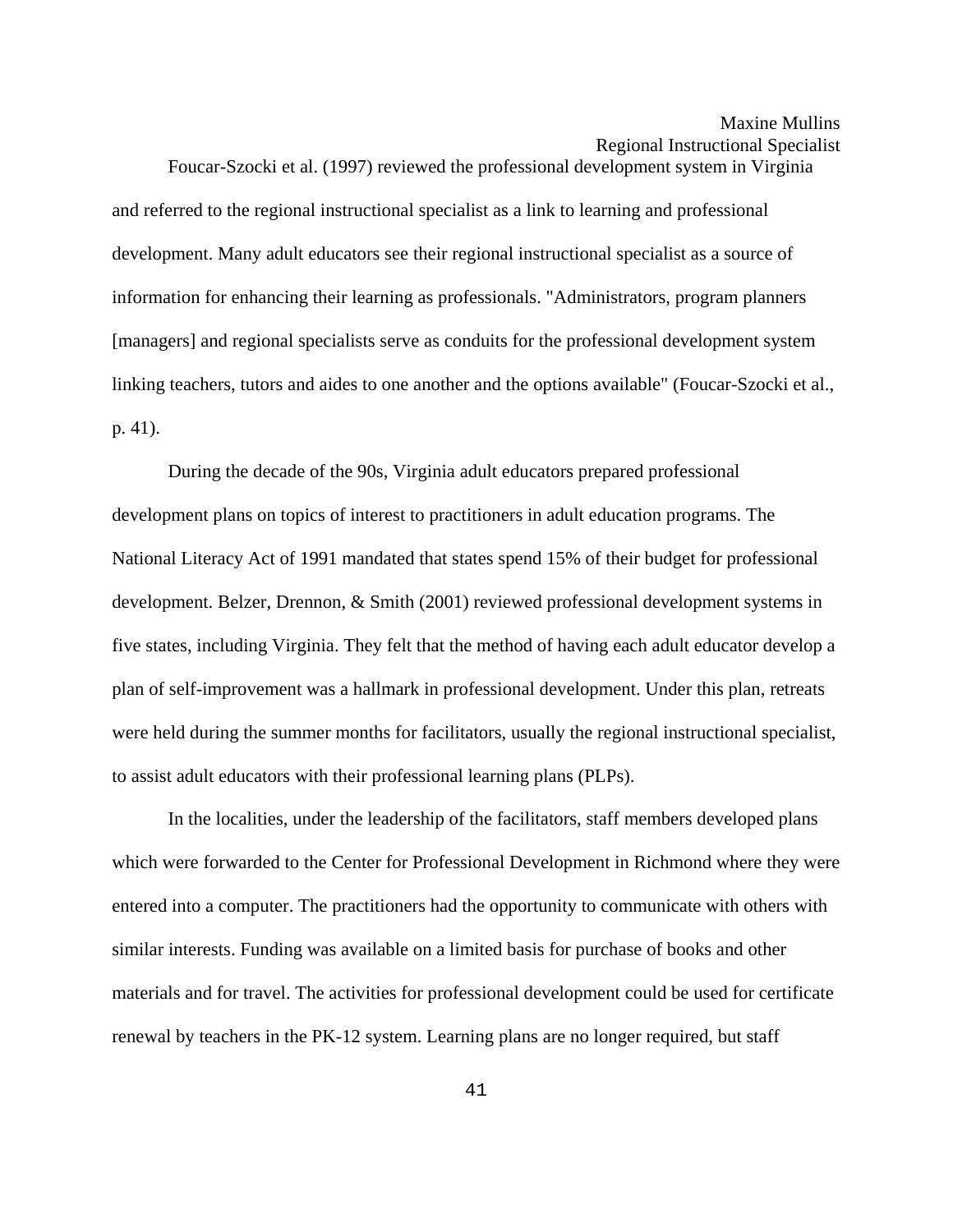development continues as a bridge between local programs, the state, and national initiatives.

 The Workforce Investment Act of 1998 eliminated the requirement that 15% of state budgets be used for staff development, but the act permitted professional development activities from the state leadership funds. Allowable activities included instruction on phonemic awareness and reading comprehension, technology assistance for staff training, and operation of state resource centers (Workforce Investment Act, 1998, p.1067). Virginia added family literacy and health literacy as adult education program priorities in 2002, so practitioners need to be informed of new expectations and guidelines in these programs.

 Family literacy. Family literacy programs address the literacy needs of parents and children in inter-generational settings. The national family literacy model (National Center for Family Literacy, 2005) includes four components:

- Adult education for parents, grandparents, or other adult family member.
- Early childhood education to increase developmental skills of preschool children.
- Parent and child interaction activities at class sites strengthen the learning relationship between parent and child (PACT time) and help the parent learn how to teach their children through play.

• Parent groups for adults to share concerns with a trained instructor and their peers. The Virginia Department of Education recognizes the importance of these activities by incorporating these components into family literacy programs such as Even Start (DeMary, 2003).

Darling (1992) was an early proponent of incorporating family literacy as an attempt to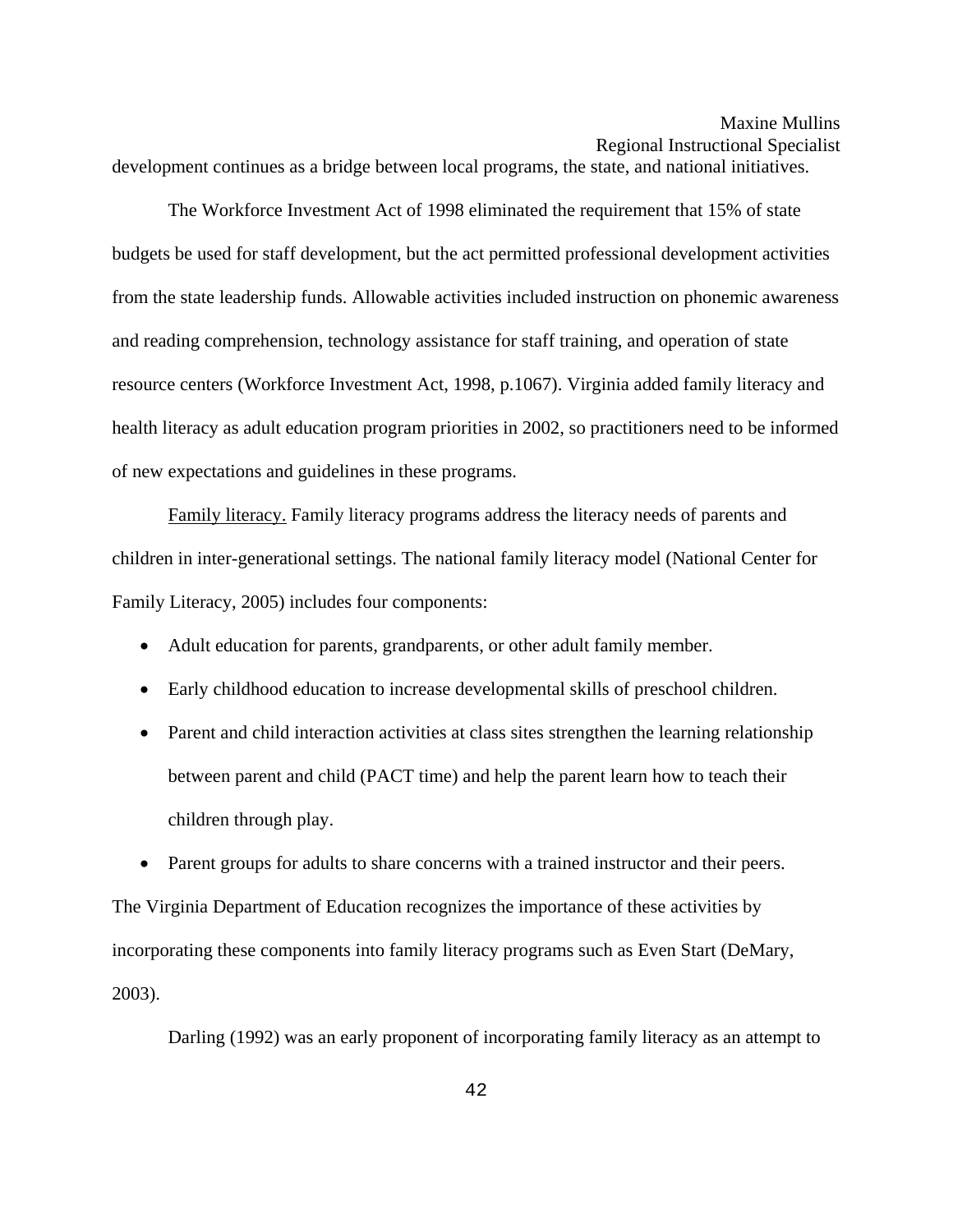break the cycle of poverty and low literacy skills. She gave statistics about workers, wasted human potential, and the role of the family in helping children feel safe and secure. The Training and Technical Assistance Centers at Virginia Tech and Radford University had a similar mission to "improve educational opportunities and contribute to the success of children and youth with disabilities . . . and children who have disadvantages or are at-risk for school failure" (Training & Technical Assistance Center, 2001, p.12). They provided training services in Southwest Virginia for parents, educators, and students of appropriate functional levels, including Head Start families and teachers. The regional instructional specialists had opportunities to schedule staff development on family literacy, assistive technology for youth, and special needs of students in adult education classes.

 Health literacy. As a program priority of the Virginia Office of Adult Education and Literacy, health literacy is important to the regional instructional specialist. Rudd, Moeykens, & Colton (1999) provided a review of literature on health literacy. Literacy levels of patients affect the amount of information they can give to doctors, their understanding of instructions for care, and learning about prevention of diseases. The problem is exacerbated when the patient speaks a language other than English. The Virginia Adult Learning Resource Center has a Health Literacy Toolkit (Singleton, 2003) available to provide basic information for adult educators to use with their students, primarily those in English for Speakers of Other Languages (ESOL) programs.

 Singleton (2003) reported that intake forms, insurance forms, and medical instructions are being written in simpler language. Patient information is being written in other languages; videos and interpreters are being utilized in some localities. The American Medical Association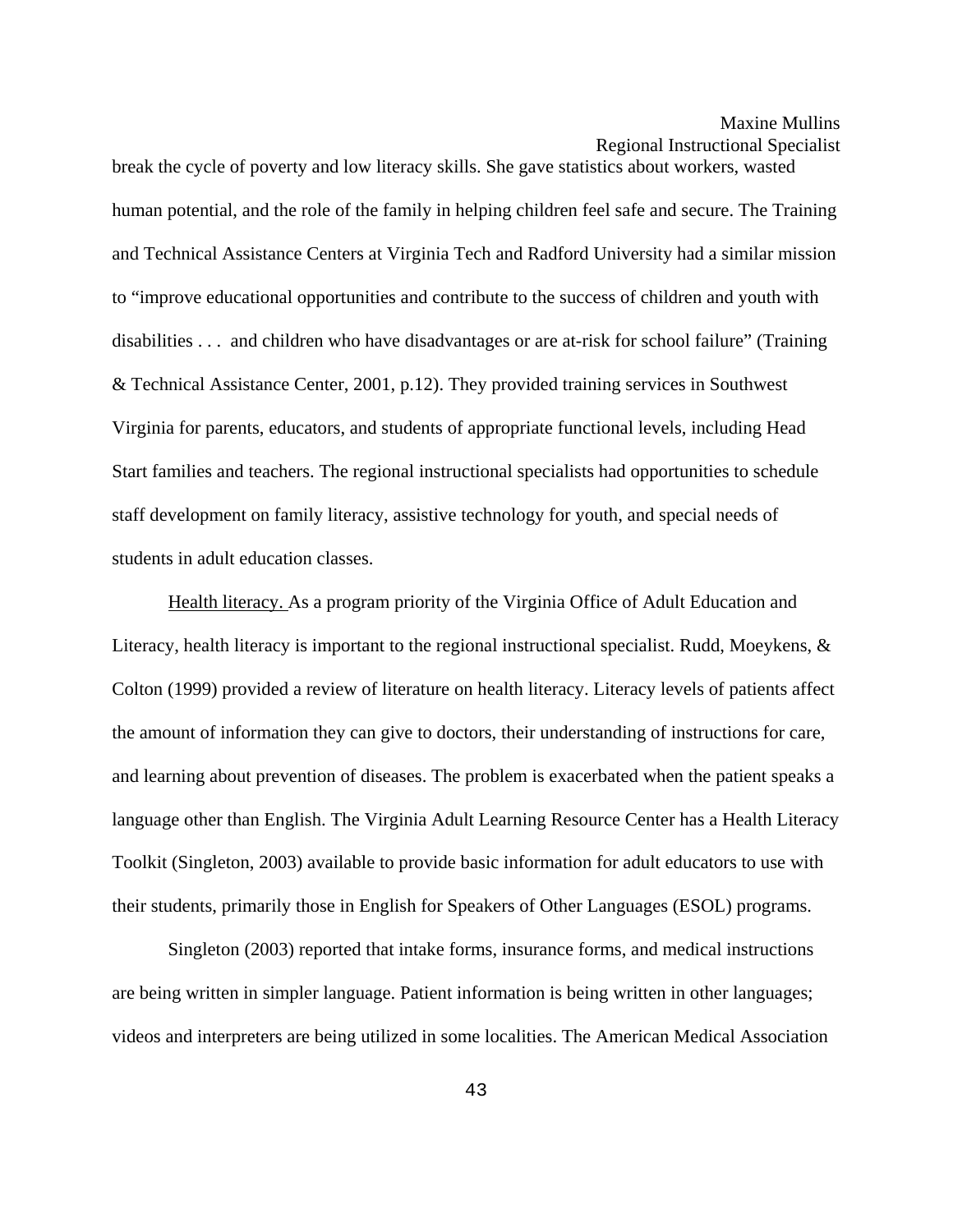Regional Instructional Specialist (1999) provided information to help health professionals cope with the problem of illiteracy in the medical field. Useful information is expanding in the area of health literacy, and much can be

found on the Internet.

#### Recruitment

The second job function of the regional instructional specialist was to –

Develop student recruitment strategies that include (a) target populations for potential students; (b) referral agencies for potential students; (c) target population concentrations such as churches, businesses and industries, and civic and social groups; and (d) general population for information sharing of program offerings (Davis, 1997b, Section 5).

 The Specialist Starter Kit (Davis, 1997b) gave tips for the regional instructional specialist for marketing GED classes that included newspaper articles, brochures, seasonal mailers, and PTA letters. The support of regional specialists for local program managers and their staff in their recruiting efforts helped to attract adult learners.

 Lotito (1990) indicated that in one location of his study the regional instructional specialist had been hired by the Virginia Office of Adult Education to assist adult basic education administrators in a rural area in Virginia by sharing the task of recruiting students. The teachers in this location, however, were unclear as to the role of the regional instructional specialist. Additional in-service to help the teachers understand how the regional instructional specialist could support teachers in recruiting would be one way of increasing enrollment in the region.

### Instructional Technical Assistance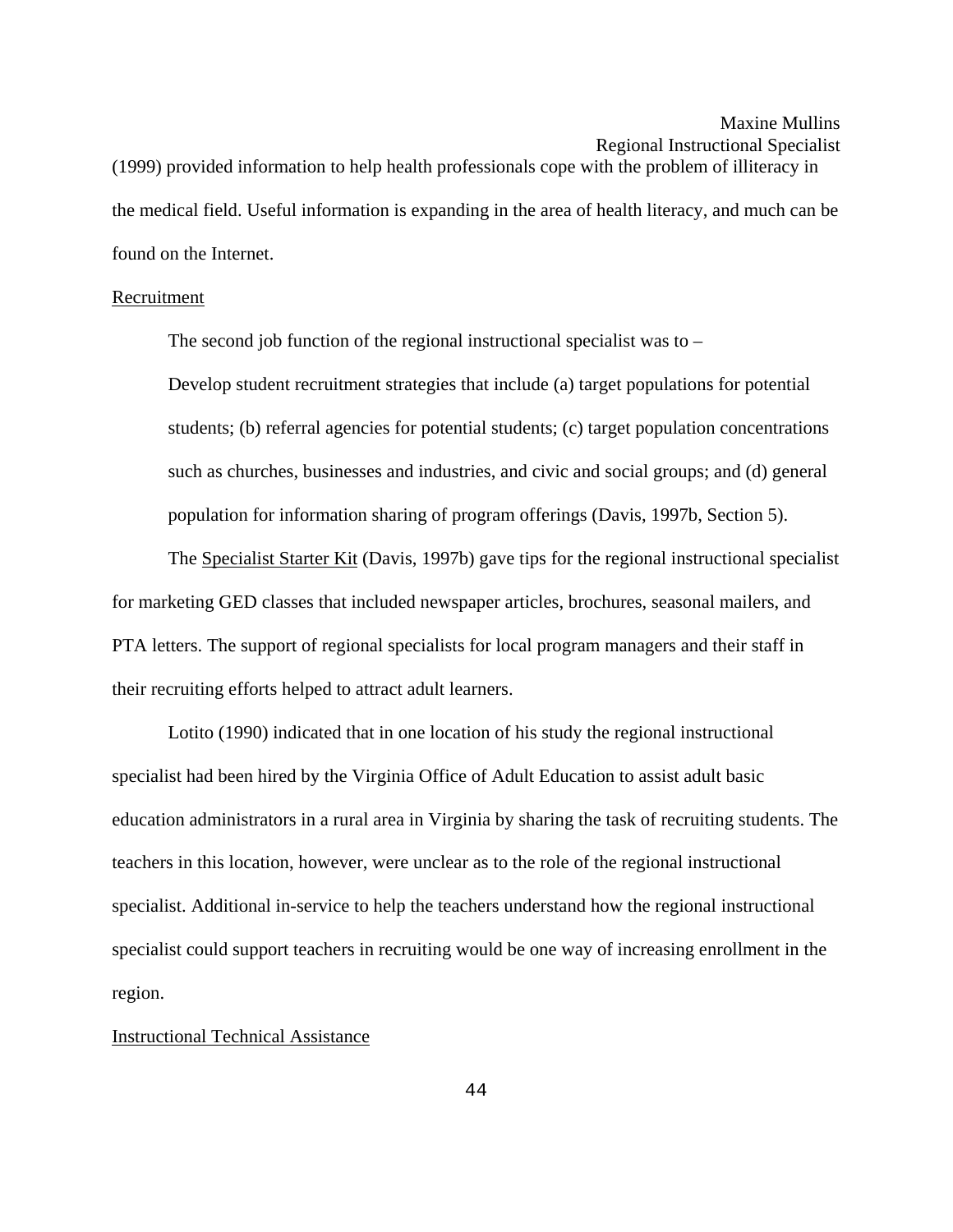The third job function (Davis, 1997b) approved by the Virginia Department of Education was –

[to] provide instructional technical assistance for the Adult Literacy and Basic Education instructors in the region. In consultation with the board, [the regional specialist] may provide technical assistance services to the following practitioners: (a) volunteer tutors, (b) JTPA basic skills instructors, (c) GED instructors, and (d) other adult basic education practitioners. (Section 6)

 McLendon (1992) described the types of assistance to be given and outlined the procedures to be used by the regional instructional specialist in supplying technical assistance. Assistance was needed by administrators because of early dropouts of adults, high numbers of overall dropouts, and low attendance in adult education classes. Instructional technical assistance was given to teachers and tutors who needed additional resources or referrals for special needs students or had large classes.

 Instructional resources that could be provided to local instructors include articles from newspapers and magazines, conference material related to instruction of adult students, information on the Virginia Adult Learning Resource Center, and ideas that are being used by fellow instructors (Davis, 1997b). A manual for new teachers was available from the Mount Rogers Regional Adult Education Program (2003).

 Infusion of technology. One of the areas within instructional technical assistance is the infusion of technology, a program priority of the Virginia Office of Adult Education and Literacy since 2003. Online courses from the Virginia Adult Learning Resource Center (Using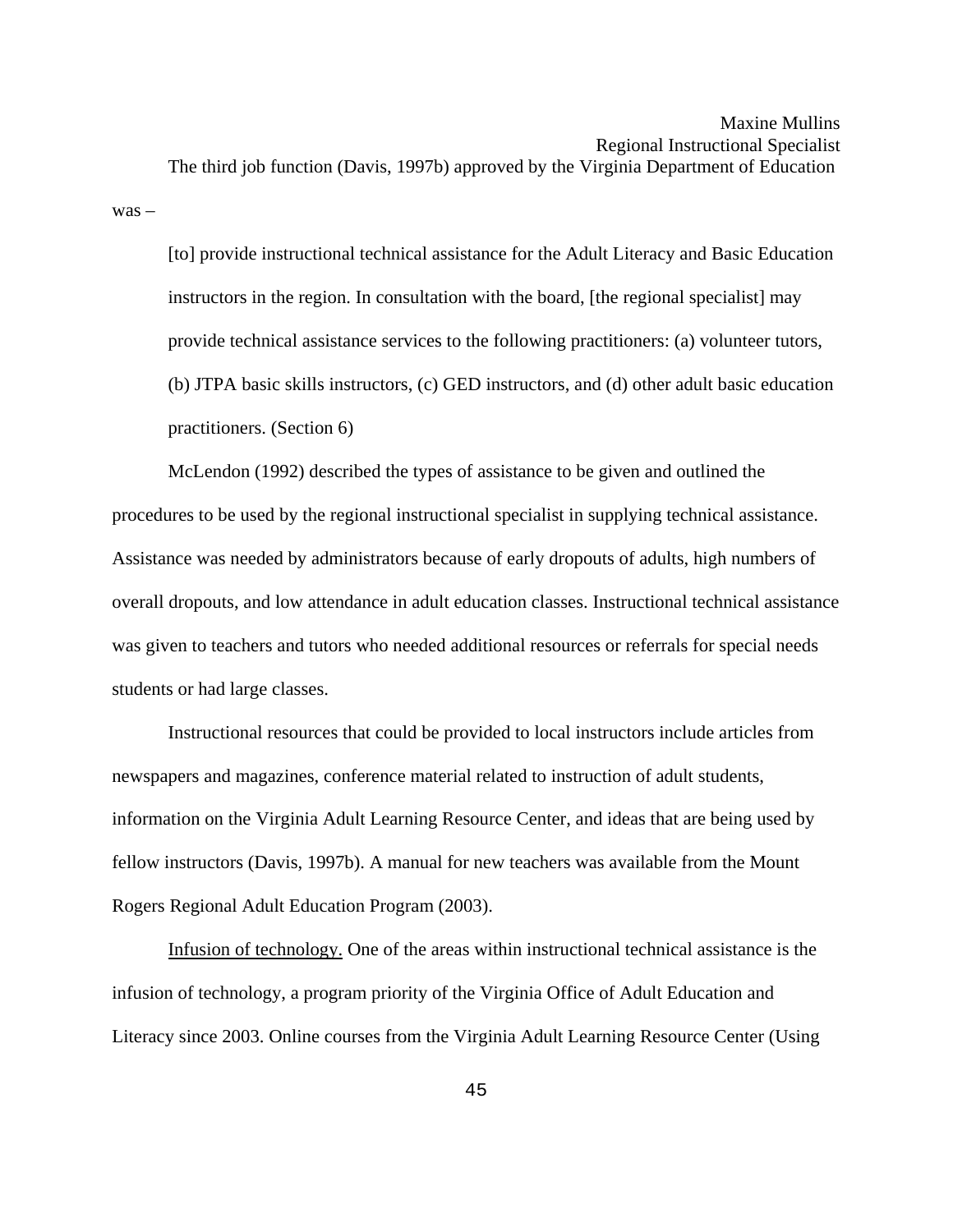Technology to Enhance GED Instruction, for example) give instructors the opportunity to become more proficient in using technology in the classroom.

#### Workplace Literacy Training

 The fourth supportive job function assigned to regional instructional specialists by the Virginia Department of Education was to "broker workplace literacy programs by introducing businesses to employee education services and matching businesses with the appropriate local adult education and literacy provider" (Davis, 1997b, Section 7).

 The National Education Goals Panel (1994b), with John R. McKernan, Jr., as chairman for the fourth report, specified two objectives (under Goal 6: Adult Literacy and Lifelong Learning) related to the workplace and employment:

 \*Every major American business will be involved in strengthening the connection between education and work.

 \*All workers will have the opportunity to acquire the knowledge and skills, from basic to highly technical, needed to adapt to emerging new technologies, work methods, and markets through public and private educational, vocational technical, workplace, or other programs. (p. 10)

Training for the workplace can be delivered either in the industries or in adult education centers with specific classes for the workplace. The cost of workplace classes may be shared with the company or born solely by the adult education program. The Workforce Investment Act of 1998 (Pub. L. No. 105-220) provided guidelines for such workplace programs. Skills development, GED instruction, and employability skills instruction were authorized for delivery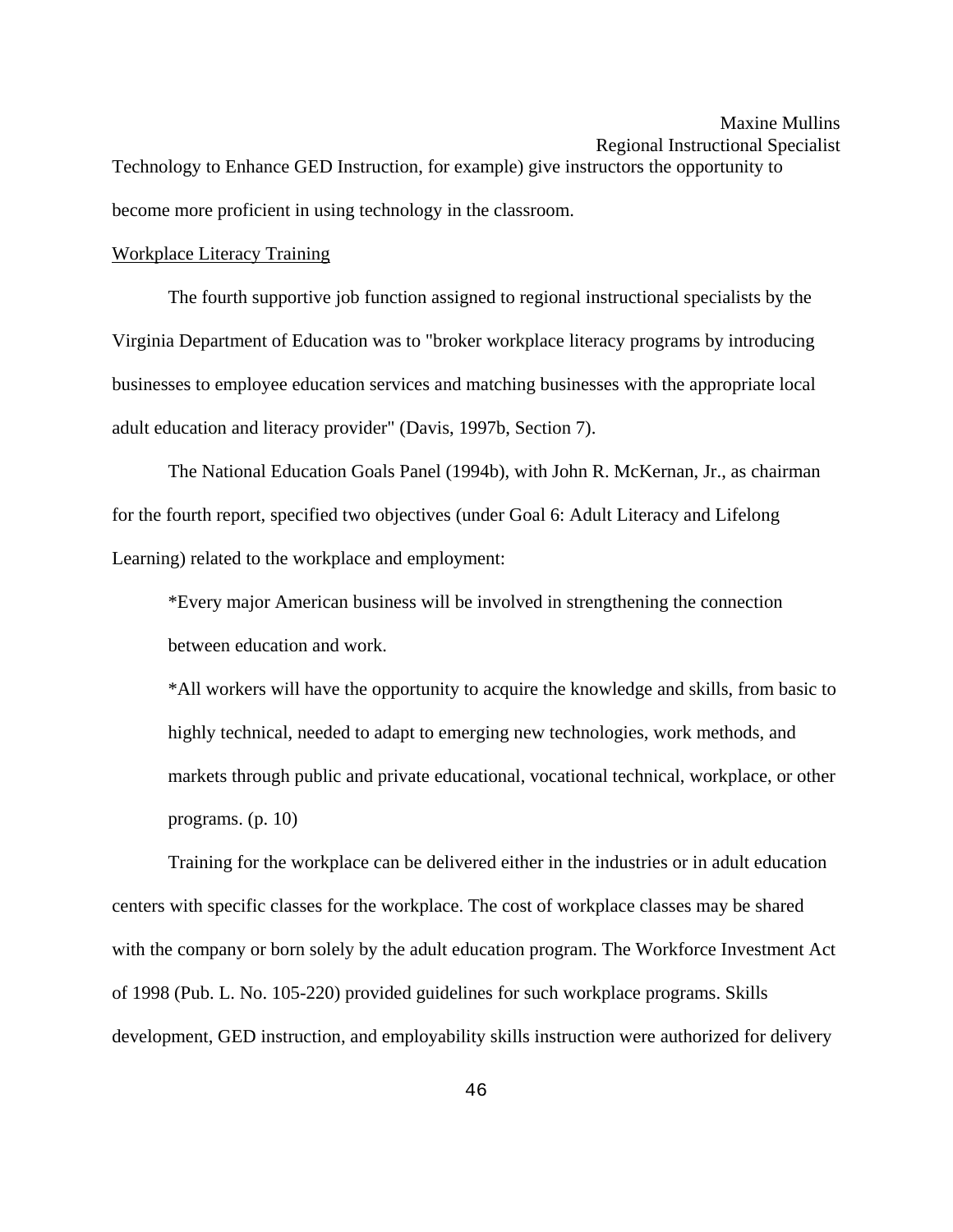Regional Instructional Specialist

at One-Stop locations. At the state level, workplace literacy had been a task for specialists since the program began, but it became a priority for adult education programs in 2002 (Virginia Department of Education, 2002b).

#### Linkages With Other Agencies

 Many adult education students come to classes with various needs besides educational deprivation. One recommendation in a 1978 longitudinal study conducted by Virginia Commonwealth University was for local adult education personnel to take the initiative to contact agencies in the community that serve the same clients as adult education (Sherron, 1985). Suggested tasks were the development of agency directories for localities and local advisory committees and periodic meetings with such community agencies as the departments of social services, employment agencies, libraries, and volunteer groups to benefit the adult client and eliminate duplication of services.

Davis (1997b) identified the fifth job function for the regional instructional specialist: "to develop community and regional networks with referral agencies and adult education providers" (Section 8). Lotito (1990) found that the regional instructional specialist in one location in Virginia gave assistance to adult basic education administrators in the coordination of local and state adult education governing bodies, including literacy volunteers. Martin, Tolson, and Carrier (1992) reported that many adult students need a variety of support services such as childcare, transportation, and financial assistance to stay in school. Hayes (1988) described barriers confronted by these educationally disadvantaged adults, including transportation to classes and gave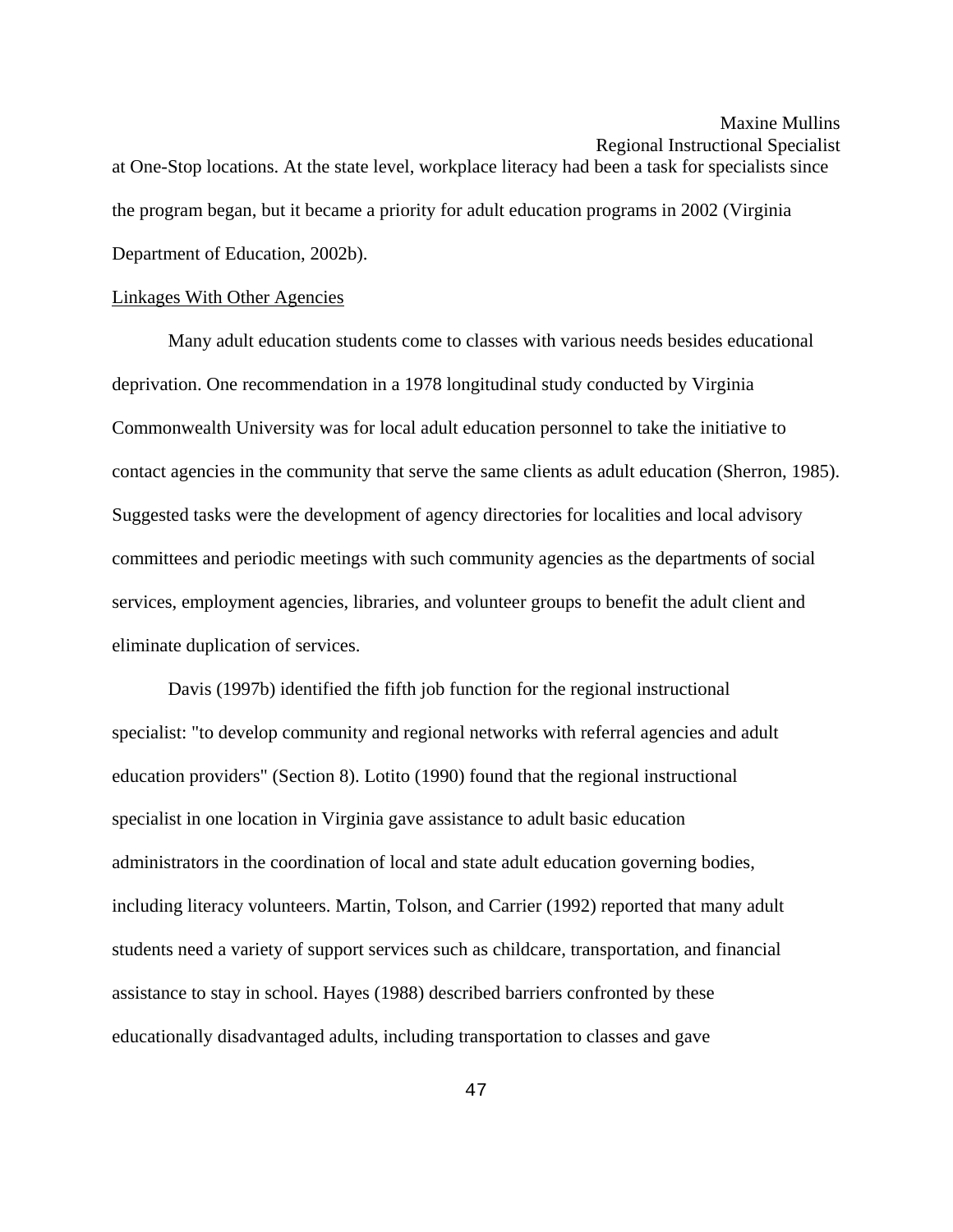strategies tailored specifically to retaining them in the adult education classes.

The regional instructional specialist must be aware of programs available for referring clients. The Regional Literacy Coordinating Committees in Virginia serve as valuable resources when evaluating such program needs. The Virginia Literacy Initiative (1994) provided a list of five goals for Regional Literacy Coordinating Committees, the second of which is "to facilitate communication among public and private literacy service providers and support organizations within the region" (p. 38). Membership on each Regional Literacy Coordinating Committee consists of at least one representative from each of the following groups located in that region:

- Adult education providers
- Community colleges
- Private or volunteer literacy service providers
- Employment and training service
- Libraries
- Social services
- Business and industry
- Department of Correctional Education
- Colleges or universities
- Department of Economic Development
- Virginia Employment Commission
- Department of Rehabilitative Services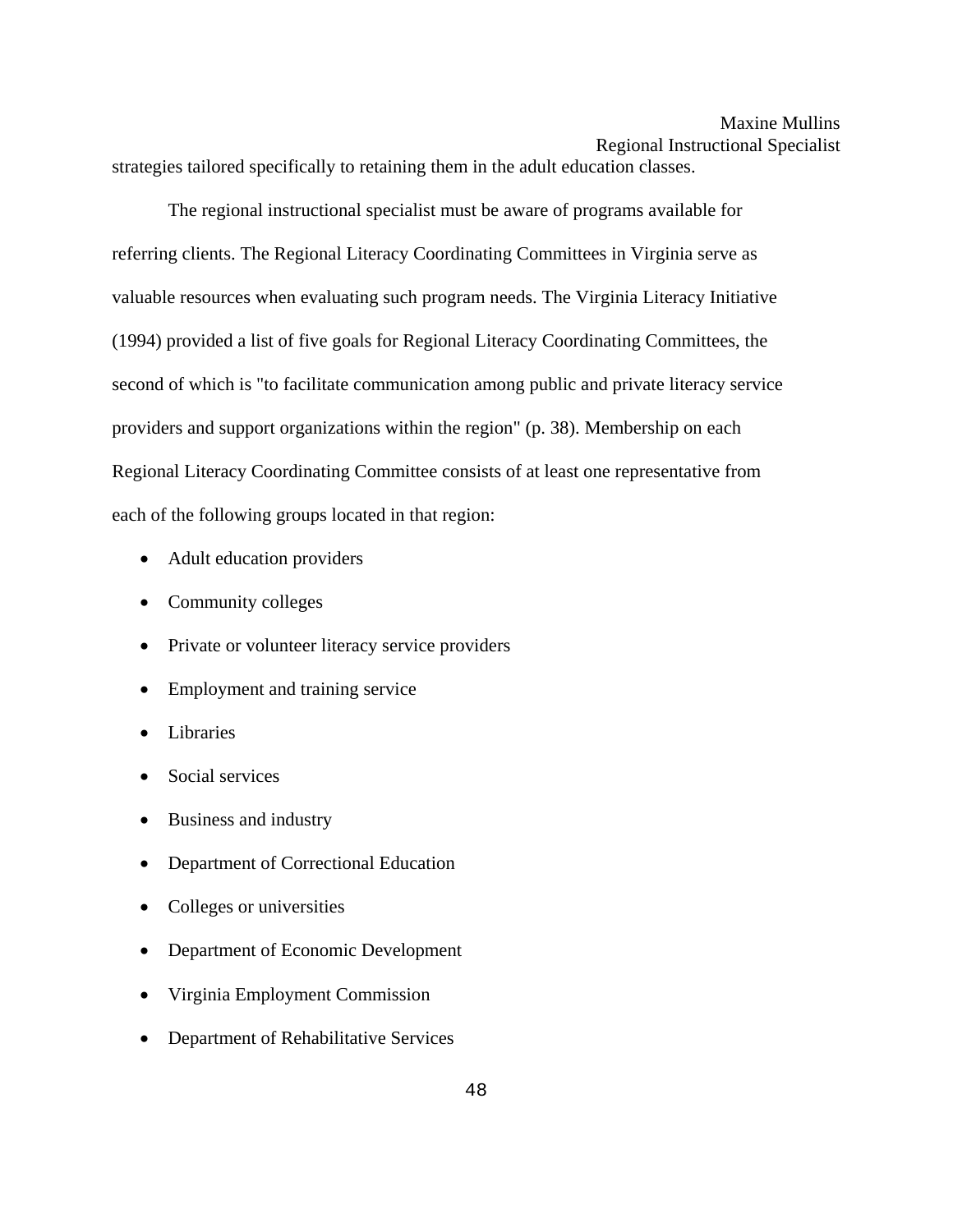- Adult education regional instructional specialists
- Regional program planners
- Employee development directors

 These agencies represent providers in most areas that assist the adult learner, from the non-reader to the unskilled laborer who is in need of additional training to find employment. The Virginia Plan for Adult Education (Virginia Department of Education, 1999b) provides for representatives of these agencies to meet as often as necessary to plan the adult education program across each of the twenty-two regions. The regional specialist is in an ideal position to facilitate this collaboration and coordination.

### Administrative Tasks

 Literature related to program tasks in five areas of responsibility of the adult education regional instructional specialists in Virginia has been identified and discussed. However, other tasks that the regional instructional specialists perform are pertinent to the study. These tasks relate to routine office procedures and the delivery of services and are characterized as administrative in nature.

 The description of administrative tasks has a long history. Gorton (1976) summarized both tasks and processes of school administrators. His categorization of administrative tasks follows:

- 1. Staff personnel
- 2. Pupil personnel
- 3. Community-school leadership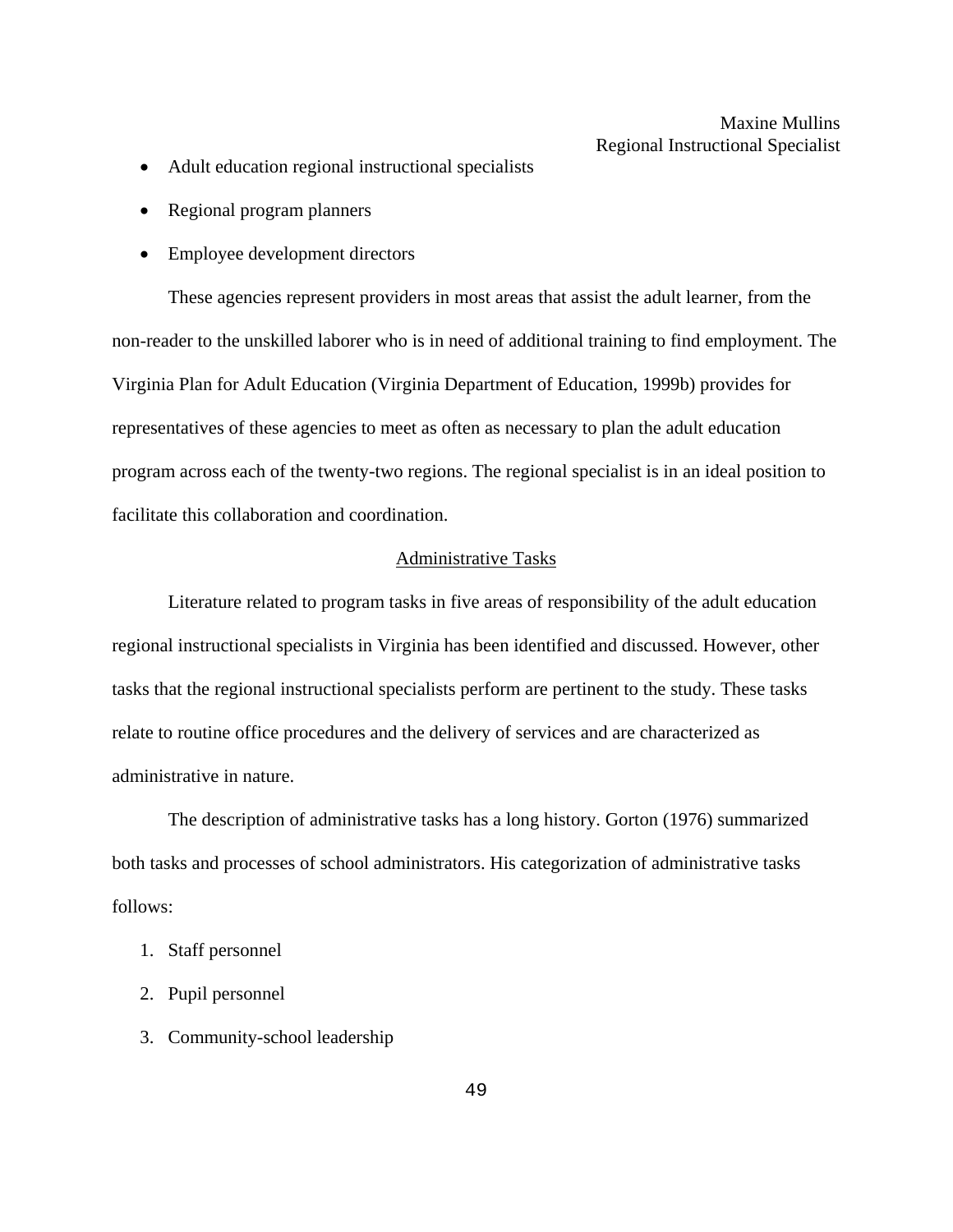- 4. Instruction and curriculum development
- 5. School finance and business management
- 6. School plant
- 7. General tasks

To perform the tasks related to each of these areas, the administrator must perform

certain processes. Gorton (1976, p. 44) listed thirteen of these processes:

- 1. Problem identification
- 2. Diagnosis
- 3. Setting objectives
- 4. Decision making
- 5. Planning
- 6. Organizing
- 7. Coordinating
- 8. Delegating
- 9. Initiating
- 10. Communicating
- 11. Working with groups
- 12. Problem solving
- 13. Evaluating

Other authors {Getzels, Lipham, & Campbell, 1968, Gulick & Urwick, 1937 (as cited in

Hanson, 1985)} listed the administrative processes as POSDCoRB: **P**lanning, **O**rganizing,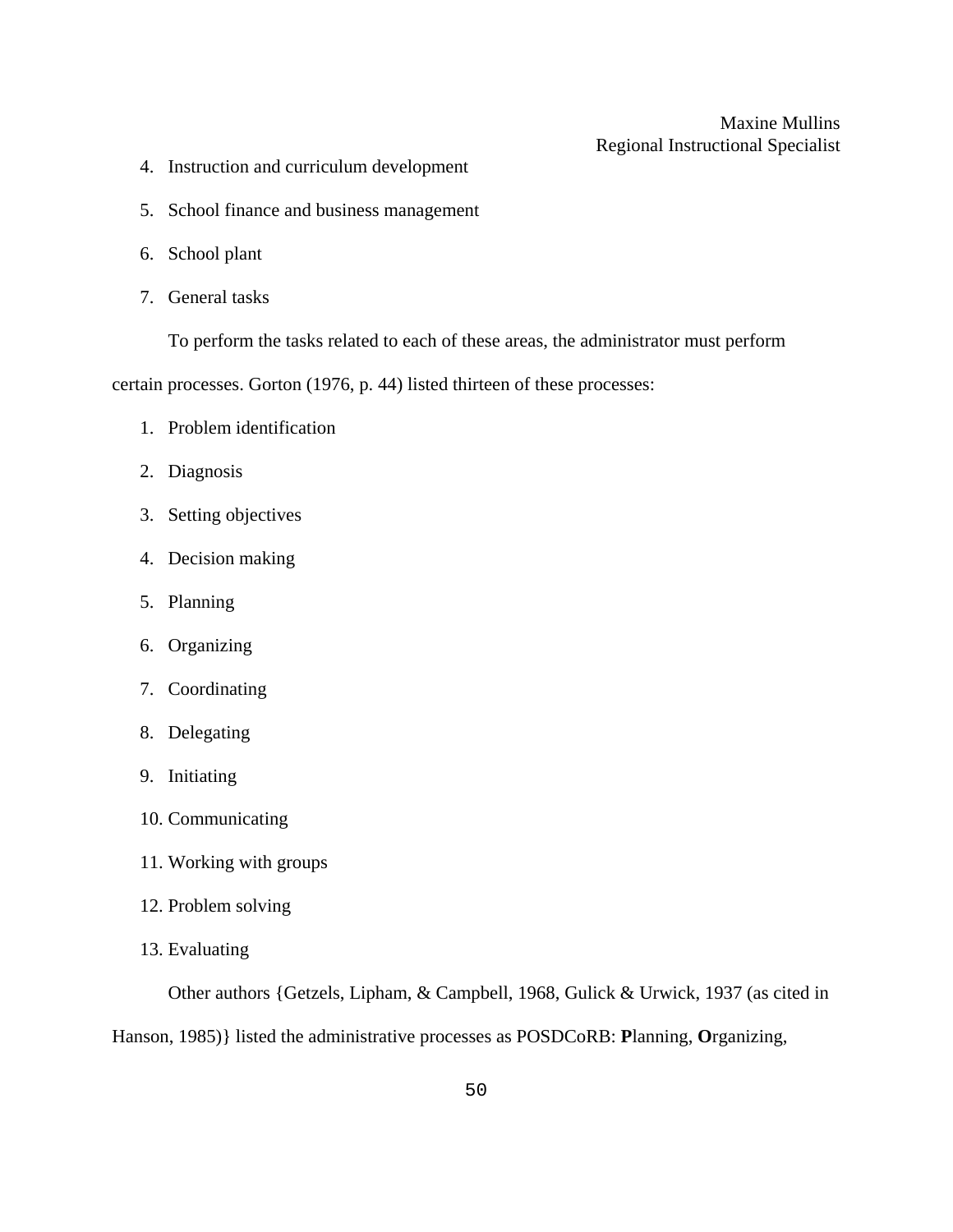Regional Instructional Specialist

**S**taffing, **D**irecting, **Co**ordinating, **R**eporting, and **B**udgeting. Many of those administrative functions were revisited by Galbraith (1997-1998) from the adult education perspective:

- To develop a philosophy and mission and communicate them to the public.
- To establish goals.
- To plan, using identified needs, budgets, staffing, and delivery methods.
- To organize programs in relation to locations, content and curriculum, and advertising.
- To lead, establishing direction and inspiring people to move upon the established plan.
- To staff, coordinating in-service training and encouraging attendance.
- To budget and market, looking for innovative resources for program development.
- To evaluate, demonstrating accountability and identifying both successful and unsuccessful components (pp. 22-23).

Administrative skills included communication and coordinating, working with groups, and critical thinking.

 Huber (1997) described administrators of adult education programs as managers and leaders. As managers, administrators manage "people, programs, and budgets. As personnel managers, they are responsible for recruitment, selection, and evaluation of adult education facilitators" (p. 10). Additional functions include giving direction and guidance to support staff, conducting needs assessments, setting program goals, establishing evaluation procedures, marketing the program, and securing adequate facilities, equipment, and supplies. Recent additions to the list include securing technology for activities such as distance learning and internet discussion groups. Administrative managers must always focus on accountability.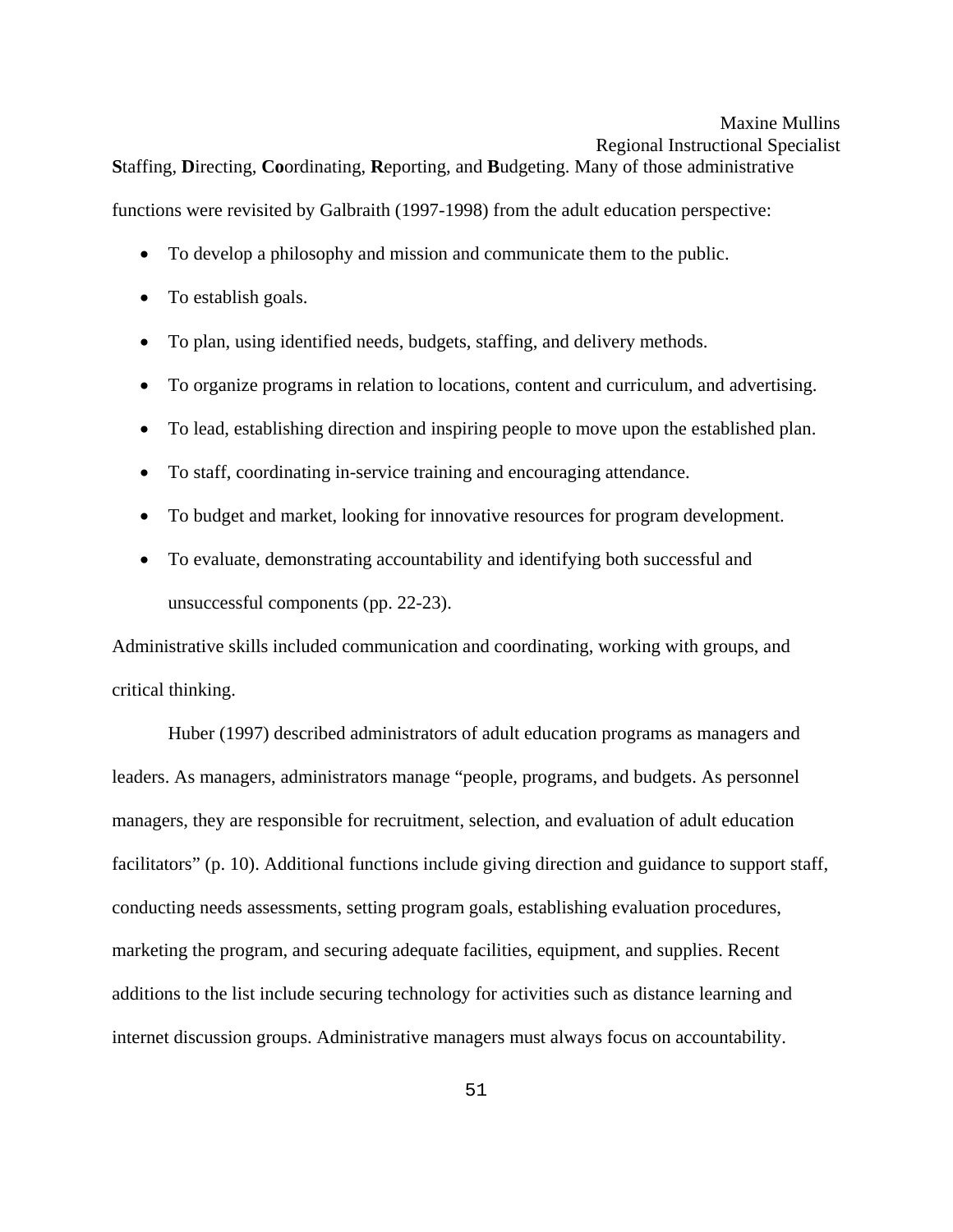As leaders, administrators of adult education programs are responsible for creating a positive work climate, often by fostering dialogue and creative thinking, leading to shared visions and goal enhancement (Huber, 1997). Finding a balance between the role of manager and leader results in an effective administrator who is "passionate, authentic, credible, [and] ethical" (Huber, p. 11).

 Planning is a central component of administration. Barclay (1997) offered ten suggestions to strengthen the planning process. As a necessary ingredient for any successful organization, the process must be well structured and involve the right people as team members. The process should limit the number in the group to enhance interactive participation, have a group facilitator, respect opinions, and review market research. "Planning is a continuous process designed to make the future better than the past" (Barclay, p. 14).

 Sergiovanni (2001) added thoughts about management and leadership by stating, "Management is concerned with doing things right. . . . Leadership is concerned with doing right things" (p. 49). He gave three styles of leadership for a principal that also relate to administrators in adult education, each in different situations:

- Traditional leadership emphasizes hierarchy, rules, and management that get people to respond as subordinates.
- Human resource leadership emphasizes supportive climates and interpersonal skills for people as self-actualizers.
- Bonding leadership emphases ideas, values, and beliefs that get people to respond as followers (pp. 132-133).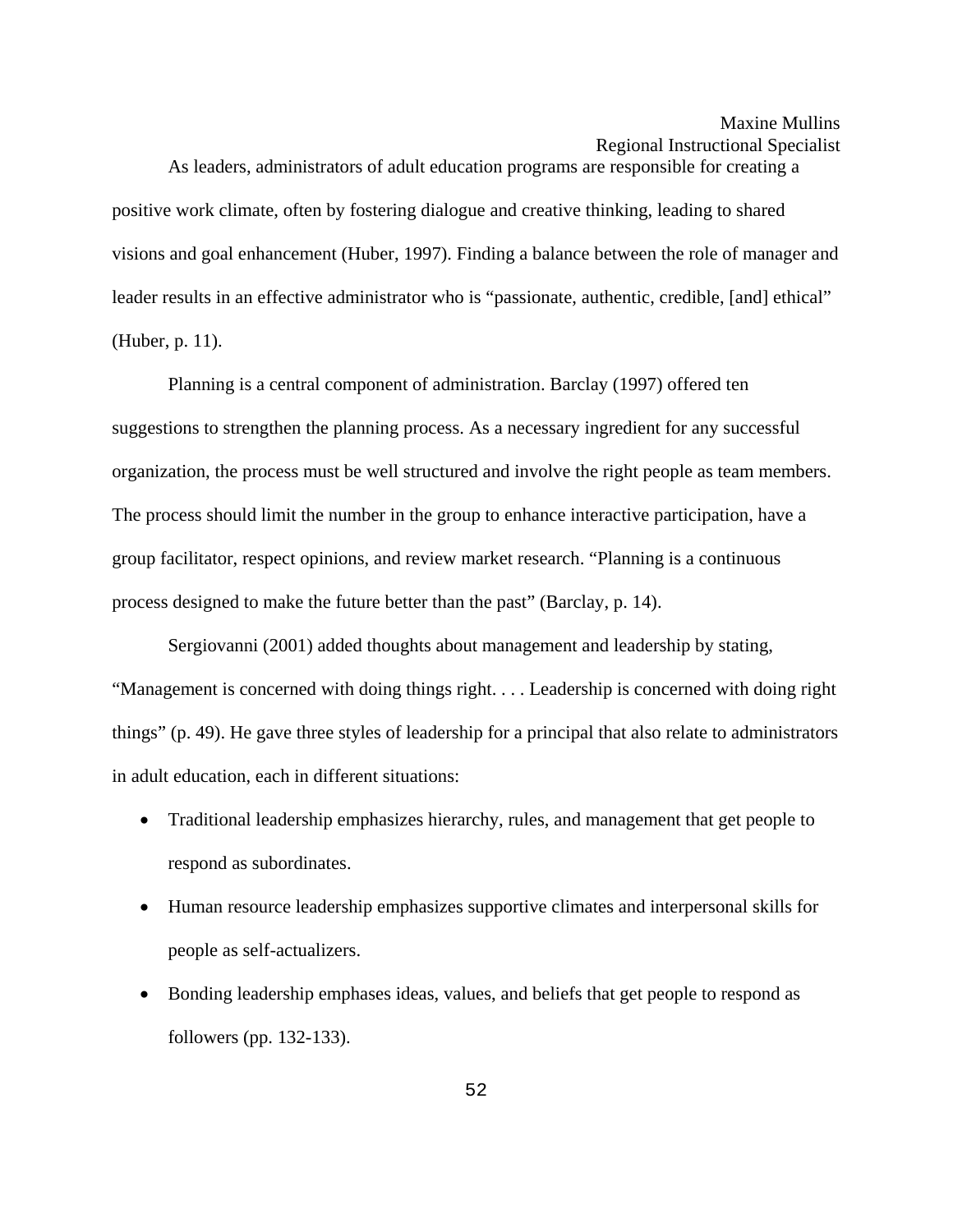The research on the work performed by the regional instructional specialist contained the tasks performed in the office, at class sites, and at in-service locations, whether programmatic or administrative. This literature helped the researcher to more fully understand the work of the regional instructional specialist. The next section is a review of research on case-study methods that was helpful in conducting the research on the work of the regional instructional specialist.

### Case Study Methods

 The literature reviewed in this section is related to the method of investigation used by the researcher. A qualitative design, and specifically a case study, has specific advantages that give researchers the opportunity to listen to informants, to review artifacts, and to build a picture of the person, position, or situation under study. These advantages are especially important when there is little or no research on the subject at hand, and that was the case with the work of the adult education regional instructional specialist.

 The case study can be used to find answers to how and why questions (Yin, 1989). How and why questions provide more explanation than multiple-choice questions and are used in case studies, histories, and experiments as the preferred research strategies. In attempting to find explanations, the researcher's strategy is to thoroughly study documents, to conduct interviews, and to observe participants and phenomena. Yin further stated, "The distinctive need for case studies arises out of the desire to understand complex social phenomena. In brief, the case study allows an investigation to retain the holistic and meaningful characteristics of real-life events" (p. 14).

Case studies are used "to gather comprehensive, systematic, and in-depth information"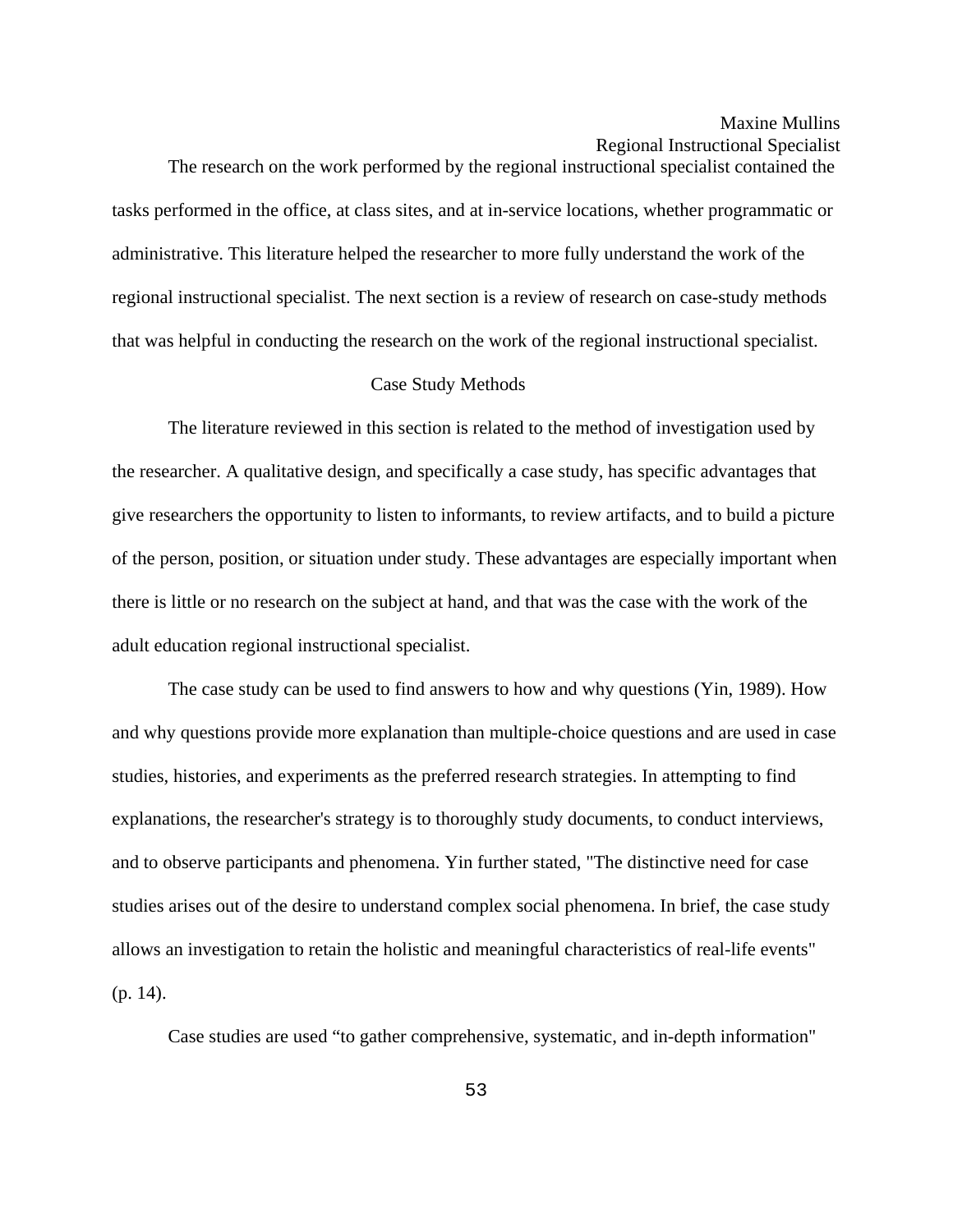(Patton, 1990, p. 384). Patton delineated three kinds of data collection that may be used in case studies: (1) in-depth, open-ended interviews; (2) direct observations; and (3) written documents. Interviews provide data from people about their experiences, knowledge, feelings, and opinions. Direct observation provides detailed descriptions of human experiences, including people's behavior, actions, and activities. Document analysis provides a close look at official reports, correspondence, publications, and program records and allows for excerpts or entire passages to be used as quotations in qualitative inquiry.

 Data for case studies come from spending time at the location under study. Typically, the researcher makes firsthand observations, talks to participants, reviews documents, and collects extensive field notes (Patton, 1990). The data are analyzed and organized into descriptions of major themes, categories, and illustrations. The researcher using qualitative methods studies selected topics in detail and in depth.

 Ritchie & Lewis (2003) edited a book containing qualitative research topics. Ritchie authored Chapter 2 and described functions of various qualitative methods:

- Participant observation allows the researcher to become part of the group under study.
- Observation as an outsider gives the opportunity to look at several members of the study group without participating as a member.
- Documentary analysis involves looking at existing documents to determine usable content and to reveal deeper meanings. History students often examine documents.
- Discourse analysis explores systems of a social nature and may involve both documentary and conversation analysis.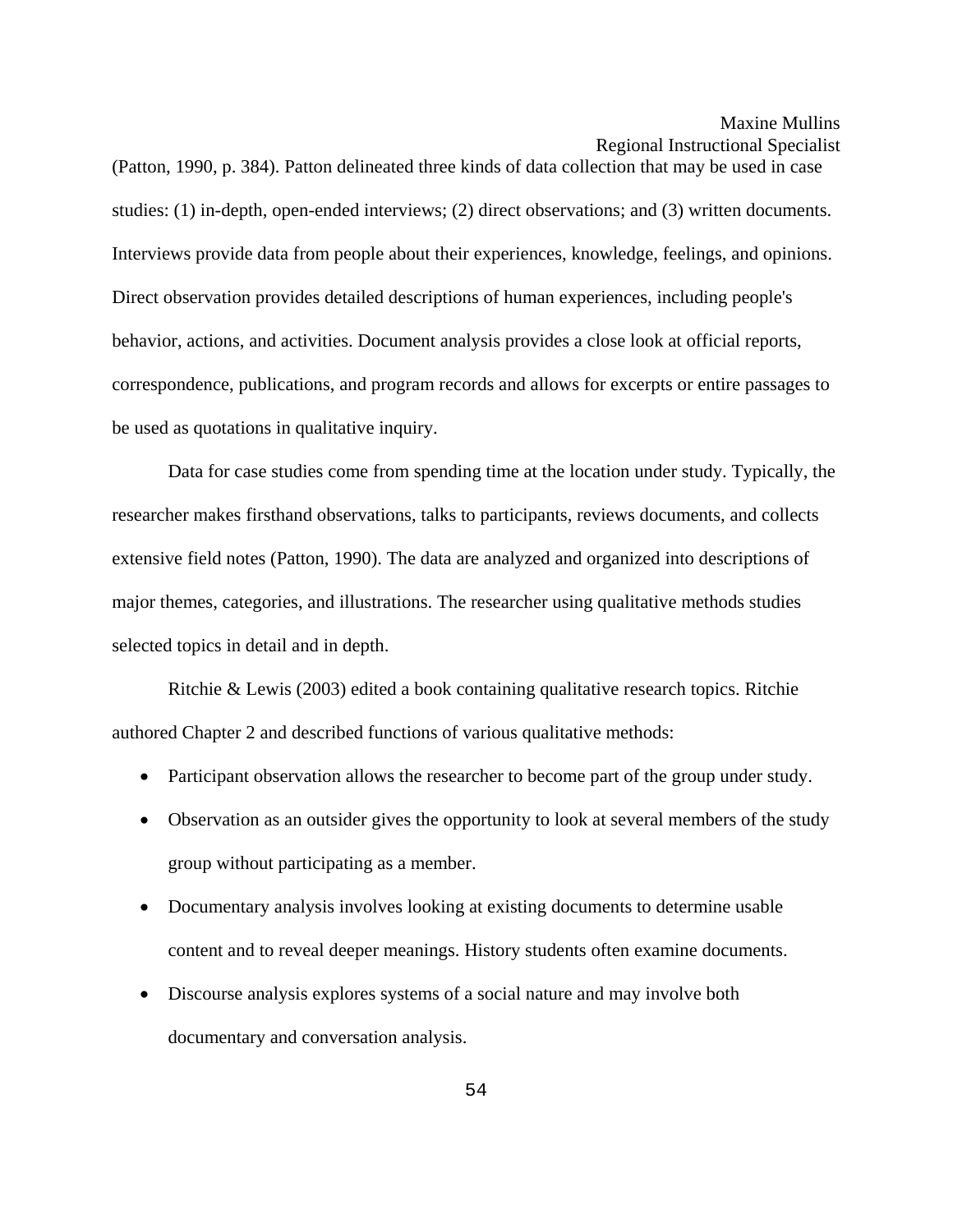### Regional Instructional Specialist

• Conversation analysis studies the way a conversation is enacted as well as embedded themes. (p. 35)

Data may be generated by biographical methods, individual interviews, paired interviews, or focus groups.

### Data Collection and Analysis

 In an in-depth study, Mintzberg (1973) sought to determine the work of a manager by asking the question, "What do managers do?" The study of the regional instructional specialist is similar to Mintzberg's study, because one of the research questions is: "What are the tasks performed by the regional instructional specialist?" Mintzberg's (1973) methodology was inductive (describing what he did not know), comprehensive (describing the whole job of the manager), and intensive (probing deeply). The data were examined in three phases: preliminary data collection, recording of observations, and coding of observations. The study of the regional instructional specialist is inductive, and the data were examined in the same three phases.

 Miles & Huberman (1994) stated that analysis of data consists of three concurrent activities: data reduction, data display, and conclusion drawing and verification. Data reduction should be on-going, consisting of the selection, simplification, abstraction, and transformation of the raw data from written field notes. This process starts even before the data are actually collected, when the researcher decides the questions, the site, and the approaches for data collection. Because of the detail in the types of data collected, the amount of data is said to be rather large.

Such data displays as matrices, graphs, and charts help the researcher to simplify and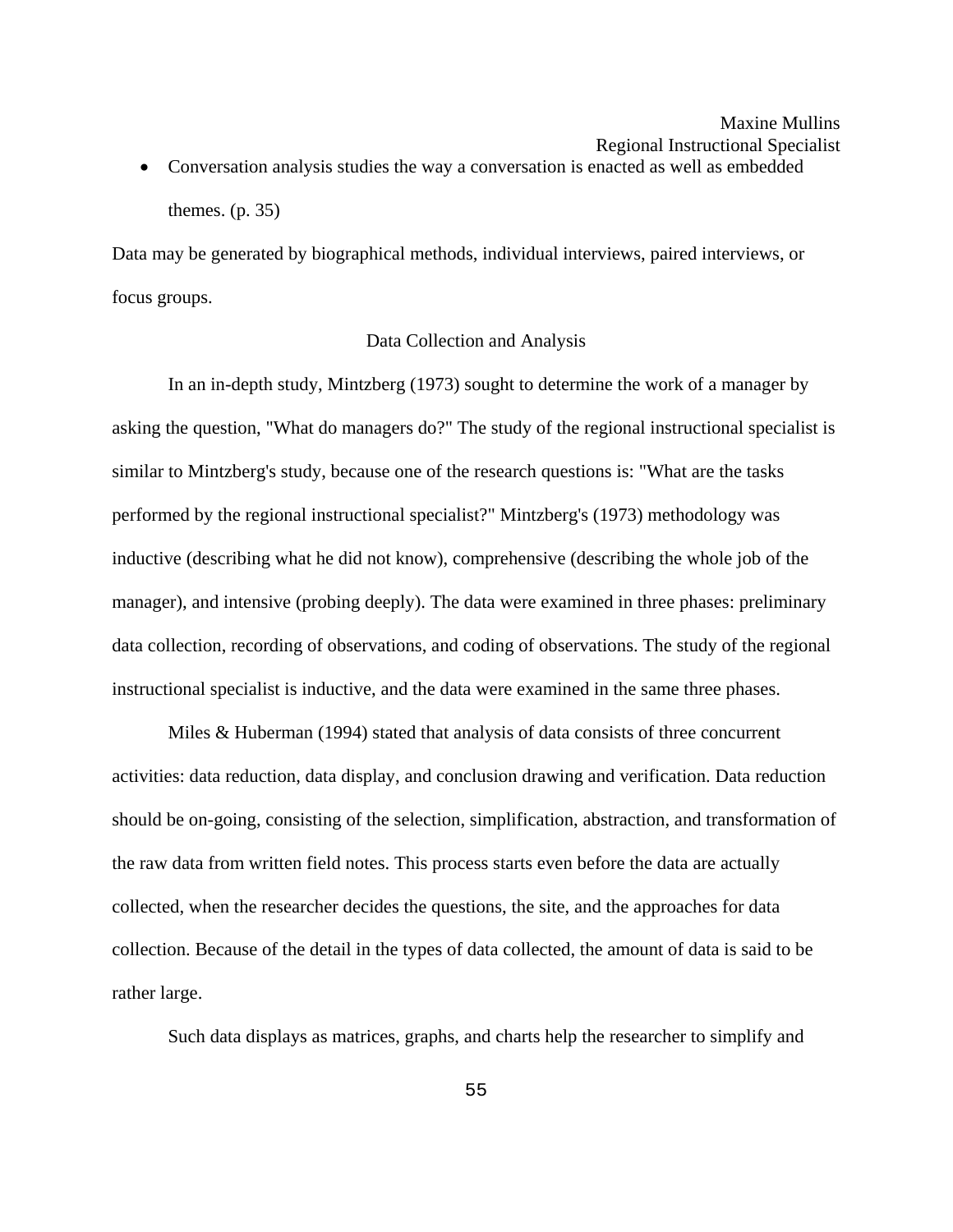Regional Instructional Specialist

interpret the data (Miles & Huberman, 1994). These displays help to make the organized information readily accessible in a compact, systematic design. As the analytic process continues, from data collection through reduction with displays, conclusions are drawn and verified in an ongoing manner.

 The researcher begins early to decide the meaning of certain data and processes, explores further, making note of irregularities, peculiarities, and possible explanations, and maintains a questioning awareness of activities in the field of study. As conclusions are drawn from the collection of data, the researcher might find that additional data are necessary or helpful. This makes the process an ongoing analytical procedure, from data collection to data reduction to data displays to conclusion drawing (Miles & Huberman, 1994)

 Maykut & Morehouse (1994) found the constant comparative method to be a valuable way to analyze qualitative data. They described procedures for preparing raw data from the field for data analysis. These steps are summarized as follows:

- 1. Type all field notes, transcribe all audio taped interviews, and type any handwritten documents.
- 2. Code data as to the source, e. g., **S** (Sue the interviewee), **I** (an interview transcript), **8** (the line within the transcript).
- 3. Photocopy all coded data; work from copies. Identify chunks or units of meaning in the data, draw lines to separate the units, select a word or phrase that gives meaning to the data unit, noting both the phrase and source in the margin.
- 4. Cut apart these units, taping each unit onto an index card, noting the source codes.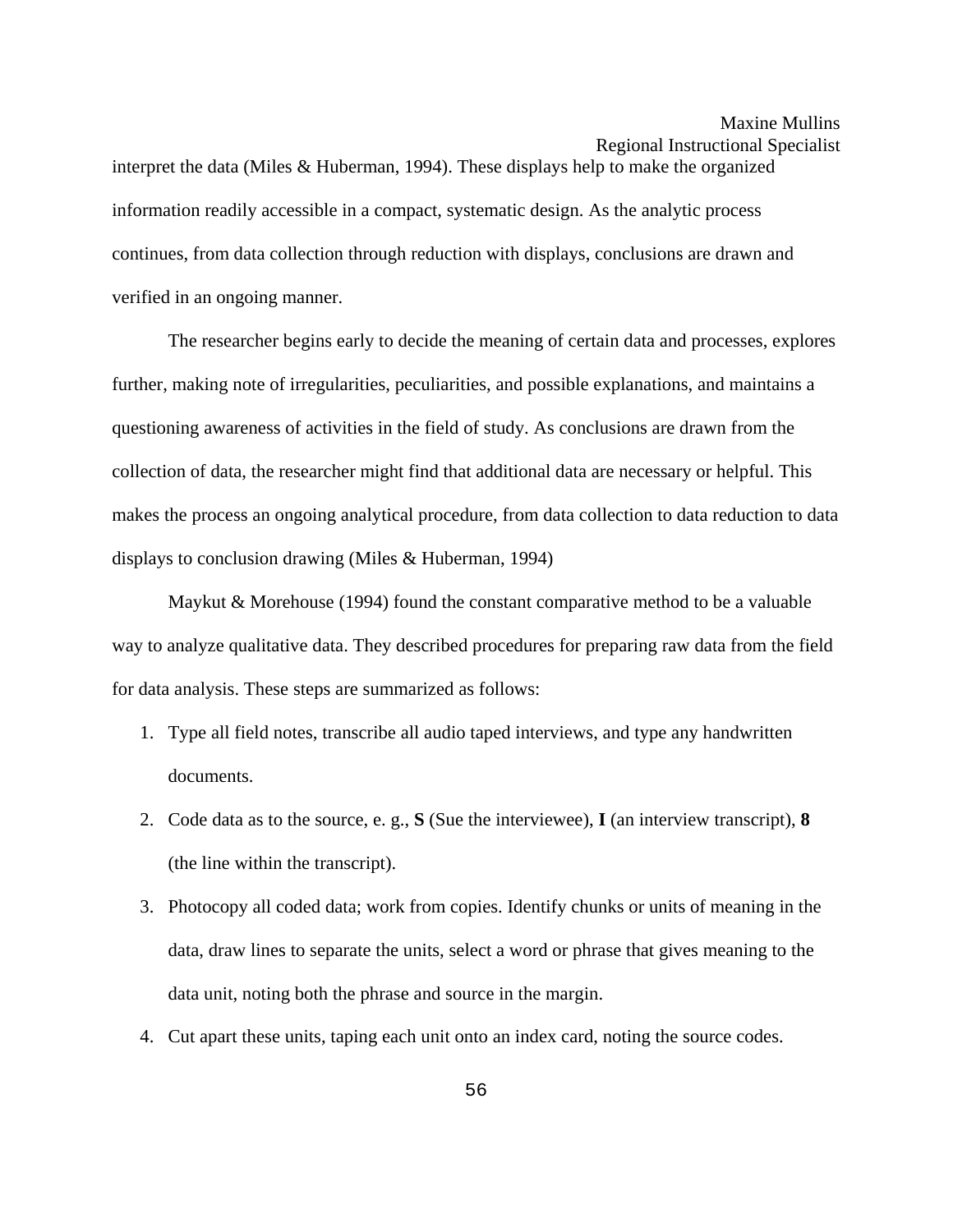5. Reread and examine the data to identify themes, topics, and patterns, cluster these index cards to focus on the categories, making "rules for inclusion," noting both positive and negative aspects of the topics.

#### Summary

The review of literature has helped the researcher to trace some aspects of adult literacy and adult education, including the definitions and delivery of services from the earliest years of the United States. The expectations have changed, according to the definition used, from being able to write one's name to being able to enter data into a computer – from horse-and-buggy days to modern jobs in technology.

 Five areas of responsibility were identified as tasks for the regional instructional specialists in Virginia and were labeled as supportive. By examining these areas and looking at the tasks performed, the researcher understood more fully what needed to be studied. Family literacy, health literacy, and technology were three topics that evolved from the literature review as being part of the work of the regional instructional specialist and were added as related areas in staff development and technical assistance.

 The literature related to methodology focused the researcher more clearly upon the topic under study and some useful methods of collecting, organizing, and using data to present findings. Methodological details are discussed in Chapter Three.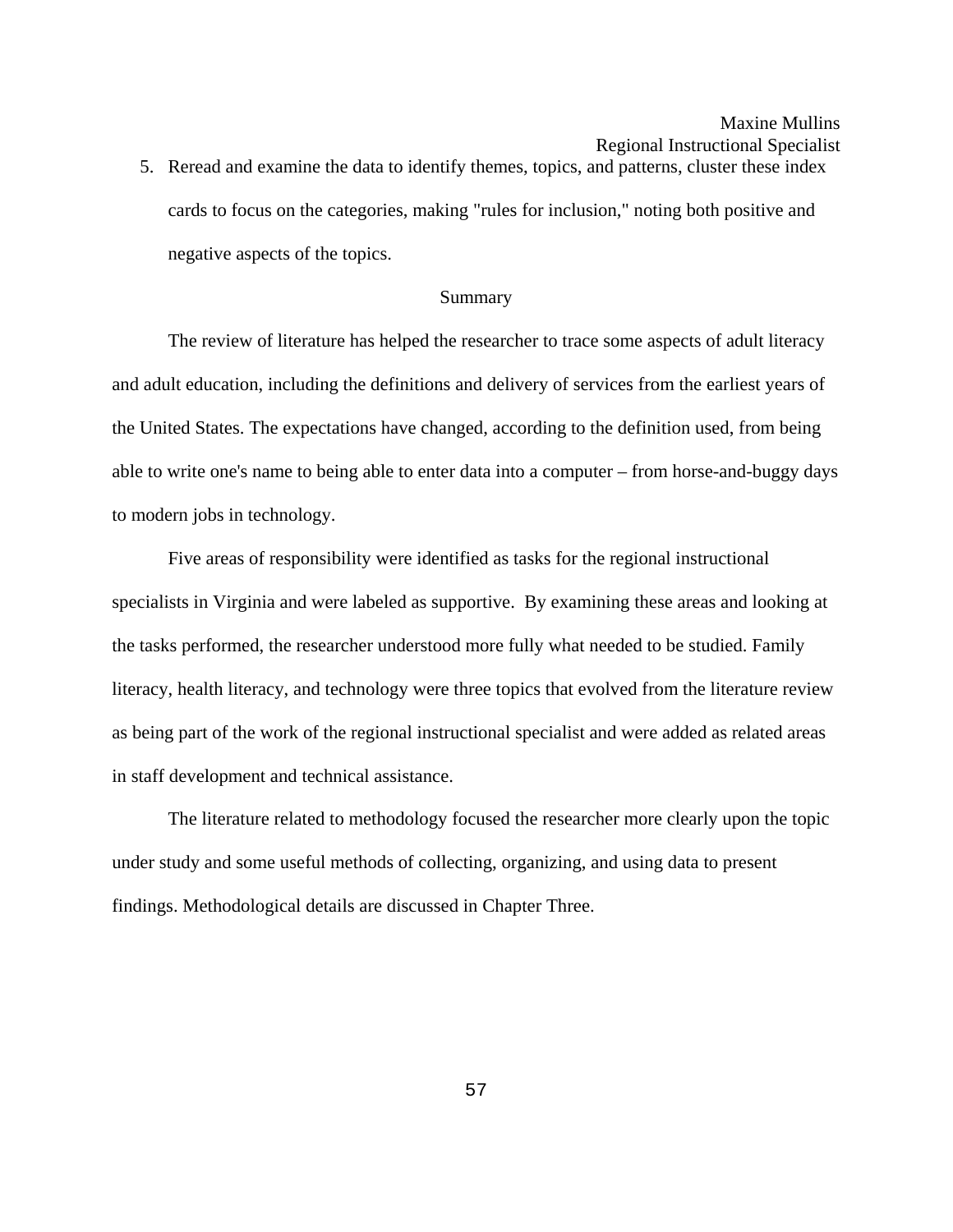### CHAPTER 3

### METHODOLOGY

 Case study methodology was applied to the study of the work of the regional instructional specialist in the Mount Rogers Region of Virginia. The case study began with the selection and description of the case site. Data collection and analysis are described, including the interview protocols, the process used to assess the content validity of the protocols, and the plan for data collection and analysis.

### Selection of the Case Site

 When selecting the location in which to conduct the study of the work of the regional instructional specialist, consideration was given to several factors: the length of time that the adult education program had been regionalized, the quality of the program offered, the number of classes and students served by the program, and the proximity of the geographic region to the researcher. The researcher held a conversation with Lennox McLendon (Personal communication, 1995), the Adult Education Supervisor in the Virginia Department of Education at the time this project was being planned. According to McLendon, the Mount Rogers Regional Adult Education Program met the first three criteria. The last criterion, proximity, was met because the researcher lives in southwestern Virginia.

 The Mount Rogers Region has had the services of an adult basic education regional instructional specialist since 1989, and during the past few years, the region gained a reputation for excellence of programs based on the number of adults participating in the programs and the quality of services delivered (Hayes, 2003; Spacone, 2001). Adult education leaders across the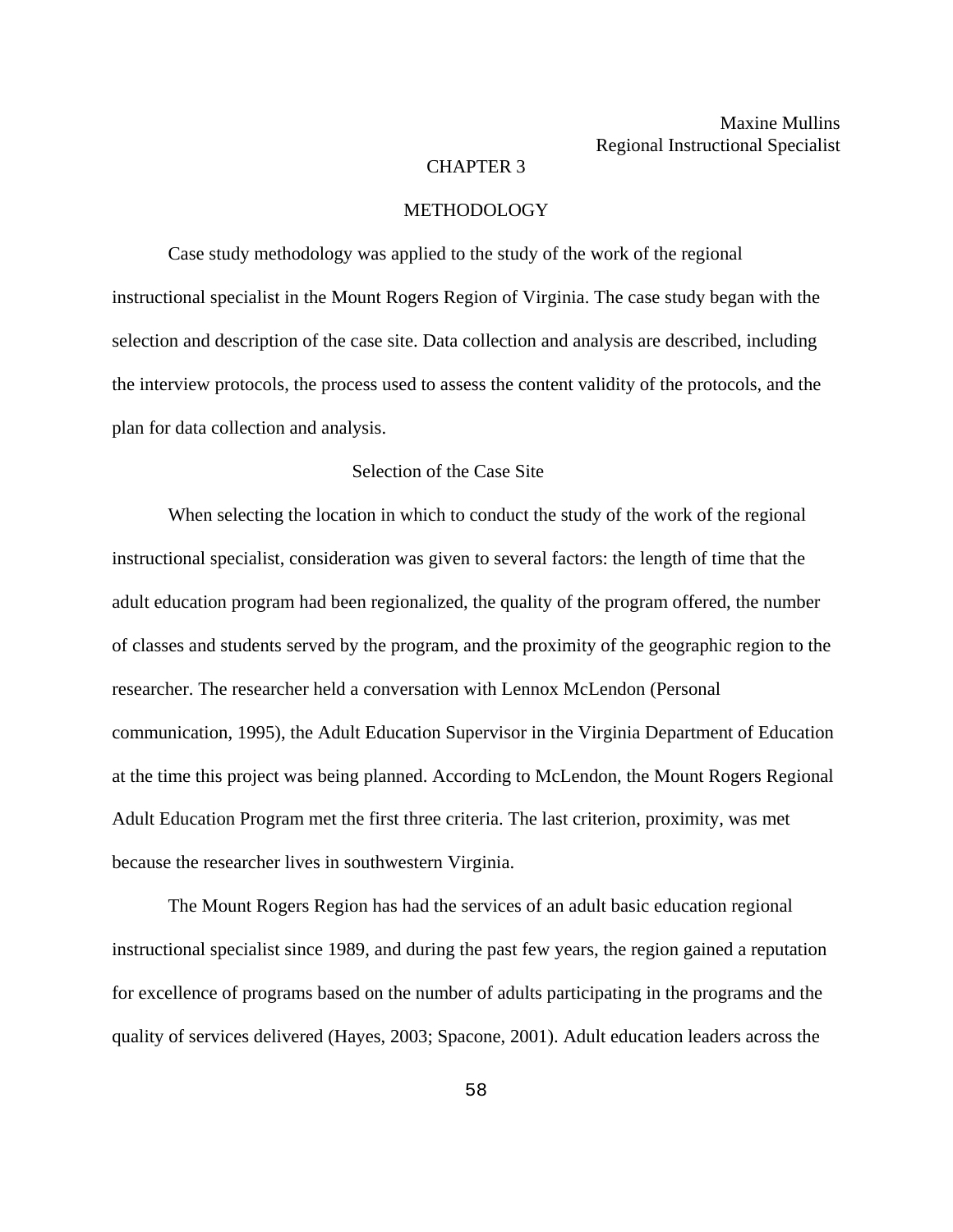state looked for managerial guidance from the program planner and regional instructional specialist in this region. The program has been featured in national and regional publications and at meetings of national organizations. For example, Deborah Lowe, former regional program planner, described workplace services provided by the Mount Rogers Regional Adult Education Program and class offerings to plant managers in the region in the Journal of the Appalachian Regional Commission (Baldwin, 1998).

 After the placement of the regional instructional specialist in the Mount Rogers Region in 1988, the number of programs increased. Workplace literacy programs were requested by industries. Local school divisions added a number of adult basic education and General Educational Development (GED) classes. The program grew to the extent that additional help

was needed for administering the programs. During the months that followed, according to a former regional instructional specialist, the tasks became so numerous that an additional person in the position of a program manager was added, as stated in the box at the right. The fourth criterion was a personal choice of the researcher. She lives within the region and this afforded her access to resources for the study within a reasonable distance from her home.

"The program manager's [position] grew from the position of specialist. A for instance on that – when I was doing the specialist's work in the seven areas, I saw the need for a full-time person. I called the state administrator, and said, 'Look! In order to do the proper job, you need full-time administrators in these areas. We need to have an office set up, someone there full-time.'" (BC, I, 57-60)

For all of these reasons, the regional specialist for the Mount Rogers Region is a reasonable choice for understanding how the geographical, historical, legal, and program contexts affect the work of the regional specialist.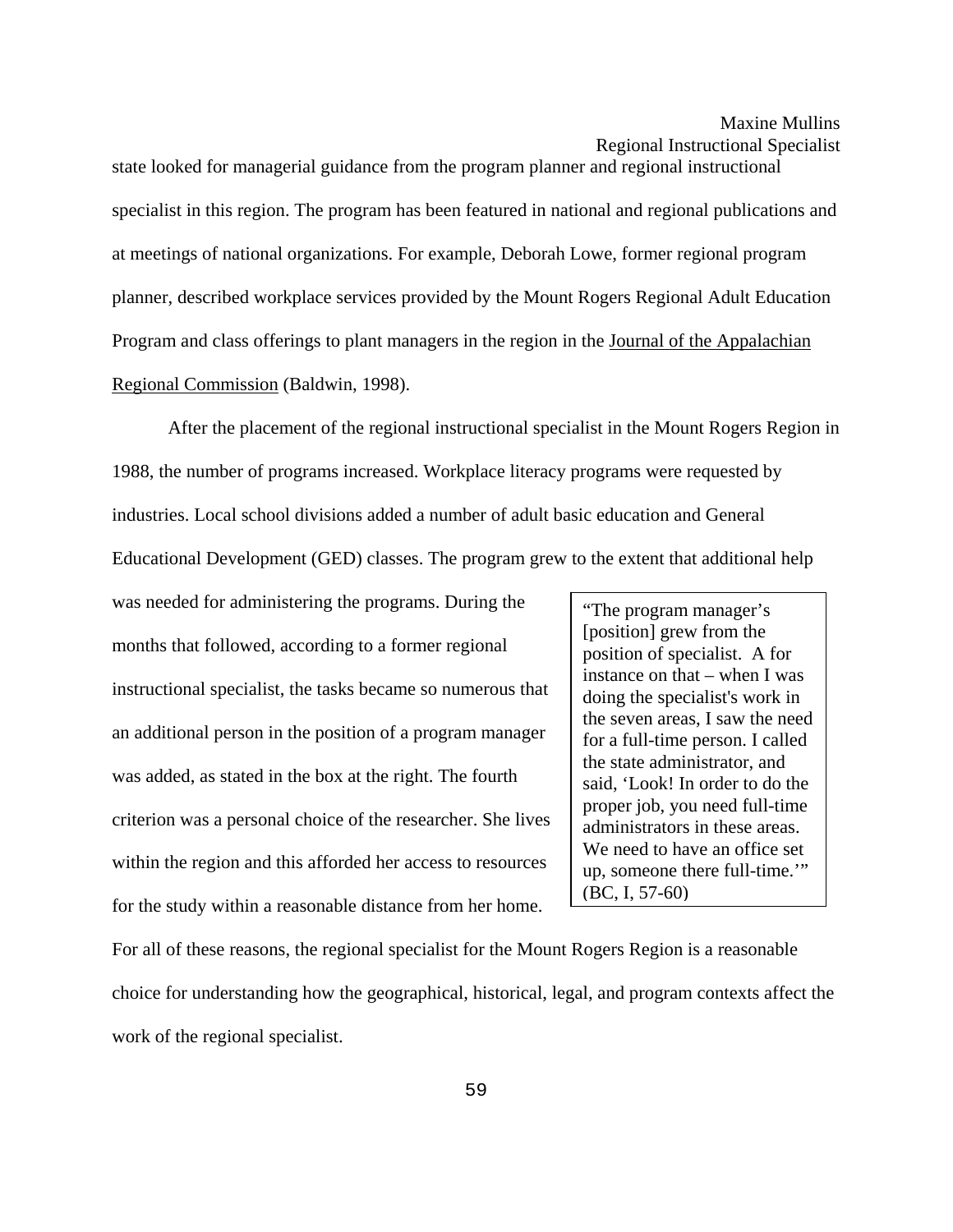### Description of the Case Site

 The case site, the Mount Rogers Region of Southwest Virginia, is described according to location, demographics, geography, educational levels of the residents, and the opportunities available for educational pursuit.

#### Location

 The Mount Rogers Region of Southwest Virginia is part of Regional Literacy Coordinating Committee #2, Planning District #3, and consists of the counties of Bland, Carroll, Grayson, Smyth, Washington, and Wythe, along with the cities of Bristol and Galax (for map see Virginia's Planning Districts at [http://www.virginia.edu/coopercenter/gif/vapd.gif\)](http://www.virginia.edu/coopercenter/gif/vapd.gif). The adult education program in Carroll County has separate administrative leadership and funding. Therefore, most of the services provided by the regional instructional specialist are not delivered in Carroll County.

 The region is rural, with the basic industry being farming. A variety of smaller industries serve the region, including mining-related industries and the manufacturing of furniture and textiles. Unemployment has recently (2003) become a problem because of the closing of various factories. The Virginia Employment Commission, with an office in Radford, conducts "Rapid Response Meetings" with the regional instructional specialist and other educational leaders who provide services to the unemployed (BC, I, 128-130).

 Two interstate highways serve the region: Interstate 77 enters Bland County from the West Virginia border, traverses Wythe County, and exits from Carroll County into North Carolina. Interstate 81 enters from the north after crossing through Montgomery and Pulaski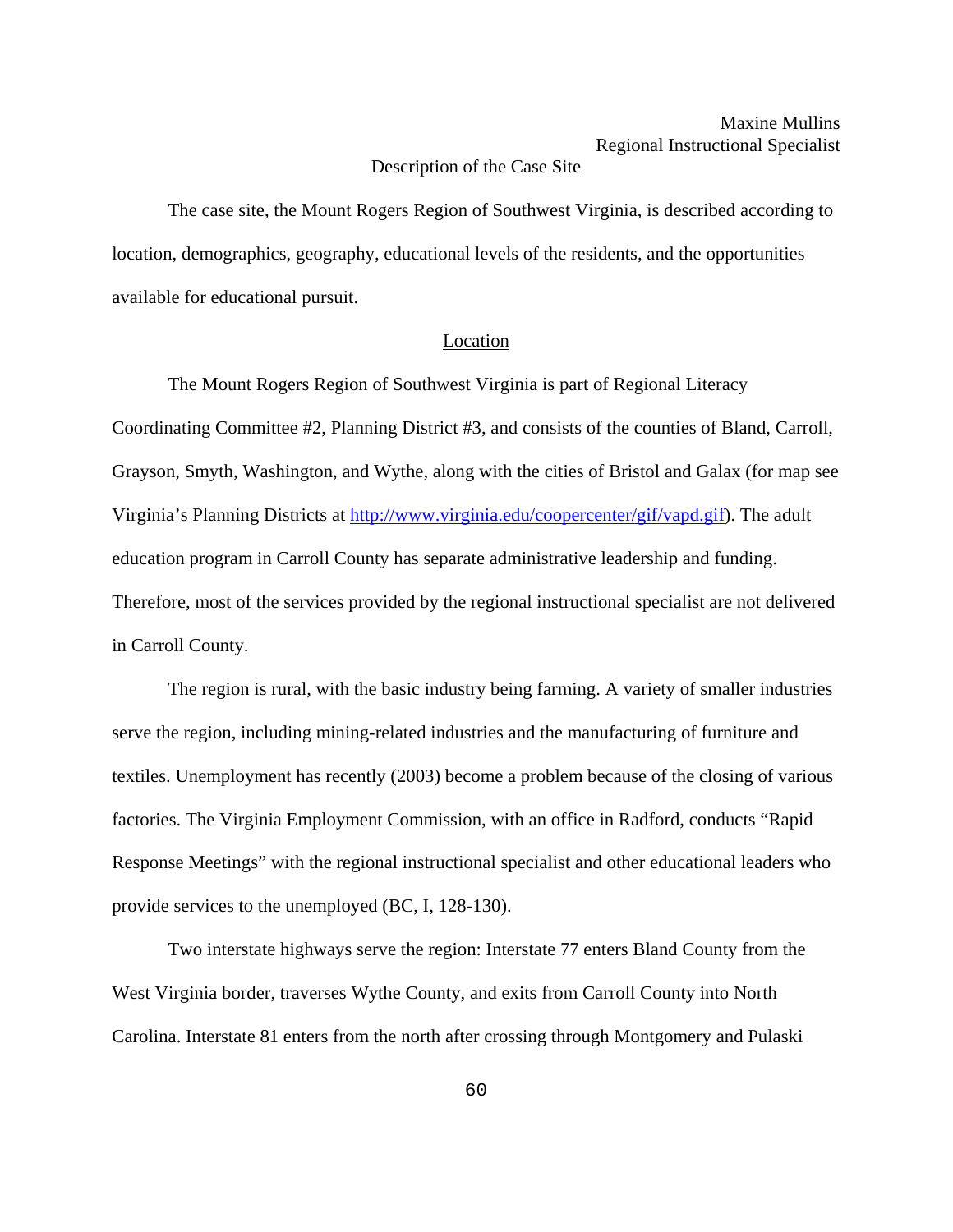Counties, merges with Interstate 77 near Wytheville, continues in this manner for a distance until separating and heading toward Bristol by way of Washington County, and then enters into Tennessee. Additionally, U. S. Routes 52, 21, 11, and 58 contribute to the movement of traffic throughout the region.

#### Demographics

 According to the 2000 Census (United States Bureau of the Census, 2000) within the six counties and two cities of the Mount Rogers Region, the population totaled 190,020. Of this number, 134,970 were over the age of 25, with 42,297 (31.3%) of these having less than a high school diploma. This percentage contrasts with 18.5% for the state of Virginia (see Table 2). The localities with the greatest percentage of adults without high school diplomas are Galax (39.6%), Grayson County (35.9%), and Carroll County (35.7%). The city of Bristol has the lowest (27.6%), but this is still above the state average. These figures indicate a need for adult education programs in the Mount Rogers Region.

### Educational Level of Residents

 The figures in Table 3 reflect the need for basic education for adults in the state of Virginia and in the Mount Rogers Region. The percentages were derived by dividing the number of adults in each category by the total number of adults over the age of 25. Seven and two tenths percent of the individuals over the age of 25 in the state of Virginia have less than a ninth grade education (338,184 divided by 4,666,574). This compares to 15.0 percent in the Mount Rogers Region (20,221 divided by 134,970). At the state level 29.5 percent of the adults over the age of 25 have attained a bachelor's degree or above, compared to 12.4 percent in the Mount Rogers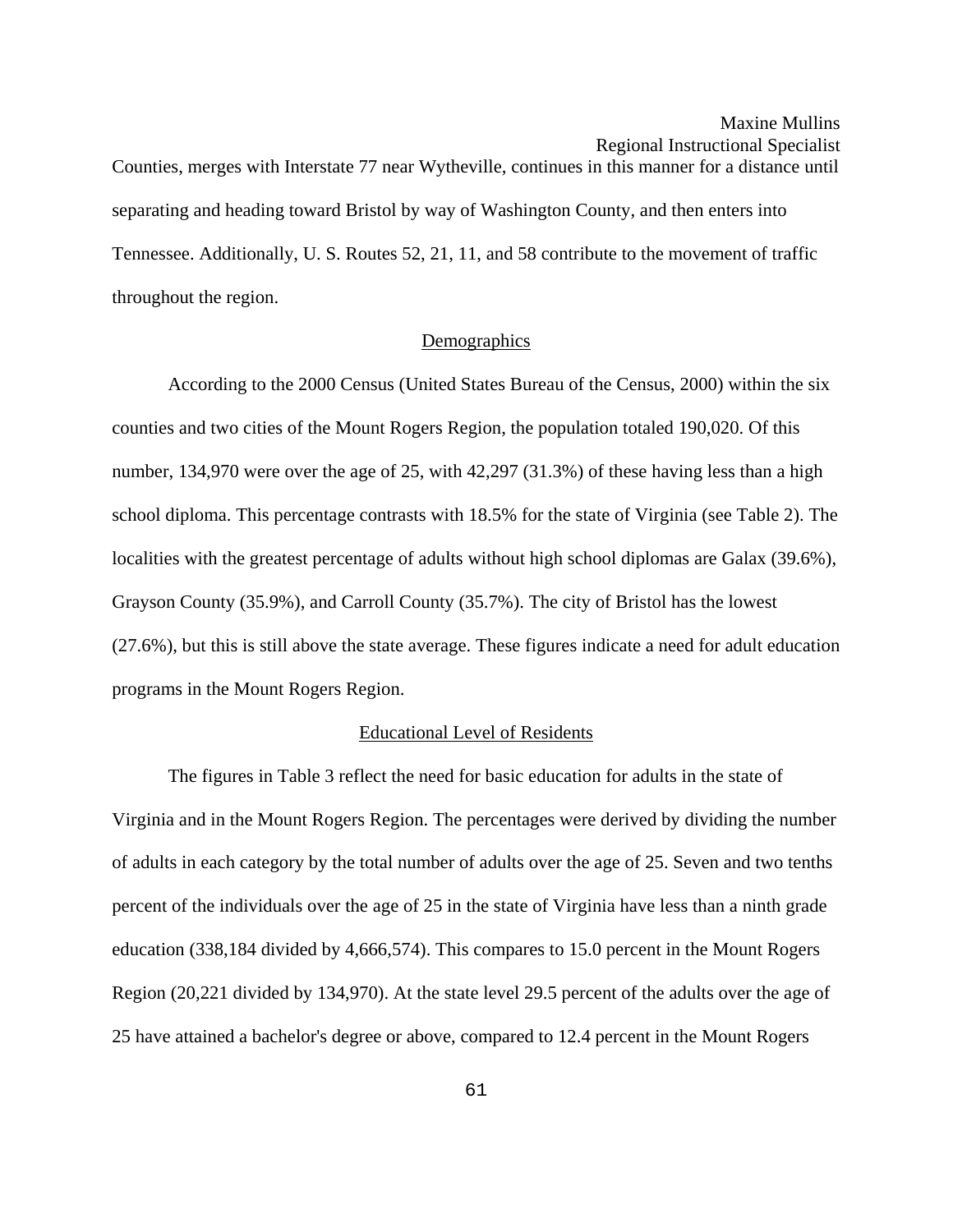### Table 2

Population of the Mount Rogers Region in Virginia, With Various Other Figures Related to Education, 2000 Census

| County/city          | Total population | Population age<br>25 and over | Population age<br>25 and over with<br>less than $9th$<br>grade education | Percentage of<br>population age<br>25 and over with<br>less than $9th$<br>grade education | Population age<br>25 and over with<br>less than high<br>school education | Percentage of<br>population age 25<br>and over with<br>less than high<br>school education |
|----------------------|------------------|-------------------------------|--------------------------------------------------------------------------|-------------------------------------------------------------------------------------------|--------------------------------------------------------------------------|-------------------------------------------------------------------------------------------|
| <b>Bland</b>         | 6,871            | 4,989                         | 737                                                                      | 14.8                                                                                      | 1,451                                                                    | 29.1                                                                                      |
| Carroll              | 29,245           | 21,006                        | 3,699                                                                    | 17.6                                                                                      | 7,498                                                                    | 35.7                                                                                      |
| Grayson              | 17,917           | 13,086                        | 2,336                                                                    | 17.9                                                                                      | 4,702                                                                    | 35.9                                                                                      |
| Smyth                | 33,081           | 23,255                        | 3,488                                                                    | 15.0                                                                                      | 7,556                                                                    | 32.5                                                                                      |
| Washington           | 51,103           | 35,958                        | 4,654                                                                    | 12.9                                                                                      | 9,967                                                                    | 27.7                                                                                      |
| Wythe                | 27,599           | 19,528                        | 2,770                                                                    | 14.2                                                                                      | 5,820                                                                    | 29.8                                                                                      |
| Bristol (City)       | 17,367           | 12,366                        | 1,530                                                                    | 12.4                                                                                      | 3,410                                                                    | 27.6                                                                                      |
| Galax (City)         | 6,837            | 4,782                         | 1,007                                                                    | 21.1                                                                                      | 1,893                                                                    | 39.6                                                                                      |
| Mt. Rogers<br>Region | 190,020          | 134,970                       | 20,221                                                                   | 15.0                                                                                      | 42,297                                                                   | 31.3                                                                                      |
| Virginia             | 7,078,575        | 4,666,574                     | 338,184                                                                  | 7.2                                                                                       | 864,610                                                                  | 18.5                                                                                      |

Note. The data are from Table DP-2. Profile of Selected Social Characteristics: 2000. (U. S. Bureau of the Census, 2000).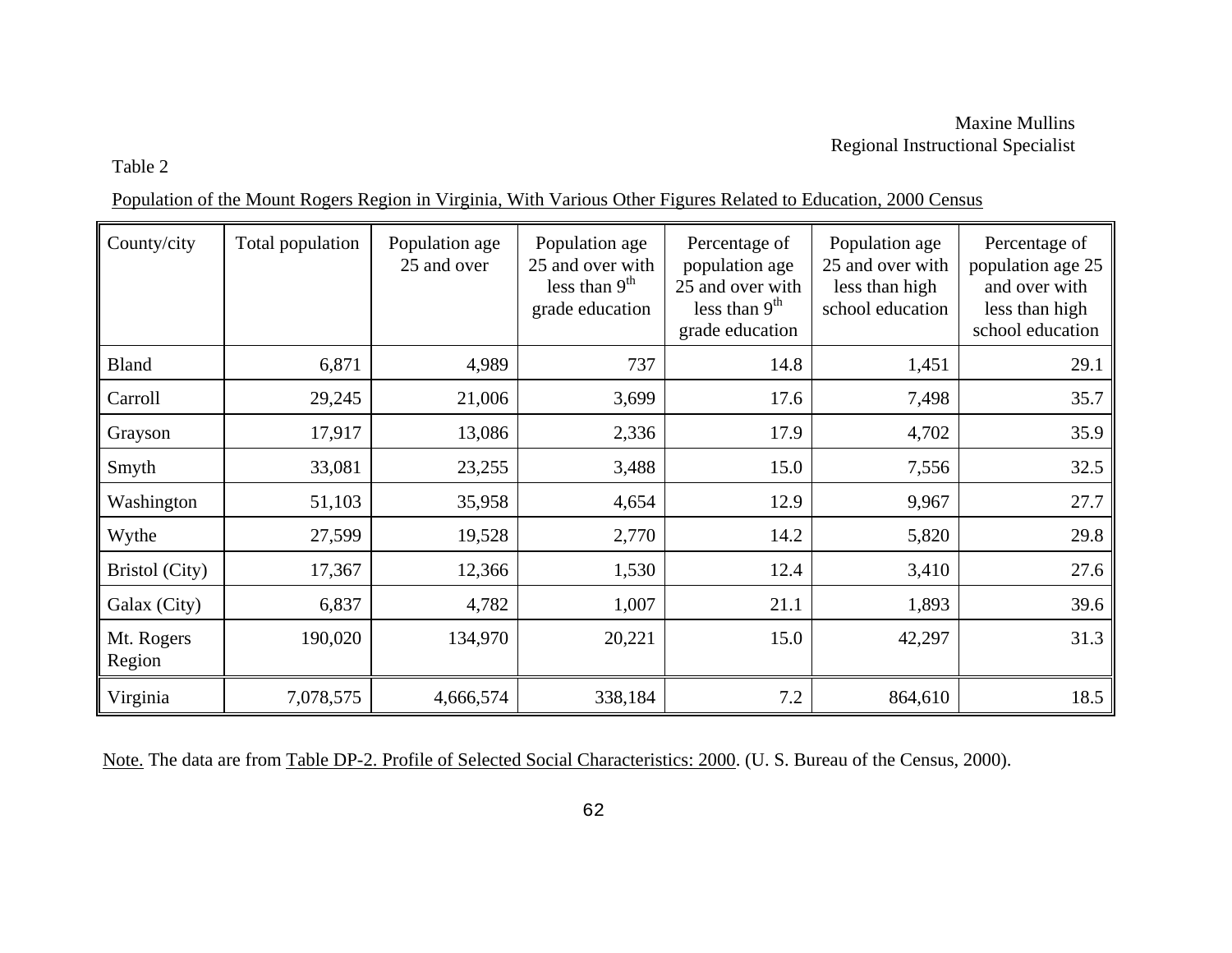Table 3

# Educational Attainment of Adults in Virginia and the Mount Rogers Region, Persons 25 Years and Over

| <b>Categories</b>                   | Virginia            |       | <b>Mount Rogers Region</b> |          |
|-------------------------------------|---------------------|-------|----------------------------|----------|
|                                     | $\underline{\rm N}$ | $\%$  | $\underline{\mathbf{N}}$   | $% ^{a}$ |
| Less than 9th grade                 | 338,184             | 7.2   | 20,221                     | 15.0     |
| 9th to 12th grade, no diploma       | 526,426             | 11.3  | 22,076                     | 16.4     |
| High school graduate or equivalency | 1,212,463           | 26.0  | 44,497                     | 33.0     |
| Some college, no degree             | 951,700             | 20.4  | 23,079                     | 17.1     |
| Associate's degree                  | 262,813             | 5.6   | 8,335                      | 6.2      |
| Bachelor's degree                   | 835,011             | 17.9  | 11,072                     | 8.2      |
| Graduate or professional degree     | 539,977             | 11.6  | 5,670                      | 4.2      |
| Total                               | 4,666,574           | 100.0 | 134,970                    | 100.1    |

Note. The data are from Table DP-2. Profile of Selected Social Characteristics: 2000. (U. S. Bureau of the Census, 2000).

<sup>a</sup> Total of percentage is greater than 100% because of rounding.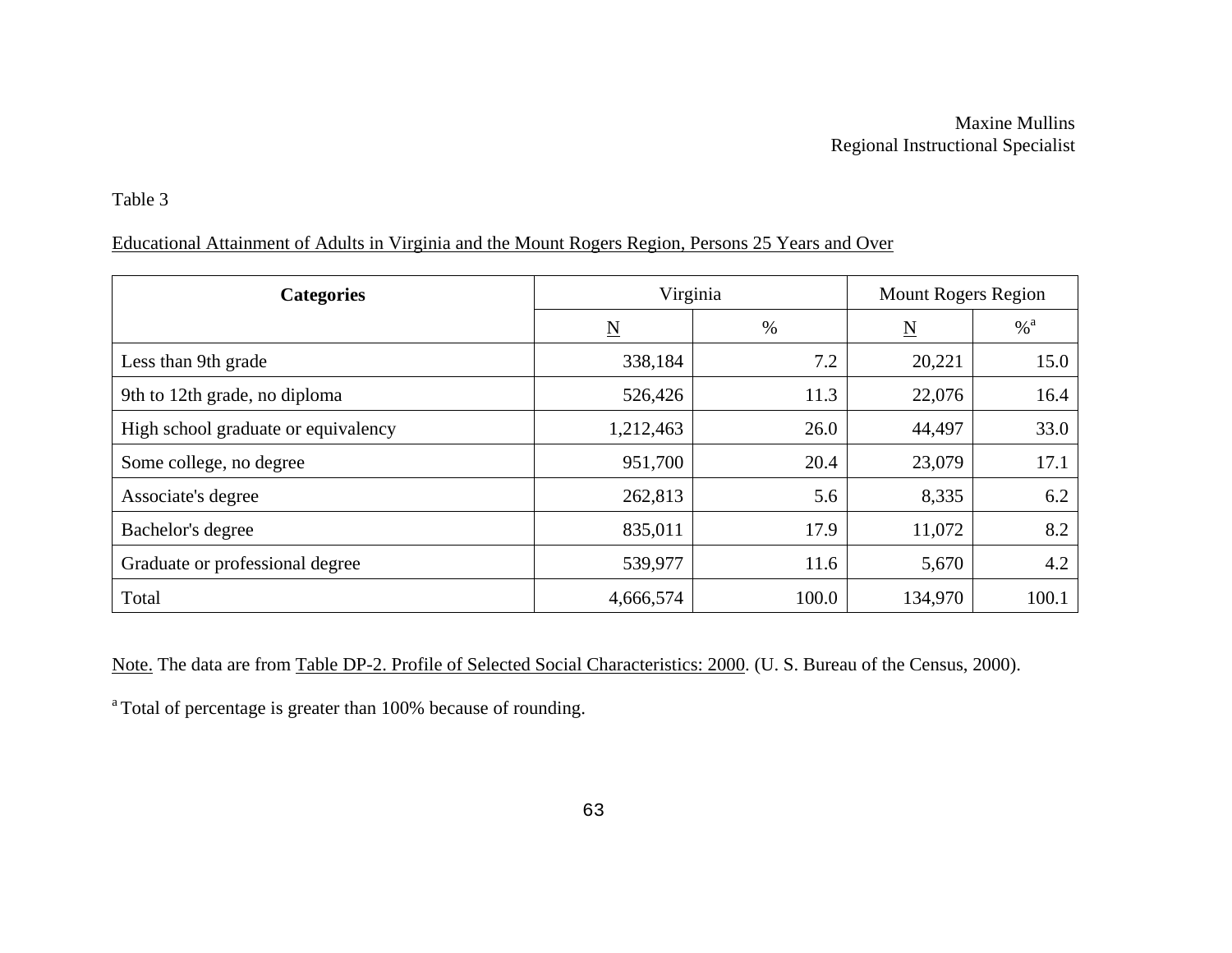Regional Instructional Specialist Region. The statistics are from the 2000 census data (United States Bureau of the Census, 2000).

#### **Geography**

 The geography of the Mount Rogers Region affects the offering of classes for Adult Basic Education. This region is bounded on the north by West Virginia and on the south by North Carolina and Tennessee.

 The highest mountain peak in Virginia, Mount Rogers, attracts tourists, but it makes much of the region nearly inaccessible. The roads in the higher elevations are the first to be covered by ice and snow during bad weather, causing loss of many school days during the school year. Many communities are pristine, with much forested land. The rural nature of the Mount Rogers area is an asset when planning recreational programs, but it is a deterrent to the delivery of programs for adults. The traveling distances for attending classes hinder many adults in their class participation. Distance learning by correspondence is an option in some parts of the state, and it has recently been undertaken by the Mount Rogers Regional Adult Education Program. On-line classes are available in some locations, but the system is not available to those without technology in the home.

### Technical Schools, Colleges, and Universities in the Region

 Many technical schools in the region offer night classes. With the exception of Bland County, each county in the Mount Rogers Region maintains a vocational center with special classes for the working public. Examples of classes offered are auto mechanics, computer technology, building trades, and food service. Washington County Skills Center specifically targets the adult learner with day and evening classes.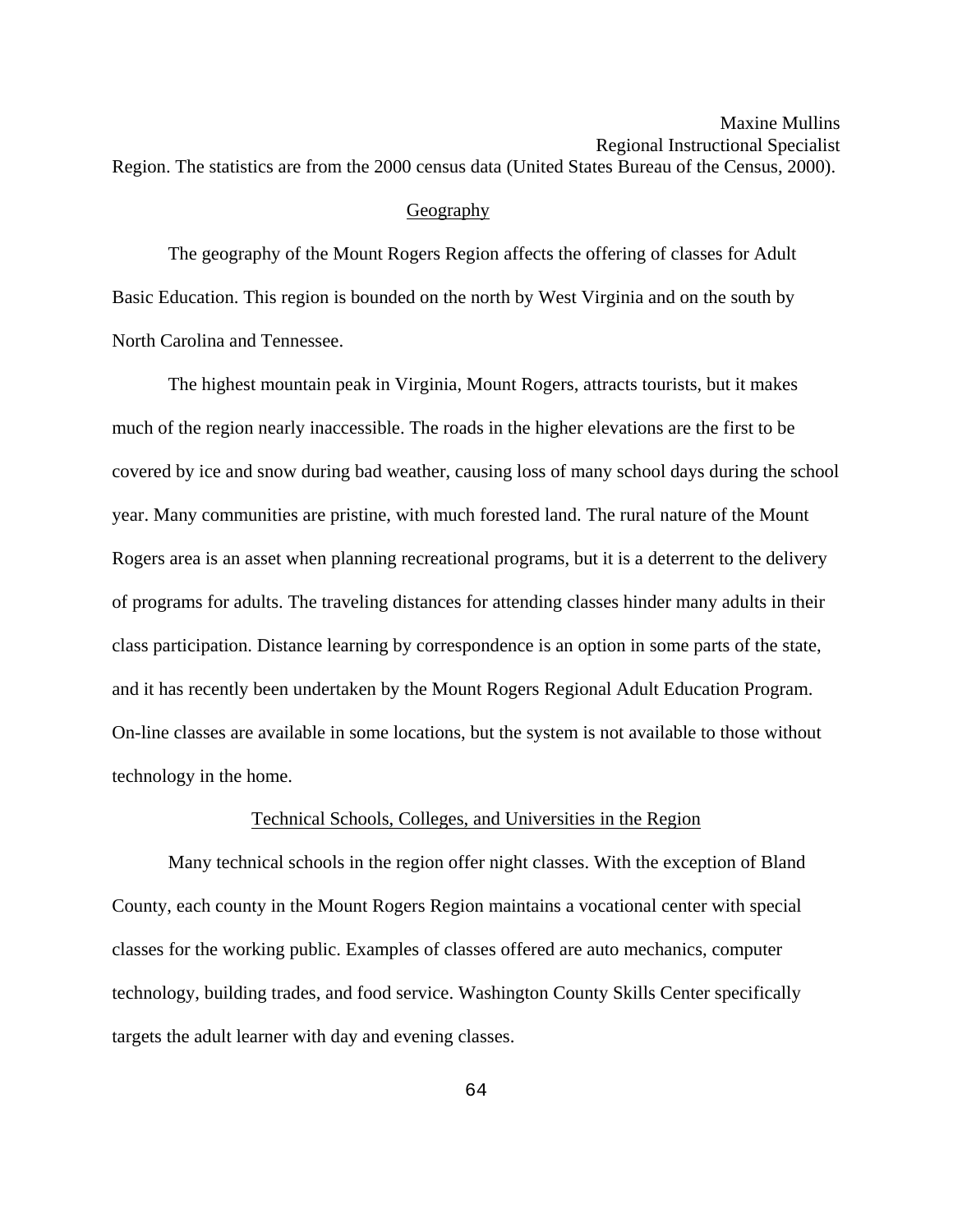## Maxine Mullins Regional Instructional Specialist Several colleges and universities within the Mount Rogers Region supply higher

education classes for those interested in pursuing further training. These include:

 East Tennessee State University Emory and Henry College King College Old Dominion University Radford University Southwest Virginia Higher Education Center University of Virginia at Wise Virginia Intermont College Virginia Highlands Community College Virginia Tech

Wytheville Community College

 These centers provide specific educational activities for adults, including the adult students and the professional staff in adult basic education. Of special interest to the residents of Southwest Virginia and the Mount Rogers Region is the Southwest Virginia Higher Education Center in Abingdon, VA. This facility offers a variety of services, including a mobile computer technology laboratory with thirty portable computers and wireless capabilities. Part-time and non-traditional students may pursue further training during evening hours and on weekends or participate in distance learning and on-line courses. Cooperation among the institutions of higher education and the adult basic education programs helps to meet the goals and objectives of all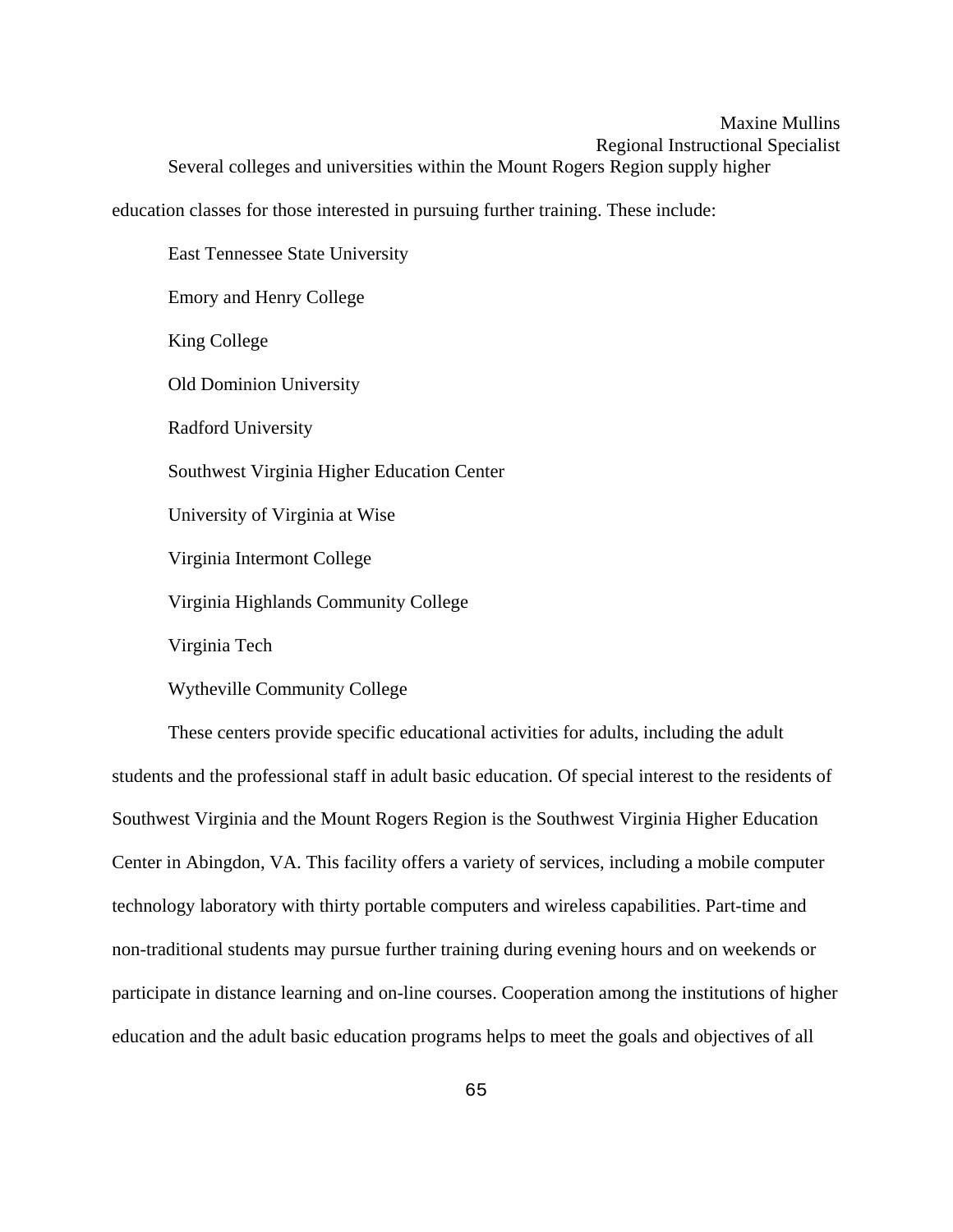the programs.

#### Data Collection and Analysis

 Data were collected with interviews, through document reviews, and by observations of the regional instructional specialist at work. State officials, regional specialists, program managers (both local and regional), adult education teachers, and adult education students were interviewed. Among the documents that were reviewed were reports presented by teachers and the regional instructional specialist, state and federal laws, state and local planning documents, and data reports from the regional office and the Virginia Department of Education. Observations were made in the regional office, in classrooms, and at in-service meetings. Each of these processes yielded data to describe the work of the regional instructional specialist in the Mount Rogers Region of Virginia.

#### Interviews

Interviews were conducted with a former Virginia Director of Adult Education and Literacy (who was serving as director at the time of the interviews), a former regional instructional specialist, the present (2005) regional instructional specialist, her immediate supervisor (regional program manager), a local adult basic education administrator, three teachers in the adult education program, and three adult students. The local adult education administrator was selected after conferring with the regional program manager and was in the same town as the regional office. The teacher at each of two sites selected and their students who had time available in their schedules were selected when the researcher visited classes with the regional instructional specialist. The third teacher was interviewed at the Virginia Institute of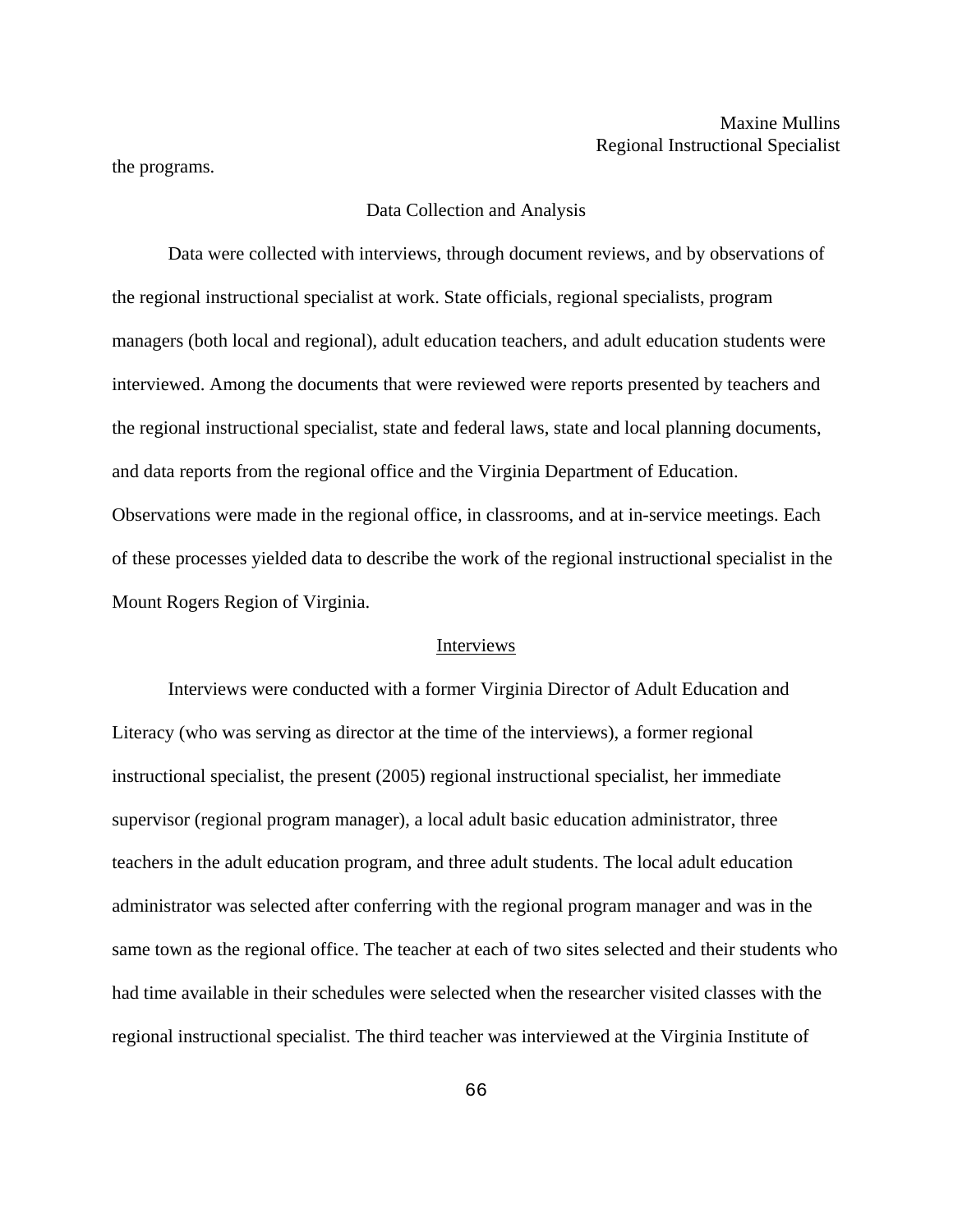# Maxine Mullins

Regional Instructional Specialist Lifelong Learning in Radford. Interview questions were assessed for content validity and question clarity and organized in protocols for each participant.

#### Construction of the Protocols

The interview questions were based on the three research questions and the domains in the conceptual framework. The domains were historical context, legal context, geographical context, program context, administrative tasks, program tasks, and outcomes. The initial interview questions within each domain were constructed from the researcher's knowledge of the adult education program. By using the outcomes of the content validity process, the questions were reexamined and clustered within the domains being studied.

 Careful consideration was given to determine which informant would have access to information that would help answer each of the research questions. From the master list of 37 questions in Appendix C, six protocols were devised, one for each positions listed. The protocols are in Appendix D.

 Background for the position of regional instructional specialist and information on the transition to the present day program were collected from a former director of the Virginia Office of Adult Education and Literacy, the former regional instructional specialist in the Mount Rogers Region, the regional program manager, and the regional instructional specialist. They reviewed the expectations and the outcomes that are evident in the work of the regional instructional specialist. The administrator at the local level serves as a member of the regional board, was very familiar with the adult education program, and provided valuable information. Teachers and adult students gave additional information about the work being performed by the regional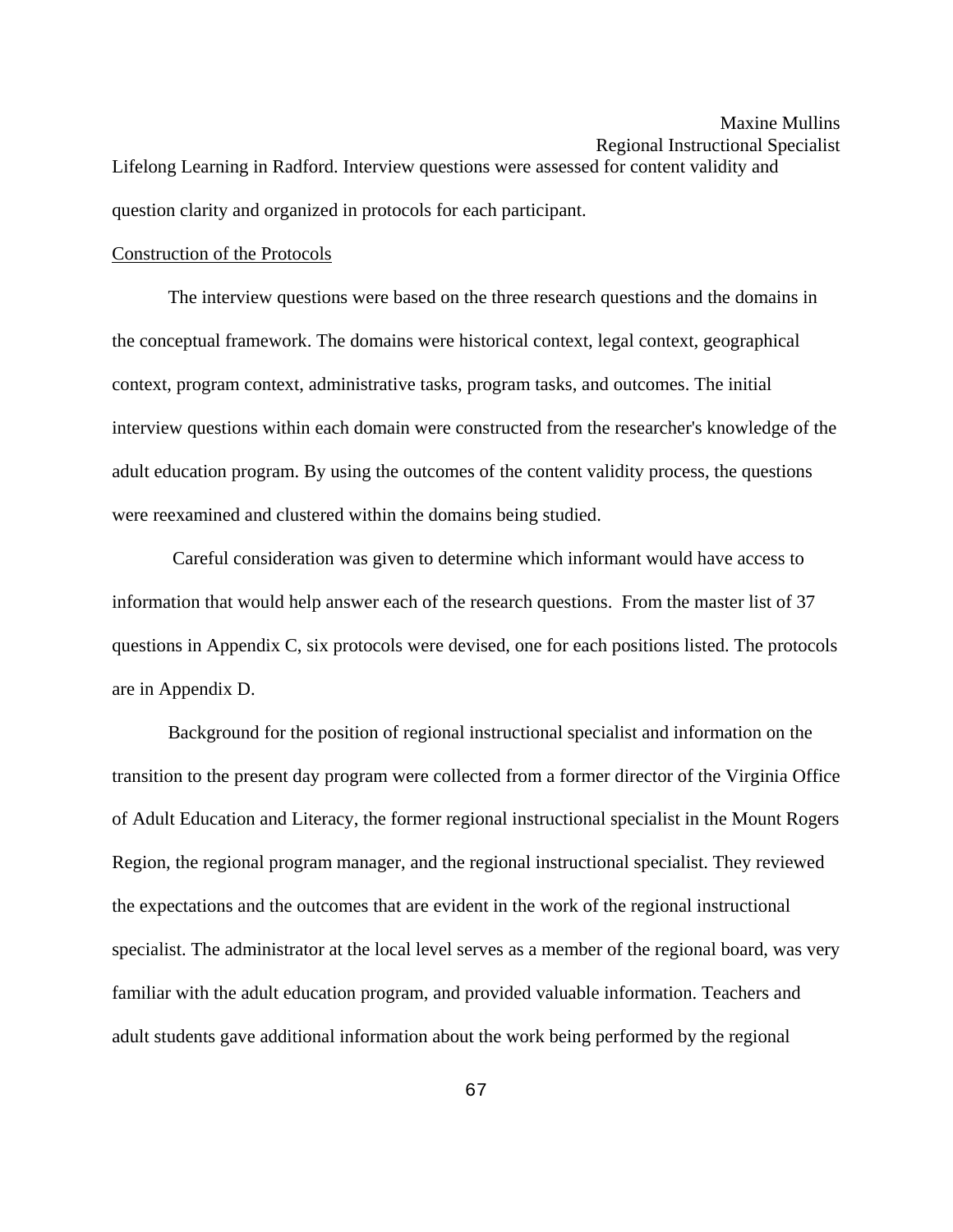instructional specialist.

#### Content Validity of the Interview Questions

 The content validity for the questions in the interview protocol was assessed using three groups of validators. First, the topic was discussed with fellow members of a doctoral seminar at Virginia Tech during the spring of 1998 (Trial 1). The purpose of the study, a list of the research questions, and a description of the methodology preceded the list of questions. Interview questions were clustered for a state director of adult education, a program manager, and a regional instructional specialist. The seminar students were asked if each question were appropriate for the study and to make comments on each question. A suggestion was made to include teachers in the survey, clarification of several of the questions was advised, and editorial changes were suggested. The format for the questionnaire was changed from clustering of the questions for each interviewee to a master list for general use.

 The questions were then reviewed by a group of doctoral students in a research seminar at Virginia Tech during the fall of 2001 (Trial 2). Twenty questions were presented at that time. The domains were defined in the introduction to the instrument. The doctoral students were asked to assess the association of the potential interview questions with domains by circling the number (from one to seven) of the domain to which they thought each interview question belonged. In addition, they rated the clarity of each question from one to three and made suggestions for editorial changes when they rated an item less than three. Two questions pertained to the demographics of the respondents and were not used in the validation process. The questions were reviewed and revised after consulting with the researcher's faculty advisor.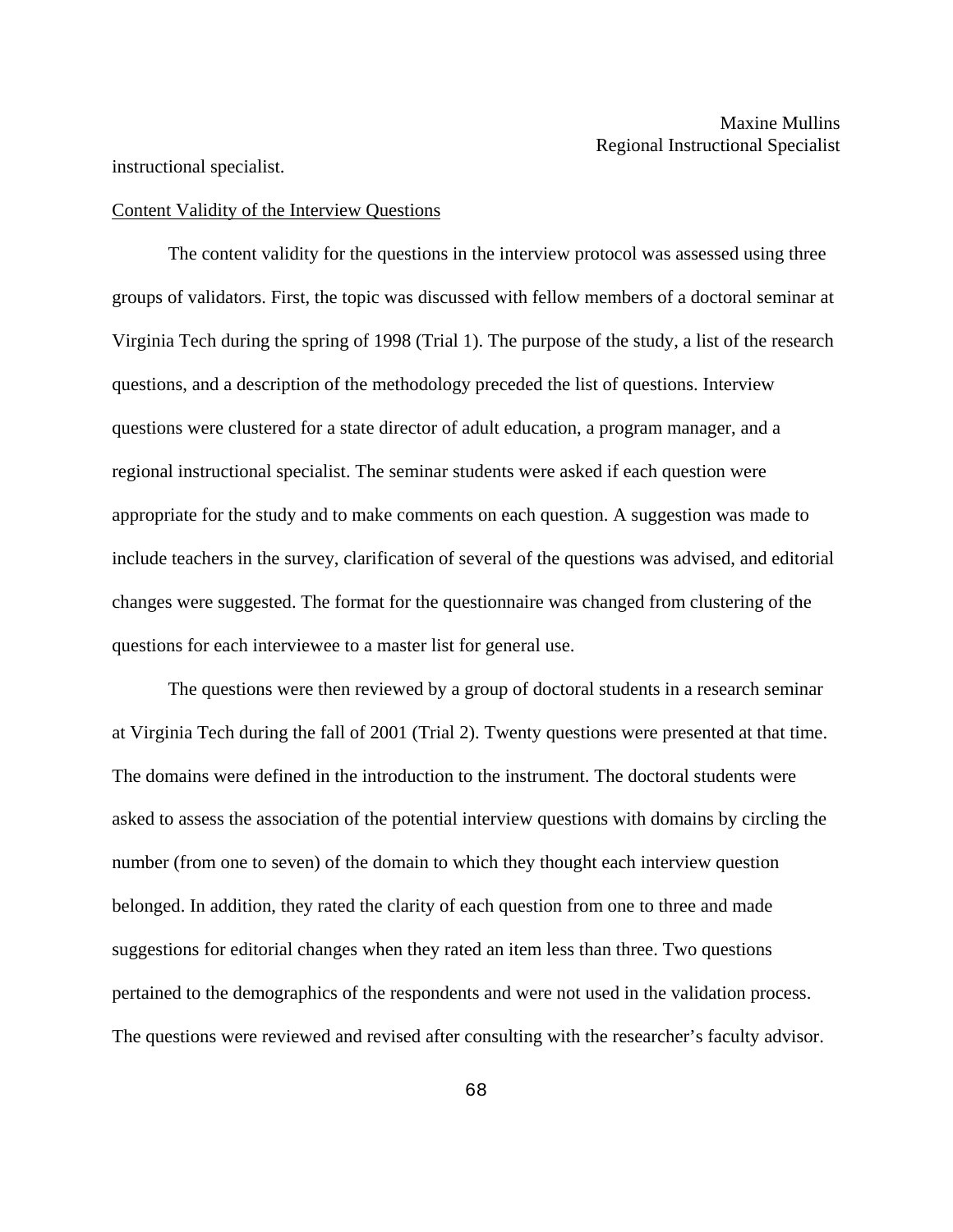One of the evaluators thought that the questions would not collect the information needed by the researcher. Others thought questions that could be answered with "yes" or "no" should be reworded to gather more in-depth, meaningful information. One thought that the question, "What can you tell me about the history of federal legislation supporting adult education?" was too broad. These suggestions were considered; questions were added and edited.

 The edited list had 43 questions, including two for demographics. They were presented to eight colleagues of the researcher (Trial 3). Adult education teachers and administrators were included in this group. A worksheet containing the items and descriptions of the seven domains of interest in the study were presented to the eight evaluators (see Appendix E). The evaluators were asked to determine the domain to which they thought each question was most closely associated by circling a number from one to seven. They were also asked to evaluate the clarity of each question by circling a number from one to three, with one being low clarity and three being high clarity, and to make suggestions if they assigned a rating of one or two to a question.

 Using the Statistical Program for the Social Sciences (SPSS, 1994), the mode for each of the questions was determined, signifying the domain with which the students believed the question was most closely associated, and the clarity of each question. The goal of the researcher was to have seventy-five percent (75%) of the reviewers place the item in the domain anticipated by the researcher and to have each item produce a clarity rating of at least 2.5 out of 3.0. The results of the third round (Trial 3) of the validation process are in Table 4.

 Validation results. The results of the content validation were examined. Domain associations and clarity ratings were used to revise questions and produce a final list of interview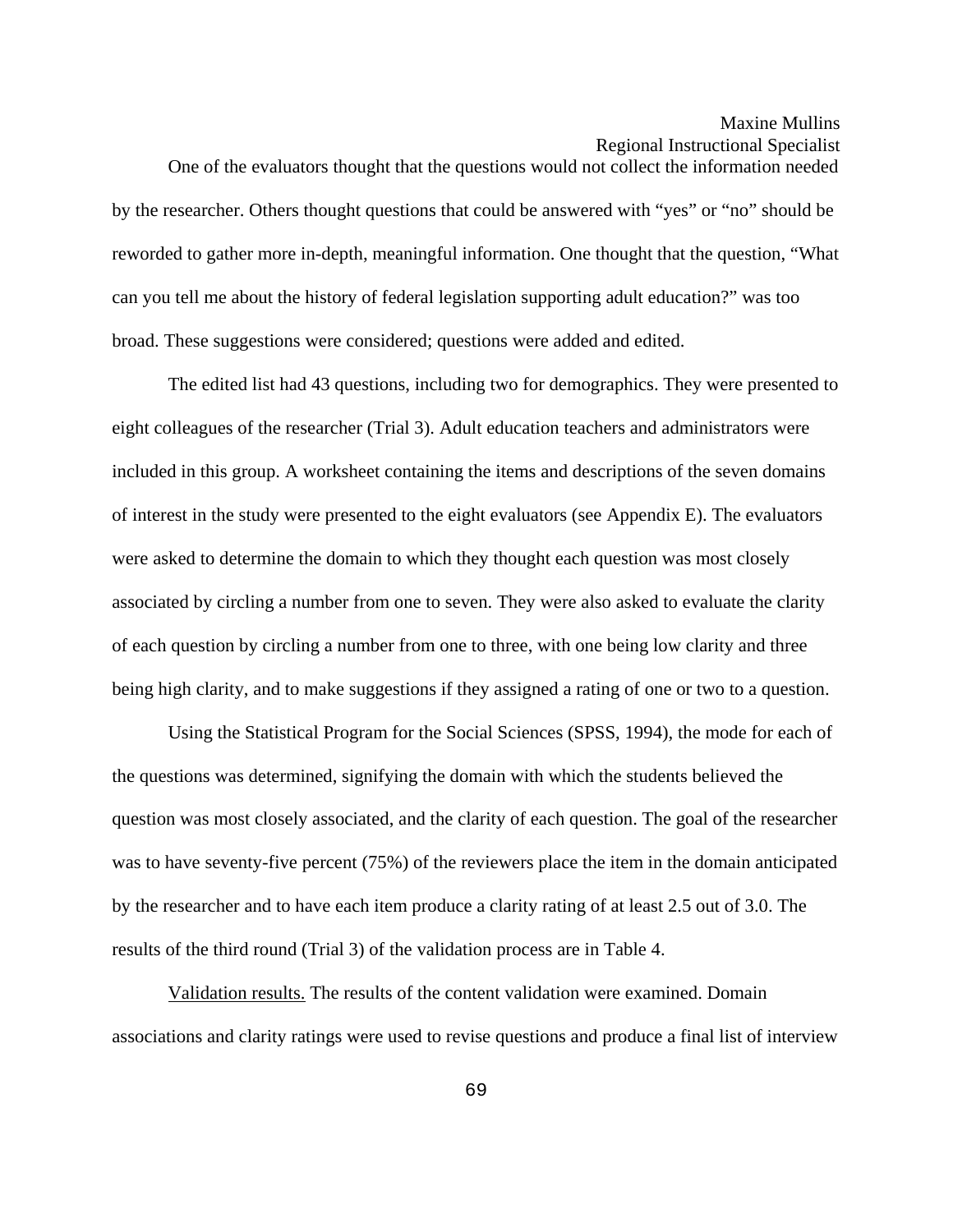# Table 4

| Content Validation: Domain and Clarity of Interview Questions, Trial 3 |
|------------------------------------------------------------------------|
|------------------------------------------------------------------------|

| Item                                                                                                                                                                                                                               | Trial $3(N=8)$ |                |                  |                 |           |  |  |  |
|------------------------------------------------------------------------------------------------------------------------------------------------------------------------------------------------------------------------------------|----------------|----------------|------------------|-----------------|-----------|--|--|--|
|                                                                                                                                                                                                                                    | Expected       |                | Domain placement | Clarity         |           |  |  |  |
|                                                                                                                                                                                                                                    | domain         | $\mathbf N$    | $\%$             | $\underline{M}$ | <b>SD</b> |  |  |  |
| 1 What is your name?                                                                                                                                                                                                               | N/A            |                |                  |                 |           |  |  |  |
| 2. What is your title?                                                                                                                                                                                                             | $\rm N/A$      |                |                  |                 |           |  |  |  |
| 3 What can you tell me about the history                                                                                                                                                                                           | 1              | $\overline{7}$ | 87.5             | 2.88            | .35       |  |  |  |
| of federal legislation supporting adult                                                                                                                                                                                            |                |                |                  |                 |           |  |  |  |
| education?                                                                                                                                                                                                                         |                |                |                  |                 |           |  |  |  |
| 4. Describe the history of the position of                                                                                                                                                                                         | $\mathbf{1}$   | 8              | 100.0            | 2.88            | .35       |  |  |  |
| regional instructional specialist,                                                                                                                                                                                                 |                |                |                  |                 |           |  |  |  |
| including when it was started and the                                                                                                                                                                                              |                |                |                  |                 |           |  |  |  |
| selection process.                                                                                                                                                                                                                 |                |                |                  |                 |           |  |  |  |
| 5. What other regions were involved in                                                                                                                                                                                             | $\mathbf{1}$   | $\overline{4}$ | 50.0             | 2.63            | .74       |  |  |  |
| this preliminary "start-up" of regional                                                                                                                                                                                            |                |                |                  |                 |           |  |  |  |
| programs?                                                                                                                                                                                                                          |                |                |                  |                 |           |  |  |  |
| 6. Regional instructional specialists                                                                                                                                                                                              | $\mathbf{1}$   | 8              | 100.0            | 2.75            | .71       |  |  |  |
| have since been hired in other regions in                                                                                                                                                                                          |                |                |                  |                 |           |  |  |  |
| Virginia. What is the history of this                                                                                                                                                                                              |                |                |                  |                 |           |  |  |  |
| position?                                                                                                                                                                                                                          |                |                |                  |                 |           |  |  |  |
| 7. Program managers work in some                                                                                                                                                                                                   | $\mathbf{1}$   | $\overline{7}$ | 87.5             | 2.75            | .71       |  |  |  |
| regions. What is the history of their                                                                                                                                                                                              |                |                |                  |                 |           |  |  |  |
| position?                                                                                                                                                                                                                          |                |                |                  |                 |           |  |  |  |
| 8. Under what authority at the federal,                                                                                                                                                                                            | $\overline{2}$ | $\overline{7}$ | 87.5             | 2.88            | .35       |  |  |  |
| state, and local levels does the adult                                                                                                                                                                                             |                |                |                  |                 |           |  |  |  |
| education program operate?                                                                                                                                                                                                         |                |                |                  |                 |           |  |  |  |
| 9. How does the position of regional                                                                                                                                                                                               | $\overline{2}$ | $\overline{2}$ | 25.0             | 2.50            | .75       |  |  |  |
| instructional specialist fit into the state                                                                                                                                                                                        |                |                |                  |                 |           |  |  |  |
| structure for adult education? How does                                                                                                                                                                                            |                |                |                  |                 |           |  |  |  |
| your position fit?                                                                                                                                                                                                                 |                |                |                  |                 |           |  |  |  |
| 10. Describe the financial support                                                                                                                                                                                                 | $\overline{2}$ | $\overline{7}$ | 87.5             | 2.75            | .46       |  |  |  |
| provided for the regional instructional                                                                                                                                                                                            |                |                |                  |                 |           |  |  |  |
| specialists.                                                                                                                                                                                                                       |                |                |                  |                 |           |  |  |  |
| 11. What supervisory positions at the                                                                                                                                                                                              | $\overline{2}$ | 6              | 75.0             | 2.63            | .74       |  |  |  |
| state level and at the regional level are in                                                                                                                                                                                       |                |                |                  |                 |           |  |  |  |
|                                                                                                                                                                                                                                    |                |                |                  |                 |           |  |  |  |
|                                                                                                                                                                                                                                    |                |                |                  |                 |           |  |  |  |
|                                                                                                                                                                                                                                    |                |                |                  |                 |           |  |  |  |
|                                                                                                                                                                                                                                    |                |                |                  |                 |           |  |  |  |
|                                                                                                                                                                                                                                    |                |                |                  |                 |           |  |  |  |
| place to oversee the work of the regional<br>instructional specialist?<br>12. What is the role and influence of the<br><b>Regional Literacy Coordinating</b><br>Committee in the Mount Rogers<br>Regional Adult Education Program? | 3              | 6              | 75.0             | 2.86            | .38       |  |  |  |

(table continues)

Note.  $N/A = Not$  applicable.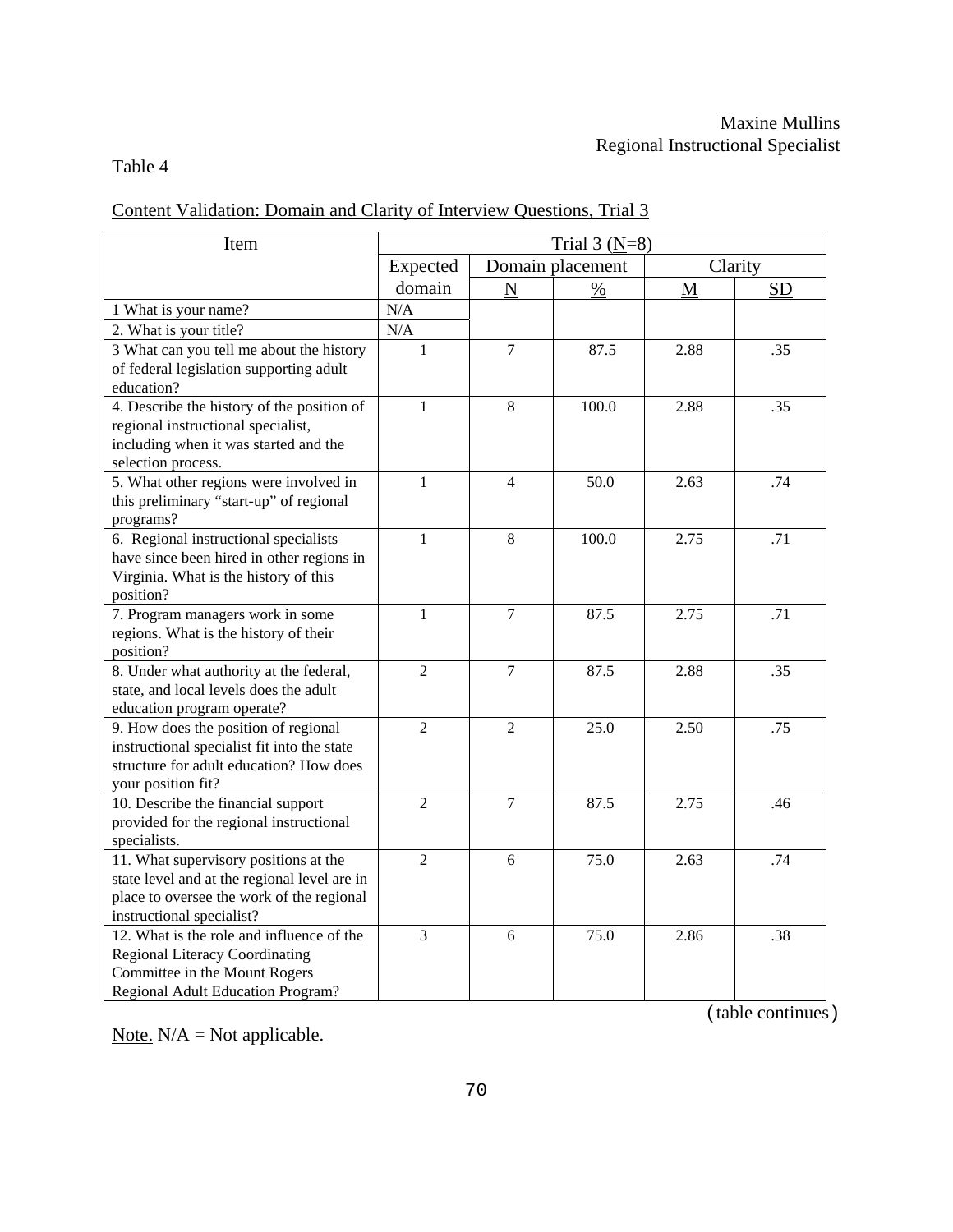| Item                                             |                |                | Trial 3 $(N=8)$  |      |           |
|--------------------------------------------------|----------------|----------------|------------------|------|-----------|
|                                                  | Expecte        |                | Domain placement |      | Clarity   |
|                                                  | d              | N              | %                | M    | <b>SD</b> |
|                                                  | domain         |                |                  |      |           |
| 13. What is the role and influence of this       | 4              | $\overline{4}$ | 50.0             | 2.71 | .76       |
| committee at the state level?                    |                |                |                  |      |           |
| 14. What counties and cities are served by       | 3              | 6              | 75.0             | 2.86 | .38       |
| the Mount Rogers Regional Adult                  |                |                |                  |      |           |
| <b>Education Program?</b>                        |                |                |                  |      |           |
| 15. Which adult education site is the            | 3              | 6              | 75.0             | 3.00 | .00       |
| farthest from the regional office in             |                |                |                  |      |           |
| Abingdon? What distances are covered?            |                |                |                  |      |           |
| 16. How does the geography of the region         | 3              | 5              | 62.5             | 2.86 | .38       |
| affect the work of the regional                  |                |                |                  |      |           |
| instructional specialist as to class visits or   |                |                |                  |      |           |
| professional development?                        |                |                |                  |      |           |
| 17. Describe the chain of command in             | $\overline{2}$ | 4              | 50.0             | 2.57 | .79       |
| adult education in the region and relate it      |                |                |                  |      |           |
| to the entire state structure in adult           |                |                |                  |      |           |
| education.                                       |                |                |                  |      |           |
| 18. If there is a locality in this region that   | $\overline{4}$ | $\overline{7}$ | 87.5             | 2.71 | .49       |
| does not fully participate in the program        |                |                |                  |      |           |
| that provides the services of the regional       |                |                |                  |      |           |
| instructional specialist, how is that            |                |                |                  |      |           |
| program served?                                  |                |                |                  |      |           |
| 19. The Adult Education and Family               | $\overline{4}$ | 8              | 100.0            | 2.86 | .38       |
| Literacy Act designates target populations       |                |                |                  |      |           |
| to receive adult education services. What        |                |                |                  |      |           |
| are the demographics related to the Mount        |                |                |                  |      |           |
| Rogers Region?                                   |                |                |                  |      |           |
| 20. What programs are provided in the            | 5              | 5              | 62.5             | 3.00 | .00       |
| Mount Rogers Regional Adult Education            |                |                |                  |      |           |
| Program in the following areas:                  |                |                |                  |      |           |
| Corrections                                      |                |                |                  |      |           |
| Family literacy                                  |                |                |                  |      |           |
| English as a second language<br>$\bullet$        |                |                |                  |      |           |
| Workplace                                        |                |                |                  |      |           |
| Technology<br>Follow-up of students<br>$\bullet$ |                |                |                  |      |           |
| Further training or education<br>$\bullet$       |                |                |                  |      |           |
| Literacy<br>$\bullet$                            |                |                |                  |      |           |
| High school equivalency (GED)                    |                |                |                  |      |           |
| Learning disabilities and the                    |                |                |                  |      |           |
| adult learner                                    |                |                |                  |      |           |
| Other areas                                      |                |                |                  |      |           |
|                                                  |                |                |                  |      |           |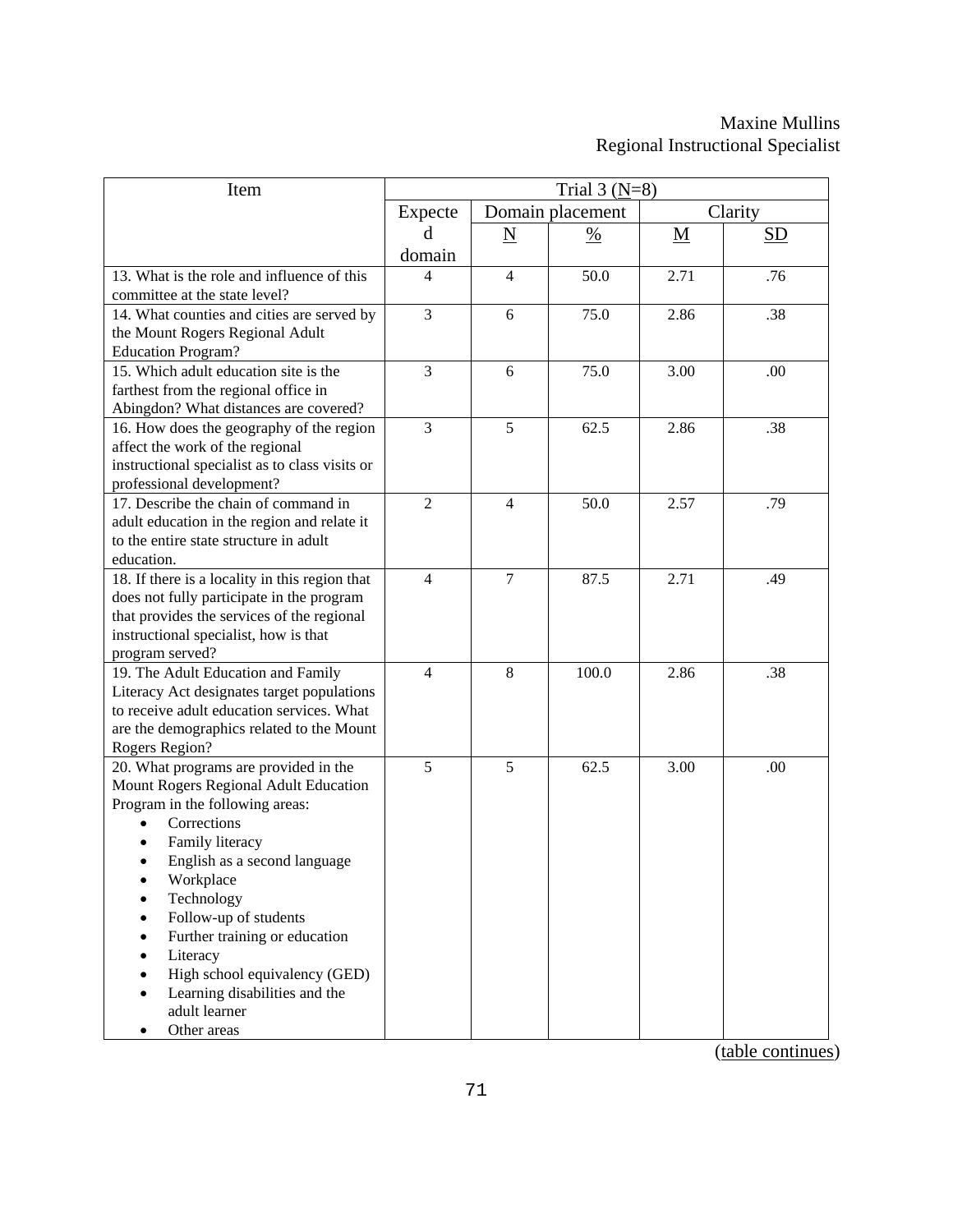| Item                                              | Trial 3 $(N=8)$ |                         |                  |                          |         |  |  |
|---------------------------------------------------|-----------------|-------------------------|------------------|--------------------------|---------|--|--|
|                                                   | Expecte         |                         | Domain placement |                          | Clarity |  |  |
|                                                   | d               | $\overline{\mathbf{N}}$ | $\frac{0}{0}$    | $\underline{\mathbf{M}}$ | SD      |  |  |
|                                                   | domain          |                         |                  |                          |         |  |  |
| 21. What data are collected for use by the        | 5               | 5                       | 62.5             | 2.57                     | .54     |  |  |
| staff, including teachers, program                |                 |                         |                  |                          |         |  |  |
| managers, and regional instructional              |                 |                         |                  |                          |         |  |  |
| specialists?                                      |                 |                         |                  |                          |         |  |  |
| 22. What type of training is provided for         | 5               | 5                       | 62.5             | 3.00                     | .00     |  |  |
| the regional instructional specialists to         |                 |                         |                  |                          |         |  |  |
| enhance understanding of the                      |                 |                         |                  |                          |         |  |  |
| expectations of the program for them and          |                 |                         |                  |                          |         |  |  |
| those with whom they work?                        |                 |                         |                  |                          |         |  |  |
| 23. Describe the need for services                | $\overline{4}$  | $\overline{7}$          | 87.5             | 2.88                     | .35     |  |  |
| provided by the regional instructional            |                 |                         |                  |                          |         |  |  |
| specialists in adult education in Virginia        |                 |                         |                  |                          |         |  |  |
| and specifically in the Mount Rogers              |                 |                         |                  |                          |         |  |  |
| Region.                                           |                 |                         |                  |                          |         |  |  |
| 24. How do the regional instructional             | 6               | 4                       | 50.0             | 2.50                     | .76     |  |  |
| specialists allot their time in relation to       |                 |                         |                  |                          |         |  |  |
| specific program tasks?                           |                 |                         |                  |                          |         |  |  |
| 25. One of the assignments for the                | 5               | $\tau$                  | 87.5             | 3.00                     | .00     |  |  |
| regional instructional specialist is staff        |                 |                         |                  |                          |         |  |  |
| development. Describe the involvement             |                 |                         |                  |                          |         |  |  |
| of the specialist in this process for the         |                 |                         |                  |                          |         |  |  |
| Mount Rogers Regional Adult Education             |                 |                         |                  |                          |         |  |  |
| Program.                                          |                 |                         |                  |                          |         |  |  |
| 26. Describe the process for scheduling           | $\overline{4}$  | $\overline{4}$          | 50.0             | 2.88                     | .35     |  |  |
| (or not scheduling) new classes in a              |                 |                         |                  |                          |         |  |  |
| locality.                                         |                 |                         |                  |                          |         |  |  |
| 27. Technical assistance is one task              | 5               | 6                       | 75.0             | 2.88                     | .35     |  |  |
| assigned to the regional instructional            |                 |                         |                  |                          |         |  |  |
| specialist. What type of assistance is            |                 |                         |                  |                          |         |  |  |
| given to the teachers (and when)?                 | 5               |                         |                  |                          |         |  |  |
| 28. Community literacy groups                     |                 | 6                       | 75.0             | 2.88                     | .35     |  |  |
| participate in many localities. Which, if         |                 |                         |                  |                          |         |  |  |
| any, counties have such groups in this<br>region? |                 |                         |                  |                          |         |  |  |
| 29. How do these literacy groups                  | 5               | 5                       | 62.5             | 2.88                     | .35     |  |  |
| contribute to the goals of adult education,       |                 |                         |                  |                          |         |  |  |
| and what technical assistance is given to         |                 |                         |                  |                          |         |  |  |
| them by the regional instructional                |                 |                         |                  |                          |         |  |  |
| specialist?                                       |                 |                         |                  |                          |         |  |  |
|                                                   |                 |                         |                  |                          |         |  |  |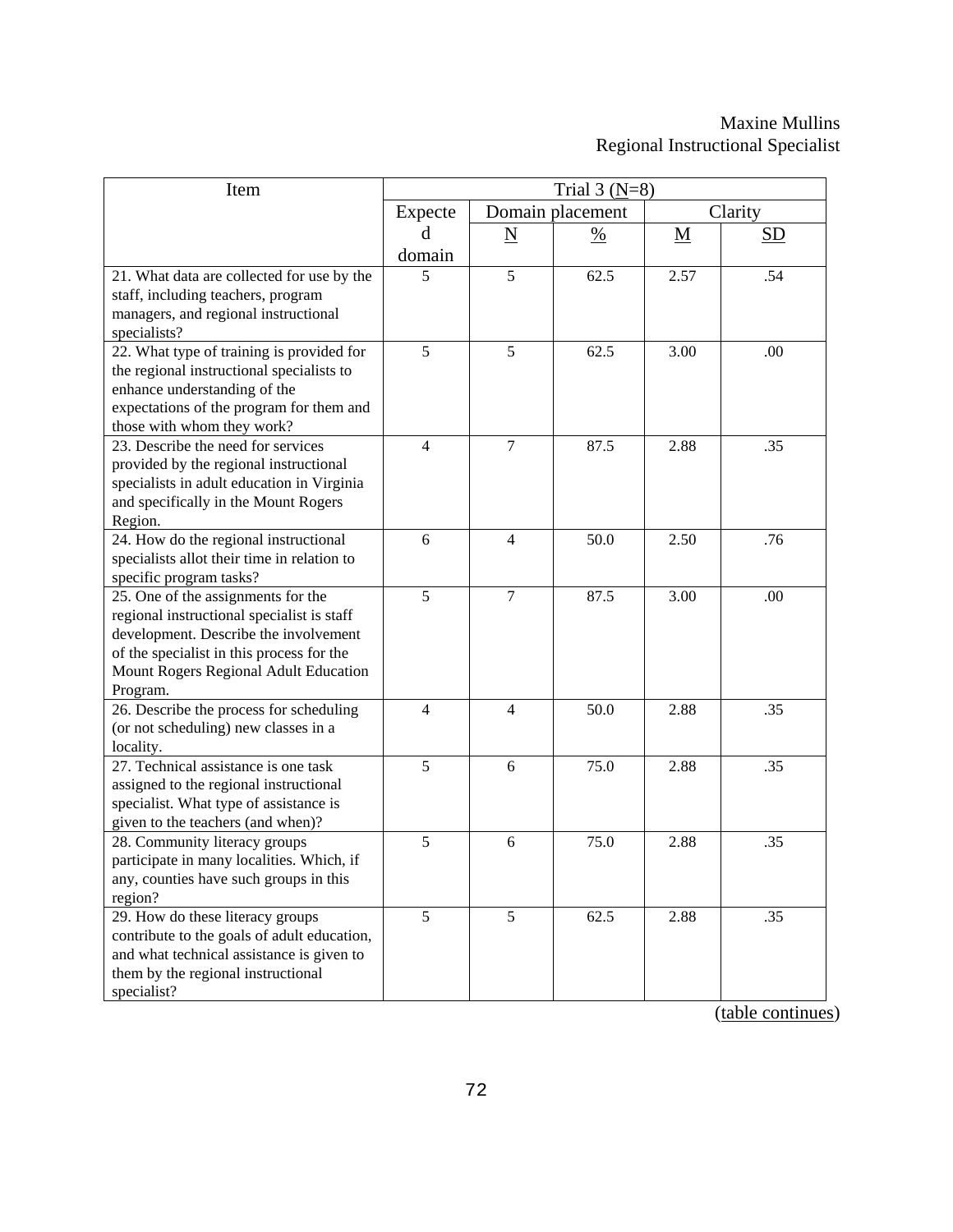| Item                                       |                |                          | Trial 3 $(N=8)$  |             |           |
|--------------------------------------------|----------------|--------------------------|------------------|-------------|-----------|
|                                            | Expected       |                          | Domain placement |             | Clarity   |
|                                            | domain         | $\underline{\mathbf{N}}$ | $\%$             | $\mathbf M$ | <b>SD</b> |
| 30. Technical assistance might include     | 5              | 7                        | 87.5             | 2.88        | .35       |
| class visits. When are visits made to      |                |                          |                  |             |           |
| classes? PROBE: Who decides which          |                |                          |                  |             |           |
| classes to visit? What observations are    |                |                          |                  |             |           |
| made? After a class visit, what reports    |                |                          |                  |             |           |
| are made and to whom?                      |                |                          |                  |             |           |
| 31. Adult education is a partner in the    | 5              | 6                        | 75.0             | 2.75        | .71       |
| Workforce Investment Act (WIA) ONE         |                |                          |                  |             |           |
| STOP. What educational services are        |                |                          |                  |             |           |
| provided for the WIA that relate to the    |                |                          |                  |             |           |
| regional instructional specialist?         |                |                          |                  |             |           |
| 32. Recruitment is listed as one task for  | 5              | 5                        | 62.5             | 3.00        | .00       |
| the regional instructional specialist.     |                |                          |                  |             |           |
| What have you found to be the best         |                |                          |                  |             |           |
| recruitment methods? When and where        |                |                          |                  |             |           |
| are advertisements used?                   |                |                          |                  |             |           |
| 33. The governor of Virginia appoints      | 5              | $\overline{4}$           | 50.0             | 2.50        | .54       |
| members to the Virginia Advisory           |                |                          |                  |             |           |
| Council for Adult Education and            |                |                          |                  |             |           |
| Literacy and the executive director for    |                |                          |                  |             |           |
| the Council. How are referrals and         |                |                          |                  |             |           |
| linkages made at the local level?          |                |                          |                  |             |           |
| PROBE: How does the regional               |                |                          |                  |             |           |
| instructional specialist help?             |                |                          |                  |             |           |
| 34. What administrative tasks does the     | 6              | 6                        | 100.0            | 3.00        | .00       |
| regional instructional specialist perform? |                |                          |                  |             |           |
| These might include ordering supplies,     |                |                          |                  |             |           |
| hiring and supervising teachers, and       |                |                          |                  |             |           |
| evaluating performance.                    |                |                          |                  |             |           |
| 35. What equipment and personnel are       | 6              | 6                        | 75.0             | 2.88        | .35       |
| available to assist the regional           |                |                          |                  |             |           |
| instructional specialist in the daily      |                |                          |                  |             |           |
| routine of the office?                     |                |                          |                  |             |           |
| 36. What reports are submitted to and by   | 6              | 6                        | 75.0             | 2.88        | .35       |
| the regional instructional specialist?     |                |                          |                  |             |           |
| 37. How many classes are in operation in   | $\overline{7}$ | $\mathbf{1}$             | 12.5             | 2.88        | .35       |
| the Mount Rogers Regional Adult            |                |                          |                  |             |           |
| <b>Education Program?</b>                  |                |                          |                  |             |           |
| 38. How many adults has the Mount          | $\overline{7}$ | $\overline{4}$           | 50.0             | 3.00        | .00       |
| Rogers Regional Adult Education            |                |                          |                  |             |           |
| Program served since becoming a            |                |                          |                  |             |           |
| regional program?                          |                |                          |                  |             |           |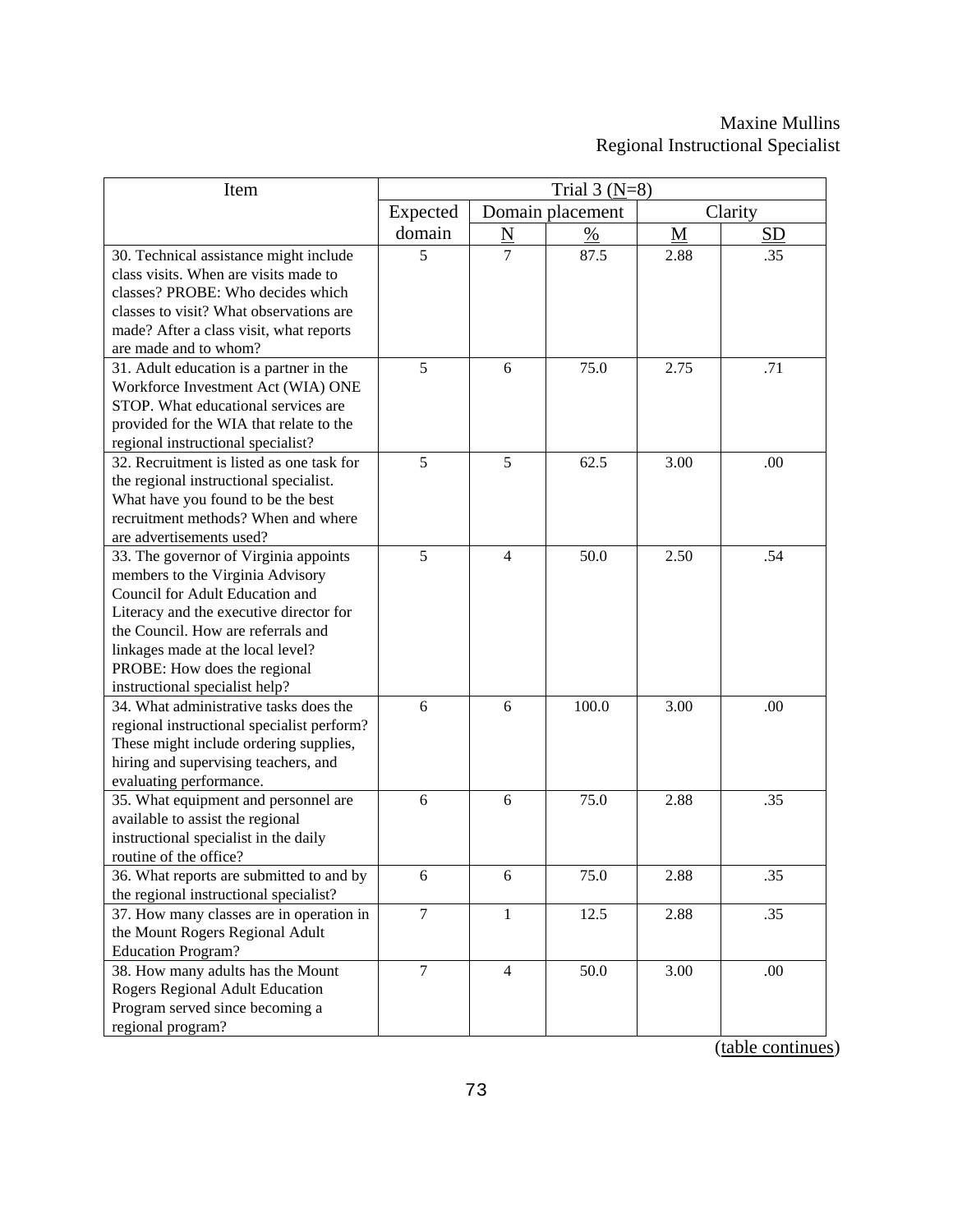| Item                                        |          |                          | Trial $3(N=8)$ |      |         |
|---------------------------------------------|----------|--------------------------|----------------|------|---------|
|                                             | Expected | Domain placement         |                |      | Clarity |
|                                             | domain   | $\underline{\mathbf{N}}$ | $\%$           | M    | SD      |
| 39. Describe a successful staff             | 5        | 5                        | 62.5           | 2.75 | .46     |
| development program that you have had       |          |                          |                |      |         |
| or that is planned.                         |          |                          |                |      |         |
| 40. What types of referrals do the          | 7        | 7                        | 87.5           | 3.00 | .00.    |
| regional instructional specialist and       |          |                          |                |      |         |
| others make for adults in the adult         |          |                          |                |      |         |
| education program (Department of            |          |                          |                |      |         |
| Social Services, Rehabilitation, Virginia   |          |                          |                |      |         |
| Employment Commission, health               |          |                          |                |      |         |
| department, for example)?                   |          |                          |                |      |         |
| 41. If the position of regional             | 7        | $\overline{7}$           | 87.5           | 2.88 | .35     |
| instructional specialist became a full-     |          |                          |                |      |         |
| time position, what results could you       |          |                          |                |      |         |
| anticipate in the Mount Rogers Region       |          |                          |                |      |         |
| and across the state?                       |          |                          |                |      |         |
| 42. What future plans for adult education   | 7        | 6                        | 75.0           | 2.75 | .71     |
| involve the regional instructional          |          |                          |                |      |         |
| specialists across the state and especially |          |                          |                |      |         |
| in the Mount Rogers Region?                 |          |                          |                |      |         |
| 43. What success stories can you share      | 7        | $\overline{7}$           | 87.5           | 3.00 | .000    |
| with me?                                    |          |                          |                |      |         |

Note. Expected domains were:  $1 =$  Historical context,  $2 =$  Legal context,  $3 =$  Geographical

context,  $4 =$  Program context,  $5 =$  Program tasks,  $6 =$  Administrative tasks, and  $7 =$  Outcomes.

Clarity ratings were:  $1 = not$  clear at all, delete;  $2 =$  somewhat clear, revise; and  $3 =$  clear, leave

as is.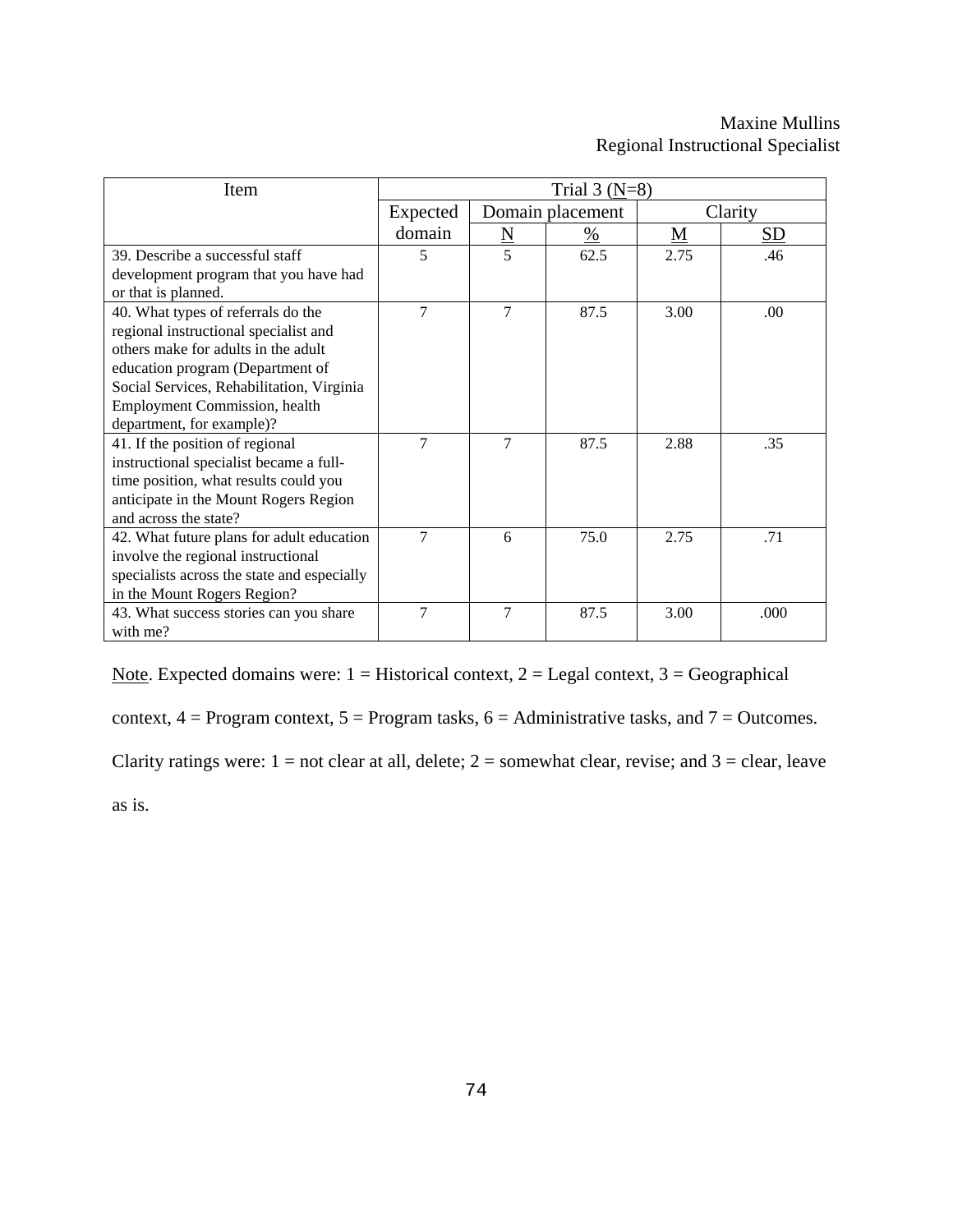## Maxine Mullins

Regional Instructional Specialist

questions. Four questions produced a 100% domain association (Numbers four and six were combined for the final list.), and nine questions were rated 3.00 for clarity. Twenty-five questions met the goal of 75% domain association, and no question received an average rating below 2.50 for clarity.

 Seven questions produced a 62.5% domain association and were accepted for the selected domain following revisions. Item five with a 50% association with history was retained. Item nine related to the state structure and the position of regional instructional specialist. It received 25% association for the legal domain association and a clarity rating of 2.50 and was deleted. Item 13 asked about the role of the Regional Literacy Coordinating Committee at the state level, and item 17 asked about the chain of command. Each yielded only a 50% association with the legal context but was left in the legal context when the final list was established. Item 24 (time on program tasks) and item 33 (Virginia Advisory Council and linkages) had both a low clarity rating of 2.50 and 50% or below for domain association. Item 24 was deleted; item 33 was revised to make it clearer. Item 37 dealt with the number of classes and yielded only 12.5% association, and item 38 asked for the number of students served, with a 50% association. They were expected to be associated with outcomes. Both were deleted because another source was available for gathering this information. One question was added (question five in the final list).

 The researcher looked at the comments on the charts submitted by the evaluators and found the suggestions very useful. After conferring again with her advisor, the researcher constructed the six protocols and a table displaying the questions, domains, and informants to whom the questions would be addressed (see Table 5). The final master list contained thirty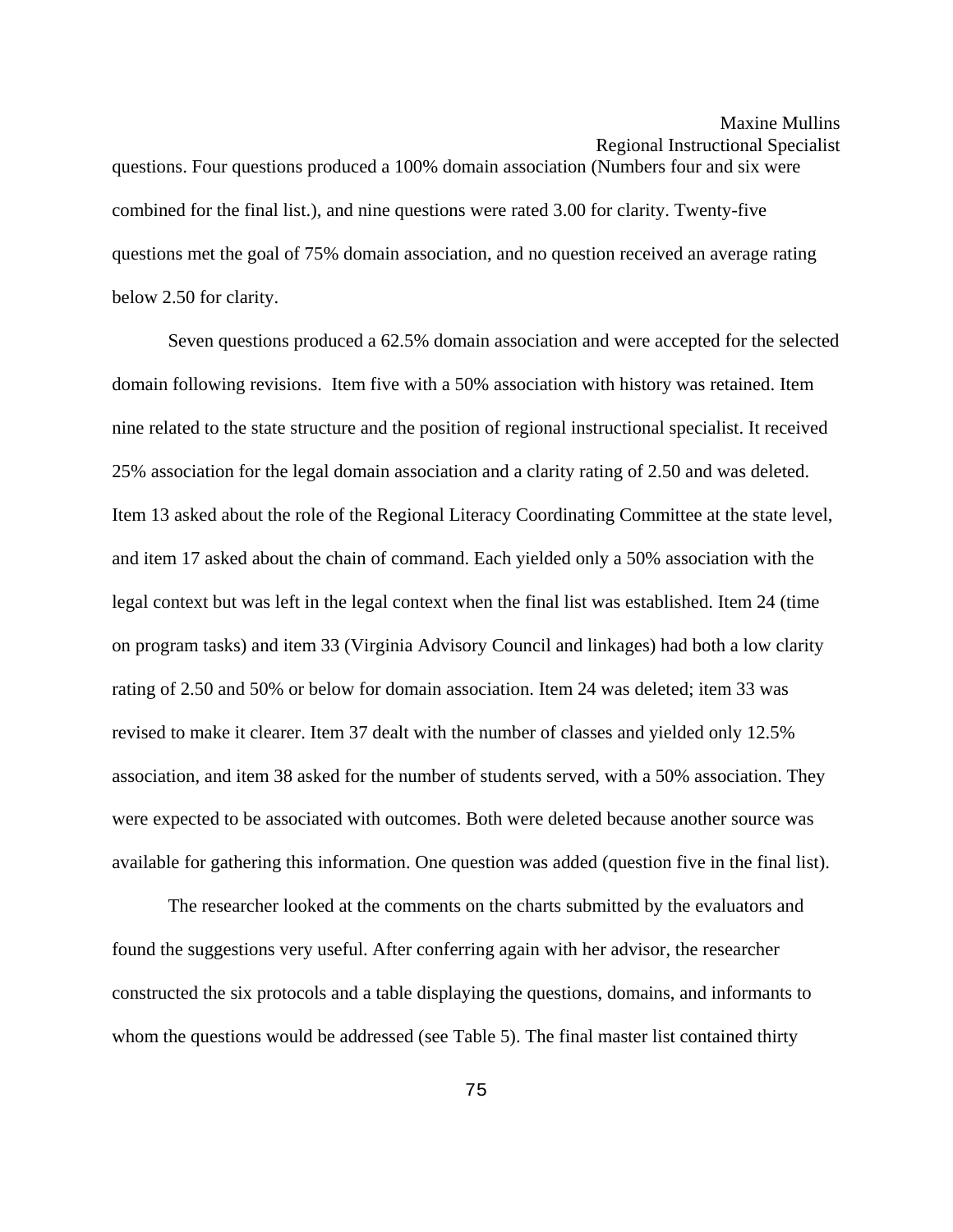#### Table 5

# Data Collection and Analysis Matrix: Connections Among Research Questions, Interview Questions, and Sources of Data

| Research question<br>and domain                                                                           | Interview question                                                                                                                              | Source of data           |                                |                                         |               |         |         |  |
|-----------------------------------------------------------------------------------------------------------|-------------------------------------------------------------------------------------------------------------------------------------------------|--------------------------|--------------------------------|-----------------------------------------|---------------|---------|---------|--|
|                                                                                                           |                                                                                                                                                 | Former state<br>director | Regional<br>program<br>manager | Regional<br>instructional<br>specialist | Administrator | Teacher | Student |  |
| Demographics<br>of interviewees                                                                           | 1. What is your name?                                                                                                                           | X                        | X                              | X                                       | X             | X       | X       |  |
|                                                                                                           | 2. What is your title?                                                                                                                          | X                        | $\boldsymbol{X}$               | X                                       | X             | X       |         |  |
| What is the<br>historical context in<br>which the rural<br>regional<br>instructional<br>specialist works? | 3. What can you tell me about the<br>history of federal legislation<br>supporting Adult Basic Education?                                        | X                        | X                              | X                                       | X             |         |         |  |
|                                                                                                           | 4. Describe the history of the<br>position of regional instructional<br>specialist, including when it was<br>started and the selection process. | X                        | X                              | X                                       | X             | X       |         |  |
|                                                                                                           | 5. What were the job assignments for<br>the regional instructional specialists?                                                                 | X                        | X                              | X                                       | X             | X       |         |  |
|                                                                                                           | 6. Program managers work in some<br>regions. What is the history of this<br>position?                                                           | $\mathbf{X}$             | X                              | X                                       | X             | X       |         |  |
| What is the legal<br>context in which the<br>rural regional                                               | 7. Under what authority at the<br>federal, state, and local levels does<br>the adult education program operate?                                 | X                        | X                              | X                                       | X             |         |         |  |
| instructional<br>specialist works?                                                                        | 8. Describe the financial support for<br>adult education and specifically the<br>regional instructional specialist.                             | X                        | X                              | X                                       | X             |         |         |  |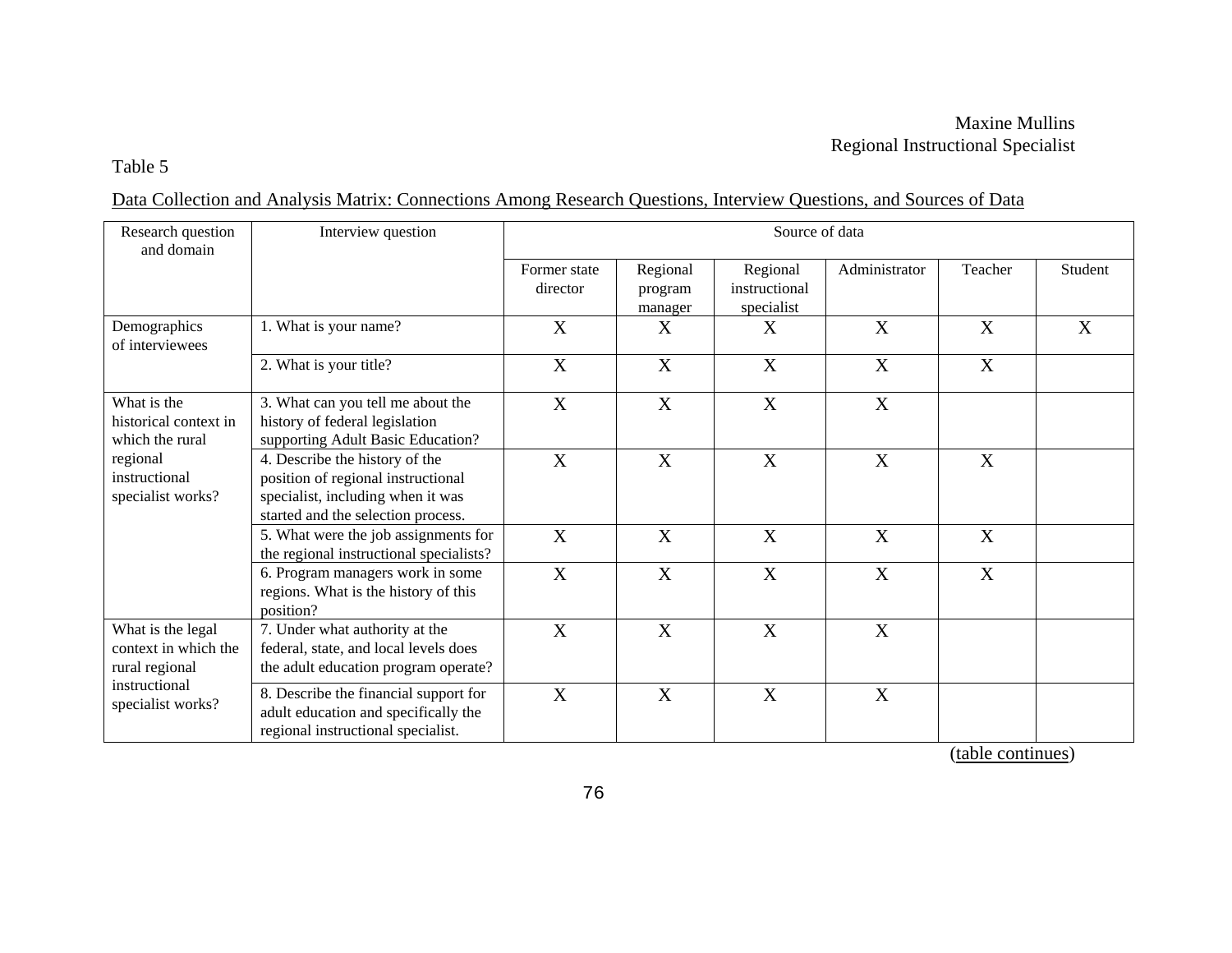| Research question<br>and domain                                                                   | Interview question                                                                                                                                                                    | Source of data           |                                |                                         |                  |         |         |
|---------------------------------------------------------------------------------------------------|---------------------------------------------------------------------------------------------------------------------------------------------------------------------------------------|--------------------------|--------------------------------|-----------------------------------------|------------------|---------|---------|
|                                                                                                   |                                                                                                                                                                                       | Former state<br>director | Regional<br>program<br>manager | Regional<br>instructional<br>specialist | Administrator    | Teacher | Student |
| What is the legal<br>context in which the<br>rural regional<br>instructional<br>specialist works? | 9. What supervisory positions at the<br>state level and at the regional level<br>are in place to oversee the work of<br>adult education and the regional<br>instructional specialist? | X                        | X                              | X                                       | $\boldsymbol{X}$ |         |         |
|                                                                                                   | 10. Describe the chain of command<br>in adult education from the state<br>level to the regional level, including<br>your position.                                                    | X                        | X                              | X                                       | $\boldsymbol{X}$ |         |         |
| What is the<br>geographical context<br>in which the rural                                         | 11. What counties and cities are<br>served by the Mount Rogers<br>Regional Adult Education Program?                                                                                   | X                        | X                              | X                                       | X                |         |         |
| regional<br>instructional<br>specialist works?                                                    | 12. Which adult education site is the<br>farthest from the regional office in<br>Abingdon? How many miles from<br>end to end?                                                         |                          | X                              | X                                       | $\boldsymbol{X}$ |         |         |
|                                                                                                   | 13. How does the geography of the<br>region affect the work of the regional<br>instructional specialist as to class<br>visits or professional development?                            | X                        | X                              | X                                       | X                | X       |         |
|                                                                                                   | 14. What is the role of the Regional<br>Literacy Coordinating Committee in<br>the Mount Rogers Regional Adult<br>Education Program? At the state<br>level?                            | X                        | X                              | X                                       | $\boldsymbol{X}$ |         |         |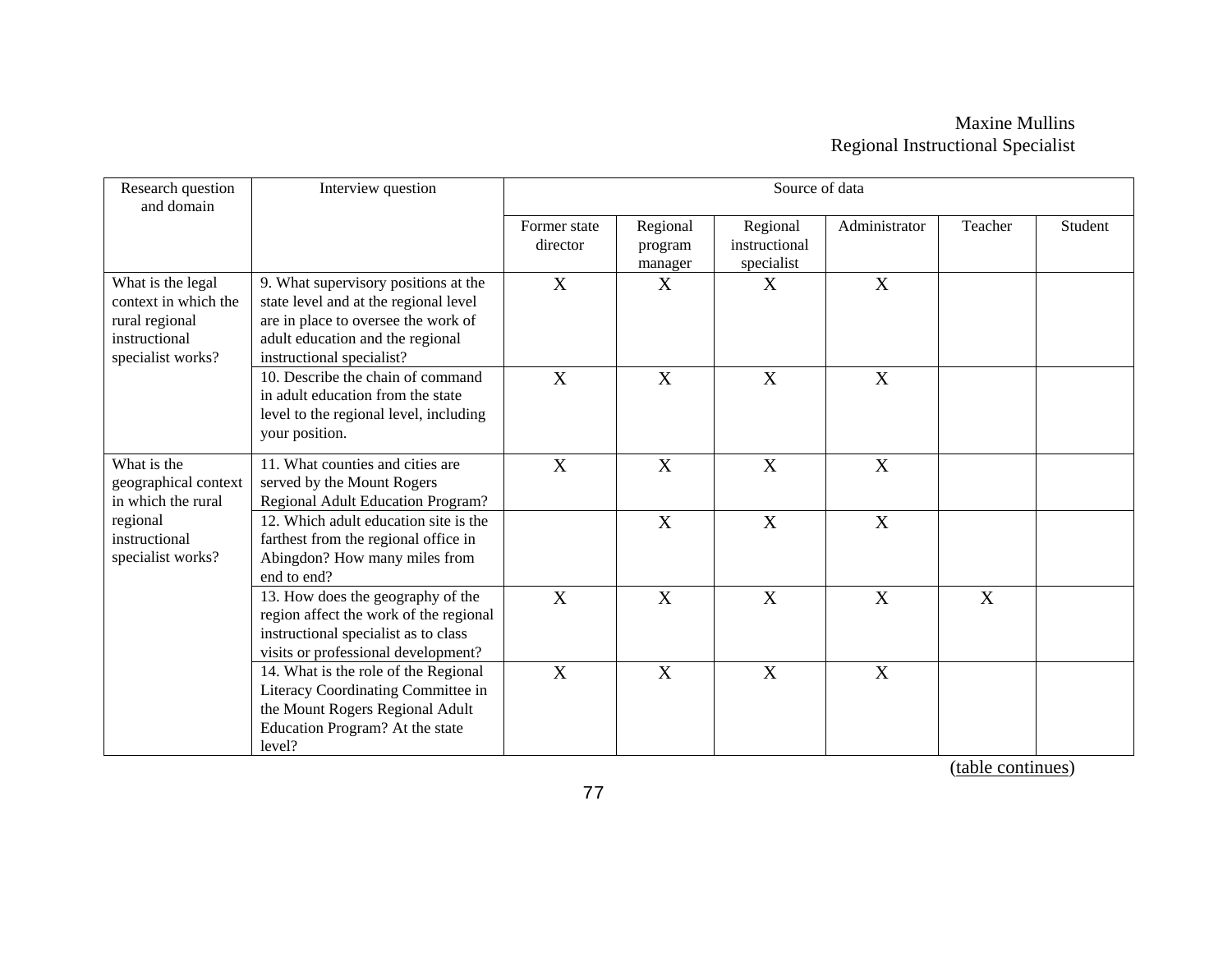| Research question<br>and domain                                                   | Interview question                                                                                                                                                                                                     | Source of data           |                                |                                         |               |         |         |
|-----------------------------------------------------------------------------------|------------------------------------------------------------------------------------------------------------------------------------------------------------------------------------------------------------------------|--------------------------|--------------------------------|-----------------------------------------|---------------|---------|---------|
|                                                                                   |                                                                                                                                                                                                                        | Former state<br>director | Regional<br>program<br>manager | Regional<br>instructional<br>specialist | Administrator | Teacher | Student |
| What is the<br>program context in<br>which the rural<br>regional<br>instructional | 15. If there is a locality in this region<br>that does not fully participate in the<br>program that provides the services of<br>the regional instructional specialist,<br>how is that program served?                  | X                        | X                              | X                                       | X             |         |         |
| specialist works?                                                                 | 16. The Adult Education and Family<br>Literacy Act designates target<br>populations to receive adult education<br>services. What are the demographics<br>related to educational levels for the<br>Mount Rogers Region? |                          | X                              | X                                       | X             |         |         |
|                                                                                   | 17. Describe the need for the services<br>provided by the regional instructional<br>specialist in adult education in Virginia<br>and specifically in the Mount Rogers<br>Region.                                       | $\mathbf{X}$             | X                              | X                                       | X             | X       |         |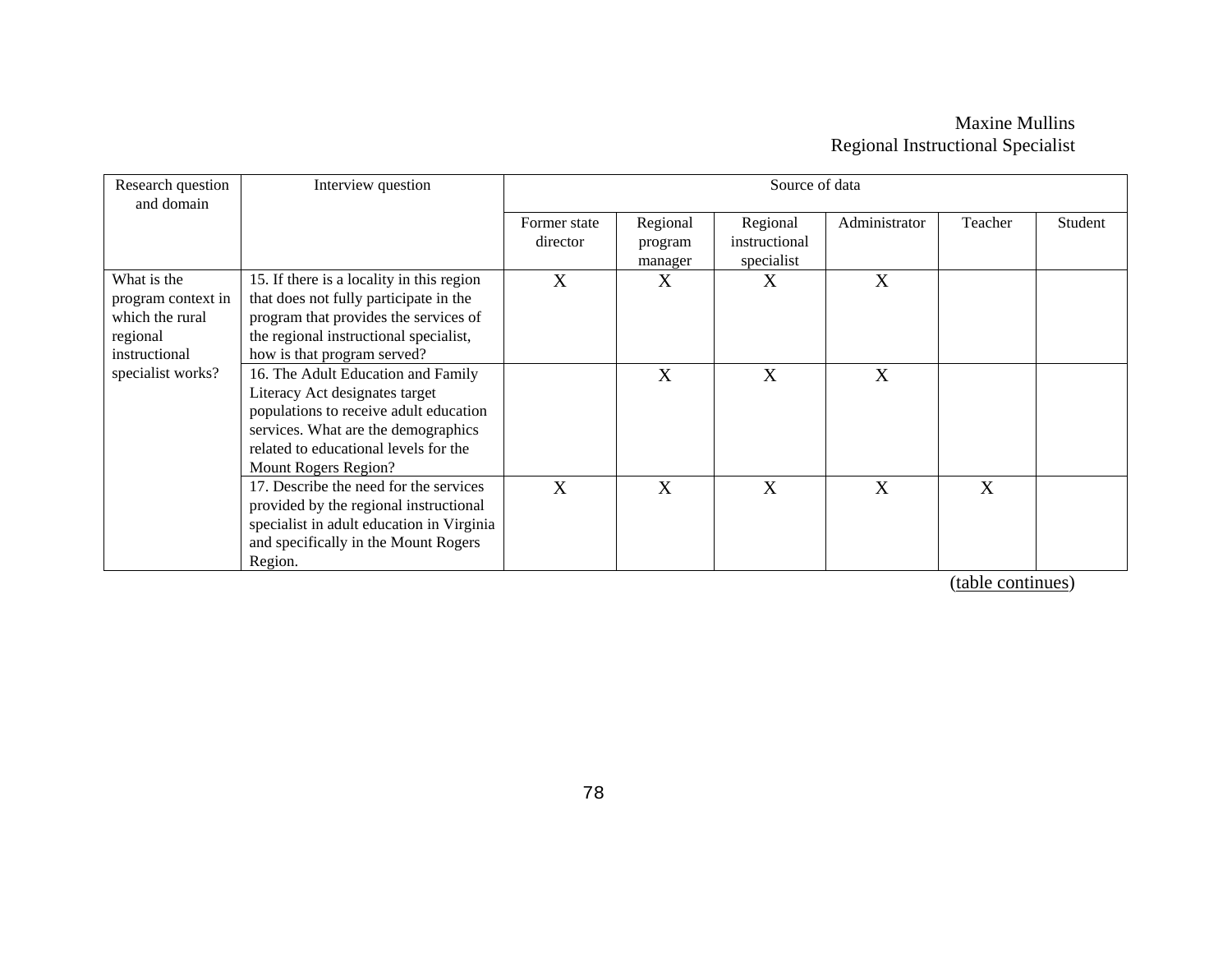| Research question<br>and domain                                                                        | Interview question                                                                                                                                                                                                                    | Source of data           |                                |                                         |               |         |         |
|--------------------------------------------------------------------------------------------------------|---------------------------------------------------------------------------------------------------------------------------------------------------------------------------------------------------------------------------------------|--------------------------|--------------------------------|-----------------------------------------|---------------|---------|---------|
|                                                                                                        |                                                                                                                                                                                                                                       | Former state<br>director | Regional<br>program<br>manager | Regional<br>instructional<br>specialist | Administrator | Teacher | Student |
| What is the<br>program context in<br>which the rural<br>regional<br>instructional<br>specialist works? | 18. What programs are provided in the<br>following areas?<br>Corrections<br>Family literacy<br>English as a second language<br>Workplace<br>Technology<br>Literacy<br>High school equivalency<br>Learning disabilities<br>Other areas | X                        | X                              | X                                       | X             | X       |         |
|                                                                                                        | 19. What data are collected for use by<br>the staff, including teachers, program<br>managers, and regional instructional<br>specialists?                                                                                              | X                        | X                              | X                                       | X             | X       |         |
|                                                                                                        | 20. What type of training is provided<br>for the regional instructional specialist<br>to enhance her understanding of the<br>expectations of the program for her<br>and those with whom she works?                                    | X                        | X                              | X                                       |               |         |         |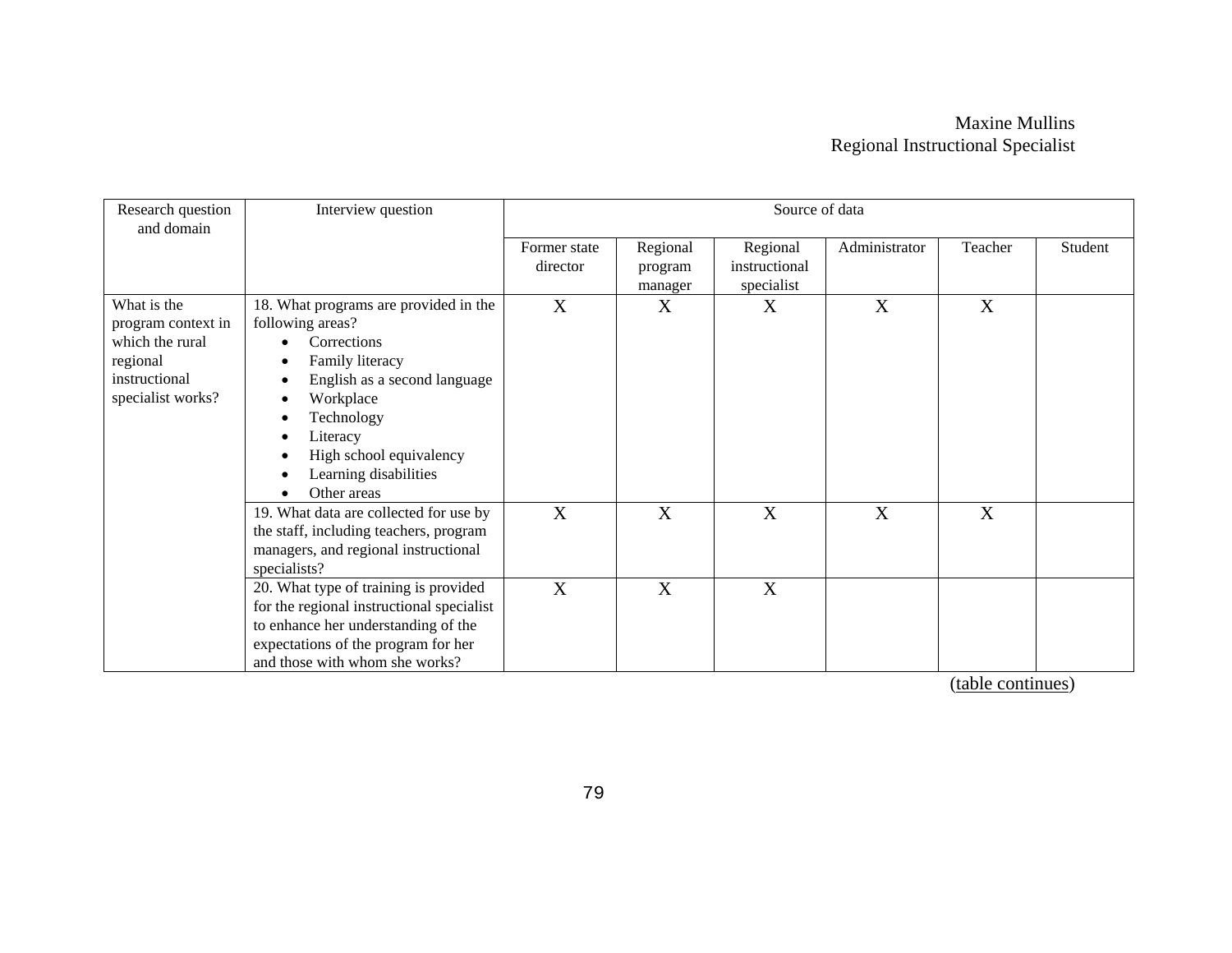| Research question<br>and domain                                                                     | Interview question                                                                                                                                                                                                                                           | Source of data           |                                |                                         |               |         |         |
|-----------------------------------------------------------------------------------------------------|--------------------------------------------------------------------------------------------------------------------------------------------------------------------------------------------------------------------------------------------------------------|--------------------------|--------------------------------|-----------------------------------------|---------------|---------|---------|
|                                                                                                     |                                                                                                                                                                                                                                                              | Former state<br>director | Regional<br>program<br>manager | Regional<br>instructional<br>specialist | Administrator | Teacher | Student |
| What are the<br>program tasks<br>performed by the<br>rural regional<br>instructional<br>specialist? | 21. One of the assignments for the<br>regional instructional specialist is staff<br>development. Describe the<br>involvement of the regional<br>instructional specialist in this process<br>for the Mount Rogers Regional Adult<br><b>Education Program.</b> | X                        | X                              | X                                       | X             | X       |         |
|                                                                                                     | 22. Technical assistance is one task<br>assigned to the regional instructional<br>specialist. What type of assistance is<br>given and when?                                                                                                                  | X                        | X                              | X                                       | X             | X       |         |
|                                                                                                     | 23. Technical assistance might include<br>class visits. When are visits made to<br>classes? Who decides which classes to<br>visit? PROBE. What observations are<br>made? After a class visit, what reports<br>are made and to whom?                          | X                        | X                              | X                                       | X             | X       |         |
|                                                                                                     | 24. Community literacy groups<br>participate in some localities. How do<br>these literacy groups contribute to the<br>goals of adult education?                                                                                                              | X                        | X                              | X                                       | X             |         |         |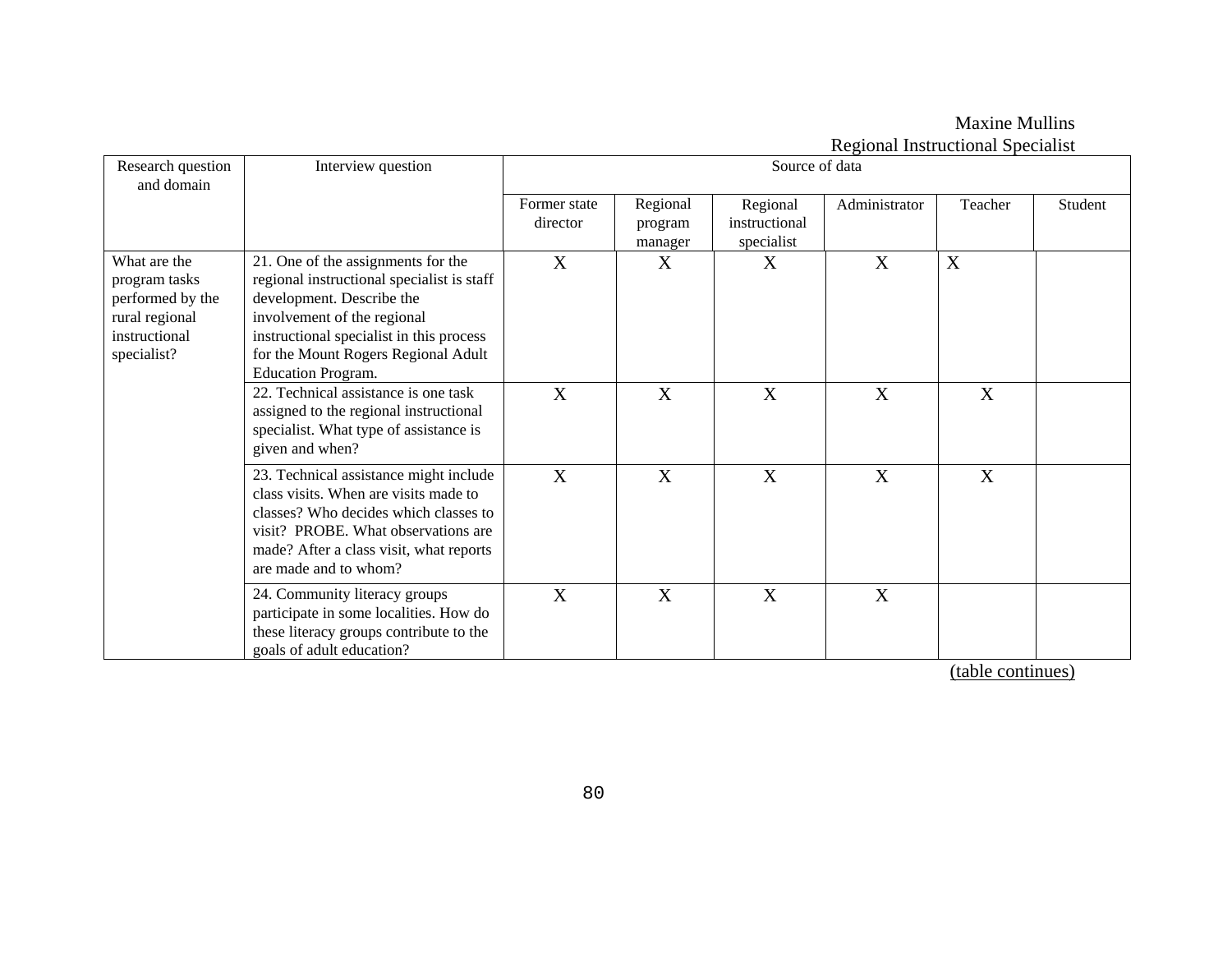|                   |                                          |              |          |                | regional mon actional opecialist |         |         |
|-------------------|------------------------------------------|--------------|----------|----------------|----------------------------------|---------|---------|
| Research question | Interview question                       |              |          | Source of data |                                  |         |         |
| and domain        |                                          |              |          |                |                                  |         |         |
|                   |                                          | Former state | Regional | Regional       | Administrator                    | Teacher | Student |
|                   |                                          | director     | program  | instructional  |                                  |         |         |
|                   |                                          |              | manager  | specialist     |                                  |         |         |
| What are the      | 25. What technical assistance is given   | X            | X        | X              | X                                |         |         |
| program tasks     | by the regional instructional specialist |              |          |                |                                  |         |         |
| performed by the  | to these literacy groups?                |              |          |                |                                  |         |         |
| rural regional    |                                          |              |          |                |                                  |         |         |
| instructional     | 26. Adult education is a partner in the  | X            | X        | X              | X                                |         |         |
| specialist?       | Workforce Investment Act One-Stop.       |              |          |                |                                  |         |         |
|                   | What educational services are            |              |          |                |                                  |         |         |
|                   | provided for the WIA that relate to the  |              |          |                |                                  |         |         |
|                   | regional instructional specialist?       |              |          |                |                                  |         |         |
|                   | Please comment on any workplace          |              |          |                |                                  |         |         |
|                   | programs that receive your services.     |              |          |                |                                  |         |         |
|                   | 27. Recruitment is listed as one task    |              |          |                |                                  |         |         |
|                   |                                          | X            | X        | X              | X                                | X       |         |
|                   | for the regional instructional           |              |          |                |                                  |         |         |
|                   | specialist. What have you found to be    |              |          |                |                                  |         |         |
|                   | the best recruitment method? When        |              |          |                |                                  |         |         |
|                   | and where are advertisements used?       |              |          |                |                                  |         |         |
|                   | 28. What linkages are made at the        | X            | X        | X              | X                                | X       |         |
|                   | local level? PROBE: How does the         |              |          |                |                                  |         |         |
|                   | regional instructional specialist help?  |              |          |                |                                  |         |         |
|                   | (Include Regional Literacy               |              |          |                |                                  |         |         |
|                   | Coordinating Committee.)                 |              |          |                |                                  |         |         |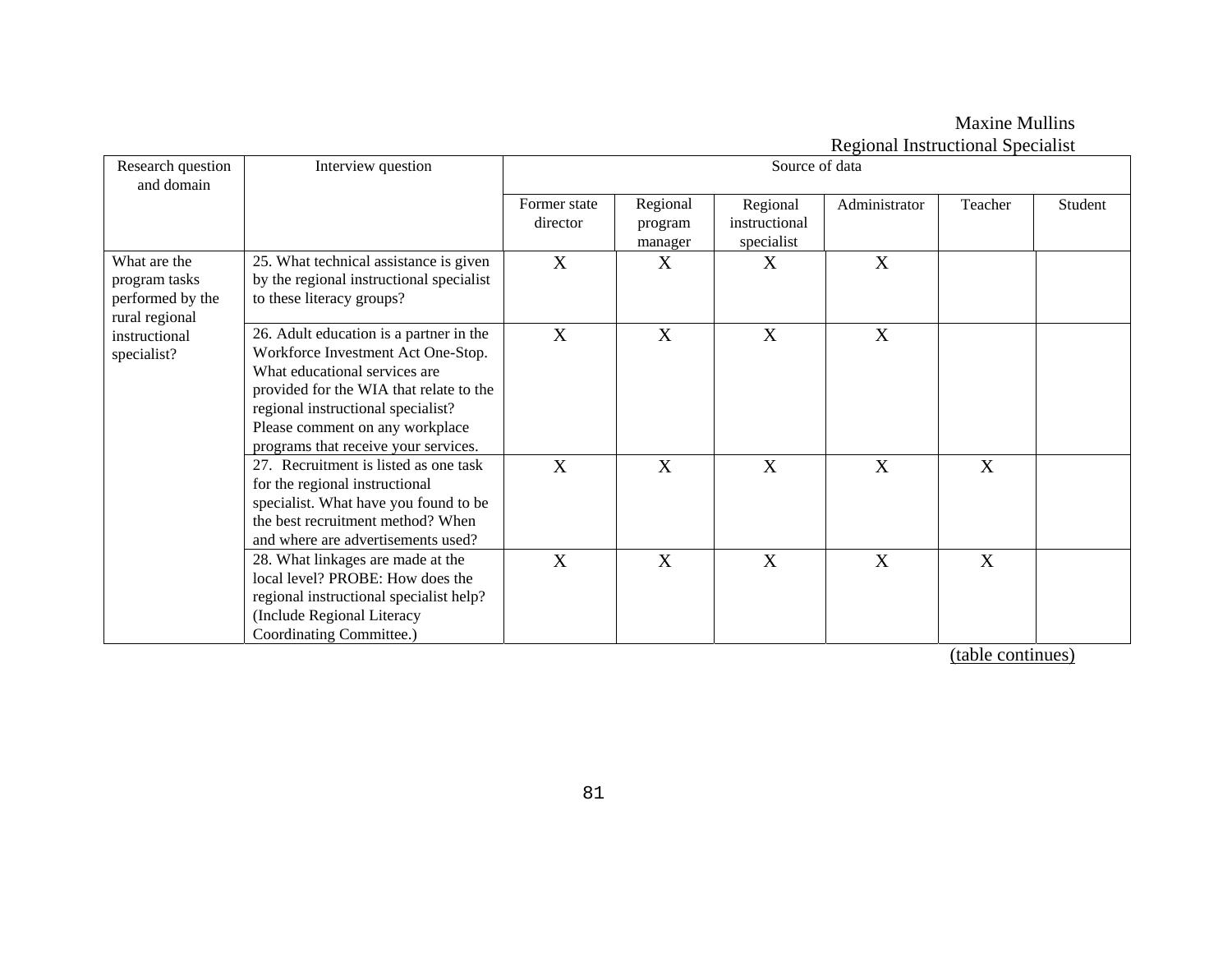| Research question<br>and domain                                                                         | Interview question                                                                                                                                                                                                                                                             | rtogromar modraedomar opeeranol<br>Source of data |                                |                                         |                  |             |         |  |
|---------------------------------------------------------------------------------------------------------|--------------------------------------------------------------------------------------------------------------------------------------------------------------------------------------------------------------------------------------------------------------------------------|---------------------------------------------------|--------------------------------|-----------------------------------------|------------------|-------------|---------|--|
|                                                                                                         |                                                                                                                                                                                                                                                                                | Former state<br>director                          | Regional<br>program<br>manager | Regional<br>instructional<br>specialist | Administrator    | Teacher     | Student |  |
| What are the<br>administrative tasks<br>performed by the rural<br>regional instructional<br>specialist? | 29. Describe the process for<br>scheduling new classes in a<br>locality.                                                                                                                                                                                                       | X                                                 | X                              | X                                       | $\mathbf X$      | $\mathbf X$ |         |  |
|                                                                                                         | 30. What administrative tasks does<br>the regional instructional specialist<br>perform? This might include<br>ordering supplies, hiring and<br>supervising teachers, and<br>evaluating performance.                                                                            | X                                                 | X                              | X                                       | X                |             |         |  |
|                                                                                                         | 31. What equipment and personnel<br>are available to assist the regional<br>instructional specialist in the daily<br>routines of the office?                                                                                                                                   |                                                   | X                              | X                                       | X                |             |         |  |
|                                                                                                         | 32. What reports are submitted to<br>and by the regional instructional<br>specialist?                                                                                                                                                                                          | X                                                 | X                              | $\mathbf X$                             | $\boldsymbol{X}$ | X           |         |  |
|                                                                                                         | 33. What types of referrals do the<br>regional instructional specialist<br>and others make in the adult<br>education program (Department of<br>Social Services, Virginia<br><b>Employment Commission,</b><br>Department of Rehabilitation,<br>health department, for example)? | X                                                 | $\boldsymbol{X}$               | $\mathbf X$                             | $\mathbf X$      | X           | X       |  |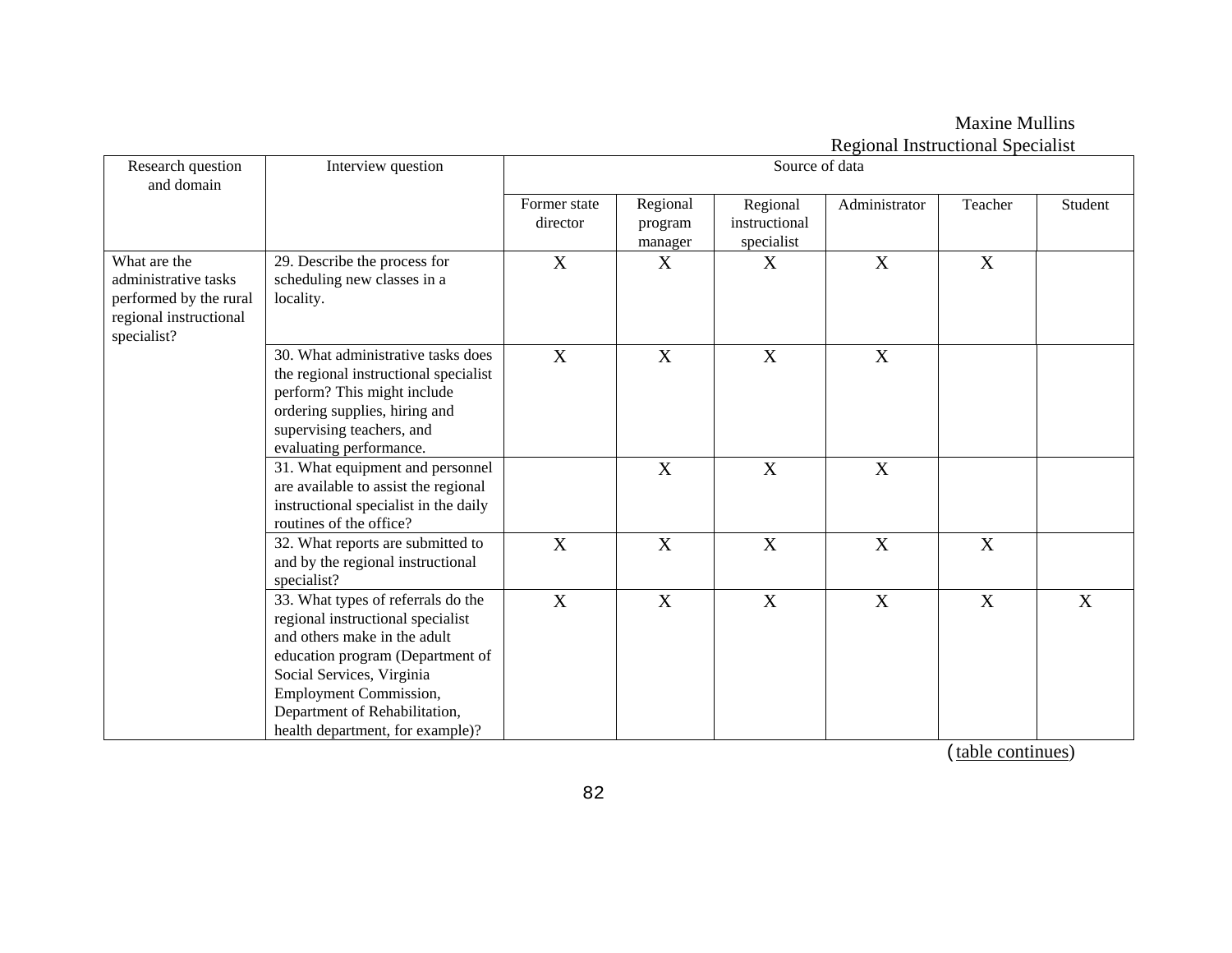| Research question<br>and domain                                                       | Interview question                                                                                                                                                                      | Source of data           |                                |                                         |               |         |              |
|---------------------------------------------------------------------------------------|-----------------------------------------------------------------------------------------------------------------------------------------------------------------------------------------|--------------------------|--------------------------------|-----------------------------------------|---------------|---------|--------------|
|                                                                                       |                                                                                                                                                                                         | Former state<br>director | Regional<br>program<br>manager | Regional<br>instructional<br>specialist | Administrator | Teacher | Student      |
| What are the outcomes<br>of the rural regional<br>instructional<br>specialist's work? | 34. Describe a successful staff<br>development program that you<br>have had or that is planned.                                                                                         |                          | X                              | X                                       | X             | X       |              |
|                                                                                       | 35. If the position of regional<br>instructional specialist became a<br>full-time position, what results<br>could you anticipate in the<br>Mount Rogers Region and across<br>the state? | X                        | X                              | X                                       | X             | X       |              |
|                                                                                       | 36. What future plans for adult<br>education involve the regional<br>instructional specialists across<br>the state and especially in the<br>Mount Rogers Region?                        | X                        | X                              | X                                       | X             | X       |              |
|                                                                                       | 37. What success stories can you<br>share with me?                                                                                                                                      | X                        | X                              | X                                       | X             | X       | $\mathbf{X}$ |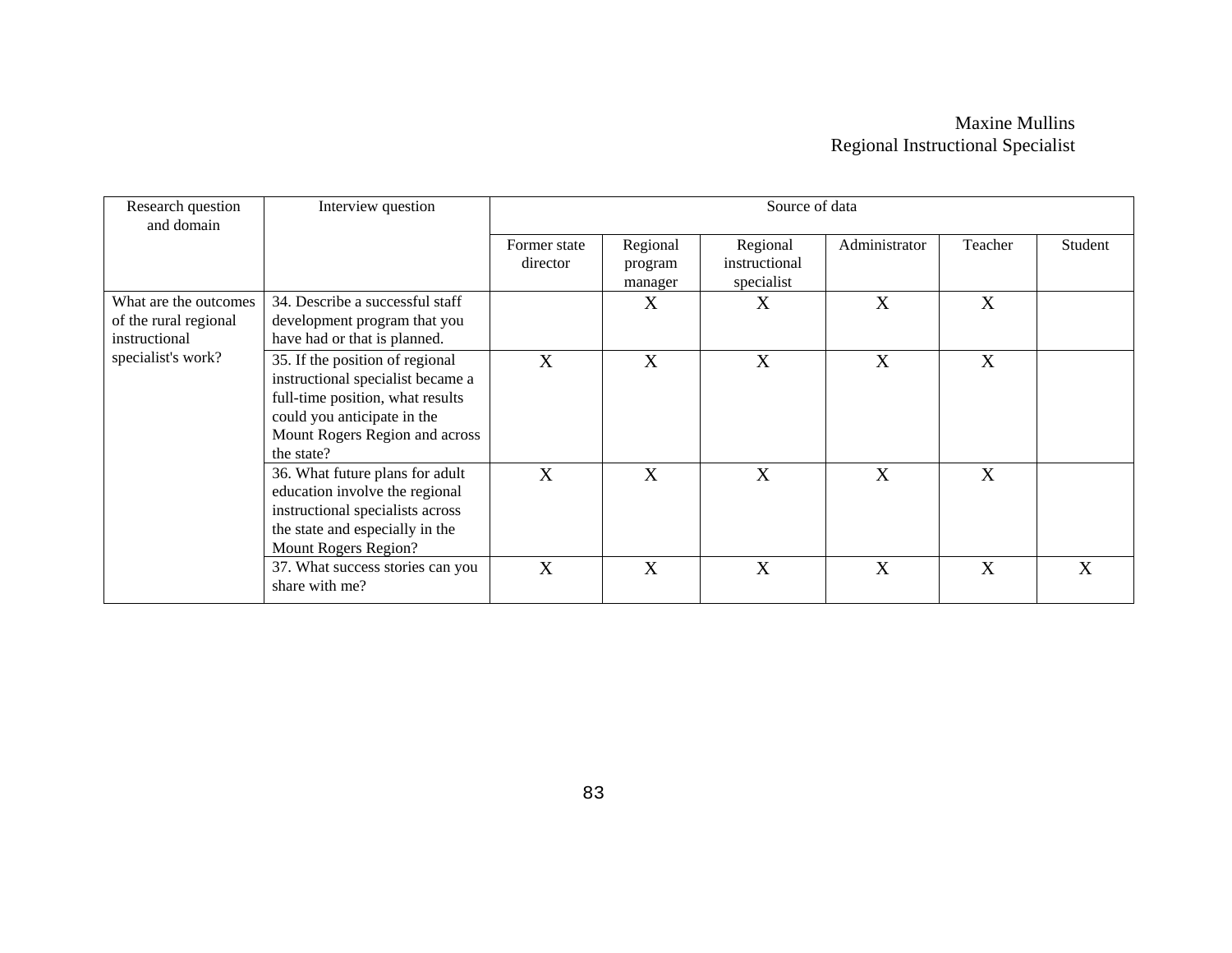seven questions, including the two for demographics.

#### Practicing the Interviews

 The researcher practiced the interview process before conducting the actual interviews. The regional instructional specialist for the Roanoke Valley Adult Education Program and the program planner for Roanoke City were contacted in the fall of 2002 and asked for permission to visit their office and practice the questioning process. The researcher conducted the interview with both the specialist and planner present. The facilities were appropriate for the interview, with space to place the tape recorder near both of the interviewees. A smaller recorder made a back-up tape. The following observations were made about the practice interview:

- 1. The regional instructional specialist and program planner were knowledgeable about their jobs.
- 2. The interviewees gave additional information, beyond that which was asked in the questions. They were generous in their descriptions and conversed with each other to make certain that the information was correct. Answers to some questions contained information for more than one question. The researcher examined the master list of questions and checked to be sure that all questions were answered, some directly and some by overlapping responses.
- 3. The program planner was aware of financial arrangements, data collection, and needs of the adult education program in the area. The regional instructional specialist was wellinformed about the staff development activities and technical assistance routines (including site locations and visits).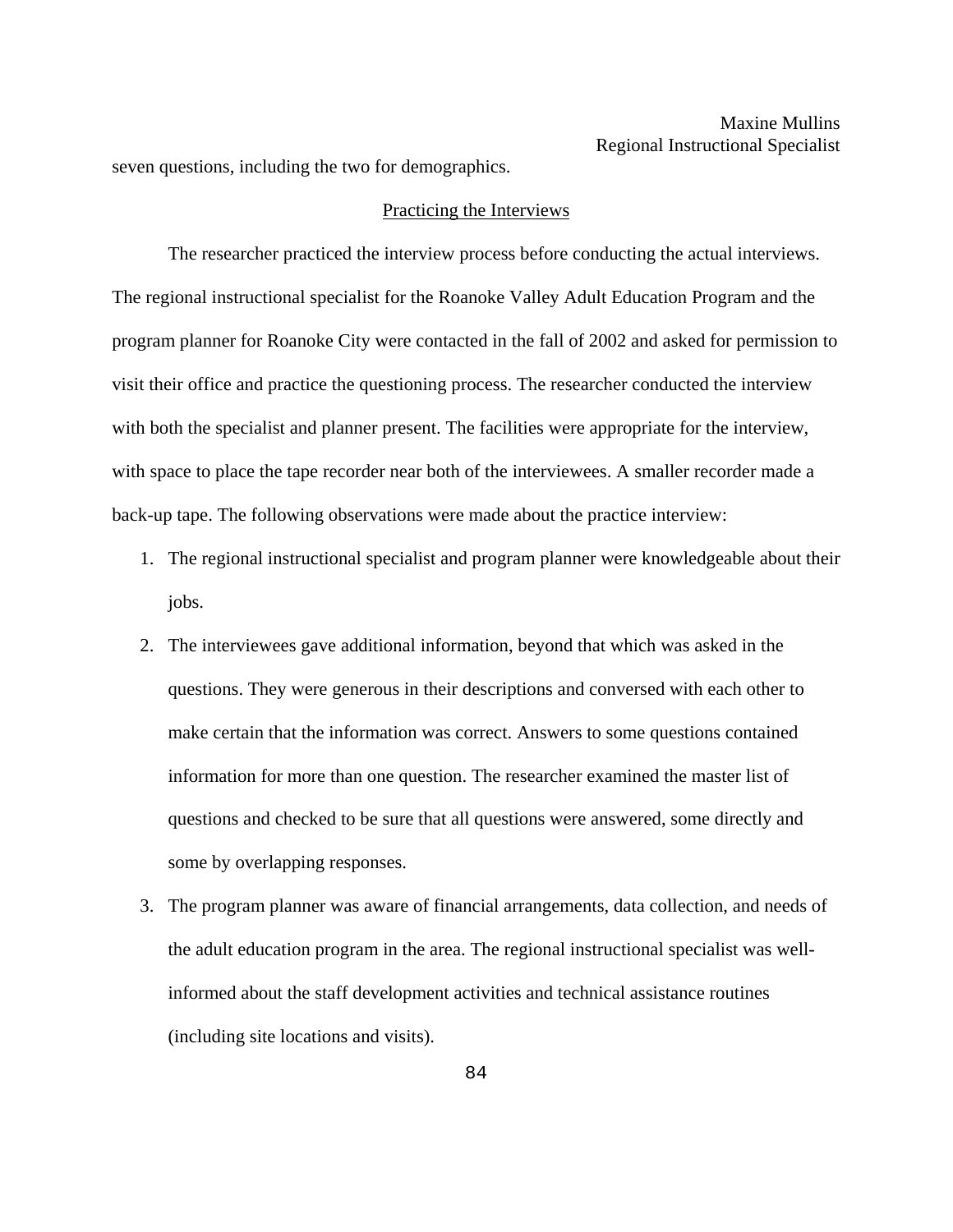- 4. Questions that asked for data, such as the number of students served, required documentation from reports. These were not used on the practice interview, since that information would serve no purpose in this portion of the study.
- 5. Having the program planner and the regional instructional specialist in the room together was both positive and negative. They answered the questions more completely by sharing the information asked for (positive), but it was difficult to get a clear picture of the work in each position (negative). As a consequence, some time alone with the individual in each position was scheduled for the interviews in the Mount Rogers Regional Adult Education Program.

 After the practice session, the questions and responses were transcribed. Practicing the interview was a valuable experience for the researcher. For the final interviews, locations free from distractions were needed. Times for scheduled interviews should be long enough to collect the appropriate information. Equipment should be in working order, with a back-up recorder available. The interviewees should be informed of the purpose of the interview and be given a choice of not participating. Notes about the location and personnel should be written. All data should be reviewed as soon as possible after the interview.

## Conducting the Interviews

The interviews were conducted in areas free from distractions. The questions and responses were audio taped with the permission of the participants. Probes and additional questions were included as appropriate. At the same time, the researcher made notes to assist in transcribing the tapes and analyzing the data. The atmosphere of the workplace, the reactions of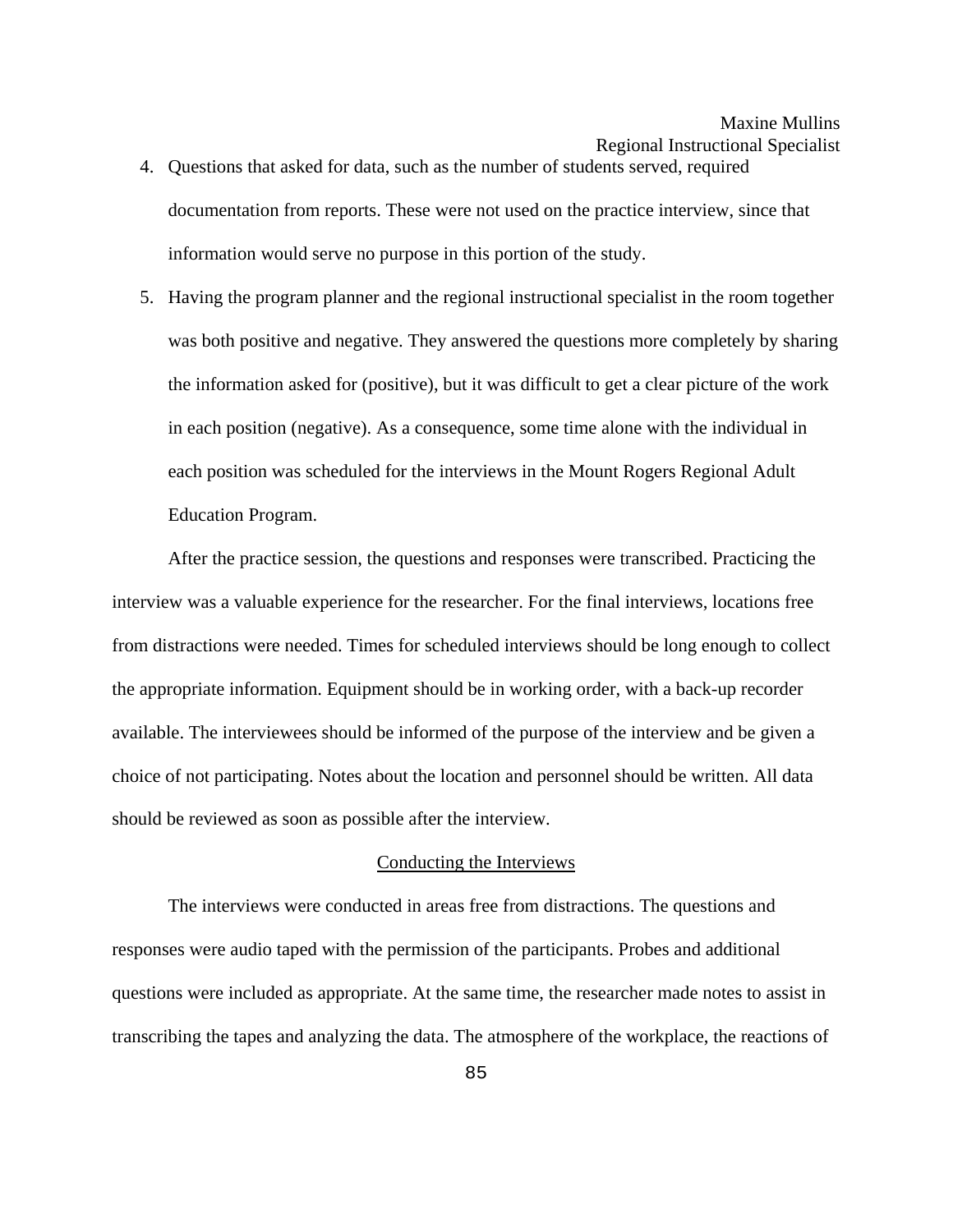the participants, the facial expressions, and other pertinent observations were recorded on paper.

The interviews with the former director of the Virginia Office of Adult Education and Literacy were conducted at the Office of the Virginia Department of Education in Richmond (April 10, 2003, & May 17, 2005). The former regional instructional specialist was interviewed in her home (April 16, 2003). Other interviews were conducted in locations appropriate to the participants' role, such as in a school board office (Washington County Supervisor of Adult Education, November 1, 2005), the office of the Mount Rogers Regional Adult Education Program (regional program manager and regional instructional specialist, December 28, 2003), and classrooms where classes were being held (2003, April 25, 2005). Additional interviews were scheduled as necessary during the data collection process (teacher, July 13, 2005).

Appointments were made with each of the participants, and the purpose of the study was explained to them. The questions from each protocol were typed on paper with space for the researcher to make notes after each question and in the margins. Space was allowed for references to the tape used for recording, the location of the interview, and the number log on the tape recorder.

All interviews, including the questions by the researcher and the answers of the respondents, were audio taped. The researcher practiced the process of recording the interviews, adjusted the distance for the microphone from the informant, and used the pause button. The tape recorder was checked for proper operation, a sufficient number of tapes were included, and a smaller back-up recorder was run at the same time.

Interviews are a vital component of this study. Patton (1980) reviewed three basic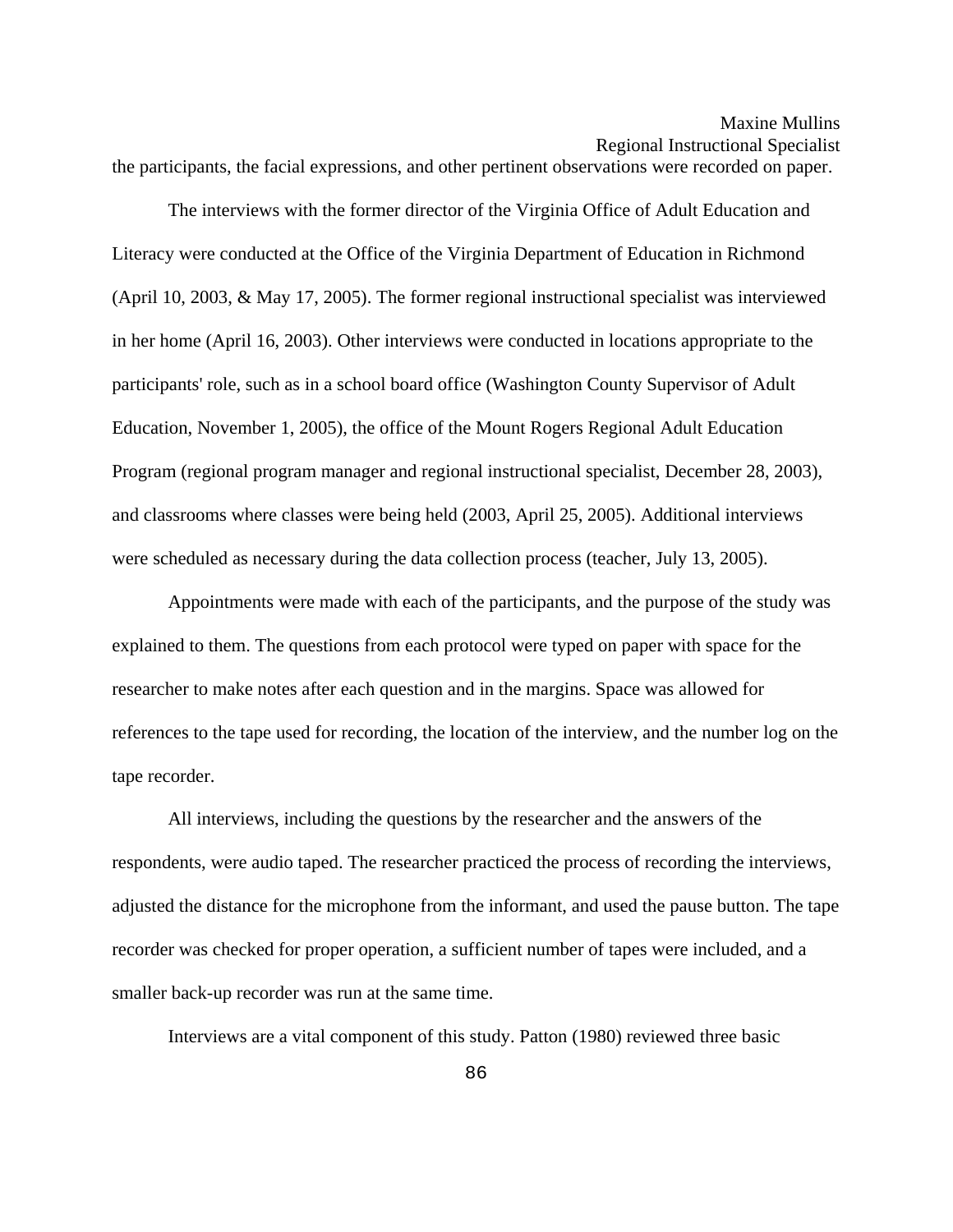approaches to collecting data through open-ended interview questions: informal conversational interview, general interview guide, and standardized open-ended interview. For the purpose of this research, the general interview guide was selected. This method allowed for probing as necessary.

#### Reviewing Documents

Data were collected from documents. The specific documents used were:

- 1. The requests for proposals contain a description of the work expected to be performed by the regional instructional specialist (Virginia Department of Education, 1996a, 1996b, 2002a, 2004).
- 2. The Scope of Work Forms which contain the goals set for the regional instructional specialist for the fiscal year, including recruitment goals and target population, staff development plans, workplace training classes to be brokered, agencies with which linkages are to be made, and instructional technical assistance to be provided (Virginia Department of Education, 1996b, 2004) .
- 3. Reports submitted by the regional instructional specialist.
	- a. Summary of specialist's services.
		- (1) Staff development.
		- (2) Technical assistance.
		- (3) Collaboration and interagency linkages.
	- b. Site visit/teacher staff development summary
	- c. Instructor visits outside of classroom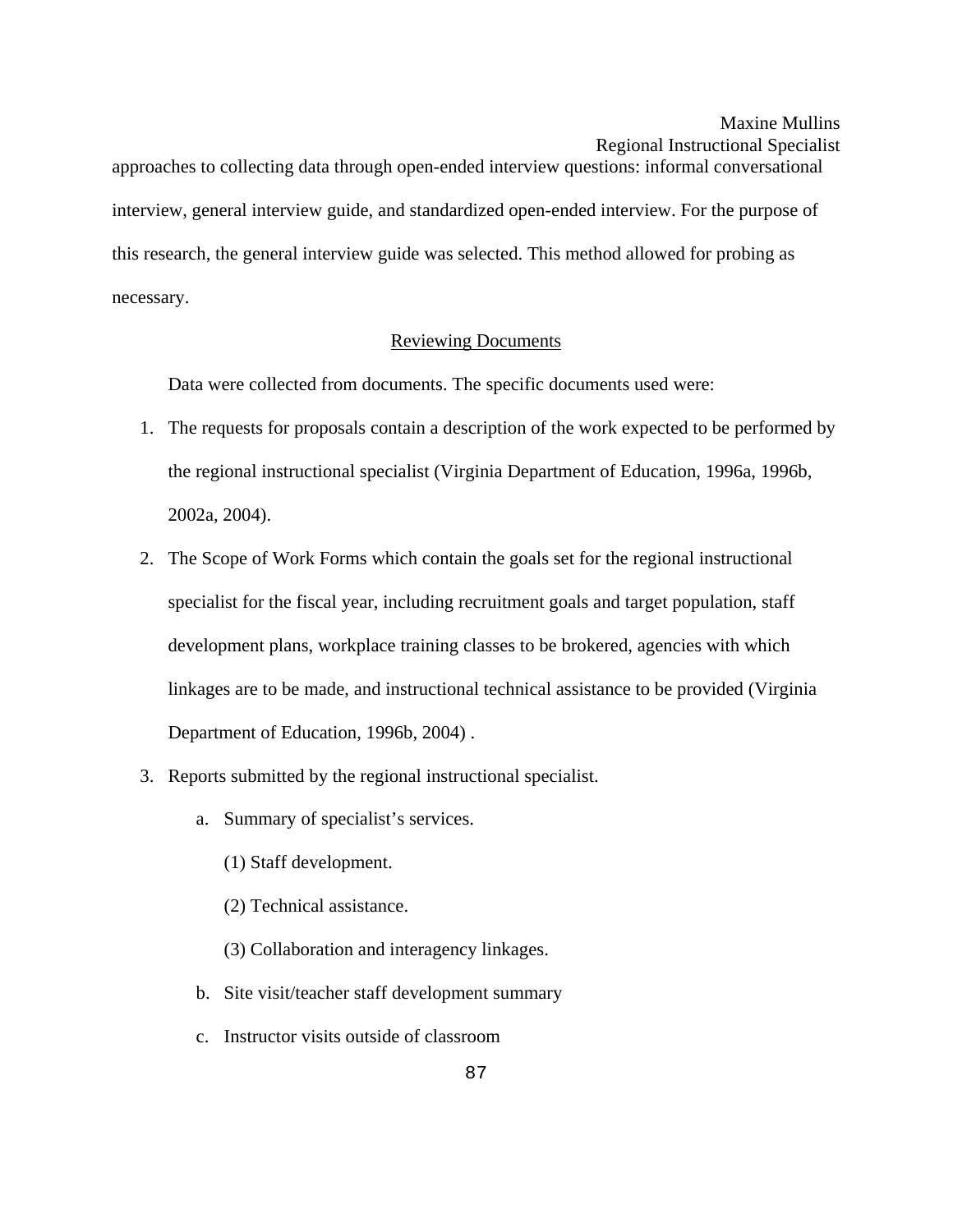- 
- 4. Brochures developed and distributed for the Mount Rogers Regional Adult Education Program:
	- a. "Race to GED" (n. d.) available at  $\text{ged@vcu.edu}$  $\text{ged@vcu.edu}$  $\text{ged@vcu.edu}$
	- b. "Things happen when you get your GED!"
	- c. "Learning Lasts a Lifetime" brochure and schedule of classes.
- 5. Enrollment data stored in files, either on the computer or in cabinets. Copies were provided for the researcher (available at the office of the Mount Rogers Regional Adult Education Program).
- 6. End of the year data sheets showing enrollments by grade level, educational gains, attendance, personal goals achieved, and referrals to other agencies (Virginia Department of Education, 2001a).
- 7. Public service announcements, as available.
	- a. News release dated November 25, 2003.
	- b. Mount Rogers Regional Adult Education schedule of GED practice tests.
	- c. Workforce Issues Forum (2003)
- 8. Agendas of meetings held during the school term.
- 9. Five year plan for the region (Virginia Department of Education, 1999a) and for Virginia (Virginia Department of Education, 1999b).
- 10. Logs of site visits and contacts with teachers (locally developed forms).
- 11. Letter to ministers in Smyth County about GED classes (February 7, 2005).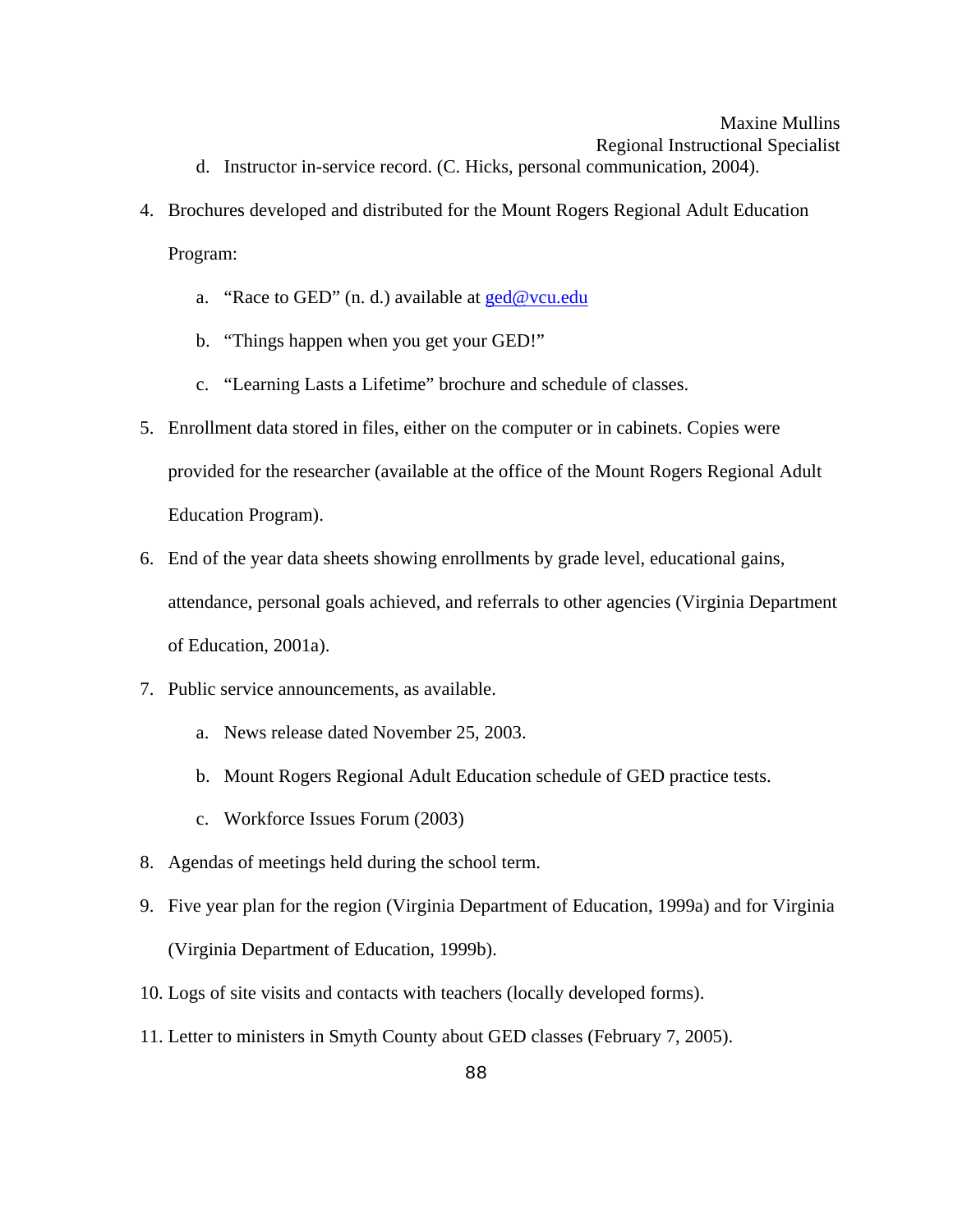12. Job descriptions for lead teachers, regional instructional specialist, and classroom teacher (Mount Rogers Regional Adult Education Program, 2003).

These documents were photocopied whenever possible. Information was gleaned, organized, and displayed according to the constant comparative method described by Maykut & Morehouse (1994). Topics emerged from the data as associations were made with data from interviews. The documents were reexamined to discover outcomes, to determine if additional data were needed, and to discard unusable information. Observation data were included to complete the data collection, to emphasize the topics, and to increase awareness of the findings which became evident.

#### Activity Logs

 The regional instructional specialist provided copies of logs of activities. Copies of each of these logs, with identifying data removed, were reviewed by the researcher. One list was for instructor visits outside of the classroom. Space was given for the site and date of contact, which might be by phone or e-mail. The log for 2003-2004 was reviewed and showed that some instructors had three or more contacts, six were listed as often, and only three had only one contact. A second log was for classroom visits, with space for the site and dates of visits. Three visits were the most recorded for this log. A third log reported the instructors' in-service record. The site and instructor's name were listed with the date and name of each activity and the number of hours of the activity. In-service activities included summer retreats, training for the Test of Adult Basic Education (TABE), Aztec System Training, and field test training. Three instructors had all four of these types of training, and 11 were listed with one contact. A fourth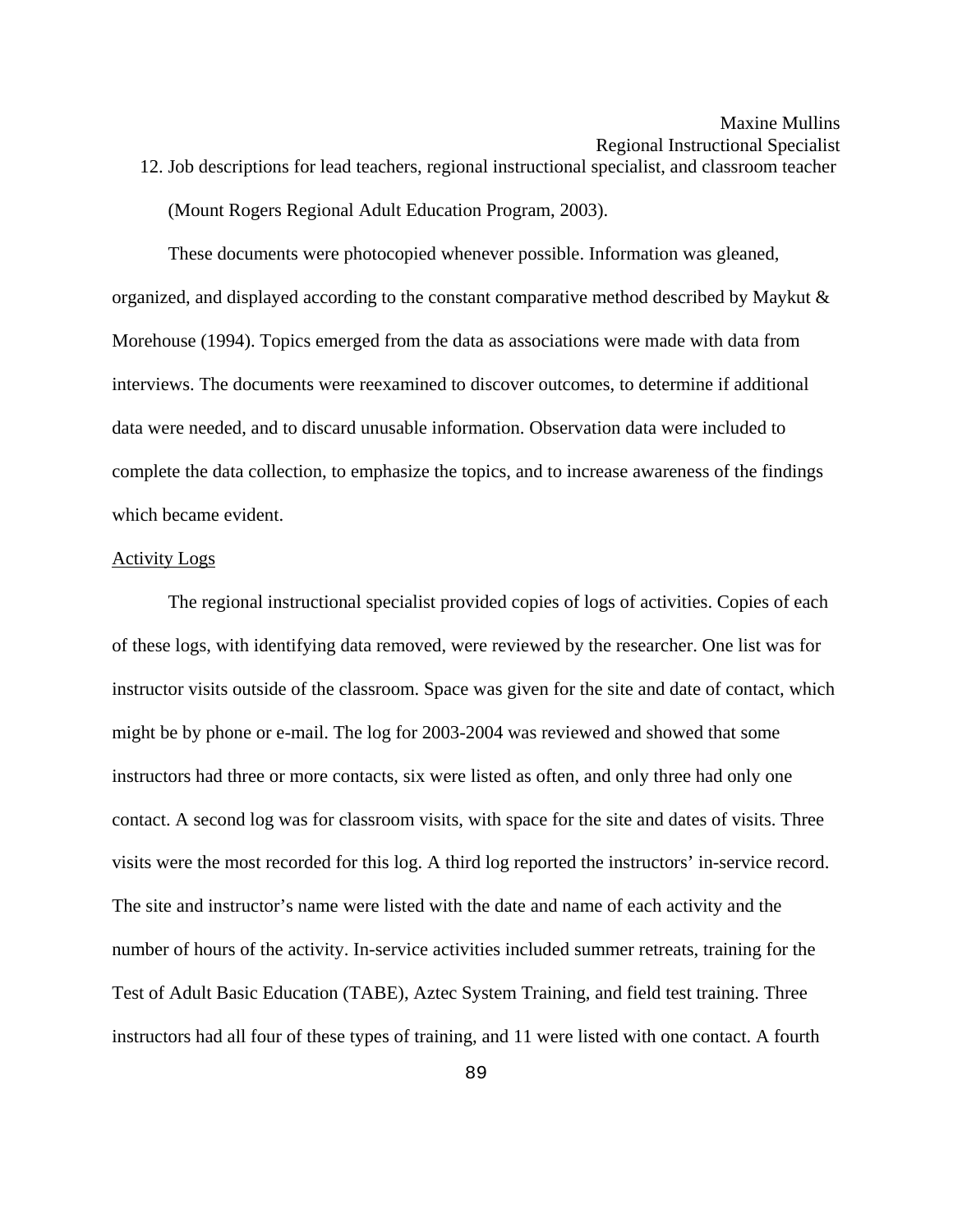log was for site visits and contained the location and date of visits. Some sites were visited monthly, others from one to three times during the school term.

The regional instructional specialist maintains a file to collect information related to contacts with each instructor. From this informational file, summary data for the previously mentioned activity logs were aggregated. The individual files were not examined, but these forms used by the regional instructional specialist were reviewed:

- Mail contacts, date, and type of correspondence.
- E-mail contacts (refer to other file).
- Telephone contacts, date, and discussion.
- Training, date, and type of training.
- Face-to-face meetings, date, and purpose.
- Classroom visitation and observation, with date.

A well-maintained log of activities (using the specialist's computer) allowed the regional instructional specialist to make accurate and up-to-date reports to the regional program manager and to the Virginia Office of Adult Education and Literacy.

## **Observations**

Data were collected through observations of the regional instructional specialist at work in the Mount Rogers Regional Adult Education Office in Abingdon, VA, and on-site visits to classrooms and in-service locations. It was anticipated that the researcher would be able to "shadow" the regional instructional specialist for two consecutive days, three or more times during the school term, making note of the activities in which she participates. However, part-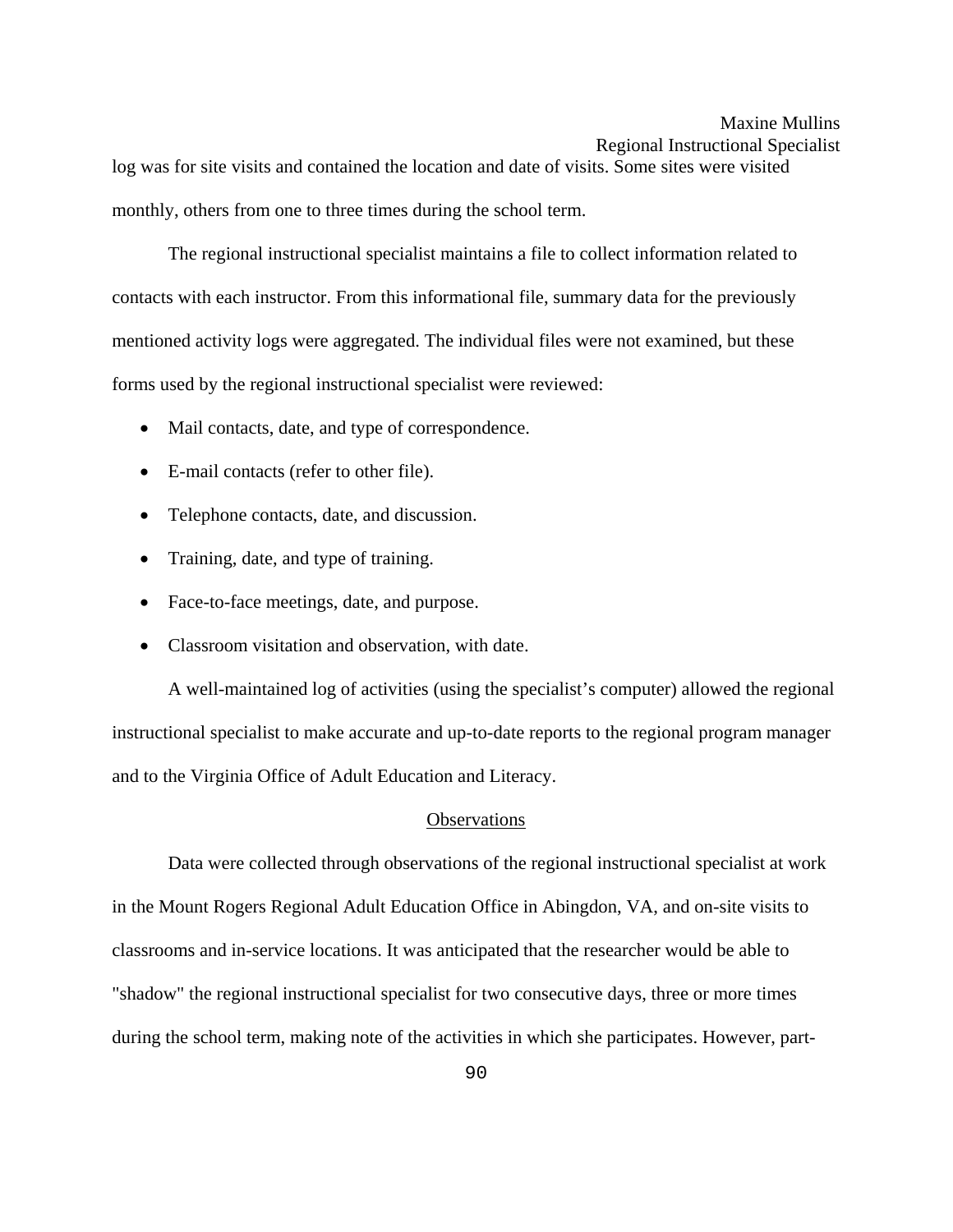time employment did not allow this. Observations were scheduled in the office on three separate occasions. Visits were made to three class sites at the convenience of the regional instructional specialist. The researcher attended an in-service meeting at the beginning of the school term while the former regional instructional specialist was working.

#### Office Visits

 Visits were made to the office of the Mount Rogers Regional Adult Education Program in Abingdon. The office space is adequate for activities conducted at that location. The reception area is in the front office space, with a receptionist, chairs for waiting, a table for conferences, a copy machine, and storage cabinets. The offices of the regional program manager and regional instructional specialist are nearby, with access to telephones, computers, and printers. Storage space is available in their offices. Other storage rooms house books and supplies for teachers. A lunch room with a small refrigerator and coffee machine is located in the back near the bathroom facility.

 The researcher conducted interviews with the program manager and specialist at this site. Observations were made of the office routine at various times during the data-collection period. The office manager-receptionist provided callers with information about the classes offered in the region, transferred calls to the manager or specialists, and entered data on each student in a timely manner. She maintained program records and reports and ordered supplies.

 The researcher observed that the program manager maintained contact with the state office and had meetings scheduled with state personnel. Regional meetings with the program managers from Planning Districts One and Two were important, especially with the "Race to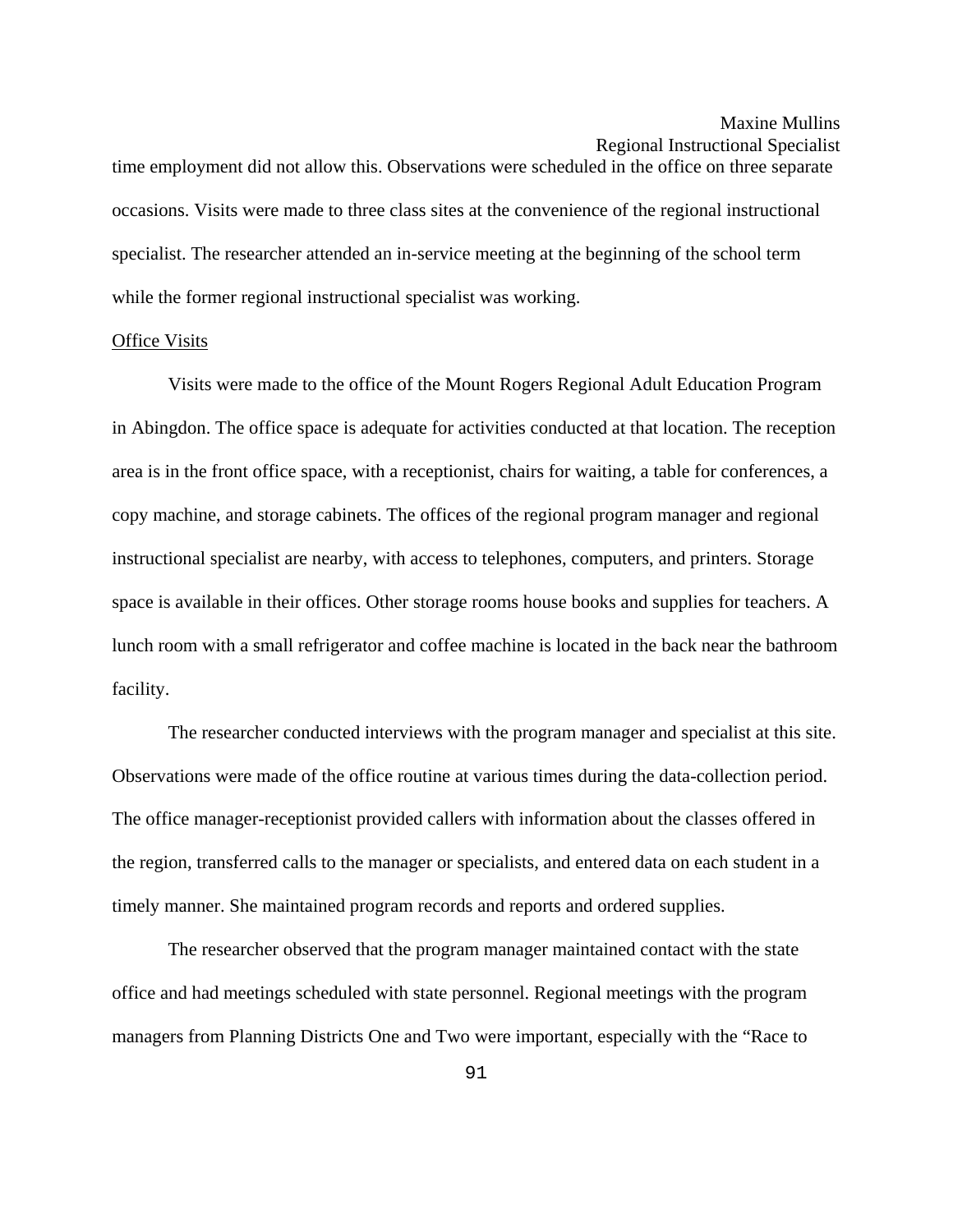GED" activities. Recruitment activities are essential, and during one visit to the office, the program manager was processing letters to ministers in Smyth County, soliciting their help in making their congregations aware of adult education classes in their areas.

 During one office visit by the researcher, the regional instructional specialist was preparing material for a class visit. The teacher was made aware that the visit was planned. The teacher was asked if she needed supplies or materials that the specialist could bring her. The specialist scheduled the class visit a few minutes after the class began, to give the teacher time to put the adults at ease.

#### Class Visits

 The researcher accompanied the regional instructional specialist to the class mentioned above. The teacher and students were at ease with the visitors. One student was working on mathematics exercises on the computer. He had previously taken the GED tests and needed additional instruction and practice on the mathematics section. Another student was taking the Test of Adult Basic Education to determine placement as a newly enrolled student. Another student was working under the direction of the teacher on science skills. The regional instructional specialist conferred with the teacher and reviewed enrollment figures and documents for attendance reports. She then sat beside one of the students to check progress and to see if she needed assistance. The researcher interviewed one student and the teacher.

 One class was visited by the researcher without the regional instructional specialist. The visit had been scheduled at a day class in Wytheville, but illness did not allow the specialist to attend. Since the researcher had already arrived at the site, she interviewed the teacher and two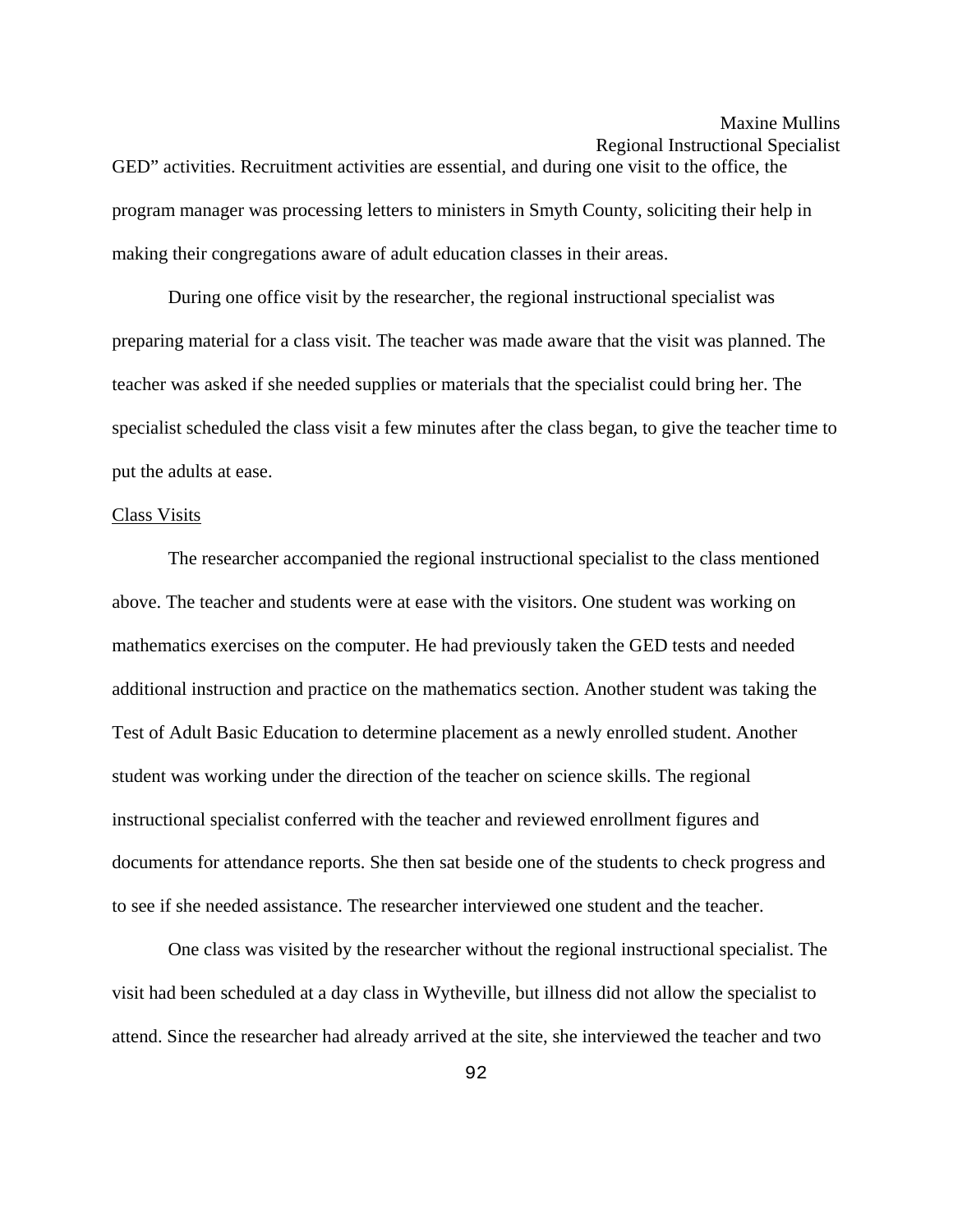students.

 A third teacher was interviewed at the Virginia Institute for Lifelong Learning in Radford in July, 2005. The researcher felt that this location was appropriate to collect information about staff development and technical assistance. Valuable information was gathered from these site visits. All interviews were transcribed and the information added to the data base.

## Analyzing the Data

 The on-going analysis of data followed the data reduction model of Miles & Huberman (1994) and the constant comparative method of Maykut & Morehouse (1994).

- 1. Field notes and handwritten documents were typed into computer files and audio taped interviews were transcribed.
- 2. Data pages were coded as to the source: **I** represented interview. **D** represented document. **O** represented observation. A number beside one of these letters (such as **I**-2) indicated additional interviews, documents, or observations.
	- a. Other capital letters represented the initials of the informant.
	- b. A number represented the line number of the transcribed interviews, field notes, and documents.
- 3. All coded data were copied, and copies were used for making notes and analysis.
- 4. Chunks or units of meaning in the data were identified, lines were drawn to separate the units, a word or phrase that gave meaning to the data unit was selected, and both the phrase and source were noted in the margin.
- 5. Units were cut apart and the source codes noted.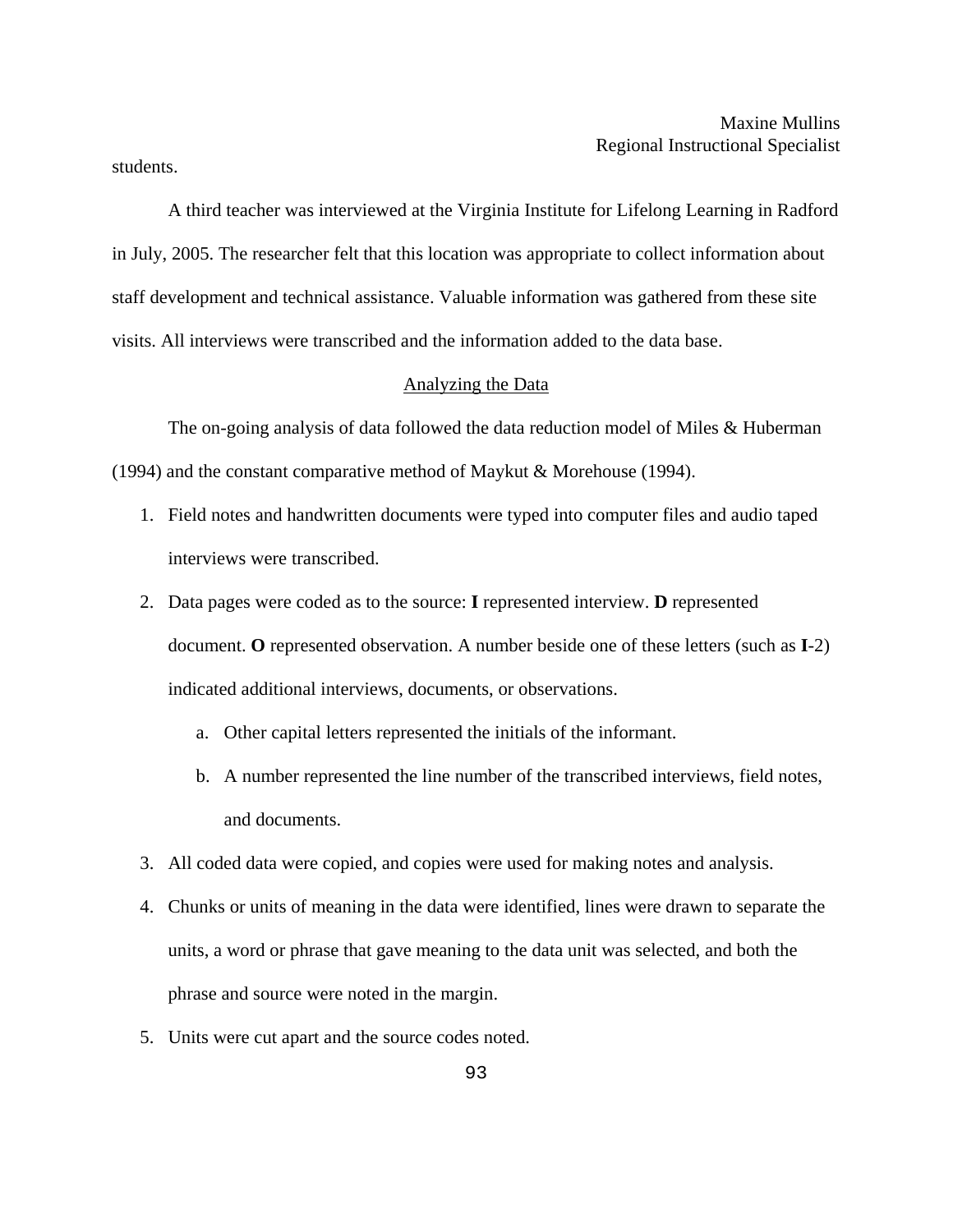## Maxine Mullins

Regional Instructional Specialist

- 6. The data were reread and examined to identify themes, topics, and patterns related to the domains.
- 7. Headings with the major themes within the topics of the research questions were posted on a wall.
- 8. Chunks of meaning were clustered to focus on the research questions, making "rules for inclusion," noting both positive and negative aspects of the topics.
- 9. Copies of the data were taped to typing paper to have the data near the work area.
- 10. The data were transferred to raw data matrices (see Tables F1 through F6 in Appendix F).

 The raw data matrices made the data more accessible to the researcher in an organized manner. From the chunks of data, using the rules for inclusion, charts were organized related to each of the domains. For the historical context of the work of the regional instructional specialist, columns represented the years "Beginnings, Before1989"; "First Five Years, 1989- 1993"; "Next Five Years, 1994-1998"; "Next Six Years, 1999-2004"; and "Future." Quotations from the informants, together with the codes as described above, were placed in the raw data matrix according these headings (see Table F1). References to reports and observations were included.

 Headings for the raw data matrix for the legal context of the work of the regional instructional specialist (see Table F2) were "Funding", "Governance", and "Authorization and Contractual Provisions." The same headings used in the matrix for the historical context were used in the matrix for the geographical context (see Table F3). Headings for Table F4, the program context, were "Need for Services", "Demographics", and "Standards and Benchmarks."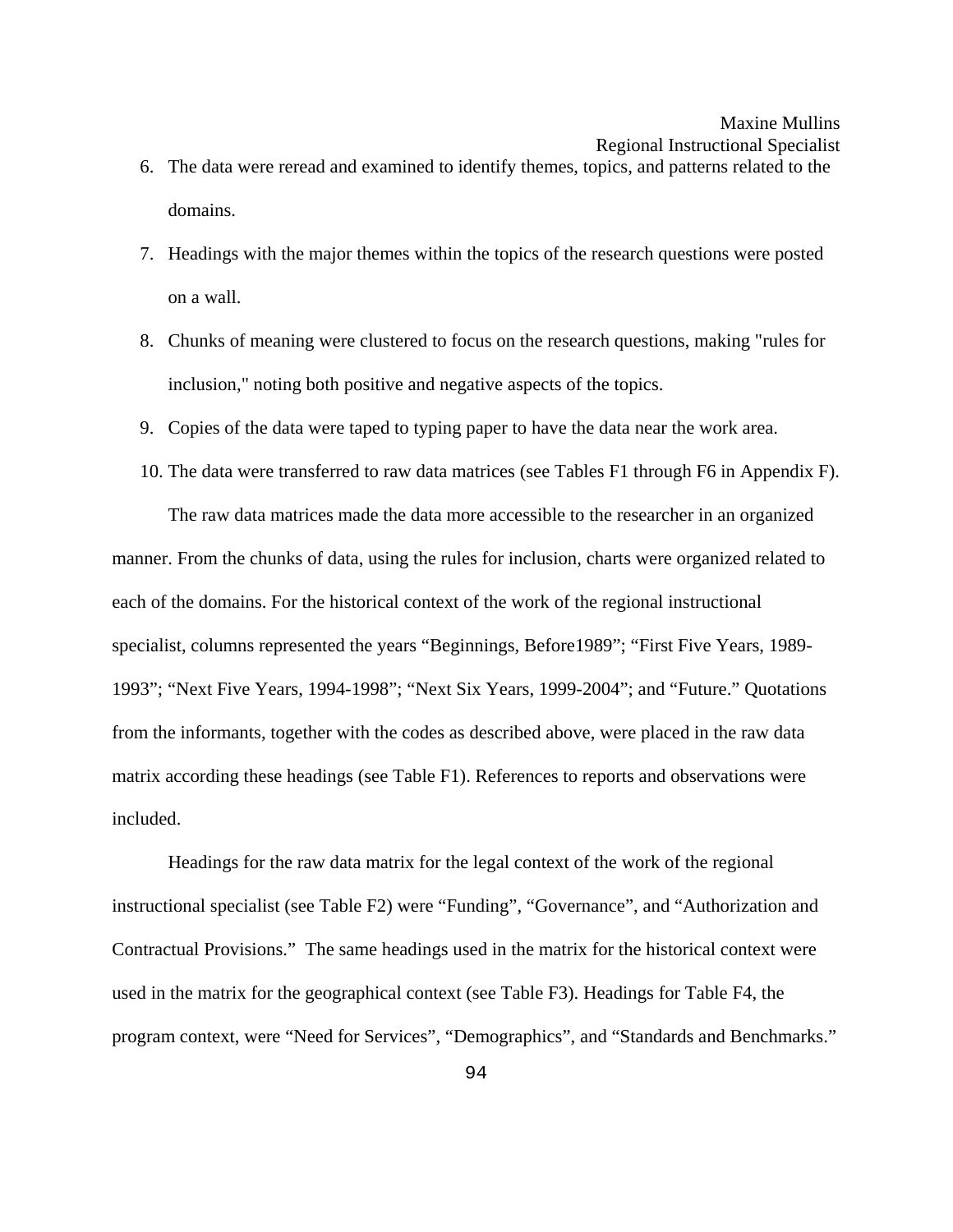The headings for the raw data matrix for the program tasks of the regional instructional specialist (see Table F5) were "Linkages", "Recruitment", "Staff Development", "Workplace Literacy", and "Technical Assistance." Administrative tasks are presented in Table F6, with topics "Office Tasks", "Hiring", "Scheduling Classes", "Reports", and "Data Collection." Quotations of informants were used in each of these tables. With charts for each domain showing the question, the sources of data, major themes, and quotations from the source, management of the data was made easier. Answers to the research questions were constructed from the evidence.

## Summary

 The methodology used in this research was the case study method and included interviews, document reviews, and observations. Interviews were conducted with a former director of the Virginia Office of Adult Education and Literacy, a former regional instructional specialist, the selected regional instructional specialist, the regional program manager, a local program administrator, three teachers, and three students. Enrollment records, logs of staff development and technical assistance by the regional instructional specialist and program manager, and a handbook for the region were among the documents that were reviewed. Visits to class sites, the regional adult education office, and in-service sites were made and observations documented.

Interview questions were validated using seminar students at Virginia Tech and coworkers of the researcher. All interviews were audio taped and transcripts of the interviews were made and reviewed. The data were summarized and charted in raw data matrices. The findings are presented in Chapters Four, Five, and Six.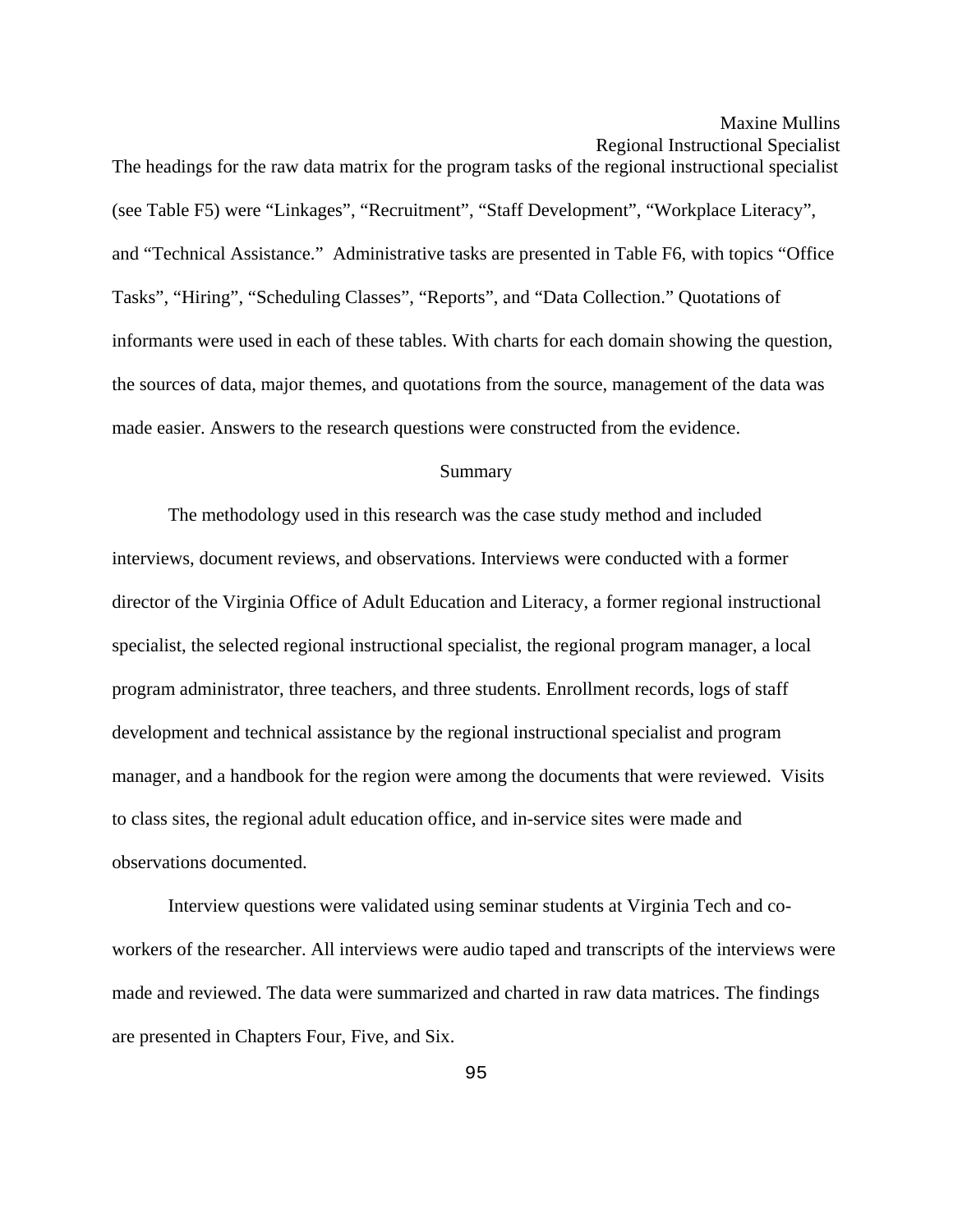## CHAPTER 4

#### THE CONTEXT OF THE WORK

#### OF THE REGIONAL INSTRUCTIONAL SPECIALIST

The context of the work of the regional instructional specialist for adult education in Virginia has four major components: the historical context; the legal context, which is the authorization and funding at the federal, state, and local levels, and the governance structure; the geographical context; and the program context. Each component has an influence on the work of the regional instructional specialist in the Mount Rogers Region of Virginia and on the total adult education program in Virginia.

> The Historical Context of the Work of the Regional Instructional Specialist in the Mount Rogers Region of Virginia

 The historical context in which the regional instructional specialist works is the history of adult education in the United States, Virginia, and the Mount Rogers Region of Virginia. The development of the position of regional instructional specialist grew out of this history and a need to provide services that were not offered at the state level.

#### A Brief History of Adult Education in the United States

 The purposes and goals of adult education programs in the United States have changed through the years. As stated in the review of literature, the purposes for adult education emerged from religious and patriotic goals in the infancy of our nation to include training for immigrants and the workforce during the 19<sup>th</sup> century. This training expanded to more fully address our national defense during the  $20<sup>th</sup>$  century.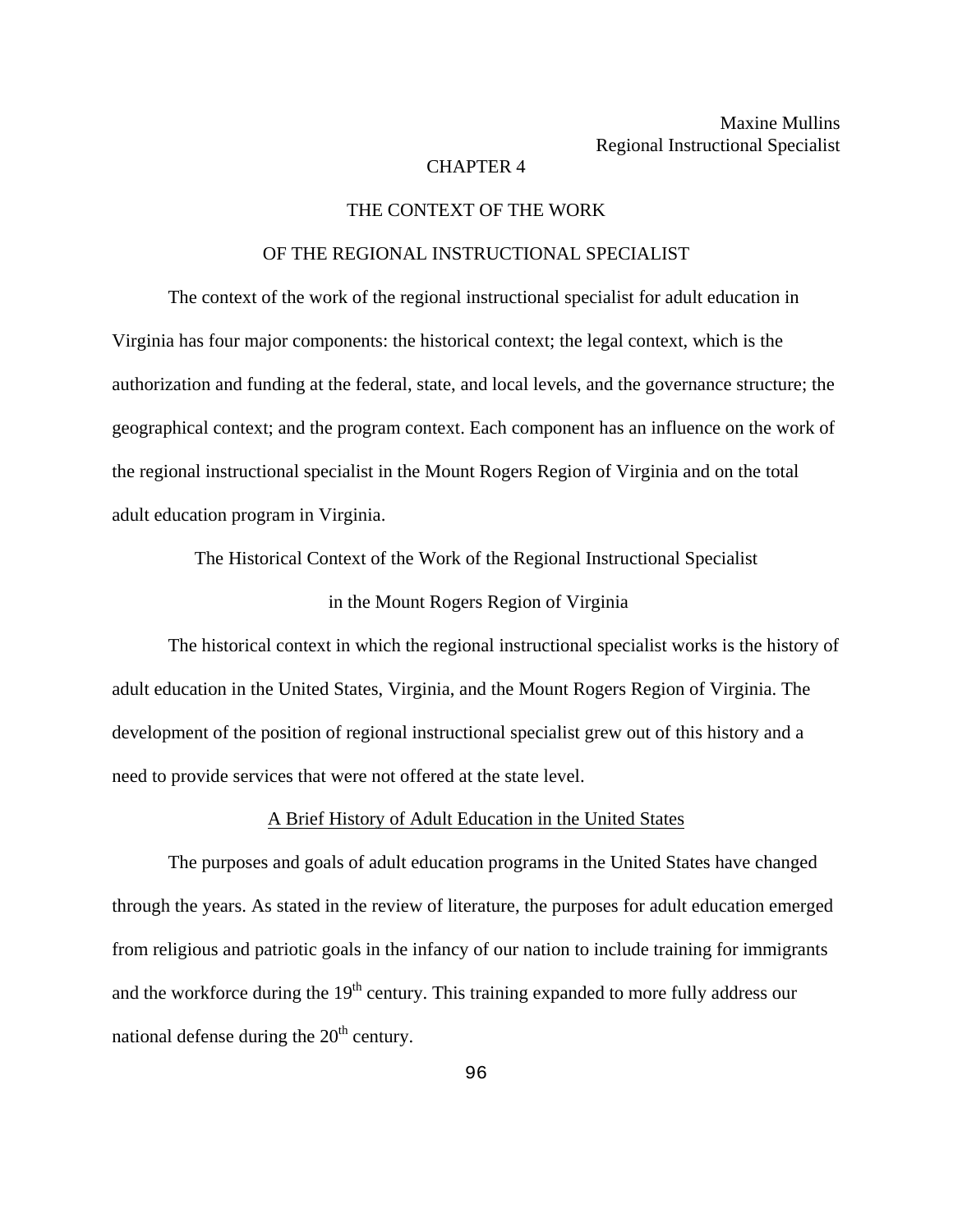#### Colonial Period to the Late Eighteenth Century

 Educational levels during the early years of our nation were divided along socioeconomic lines. The founders of our nation were quite literate as they established legal, commercial, and educational programs. During the colonial period, however, most settlers had little reading material, were less educated, and had little time for reading anything more than the Bible. They were satisfied with the rudiments of literacy, and "X" was often their signature. The need for them to be more literate emerged as legal documents such as contracts and deeds provided increased demand for education. As early schools were established, volunteers organized night classes for adults who wanted to learn to read.

 In the movement for independence, a greater emphasis was placed on education as an informed electorate needed the ability to read and write to participate effectively in their new government (Stubblefield & Keane, 1994). Immigrants from various world locations, including Caribbean and European nations, needed assistance in learning the English language. Many craftsmen from those locations; farmers, hunters, and trappers from the frontier; and others who had missed educational opportunities became the target populations for adult education classes during the late  $18<sup>th</sup>$  and early  $19<sup>th</sup>$  centuries.

## Nineteenth Century Adult Education Programs

 Many Irish came to the United States because of poor economic conditions and a desire to "find their dream." Westward expansion brought an influx of immigrants, particularly the Chinese, who provided cheap labor for building the trans-continental railroad. These two groups, together with new citizens from other countries, increased the demand for literacy classes for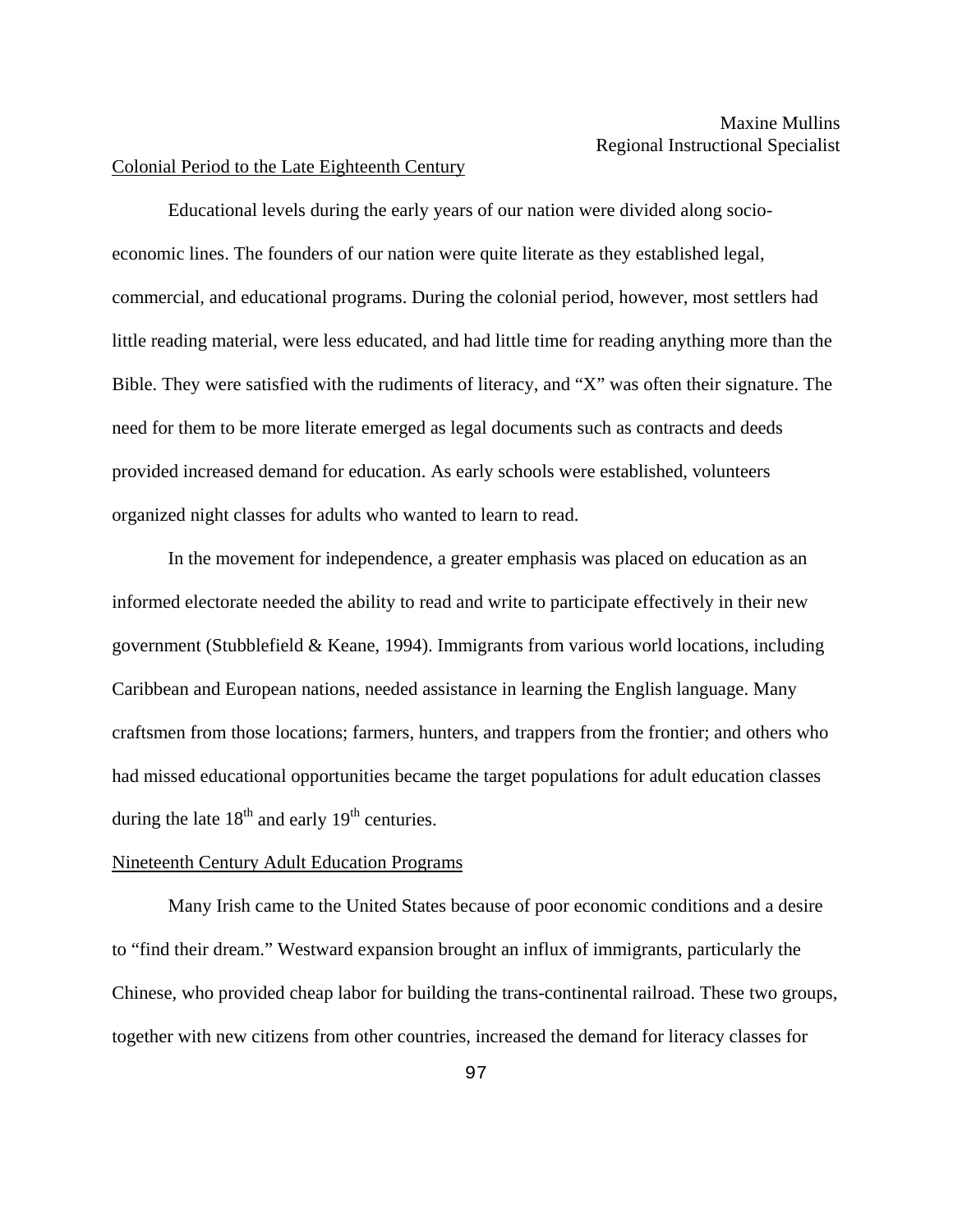## Maxine Mullins

Regional Instructional Specialist

foreign-born residents during the latter part of the nineteenth century. Efforts to educate these new arrivals were pursued by public schools, labor unions, churches, and other community organizations (Cook, 1977).

 While many of the immigrants, especially those from Western Europe, had rudiments of literacy, could read the Bible, and write their names, those who spoke languages other than English were often considered to be illiterate. The inability to communicate in English resulted in low-paying jobs on the farms and in the factories for these adults, with little emphasis on schooling for their children. After the Civil War, many former slaves were added to the number of illiterates. Many just didn't realize the need for a formal education or did not have access to public schooling, and the cycle of poverty and ignorance continued. However, many caring people in the communities, many representatives in the local and federal governments, and society in general began to pay attention to what was happening across the nation and to respond in a positive way to educational needs of these adults.

#### Twentieth Century Changes

Illiteracy was a major problem in the United States at the end of the  $19<sup>th</sup>$  century and the beginning of the  $20<sup>th</sup>$  century. Compulsory attendance laws for the elementary level were in effect in all states by 1918 (Knowles, 1962). State legislatures began to fund programs for high schools, and enrollment soared until almost 2,000,000 high school students were enrolled by the end of World War I (Knowles, 1962). However, compulsory attendance at only the elementary level, high drop-out rates, and few high schools in rural areas left many adults unable to read and write.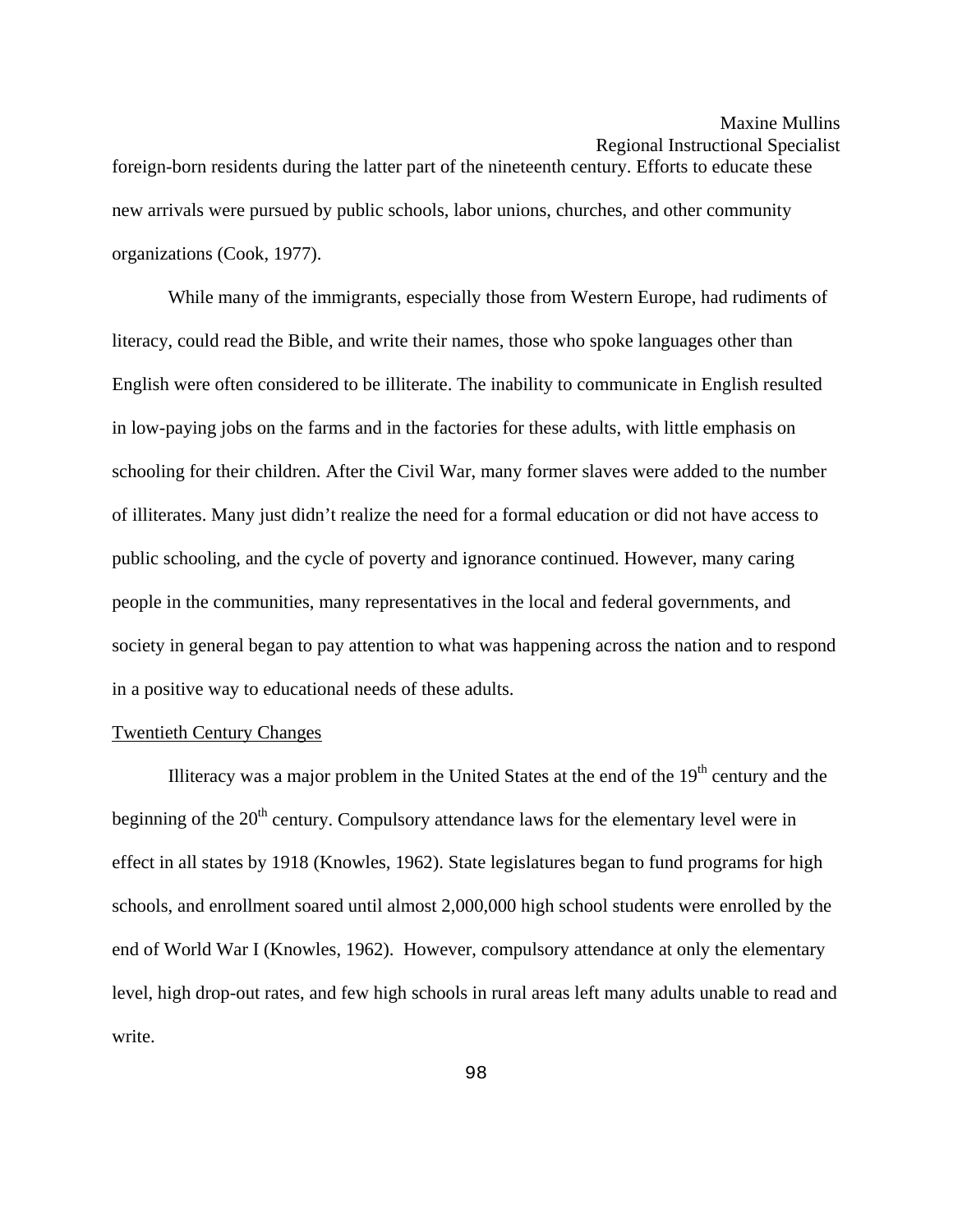The beginning of literacy education as we know it today may have been in Rowan County, Kentucky, during the years before World War I (Cook, 1977; Elish-Pipe, 2002). Cora Wilson Stewart opened her "moonlight schools" in 1911 to adults and used a local weekly newspaper for instruction. The classes met four nights per week, from seven to nine. Most of those in attendance had not been enrolled in school before.

 Because of the popularity of the "moonlight schools," other states opened their public schools to serve illiterate adults in the evenings. Oklahoma, for example, opened its schools in 1914. In New Mexico, classes were offered to Mexican students wanting to learn English. No funding was available early on for supplies or salaries, but some states soon offered compensation to instructors (Cook, 1977).

 Other examples of early projects with the specific purpose of teaching illiterate adults were:

- Factory schools operated in some locations in the industrial Northeast and North Central sections of the United States. Evening classes were unsuitable because of the hours worked. Some factories allowed released time form work, local school systems provided teachers, and the students rotated hours of work and instruction (Cook, 1977; Strong, 1928).
- Vacation schools allowed the use of school facilities during the summers while the regular schools were not in session. Some programs offered instruction for school-aged youth in the mornings and for adults in the afternoons and evenings. Virginia had these schools in several rural areas during the 1920s (Strong, 1928).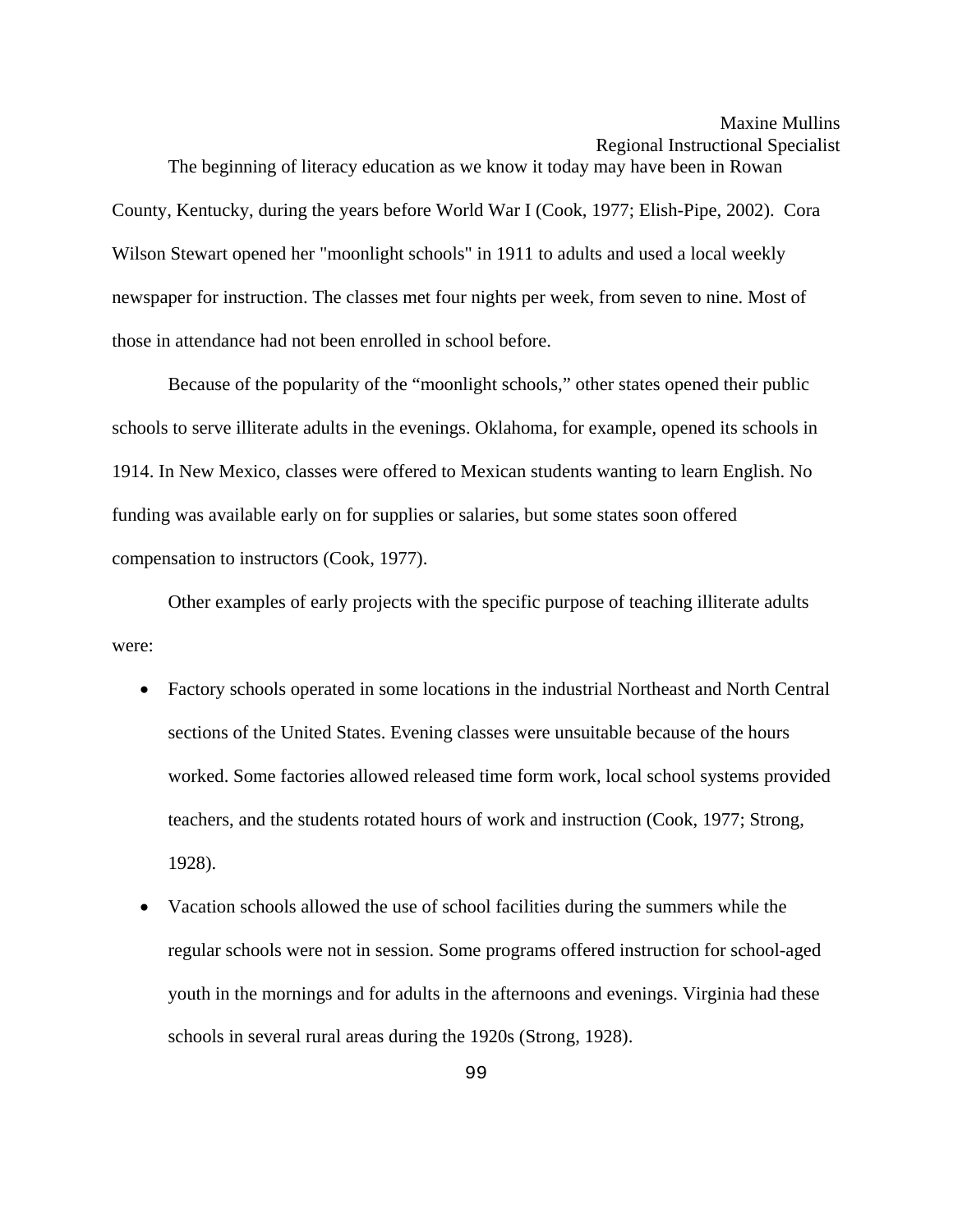- Americanization classes were organized to increase the educational level of many of the foreign born. Early acts of Congress established quotas and set standards for reading and writing for those entering the United States. The Americanization classes were similar in purpose to the classes established today for those wishing to learn English as a second language and civics for citizenship.
- Trade schools were established to increase competence in specific skills for adults. The Smith-Hughes Vocational Education Act was passed in 1917. Money was appropriated for salaries for teachers of trades, home economics, and industrial subjects; for part-time schools; and for classes for workers over the age of fourteen. Adult education included health and hygiene, civics and history, and family studies (Cook, 1977; Knowles, 1962).

 Public evening schools at various locations across America incorporated features of three types of classes: academic, Americanization, and vocational (Knowles, 1962). The publicly sponsored classes, together with privately funded classes, reached a great number of those adults who had left public schooling before gaining literacy skills.

 Problems with reading and math skills were brought to the attention of the government of the United States during World War I when many of the young men could not write their names and communicate with the folks back home. The federal government's concern highlighted various publications that gave professional advice on the subject of literacy education. However, most efforts relating to literacy came from states and volunteer organizations. By 1927, 60 percent of the states had legislation encouraging adult education (Cook, 1977, p. 26).

In 1929, President Herbert Hoover appointed the Advisory Committee on National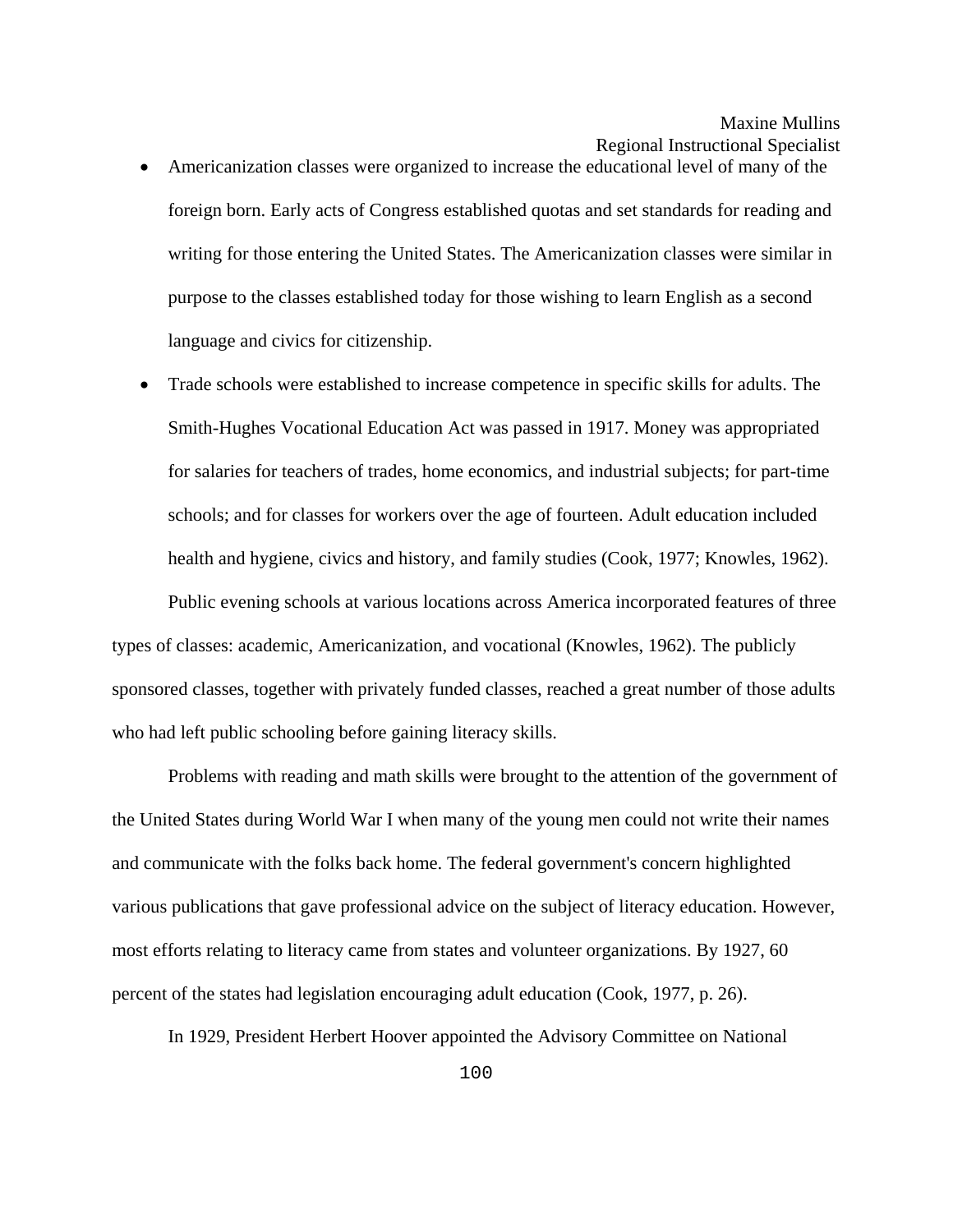Illiteracy (Cook, 1977). It had two purposes: First, the committee was to ascertain facts on what had been done in literacy education. Second, it was to give advice on methods and techniques of dealing with the problem of illiteracy. This committee gave federal recognition to the problem of illiteracy across the nation, as it set a goal of teaching five million Americans to read and write before the 1930 census. But lack of federal appropriations (\$52,001.99 according a 1933 article in School and Society and quoted by Cook, 1977) led to the abolition of the committee.

Societal changes brought about changes in the nature of work – from both farm and industry – and the nature of literacy education changed. The Great Depression revealed that poverty and illiteracy were grave problems facing the nation and that they are interrelated. While charitable societies such as the Young Men's Christian Association offered a bowl of soup, a warm bed, and some opportunity for literacy improvement, more intervention was needed. President Franklin Roosevelt extended the powers of the federal government in response to the depression into various functions of society, including education. Opportunity was provided through the Federal Emergency Relief Administration for illiterates to attend classes (Cook, 1977; Guzzetti, 2002). Work programs associated with the economy at that time provided a venue for many of the younger men to increase their work skills, together with their academic skills. Through the Civilian Conservation Corps (CCC), more than 40,000 illiterates were taught to read and write (Roosevelt's Tree Army, 2005, [http://www.cccalumni.org/history1.html\)](http://www.cccalumni.org/history1.html).

 During the 1940s, with the onset of World War II, attention was again focused on the military and the lack of basic skills of reading and writing. Educational materials specifically for teaching adults and training teachers in techniques of literacy education for adults were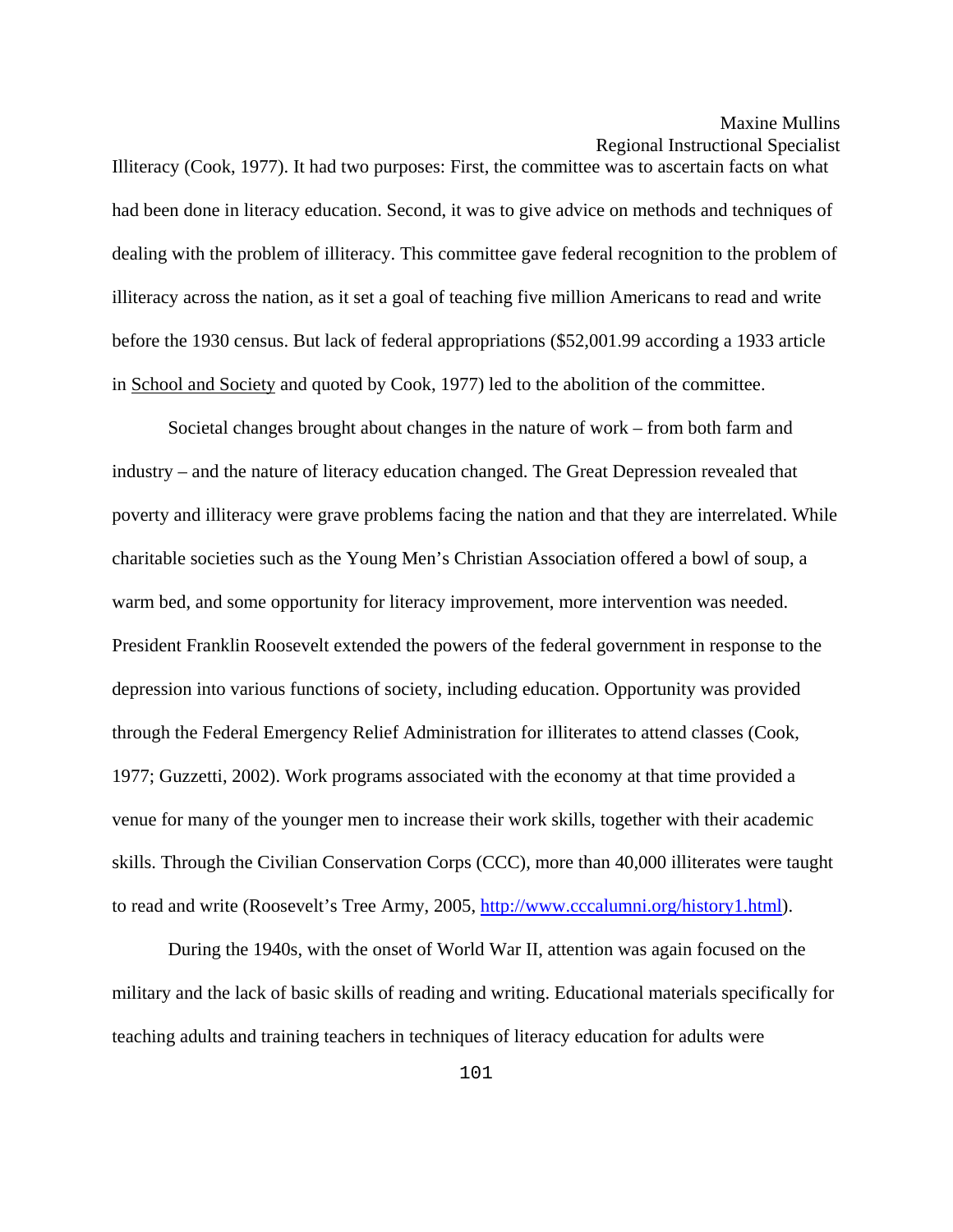outgrowths of the efforts to increase the educational level of the military. As the soldiers returned home, the federal government provided greater opportunities to help veterans adjust to civilian life with the passage of the Servicemen's Readjustment Act of 1944 (Pub. L. No. 78- 346), better known as the G I Bill of Rights (Schugurensky, 2006). This act provided tuition, books and supplies, subsistence, and counseling for those wishing to continue their education in school or college. Many of the provisions of this act are still in effect today.

During the Korean Conflict of the 1950s the military developed materials specific for soldiers, including manuals and directions for operation of equipment (Cook, 1977). Materials were written on lower reading levels, with many illustrations included in the instructions.

 During the 1950s, the term "functional illiteracy" tied reading and math to the workplace, home, and community (Jones & Lowe, n. d.). Most adults were able to read and write somewhat, yet they were unable to read and write well enough to "function" in society. They were not able to cope with the increasingly complex and technical features of work, family, and community. The functioning level became the standard, rather than grade level or years of school attendance.

 Economic problems surfaced again during the 1950s. Automation and technology replaced factory workers; lay-offs in the factories caused decreased production in the steel mills, resulting in high unemployment in mining localities. John F. Kennedy brought national attention to poverty in Appalachia (including the Mount Rogers Region) and other areas across the United States as he campaigned for President of the United States in 1960. He later supported legislation for retraining workers displaced by automation as the country experienced a shift from emphasis on manufactured goods toward services.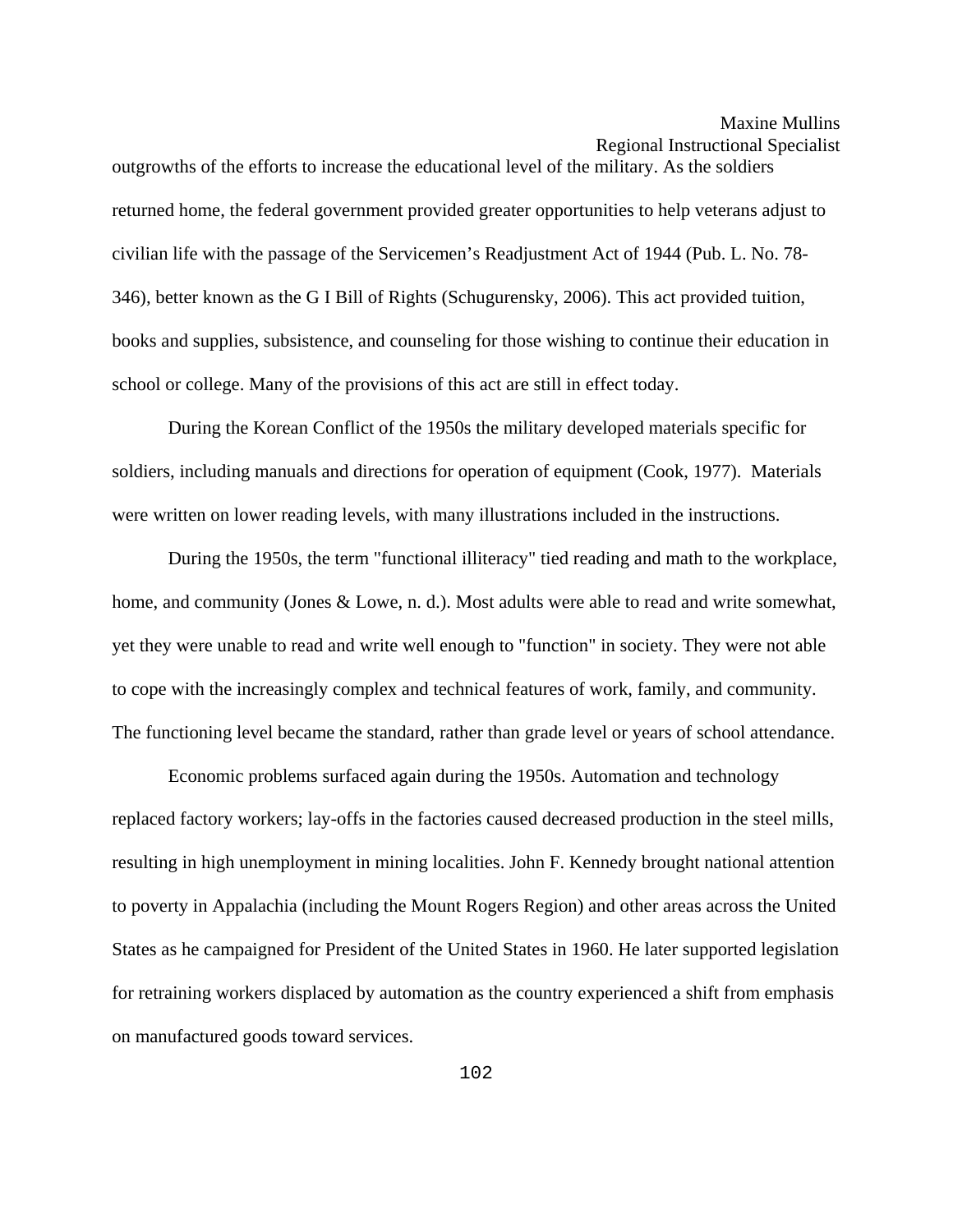Congress discussed retraining programs for the unemployed and debated their placement under the Department of Labor or the Department of Health, Education, and Welfare. With the influence of the American Vocational Association, a bill was passed (Manpower Development and Training Act of 1962) that secured federal funding for skills training (Kreman, 1974). Private industry, local and state governments, and the federal government were committed to work together to provide solutions to the nation's economic (and educational skills) problems.

 The Manpower Development and Training Act of 1962 (Pub. L. No. 87-415) provided retraining for unemployed workers. Under the guidelines of the act, the Department of Health, Education, and Welfare and the Department of Labor formed a partnership to provide schooling for unemployed youth and adults, ages seventeen to twenty-one, in preparation for further vocational training (Cook, 1977). The limited basic skills of the trainees hindered progress and brought to the attention of national leaders the need for specific legislation to improve basic reading and math skills of unemployed workers.

#### Latter Twentieth Century Changes

 Today's adult basic education had its origin in the Economic Opportunity Act of 1964 (Pub. L. No. 88-452), the first federal legislation that allotted funds directly for literacy education. The programs under the umbrella of the Economic Opportunity Act included Volunteers in Service to America (VISTA), summer youth programs, adult education, the Job Corps, and Head Start (Garson, 2005). The intent of the law was for everyone to have "the opportunity for education and training, the opportunity to work, and the opportunity to live in decency and dignity" ([http://www.etsu.edu/cas/history/docs/eoa.htm\)](http://www.etsu.edu/cas/history/docs/eoa.htm).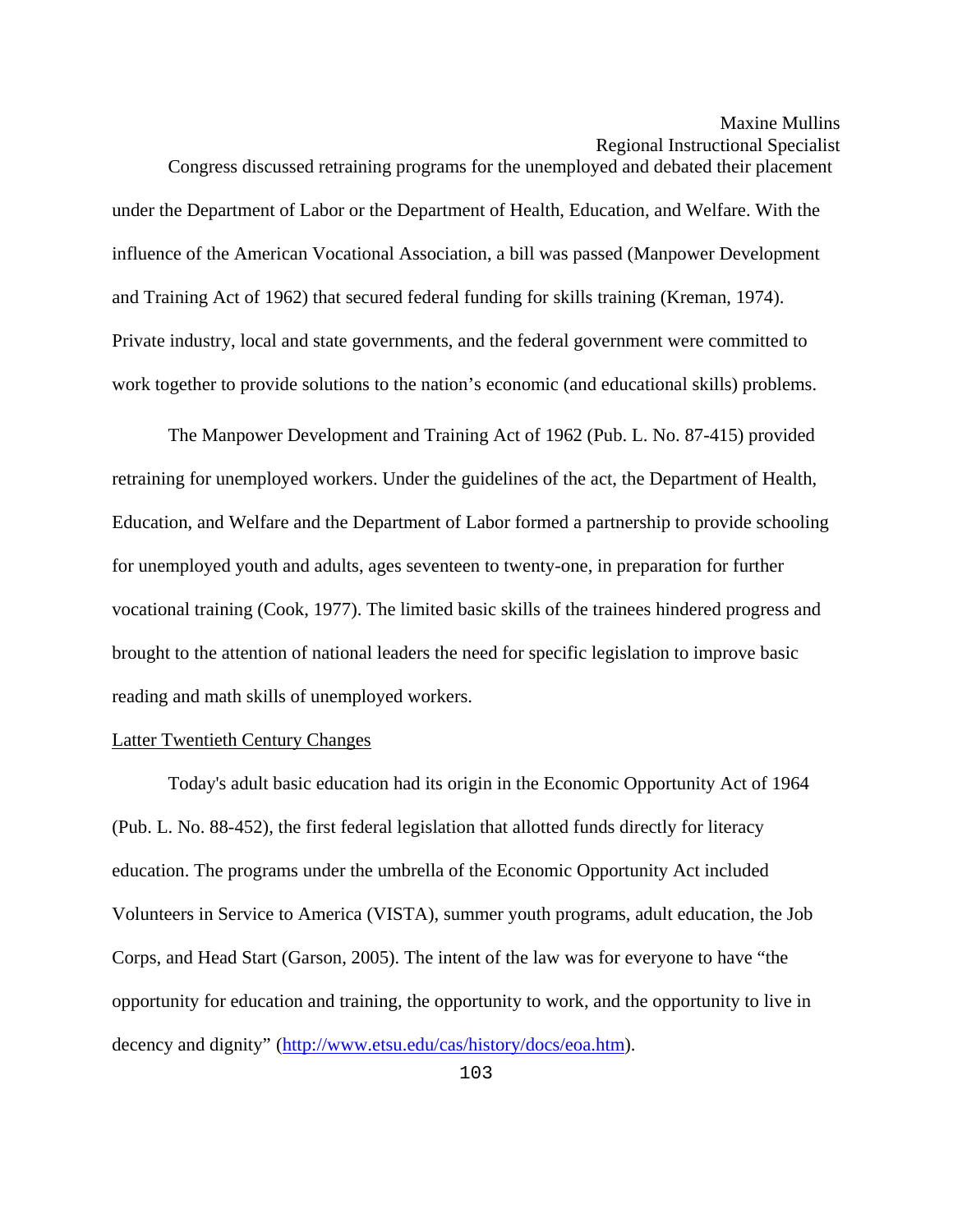With the passage of the Adult Education Act of 1966 (Pub. L. No. 89-750), adult basic education was established as a distinct program (Imel, 1991). Enrollment in adult education classes mushroomed. People like Mary and Joe who were mentioned in the introduction enrolled in evening classes. Other older adults who had no opportunity to go beyond an elementary level of schooling returned to pursue a dream. Adults seeking assistance from state agencies such as departments of social services were required to attend evening schools if they needed basic skills.

 During the 1970s, adult education had a wide range of activities. Publishers provided materials appropriate for many levels of instruction and many interest areas. Individualized instruction in the adult education classroom encouraged the teacher to teach each adult on his or her level and to take them from where they were to as far as they could go. Programs were established in public schools, libraries, corrections facilities, churches, and community centers. The national "Right to Read" program emphasized reading and set as a goal having 99 percent of the school children below age 16 with literacy skills, thereby ending the need for adult literacy classes. Emphasis was placed on individualized diagnosis and prescription of reading activities, (Cook, 1977). Needless to say, this goal was not achieved.

The education of the nation was moving in a downward direction. President Reagan asked for a reduction of 25 percent in funds for education in 1981 (Kozol, 1986). The rationale was that government funding for education was an intrusion into state and local functions and that corporate and volunteer programs were more appropriate to the needs of the nation. President Reagan appointed the National Commission on Excellence in Education, and the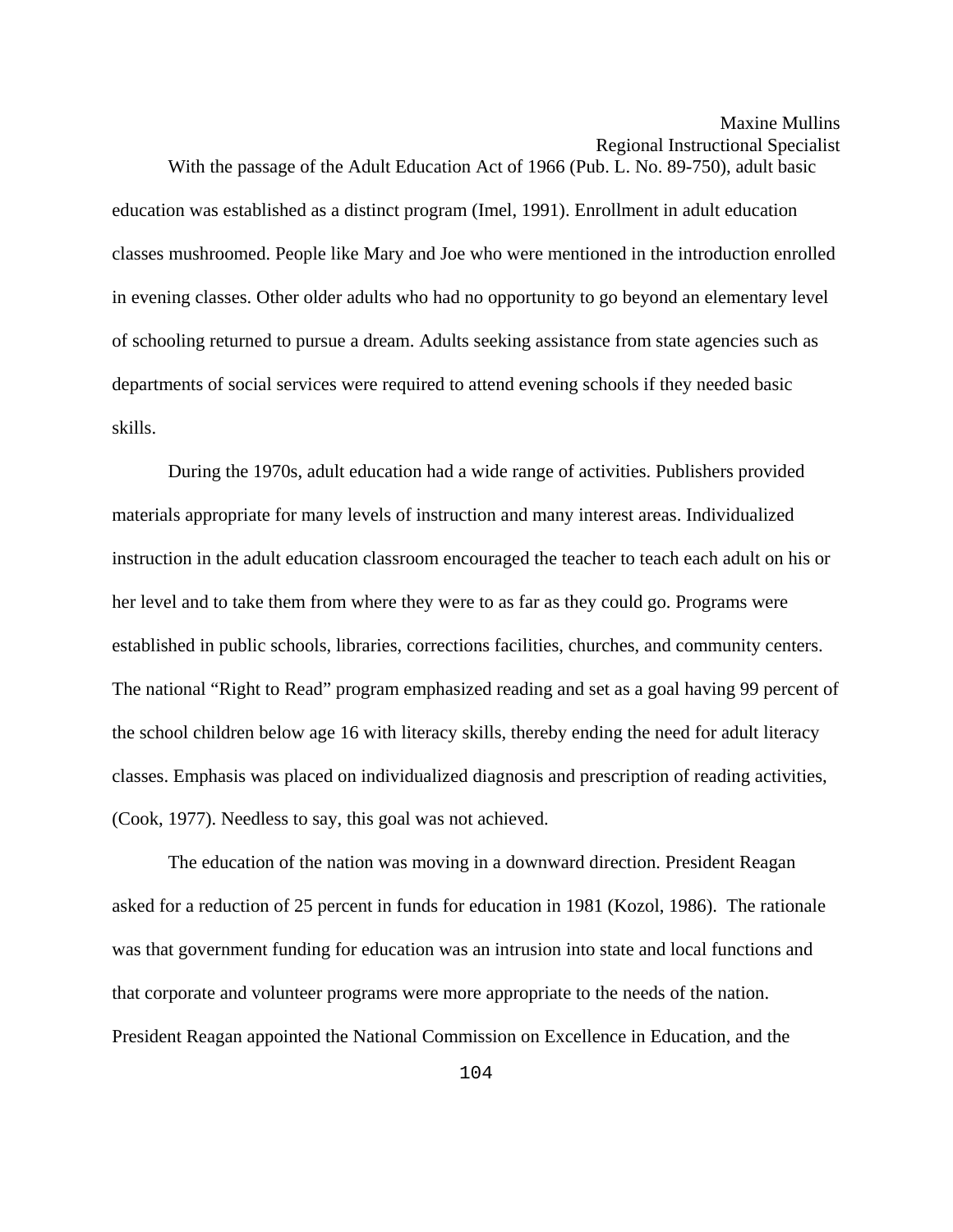results of their study in 1983 showed that the United States was a "Nation at Risk." Figures indicated that approximately 23 million American adults were functionally illiterate by the simplest tests of everyday reading, writing, and comprehension. From 13 to 40 percent of youth might be considered functionally illiterate, with the higher number among minorities (National Commission on Excellence in Education, 1983).

As a result of the report, interest increased in all phases of education. More accountability of adult education classes was a thrust of legislation in the 1980s. Workplace literacy grants and English literacy grants were provided in 1988 through amendments to the Elementary and Secondary Education Act. When George Bush became President, renewed interest in adult education resulted.

The Barbara Bush Foundation for Family Literacy and the publicity she gave as First Lady were instrumental in increasing participation in literacy groups. Begun in 1989, the Foundation has given nearly \$16 million to about 450 family programs. The goal is to develop and expand family literacy efforts nationwide, and make "Families of Readers" through their National Grants Program ([www.barbarabushfoundation.com/nga.html\)](http://www.barbarabushfoundation.com/nga.html). Applications are accepted from non-profit organizations that have been in existence for two years or more and serve incarcerated parents, recent immigrants, and homeless, among others.

Legislation for the 1990s included the National Literacy Act of 1991 and extensions and the Adult Education and Family Literacy Act of 1998. The similarities and differences of these two acts were discussed earlier and additional information will be given in the Legal Context. The goals of adult education grew from religious reasons in the Colonial period to preparing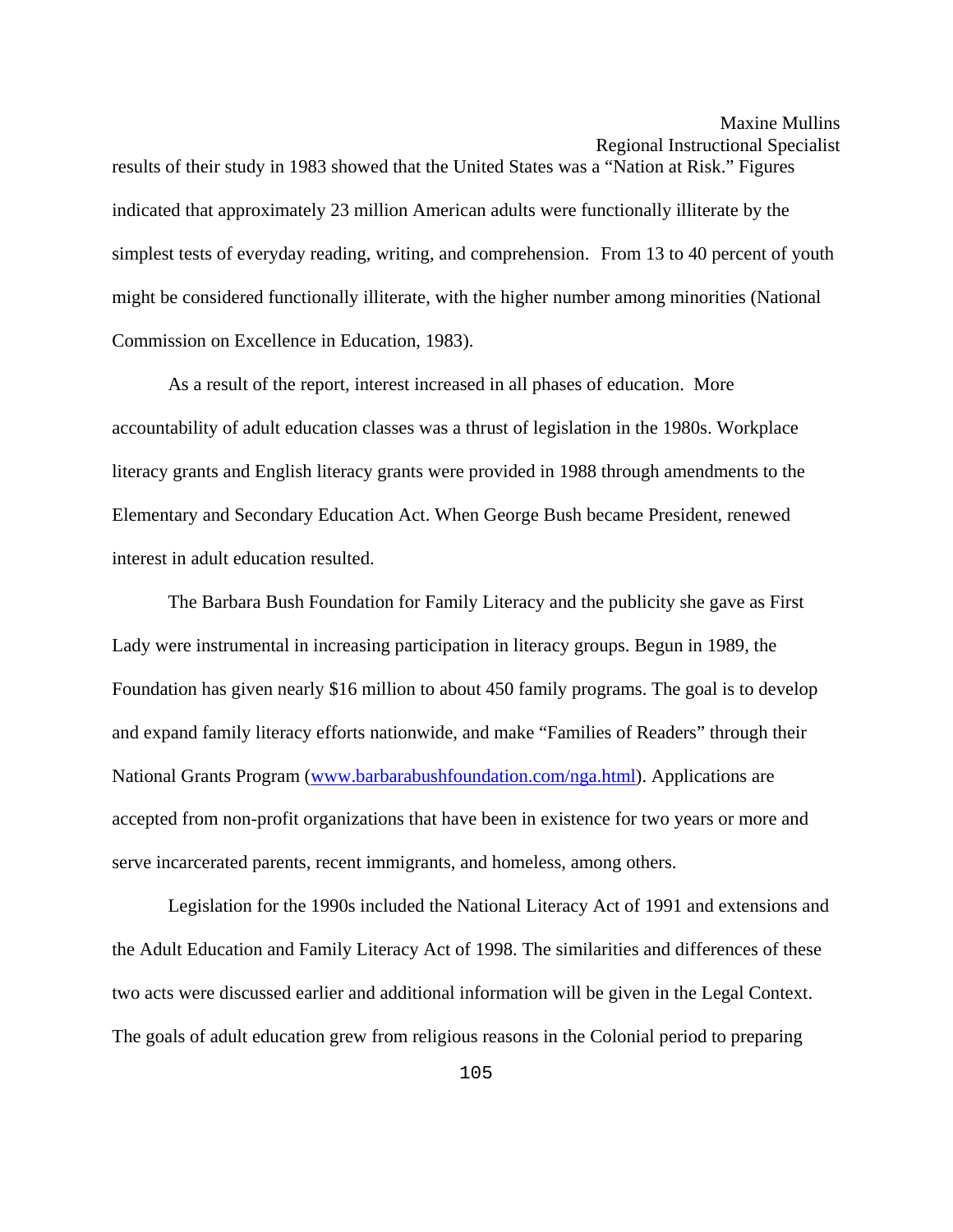# Maxine Mullins

Regional Instructional Specialist

adults to become contributing citizens, workers, and family members in the  $21<sup>st</sup>$  century.

#### A Brief History of Adult Education in Virginia

 While the nation was evaluating the needs of the rural population as they related to illiteracy and programs funded by the Economic Development Act, localities in Virginia were developing programs for improving the reading levels of adults. Federal and state funds provided localities with resources for classes in most of the counties in Virginia (Jones & Lowe, n. d.). The number of counties with adult education programs steadily increased during the 1970s and 1980s, as seen in the chart below (Sherron, 1985).

| Year | Percentage   | Adult      | Percentage            | Percentage                          | Percentage            | Percentag    |
|------|--------------|------------|-----------------------|-------------------------------------|-----------------------|--------------|
|      | of counties  | education  | in Level I            | in Level II                         | in Level III          | e in ESL     |
|      | participatin | enrollment | $\text{(grades 1-3)}$ | $\left( \text{grades } 4-6 \right)$ | $\text{(grades 7-8)}$ | (all levels) |
|      | g            |            | instructiona          | instructiona                        | instructiona          |              |
|      |              |            | l level               | 1 level                             | 1 level               |              |
| 1970 | 55           | 9,750      | 28.4                  | 36.6                                | 35.3                  |              |
| 1978 | 68           | 18,191     | $24.2^{\rm a}$        | $27.6^{\circ}$                      | $26.9^{\rm a}$        |              |
| 1985 | 87           | 23,388     | 14.0                  | 35.8                                | 36.6                  | 13.6         |

Note. Selected from A longitudinal evaluation of adult basic education in Virginia: 1970-1985, by R. H. Sherron, 1985, pp. 49, 50, 52, 59. Richmond, VA: Virginia Commonwealth University. <sup>a</sup>Percentages do not sum to 100; error in original document.

 These figures show a growth pattern in total enrollment and indicate a decrease in the percentage of participants in Level I. The percentage of Level II participants increased from 1970 to 1985 and the percentage of Level III participants remained consistent. The percentage at the lowest levels was probably influenced by the delineation of English as a second language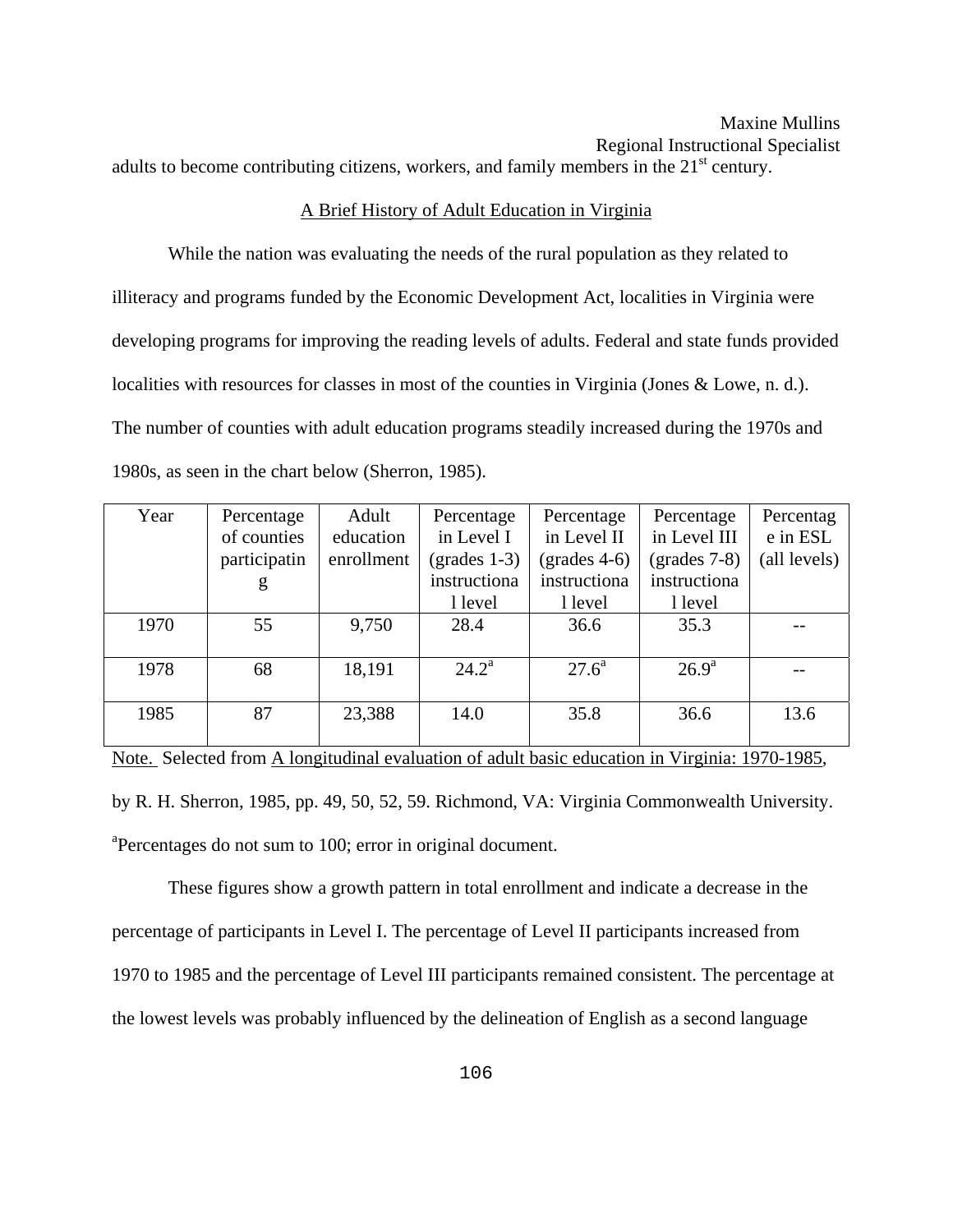enrollees in 1985.

Programs were administered locally, usually from the county school board office. An individual, such as the elementary supervisor or the vocational director, had responsibility for hiring teachers, providing in-service, collecting attendance data, completing reports, and visiting classes. These people served adult education on a part-time basis.

Each locality was provided supervision and instruction for adult education by an administrator in the Virginia Department of Education. In 1985, three state supervisors for adult education were in place, with vast regions to administer (Sherron, 1985). Neither the state supervisors nor the local administrators were able to visit adult education classrooms as often as needed to provide direction and training for the local staff.

Sherron (1985) concluded:

It is clear from this study and the two previous studies [1970 and 1978] that local supervision by the state staff is inadequate. Many of the programs were not visited last year due to travel fund restrictions and central office administrative responsibilities. Local ABE supervisors have numerous other responsibilities and are part-time ABE. The program needs either more local supervision or better field supervision by the State staff. There seems to be a role conflict between the centralized State Department administrative demands and the need for field supervision and technical assistance for part-time local program personnel. (p. 38)

A major impetus for literacy education in Virginia was given by Jeannie Baliles, wife of Governor Gerald Baliles. While she campaigned with her husband for attorney general in 1981,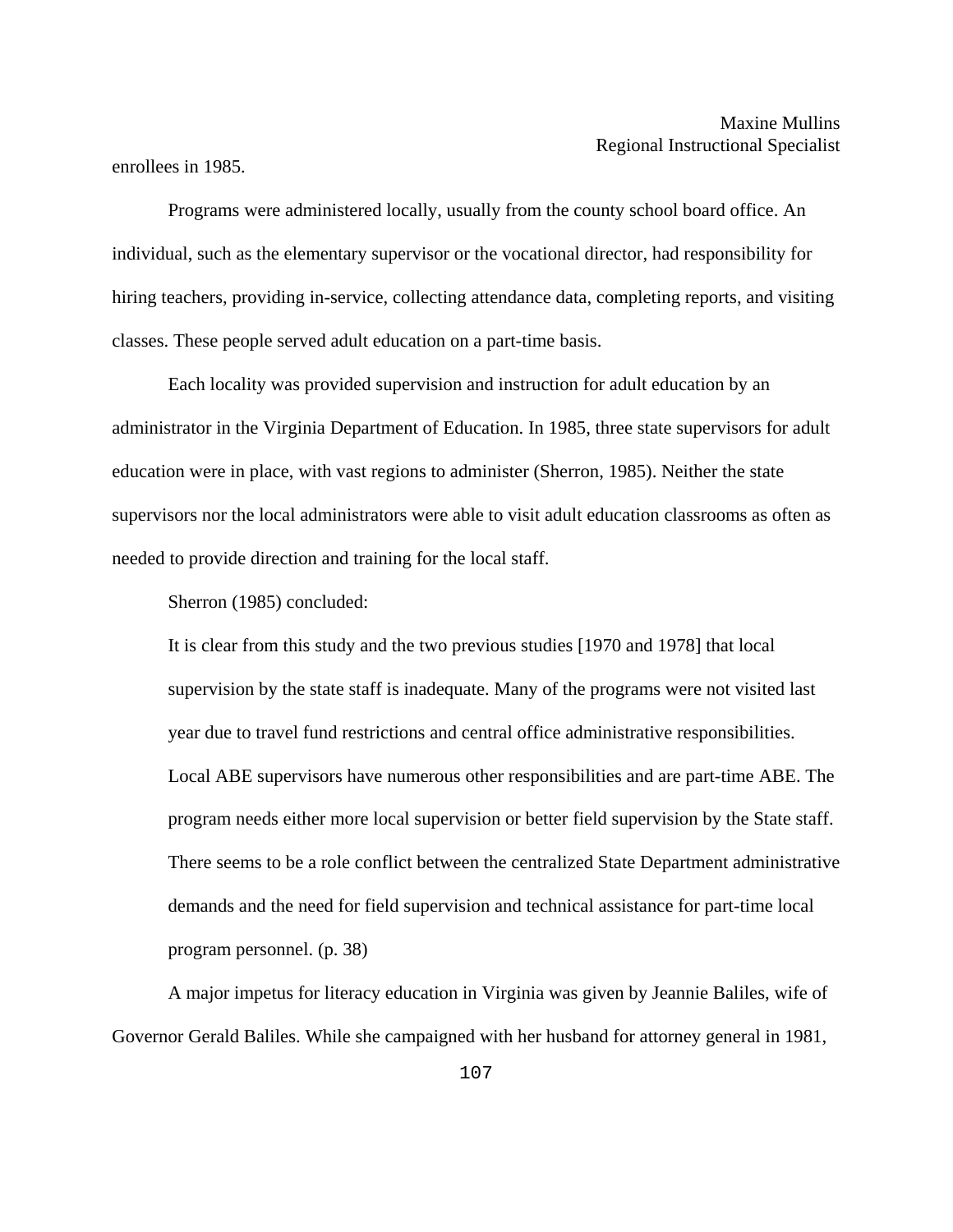she met textile workers who feared a factory closing would cause great peril in their family's livelihood. The workers couldn't read well enough to secure other jobs (Squires, 1989). After the gubernatorial election in 1985, Mrs. Baliles, as First Lady of Virginia, took on the problem of illiteracy and became an advocate for adults such as those she met in the factories. The results of her work were quickly seen:

- An increase in state expenditures from \$20,000 in 1986-87 to \$270,000 in 1987-88 (Squires, 1989).
- The creation of the Virginia Literacy Foundation in 1987 to support literacy through grants to private volunteer groups (Virginia Literacy Initiative, 1994). Mrs. Baliles serves (2005) as chairperson of the board of directors of the foundation.
- The sponsorship by the foundation and the Virginia Department of Education of awards that honor outstanding adult learners, educators, administrators, and corporate sponsors (Virginia Literacy Foundation & Virginia

Department of Education, 2002).

"In 1989 the state came up with money allocated specifically for adult education. This came about through Governor Baliles, and his wife, Jeannie Baliles, with his wife taking on the project of adult literacy." (BC, I, 23- 25)

A former regional instructional specialist's comments on the services of Mrs. Baliles are in the box above.

 As a result of efforts to increase services for adult education, the Virginia Literacy Initiative was created in 1987 as a partnership between the Virginia Literacy Foundation and the Virginia Office of Adult Education and Literacy(Virginia Literacy Initiative, 1994). The Virginia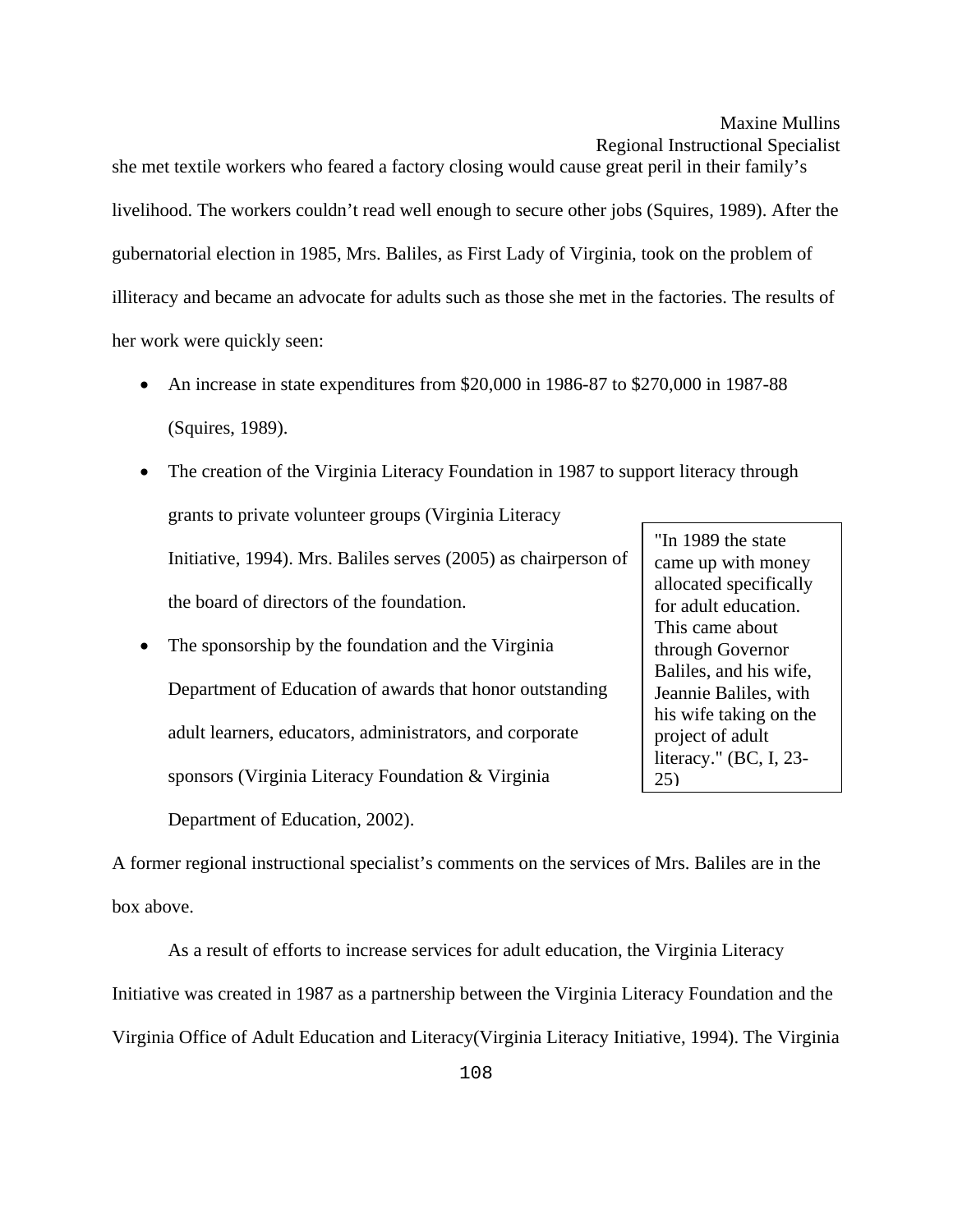Literacy Foundation, as the private group, was administered by Mark Emblidge, and the public sector was served by Dr. Steve Nunes as Executive Director of the State Adult Literacy Committee in the Office of Adult Education and Literacy. The collaborative efforts of the public and private groups in addressing illiteracy resulted in expanded financial and legal support. Programs and services were added, and the Virginia General Assembly created the Virginia Advisory Council for Adult Education and Literacy in 1993 (Code of Virginia). Further information on the Council is included in the Legal Context.

 By 1989, under the leadership of Dr. Lennox L. McLendon in the Adult Education and Employment Division of the Virginia Department of Education, Virginia had developed "The Virginia Adult Learning System" to implement the goals of the adult education program. This system identified five types of learners, the resources for meeting their needs, and referral and support services at the state, regional, and local levels (see Appendix B). The types of learners were:

- 1. Adult beginning readers who read at the fourth grade level or below. These readers need specialized and perhaps individualized instruction. Many of these learners may have a learning disability.
- 2. Independent learners who function between the fifth and eighth grade levels. Many of these learners need less intense instruction and can work at home after receiving instruction in class. Many of these learners, too, have a learning disability.
- 3. Adult secondary learners who are ready to receive a GED or a high school diploma and are functioning at ninth grade level or above. They are able to help plan and evaluate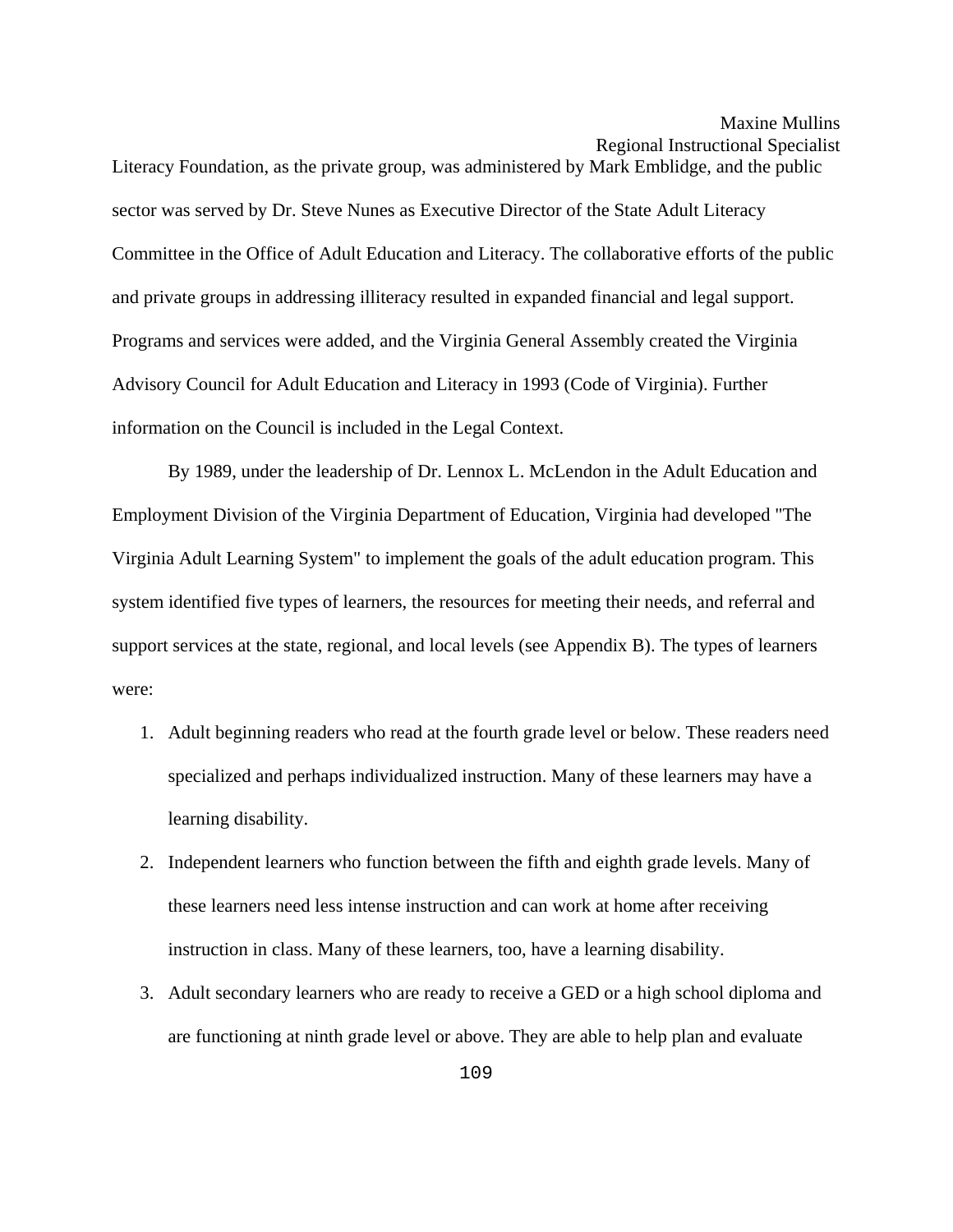their own learning and might influence what is taught.

- 4. Special targeted populations including inmates in jails, physically and emotionally handicapped adults, employees in the workplace, homeless adults, parents who wish to help their children with homework, and welfare parents needing skills improvement.
- 5. Adults needing advanced training and education who may be preparing for college, for better jobs, or even for their first job. Women who are first entering the workforce and unemployed adults who need special training are in this category. Community college and apprenticeship training might be made available for these adults, but they might possibly need skills improvement before enrolling (McLendon, 1989).

In rural areas of Virginia, specialized classes were not often available for the various levels of learners, so the adult educator might have several of these types of learners in the classroom – from a non-reader to someone preparing for college entrance. Therefore, the teacher had to be aware of the characteristics of the adult learner, the process of evaluating the learners' needs and progress, and the resources available in communities for referral. Likewise, the various agencies within the community had to be aware of the resources and training available to their clients. Adult education programs referred clients to resource agencies such as the health department; the agencies in turn referred clients who needed additional skills to the adult education classes. This process was known as the "Bilateral Referral Process" (McLendon, 1989). The regional instructional specialist became the person who linked the adult learner, the local resources, the local administrator for adult education, and the Virginia Department of Education.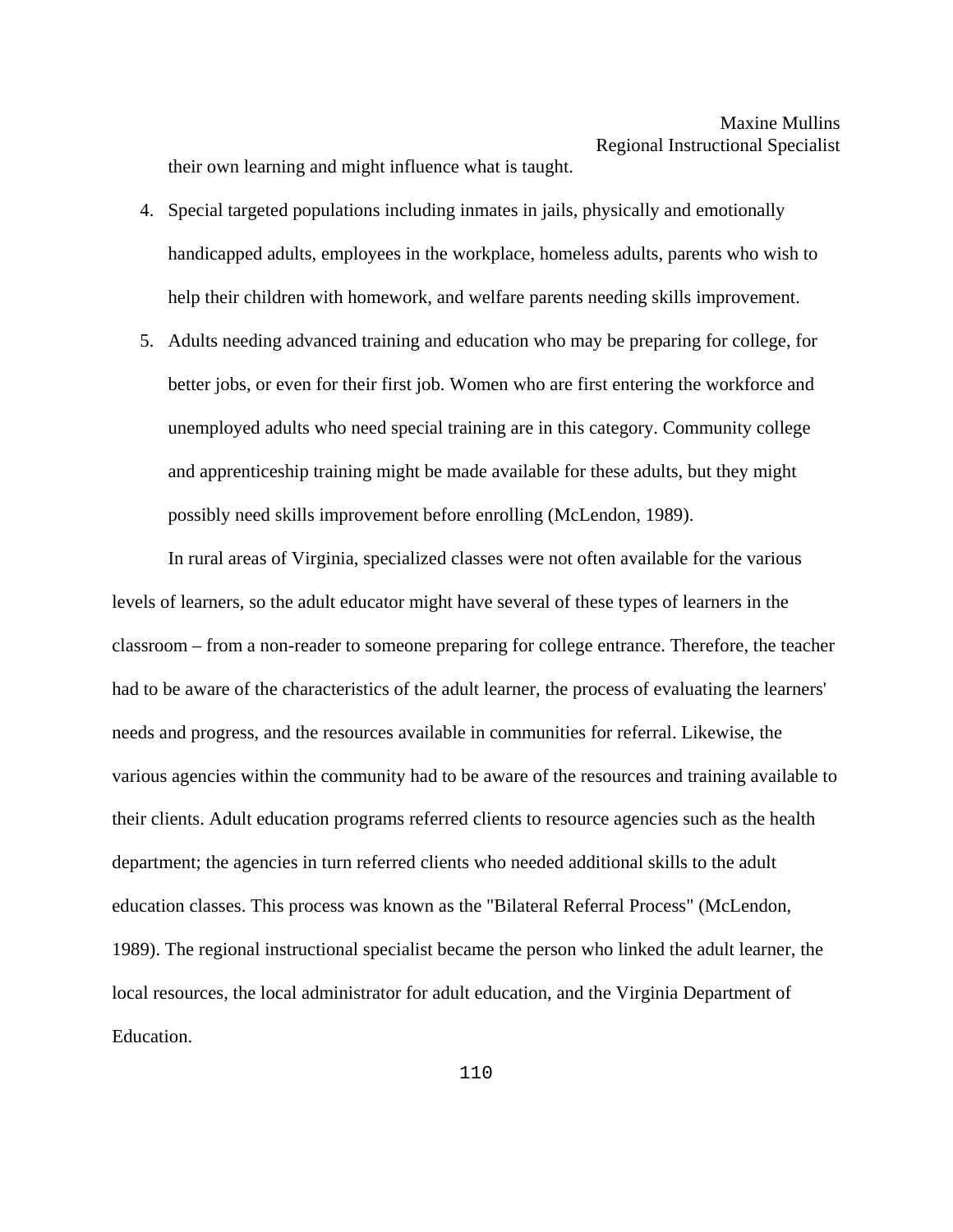From 1987 to 1990, organizational changes occurred, including the establishment of 22 Regional Literacy Coordinating Committees throughout Virginia (Virginia Department of Education, 1993c). With representatives from both the public and private sectors, these committees sought to develop and implement effective means of using existing resources to provide quality educational and training services. The mission of the committees was to "assist in the creation of a more literate region, empowering individuals therein to achieve their full potential and to participate effectively as members of families, communities and the workforce" (Virginia Department of Education, 1993c, Section 9). Membership on the Regional Literacy Coordinating Committees consisted of representatives of various literacy providers within each region.

A pilot project for regional instructional specialists in adult education programs was conducted in Northern Neck in 1988. Two specialists were hired, a starter kit describing the services to be offered was developed, and in-service activities were organized (Davis, 1997b). In 1989, ten regional instructional specialists began initial efforts to assist in the delivery of adult education in designated rural locations across Virginia. The ten individuals had diverse backgrounds and limited training in the tasks they were directed to perform.

 By 1992, regional instructional specialists hired with state funds were working in 18 of the 22 regions, while local funds were used to fill the positions in the other four regions. During the years from 1990 to 1999, significant progress was made in addressing illiteracy in Virginia. Funding was maintained, administrative services were centralized, a lead agents' council (the chairperson from each of the Regional Literacy Coordinating Committees) was established, and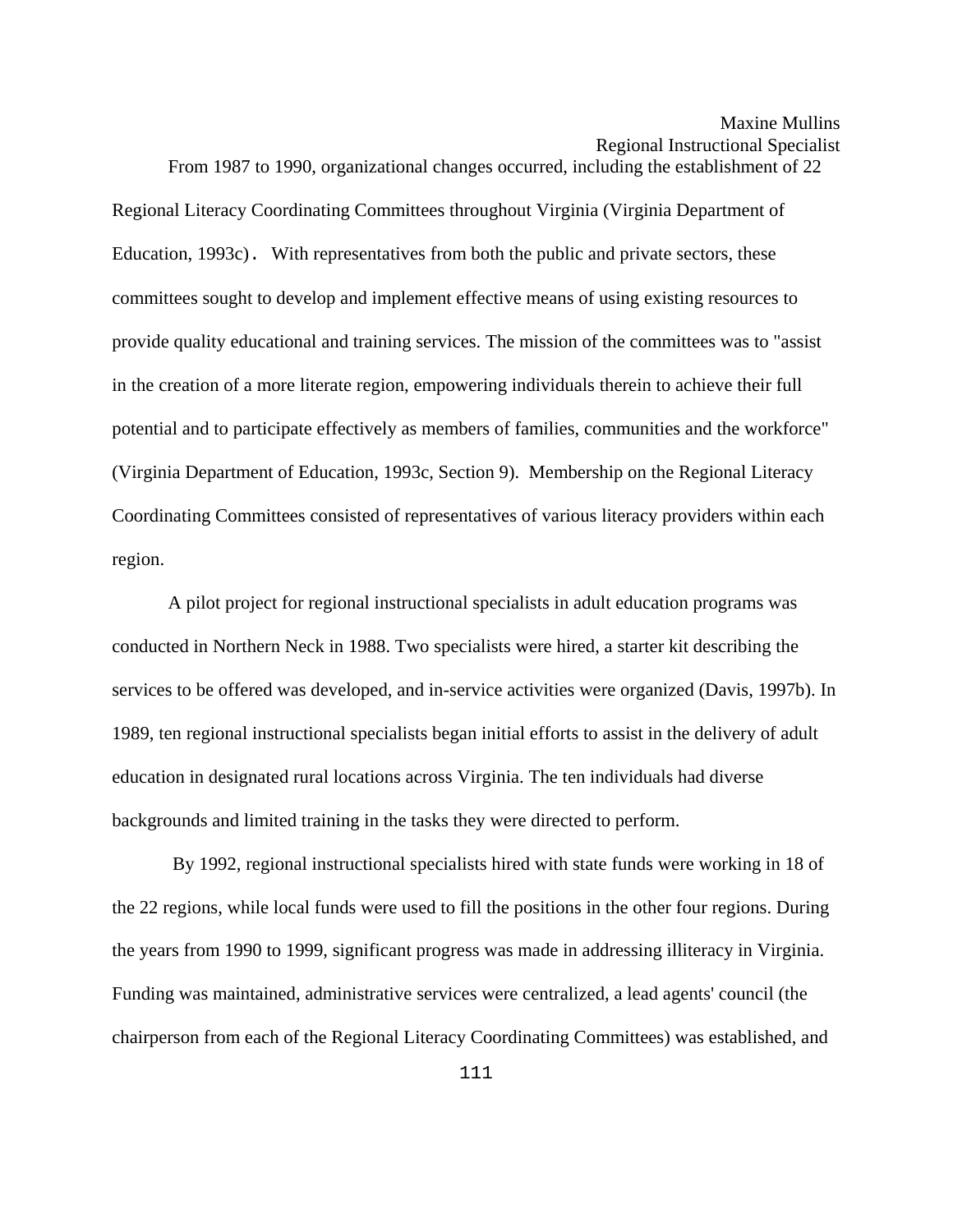a staff development plan was implemented (Virginia Literacy Initiative, 1994). Workplace instructors received information about ISO 9000 (Harrell & Wright, 1997); performance indicators and characteristics of the adult learner (Foucar-Szocki, et al., 1997) were part of inservice programs. Preparations were ongoing for implementing the directives of the Workforce Investment Act of 1998.

As we moved toward the 21<sup>st</sup> century, "Workplace Essential Skills" and "GED Connection" (Kentucky Educational Television, 2005, [http://www.ket.org/enterprise\)](http://www.ket.org/enterprise) became part of the training, as more emphasis was placed on attaining and retaining employment. Less time was devoted to recruiting adults with lower skill levels. Literacy instruction was left to volunteer groups, but lower-level enrollees were welcomed in the adult education classrooms. Virginia enrollment figures for three recent years are in the chart below. Enrollment steadily decreased between 2001-2002 and 2003-2004, but the pattern of enrollment in the three categories remained consistent, with little variance in the percentage of enrollments across years.

| Year      | Enrollment | Percentage in<br>English literacy | Percentage in<br>adult basic<br>education | Percentage in adult<br>secondary<br>education |
|-----------|------------|-----------------------------------|-------------------------------------------|-----------------------------------------------|
| 2001-2002 | 32,418     | 44                                | 41                                        | 15                                            |
| 2002-2003 | 31,574     | 45                                | 42                                        |                                               |
| 2003-2004 | 28,037     | 43                                | 44                                        |                                               |

Note. Data gathered from Virginia Department of Education. (2001-2004). Adult education and literacy statewide annual performance report. Office of Adult Education and Literacy, Virginia Department of Education, Richmond.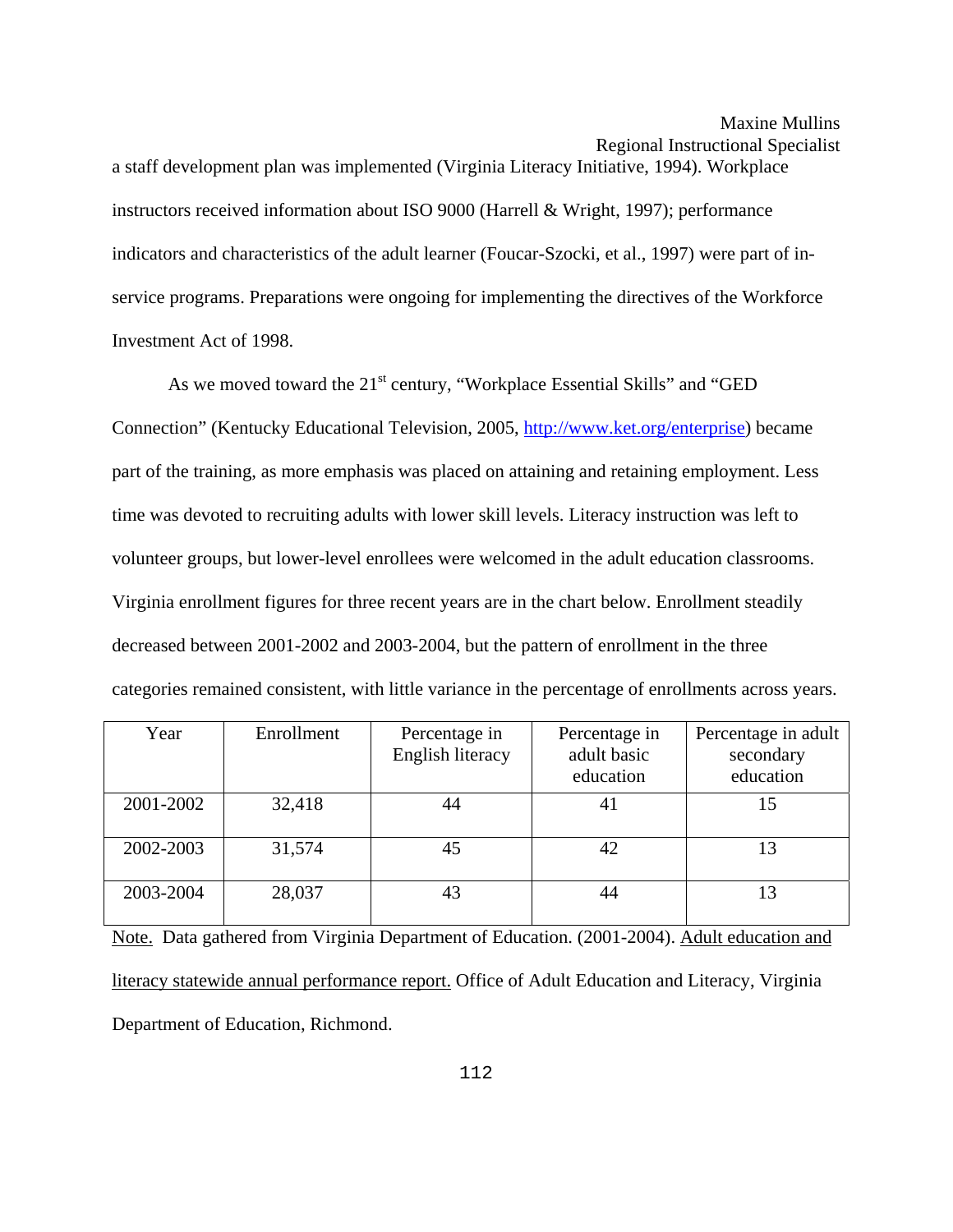The following chart shows that the total hours of attendance declined over the three years, but the average number of hours per student remained consistent with more than 60 hours per student each year. Students in classes for English for speakers of other languages consistently had the highest average attendance hours.

| Year      | Total hours of | Average hours of       |
|-----------|----------------|------------------------|
|           | attendance     | attendance per student |
| 2001-2002 | 2,118,308      | 65                     |
| 2002-2003 | 1,912,031      | 61                     |
| 2003-2004 | 1,859,989      | 66                     |

Note. Data gathered from Virginia Department of Education. (2001-2004). Executive Summary. Office of Adult Education and Literacy, Virginia Department of Education, Richmond.

A Brief History of Adult Education in the Mount Rogers Region of Virginia

Adult education classes in the Mount Rogers Region were initially administered by each locality. Some private programs were sponsored by volunteer groups, with tutors, libraries, and churches providing services for those adults reading at the lowest level, generally at fourth grade

or below. Those in the higher performing groups were served by the public schools. Teachers for these adults were hired from the

localities with adult education classes as part-time employment.

Many of these teachers were employed as regular classroom teachers during the day and adult education teachers during the "In 1976, I began teaching adult education because each of the counties had to provide for the under-educated" (BC, I, 7-8).

evening. The former regional instructional specialist provided some background on her early work as a teacher of adult basic education. Her words are in the box above.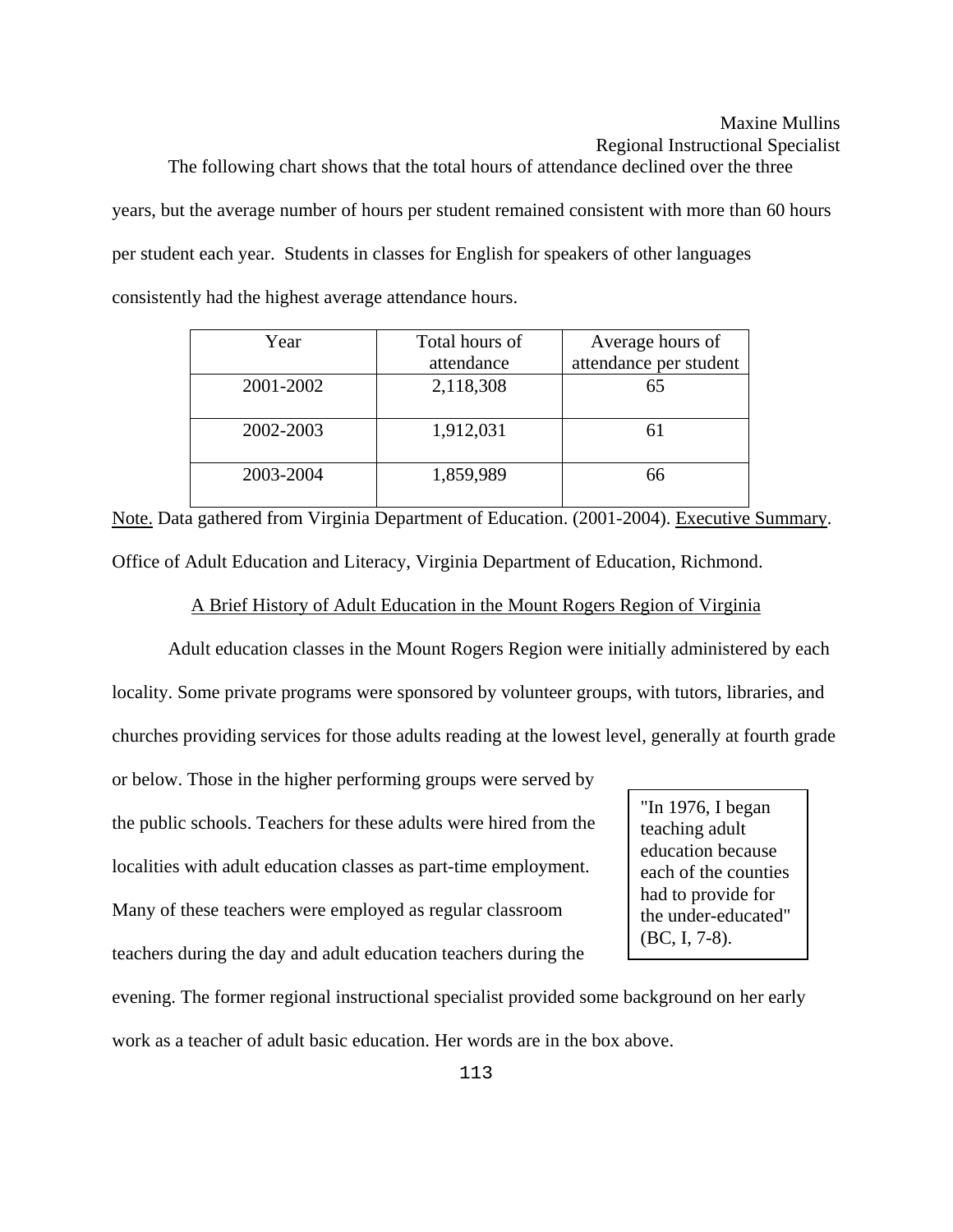Problems with establishing new adult education programs were discussed with the former regional instructional specialist, as shown in the box below. She stated that there were no books designed especially for adult education students. Steck-Vaughn was one company that began publishing workbooks designed with the adult learner in mind. Low readability levels in the

textbooks were an asset for those with low literacy levels and were written on topics with which the adults could associate. Mathematics workbooks were purchased, with activities from simple addition and subtraction to fractions and word problems related to life skills of measurement and interest.

"And with the funding, we were able to get materials for the classrooms. We were able to buy a variety of books, through Steck-Vaughn and others, to prepare the students for their tests" (BC, I, 97-99).

 Sherron (1985) noted that supervision of adult education classes in Virginia was minimal. Three state supervisors were expected to oversee adult education programs across the state. As enrollment increased, additional services, such as staff development and site visits, were needed.

During the late 1980s, funds became available (in part from the efforts of Governor and

Mrs. Baliles), and regional programs were initiated. The Mount Rogers Regional Adult Education Program was one of the first to have the services of a regional specialist, as indicated in the box at the right. Requirements for this position included a

"They appointed me as part-time administrator, GED specialist we were called at that time. There were ten appointed for the state" (BC, I, 52-53).

bachelor's degree, three years of work experience in adult education, and leadership ability (Virginia Department of Education, 1993c). The position was funded in the beginning as a parttime position. The contract gave specific tasks, administrative in nature, which the regional instructional specialist was prohibited from performing. The first regional instructional specialist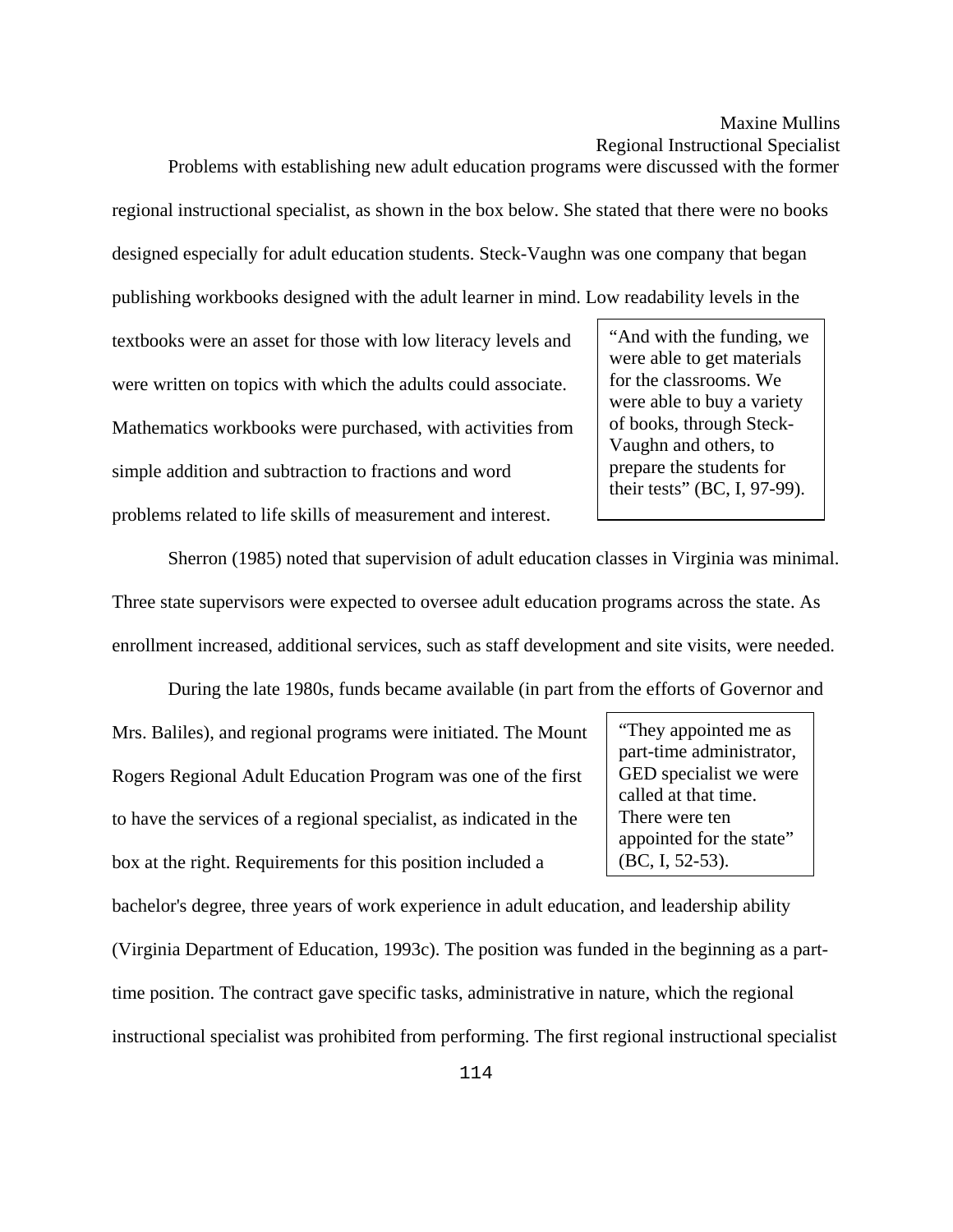# Maxine Mullins

Regional Instructional Specialist for the Mount Rogers Regional Adult Education Program gave information about the way that the program manager's position was added:

I called the state administrator, and said, "Look! In order to do the proper job, you need full-time administrators in these areas. We need to have an office set up, someone there fulltime." He indicated the state had some money that could be put in that direction. (BC, I, 57-60)

The former specialist continued to describe the growth of the Mount Rogers Regional Adult Education Program. She said, "People really started getting on the bandwagon, calling up and finding out where the closest class to where they lived was, and the time, and so forth. But through the local people, we were able to almost immediately establish classes" (BC, I, 159- 161). The continued growth was based on a historical context with a need for services, availability of funds for personnel and supplies, and the legal authorization for educational services from the federal, state, and local levels.

> The Legal Context of the Work of the Regional Instructional Specialist in the Mount Rogers Region of Virginia

 The present work of the regional instructional specialist for adult education in Virginia and the Mount Rogers Region is embodied in the federal Workforce Investment Act of 1998, Title II; the authorization and funding by the General Assembly of Virginia; regulations of the Virginia Board of Education; and rules and regulations of local governing bodies. Local structures for delivery of adult education services vary across Virginia. Localities may set additional guidelines related to qualifications for the position of regional instructional specialist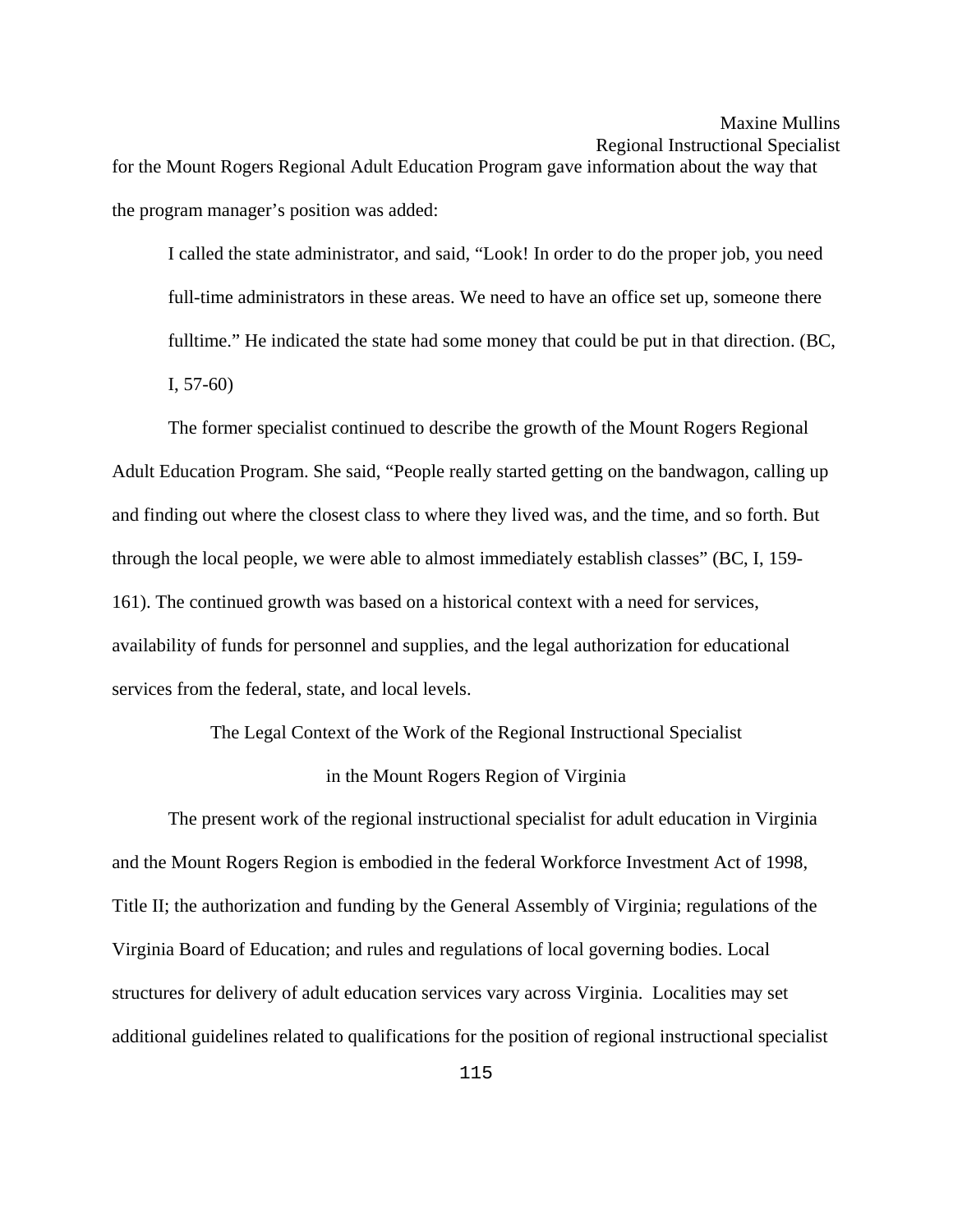and expectations for their job performance.

#### Legal Authorization – Federal Level

 The United States Constitution, Article I, Section 8, Clause 1, states: "The Congress shall have the power to lay and collect taxes, duties, imports and excises, to pay the debts and provide for the common defense and general welfare of the United States." This clause is commonly known as the "general welfare" clause, and it is under this authority that the government of United States appropriates money for public education.

 The adult education program across the United States has emerged through the years, particularly since the time of Sputnik and the race to put a man on the moon. President Lyndon Johnson, with the "War on Poverty," expanded the federal government's role in adult education, as Title IIB of Public Law No. 88-452 (Economic Opportunity Act of 1964). Under this law, states received \$18.6 million to establish programs for adults who had not completed high school (Eyre, 1998).

 The Elementary and Secondary Education Act of 1965 (Pub. L. No. 89-10) provided federal support for the total educational program, including literacy and vocational programs. Title I of this act gave federal assistance for educational programs that were designated for the benefit of children from families with an income below the designated poverty level. Four other titles in the Elementary and Secondary Education Act provided funds for libraries, educational centers, regional educational research, and state departments of education (Morphet, Johns, & Reller, 1982). With the amendments to the Elementary and Secondary Education Act in 1966 (Pub. L. No. 89-750), Title III became the Adult Education Act. Subsequent revisions of the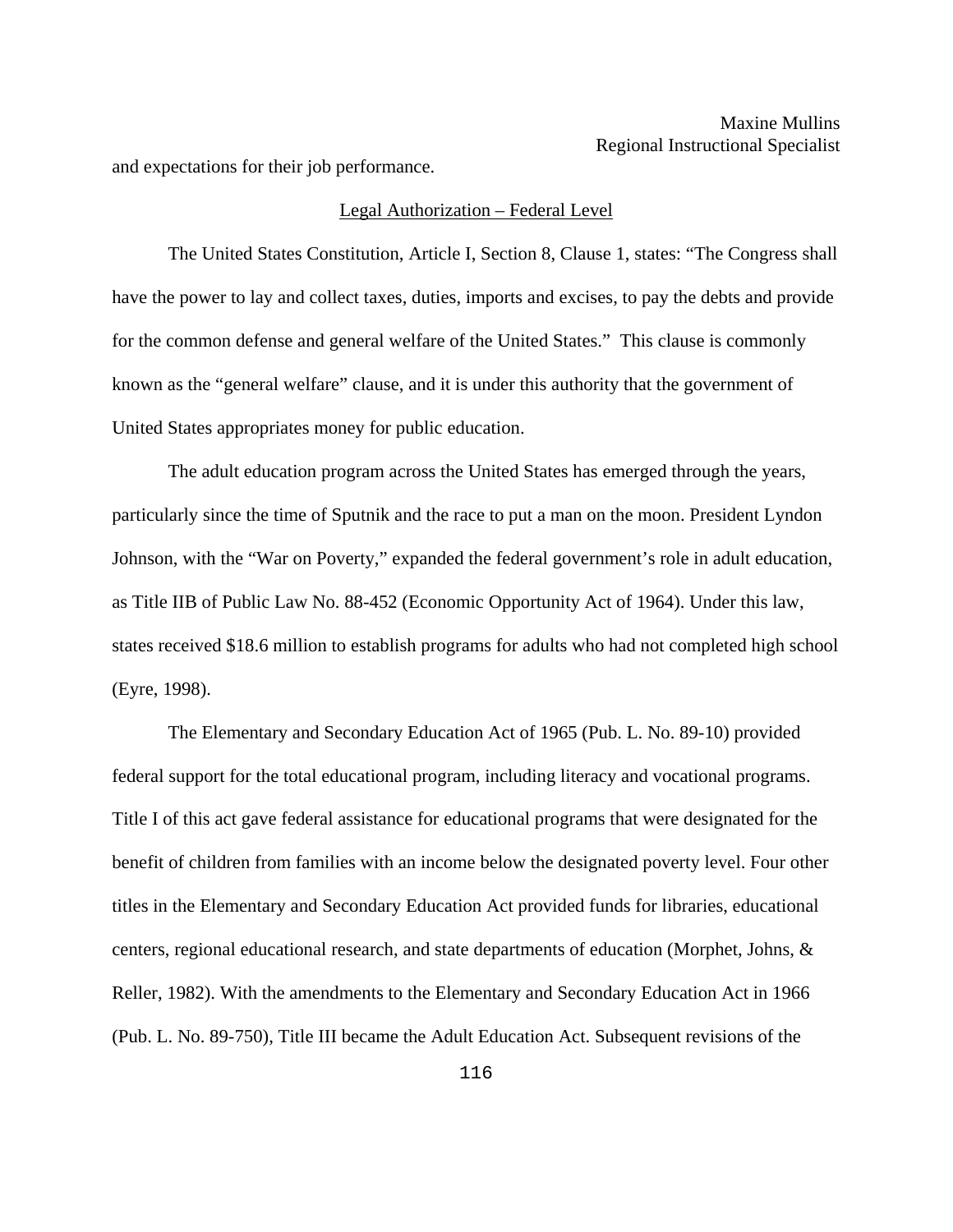Adult Education Act (Pub. L. No. 100-297), as amended by the National Literacy Act of 1991 (Pub. L. No. 102-73), gave authorization for activities related to adult basic education and literacy within the Commonwealth of Virginia (McLendon, 1998).

 In 1998, Congress passed the Workforce Investment Act of 1998 (Pub. L. No. 105-220). This act contained five titles:

- Title I, Workforce Investment Systems, was implemented on July 1, 2000. An agreement between the Virginia Department of Education and the Virginia Employment Commission was established to further develop the adult education program around the standards established in the Workforce Investment Act of 1998. One-Stop delivery systems were established, and providers of youth activities, including Job Corps, were identified.
- Title II of the Workforce Investment Act or the Adult Education and Literacy Act of 1998 went into effect on July 1, 1999, giving authorization for states to continue providing programs in adult education and literacy.
- Title III, Workforce Investment-Related Activities, linked the act to veterans' employment services and the Twenty-First Century Workforce Commission.
- Title IV provided for inclusion of rehabilitation services.
- Title V, General Provisions, included provisions for unified state plans and definitions for indicators of performance.

 The purpose of the Adult Education and Family Literacy Act was in Section 202: to create a partnership among the Federal Government, States, and localities to provide,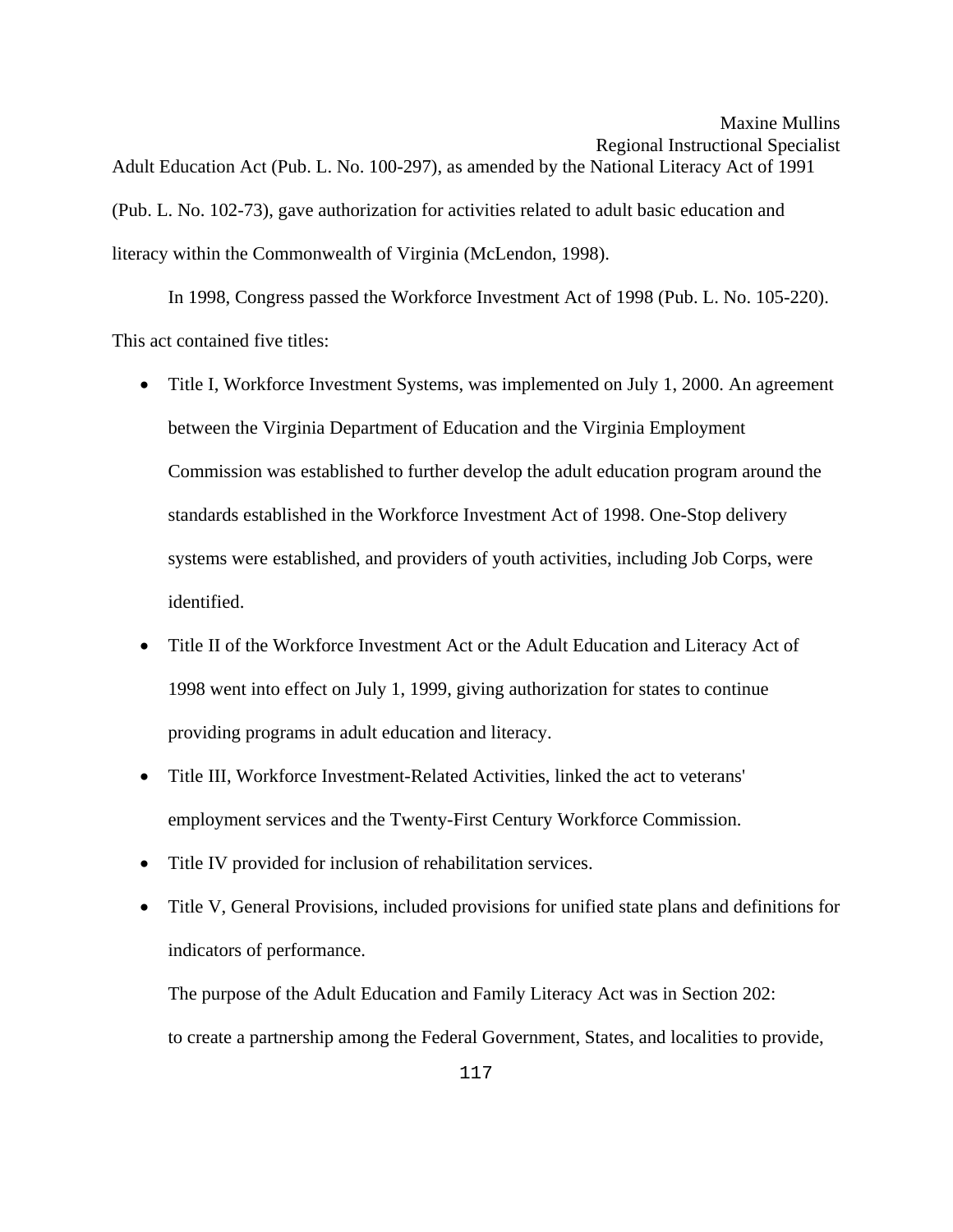on a voluntary basis, adult education and literacy services, in order to –

- (1) assist adults to become literate and obtain the knowledge and skills necessary for employment and self-sufficiency;
- (2) assist adults who are parents to obtain the educational skills necessary to become full partners in the educational development of their children; and
- (3) assist adults in the completion of a secondary school education. (pp. 1059- 1060)

 Definitions given in Section 203 further define the scope of services of adult education and literacy to include English literacy programs, services for individuals with disabilities, family literacy services, and workplace literacy services. Guidelines for states to submit fiveyear plans to include these services, together with needs assessments and evaluation of program effectiveness based on performance measures, are included in Section 224 (Workforce Investment Act, 1998).

 During November 1998, the adult education staff of the Virginia Department of Education conducted four regional briefing sessions to review the Adult Education and Family Literacy Act of 1998, Virginia's state plan as required by the act, and local five-year comprehensive plan requirements. Eligible grant applicants invited to participate in the briefings included managers of adult education and literacy programs and representatives of local departments of social services, community colleges, public schools, public libraries, volunteer literacy providers, and job training programs (Virginia Department of Education, 1999b). These meetings were held to facilitate the development of local plans for adult education.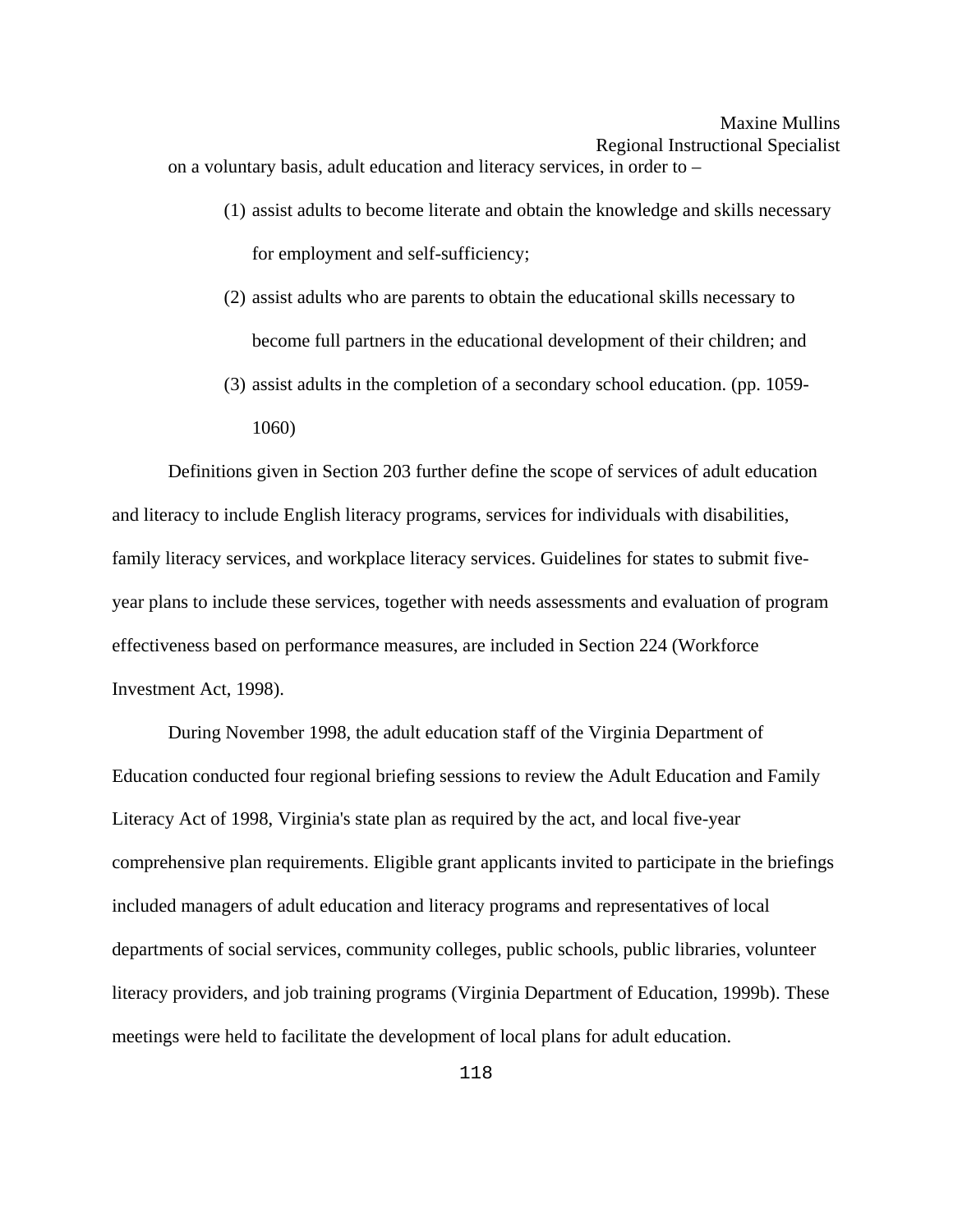#### Legal Authorization – Virginia

 The Code of Virginia provides legal authorization for implementing adult education programs within the Commonwealth of Virginia. The Code states that:

The Board of Education shall:

- 1. Require the development of adult education programs in every school division.
- 2. Encourage coordination in the development and provision of adult education programs between school boards and other state, federal, and local public and private agencies.
- 3. Promulgate appropriate standards and guidelines for adult education programs.
- 4. Accept and administer grants, gifts, services, and funds from available sources for use in adult education programs.
- 5. Assist school divisions with all diligence in meeting the educational needs of adults participating in adult education programs to master the requirements for and earn a general educational development (GED) certificate or high school diploma. (Code of Virginia, § 22.1-223)

 This authorization allowed the Virginia Department of Education to certify in its state plan for adult education: "The State agency has authority under State law to perform the functions of the State under the program" (Virginia Department of Education, 1999b, p. 1). The "Virginia State Plan for Adult Education and Literacy" incorporates each of the requirements set forth in the Workforce Investment Act and adds guidelines for local programs. The Virginia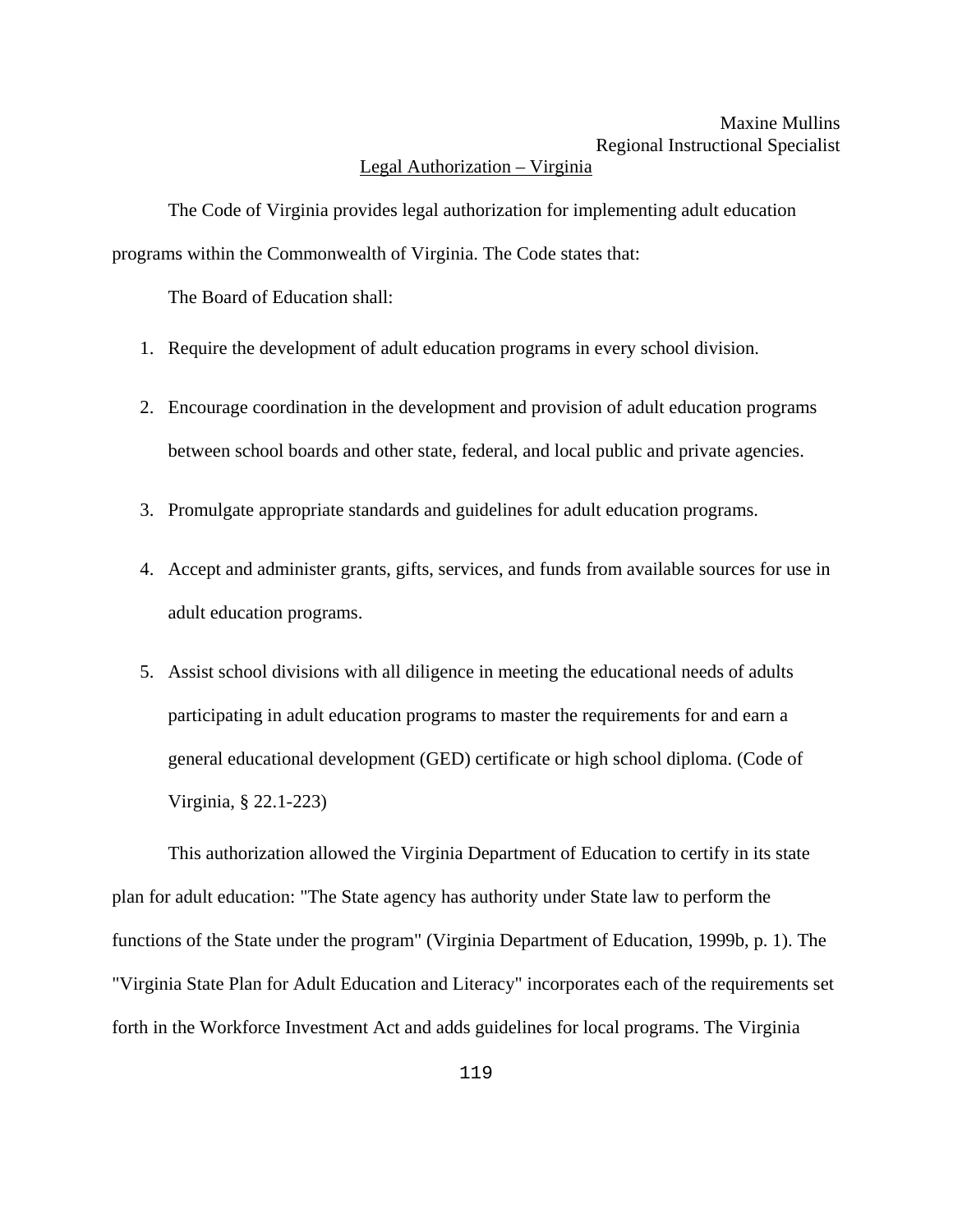Department of Education submitted its five-year plan to be effective from July 1, 1999, through June 30, 2004. The plan was extended with no modification to June 30, 2005, and again to June 30, 2006, to allow for the federal update of the Workforce Investment Act.

 The Virginia State Plan (Virginia Department of Education, 1999b) lists activities to be conducted in adult education programs in the Commonwealth of Virginia. Workplace literacy programs, which numbered more than 200 in 1999, were to be improved and expanded. Family literacy services are included as an important component of adult education as parents and their children are trained for school and life experiences. English literacy services provide a venue to help individuals with limited English proficiency achieve success in speaking the English language and learning the culture of their adopted country.

 The Virginia State Plan contains demographics indicating a need for services. These numbers are presented later in the program context, together with the national and state program standards. The "Virginia Adult Learning System" that more fully describes the program for undereducated adults in Virginia is Appendix C in the Virginia State Plan (Virginia Department of Education, 1999b). This plan describes support services provided at the state and local levels and includes the services of the regional instructional specialist for adult education.

 In January 1999, Superintendent of Public Instruction Paul D. Stapleton informed division superintendents of the intent of the Adult Education Services in the Virginia Department of Education to begin the planning process for local five-year adult education programs. Local education agencies were to participate in the Adult Education Comprehensive Planning Process to "respond to the needs of the adult learners" and coordinate "with other education, support, and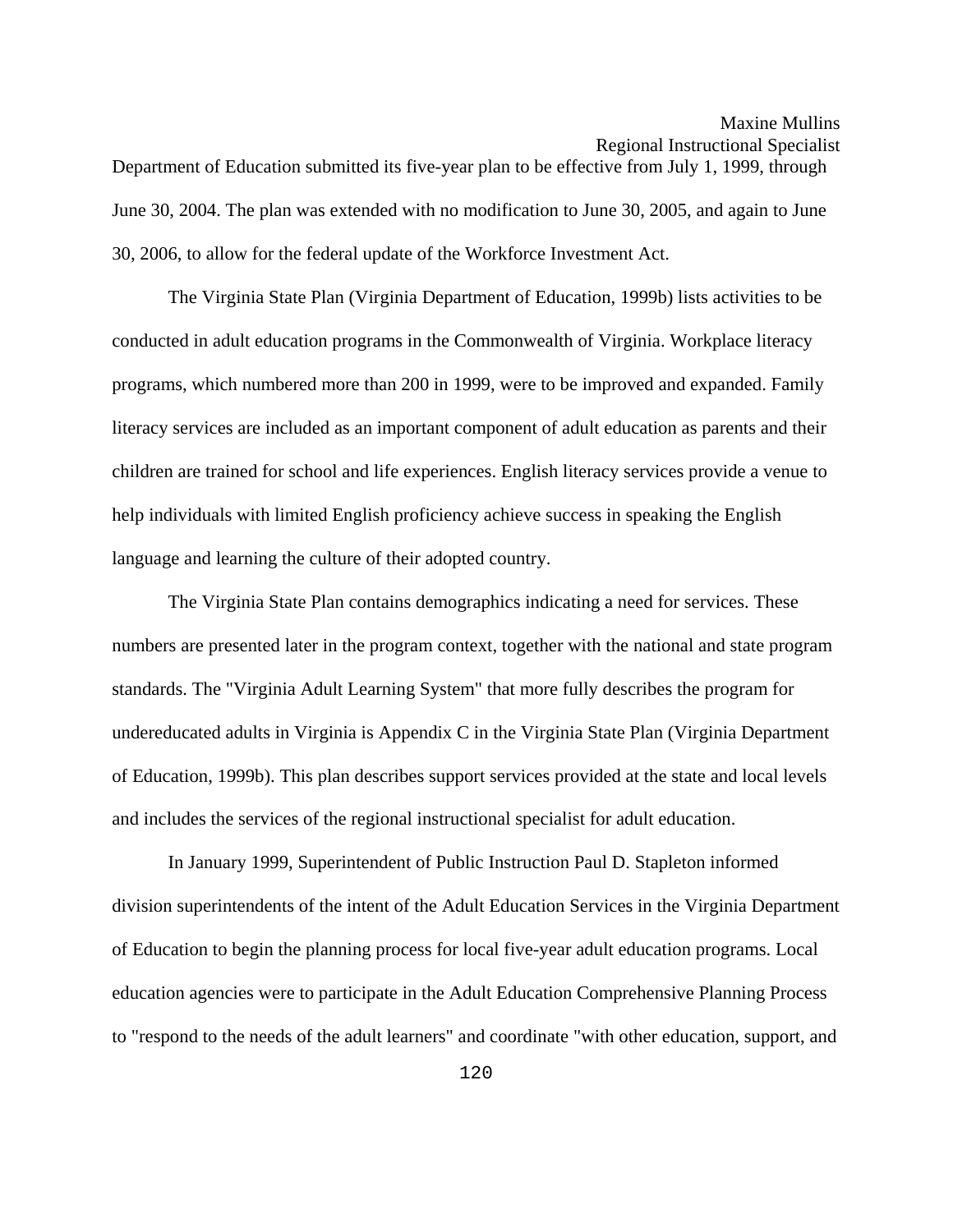job training services" (Stapleton, 1999). Agencies collaborating in development of the plan included (among others) departments of social services, departments of rehabilitative services, and career development projects. These agencies receive special funding for adults but are not administered through the Office of Adult Education and Literacy. Many undereducated adults need services of these agencies, and collaboration among providers is necessary.

 The process of writing a local plan and application for adult education funds for the Mount Rogers Regional Adult Education Program followed Superintendent Stapleton's request for the planning process. The plan followed the guidelines submitted to the local school boards for the counties of Bland, Grayson, Smyth, Washington, and Wythe and the cities of Bristol and Galax. In collaboration with the agencies in the Regional Literacy Coordinating Committee for the Mount Rogers Region, a needs assessment and data on adult learners were compiled. Priorities for services – based on the most critical needs related to areas of family literacy, workplace literacy, and special populations – were listed in the document. These priorities were to:

- 1. Offer quality adult education classes at various times and locations all across the region to improve basic skills, to [prepare] to get a GED, [to increase] job readiness skills . . . and skills to become or remain a better citizen, parent, and worker.
- 2. Encourage development of on-site adult education workplace classes. Continue collaborative endeavors, projects with PIC [Private Industry Council] (soon to be WIA [Workforce Investment Act]), and others to address needs of displaced homemakers.
- 3. Continue to stimulate family literacy programs and other programs designed to meet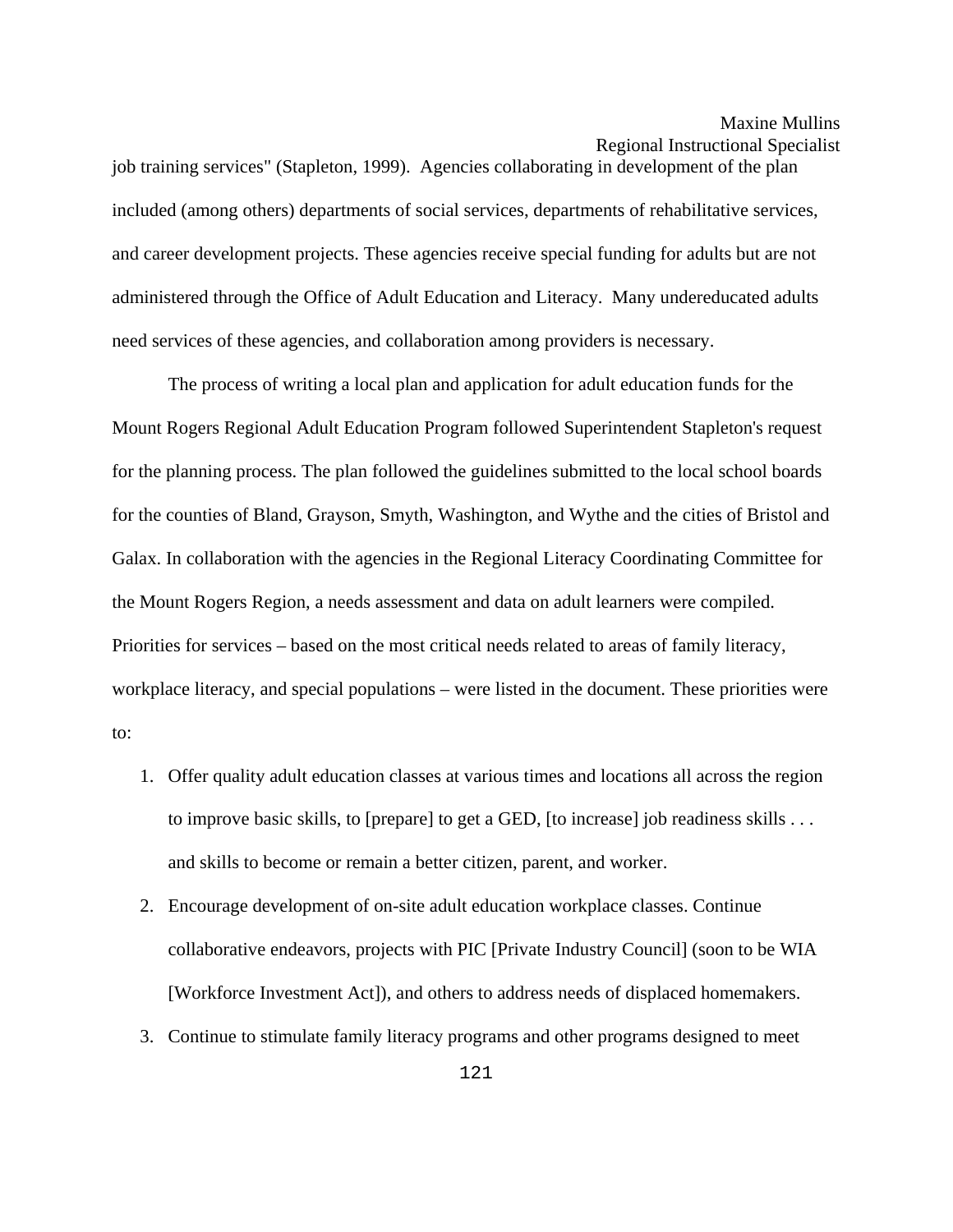welfare-to-work needs.

- 4. Continue . . . collaborative arrangements for service to special populations with housing, Department of Social Services, Department of Corrections, and probation [and] parole.
- 5. Continue to look at innovative ways to address the ESL [English as a second language] population, although small. (Virginia Department of Education, 1999a, p. 7)

 The local plan provided for the use of new technologies to enhance instruction and to facilitate management of data, collaboration with other agencies, professional development, and assistance to students with special needs. The plan for the Mount Rogers Regional Adult Education Program is on file in the regional office in Abingdon and at the Virginia Office of Adult Education and Literacy in Richmond. Specific expectations of staff members, job descriptions, forms for student intake, time sheets, and purchase orders are included in the New Teacher Handbook and Policy Manual (Mount Rogers Regional Adult Education Program, 2003).

#### Funding of Adult Education Programs

The Workforce Investment Act of 1998 (Pub. L. No. 105-220) provided federal legislative support for adult education. However, implementation of programs is not possible unless the acts are funded. Appropriation bills were passed to assure funding at the federal level, and state and local budget appropriations were passed to support the goals set forth in the state and local plans. Private funding for specific programs was used to enhance budgets.

#### Funding – Federal Level

Federal provisions for funding for adult education are authorized under Section 205 of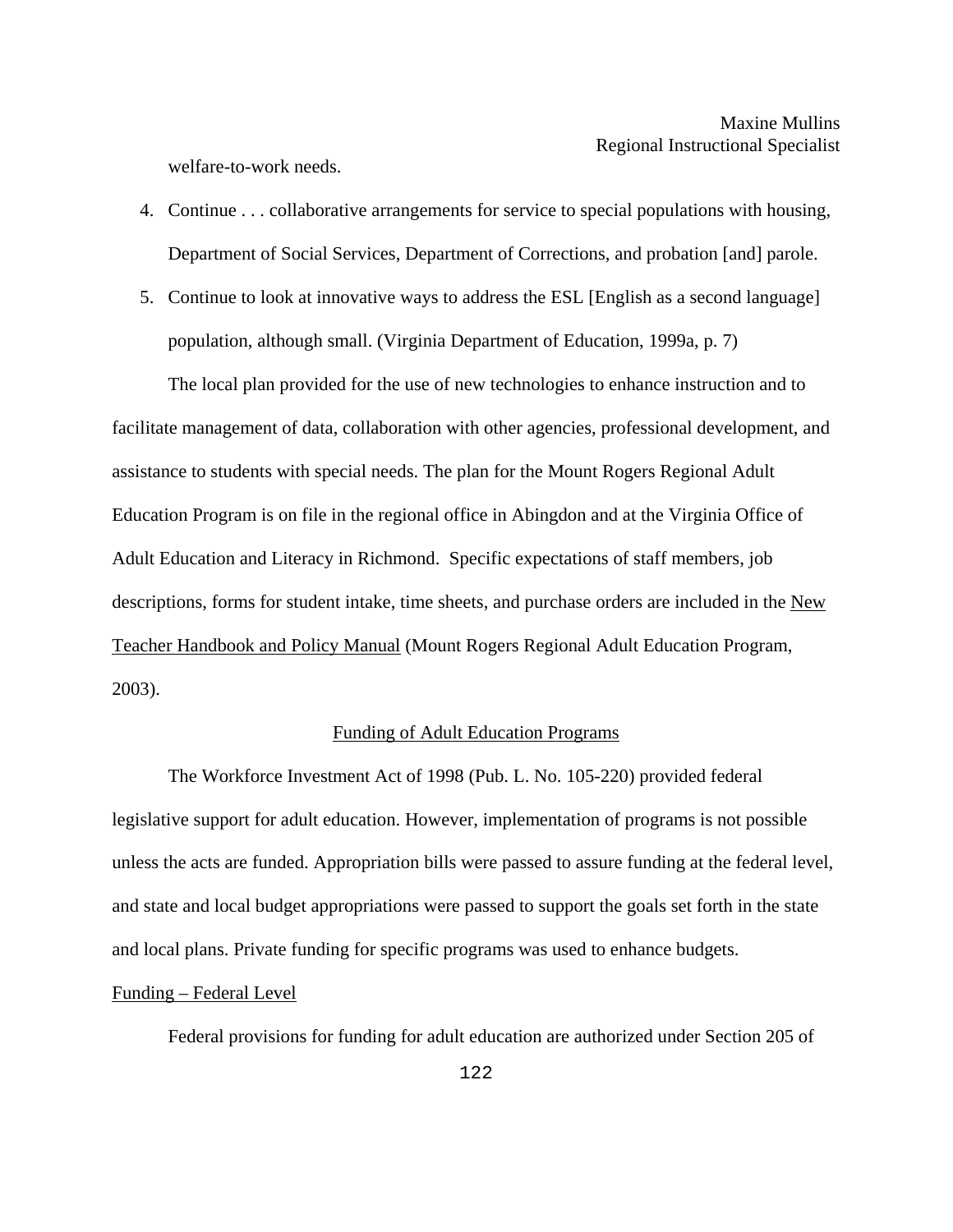# Maxine Mullins

Regional Instructional Specialist

the Workforce Investment Act. Enough money for each of the fiscal years 1999 through 2003 was authorized. Federal funding consisted of two parts: Initial allotments were for "each eligible agency having a State plan approved under section 224(f) . . . \$250,000." (Workforce Investment Act, 1998, p. 1062) These funds were to be used for implementing the grants and administering the changeover from the Family Literacy Act to the Adult Education and Family Literacy Act of 1998. The second part of the appropriations under section 205 authorized the Secretary of Education to allot additional funds based on the number of qualifying adults within the State. Allotments for the adult education state-administered basic grants for selected fiscal years indicate an increase in federal expenditures.

|                      | Fiscal year<br>1995-1996 | Fiscal year<br>1998-1999 | Fiscal year<br>2001-2002 |
|----------------------|--------------------------|--------------------------|--------------------------|
| <b>United States</b> | \$247,440,000            | \$364,970,075            | \$575,000,000            |
| Virginia             | \$5,891,983              | \$8,754,392              | \$9,129,042              |

Note. From "Education Funding Bill Approved by Congress," National Institute for Literacy, 2001, and "Allotments for the Adult Education State-Administered Basic Grants Program," U. S. Department of Education, Division of Adult Education and Literacy, 1999.

 The major portion of the adult education budget in Virginia comes from federal funds. In 2001-02, federal funds allocated for adult education in Virginia totaled \$9,129,042 (Virginia Office of Adult Education, 2005). Of this amount, eighty-five percent was designated for local and regional programs. Adult education programs supported by federal funds in Virginia included Adult Basic Education (ABE), English as a second language (ESL), English literacy and civics education, programs in correctional facilities, state administration, and state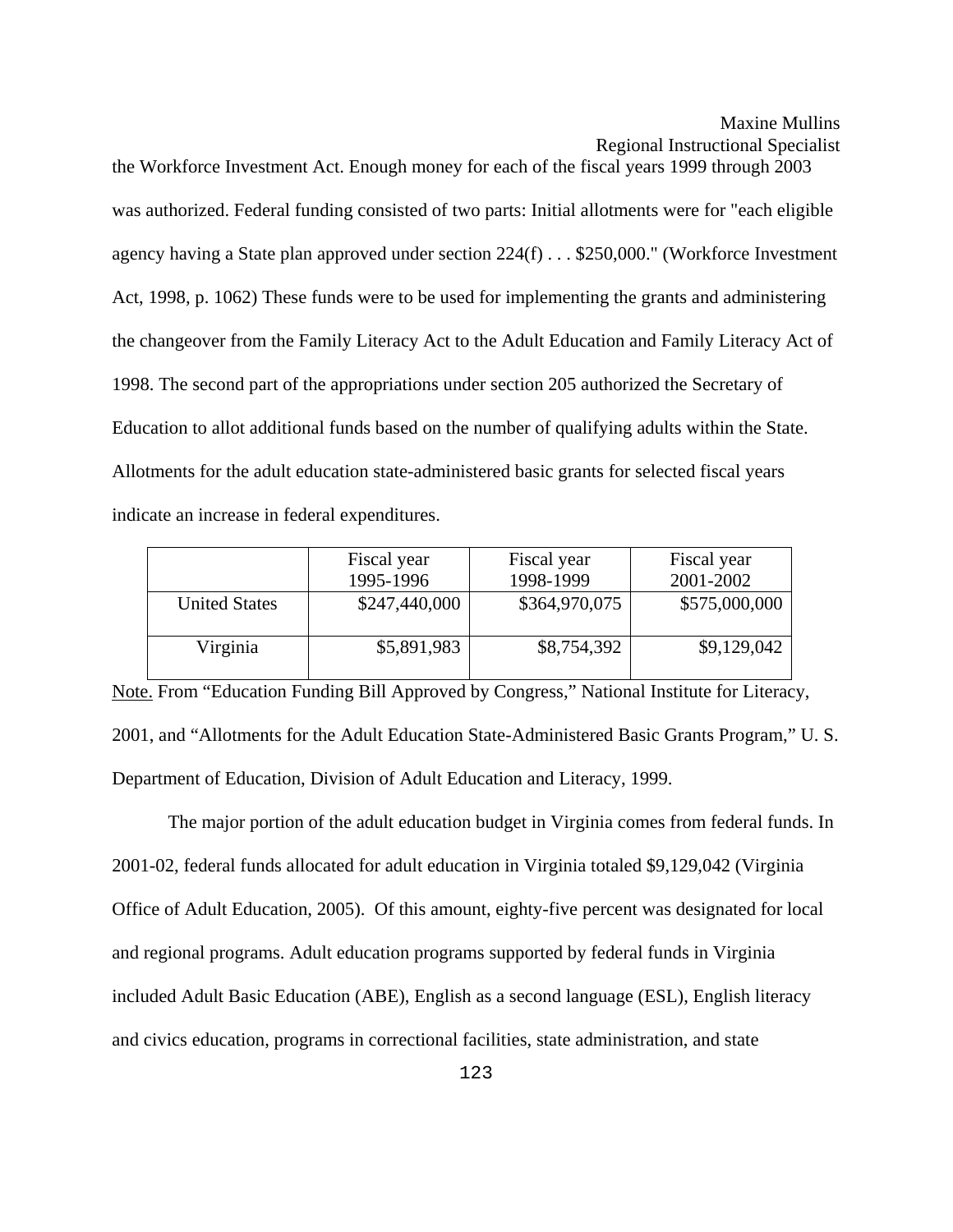leadership.

#### Funding – State and Regional Levels

 While federal funds have steadily increased over the past ten years, there has been no increase in state funds. In 2000-01, state funds allocated for adult education and literacy in Virginia totaled \$2,530,000. There are, in addition, special project funds from foundations, organizations, and, currently (2005), the Tobacco Fund. The Virginia Office of Adult Education and Literacy uses state funds to support:

- Community-based literacy programs (such as the Literacy Volunteers of America).
- The Workforce Improvement Network (WIN) at James Madison University.
- Regional Literacy Coordinating Committees (RLLCs).
- Seven regional program managers.
- Eighteen regional instructional specialists.
- General Adult Education (GAE) classes.
- Individual Student Alternative Education Program (ISAEP).

(<http://www.pen.k12.va.us/VDOE/Instruction/Adult/legislation.html>)

 Allocations to local school boards are made each year by the General Assembly, through the Office of Adult Education and Literacy within the Virginia Department of Education. The allocations are based on the most recent census figures. These state funds are made available to localities, either individually or regionally, to conduct adult education programs as prescribed by the Virginia General Assembly and authorized by the Virginia Board of Education

Funds are allotted to each of the seven localities in the Mount Rogers Region. The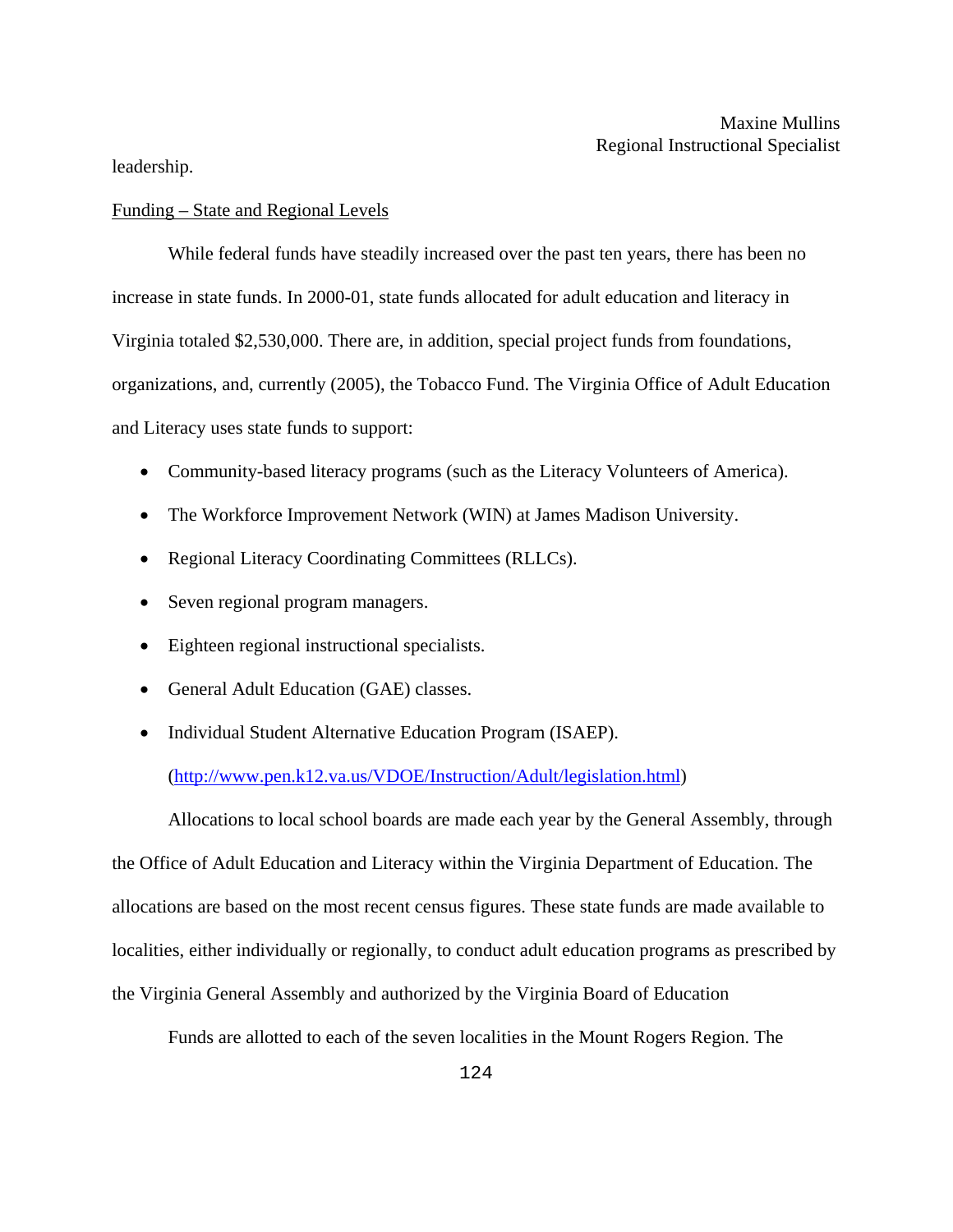Washington County School Board serves as the fiscal agent for regional activities. The amount allotted to Washington County includes funds for operating the regional office in Abingdon. The other amounts are based on the number of adults who need adult education services. The adult education program managers from each of these local school systems constitute a board for the purpose of giving direction for programs and input into the services to be provided in the regional program (Virginia Department of Education, 1998). The autonomy of the localities is maintained for purchasing supplies, hiring employees, and paying salaries.

 Combined federal and state allocations for Adult Basic Education and GED (including corrections education) for the fiscal year 2001-2002 for the seven local school systems in the Mount Rogers Region are in the following chart (Virginia Department of Education, 2001b):

| Locality                 | Allocation (in dollars) |
|--------------------------|-------------------------|
|                          |                         |
| <b>Bland County</b>      | 14,786                  |
| <b>Grayson County</b>    | 47,902                  |
| <b>Smyth County</b>      | 88,324                  |
| <b>Washington County</b> | 107,731                 |
| <b>Wythe County</b>      | 57,258                  |
| City of Bristol          | 42,967                  |
| City of Galax            | 17,792                  |

Programs supported by these funds are designated as:

• Adult Basic Education (ABE) – for adults over the age of 16 who did graduate from high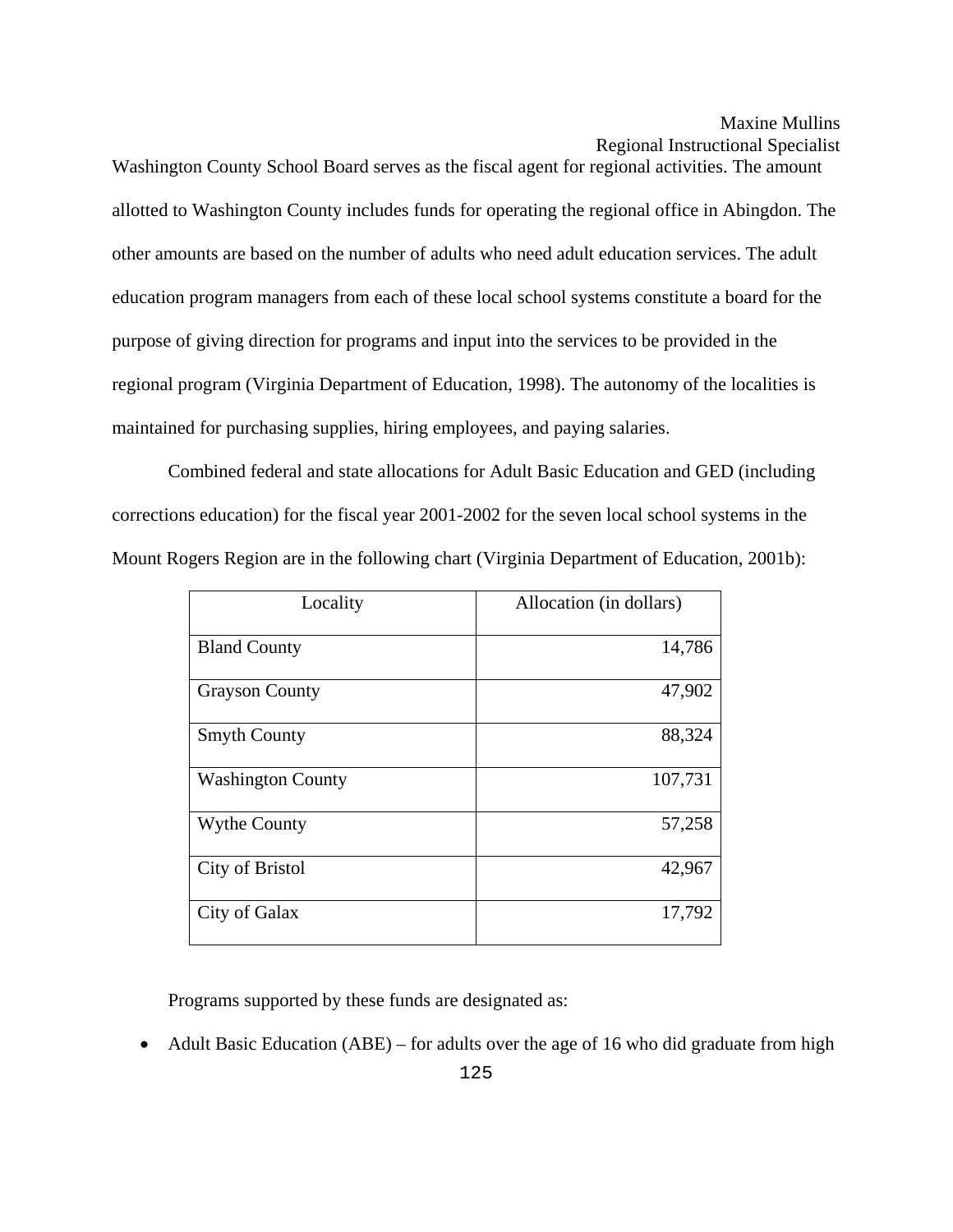• General Educational Development (GED) – for adults over the age of 18 who have skills at ninth grade or above and seek skills appropriate for taking the high school equivalency test (GED) in reading, mathematics, literature, science, and social studies.

 The regional instructional specialist has no direct dealings with the following programs, but must be aware of options offered. Some program managers administer one or more of the programs for which additional funds are allocated:

- Adult Secondary Education. In addition to Adult Basic Education and GED programs, two other options for training for adults exist. The Adult High School Diploma program is designed to allow adults who lack sufficient credits for graduation to attend classes to obtain these credits. Course requirements are determined by localities, using guidelines established by the state [\(www.pen.k12.va.us/VDOE/Instruction/Adult/core.html](http://www.pen.k12.va.us/VDOE/Instruction/Adult/core.html)). The second option is the External Diploma Program, which consists of portfolio assessments of 65 generalized competencies and a vocational component. Competencies related to five assigned tasks are assessment in a variety of ways, and mastery of 100% of the tasks must be accomplished ([www.pen.k12.va.us/VDOE/Instruction/Adult/core.html\)](http://www.pen.k12.va.us/VDOE/Instruction/Adult/core.html). Special training is needed to administer the External Diploma Program. Funding for both of these programs is from special grant applications.
- The Individual Student Alternative Education Program (ISAEP) is administered through the Office of Adult Education and Literacy. This program for high school students was authorized by the legislature in 1999 to provide high school-enrolled students, ages 16-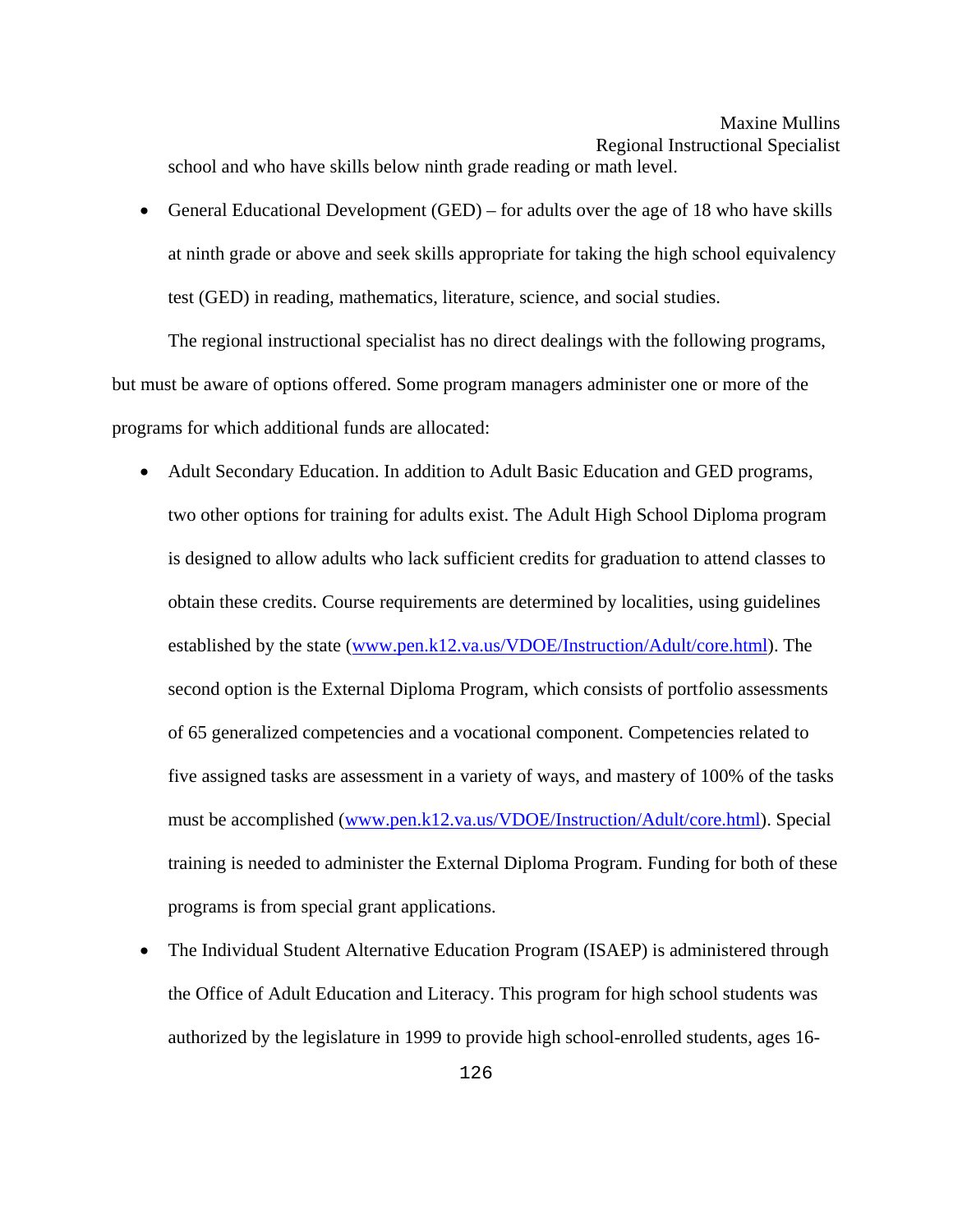18, with GED preparation and vocational skills classes (Virginia Department of Education, 1996c).

- English Literacy and Civics. "The purpose of the Virginia EL/Civics Education program is to support projects that demonstrate effective practices in providing and increasing access to English literacy programs linked to civics education. Participants should be able to increase their English proficiency in reading, writing, speaking, and listening to understand and navigate governmental, educational, and workplace systems and key American institutions such as banking and health care" (DeMary, 2005).
- Community-based organizations. Funds to support the work of private, non-public organizations are distributed by the Office of Adult Education and Literacy, Virginia Department of Education. These community-based literacy programs operate in libraries, churches, and community centers to offer tutoring and one-on-one classes for the lowest level readers. Trained volunteers usually offer instruction. The regional instructional specialist sometimes participates in training volunteers or serves on an advisory board for literacy programs.

 Two programs for low level readers that have been widely used by communitybased organizations in Virginia are Laubach Literacy of America (LLA) and Literacy Volunteers of America (LVA). Dr. Frank C. Laubach, a leading pioneer in the worldwide literacy movement, held the belief that the ability to read and write gave an individual the control to change one's life. As newly literate individuals began to help other illiterates, his program developed the slogan, "Each One Teach One." In 1955, Laubach Literacy of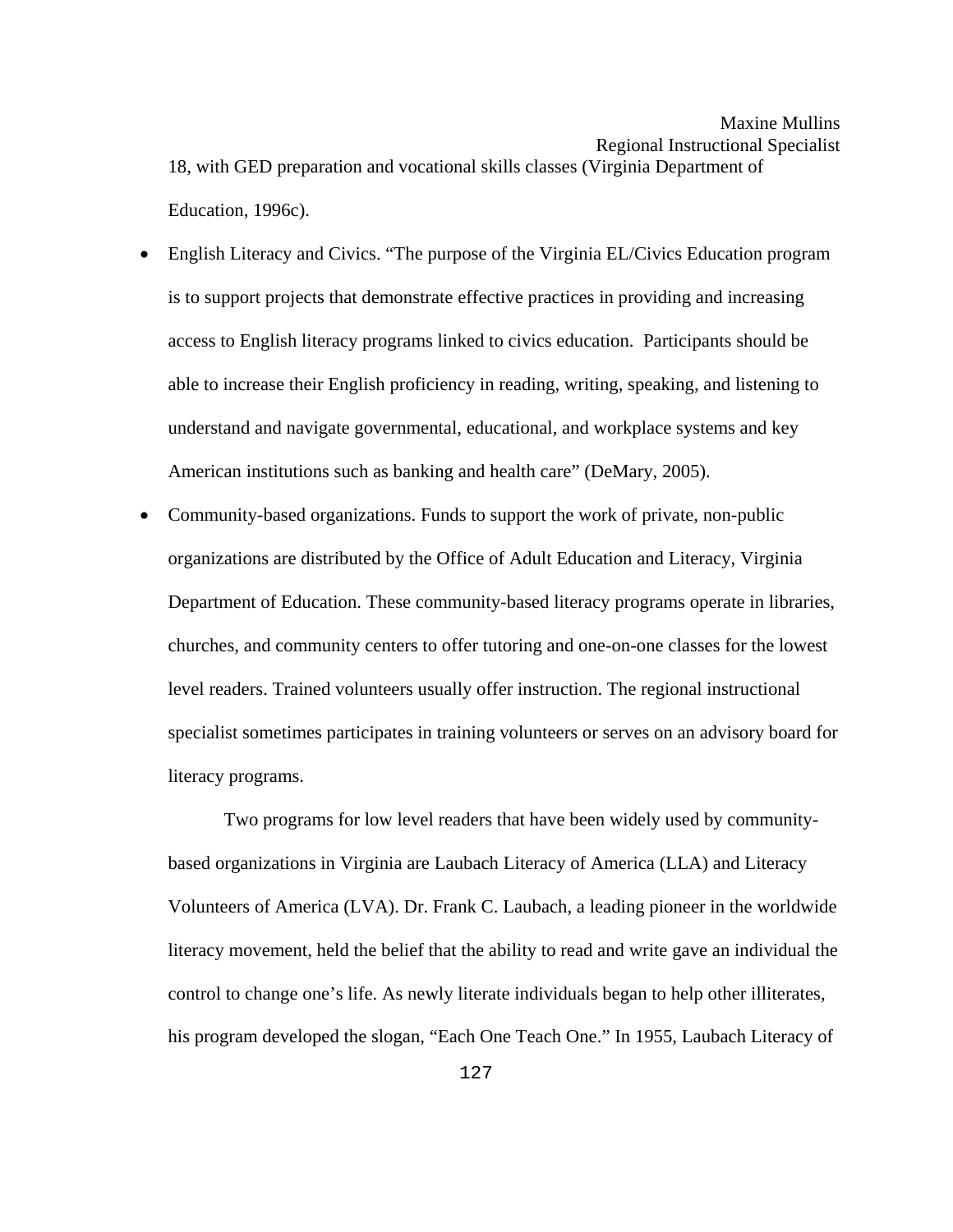America became a worldwide organization when Laubach Literacy International was founded (ProLiteracy Worldwide, 2005, [www.proliteracy.org](http://www.proliteracy.org/)).

 Literacy Volunteers of America used similar methods of teaching the individual with low reading skills. Their methods and materials targeted learners who were performing through the fourth-grade level. These two literacy groups merged in 2002 to form ProLiteracy Worldwide which supports literacy education through a national network of 1,450 local, state, and regional literacy providers and 160,000 trained volunteers (ProLiteracy Worldwide, 2005).

 Two positions are funded by the Office of Adult Education and Literacy to assist in operating local adult education programs in Virginia:

• Program managers. A program manager is designated by the local school board to administer each local program in adult education. These program managers have the option of managing the local program or of pooling their money designated for administration to hire a regional program manager. Before 2005, in seven rural regions in Virginia where additional resources were needed to support the delivery of adult education services, state funds were available to hire a regional program manager. Mount Rogers is one of the seven regions where state funds were expended in this manner. During the 2005-2006 school term, four regions were added, making eleven regional programs in Virginia that are using state and local funds for a regional program manager (Y. Thayer, personal communication, May 17, 2005).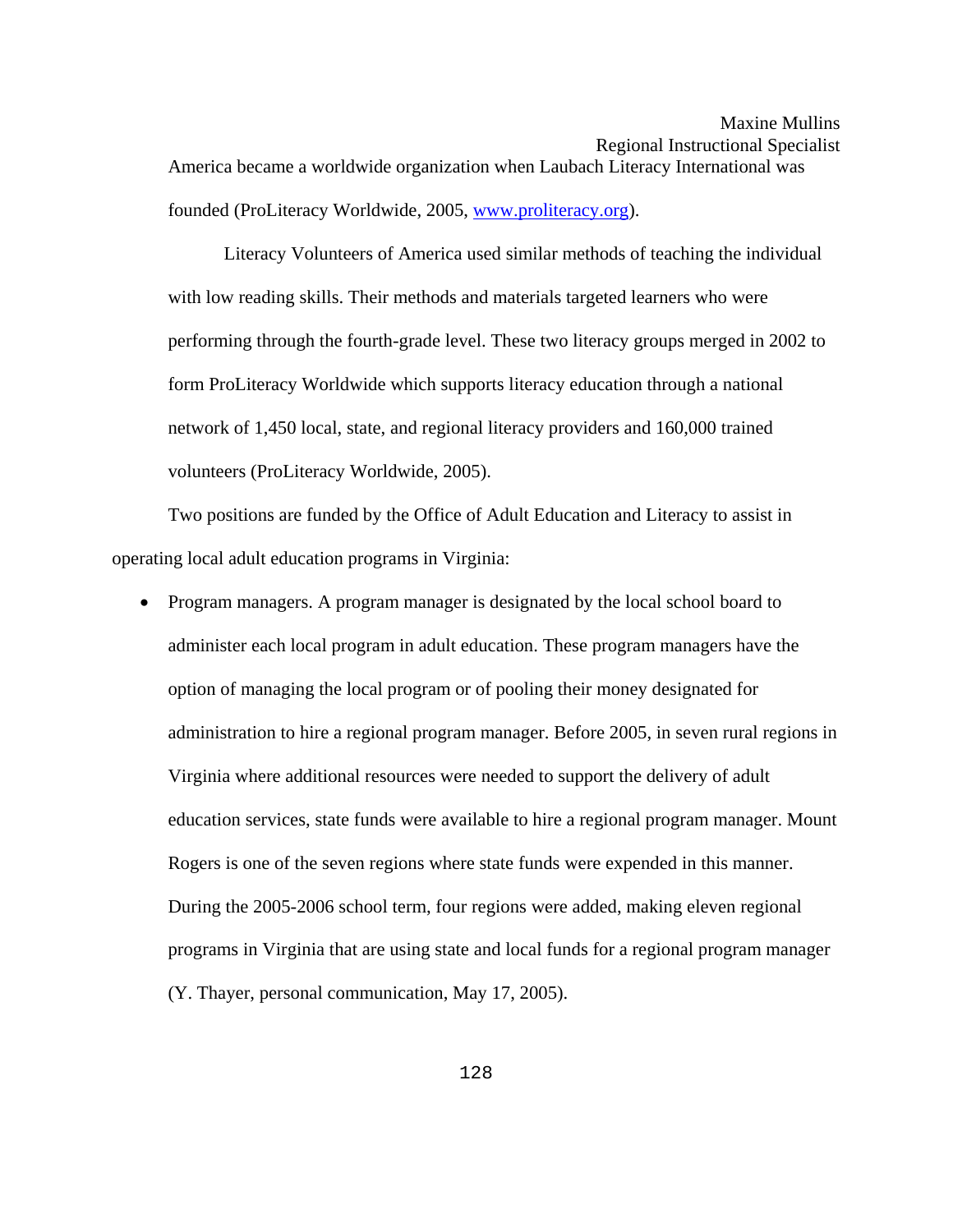• Regional instructional specialists. Grants for the ancillary services of the regional instructional specialists are administered through the Office of Adult Education and Literacy, Virginia Department of Education. Before the fall of 2005, eighteen regional instructional specialist positions across the state used state funds to strengthen adult education instructional programs and to implement state programs and initiatives. The perspective of Dr. Yvonne Thayer, former Director of the Office of Adult Education and

Literacy, Virginia Department of Education, is in the box to the right.

The fiscal agent for the regional instructional specialist applies for funds by responding to a request for proposal each fiscal year. The budget allotted for these

"They [regional instructional specialists] are funded with state funds. The state funds for adult education were originally allocated in 1988, I believe. This is money for the Commonwealth and this money is used for grants for different projects." (T, I, 13-15)

services, including funds for office operation and supplies, has been \$35,000 for each regional instructional specialist for adult education across Virginia (Virginia Department of Education, 2002a). During the school term 2005-2006, additional state funds were secured that allowed \$50,000 to be budgeted for the regional instructional specialist's position (Y. Thayer, personal communication, May 17, 2005). The name of the position was changed in 2005 to Regional GED Testing Specialist, and job assignments were changed for a period of one year. More information about this change is in Chapter 7.

 Special state funding – Race to GED. In October 2003, as part of his Education for a Lifetime Initiative, Governor Mark Warner announced the goal of doubling the number of GED certificates awarded in Virginia by the end of 2005. Special funding was awarded to five pilot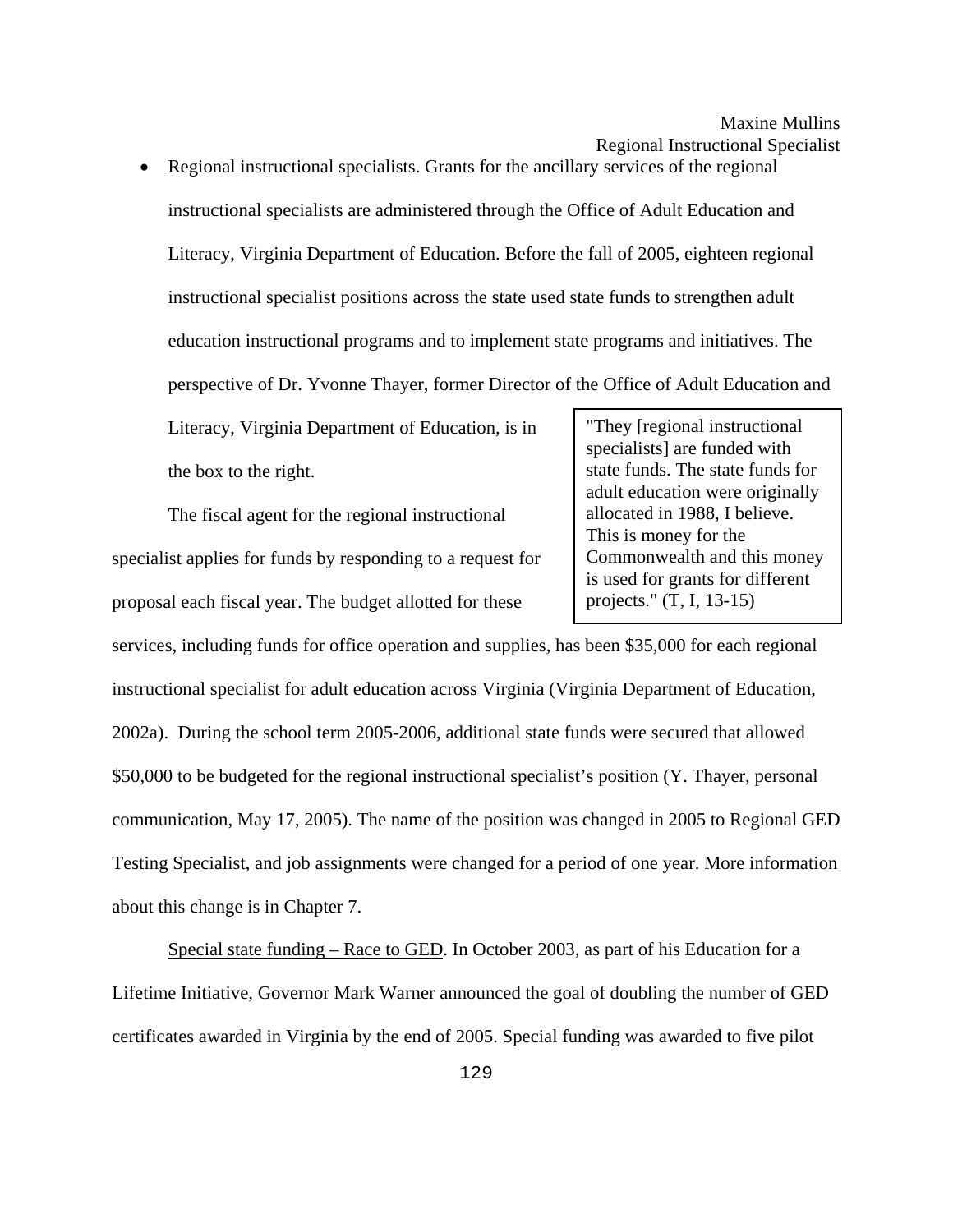sites: Russell County, Danville, Prince William County, Hampton, and Virginia Beach. These funds were used to develop materials and to market the program. Fast Track GED and GED Prep materials were purchased for screening and assessment of adults interested in securing GED certificates. These materials were made available in the fall of 2004 to all adult learning centers across the state (Stamper, 2005).

 Special funding. During the fiscal year 2004-05, the regional programs in Planning Districts One, Two, and Three received \$125,000 from the Tobacco Commission to be used for marketing and scholarships. The scholarships paid the fee for taking the GED test battery for those who passed a practice test. Marketing strategies were billboards, television and radio announcements, posters, brochures, and fliers (Seymore, Scott, & Allen, 2005).

 The Virginia Literary Foundation granted \$25,000 to the Mount Rogers Regional Adult Education Program to purchase Fast Track GED materials. These materials are testing and assessment supplies, a packet of five books for each adult student, and special videos related to the topics under study.

 To build on the initiative envisioned by Governor Warner, several localities developed partnerships with local businesses. In the Mount Rogers Region, Bristol Motor Speedway provided race tickets to those adults who passed the GED. The Mount Rogers Regional Adult Education Program had access to GED test scores from the Oklahoma Scoring facility. When passing scores were received by adults in this region, whether enrolled in GED classes or not, race tickets were mailed to the GED recipient (S. Seymore, personal communication, February 7, 2005).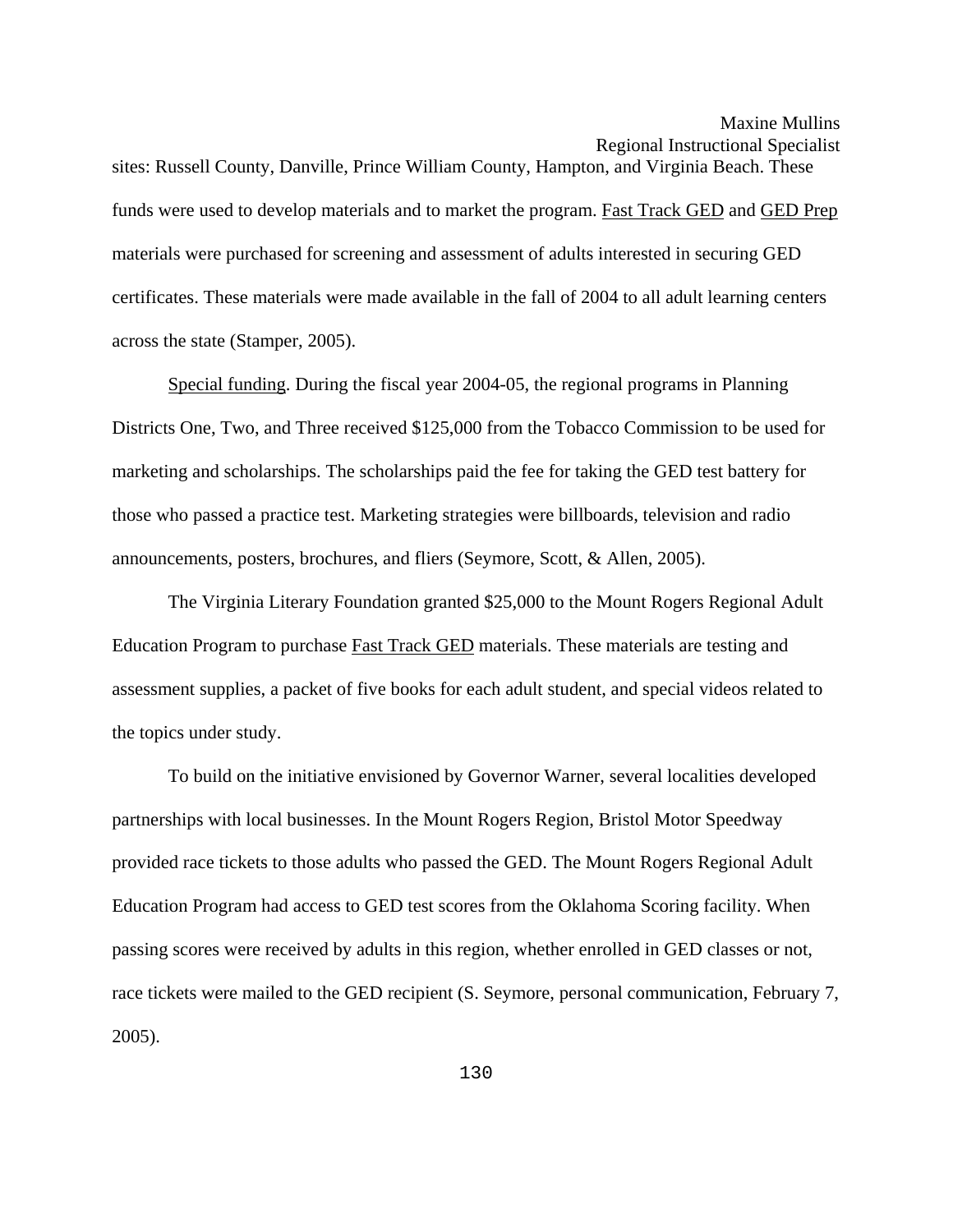Food City stores provided in-kind materials for the Race to GED project. Two and one half million grocery bags with the Race to GED logo were distributed by the Food City stores. They periodically did spot announcements over the store's intercom, giving information about adult education classes and the Race to GED (S. Seymore, personal communication, February 7, 2005).

 Charter Media of the Bristol area gave in-kind services worth more than \$300,000 (2004- 2005). Those services were sponsored public service announcements on local television stations. Pepsi Cola Company provided banners. Lonesome Pine Raceway in Norton and Motor Mile in Christiansburg contributed tickets to be given to those who passed the GED tests (S. Seymore, personal communication, February 7, 2005).

#### Local Funding

 Local funds must be made available to implement programs. A local cash match of a minimum of fifteen percent from non-federal sources is required (Virginia Department of Education, 2004). Funds for operating the adult education programs are requested by each local school board, approved in the county budget, and administered locally or regionally.

 Local budget applications presented to the Virginia Office of Adult Education and Literacy contain the class locations in each county, the rate of pay for each teaching position, the amount needed for instructional supplies, and administrative costs. A maximum of five percent is allowed for administration, but exceptions may be made with appropriate documentation of need (Virginia Department of Education, 2004). Localities pay the cost of adult education services and then file reimbursement requests with the Virginia Department of Education, either quarterly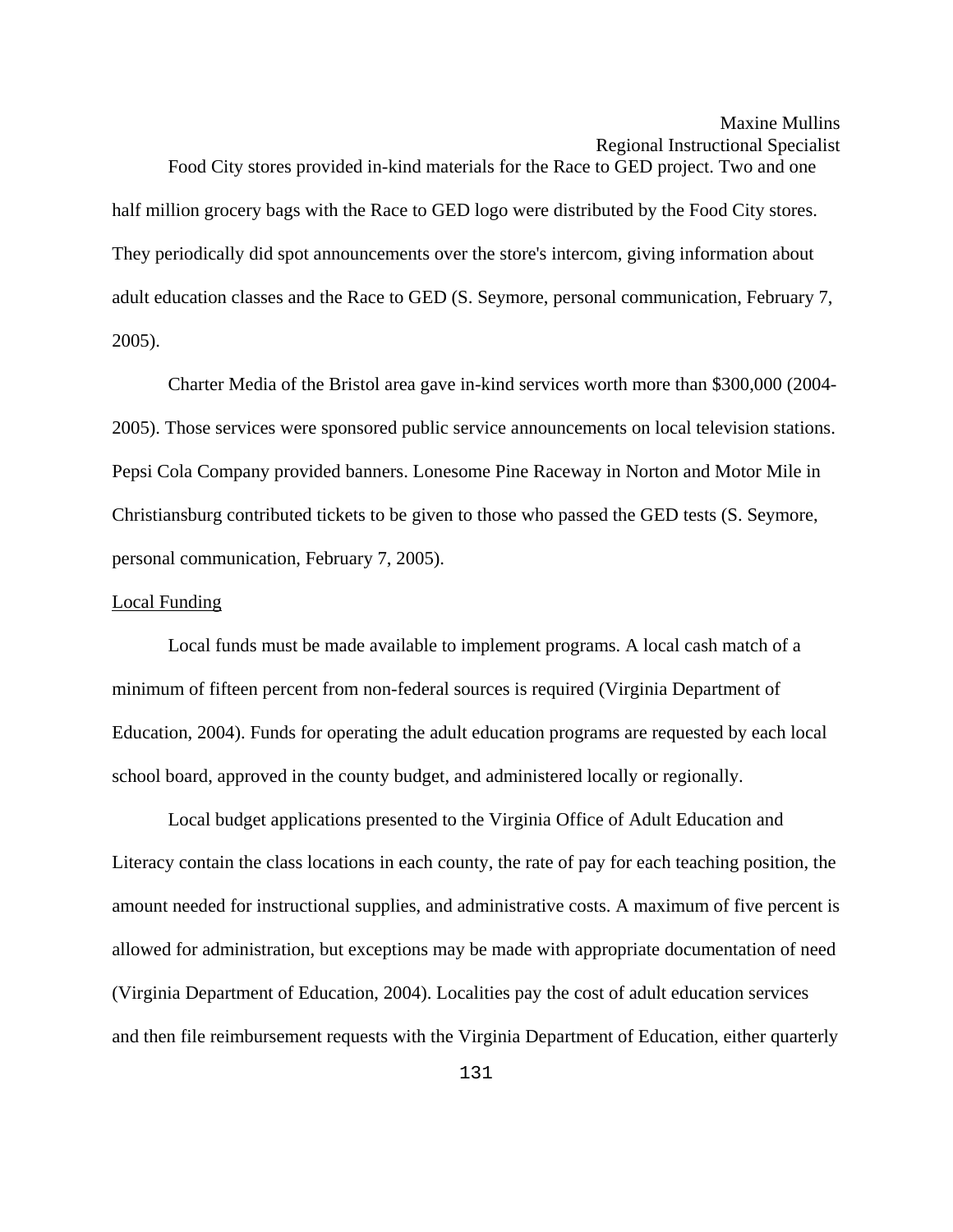or semiannually.

#### Private Funding

 Many localities across Virginia use private literacy groups to meet the needs of the lowest level learners. These literacy groups secure funding from private sources. The Virginia Literacy Foundation, the nation's oldest statewide literacy initiative, is a non-profit organization that was founded in 1987 (Virginia Literacy Initiative, 1994). The Foundation supports family literacy programs, helping both parents and children learn to read. The Virginia Literacy Foundation – backed by generous corporate, private, and government gifts and grants – distributes millions of dollars in grants to local literacy efforts across the Commonwealth. Jeannie P. Baliles, former First Lady of Virginia, is chairperson (2005) of the board of directors of the Virginia Literacy Foundation.

 Another foundation that supplies money to some programs across Virginia is funded by Verizon and individuals who make contributions when paying their telephone bills:

Established in 1999, Verizon Reads is dedicated to the fight for a more literate America through meaningful programs that create awareness, raise funds, and encourage collaboration among literacy providers. . . .Verizon is committed to being the leader in America's campaign to raise literacy levels by orchestrating a national platform that will increase funding, community awareness and support a wide diversity of literacy programs. (Verizon, 2005, [http://www.verizonreads.net/about\\_verizon.asp](http://www.verizonreads.net/about_verizon.asp))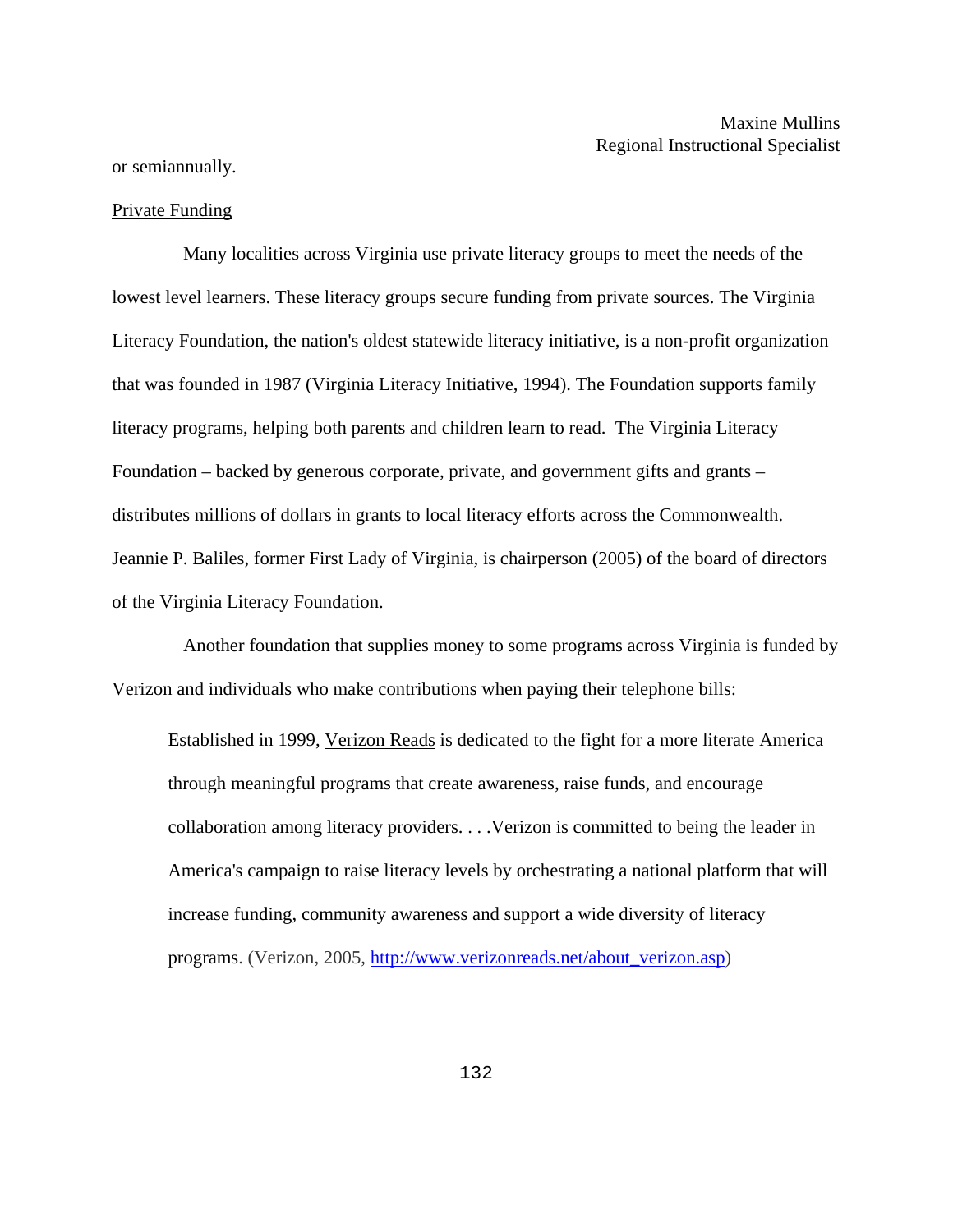# Maxine Mullins

Regional Instructional Specialist The Highlands Educational Literacy Program, Inc. (HELP) in Abingdon is one of the programs associated with Verizon.

 Additional funds for literacy programs may be secured from a variety of charitable foundations; however, personnel must be available for writing grant applications. The National Institute for Literacy (NIFL) provided Internet links to more than one hundred possibilities for grants including Books for Kids Foundation, Bristol Myers Squibb Company Foundation, Staples Foundation for Learning, and Bill and Melinda Gates Foundation.

#### Governance of Adult Education in the United States

The governance structure for adult education has three levels: the federal level, the state level, and the local level. Each level has regulations and a specific organizational structure. Governance: Federal Level

133 The federal delivery system, policies, and funding for adult education and literacy are the responsibility of the United States Department of Education. The "original Department of Education was created in 1867 to collect information on schools and teaching that would help the States establish effective school systems" (Federal Role in Education, 2005, [http://www.ed.gov/print/about/overview/fed/role.html\)](http://www.ed.gov/print/about/overview/fed/role.html). As legislation increased the federal role of education, the department was moved through various phases of governance before its location in the Department of Health, Education, and Welfare. The Department of Education was elevated to a cabinet level agency in 1980 with the directive that remains today: "to ensure equal access to education and to promote educational excellence throughout the nation" (United States Department of Education, 2005,<http://www.ed.gov/about/landing.jhtml?src=gu>). With more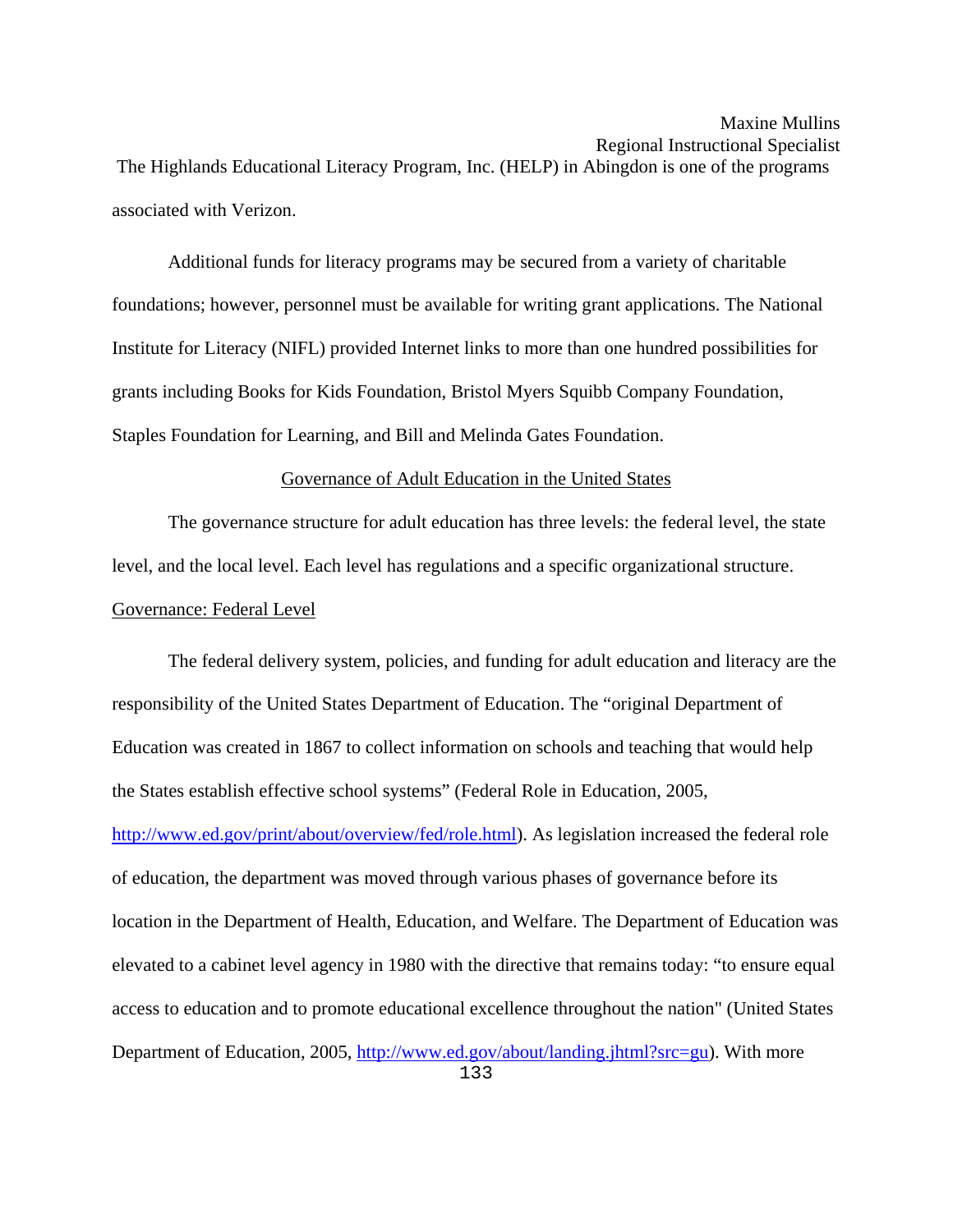than 4,500 employees and a \$71.5 billion budget in 2005, the United States Department of Education serves to:

- Establish policies on federal financial aid for education and distribute as well as monitor those funds.
- Collect data on America's schools and disseminate research.
- Focus national attention on key educational issues.
- Prohibit discrimination and ensure equal access to education.

#### <http://www.ed.gov/about/landing.jhtml?src=gu>

The Office of Vocational and Adult Education (OVAE), under the direction of the United States Secretary of Education, has oversight for vocational and adult education programs, including funding and program operations. Adult education and literacy programs are partially funded through federal grants to the states, based on state plans submitted by governors or their designees. The amount each state receives is based on a formula established by Congress (<http://www.ed.gov/index.jhtml>).

The Division of Adult Education and Literacy (DAEL), under the direction of the Office of Vocational and Adult Education, promotes programs that help American adults get the basic skills they need to be productive workers, family members and citizens. Adult basic education, adult secondary education, and English language acquisition are major areas in adult education programs**.** These programs emphasize basic skills such as reading, writing, competency in the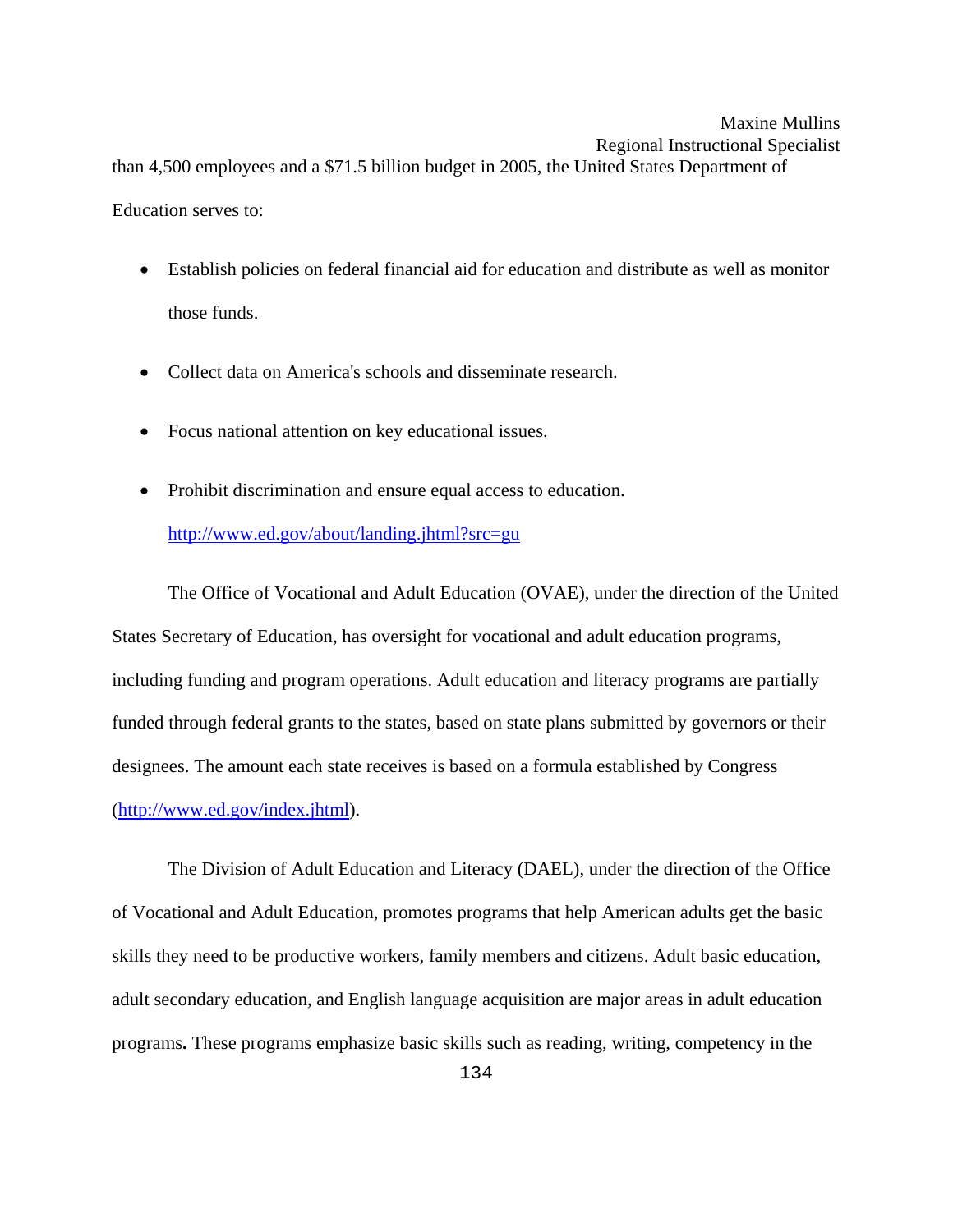English language, math, and problem-solving (<http://www.ed.gov/offices/OVAE>). Guidelines and directives of the federal government, together with federal allocations, are established and disseminated to states and territories through the Division of Adult Education and Literacy. States, in turn, distribute funds to local eligible entities to provide adult education and literacy services.

#### Governance: State Level

The organizational pattern for governance at the state level is similar to the pattern at the Federal level. The Virginia Board of Education is composed of nine members appointed by the Governor (Virginia Board of Education, 2005,

[http://www.pen.k12.va.us/VDOE/VA\\_Board/home.shtml](http://www.pen.k12.va.us/VDOE/VA_Board/home.shtml)). The Board of Education sets policies for the schools and receives its authority from the General Assembly. The Virginia Department of Education oversees the public school system centrally and is directed by the Superintendent of Public Instruction. The Secretary of Education is a member of the Governor's cabinet and oversees all education within the Commonwealth. Under the Department of Education are several divisions, including Instruction. The Office of Adult Education and Literacy is in this division.

 The governance of adult education and the responsibility for the delivery of adult literacy and basic and secondary education programs in the Commonwealth rest primarily with the Office of Adult Education and Literacy, Virginia Department of Education. "The mission of the Office of Adult Education and Literacy is to provide leadership and support for adult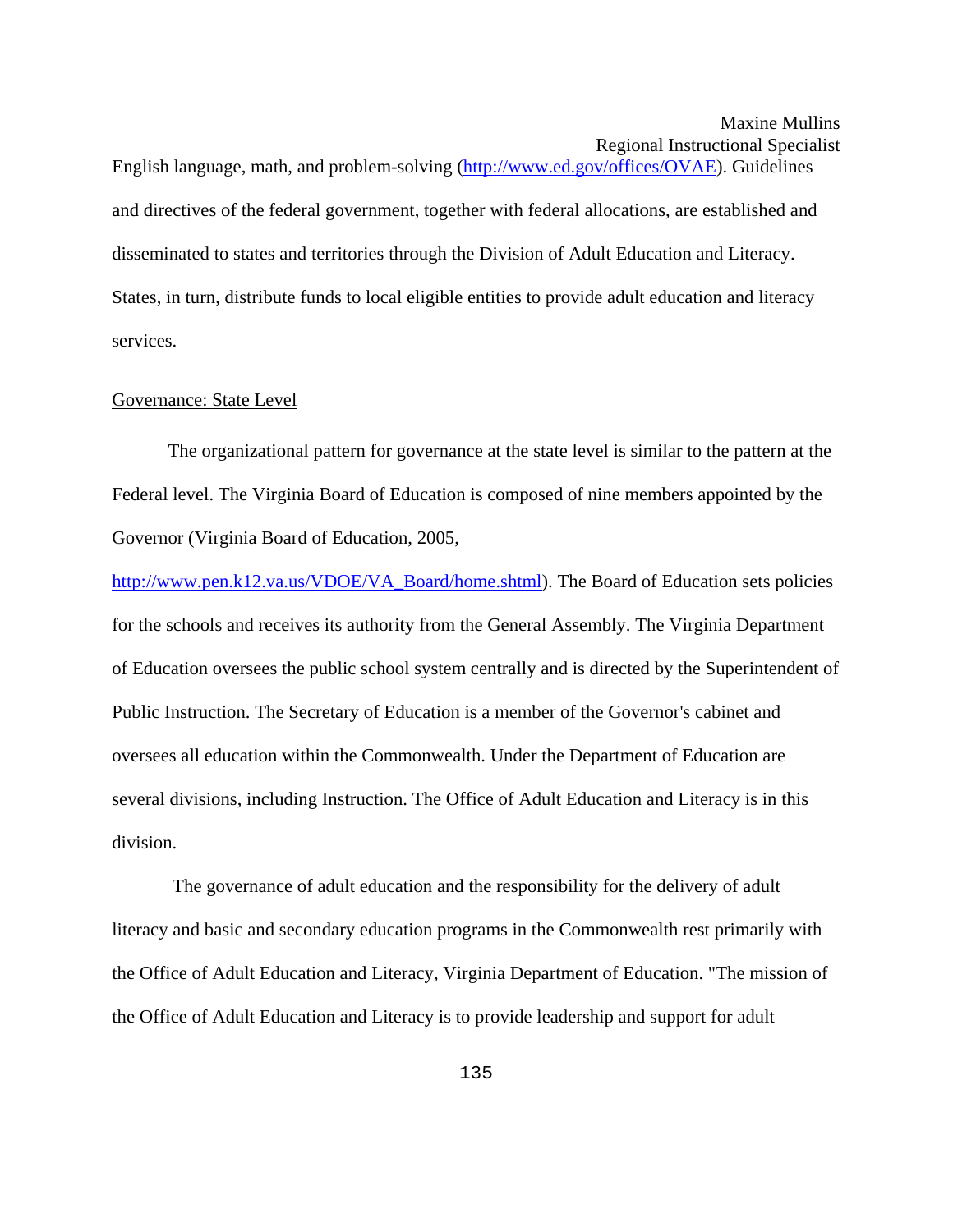# Maxine Mullins

Regional Instructional Specialist education and literacy services, with priority on the development and expansion of quality family literacy and workforce education programs"

([http://www.pen.k12.va.us/VDOE/Instruction/Adult\)](http://www.pen.k12.va.us/VDOE/Instruction/Adult). Collaboration among several agencies that provide adult education to their clients is part of the governance structure.

 Collaboration was, at one time, part of the Code of Virginia. During the 1993 session of the Virginia General Assembly, the Code of Virginia was amended to include the Virginia Advisory Council for Adult Education and Literacy as an agency within the executive branch of government. The Council consisted of fifteen members, with an executive director appointed by the governor. The Secretaries of Education, Health and Human Resources, Public Safety, and Commerce and Trade were ex officio members, and the Governor appointed one representative each from the Board of Education, Board for Virginia Community Colleges, Board of Correctional Education, Board of Social Services, State Library Board, Governor's Job Training Coordinating Council, Department of Business Assistance, Virginia Employment Commission, State Council of Higher Education, Virginia Literacy Foundation Board, and Virginia Board for People with Disabilities. The Secretary of Education within the Commonwealth was responsible to the Governor for the Advisory Council. The Advisory Council was directed to "recommend an integrated and coordinated multi-agency approach for the delivery of quality adult education and literacy programs, services, and philosophies" (Art. 2, Sec. 2.1, Chap. 653 of the Virginia Acts of Assembly). The Council was referred to in the Virginia Plan (Virginia Department of Education, 1999b) as advisory in nature and reporting to the Governor.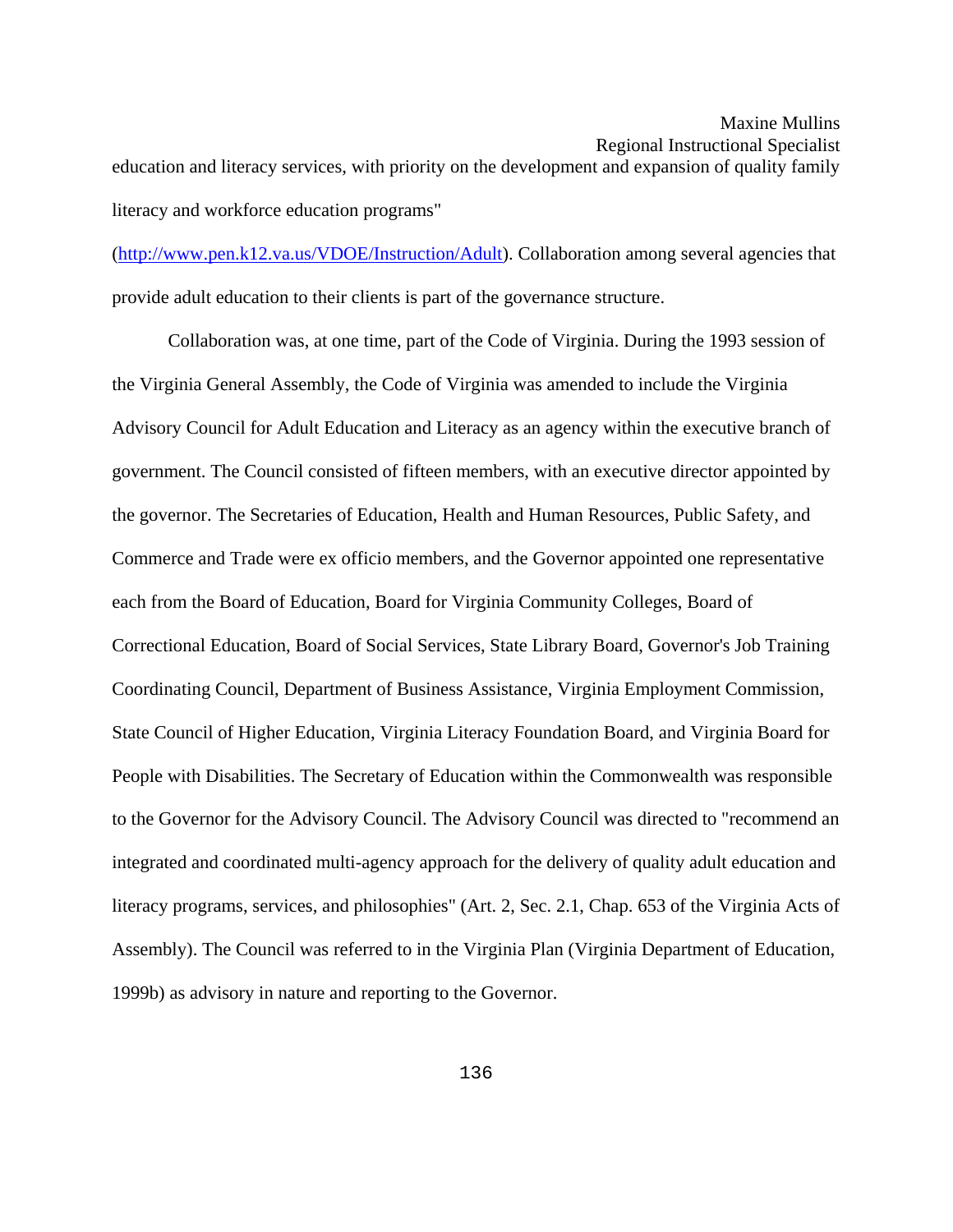The Council met regularly for several years, but some felt that it had lost its effectiveness in helping to advance programs in adult education, as indicated in the box to the right. The education of the clients was conducted by lower-level employees, rather than the state officials who had little knowledge of the daily operations of

"Why bring these people together when they didn't know what to do, unable to function, and no money to operate it?" (T, I, 135-136)

the classes and the needs and successes of the programs. Before January 2003, the position of executive director of the Council was eliminated. A bill to eliminate the Council was passed by the 2003 legislature and signed by the governor on March 26, 2003 (Virginia General Assembly, 2003, [http://leg1.state.va.us/\)](http://leg1.state.va.us/) .

 The Subcommittee on Adult Education and Literacy was established by the Board of Education prior to the elimination of the Council. This subcommittee fulfills the mission of the Council and is closer to the daily operations of adult education programs and the services provided to the same clients as those served by the Council representatives. The Council and Subcommittee were established as advisory agencies.

A staff of competent educators and managers within the Office of Adult Education and Literacy operate the office. State staff positions include specialists for EL/Civics (English Language and Civics) and community-based organizations, GED (General Educational Development) administration, "Race to GED," adult secondary education and ISAEP (Individual Student Alternative Education Program), workforce development, and data and assessment. These specialists are very aware of the offerings within their fields and transfer this information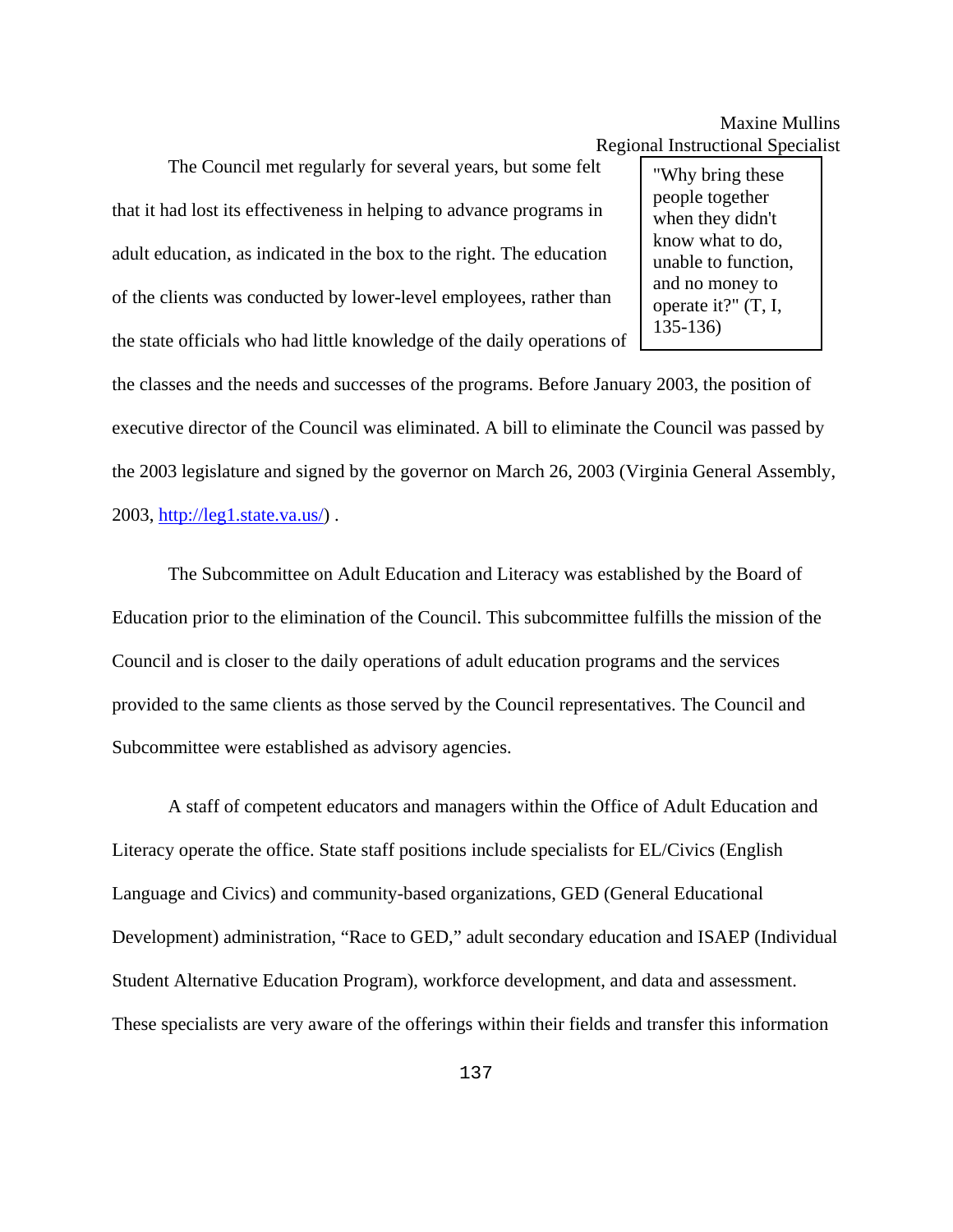Regional Instructional Specialist

to the localities, aggregate data for state reports, and promote participation in appropriate programs.

## Governance: Local level

Each local school division in the state has designated a local program manager as the administrator of adult education programs with responsibility for writing a multi-year delivery plan, securing teachers, and overseeing adult education services. Moak (1993) found that these

administrators have responsibility for a variety of other jobs in the school systems. Some adult education administrators may be supervisors of vocational education, administrative assistants, elementary principals, or guidance counselors. Consequently, the responsibility for adult education is often delegated to subordinates or left to chance.

"When Mt. Rogers [Regional Adult Education Program] was first formed, the superintendents did not want to play a direct role. They had a designee from each of the areas. This designee served for each area. We had seven, since we served seven school areas. These seven designees comprised the board that governed what we did as a regional instructional program. They gave us direction. They met once a month." (BC, I, 116- 119)

Ultimately, according the Code of Virginia, local

school boards and division superintendents have responsibility for oversight of local programs. The funding for adult education must be included in the local school board budget, the superintendent must authorize applications for state funds, and reports of progress are made to the division superintendent. The interview with the former regional instructional specialist in the Mount Rogers Regional Adult Education Program, as quoted in the box above, indicated that superintendents did not play a major role in the early years of adult education programs.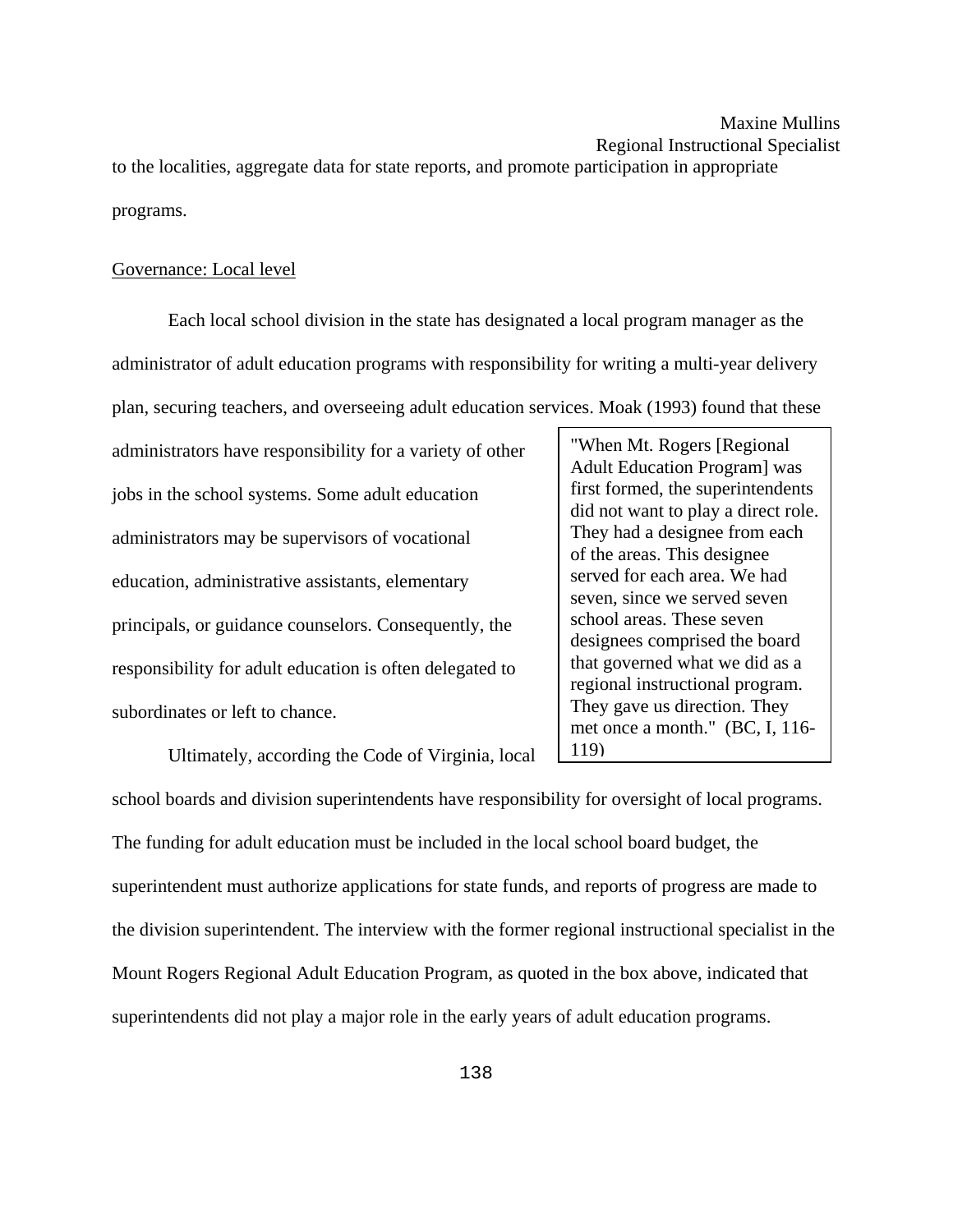Regional Instructional Specialist

 The present policy of the Virginia Office of Adult Education and Literacy is to involve the division superintendents more in the administration of adult education programs. An example of this is shown in the report on adult basic education program performance presented to the Board of Education in 2002 (DeMary, 2002). Enrollment data, educational gains, and other demographics were presented for the state of Virginia, superintendents' regions, and programs within each region. Specific data are presented in the outcomes portion of the study.

 The organizational structure for the Mount Rogers Regional Adult Education Program is in Figure 2. Each of the seven (three are shown) local school divisions in the Mount Rogers Region designates a local program manager. These managers comprise the Regional Advisory Board. (The Carroll County School System is geographically in the Mount Rogers Region but has opted out of the Mount Rogers Regional Adult Education Program and operates its own program for adult education.) The Advisory Board meets quarterly or more often if the need arises. Communication by phone and email is utilized.

 The advisory board members have responsibilities, both as a group and as individuals. As a group, the Board interviews and hires the regional instructional specialist and regional program manager. They meet to approve policies of the Mount Rogers Regional Adult Education Program, to review the placement of classes within the region, and to recommend additional classes if needed. As individuals, they implement the policies of the Mount Rogers Regional Adult Education Program within their school divisions, hire new teachers, pay salaries, and receive reports of enrollment and attendance. In Figure 2, the relationship between the local program managers and the local adult education faculty is shown by a solid line to indicate direct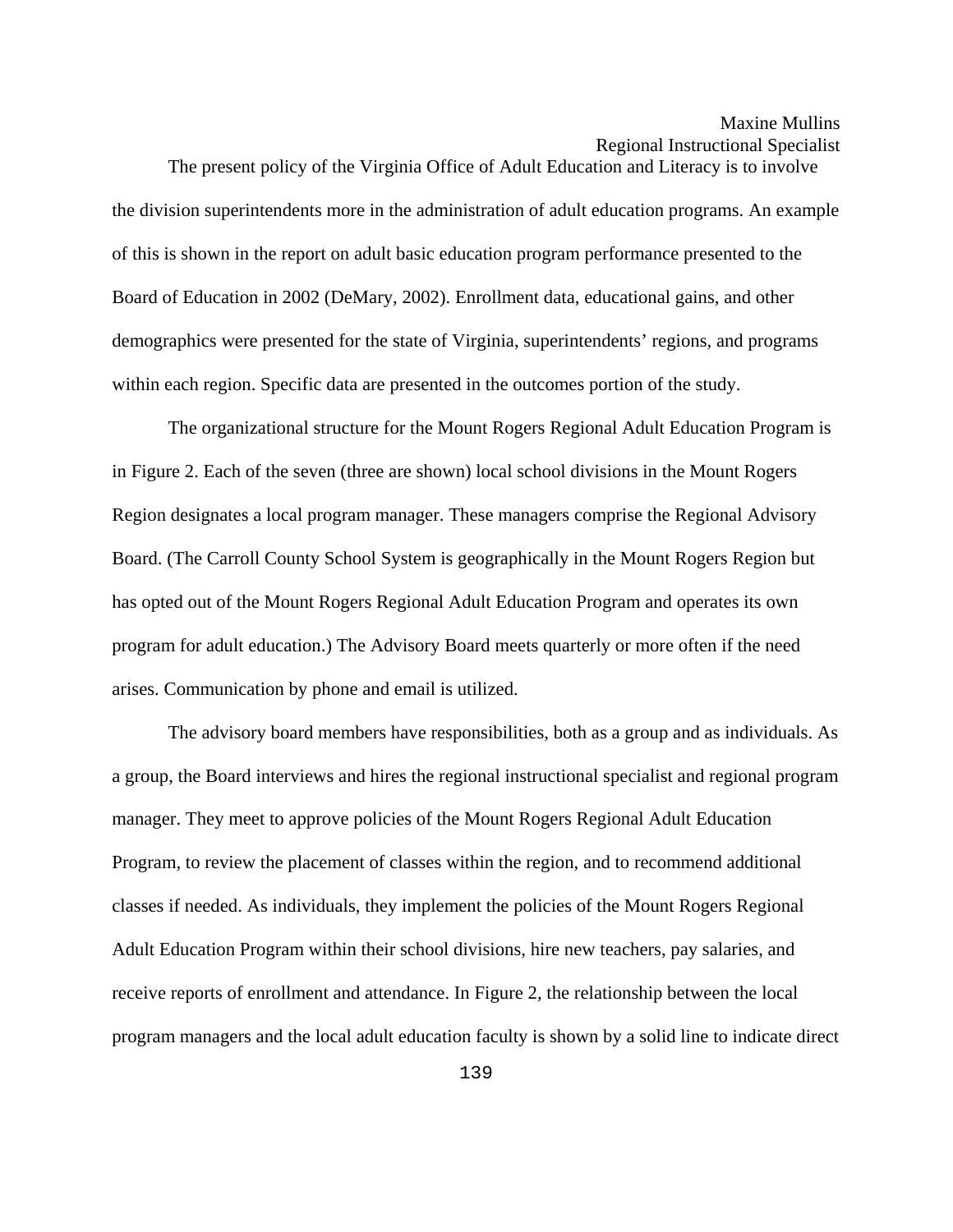Maxine Mullins Regional Instructional Specialist



Figure 2. Organizational structure for the Mount Rogers Regional Adult Education Program. Only three of seven local programs are included. Relationships are the same for the four that are not in the figure. Solid lines represent direct authority. The dotted line between the regional program manager and the regional instructional specialist indicates shared responsibilities. The broken line between the specialist and the local faculties represents support services; the double broken lines between the regional program manager and local faculties represent supervision that is shared with a local program manager on the regional advisory board.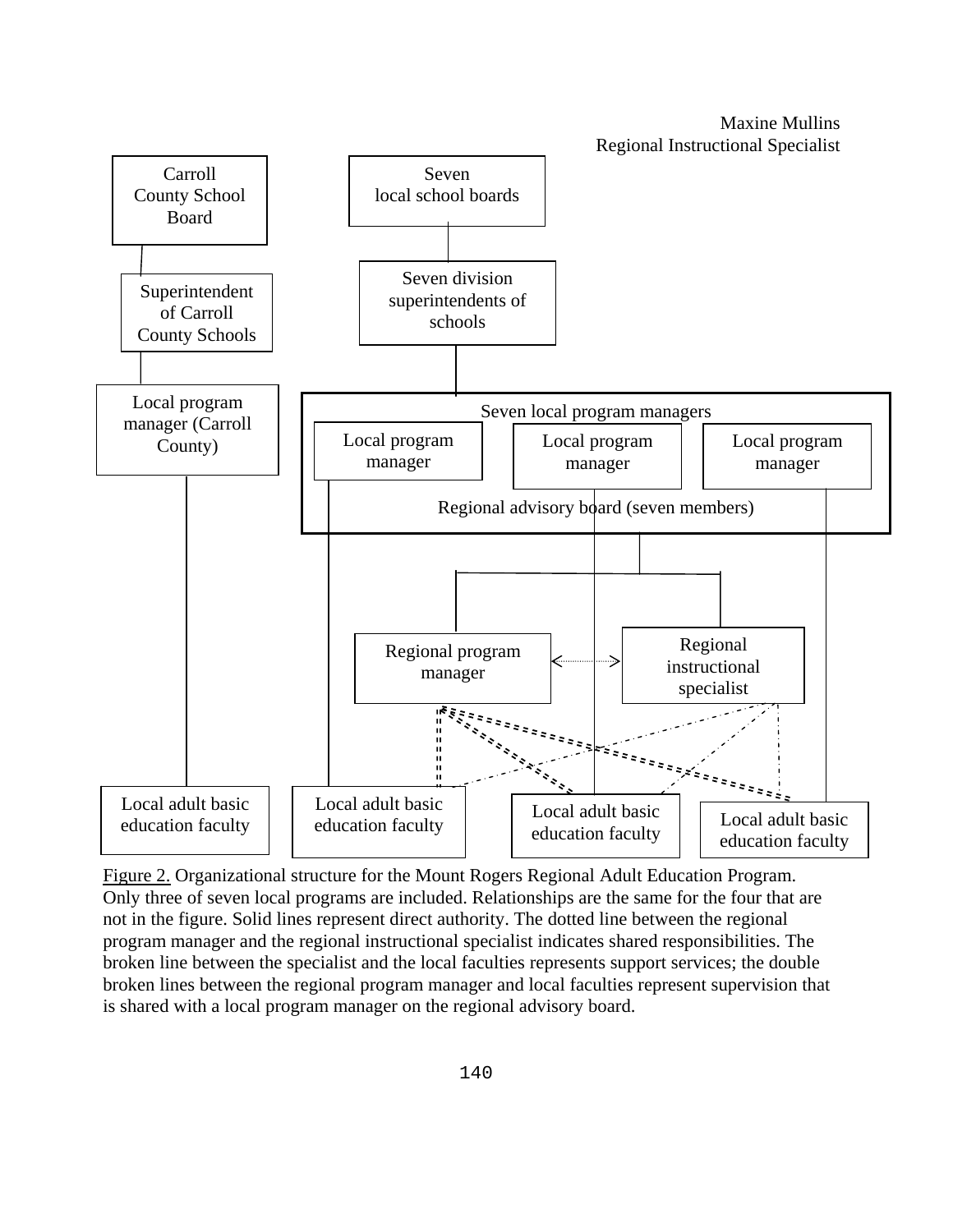authority.

 The regional program manager for the Mount Rogers Regional Adult Education Program has specific duties. The program planning and management duties rest with the regional program manager. As the representative of the advisory board, the program manager meets with local businesses to determine educational needs of the community, brokers workplace classes, submits grant applications for special funding, develops and delivers to the Advisory Board the five-year plan and yearly updates, and analyzes data to determine if program adjustments must be made.

 Within this delivery system, the regional instructional specialist works under the direction of the regional advisory board and in collaboration with the regional program manager. The program manager confers with the regional instructional specialist (as shown in the diagram by a dotted line) to determine professional development needs and to plan professional development activities. A yearly contract is executed between the Virginia Department of Education, Office of Adult Education and Literacy, and the Mount Rogers Regional Adult Education Program with the Washington County School Board as the fiscal agent. This contract is executed as a Memorandum of Agreement and is the basis for the services of the regional instructional

specialist. The scope of services is listed, and the conditions and requirements for employment are included in the Memorandum of Agreement (Virginia Department of Education, 2004). State funds are expended for the position.

 Lead teachers in localities of the Mount Rogers Regional Adult Education Program have an integral part in the total operation of the adult education system. They have responsibilities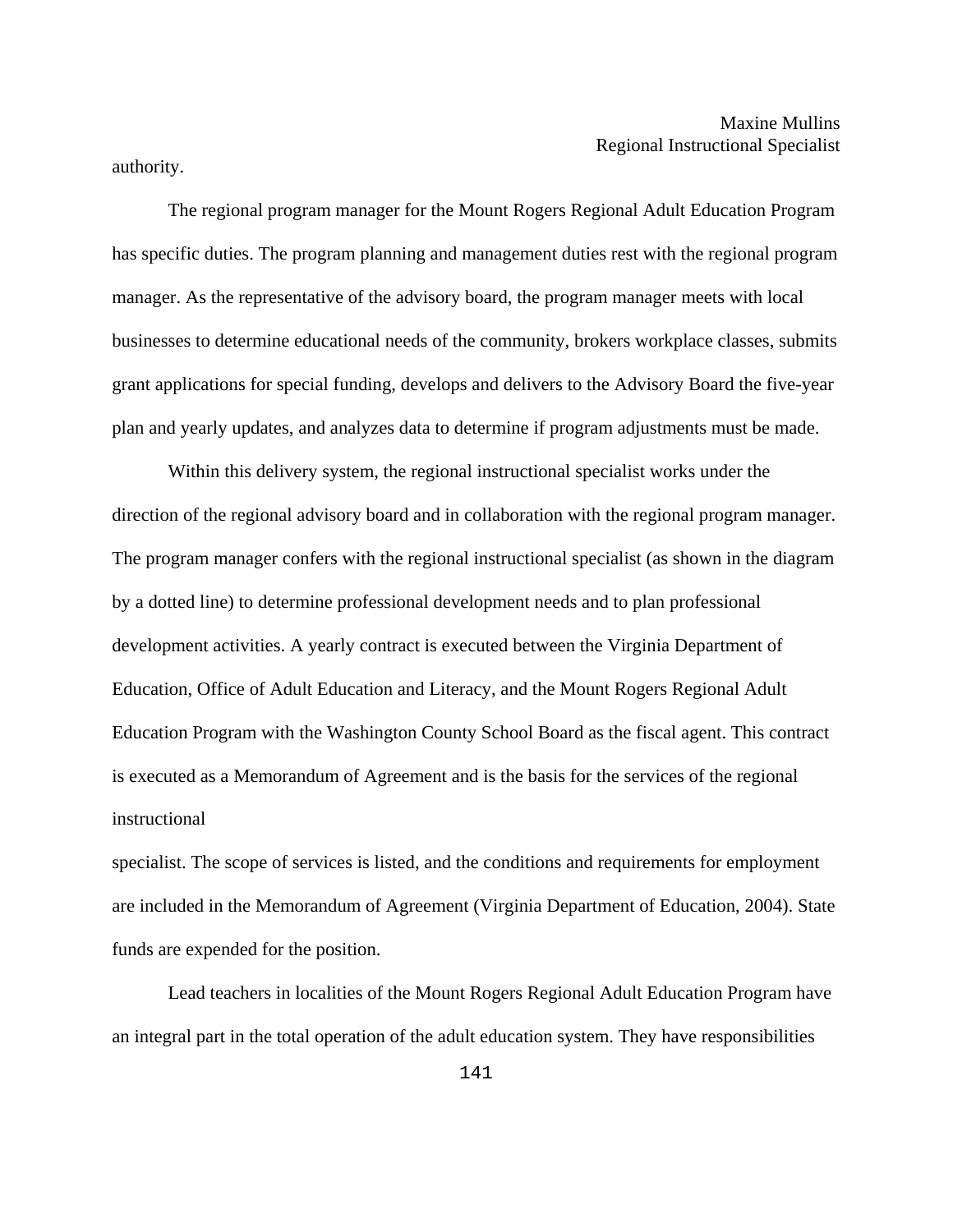Regional Instructional Specialist

beyond those of an instructional staff member. By remaining accessible to both the advisory board member from their locality and the Mount Rogers Regional Adult Education Office, the lead teacher:

- Ensures that paper work is submitted on time to the advisory board member.
- Serves as mentor to any new adult education practitioners in their area.
- Acts as a liaison among instructional staff and as a direct link to the regional office.
- Sends out notices to instructional staff as directed by the advisory board member or by the regional office (Mount Rogers Regional Adult Education Program, 2003).

 Monthly reports and registration forms are collected by lead teachers in each county or city, forwarded to the advisory board member, and sent to the regional office (S. Seymore, personal communication, February 7, 2005). Lead teachers are not represented in Figure 2, but are part of the local instructional staff. They are compensated for additional hours that they serve in this capacity.

 The local instructional staff for the Mount Rogers Regional Adult Education Program is the foundation for a strong program. Most teachers are employed as regular teachers during the day and part-time teachers of adults during evening hours. Some are retired teachers trying to supplement their retirement income; others are still looking for their first job. Class sites for adult education include jails, Head Start centers, One-Stop centers at Virginia Employment Commission offices, and local schools and libraries. Before instruction begins, registration forms are completed. Within the first 12 hours of attendance, the Test of Adult Basic Education (TABE) locator and pre-tests are scheduled, and individual goals for each participant are made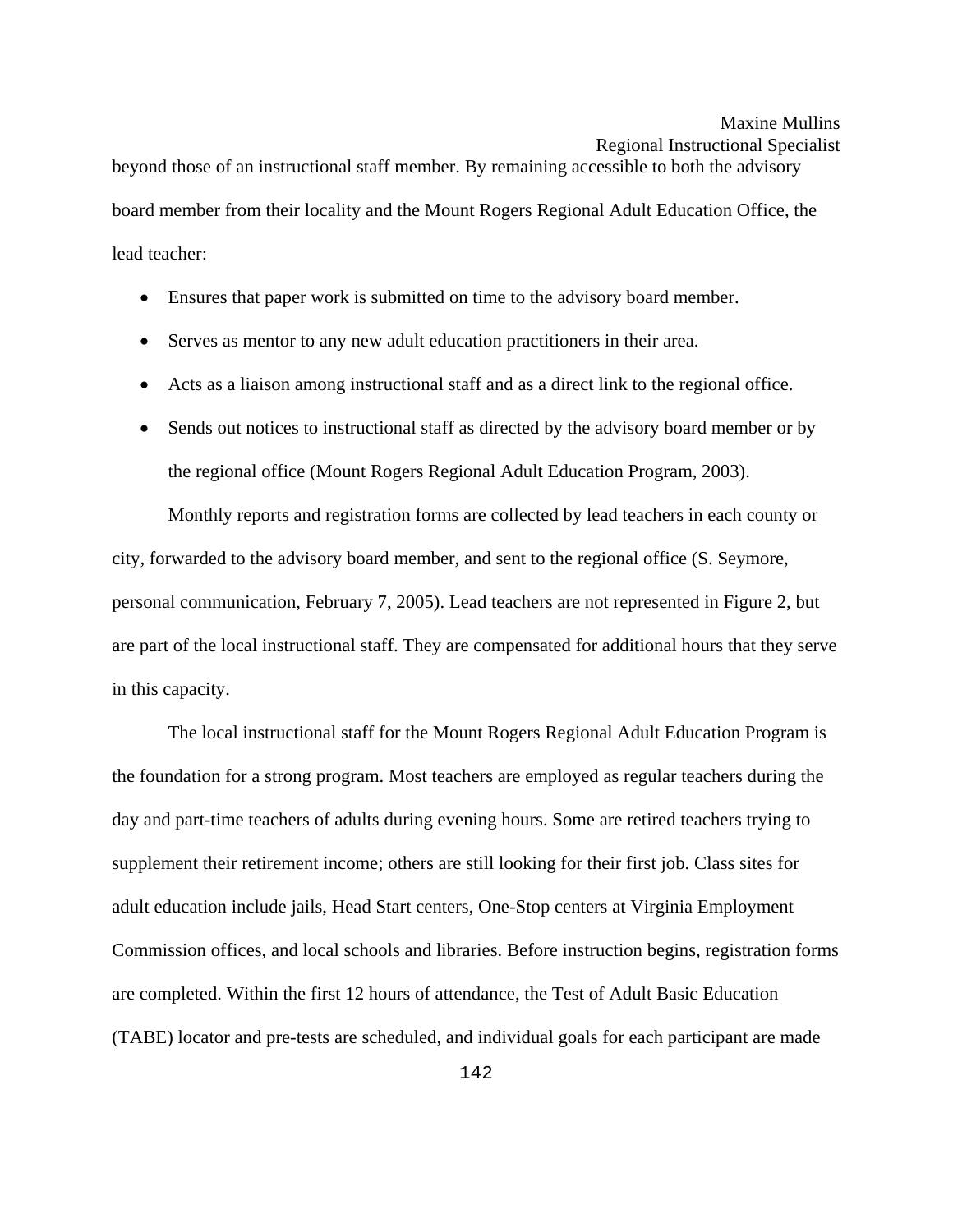Regional Instructional Specialist

(Mount Rogers Regional Adult Education Program, 2003). Post-tests are administered and achievements recorded in accordance with the policies of the Mount Rogers Regional Adult Education Program, the Virginia Office of Adult Education and Literacy, and the United States Department of Education. All data sheets related to registration, test scores, student goals, and attendance are forwarded by lead teachers to the local administrator and then to the regional office.

 Office personnel for the Mount Rogers Regional Adult Education Program include a regional office manager and a data entry person/bookkeeper (Mount Rogers Regional Adult Education Program, 2003). Checks are written at the regional office in Abingdon from funds allocated through the Washington County School Board as fiscal agent. Washington County then files for reimbursement from Richmond for funds reserved for each locality.

The Geographical Context of the Work of the Regional Instructional Specialist

### in the Mount Rogers Region of Virginia

 The Mount Rogers Regional Adult Education Program serves Planning District Three of the 22 regional programs established to serve the adult learners in Virginia. Local school districts served by the Mount Rogers Region are the counties of Bland, Grayson, Smyth, Washington, and Wythe and the cities of Bristol and Galax. The school system in Carroll County has set up its own adult education system and, for most adult education activities, is not included in the Mount Rogers Regional Adult Education Program. The administrative office for the Mount Rogers Regional Adult Education Program is located in Abingdon, Virginia.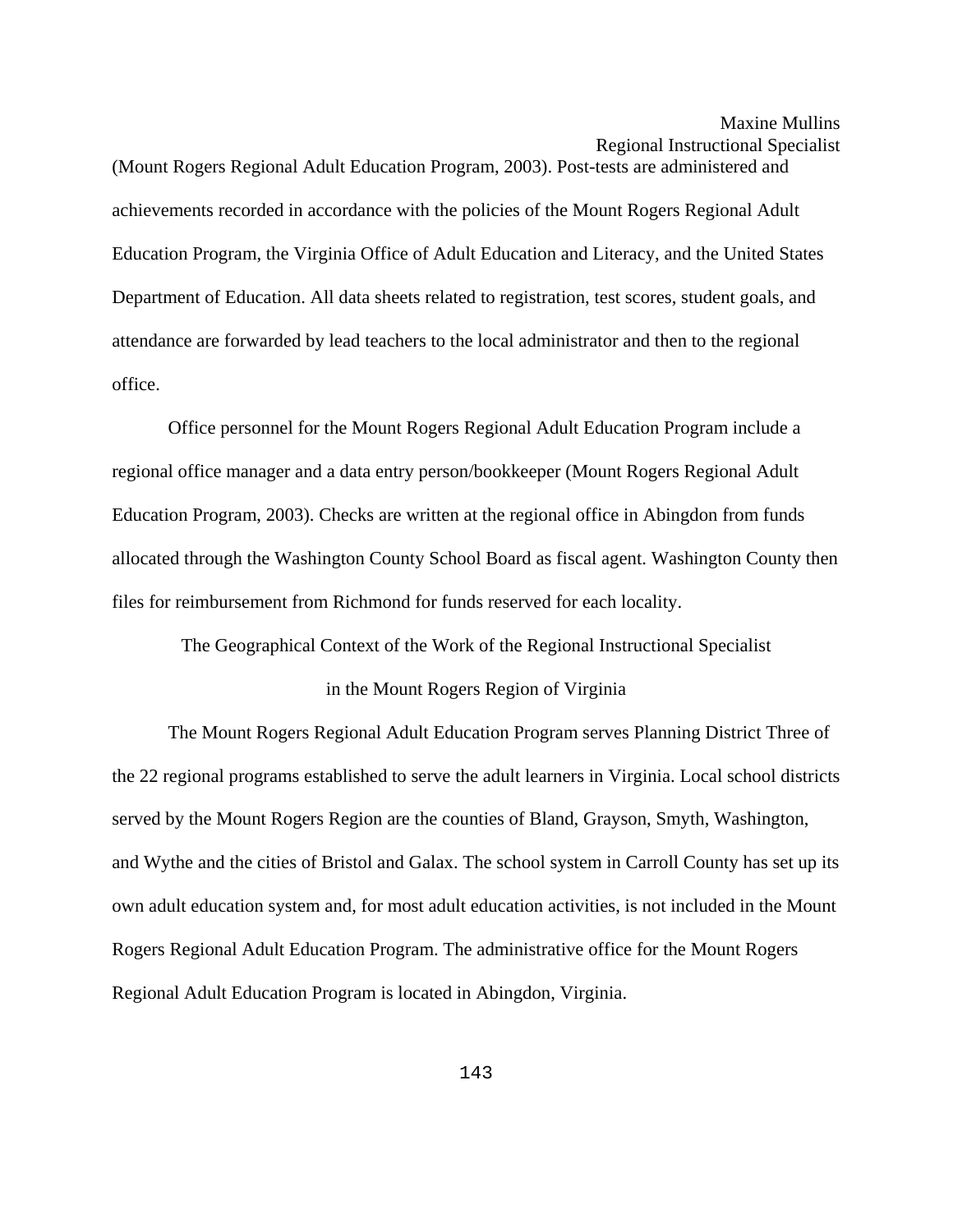The work of the regional instructional specialist for adult education is affected by the geography of the region. The distance from the office in Abingdon to Galax is 185 miles, round trip. To visit a class in Galax that meets from 6:00 to 8:30 PM would require that the specialist leave Abingdon no later than 3:30 PM and return about 11:00 PM. That makes a long and late

evening for travel. In the box at the right, the first regional instructional specialist refers to the impact of the distance traveled.

The service area in which I worked is so large, it took almost two hours to get to Galax, for instance." (BC, I, 37-38)

Because of the distance and time requirement and to make the program more effective, lead teachers were

designated in each of the school districts in the Mount Rogers Regional Adult Education Program. These people are more accessible to the teachers in each city or county and report directly to the advisory board member for the respective school division and indirectly to the

The problems with distances are thus minimized, as indicated by the program manager in the box at the right.

regional program manager and regional instructional specialist.

Additional services to make programs accessible to adults in distant areas are distance education and public broadcasting programs. The distance education programs operate from Planning District #2 in Weber City. Students are sent a short assessment test to determine the level of instruction needed. Lessons are then sent to the participant, who is expected to complete the assignments and return them in a pre-paid envelope. The lessons are corrected and returned to the student with a new assignment. A toll-free telephone number is available if the student

"Certainly the distance is a handicap. But everyone works together." (SS, I, 79)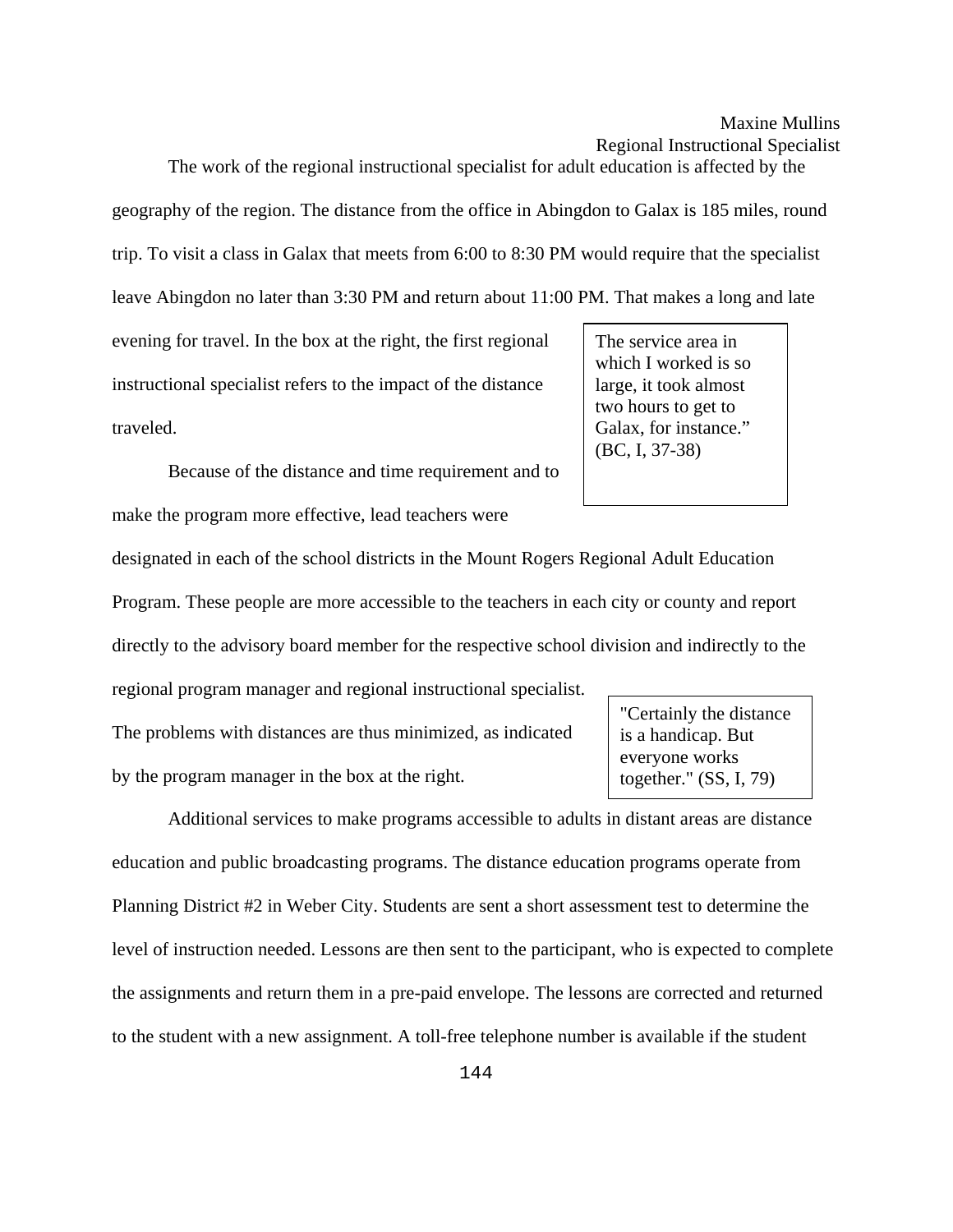Regional Instructional Specialist

needs to speak with the teacher. Few students from the Mount Rogers Region participate in this program.

A modified distance learning program was begun in the spring of 2005 in collaboration with community action groups. Family service workers, such as Head Start home visitors, were trained by the regional instructional specialist to assess students using the Test of Basic Adult Education (TABE) online. Laptop computers were installed with appropriate software and made available to adults unable to attend regular classes (Allen, Scott, & Seymore, 2005).

Public television broadcasts for the Mount Rogers Region may be accessed through WMSY-TV 52 or WMSY-DT 42 in Marion and are linked with Blue Ridge Public Television in Roanoke. These public television stations provide programs with the goal of increasing literacy levels through family literacy, adult literacy, and workplace skills programs. Programs designed for speakers of other languages are also included in their programming schedules (Blue Ridge Public Television, [http://www.wbra.org/html/edserv/\)](http://www.wbra.org/html/edserv/).

The geographical context is considered by the regional instructional specialist when designing in-service programs and planning visits to class sites. By becoming aware of possibilities for distance education, whether by correspondence or access to television programs, the regional instructional specialist is better equipped to give advice and technical assistance to teachers, students, and workplace managers in the diverse geographical communities of the Mount Rogers Region.

> The Program Context of the Work of the Regional Instructional Specialist in the Mount Rogers Region of Virginia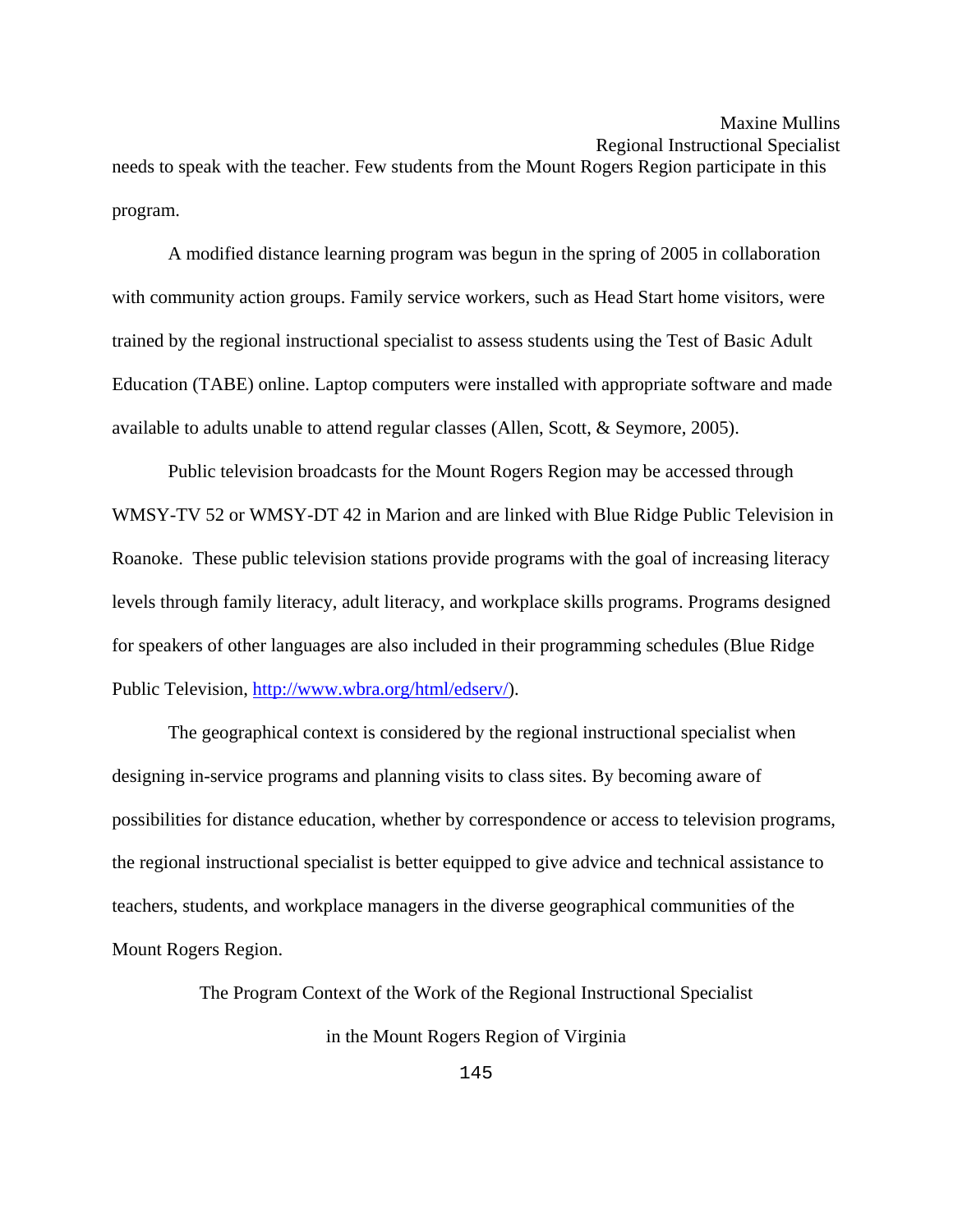demographics of the region, the need for services, and national and state program standards and

benchmarks. (See the box at the right for comments from a former regional instructional specialist.) The staff of the Mount Rogers Regional Adult Education Program has access to a variety of demographics, including the educational levels of residents, the number of adults with English as a second language, the number of incarcerated adults, unemployment figures of the region, and various job markets. The network of

"When the specialists' group first came into being, when I was first hired, the state set up workshops. That's when the educational aspect was developed: what to teach, how to teach, how to prepare the students, the whole bit." (BC, I, 94-96)

agencies that constitute some of the stakeholders in the region helps to set priorities and locations for classes. The Workforce Investment Act (Pub. L. No. 105-220) sets national standards and provides guidelines for the standards included in the Virginia Adult Education Plan.

## Demographics and Need for Services

146 The work of the regional instructional specialists in Virginia is guided in part by the demographics of the area in which they work. The educational levels of the adults in the seven localities served by the Mount Rogers Region are considered when establishing classes. The Local Plan and Application for Adult Education Funds for the Mount Rogers Region, written for 1999-2004, indicated that 41.43 percent of adults who are 18 years of age and older who lived in the Mount Rogers Region had no high school diploma. The population with English as a second language was .21 (about two-tenths) percent. Adult education classes were provided for more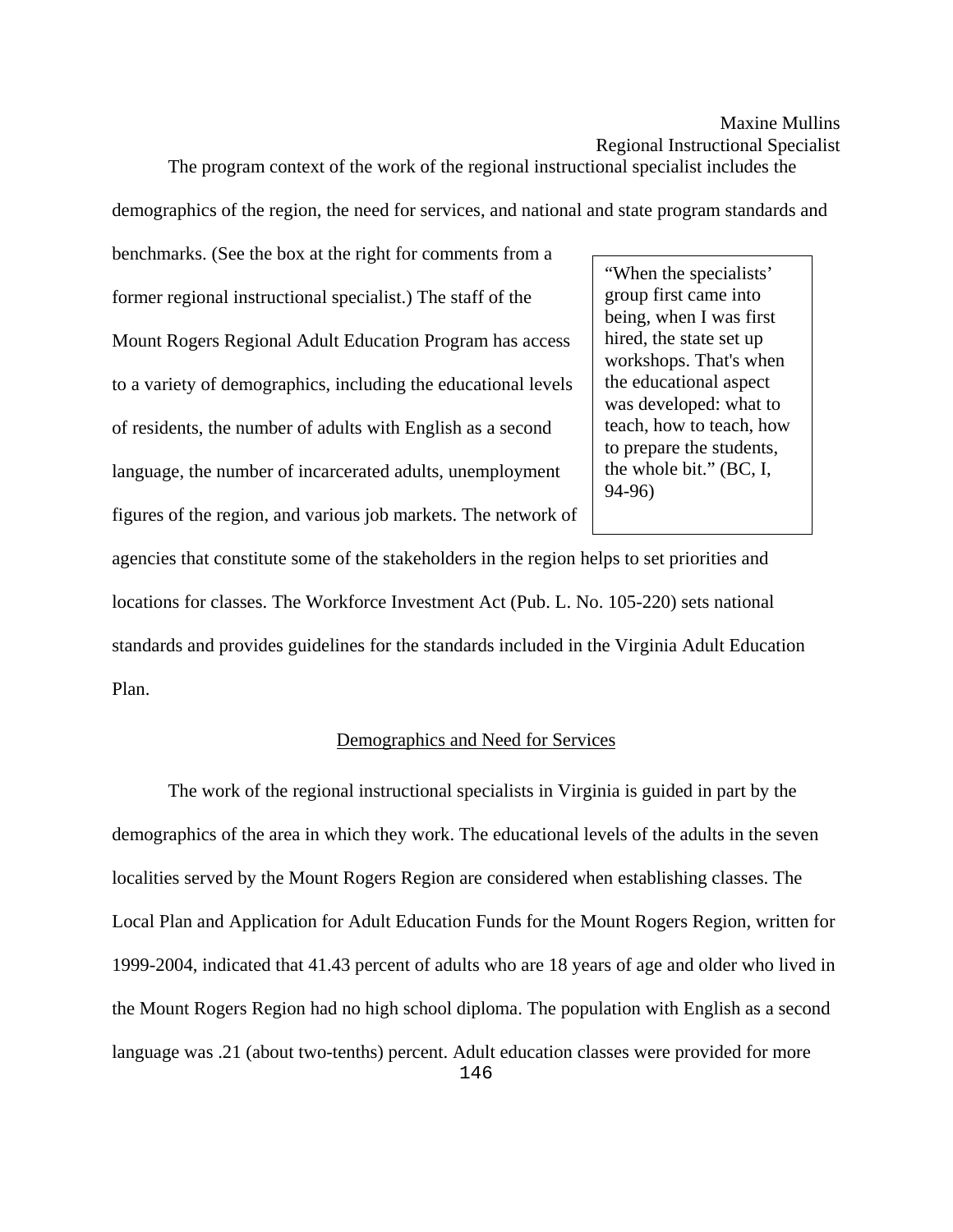than 100 incarcerated adults. Unemployment was higher in the counties of Grayson, Smyth, Washington, and Wythe and the city of Bristol than the average unemployment rate in Virginia (Virginia Department of Education, 1999a, pp. 7, 43).

 Census data for 2000 indicated that 31.4 percent of the adults in the Mount Rogers Region over the age of 25 had less than a high school education. This compares to 18.5 percent across Virginia. Figures indicate that only 18.6 percent of the adults over the age of 25 had an associate's degree or higher, compared to 34.7 percent in all of Virginia. These figures support the need for continuing adult education classes in the Mount Rogers Region.

### National and State Standards

 The Adult Education and Family Literacy Act of 1998 specified that a "comprehensive performance accountability system" be used "to assess the effectiveness of eligible agencies in achieving continued improvement of adult education and literacy activities" that operate with federal funds (Workforce Investment Act, 1998, p. 1064). Core indicators of performance have required assessments for program accountability, and results are reported to the United States Department of Education. The National Reporting System is used to document results of program quality in a systematic way and meets the requirements of the Workforce Investment Act (Allen, 2003). Additional indicators are included in the Virginia state plan. These indicators are listed by the researcher as process standards.

### Development of Standards

 The process of identifying standards and measures for Virginia began in 1991 as part of the National Literacy Act of 1991 (Pub. L. No. 102-73). Performance indicators were phased in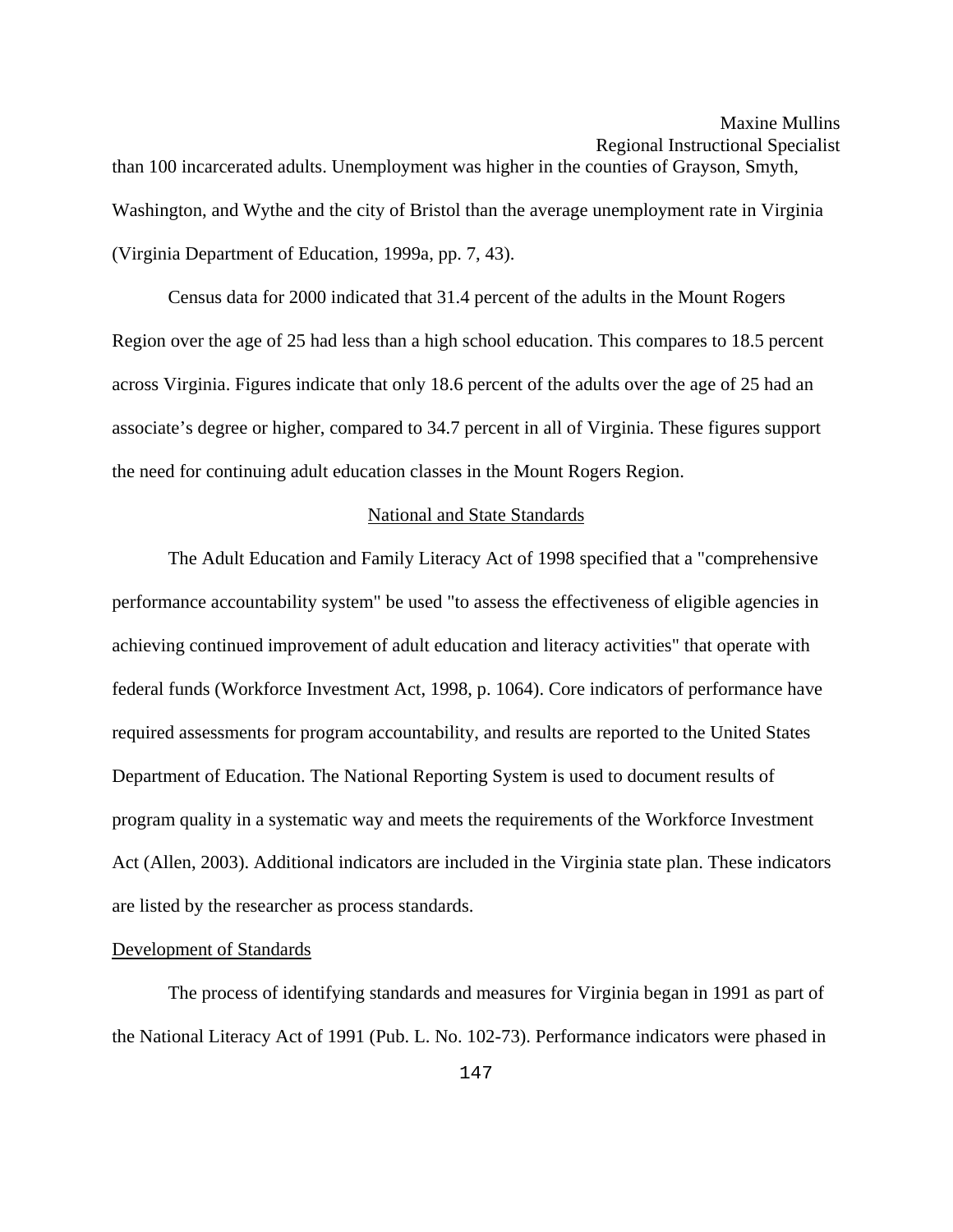from 1993 to 1995. The staff of local programs met to review performance indicators and develop measures, standards, and strategies that reflected the unique nature of each locality. At that time, there were no state standards or benchmarks.

**Indicators** are program components about which data are collected, **measures** determine the data to be collected for each indicator, and **standards** identify the level set for each indicator. A **strategy** to meet each standard was identified by administrative, ancillary, and instructional personnel. Three indicators were identified for implementation beginning with the 1993-94 fiscal year:

- Educational gain. Adult students demonstrate progress toward acquisition of basic skills and competencies.
- Recruitment. The population in the community is successfully recruited as adult education students.
- Retention. Adult students remain in the program for the amount of time they need to meet their educational goals (Virginia Department of Education, 1993a).

 Four performance indicators were required to be implemented in the local programs beginning with the fiscal year 1994-95:

- Program planning. The program is based on a plan that considers demographics, needs assessments, resources, and economic trends of the community.
- Curriculum and instruction. Individual learner goals, learning styles, and cultural variations guide the content of the curriculum and instruction.
- Professional development. Individual staff goals, learning styles, and cultural variations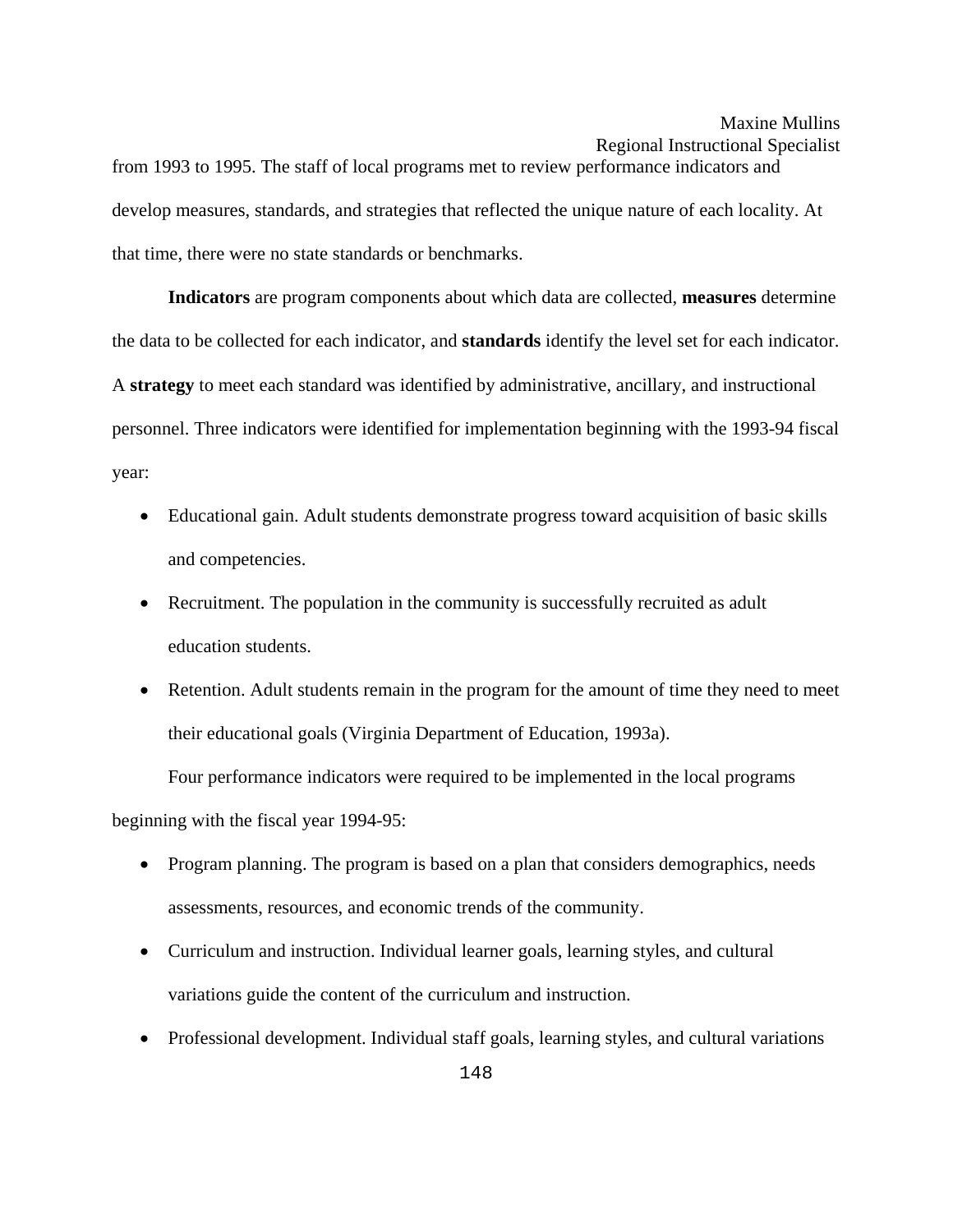are the bases for professional development activities.

• Support services. The program identifies learners' needs and refers the learners directly to appropriate agencies or provides services directly (Virginia Department of Education, 1993a).

### Present Standards

 To meet guidelines of the Adult Education Act of 1998, the Virginia Office of Adult Education and Literacy revised the system of program quality indicators, measures, and performance standards. Three federal core indicators of performance, required by the Adult Education and Family Literacy Act of 1998 (Workforce Investment Act, Pub. L. No. 105-220), applied to adult education students who received 12 or more hours of instruction: (1) educational gains in literacy skill levels, (2) receipt of credentials, and (3) follow-up on employment or education (Virginia Department of Education, 2000). The other standards were reorganized into six process standards for Virginia programs: retention, recruitment, curriculum and development, program planning, professional development, and support services. As of July 1, 2000, all local program providers began using the Virginia Adult Education Quality Works Accountability System which included test benchmarks at each level of enrollment.

 The NRS is an outcome-based reporting system for state-administered programs and was developed with the support of the United States Department of Education, Division of Adult Education and Literacy, to meet requirements created by the Workforce Investment Act of 1998 (Allen, 2003). "Test benchmarks are provided by the National Reporting System (NRS) to assist in placement of learners. Test benchmarks give examples of how students functioning at each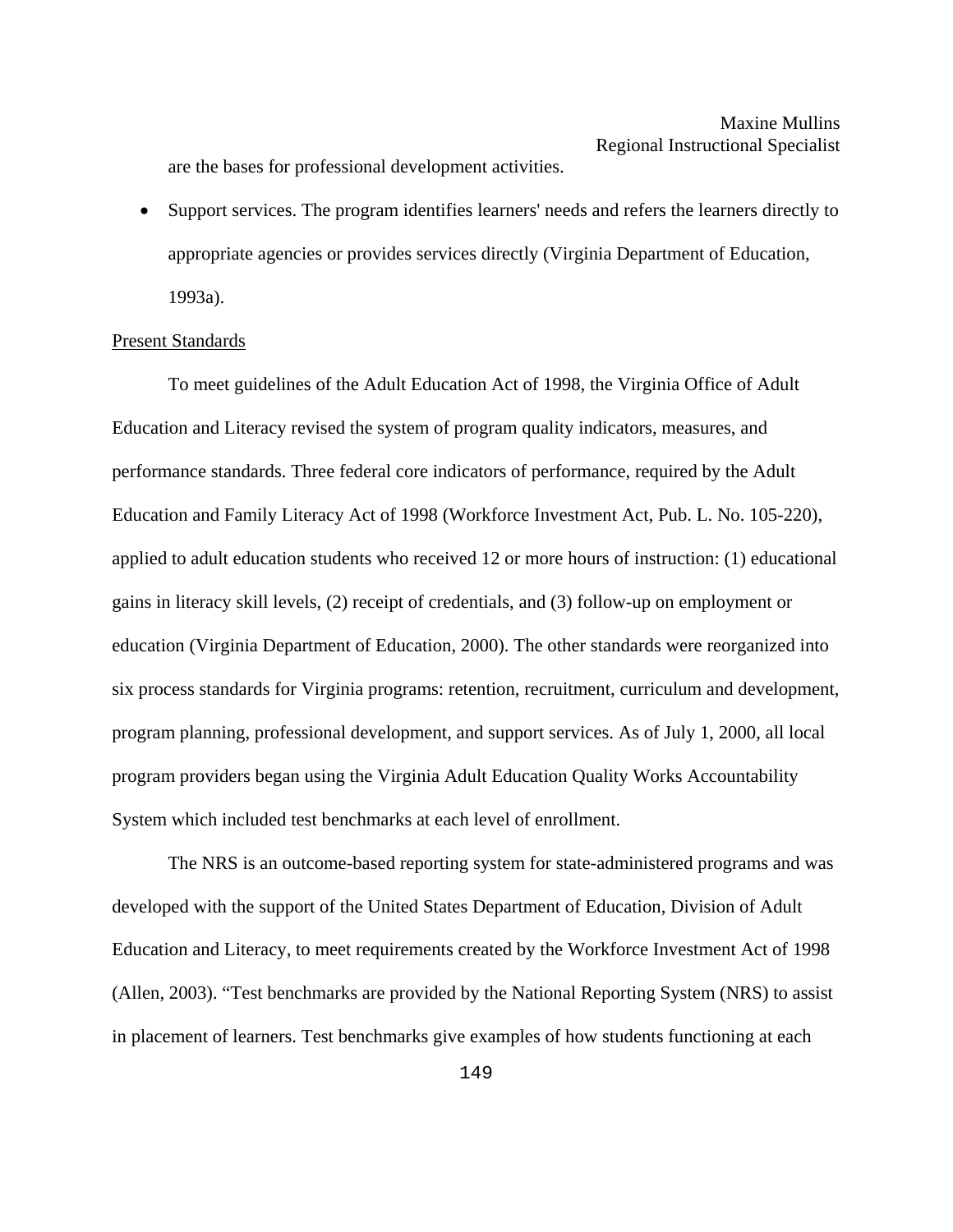level would perform on the assessment tests" (Virginia Department of Education, 2000, p.4). Virginia's three adult education core indicators of performance are in Table 6.

 "Educational gain" is the default goal for all enrollees in the adult education programs in Virginia. It is listed as the first core performance indicator in Table 6. Samples of attainment levels for pre-testing are given in the first column and are used for placement. Scale scores for the Test of Adult Basic Education (TABE) Forms 7 and 8 are given for levels 1-6 and for the Comprehensive Adult Skills Assessment System (CASAS) for levels 7-12. The second and third columns are samples of goals set for two fiscal years, 2002-2003 and 2004-2005. "Attainment of credentials" is the second core performance indicator, and some enrollees choose it as a primary or secondary goal when they have reached the high secondary level of attainment. When passing scores on the GED are earned, or a high school diploma or external diploma is awarded, this goal is achieved. The third core performance indicator is "Follow-Up" and includes retaining or entering employment or entering further training after exiting the adult education program. Again, the goals for these two performance indicators are in columns two and three.

#### Data Collection for the National Reporting System

 The process of collecting data from Virginia programs to be reported to the federal government has had a variety of approaches. During the 1990's, scan sheets were developed with a system that read data in bulk, reported the outcomes pertaining to individual gains, aggregated the data for county systems, and reported the results to the Virginia Department of Education. This system had a variety of problems that hindered complete and effective collection of data. For example, there was a minimum of scanners across the state. Smaller systems did not have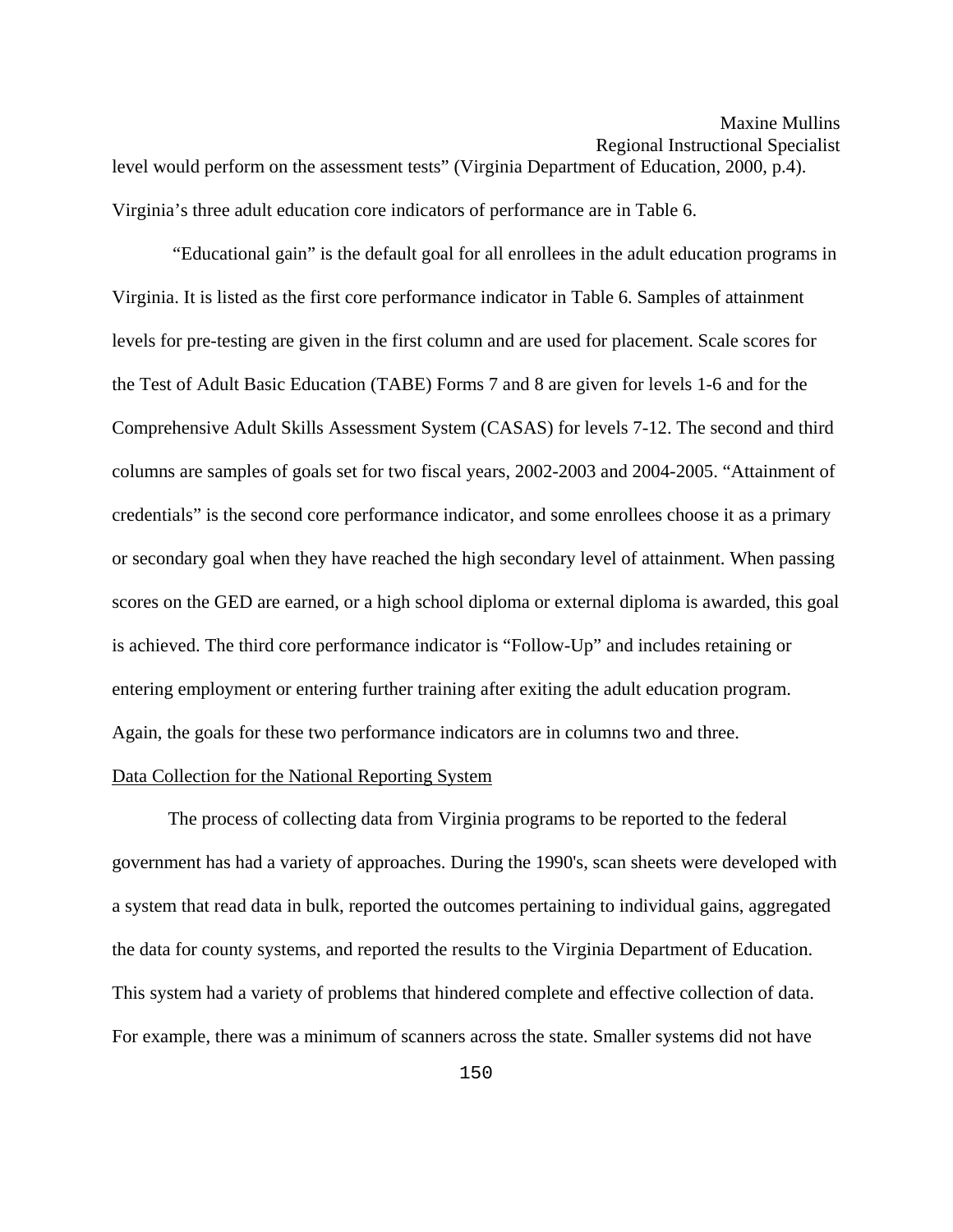# Table 6

Virginia's Adult Education Core Indicators of Performance

Core Performance Indicator #1: Demonstrated improvements in literacy skill levels in reading, writing, and speaking the English language; numeracy problem solving; English language acquisition; and literacy skills.

| $acquation, and increase g$<br><b>Educational Functioning</b> | 2002-2003                     | 2004-2005                       |
|---------------------------------------------------------------|-------------------------------|---------------------------------|
| Level                                                         |                               |                                 |
| Level 1: Beginning Literacy                                   | 27% of beginning literacy     | 25% of beginning literacy       |
| (TABE reading scale score of                                  | enrollees will complete the   | enrollees will complete the     |
| 367 or below, math scale score                                | educational functioning level | educational functional level as |
| of 313 or below)                                              | as measured by the            | measured by the appropriate     |
|                                                               | appropriate assessment tool.  | assessment tool.                |
| Level 2: Beginning Basic                                      | 33% of beginning basic        | 41% of beginning basic          |
| <b>Education (TABE reading</b>                                | education enrollees will      | education enrollees will        |
| scale score of 368 to 460,                                    | complete the educational      | complete the educational        |
| math scale score of 314 to                                    | functioning level as measured | functioning level as measured   |
| 441)                                                          | by the appropriate assessment | by the appropriate assessment   |
|                                                               | tool.                         | tool.                           |
| Level 3: Low Intermediate                                     | 35% of low intermediate       | 46% of low intermediate         |
| <b>Basic Education (TABE</b>                                  | education enrollees will      | education enrollees will        |
| reading scale score of 461 to                                 | complete the educational      | complete the educational        |
| 517, math scale score of 442                                  | functioning level as measured | functioning level as measured   |
| to $505$ )                                                    | by the appropriate assessment | by the appropriate assessment   |
|                                                               | tool.                         | tool.                           |
| Level 4: High Intermediate                                    | 35% of high intermediate      | 42% of high intermediate        |
| <b>Basic Education (TABE</b>                                  | education enrollees will      | education enrollees will        |
| reading scale score of 518 to                                 | complete the educational      | complete the educational        |
| 566, math scale score of 506                                  | functioning level as measured | functioning level as measured   |
| to $565$ )                                                    | by the appropriate assessment | by the appropriate assessment   |
|                                                               | tool.                         | tool.                           |
| Level 5: Low Adult Secondary                                  | 38% of low adult secondary    | 49% of low adult secondary      |
| <b>Education (TABE reading</b>                                | enrollees will complete the   | enrollees will complete the     |
| scale score of 567 to 595,                                    | educational functioning level | educational functioning level   |
| math scale score of 566 to                                    | as measured by the            | as measured by the              |
| 594)                                                          | appropriate assessment tool.  | appropriate assessment tool.    |

(table continues)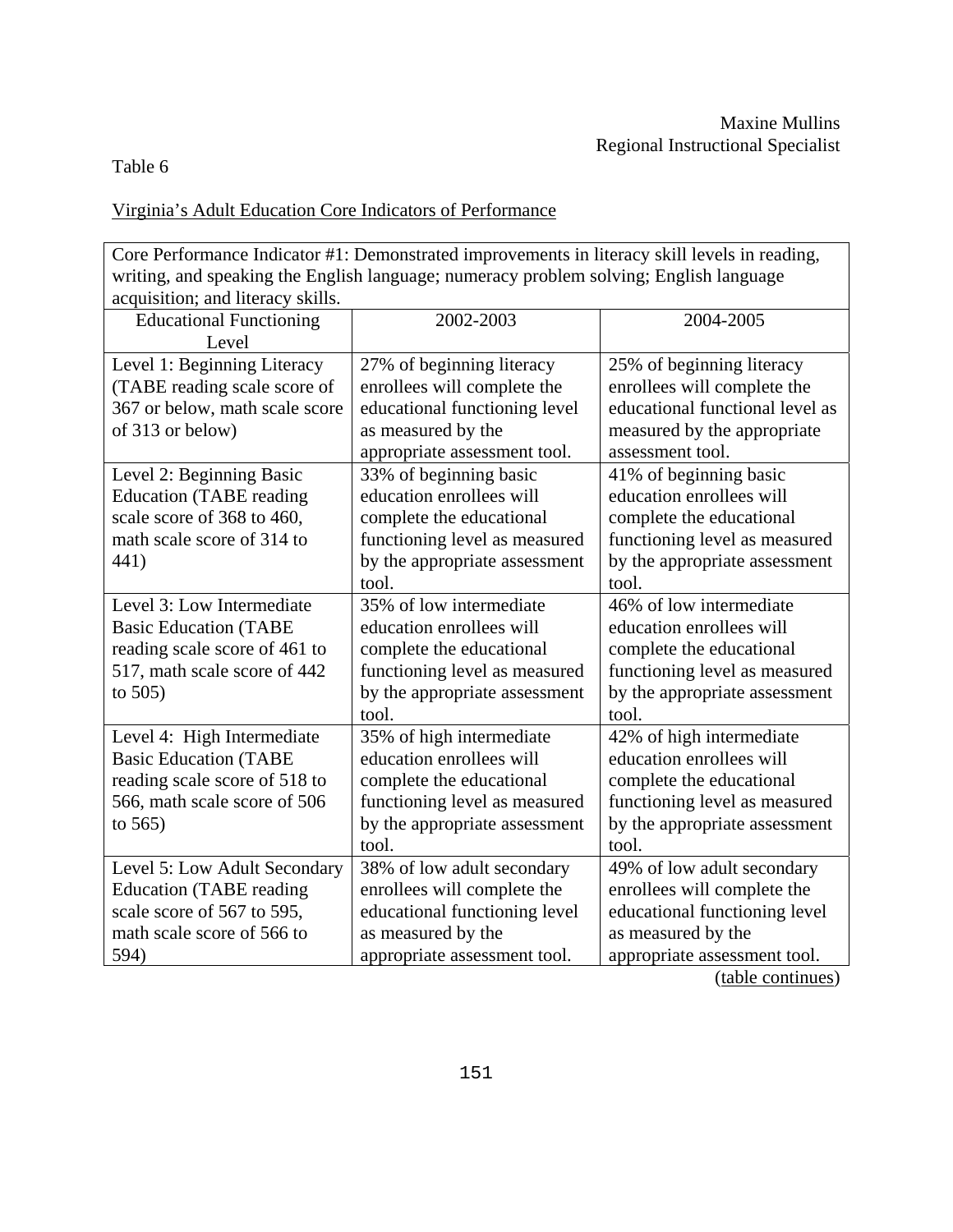| <b>Educational Functioning Level</b> | 2002-2003                      | 2004-2005                         |
|--------------------------------------|--------------------------------|-----------------------------------|
| Level 6: High Adult                  | 43% of high adult secondary    | 70% of high adult secondary       |
| <b>Secondary Education (TABE</b>     | will complete the educational  | will attain their credential (see |
| reading scale score of 596 or        | functioning level as measured  | core indicator #2, goal 1, listed |
| above, math scale score of 595       | by the appropriate assessment  | below).                           |
| or above)                            | tool.                          |                                   |
| Level 7: English as a Second         | 30% of beginning ESL literacy  | 35% of beginning ESL literacy     |
| Language (ESL) Beginning             | enrollees will complete the    | enrollees will complete the       |
| Literacy (Comprehensive              | educational functioning level  | educational functioning level     |
| <b>Adult Student Assessment</b>      | as measured by the appropriate | as measured by the appropriate    |
| <b>System Reading Scale Score 0</b>  | assessment tool.               | assessment tool.                  |
| to 180)                              |                                |                                   |
| Level 8: English as a Second         | 30% of beginning ESL           | 36% of beginning ESL              |
| Language (ESL) Beginning             | enrollees will complete the    | enrollees will complete the       |
| (Comprehensive Adult Student         | educational functioning level  | educational functioning level     |
| <b>Assessment System Reading</b>     | as measured by the appropriate | as measured by the appropriate    |
| Scale Score 181 to 200)              | assessment tool.               | assessment tool.                  |
| Level 9: English as a Second         | 34% of low intermediate ESL    | 44% of low intermediate ESL       |
| Language (ESL) Low                   | enrollees will complete the    | enrollees will complete the       |
| Intermediate (Comprehensive          | educational functioning level  | educational functioning level     |
| <b>Adult Student Assessment</b>      | as measured by the appropriate | as measured by the appropriate    |
| <b>System Reading Scale Score</b>    | assessment tool.               | assessment tool.                  |
| 201 to 210)                          |                                |                                   |
| Level 10: English as a Second        | 34% of high intermediate ESL   | 38% of high intermediate ESL      |
| Language (ESL) High                  | enrollees will complete the    | enrollees will complete the       |
| Intermediate (Comprehensive          | educational functioning level  | educational functioning level     |
| <b>Adult Student Assessment</b>      | as measured by the appropriate | as measured by the appropriate    |
| <b>System Reading Scale Score</b>    | assessment tool.               | assessment tool.                  |
| 210 to 220)                          |                                |                                   |
| Level 11: English as a Second        | 31% of low advanced ESL        | 34% of low advanced ESL           |
| Language (ESL) Low                   | enrollees will complete the    | enrollees will complete the       |
| <b>Advanced</b> (Comprehensive       | educational functioning level  | educational functioning level     |
| <b>Adult Student Assessment</b>      | as measured by the appropriate | as measured by the appropriate    |
| <b>System Reading Scale Score</b>    | assessment tool.               | assessment tool.                  |
| 221 to 235)                          |                                |                                   |
|                                      |                                |                                   |
|                                      |                                |                                   |
|                                      |                                |                                   |

(table continues)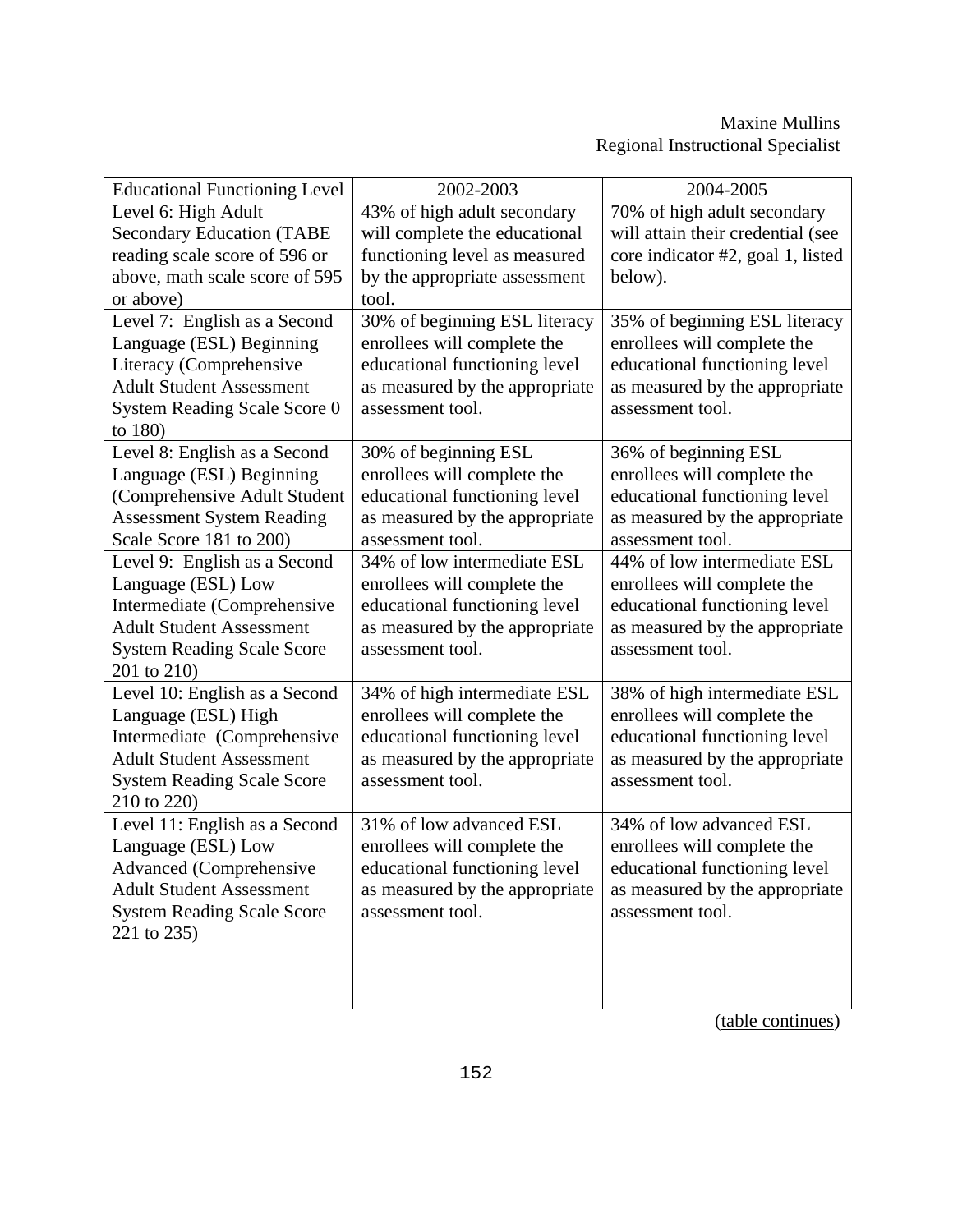| <b>Educational Functioning</b><br>Level                                                                                                                                       | 2002-2003                                                                                                                                      | 2004-2005                                                                                                                                      |  |
|-------------------------------------------------------------------------------------------------------------------------------------------------------------------------------|------------------------------------------------------------------------------------------------------------------------------------------------|------------------------------------------------------------------------------------------------------------------------------------------------|--|
| Level 12: English as a Second<br>Language (ESL) High<br><b>Advanced</b> (Comprehensive<br><b>Adult Student Assessment</b><br><b>System Reading Scale Score</b><br>236 to 250) | 31% of high advanced ESL<br>enrollees will complete the<br>educational functioning level<br>as measured by the<br>appropriate assessment tool. | 12% of high advanced ESL<br>enrollees will complete the<br>educational functioning level<br>as measured by the<br>appropriate assessment tool. |  |
| Core Performance Indicator #2: Attainment of credential (General Educational Development<br>diploma, External Diploma Program, High School Diploma)                           |                                                                                                                                                |                                                                                                                                                |  |
| Goal                                                                                                                                                                          | 2003-2004                                                                                                                                      | 2004-2005                                                                                                                                      |  |
| Goal 1: Obtaining high school                                                                                                                                                 | 43% of enrollees who enter                                                                                                                     | 70% of enrollees who enter                                                                                                                     |  |
| diploma or GED                                                                                                                                                                | with a goal of attainment of                                                                                                                   | with a goal of attainment of                                                                                                                   |  |
|                                                                                                                                                                               | credentials will successfully                                                                                                                  | credentials will successfully                                                                                                                  |  |
|                                                                                                                                                                               | attain the credential.                                                                                                                         | attain the credential.                                                                                                                         |  |
|                                                                                                                                                                               | Core Performance Indicator #3: Placement in, retention in, or completion of postsecondary                                                      |                                                                                                                                                |  |
| education or training, unsubsidized employment or career advancement.                                                                                                         |                                                                                                                                                |                                                                                                                                                |  |
| Goal 1: Entering employment                                                                                                                                                   | 34% of enrollees who enter                                                                                                                     | 58% of enrollees who enter                                                                                                                     |  |
|                                                                                                                                                                               | with a goal of entering                                                                                                                        | with a goal of entering                                                                                                                        |  |
|                                                                                                                                                                               | employment will successfully                                                                                                                   | employment will successfully                                                                                                                   |  |
|                                                                                                                                                                               | attain the goal.                                                                                                                               | attain the goal.                                                                                                                               |  |
| Goal 2: Retaining employment                                                                                                                                                  | 42% of enrollees who enter                                                                                                                     | 30% of enrollees who enter                                                                                                                     |  |
|                                                                                                                                                                               | with a goal of retaining                                                                                                                       | with a goal of retaining                                                                                                                       |  |
|                                                                                                                                                                               | employment will successfully                                                                                                                   | employment will successfully                                                                                                                   |  |
|                                                                                                                                                                               | attain the goal.                                                                                                                               | attain the goal.                                                                                                                               |  |
| Goal 3: Entering post-                                                                                                                                                        | 31% of enrollees who enter                                                                                                                     | 50% of enrollees who enter                                                                                                                     |  |
| secondary education                                                                                                                                                           | with a goal of entering post-                                                                                                                  | with a goal of entering post-                                                                                                                  |  |
|                                                                                                                                                                               | secondary education will                                                                                                                       | secondary education will                                                                                                                       |  |
|                                                                                                                                                                               | attain the goal.                                                                                                                               | attain the goal.                                                                                                                               |  |

Note. The information in Table 6 was gathered from Quality Works Accountability System

(Virginia Department of Education, 2000) and handouts at a workshop at Southwest Virginia

Institute of Lifelong Learning (Beasley, 2005).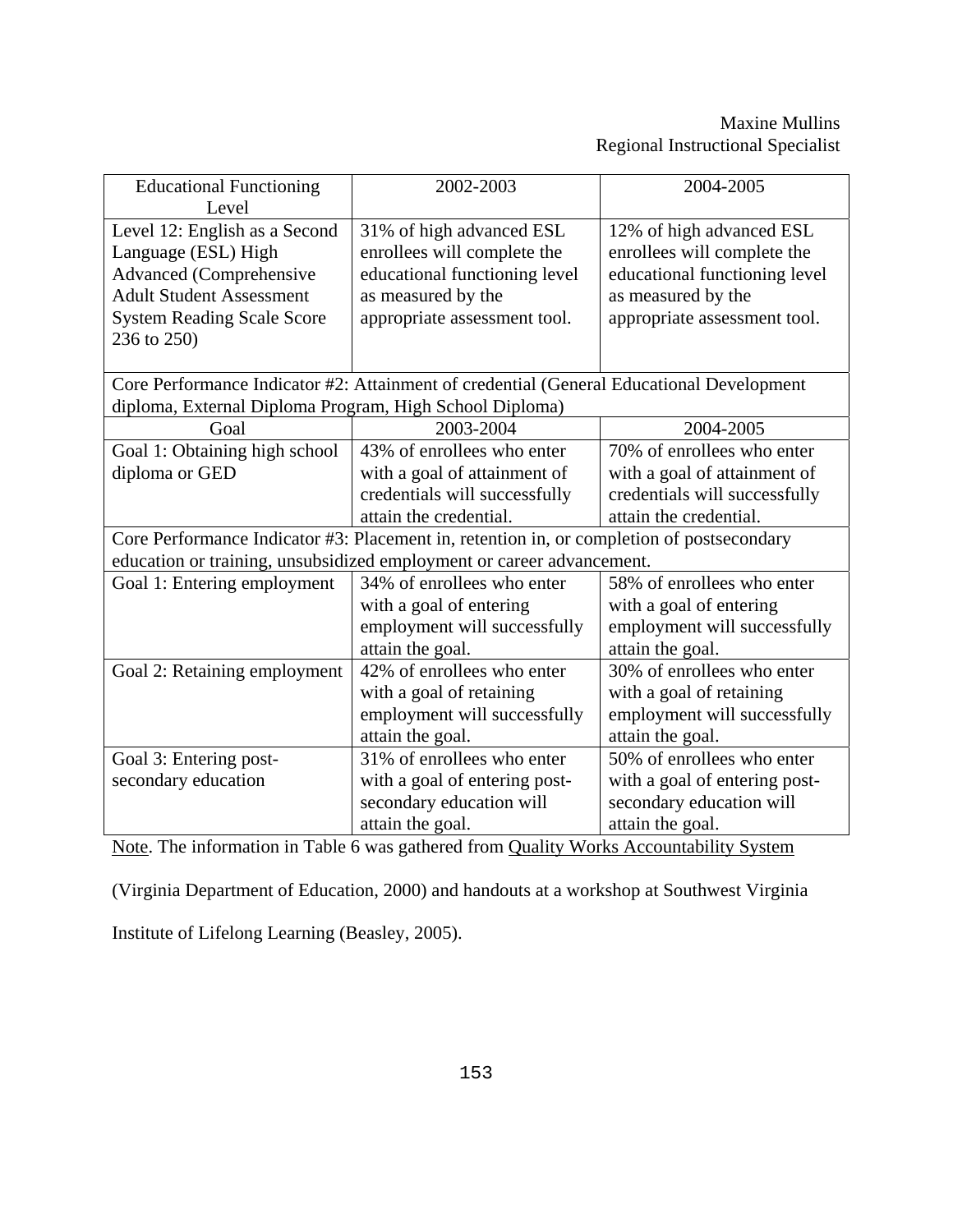funds for purchase of the scanners. Personnel had to take the scan sheets to various localities, but the scanners were programmed for the local programs and problems developed when reading another locality's data (L. Allen, personal communication, September 22, 2005). The Mount Rogers Regional Adult Education Program had a scanner for the data collected there, so the scanner was no problem in that region.

 Another problem was incomplete data sheets. No identification number, the wrong birthday, or lack of pre- and post-test data caused problems that could only be "fixed" by the local school system or by the local teacher. Data for many individuals were lost, leaving localities

with incomplete and inaccurate accounting of the number of registered adults and their educational gains (L. Allen, personal communication, September 22, 2005). Many adult students withdrew and moved from the areas, including the Mount Rogers Region, before a post-test could be administered.

 The next attempt at collecting data in Virginia was with LiteracyPro Systems, Inc. The software gave localities and states the opportunity to measure and document learner outcomes resulting from adult education instruction. Local programs installed the program on office computers. Personnel for data entry collected and aggregated data at each instructional site (or at the central office) and forwarded the information to the state for statewide aggregation and submission to the Division of Education and Literacy, U. S. Office of Education. Computer disks, together with printed data sheets, were sent to the Virginia Office of Adult Education and Literacy. But this program had "bugs" that caused programs to report incomplete and inaccurate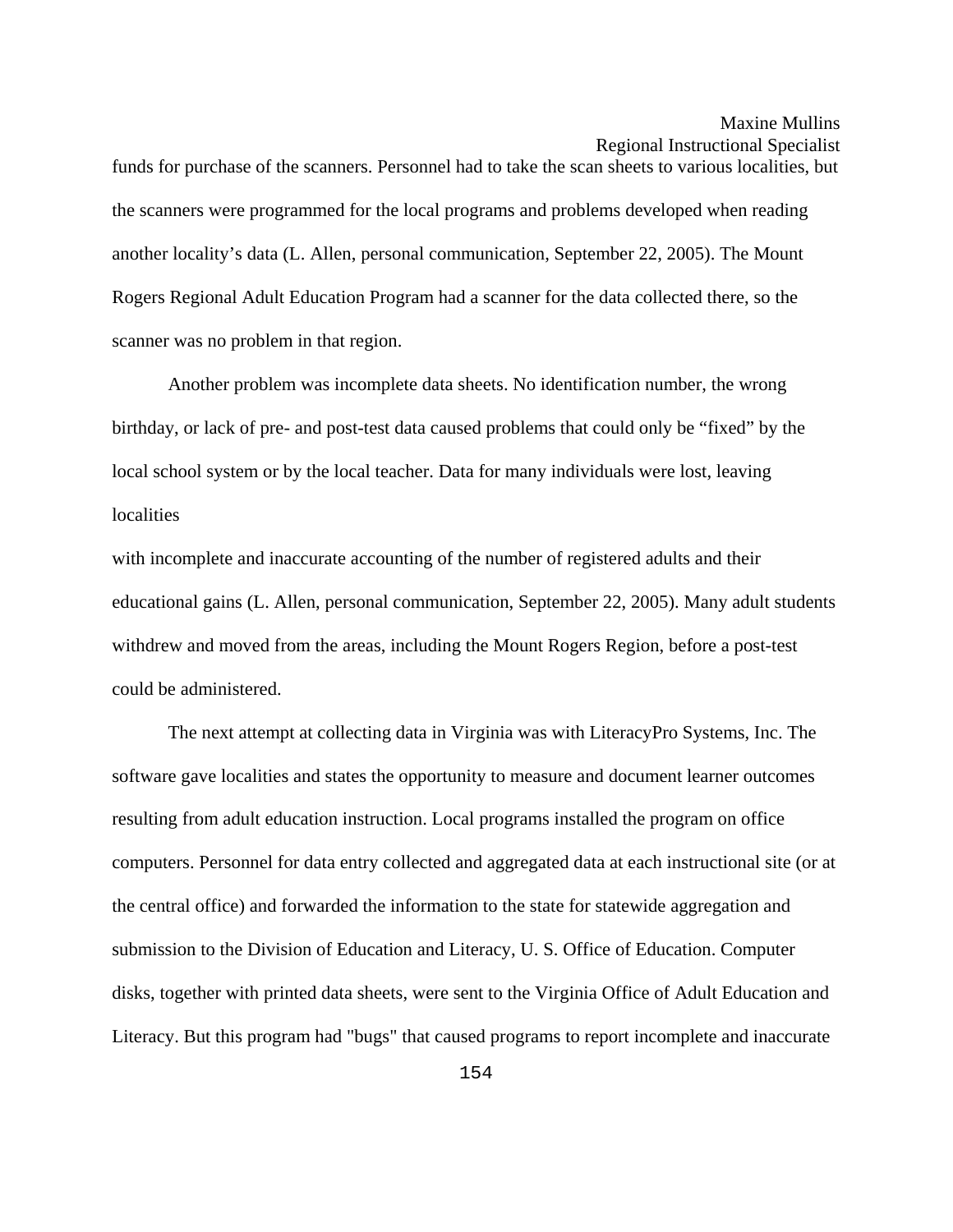data (L. Allen, personal communication, September 22, 2005).

 Presently, localities report information instantly through the web-based data system developed by the National Reporting System. Registration sheets for every adult are forwarded to the local adult education office (for example, the Mount Rogers Regional Adult Education Program's office in Abingdon) as soon as they are available, but definitely once a month. The Virginia Office of Adult Education and Literacy staffs a data and assessment specialist. Passwords are issued for the localities and data are entered, with instant availability of reports and progress of each program from both the state and the locality.

 Every enrolled adult is administered a pre-test within 12 hours of instruction, often during the first class. The Test of Adult Basic Education (TABE), Basic English Skills Test (BEST), Comprehensive Adult Student Assessment System (CASAS), and Adult Basic Learning Examination (ABLE) are examples of assessment instruments used to determine educational functional levels. The TABE is widely used in Virginia for testing most participants. For students who do not speak English well, the CASAS or BEST is administered (Virginia Department of Education, 2000).

 The regional instructional specialists were active in training teachers, program managers, and tutors in the process of collecting data. Regional and state-wide workshops were held for the regional instructional specialists (usually

"Now that we are being told to get those standards developed, I think that everybody will have trouble pulling that off. The state offices are so small; again that is why the specialists become so important." (T, I, 337-339)

accompanied by the data-entry employee) to learn the new system. In-take forms, monthly report forms, and testing information were discussed. The specialists then returned to transmit this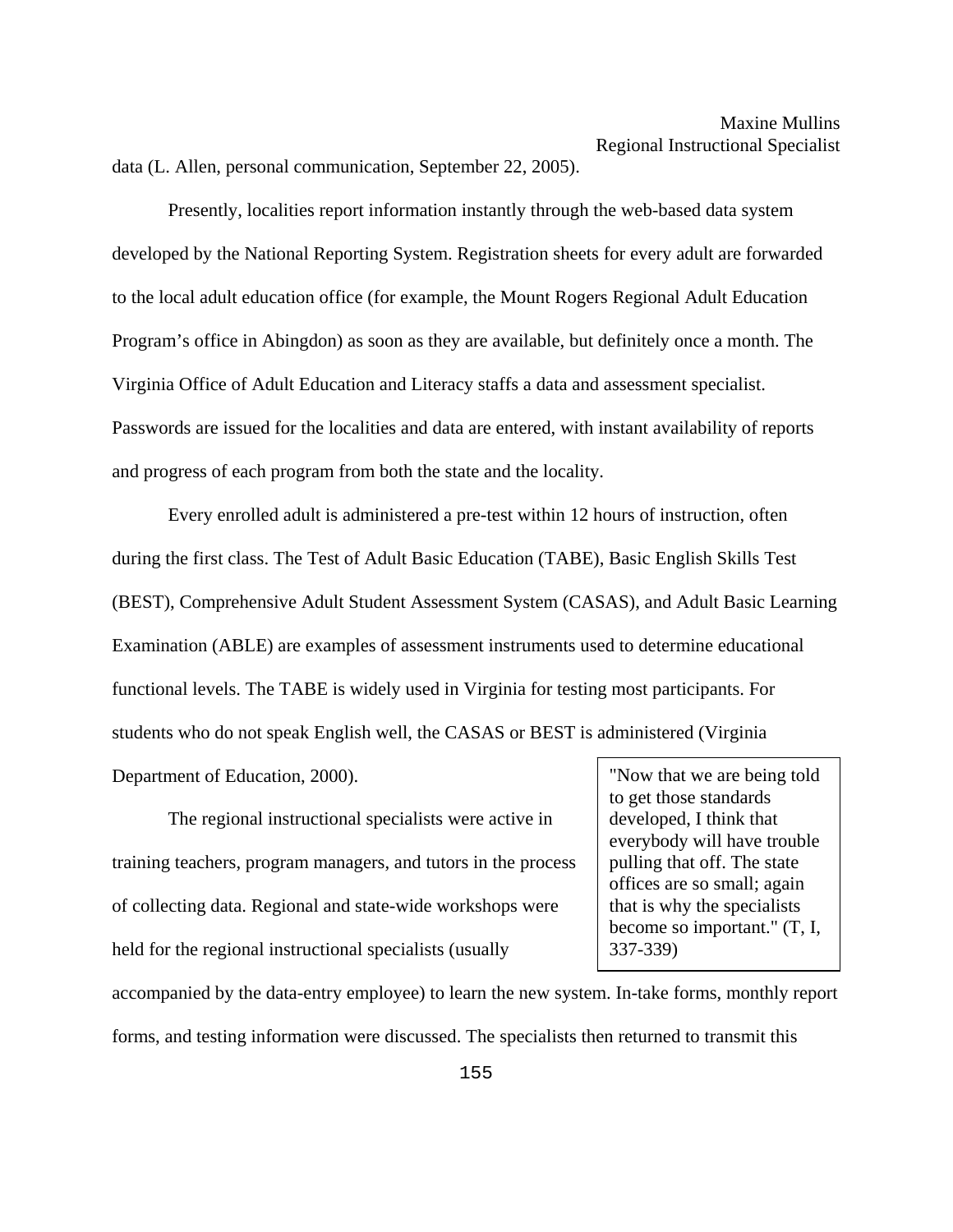Maxine Mullins Regional Instructional Specialist information to the teachers and program managers (T, I, 177-180). The importance of the regional instructional specialist was discussed by the former director of the Virginia Office of Adult Education and Literacy, as seen in the box above.

 Pre-test scores were essential for placement, so proper testing techniques were emphasized. Completion data were vital to determine educational gains for the core indicators. Data for the goal of "attainment of credentials" came for the GED testing service in Oklahoma, the local school systems when a diploma was issued, or from school systems that sponsor the External Diploma Program.

 Follow-up data were collected through an agreement between Virginia Tech and the Virginia Department of Education, Office of Adult Education and Literacy. The goal of entering employment is reviewed three months (one quarter) after exiting the adult education program. The goal of retaining employment is reviewed nine months (three quarters) after exit. Entrance into post-secondary education or training is documented in October of each year. Changes in the data system to match exit data and data collected by Title I Workforce Investment Act providers (VEC, for example) are planned (Beasley, 2005).

### Process Standards

 As a result of the revision of the Quality Works Accountability System, six standards previously listed as core standards are now classified as process standards (Virginia Department of Education, 2000). The purpose of these standards is to improve the quality of local programs by identifying program strengths and locating resources for more effective delivery of quality programs, and thus increase the likelihood of meeting the performance levels of the federal core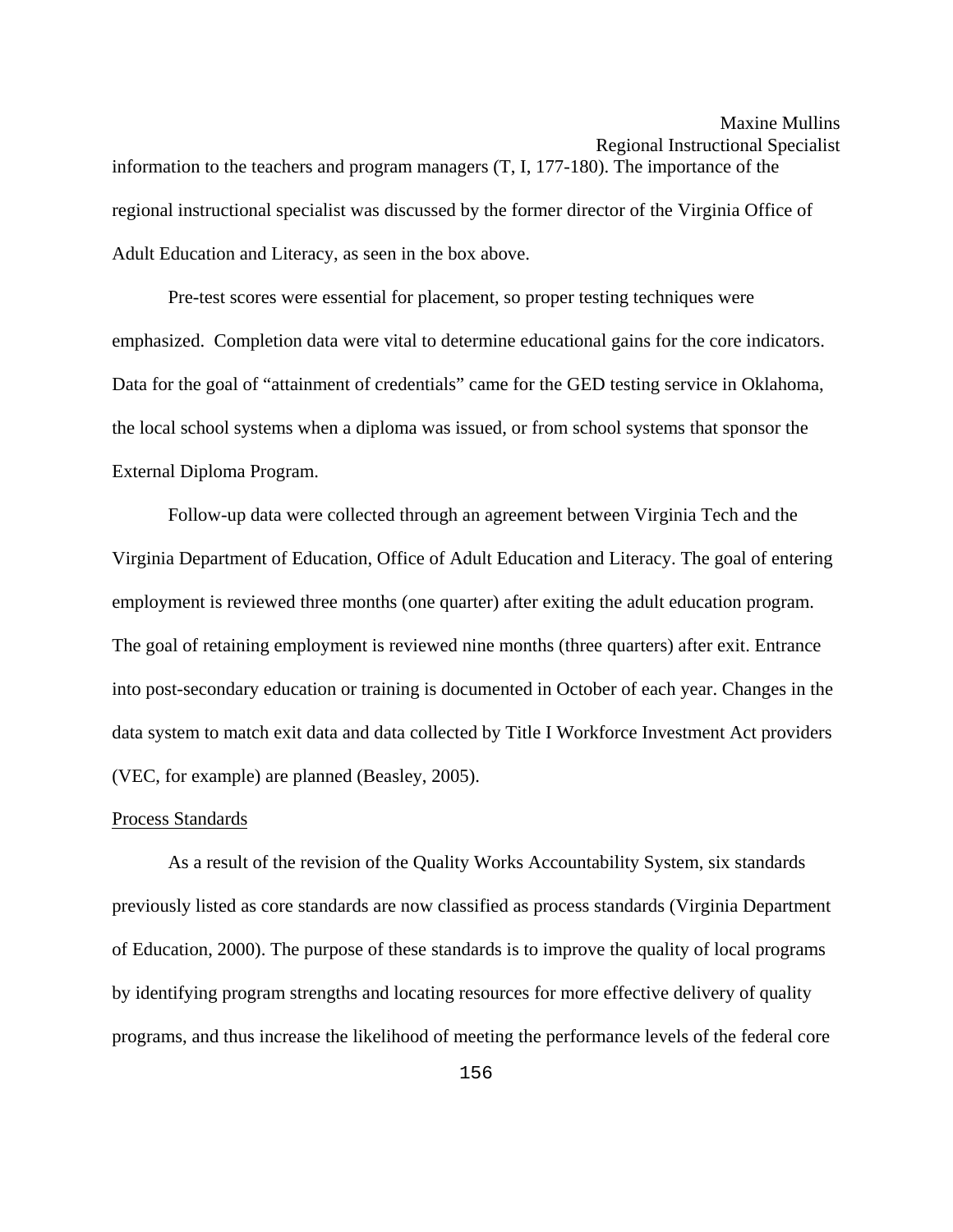Regional Instructional Specialist indicators. The six process standards are retention, recruitment, curriculum and instruction, program planning, professional development, and support services (Virginia Department of Education, 2000).

 The data for the process standards are collected with the same data base used for basic NRS data collection. They are not used to determine if a program is in compliance with the federal standards and benchmarks. The performance level for each standard is:

- 1. Retention. Sixty percent of learners achieve goal before leaving the program.
- 2. Recruitment. Three percent of the target population are served.
- 3. Curriculum and instruction. One hundred percent of students reviewed assessment data with teachers; one hundred percent of students have individual learning plans; and one hundred percent of instructional staff participates in end-of-year evaluative meeting.
- 4. Program planning. Program plan meets federal regulations and quality indicators are updated annually.
- 5. Professional development. One hundred percent of professional staff completed professional development activities.
- 6. Support services. One hundred percent of students requesting services not provided in adult education programs are referred to appropriate agencies (Virginia Department of Education, 2000).

 Figure 3 illustrates the program context of the work of the regional instructional specialist in Virginia. Program priorities of family literacy, workplace education, technology, and health literacy guide the activities of adult education in Virginia. Staff development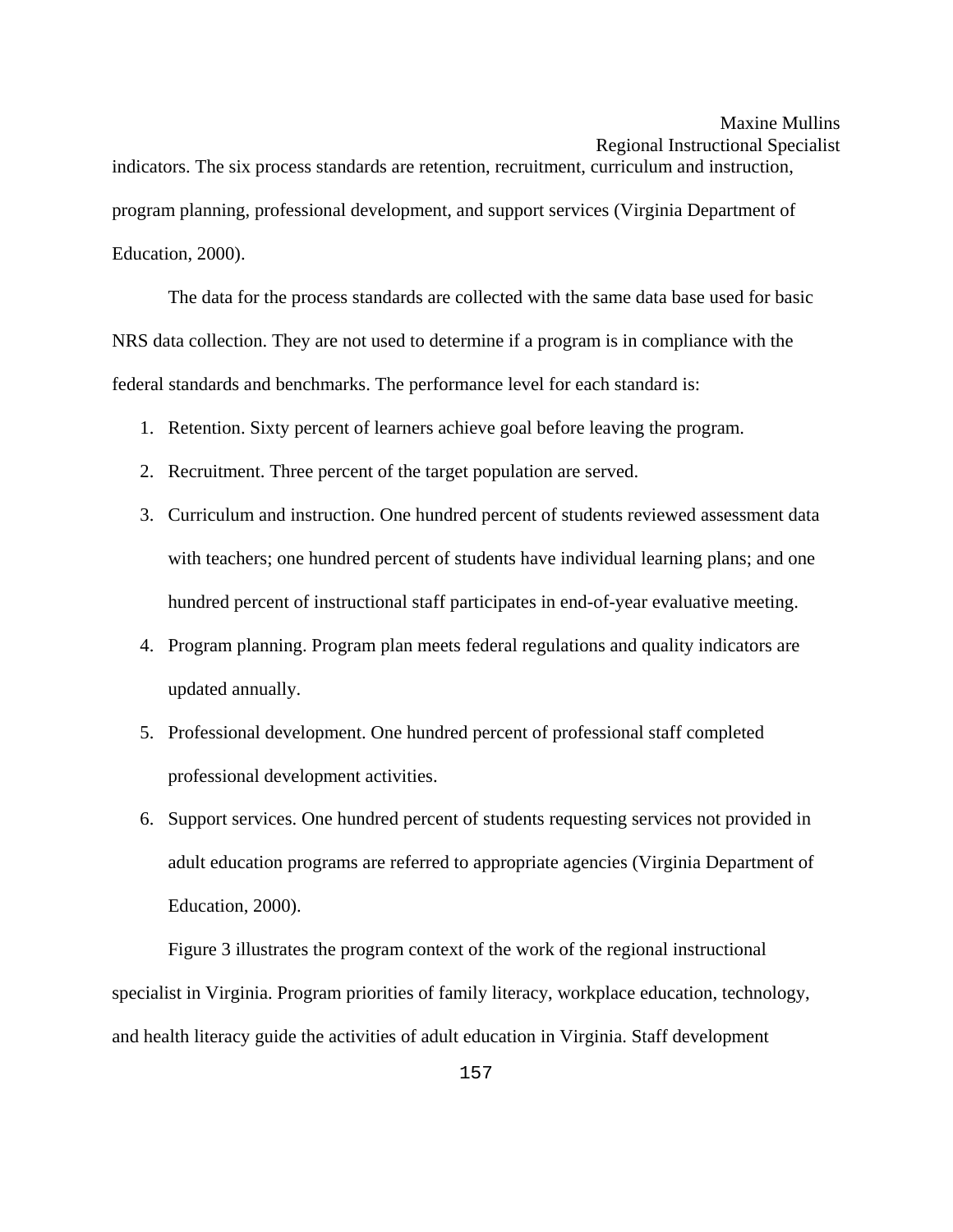resources are important to improvement of services from the Virginia Office of Adult Education and Literacy. The 18 Regional Literacy Coordinating Committees are examples of collaboration with other agencies. Local and regional instructional programs include core services, program managers and specialists, and service providers that deliver adult education services to the students. Federal and state financial support is necessary to the operation of the Virginia Office of Adult Education and Literacy.

## Summary

 In Chapter 4, the researcher reviewed the contexts in which the adult education regional instructional specialist works. From the historical, legal, geographical, and program perspectives, the specialist conducts a variety of tasks.

 During the colonial period, adult education existed to help illiterate adults to read the Bible and to become knowledgeable about the operation of the new government. Later, classes were organized to improve skills in the workplace and to increase the preparedness of the United States military. Public financial support for adult education classes first came from states, often as teacher salaries. Federal funding for education began as support for vocational classes, then expanded to military assistance for education, followed by elementary, secondary, and collegiate programs. Programs have now been established to enhance preparation for workforce skills, to increase family literacy, and to address educational needs of veterans, immigrants, and incarcerated adults.

 The current legal context of the work of the regional instructional specialist has a foundation in the Adult Education and Family Literacy Act which is Title II of the Workforce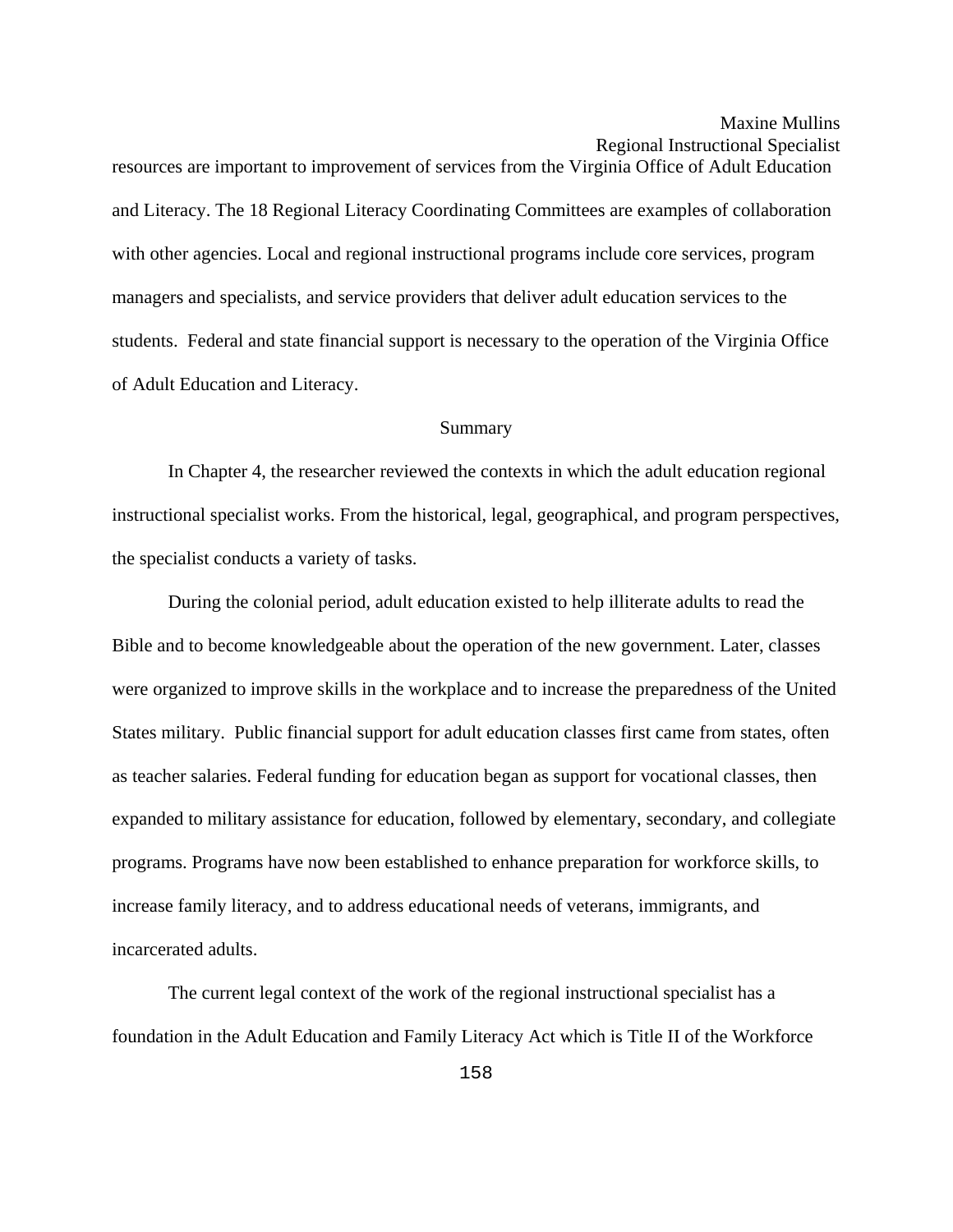

Figure 3. Program priorities, staff resources, collaborating agencies, and resources to support local and regional adult education programs. (Virginia Office of Adult Education and Literacy, 2002b).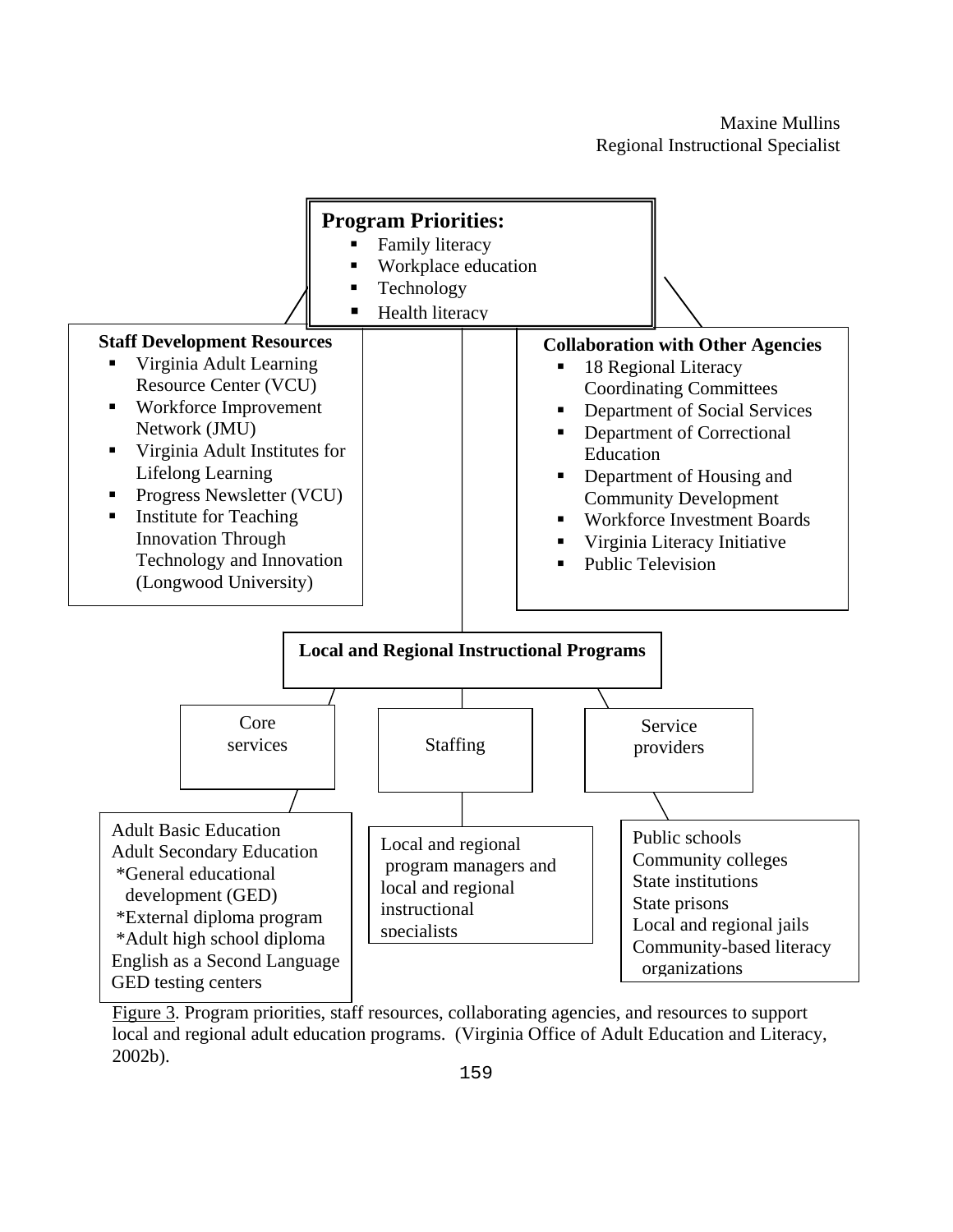Investment Act of 1998. The act specifies standards of quality, with educational gains of adult participants as a default goal set by each adult at enrollment. Additional goals related to advanced training, attainment of credentials, or employment may be set for those leaving adult education programs. Data are reported through the National Reporting System to the education departments of the states and eventually to the United States Department of Education.

 Virginia receives block grants from the United States Department of Education, based on the number of adults over the age of 18 without a high school diploma. Adult education programs are then conducted by local school systems in Virginia, as authorized by the General Assembly. Some systems, such as those in the Mount Rogers Region, combine their funding into regional programs. The Washington County School Board operates as the fiscal agent for the Mount Rogers Regional Adult Education Program which has a regional office in Abingdon. Lead teachers in each of the seven counties are liaisons between the regional office and localities and report to a member of the Regional Advisory Board for the Mount Rogers Region.

 The regional instructional specialist, as an integral position in the adult education network, provides leadership in developing and presenting professional development programs, visits classes, keeps abreast of the latest information about data collection, and relates to each member of the team in the Mount Rogers Regional Adult Education Program. Specific tasks performed by the regional instructional specialist are discussed in Chapter 5.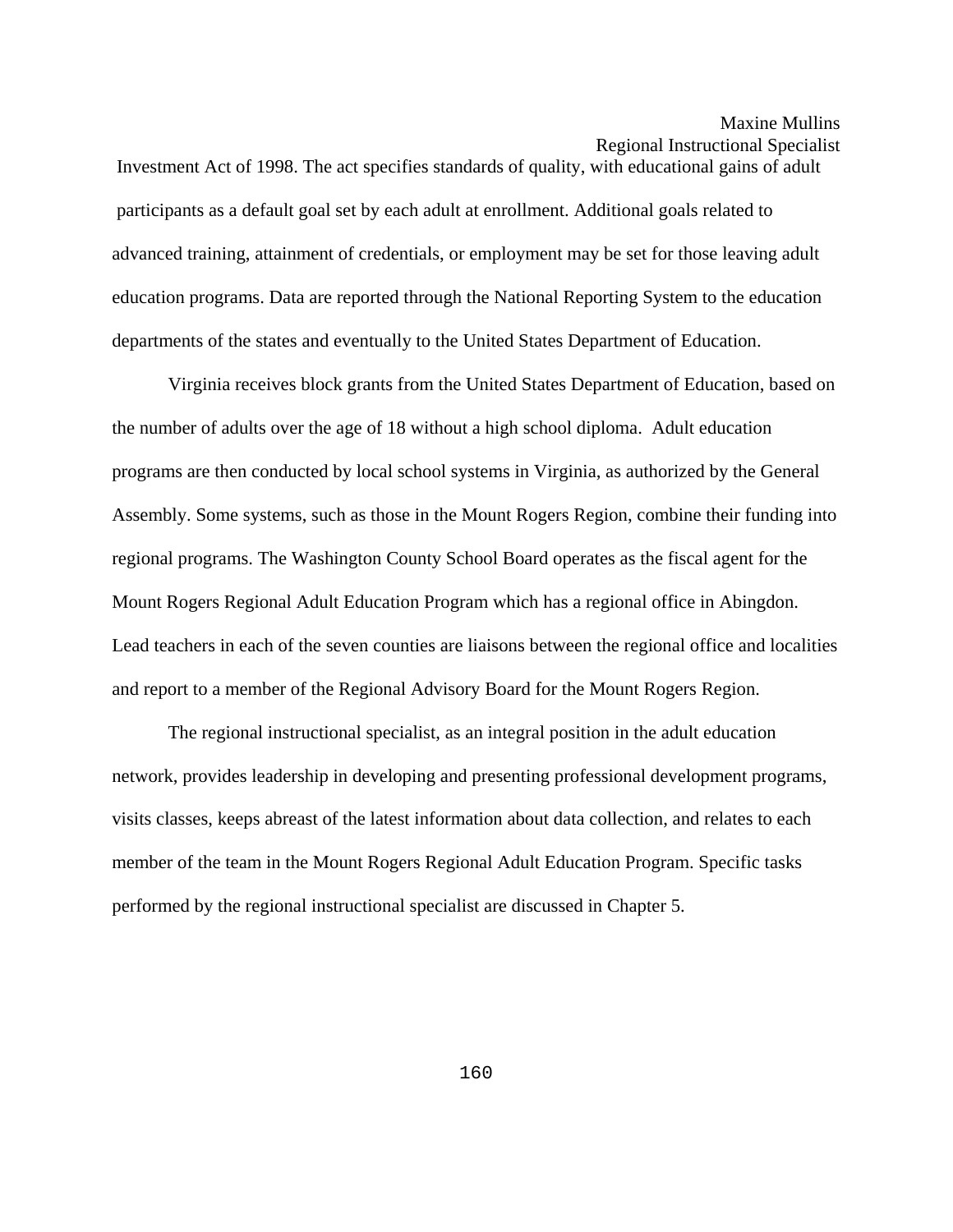## CHAPTER 5

### THE TASKS PERFORMED BY THE REGIONAL INSTRUCTIONAL SPECIALIST

In this chapter the researcher presents the findings related to the tasks performed by the regional instructional specialist in the Mount Rogers Region of Virginia. The tasks are both administrative and programmatic. Information was collected from interviews; Internet sites; reports submitted to the office of the program manager; and brochures, flyers, and advertisements. Interviews were held with a former director of the Virginia Office of Adult Education and Literacy, the present and former regional instructional specialist, the regional program manager in the Mount Rogers Region, a board member who represents a local program in the Mount Rogers Region, three teachers in the Mount Rogers Regional Adult Education Program, and three students.

Administrative Tasks Performed by the Regional Instructional Specialist

in the Mount Rogers Region of Virginia

 Administrative tasks are the routine tasks associated with the work performed in the office, such as phone calls, supply orders, and scheduled appointments. The Mount Rogers Regional Adult Education Program operates from the regional office in Abingdon. The staff for the program consists of a regional program manager, a regional instructional specialist, a regional office manager, and an assistant office manager. Additional office help includes a clerk or technical assistant as the need arises.

The administrator for the program is a regional program manager, hired for the position by the Mount Rogers Regional Adult Education General Advisory Board that consists of a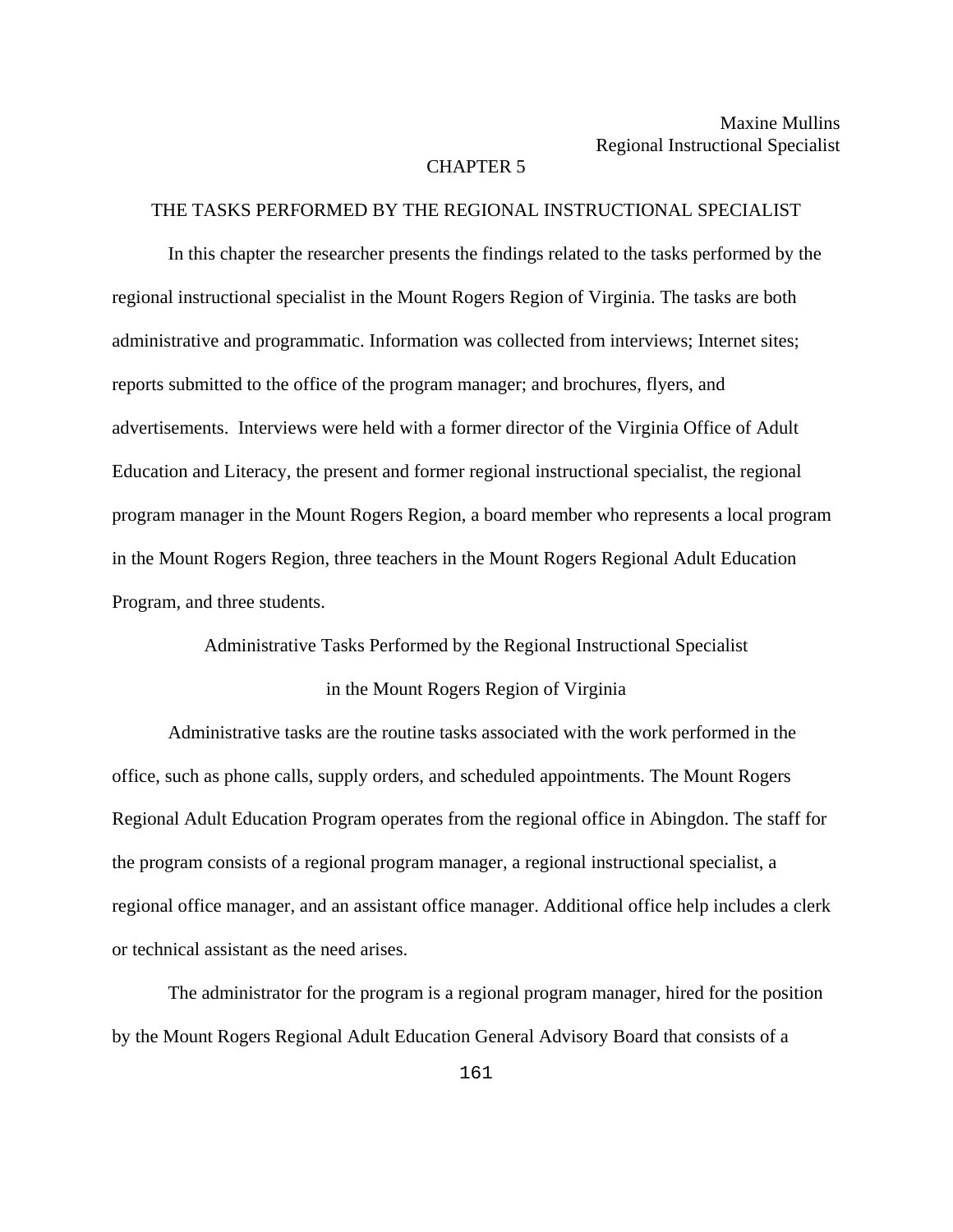representative from each of the seven school systems within the region. The job description contains ancillary and support services, program planning and maintenance, and selfdevelopment as tasks for the regional program manager. The ancillary and support services include:

- Professional development activities.
- Student retention and recruitment activities.
- Instructional technical assistance.
- Linkages with service and provider agencies.
- Workplace education program development and brokering.
- Regional Literacy Coordinating Committee meetings.
- Regional Advisory Board meetings (Mount Rogers Regional Adult Education Program, 2003).

Program planning and maintenance tasks performed by the regional program manager include coordinating a needs assessment in the community; planning collaboratively with other agencies; selecting, hiring, supervising, and evaluating staff; developing and managing a budget for the regional program; and collecting and evaluating data. In addition, the regional program manager prepares and yearly updates the three-year plan, "develops collaborative agreements between the Program and Superintendents of each participating school division," and "works with the Program Specialist and others in creating positive awareness . . . through public relations efforts" (Mount Rogers Regional Adult Education Program, 2003, n. p.).

The job description for the regional instructional specialist for the Mount Rogers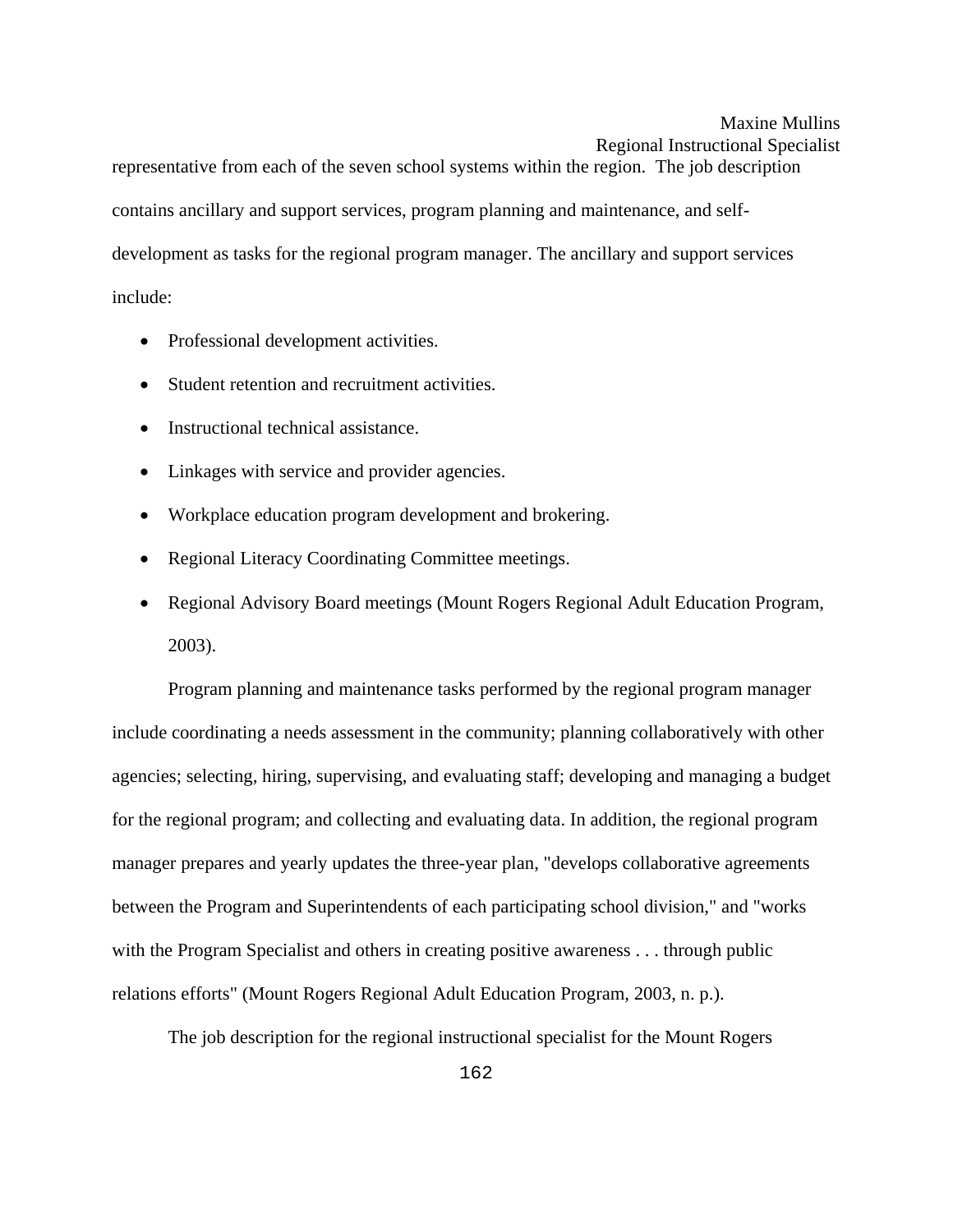Regional Adult Education Program contains only program tasks. The data gathered by the

researcher indicates that only minimal administrative tasks are performed in the office setting.

by the researcher, indicated that requests for supplies are delivered to the office manager for processing. Materials to be used in staff development projects are developed by the regional instructional specialist, but members of the office staff copy the materials. The comment in the box

The present regional instructional specialist, in the interviews conducted

"I don't order supplies. I usually make a request and pass it along." (CH, I, 187- 188)

at the right is an example of the routine administrative work of the regional instructional specialist.

The current (2005) tasks of the regional instructional specialist contrast to the tasks of the regional instructional specialist when the Mount Rogers Regional Adult Education Program was

first organized. The change resulted from guidelines issued by the director of the Office of Adult Education and Literacy, Virginia Department of Education. The former regional instructional specialist, in an interview with the researcher and quoted in the box at the right,

"I worked with [the program manager] on the hiring. It was our choice. So often the recommendation would come from the locality. That made the task easier. The [final] decision was made by the locality." (BC, I, 267-268)

indicated that she had an integral part in hiring teachers. In addition, the regional instructional specialist, together with the former program manager, evaluated teachers. A checklist of expectations was completed when class visits were made. This process is similar to the Teacher Observation Project conducted by the present specialist.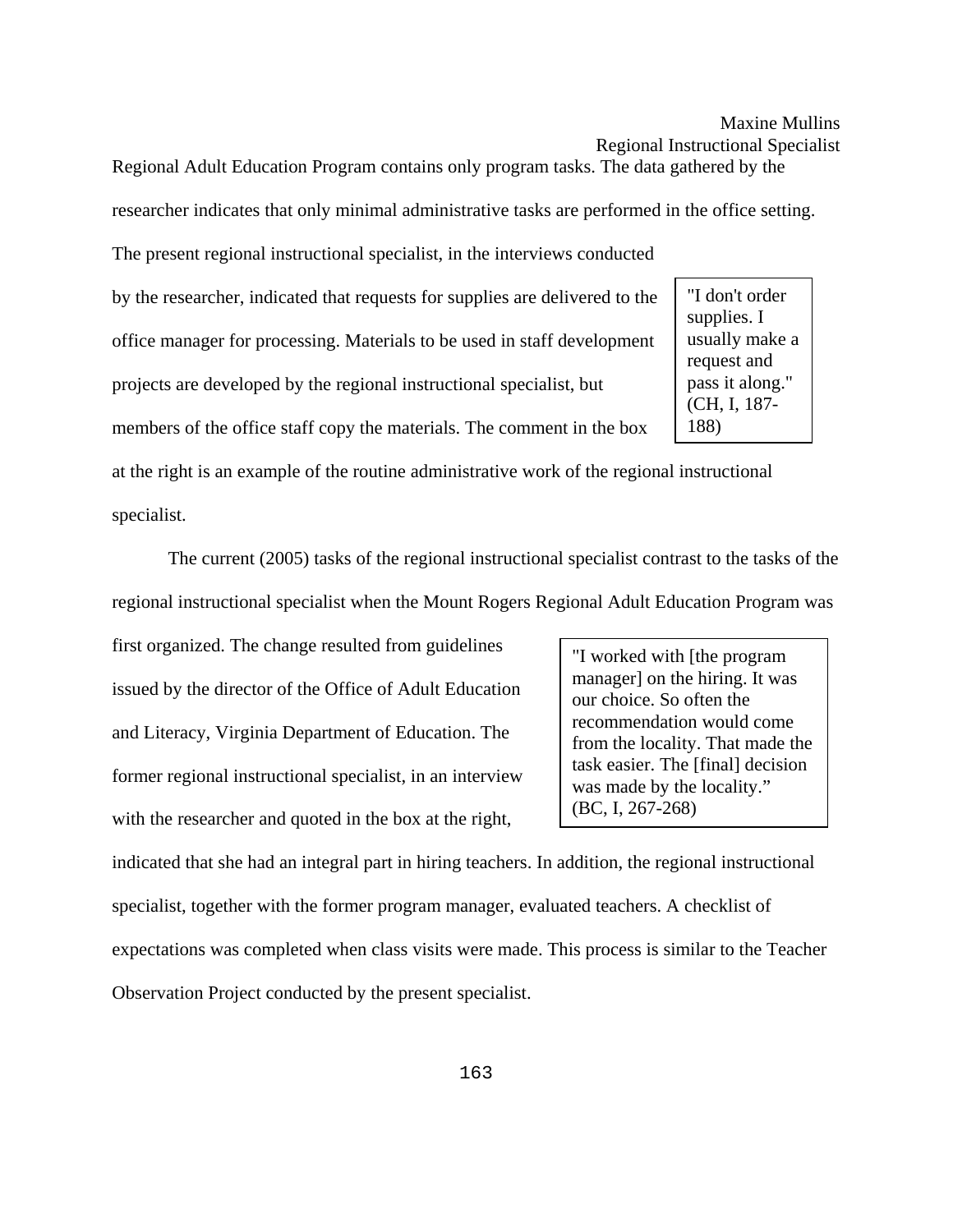The regional instructional specialist has responsibility for the Teacher Observation

Project that was initiated in 2002. This project is "a set of tools to be used by instructional

leaders – regional instructional specialists, program directors [managers], lead teachers – for . . .

teacher observation and feedback for professional development" (Virginia Department of Education, 2002c). The goal is teacher improvement, rather than evaluation for tenure or dismissal. However, the techniques and processes are similar to those that might be used for a full teacher evaluation by an administrator. This project is the only administrative (or semi-administrative) task

"They [regional instructional specialists] are not supposed to be doing administrative work in the clear definition. In other words they should not be the ones that are entering data into the system as part of the regional instructional specialist's job. If they are doing that sort of thing, it should be something they are being paid extra for. They should not be directly involved in employing teachers and attending WIA [Workforce Investment Act] meetings and such. That is an administrative task." (T, I, 104-108)

observed by the researcher. Most of the regional instructional specialist's work is performing program tasks. This is in accord with expectations from the Virginia Office of Adult Education and Literacy, as seen in the box above.

Program Tasks Performed by the Regional Instructional Specialist

in the Mount Rogers Region of Virginia

The job description for the regional instructional specialist in 1993 had five

responsibilities (Virginia Department of Education, 1993c): (a) staff development, (b)

instructional technical assistance, (c) linkages with other agencies, (d) recruitment of students,

and (e) workforce training. Through the years, guidelines have been developed and priorities

modified to meet the needs of the times.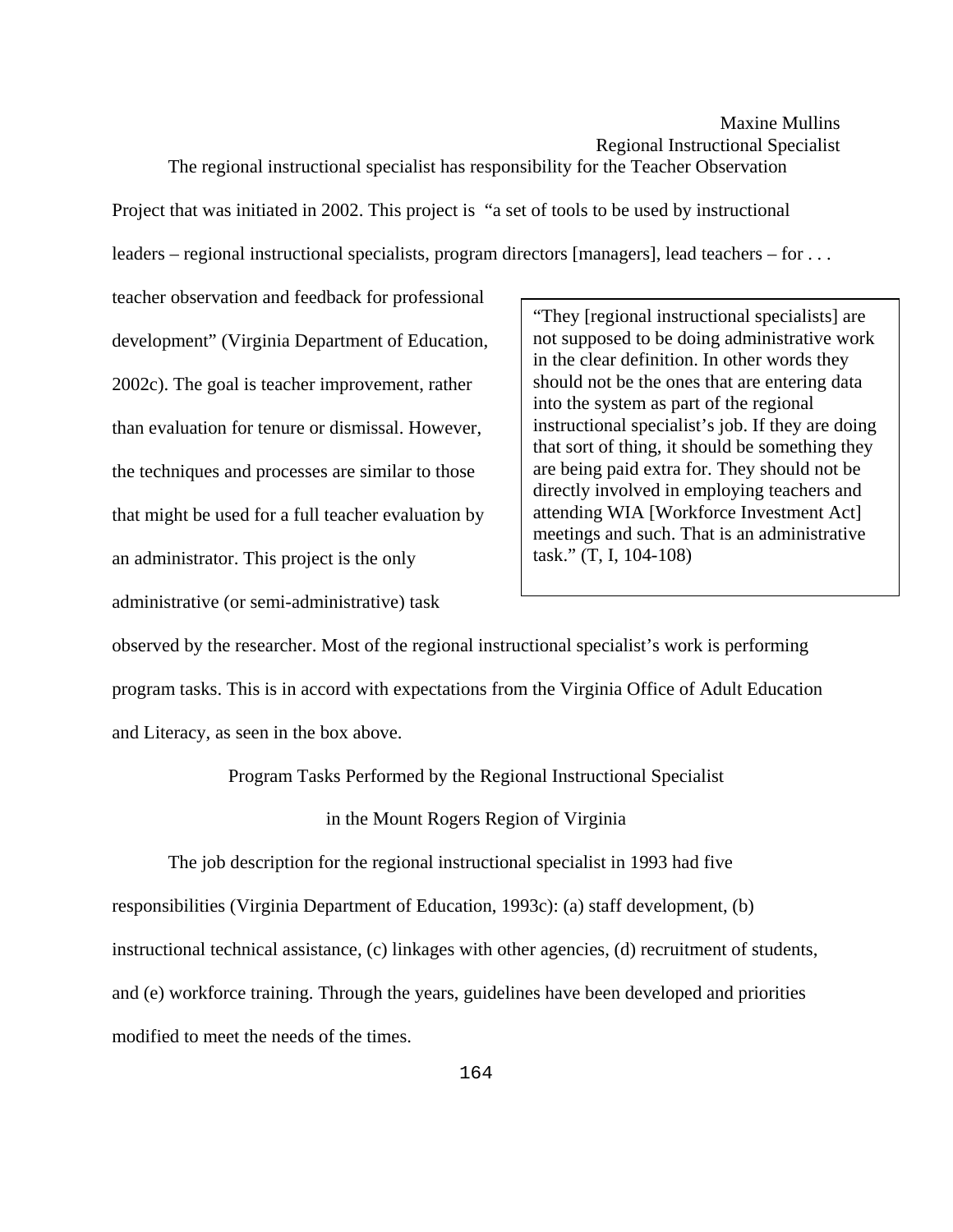In setting the priorities for the work of the regional instructional specialist for 2001-2002, a representative group of specialists from across the state met in Richmond in January 2001 under the leadership of the Office of Adult Education and Literacy. The purpose was "to make recommendations for the job description of the instructional specialists for the 2001-2002 contract" (A. Prince, personal notes, 2001). The group brainstormed, made lists of what was being done, and grouped the lists with similar items. The meeting yielded lists of items that should be "stopped" and items that should be "continued." The items were used to set priority tasks for the 2002 contract (not in order of importance):

- 1. Technical assistance to teachers.
- 2. Staff development for teachers.
- 3. Collaboration and interagency linkages (A. Prince, personal notes, 2001).

The tasks listed in the job description in 1995 were fundamental to the work of the regional instructional specialist. Family literacy, workplace education, health literacy, and technology were set as priorities for the state program in 2002 (Virginia Department of Education, 2002b).

### Staff Development

A major component in the work of the regional instructional specialist for adult education is staff development. The training of new instructors and continued improvement of instructional staff are vital to a quality program. Four categories were derived from the data that describe the staff development work of the regional instructional specialist in the Mount Rogers Region. They are (a) the bases for staff development, (b) the nature of staff development provided, (c)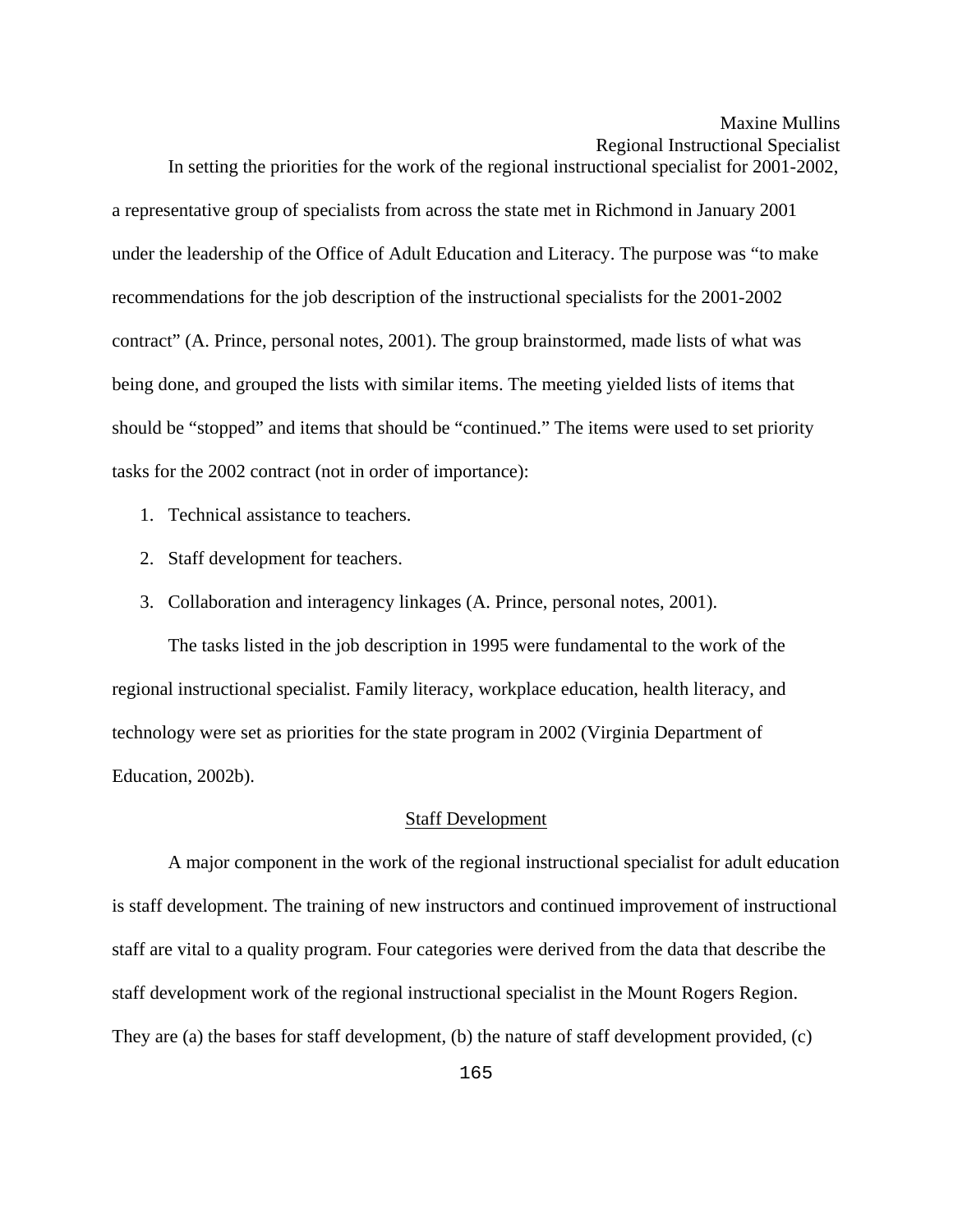Regional Instructional Specialist resources for staff development, and (d) the limitations under which the regional instructional specialist provided staff development.

#### Bases for Staff Development

 The Adult Education and Family Literacy Act provided that funds shall be used for state leadership activities to include professional development to improve the quality of instruction (Workforce Investment Act, 1998, p. 1067). Instruction incorporating phonemic awareness, fluency, and reading comprehension provided by volunteers or paid staff is to be included in professional development activities. Technology assistance, resource centers, and curriculum development are listed as topics for inclusion in state leadership activities as professional development. Professional development and staff development are used interchangeably in referring to the process of providing resources for improving the quality of adult education personnel.

 The annual plan for adult education in Virginia includes a description of support services available for individuals involved in adult education services. Professional development and technical assistance at the state, regional, and local levels are listed as acceptable activities to improve quality of the program (Virginia Department of Education, 1999b). The position of regional instructional specialist provides assistance to rural programs in improving instructional capability and meeting performance standards through staff development, student recruitment, and linkages with business and industry (Virginia Department of Education, 1999b). The Request for Proposals for 2004-2005 specified that 50 percent of the regional instructional specialist's time should be spent in staff development (Virginia Department of Education, 2004).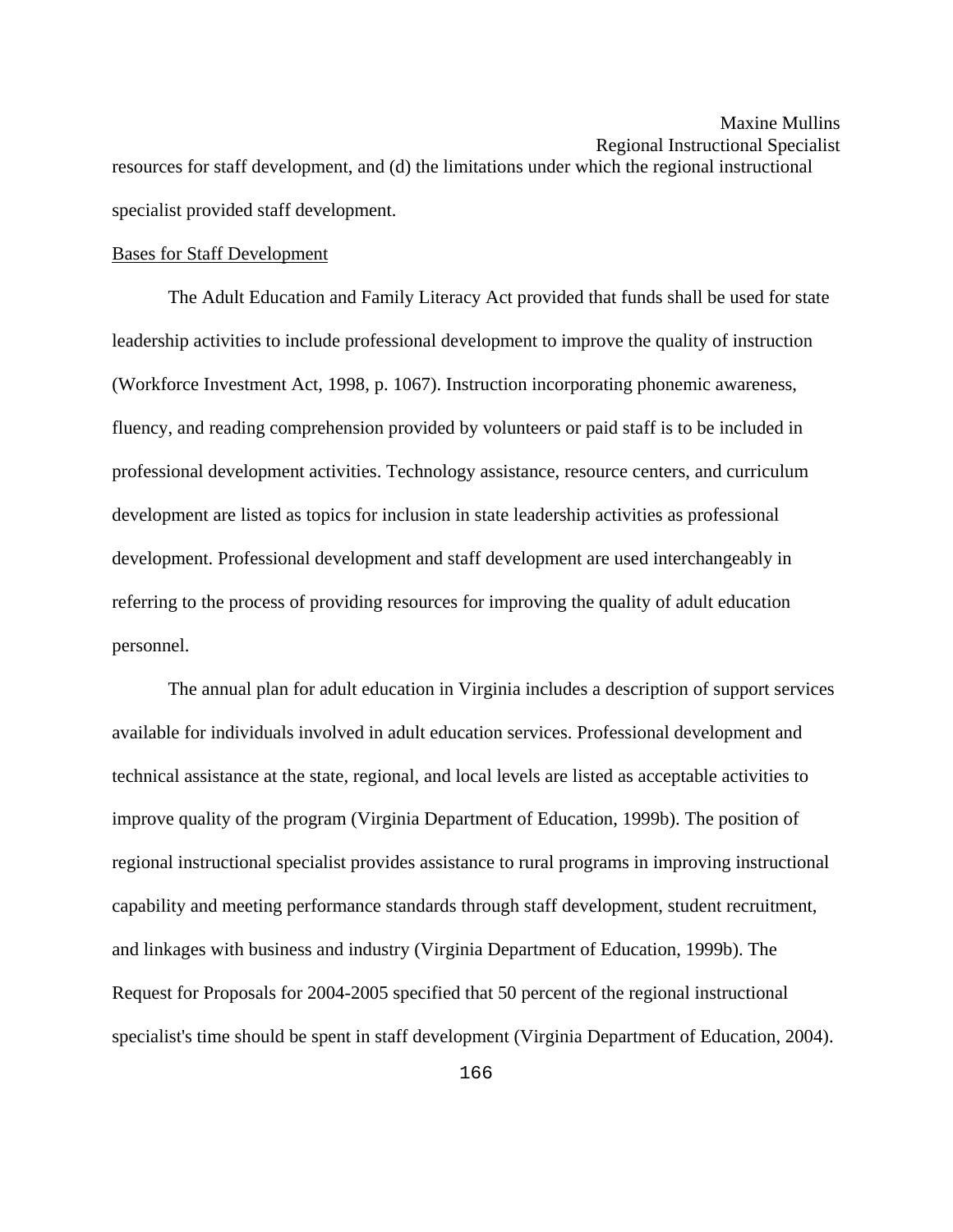### Nature of Staff Development Provided

The regional instructional specialist, in consultation with the program manager and in compliance with directives from the Virginia Office of Adult Education and Literacy, provides leadership in planning the staff development programs for the year. The regional instructional specialist must be aware of the newest techniques in teaching adults, the newest materials available from publishers, and standards from the Virginia Department of Education.

The Mount Rogers Regional Adult Education Program conducts two regional training programs yearly, one at the beginning of the new school year and one at the end of the school year. New adult education instructors receive special training before beginning their jobs in adult education classrooms. The job description for the regional instructional specialist states: "Specialist competently coordinates required in-services for regional adult education practitioners to include pre-service training for new instructors and tutors, pre-service for all instructors and tutors, in-service training for all regional practitioners, and an evaluative staff meeting at the end of the year" (Mount Rogers Regional Adult Education Program, 2003, n. p.).

Needs of new instructors. The staff development needs of new instructors present a unique challenge for in-service. Most instructors who are new to adult education programs come with some experience in teaching in the PK-12 system; however, their experiences and training in adult education are limited. The annual plan allows for ten hours of training for new instructors, including those who have less than two years experience (Mount Rogers Regional Adult Education Program, 2003, n. p.).

The topics presented in staff development for new instructors include the characteristics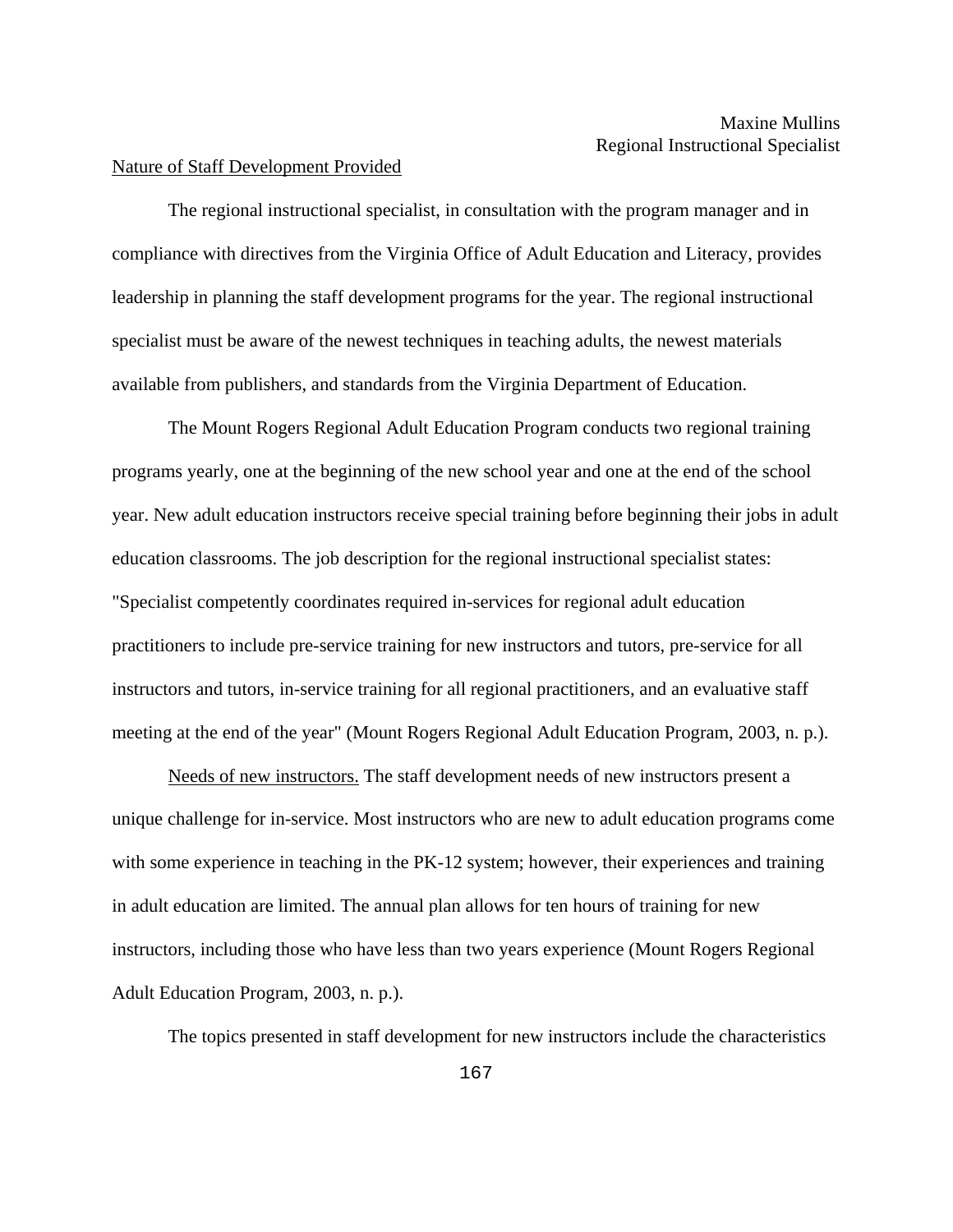Regional Instructional Specialist

of the adult learner, test administration, learning differences of adults, and data collection. The first twelve hours in the classroom are critical hours for adult learners entering the adult education program. Appropriate procedures and tasks for enrolling and testing new adult education students are presented. Techniques for helping learners set appropriate goals and take charge of their education are helpful to the beginning teacher. These topics are included in the course, "Adults as Learners: An Orientation," available on line at the Virginia Adult Learning Resource Center (n. d.) ([www.aelweb.vcu.edu/training](http://www.aelweb.vcu.edu/training)).

Beginning of a new school term. Because most instructors are part-time employees in adult education, their time for training is restricted. Pre-service training for all instructors is held at the beginning of each school term. Most of the instructors are employed as full-time teachers in the PK-12 program, so the training sessions for adult education are scheduled on a Saturday in August or early September. The location provides a more relaxed atmosphere and is convenient to the staff. Often the sessions are held at Hungry Mother State Park or a similar location. Plans for the new school term, changes in the adult education program, new products for teaching

adults, and special requirements of the Virginia Department of Education are topics that have been discussed in recent training sessions. The former regional instructional specialist gives her insight into staff development meetings in the box at the right.

Year-end staff meeting. The content of the year-end staff

"These meetings are comprised of teaching techniques, new materials, [and] updated materials from different book publishers." (BC, I, 192-193)

meeting (often called YESM) includes a wrap-up of the year's program, an evaluation of progress, and suggestions for the next year's in-service programs. Information related to summer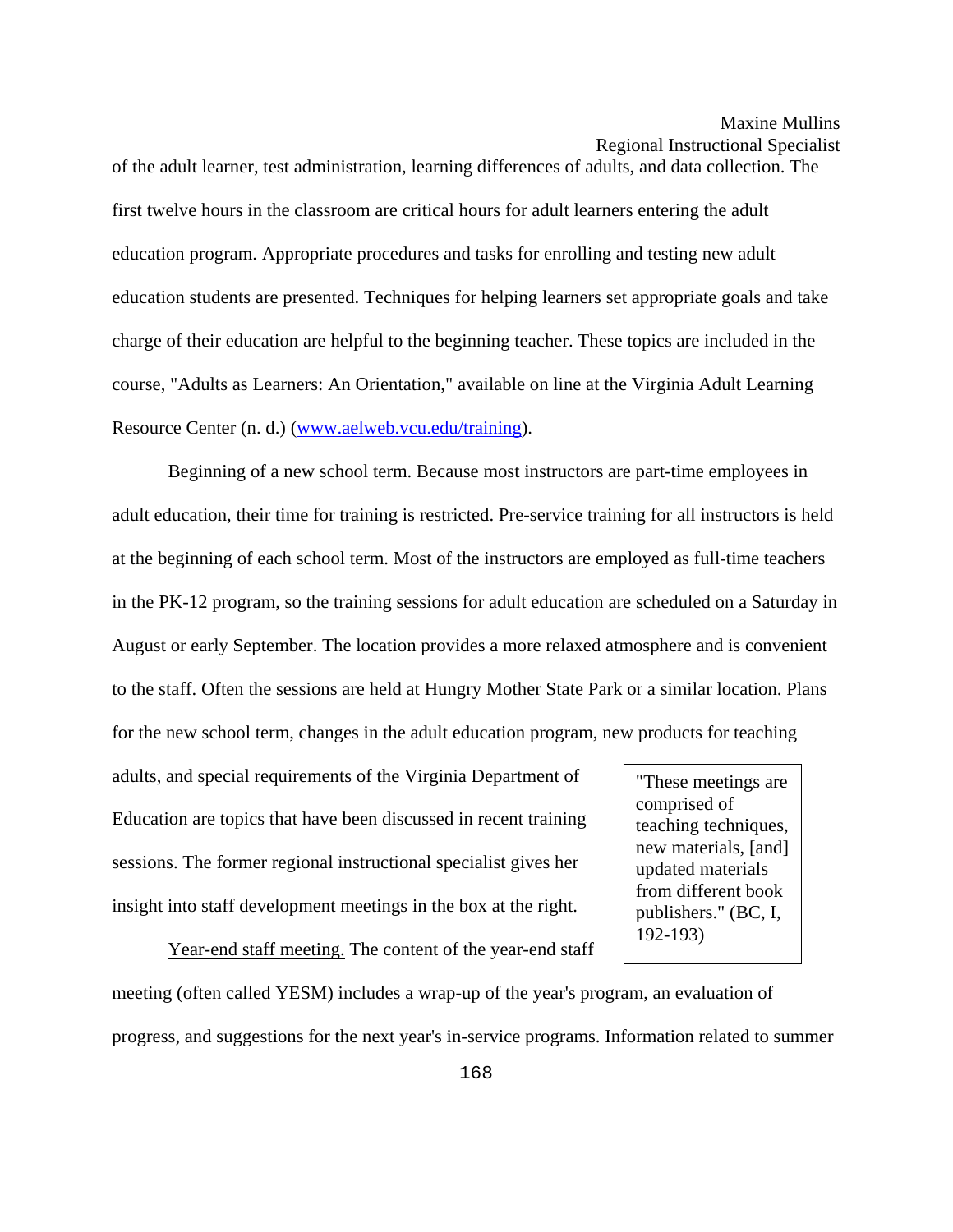classes for adult students is provided. Plans are finalized for attendance at summer institutes for

the adult education staff members. The dialogue with staff members related to class locations,

recruitment and retention of students, and evaluation of materials used in the adult education

classrooms is valuable to the regional program manager, the regional instructional specialist, and

each local program manager. A former director of the Virginia

Office of Adult Education and Literacy emphasizes the importance of the role of the regional instructional specialist in the area of training in the box at the right.

Resources for Staff Development

"If it is training, they [the regional instructional specialists] can be the ones to either provide the training or see that people get the training." (T, I, 45-46)

A variety of sources of staff development are available

within the state and region. The Virginia Adult Learning Resource Center, summer institutes, textbook publishers, and trained specialists are examples of resources used for staff

development.

 Virginia Adult Learning Resource Center. The state resource center is located at Virginia Commonwealth University in Richmond. The resource center provides technical assistance and staff development in these ways:

- A toll-free telephone number for all program managers, teachers, and tutors.
- A newsletter (Progress) (1991-2005).
- Workshops on designated topics.
- Books, kits, brochures, video and audio tapes, and other visuals available for circulation. Professional development programs are available for a minimum of three hours of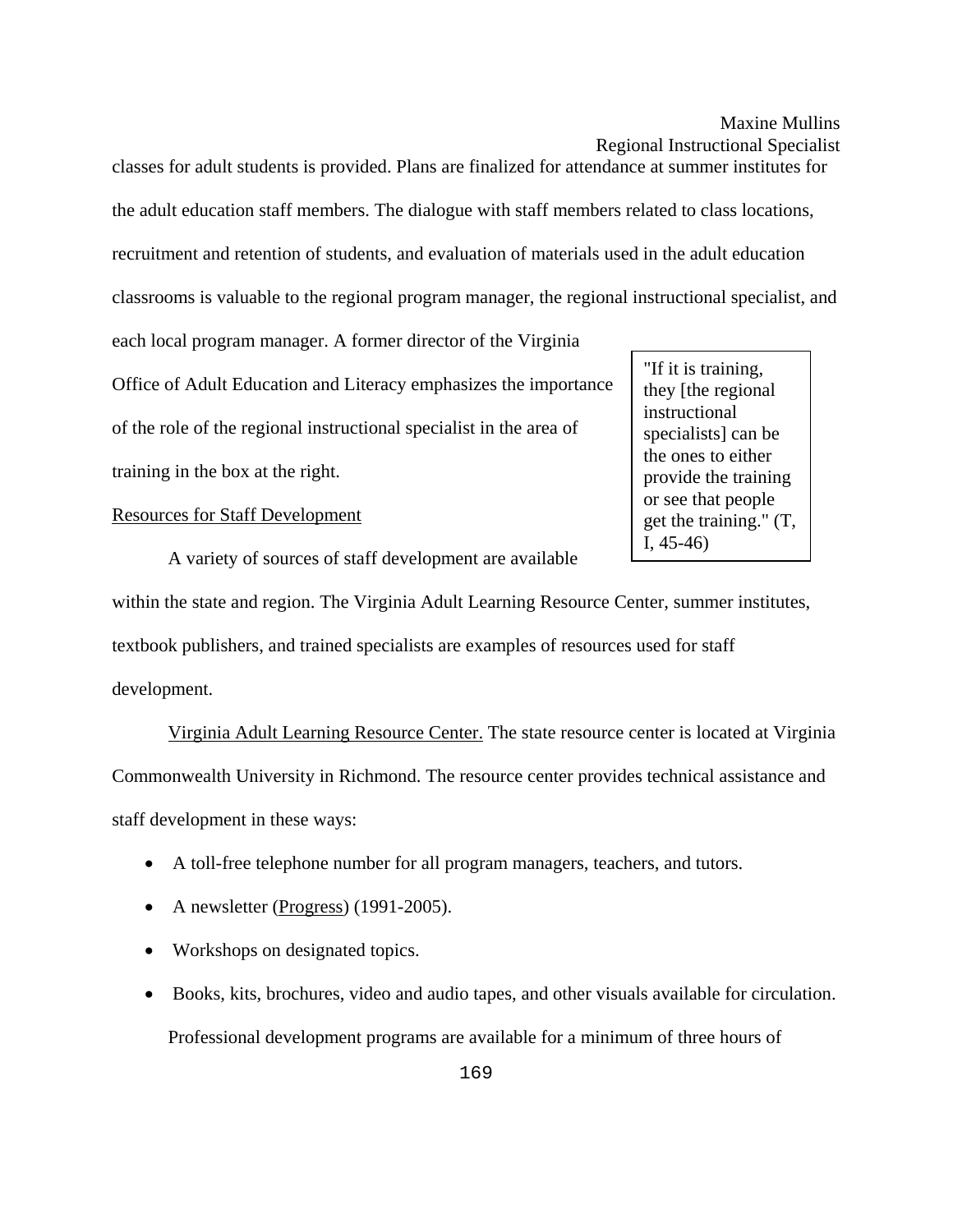training on designated topics with clearly stated objectives. A program manager or regional instructional specialist must discuss the proposed training with a training specialist from the resource center and must have an approved trainer and a minimum of ten participants for the training to be sponsored by the resource center (Virginia Adult Learning Resource Center, 2005, [http://www.valrc.org\)](http://www.valrc.org/). Specialists from the resource center are available for the following topics:

- GED and distance learning. Instructional and testing components of the GED, including holistic scoring of the essay; assessment training for the TABE; and distance learning and online instruction for learners.
- Program development. Accountability and National Reporting System training, family literacy, new teacher training, and program improvement planning.
- Online training. Lesson planning, curriculum design, new teacher training and learning disabilities.
- ESOL (English for speakers of other languages). Assessment and accountability, including test administration of BEST and CASAS and health literacy.
- Instructional training. GED as Project, Workplace Essential Skills, Virginia Reading Project, and Teacher Observation Project.
- Literacy Support Center. Volunteers and tutor training, literacy and database training, program development with fund development, and board development. A wide variety of topics are linked to the web page for the Virginia Adult Learning Resource Center (2005) ([http://www.valrc.org\)](http://www.valrc.org/) .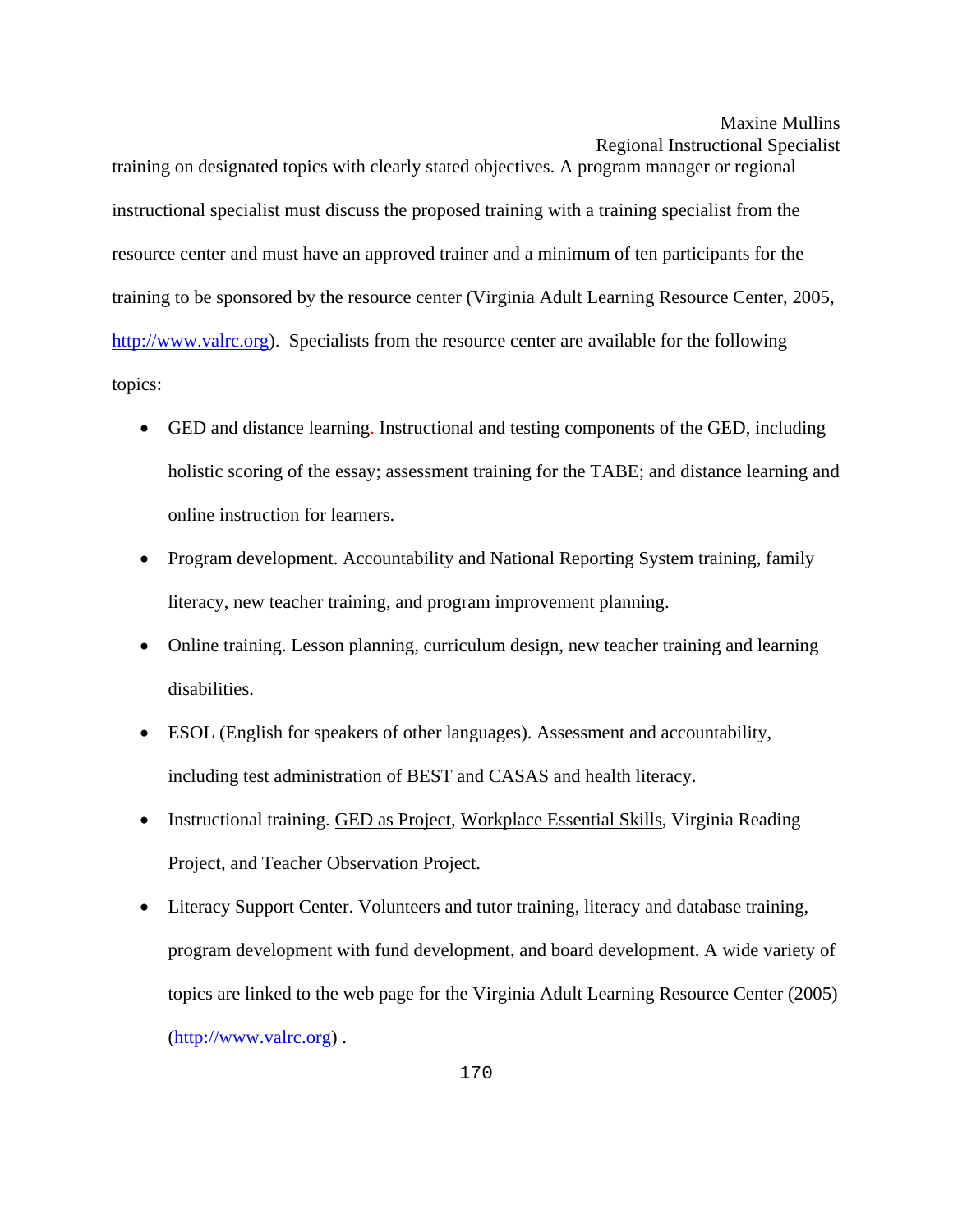Each resource center specialist can conduct training for a group of instructors and volunteers within a region or training with online classes, if contacted by the regional instructional specialist or program manager. They participate in the summer institutes if there is interest in their specialty and need for the training.

Summer institutes. Specialized training in the form of summer institutes for adult education practitioners in Virginia is held during July or August of each year. Each institute is designed to meet specific needs in adult education programs. During the summer of 2004, three institutes in various locations in Virginia included the topics: GED as Project, an inquiry based institute held at Christopher Newport College; a reading institute held at Radford University; and an English Literacy Institute for teachers of English as a second language, held at Marymount College (Virginia Adult Learning Resource Center, n. d., [www.aelweb.vcu.edu/training](http://www.aelweb.vcu.edu/training)). Other than a \$25.00 registration fee for each participant, the Virginia Office of Adult Education and Literacy paid for the costs of these institutes. Two to three days of intensive training, with lodging and meals, were provided with the purpose of increasing the quality of instruction given by adult education practitioners and thereby improving the quality of services received by the adult education student.

Three institutes were held in the summer of 2005. The Virginia Institute for Lifelong Learning (VAILL) for 2005 was held in Radford. Topics included numeracy, WorkKeys, "Bridges to Practice," and National Reporting System updates. Workshops were presented that could appeal to program administrators, teachers, aides, volunteers, and other staff members. Two institutes on English for speakers of other languages (ESOL) were conducted in July 2005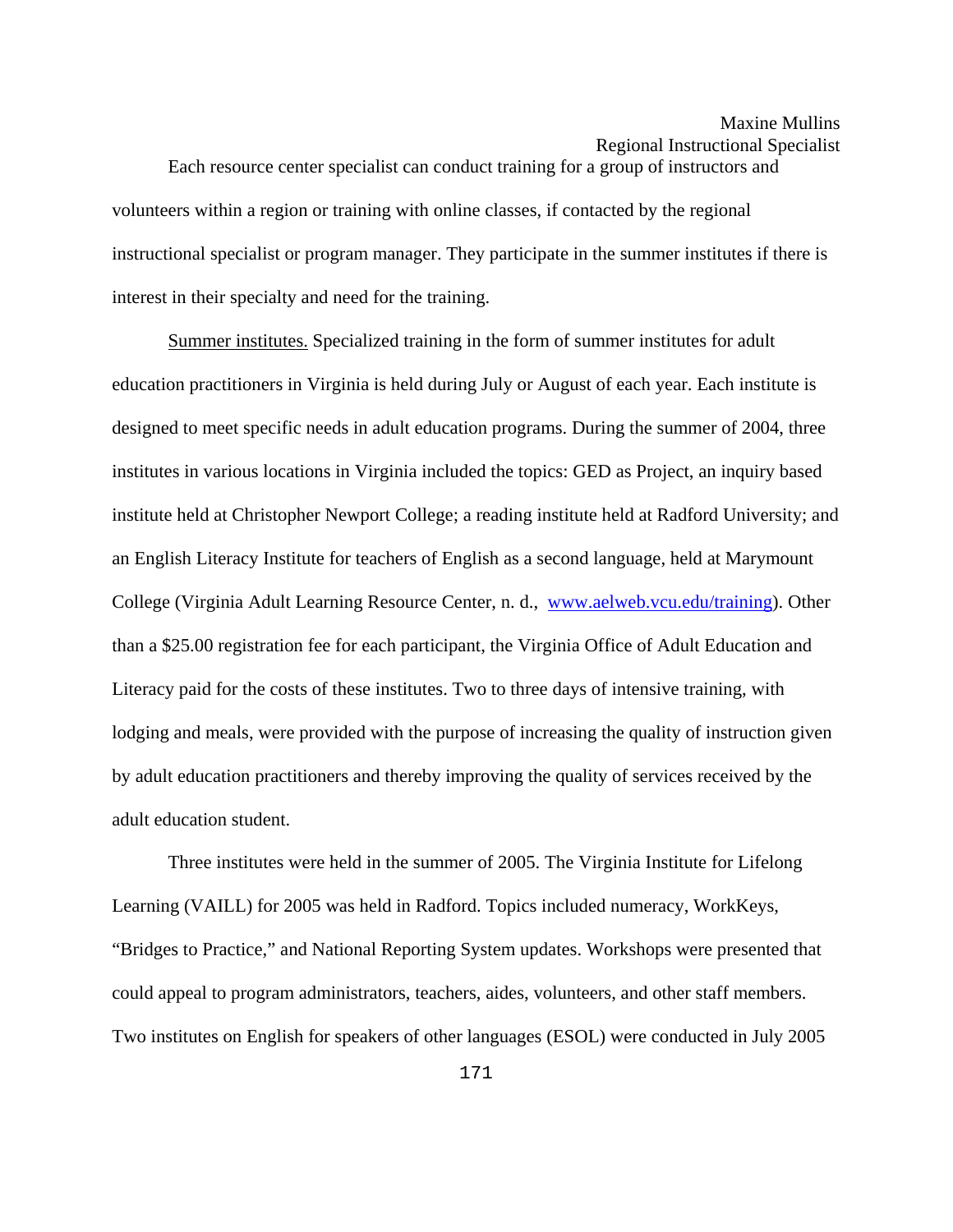to meet training needs of providers of this program.

 At James Madison University, practitioners with intermediate-level experience in teaching ESOL classes participated in workshops on planning for a multi-level classroom, learner characteristics, assessing individual progress, and ESOL in the workplace. The College of William and Mary was the setting for the second ESOL training program which targeted practitioners with less than two years experience. Topics appropriate for program managers included content standards and assessment. Practitioners new to adult ESOL could learn about instructional planning, teaching the four language skills, and lesson plans (Stamper, 2005).

Textbook publishers. Representatives of publishers of textbooks for adult education and literacy visit various locations across the state to make adult education practitioners aware of upto-date publications. They set up displays at the summer institutes, at state meetings of the Virginia Association for Adult and Continuing Education, at state conferences for regional instructional specialists and program managers, and at pre-service programs at the regional level. If new materials have been purchased in a region, representatives attend in-service meetings to demonstrate their materials.

A partial list of textbook publishers for adult education includes Steck-Vaughn, Contemporary, and New Readers Press. Textbooks and computer programs were shown at the Virginia Institute for Lifelong Learning in Radford and at other state meetings. There is no selection committee for the state, so each school division (or regional program) has responsibility for ordering from the available listings. The researcher found that publishing companies are very generous with sample books and will come to localities to demonstrate their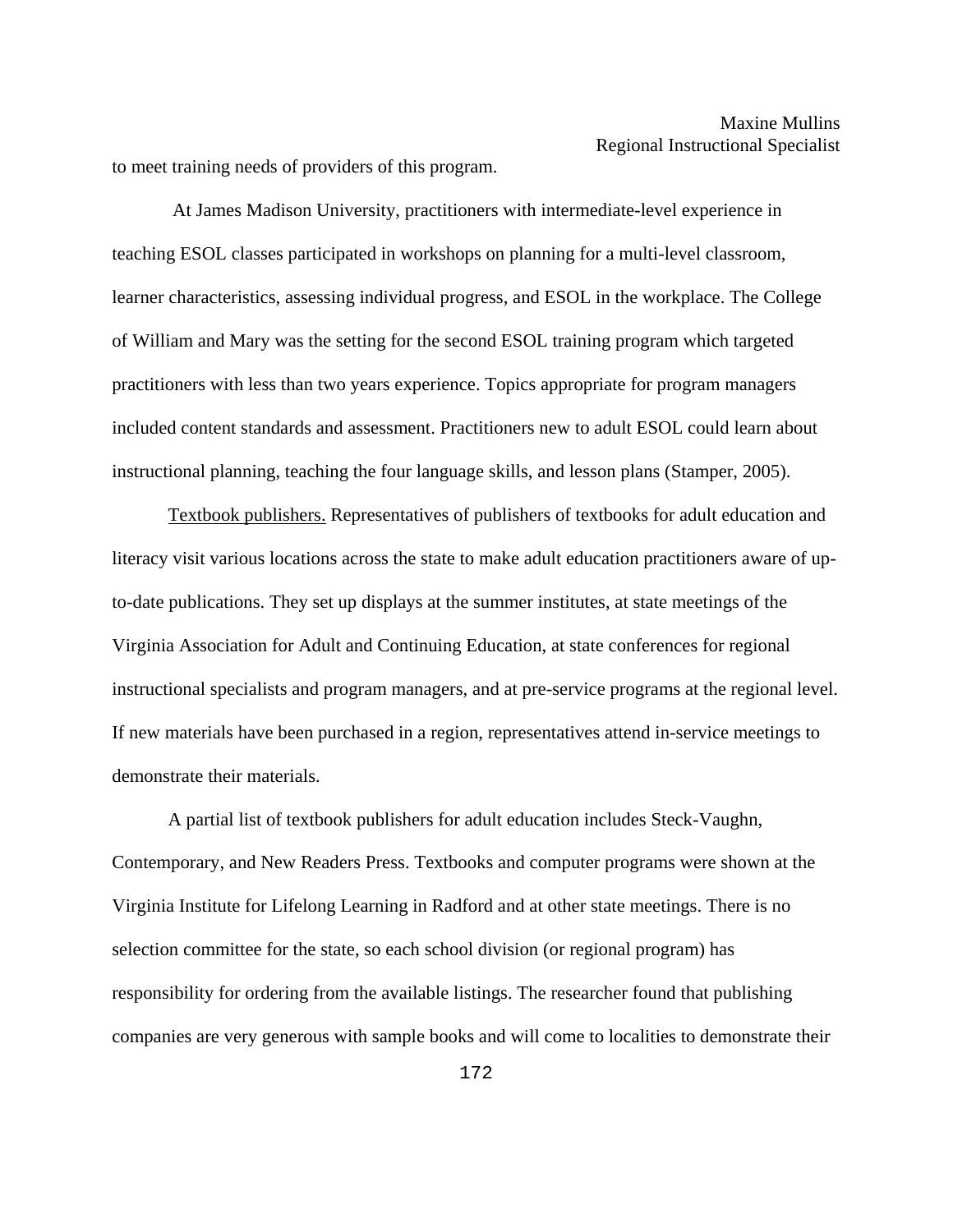products (often after a locality has purchased their selection).

Many new materials were developed and demonstrated in 2000-2002, as the new General Educational Development (GED) tests were being made available for use. Textbook publishers demonstrated online practice GED tests, Race to GED, GED Fast Track, GED Connection, and Workplace Essential Skills. New forms of the Test of Adult Basic Education (TABE) were added to the materials lists and special instructions for administration had to be demonstrated. Before the new versions of TABE can be administered by an instructor, he or she must be trained and certified by attending a workshop (Allen, 2003).

Trained specialists. In addition to those specialists listed as available through the Virginia Resource Center, specific personnel have received a "train the trainer" type of instruction and are available to present programs on timely topics. GED as Project trainers are available to meet with teachers in a regional training session. Instruction is given in the use of inquiry-based instruction in all five areas of the GED tests (reading and writing, social studies, literature, science, and mathematics). Trainers are available to give instruction in the Teacher Observation Project, a major project of the Virginia Office of Adult Education and Literacy that was initiated in 2003. This project is discussed more fully in the Instructional Technical Assistance portion of this report.

#### Limitations on Staff Development

Data were collected from interviews with teachers, the regional instructional specialist, and the program manager. These data indicate limitations on the staff development program at various levels and times. Budget and time constraints limit attendance at various functions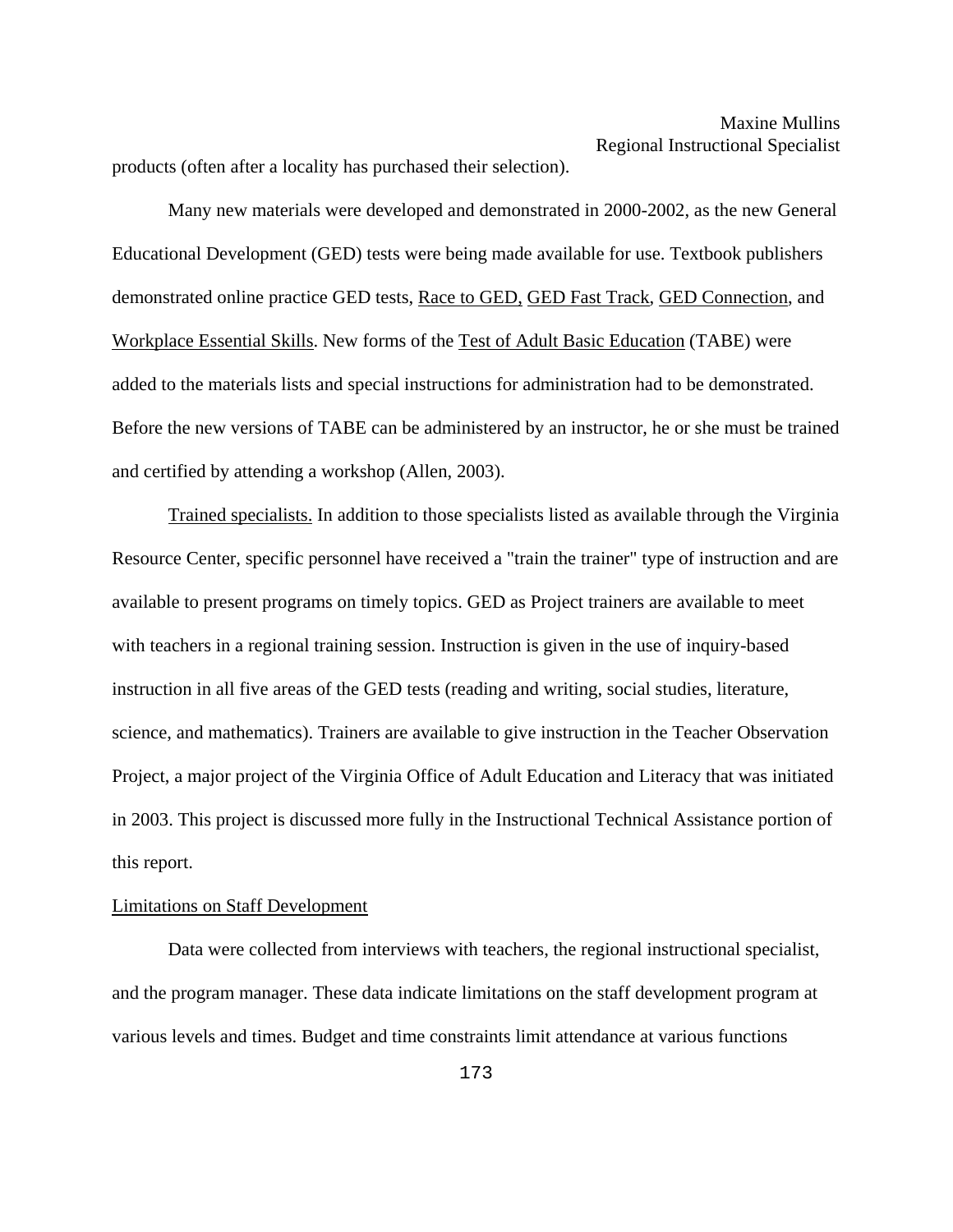related to staff development.

 Summer institutes are planned at the state level in relation to available space and personnel. Teachers are expected to attend, but often their specific training needs are superseded by personal and family needs and plans. Part of the contract for teachers in the Mount Rogers Regional Adult Education Program specifies attendance at the summer institutes, but the budget does not allow for payment for hours of attendance at these institutes. Attendance at these institutes becomes a matter of expectations or "talking them into it," as

indicated in the box at the right.

 However, money is budgeted for attendance at regional and local in-service meetings, with limitations placed on the total number of hours of yearly training. A total of ten hours for pre-service training and year-end-staff-meetings are included in the budget, but travel

reimbursements are limited to those who travel more than 50 miles, round trip.

 Professional development programs provided by the Mount Rogers Regional Adult Education Program have limitations. Part-time employment is a barrier, as discussed by a former

director of Virginia's Department of Adult Education and Literacy in the box below. The

instructors that are employed as teachers in the adult education program often work as teachers for their local school system. Obligations with their primary employer may complicate plans for in-service programs in adult education. Efforts are made by the

"What's the biggest barrier? I go back to the fact that it's a parttime system. It will be harder for us, getting access to people." (T, I, 304-305)

"I think that we run into problems trying to offer things to people, under limitations of their budget, trying to pay them, or as I said talking them into it because it's a good idea." (T, I, 189-191)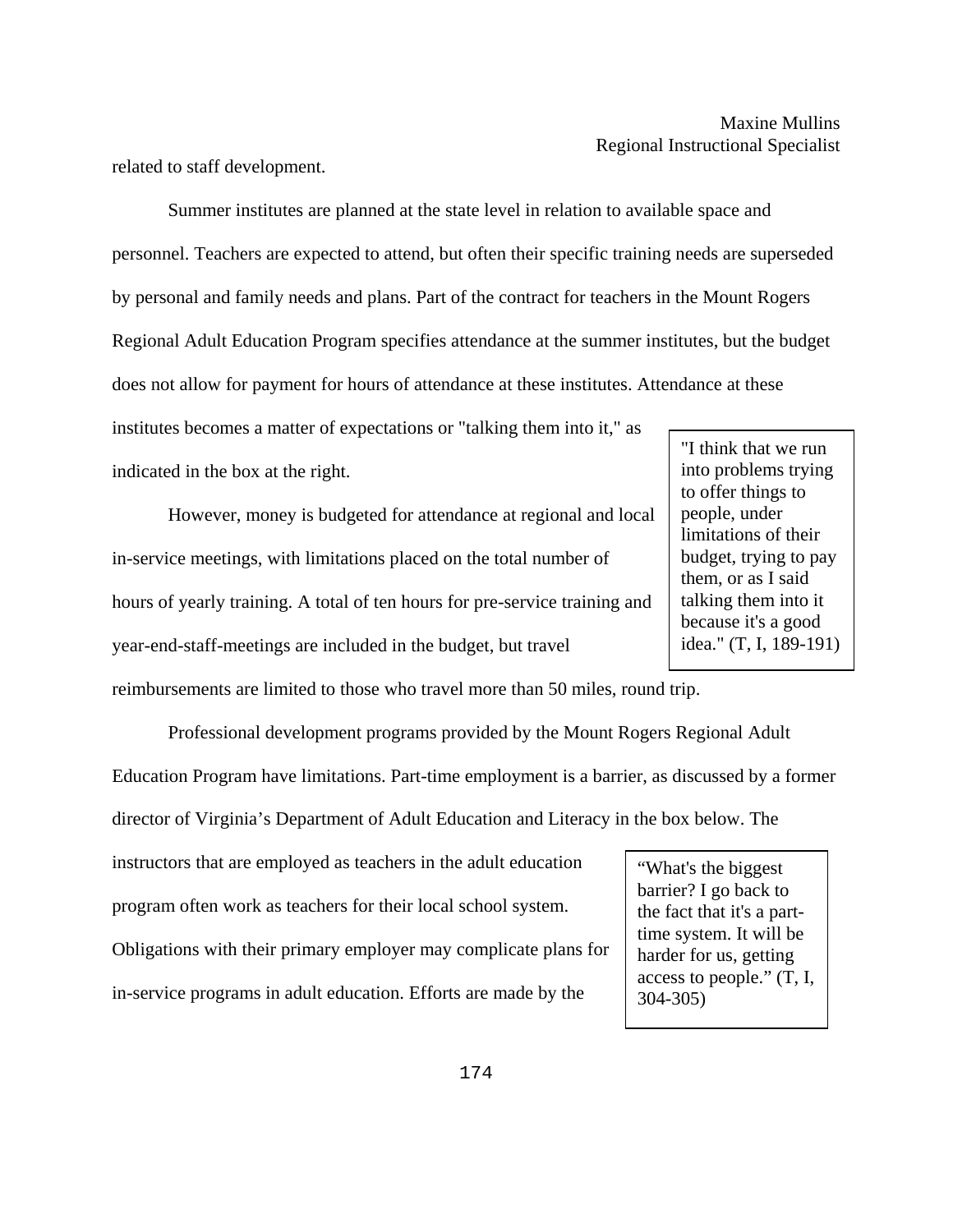#### Maxine Mullins

Regional Instructional Specialist

regional office to overcome barriers by planning activities in a timely fashion, at a central location, with snacks or meals.

Evening training, with supper provided, is one method of overcoming this barrier. Saturday training in a central location with a more relaxed atmosphere encourages attendance. Summer retreats, such as one held in July 2003 for instructors and board members of the Mount Rogers Region to review and discuss new program aspects for 2003-2004, is another method of overcoming barriers of part-time employment when staff development is planned (CH, D-1, 5-6).

### Instructional Technical Assistance

Another function of the job of the regional instructional specialist is "to provide

instructional technical assistance for Adult Literacy and Basic Education instructors in the region" (Davis, 1997b, n. p.). The Request for Proposal distributed by the Virginia Department of Education for the 2004-05 school term stated that 30 percent of the regional instructional specialist's time should be spent providing technical assistance to staff

"They should be visiting classrooms. They should be working on materials with teachers, making sure of the best curriculum, the best materials. They should be making recommendations about how to implement things, such as GED Connection." (T, I, 108-111)

members (Virginia Department of Education, 2004). Practitioners who could benefit from instructional technical assistance include volunteer tutors, basic skills instructors, and GED instructors. The regional instructional specialists gave technical assistance in the manner described by Dr. Yvonne Thayer, former director of the Virginia Office of Adult Education and Literacy, as described in the box above.

A program recently initiated by the Office of Adult Education and Literacy is the Teacher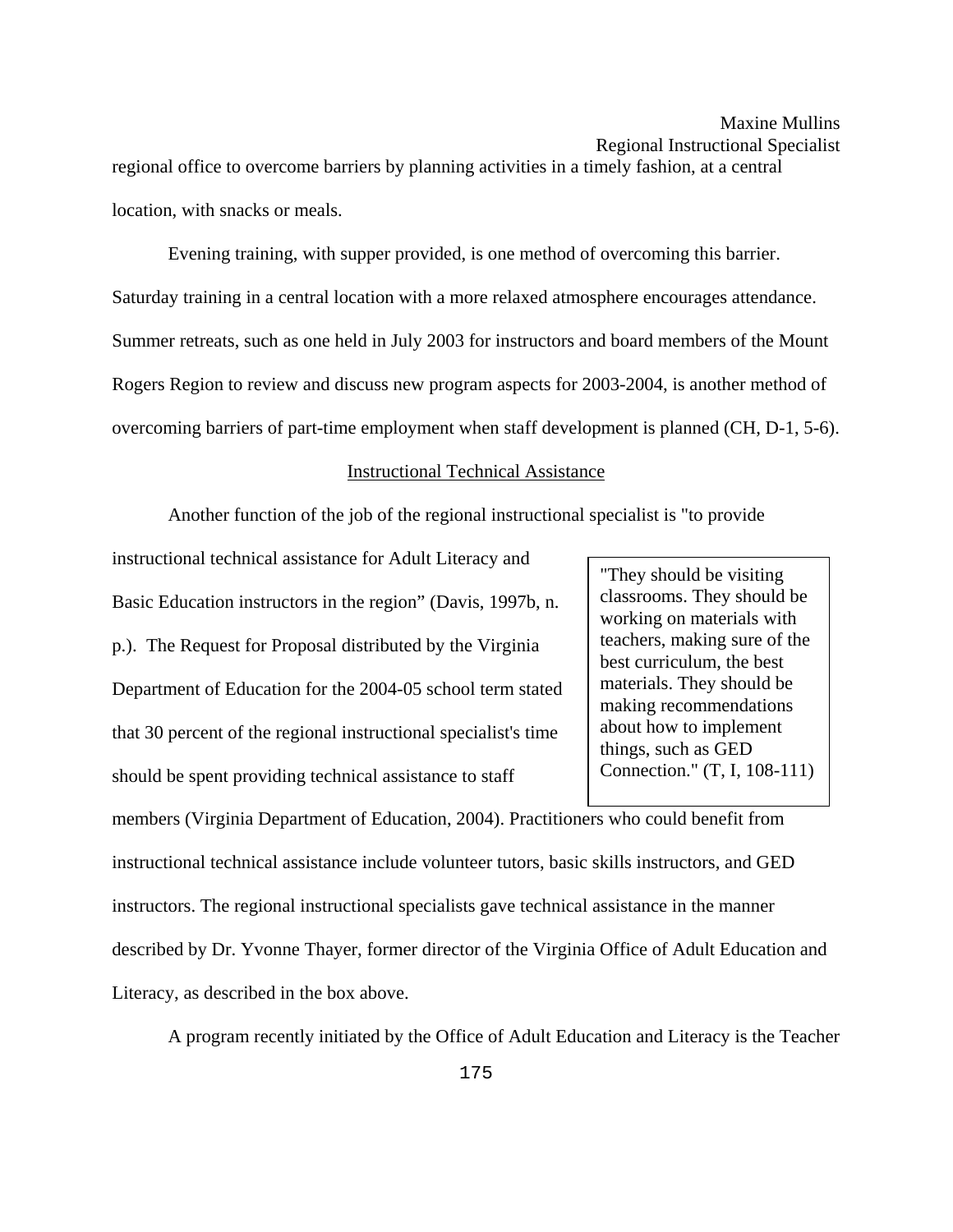# Maxine Mullins

Regional Instructional Specialist Observation Project (Cargill, 2004). Under the direction of the Virginia Adult Learning Resource Center, a group of experienced Virginia adult educators met and considered the question, "What is good teaching in adult education?" Indicators of quality adult education were developed related to curriculum, instruction, and management.

The regional instructional specialist for the Mount Rogers Region participated in the pilot project in 2002 and utilized this project in providing a portion of technical assistance to the teachers of the Mount Rogers Region during the 2003-2004 school year. All instructors were visited during the year, and half the teachers were involved in the teacher observation project every other year. She made special visits to their classrooms with observations, notes, and

conferences to set up objectives for improvement, if needed (C. Hicks, personal communication, April 25, 2005). The regional instructional specialist explained the purpose of observation in the box at the right.

"Teacher observation is not to determine the effectiveness of the teacher, but to improve the effectiveness of the teacher." (CH, I, 160- 162)

#### Linkages with Other Agencies

The regional instructional specialist maintains linkages with several referral agencies within the Mount Rogers Region and surrounding areas. Rehabilitation services, Career Connect and One-Stop locations with the Virginia Employment Commission, departments of social services, local churches, and community agencies are examples of linkages maintained in the Mount Rogers Region. The Regional Literacy Coordinating Committee is a valuable facilitator of collaboration among the agencies. Periodic meetings, usually every two months, but more often if there is a need, are held to inform the member agencies of sources of assistance for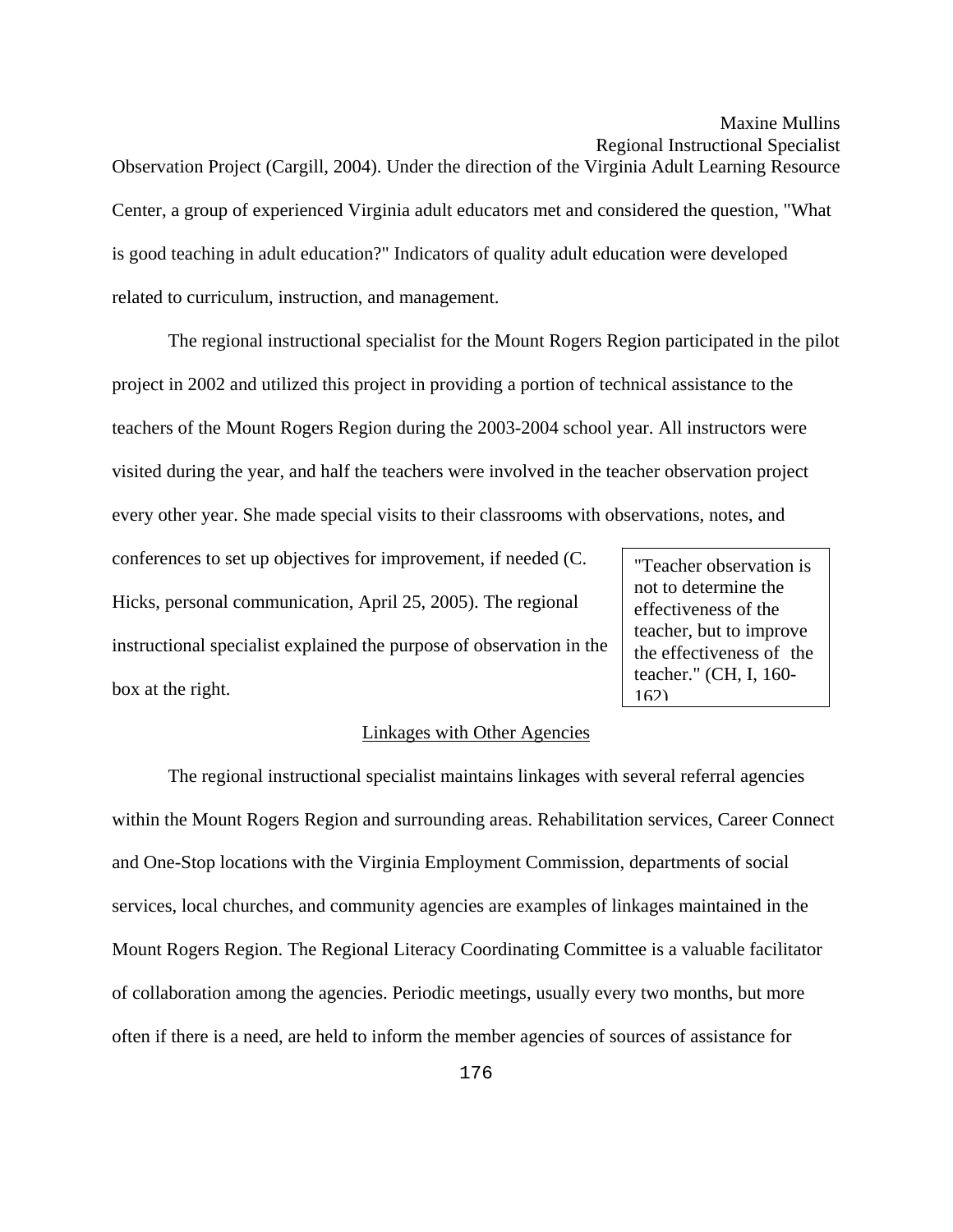clients and to address the need for bilateral referrals.

The Virginia Department of Rehabilitation works closely with the departments of social services in the localities to provide assistance to adult education students. One important program provided in this venue is "Bridges to Practice," which gives attention to the needs of students with learning disabilities. Through efforts of the National Institute for Literacy, a research-based tool-kit was designed to provide information on screening tools, professional development, and legal issues for adults with learning disabilities. Training has been provided for adult education programmers, social services personnel, and rehabilitation practitioners in selected areas of the state. Best instructional practices and accommodations for education and employment for the learning disabled adult are included in the training (National Institute for Literacy, 2005b, [http://www.nifl.gov/nifl/ld/bridges/about/project.html\)](http://www.nifl.gov/nifl/ld/bridges/about/project.html).

Family literacy is another area where collaboration is vital. The Even Start and Head Start programs emphasize parent participation in the activities of children. A major component of family literacy programs requires that classes be provided for the adults as well as the children and that time be provided for parent-child interaction (National Institute for Literacy, 2000).

Additional information on family literacy is presented later in the paper as a separate topic.

### Recruitment

 One of the support services supplied by regional instructional specialists in the beginning phases of the position

"Once, through recruitment, you get the word out about free adult education classes. They are there for the taking. People really started getting on the bandwagon, calling up and finding out where the closest class to where they lived was, and the time, and so forth. But through the local people, we were able to almost immediately establish classes." (BC, I, 159-162)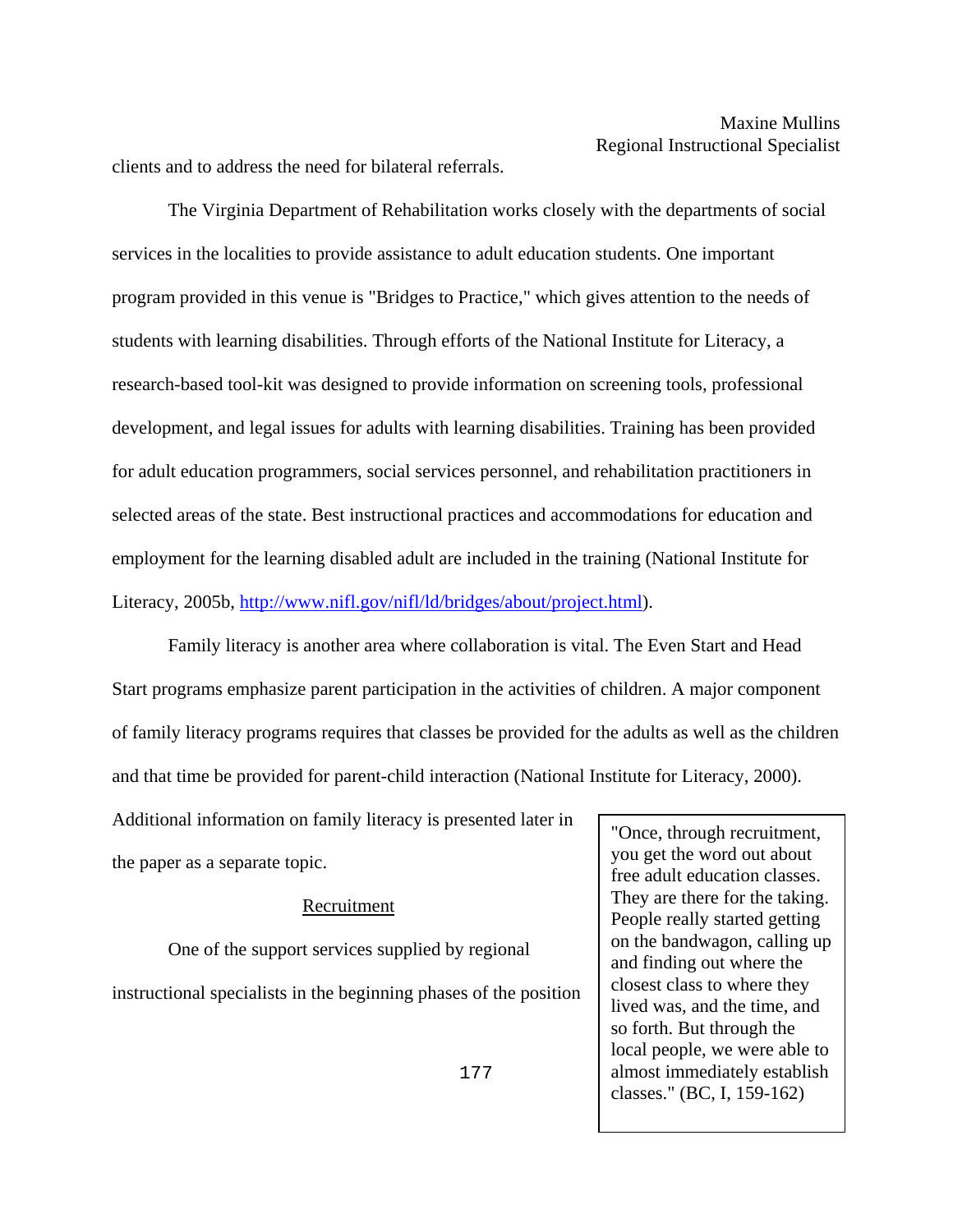was recruitment. The specialist was to "support local program managers in their marketing/recruiting efforts to attract adult learners" (Davis, 1997b, n. p.). The former regional instructional specialist experienced success in recruiting students for classes, as shown by her quote in the box above.

The function of the regional instructional specialist has changed in recent years to emphasize instruction and technical assistance tasks. Recruitment activities have been transferred to the program manager's job because recruitment is considered administrative in nature. However, the regional instructional specialist must always be aware of the total program for adults if called upon for information about class offerings.

 Five sources of potential candidates for adult education are listed in the specialist's starter kit (Davis, 1997a):

- 1. Target populations including GED candidates, speakers of English as a second language, beginning readers, and other populations.
- 2. Referral agencies, such as the department of social services, community colleges, Head Start, and public school guidance departments.
- 3. Target population concentrations, such as churches and business and industry.
- 4. The general population with information delivered through media blitzes, billboards, and flyers.
- 5. Host organizations, such as the school system, with each staff member having information concerning local offerings.

Recruitment strategies from the Mount Rogers Regional Adult Education Program have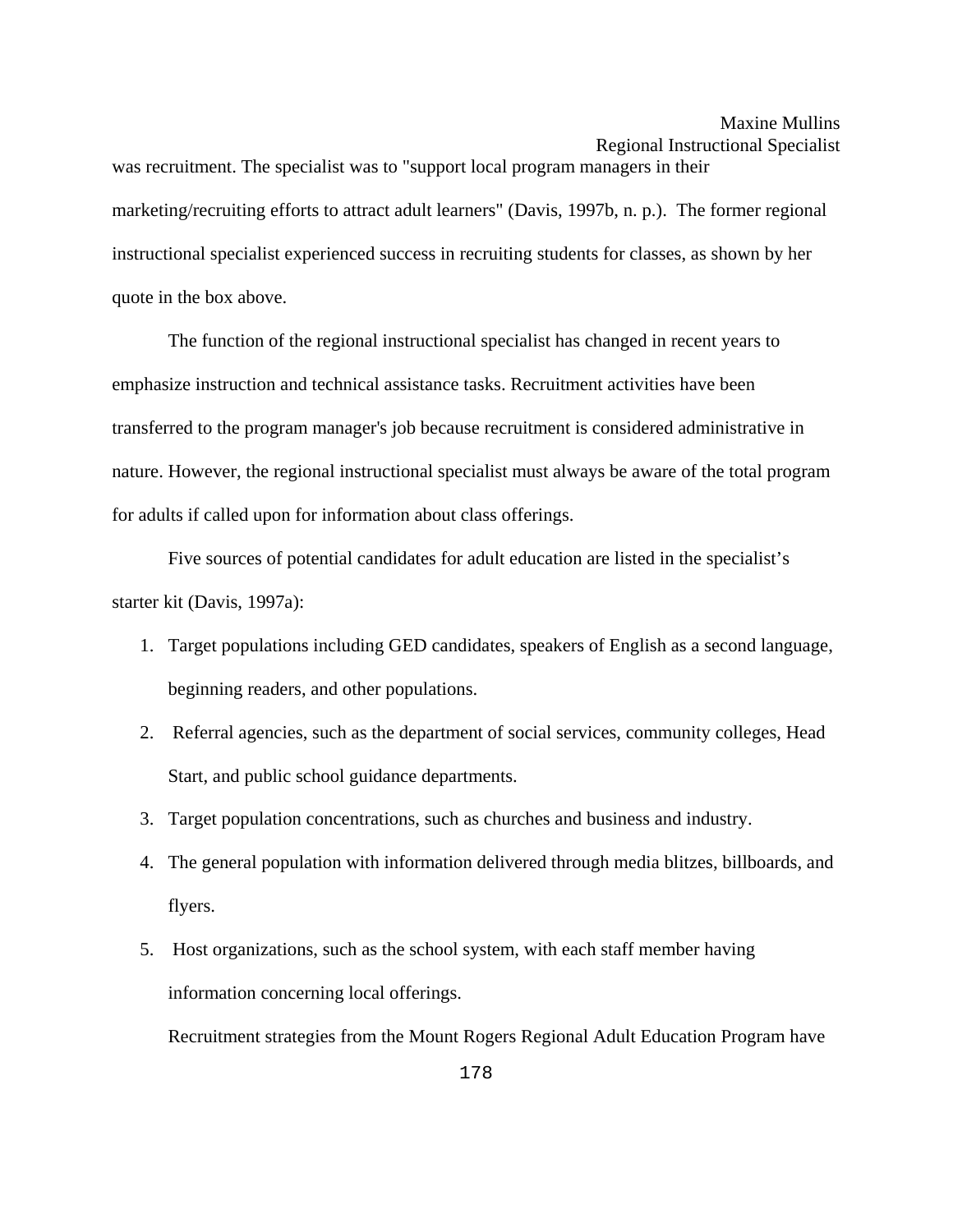included promotional items for participants in adult education classes:

- Rulers with the telephone number of the regional office were distributed.
- Drinking cups with the adult education logo and phone number were paid for by a local business.
- Letter openers with a magnifying glass on one end included the regional office address and phone number.

Managers of local radio and television stations agreed to broadcast public service announcements. Schools distributed flyers, pharmacies included the address and phone number of the regional adult education office on the bags for medicine given to their patrons, and doctors provided space in waiting rooms for small cards and brochures that advertised the adult education program. Adult education students, however, were the best recruiters, as they invited friends and family members to attend with them.

## Workplace Training

The terminology related to training in the workplace has changed as it relates to the work of the regional instructional specialist. In 1997, the Specialist Starter Kit gave the job function as workplace brokering, rather than workplace training. The regional instructional specialist was to

"broker workplace literacy programs by introducing businesses to employee education services and matching businesses with the appropriate local adult education and literacy provider" (Davis, 1997b, n. p.). More recently, the

"Right now it [workforce training] is being determined by the VEC. They are calling us and saying, 'We have some people who want to be in a classroom.' That's why we are working with VEC to start one in Wytheville in January. [2004]. They are telling us where classes are needed for them." (SS, I, 127-129)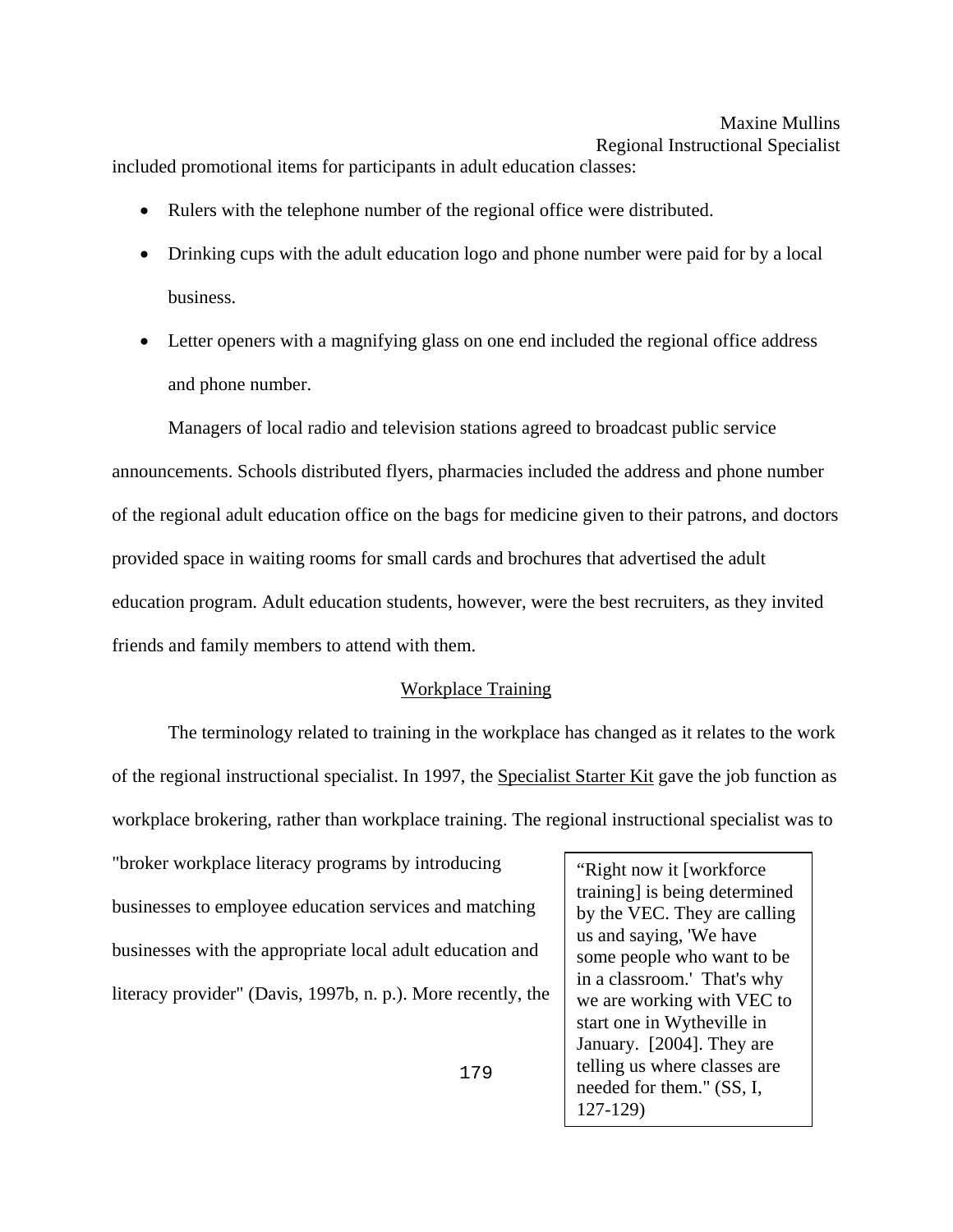Workforce Improvement Act of 1998 gave the definition for workplace literacy services as "literacy services that are offered for the purpose of improving the productivity of the workforce through the improvement of literacy skills" (Workforce Investment Act, 1998, p. 145). The Virginia Office of Adult Education and Literacy set workforce training as a program priority (Virginia Department of Education, 2002a).

The importance of literacy training in the workplace and in preparation for securing a job is evident when one reviews the programs that adult education offers. Through collaboration with the Workforce Investment Boards and the Virginia Employment Commission (VEC) (2005), adult education programs are partners in the One-Stop services across Virginia, as indicated by the regional program manager in the box above. The Mount Rogers Regional Adult Education Program offers classes at four sites of the Virginia Employment Commission.

Another major program associated with the Virginia Office of Adult Education and Literacy is the Workforce Improvement Network (WIN) located at James Madison University in Harrisonburg and funded largely by the Virginia Office of Adult Education and Literacy. The mission of the Workforce Improvement Network is "to encourage and support the development and expansion of foundational basic skills instruction for Virginia's workforce (Workforce Improvement Network, 2003, p. 1). Begun in 1996 and joined in 1998 by the Virginia Literacy Foundation in Richmond, the Network facilitates professional development and interaction among providers to meet adult education needs of employees, employers, and unions in the workplace.

More recently, the Virginia Literacy Institute was formed when the Virginia Literacy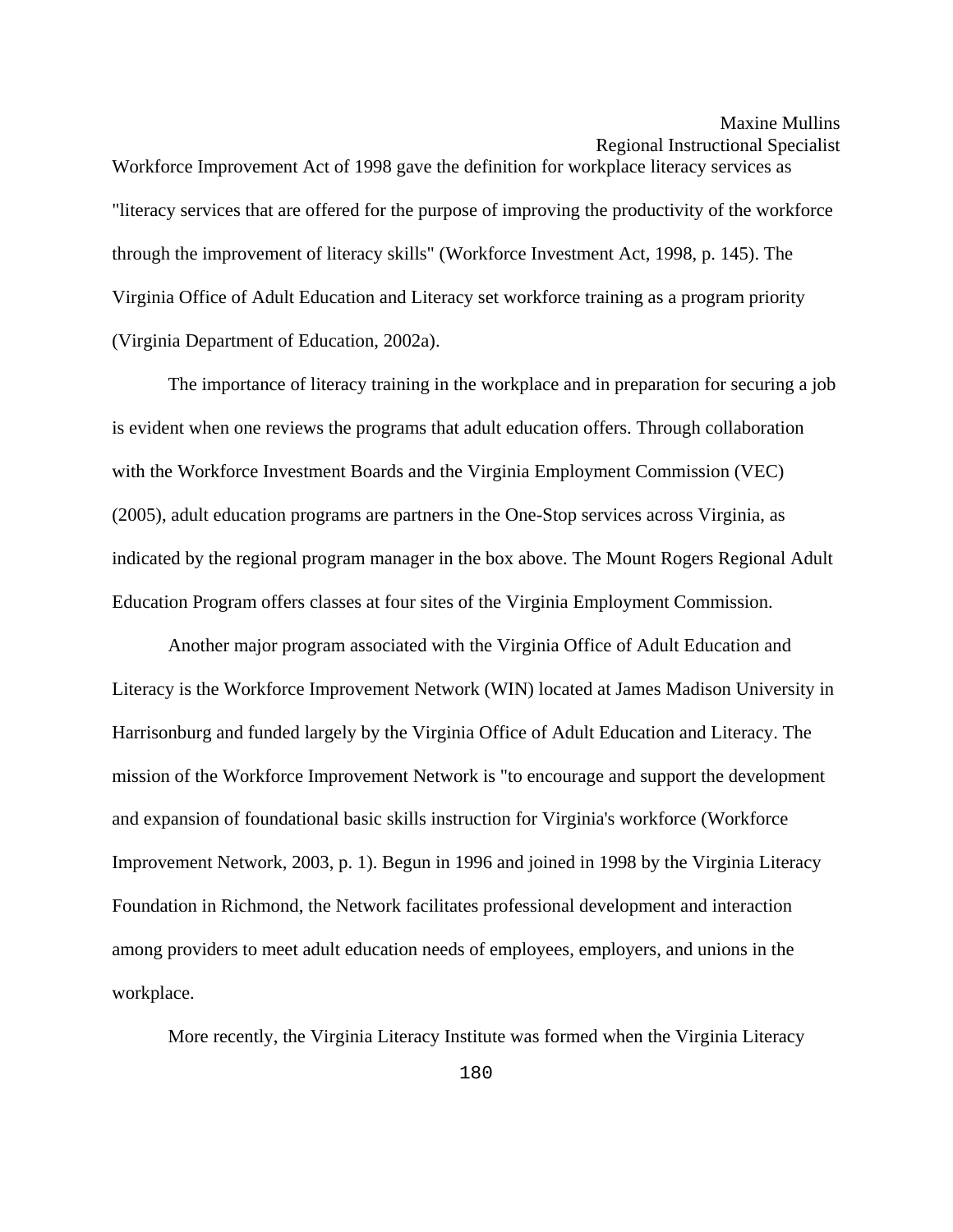Foundation joined with the School of Education and the Center for Public Policy at Virginia Commonwealth University (Workforce Improvement Network, 2003). Workforce Improvement Network activities previously conducted through the Virginia Literacy Foundation are now channeled through the Virginia Literacy Institute. The Workforce Improvement Network strives to achieve its mission by:

- Brokering. A network of certified program developers and instructors for program design, development, implementation, and evaluation for providers and employers broker services.
- Training and technical assistance. Managers, instructors, and program developers are provided assistance in basic skills instruction.
- Marketing: Business and industry are kept abreast of the need to provide foundational basic skills and the programs that are available.
- Research and development. Awareness of current and best foundational basic skills practices is increased.
- Customized curriculum. Workplace services appropriate to each employer and employee needs are developed.
- Linkages. Connections to local and statewide workforce development initiatives are developed (Workforce Improvement Network, 2003).

Program managers, regional instructional specialists, teachers, and others who are involved in workplace training are invited to become Workforce Improvement Network (WIN)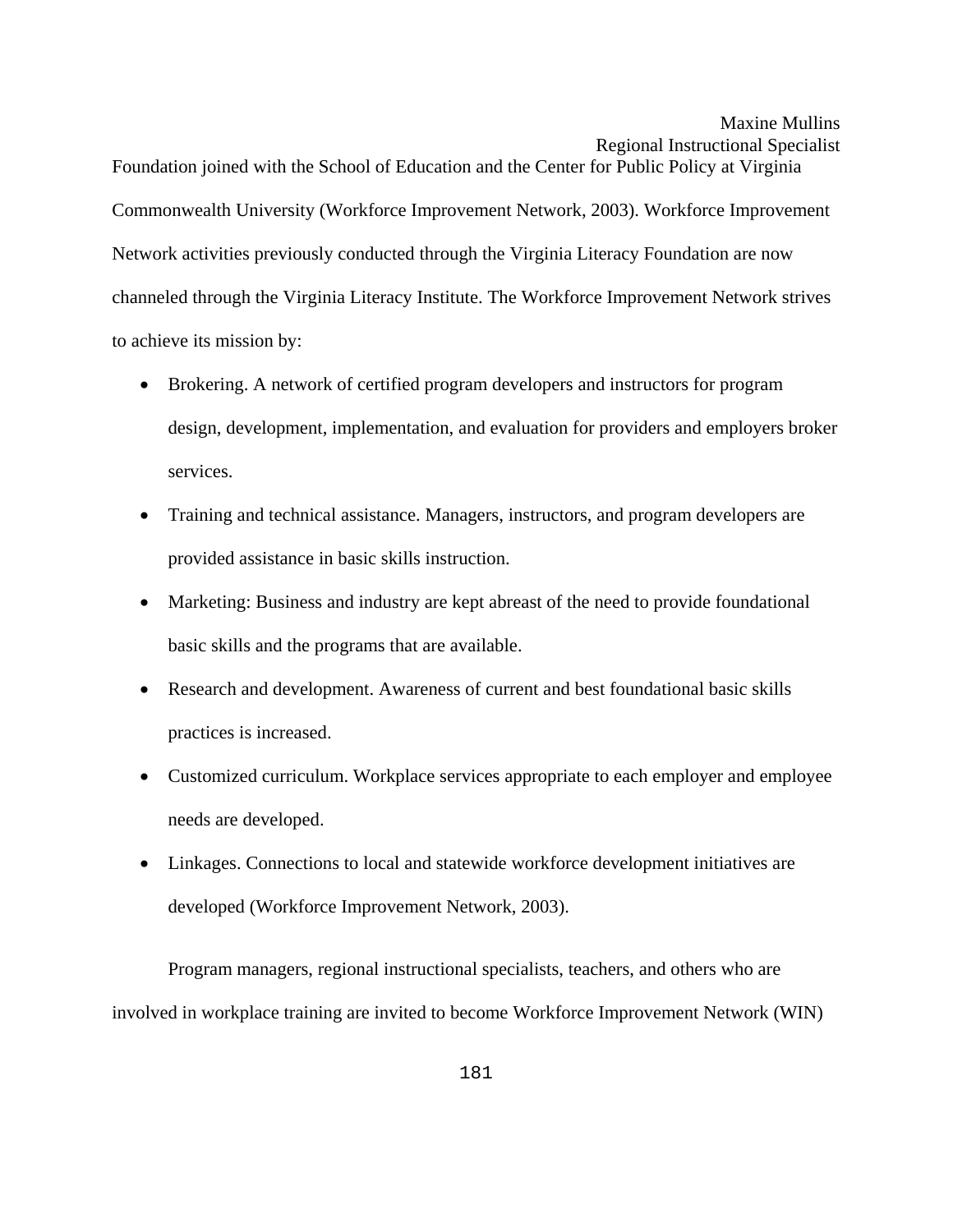program developers, first as affiliates, followed with specialized training for certification (Workforce Improvement Network, 2003). The Workforce Improvement Network, through these program developers, provides assistance to employers to improve the educational status of their employees at workplace sites. The regional instructional specialist and the regional program manager for the Mount Rogers Regional Adult Education Program are affiliated program developers.

### Family Literacy

 Family literacy became a priority of the Virginia Board of Education in June 2001 (DeMary, 2003) and was listed as a program priority of the Virginia Office of Adult Education and Literacy in the Request for Proposals for adult education during the 2004-05 school term (Virginia Department of Education, 2004). Under the Adult Education and Family Literacy Act of 1998, family literacy programs are intergenerational and must include:

- Training in parenting activities.
- Interactive literacy activities between parent and child.
- Literacy training that leads to economic independence.
- Education that is age-appropriate, to help prepare children for success in school and life (National Institute for Literacy, 2000).

Family literacy programs are founded on the premise that parents (especially mothers) are the child's first teachers (National Center for Family Literacy, 2005,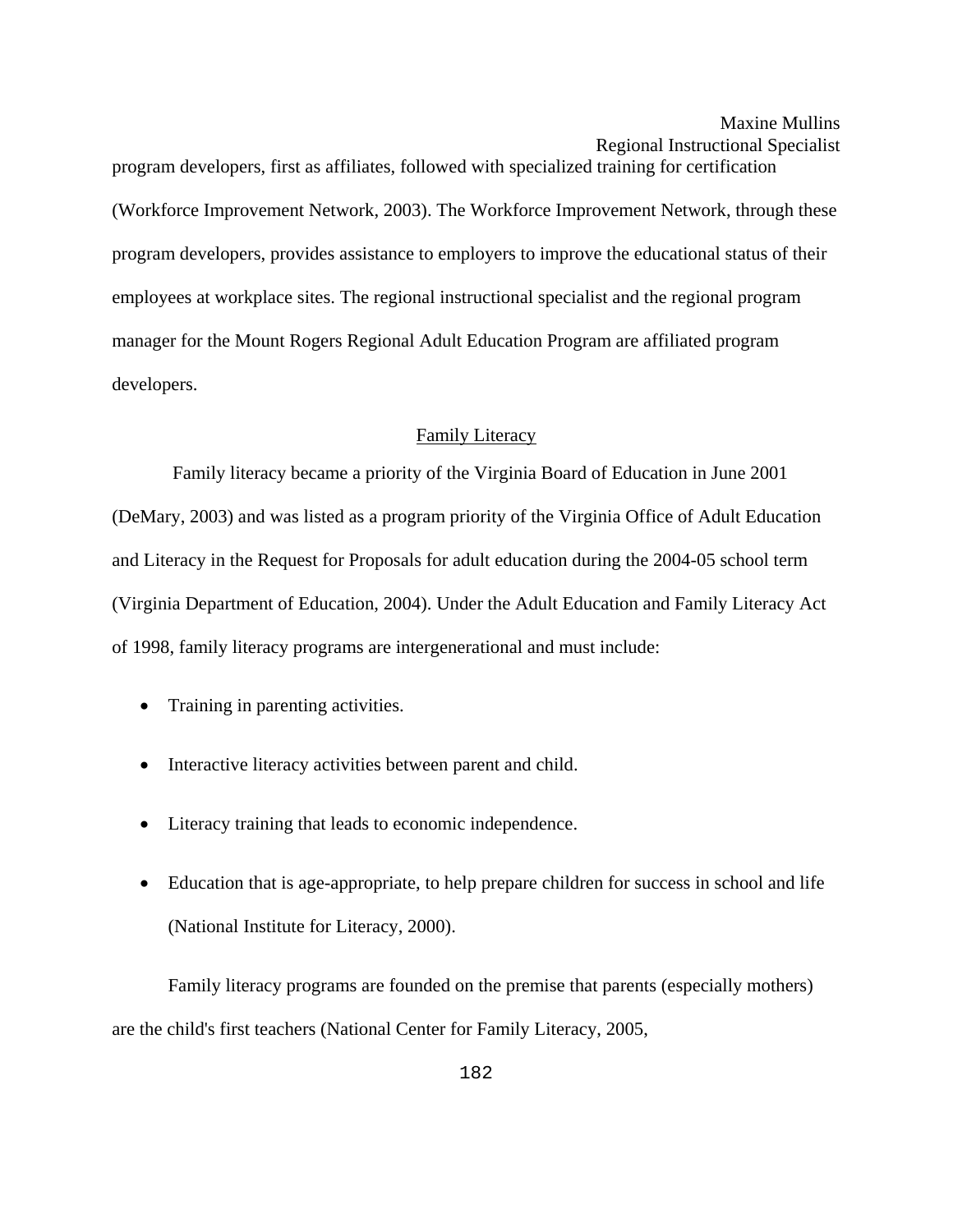[http://www.famlit.org/FAQ/About/ncfl.cfm\)](http://www.famlit.org/FAQ/About/ncfl.cfm). A child's literacy level is strongly linked to that of the parent, and as the educational level of the parent increases, so does the chances that a child will have success in school. The need is great, as 43 percent of people with the lowest literacy skills live in poverty, 70 percent have no job or only part-time employment, and 17 percent receive food stamps (National Institute for Literacy, 2000). Even Start and Head Start are the major family literacy programs in Virginia.

The Even Start Family Literacy Program addresses the basic educational needs of parents and children up to age eight from low-income families. First authorized in 1989 as Part B of Chapter 1 of Title I of the Elementary and Secondary Education Act of 1965 (ESEA), the Even Start Family Literacy Program is now (2005) authorized as part of the No Child Left Behind Act of 2001 (Pub. L. No. 107-110 as amended). Amounts up to \$225,000 for each Virginia project were awarded as competitive grants for the 2003-2004 school year (DeMary, 2003). The Even Start Family Literacy Program served about 2,500 families in 1989 and grew to 31,000 families in 1999.

Head Start programs began in the summer of 1965 as part of the Economic Opportunity Act of 1965. Designed to break the cycle of poverty by providing preschool programs for lowincome families, Head Start provides services for health, nutritional, social, and psychological needs. The program is now within the Administration for Children & Families in the Department of Health and Human Services. A well-established, though still an innovative program, Head Start has had a strong impact on communities and early childhood programs across the country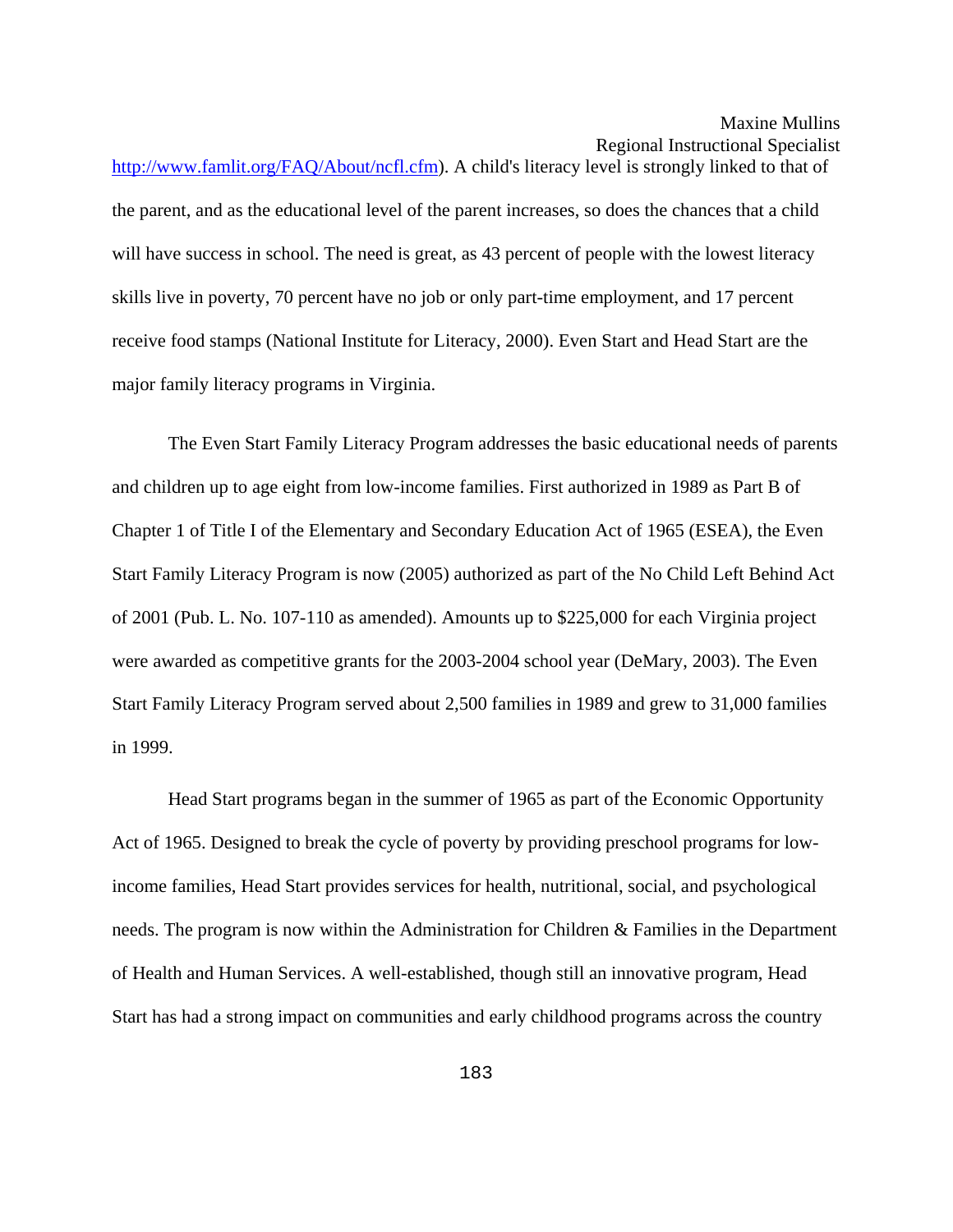(Administration for Children & Families,

<http://www.acf.hhs.gov/programs/hsb/about/history.htm>). The program has grown from serving 561,000 children with a budget of \$96,400,000 in the summer program of 1965 to serving 905,851 children and a budget of \$6,153,287,000 in 2005. Virginia's Head Start programs enrolled 13,768 children and had a budget of \$98,142,388 in fiscal year 2004 (Administration for Children & Families, 2005, [http://www.acf.hhs.gov/programs/hsb/research/2005.htm\)](http://www.acf.hhs.gov/programs/hsb/research/2005.htm). In the Mount Rogers Region, Head Start programs are administered by People, Inc.

#### Health Literacy

 Health literacy services are incorporated into adult education programs to ensure that adult learners can successfully negotiate the health delivery system in the United States. Health literacy is emphasized at all three levels of delivery: national, state, and regional programs. The national program consists of publications and projects by various literacy and medical groups that indicate a need for health literacy. Currently, the Virginia Office of Adult Education and Literacy is emphasizing health literacy in English as a second language programs ([www.valrc.org](http://www.valrc.org/)). Regional and local adult education programs work in collaboration with various health care providers.

#### Health Literacy – National Level

The National Adult Literacy Survey (NALS) of 1992 found that 48% of the adults surveyed were functioning at Level 1 or Level 2, either functionally illiterate or marginally illiterate (National Education Goals Panel, 1994a, p. 144). The greatest number of low-literate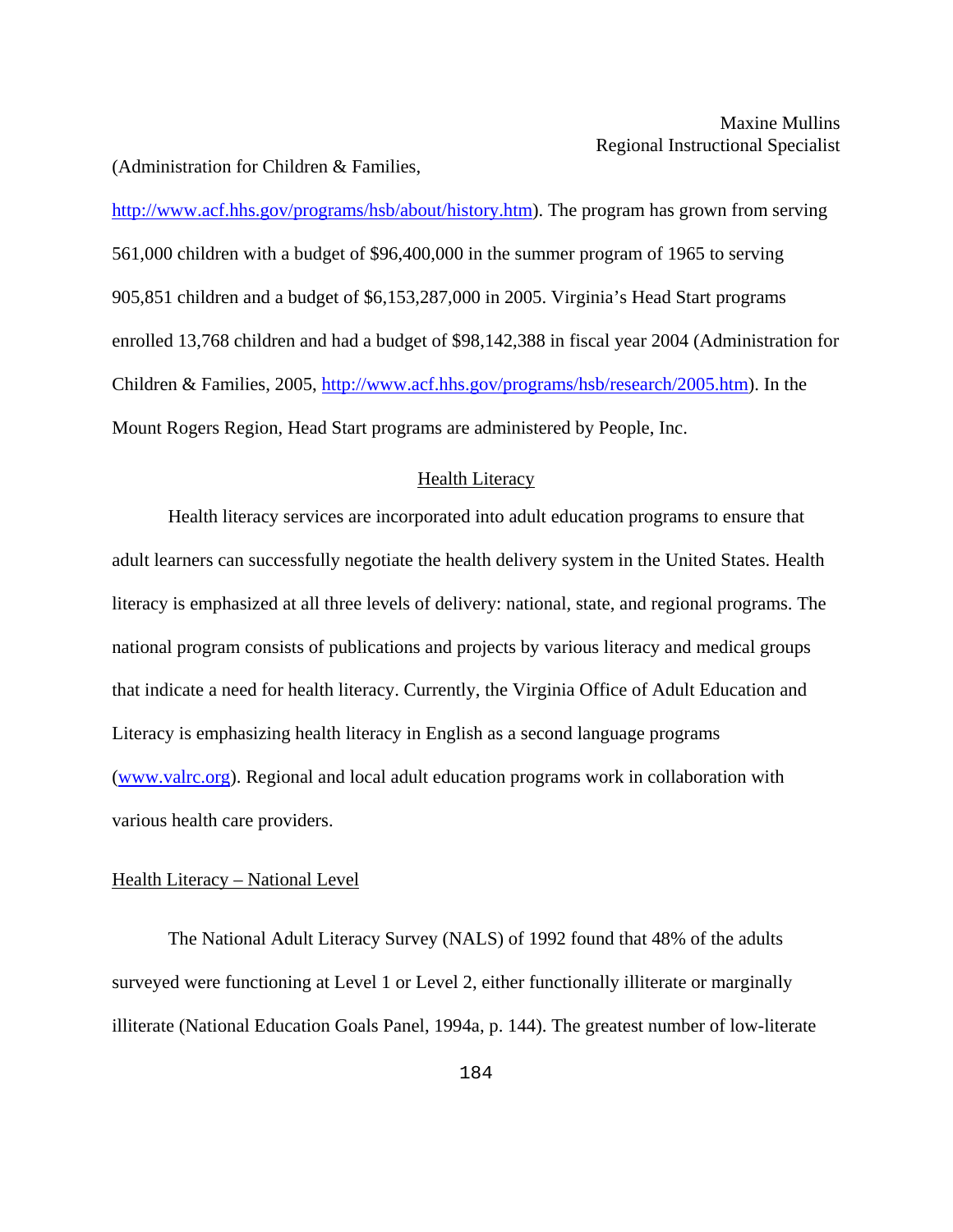adults are native-born whites (Center for Health Care Strategies, Inc., 1998), but many immigrants have literacy problems that are related to health care.

The National Adult Literacy Survey did not include health literacy. However, the American Medical Association's Ad Hoc Committee on Health Literacy (1999) reported that an individual's health literacy might have more of an impact on well being than general literacy. The ability to read prescription directions and the ability to understand a standard consent form were cited as examples of needs of illiterate individuals related to health issues. Immigrants who had low literacy skills in their homeland and those who speak English as a second language have added difficulties in the health field.

 The Center for Health Care Strategies, Inc. (1998) prepared six fact sheets in collaboration with the National Academy on an Aging Society that give information related to health literacy. Some examples follow:

- Health literacy is defined as "the ability to read, understand, and act on health care information" (n. p.).
- Poor health literacy affects Americans of all walks of life. The elderly, the poor, those who have English as a second language, and non-whites may have trouble reading healthrelated materials.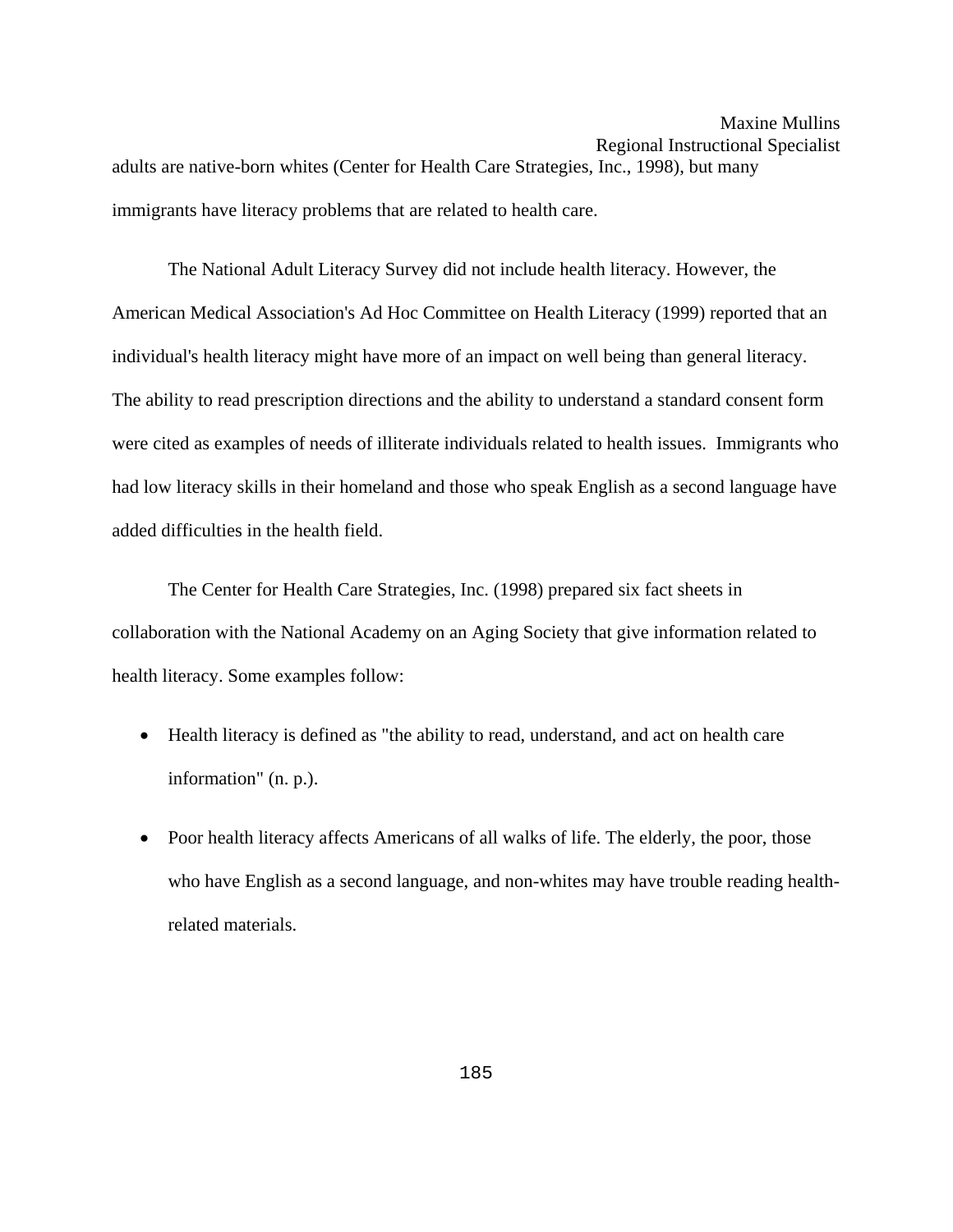- Understanding basic medical instructions is a problem for patients with poor reading skills. Only about 50% of all patients take medicine as directed, and 74% did not know if they were eligible for free care.
- Simple, attractive materials such as pictures, diagrams, and videotapes help patients absorb new information and are preferred by people at all literacy levels.
- Annual health care costs increase for those with low health literacy skills, as they have more hospital visits and stay longer in the hospital.

Literacy problems are serious enough to affect the lives of millions of adults in America. Materials that are prepared by health providers to describe health problems, to suggest proper care of the sick, or to give instructions for proper health care are written on a higher reading level than the functional reading level of many of the patients or care givers. The problem of matching the literacy level of patients and the readability level of health materials is addressed in various ways. Many sources on the Internet address the problem of low health literacy and make suggestions for patients and health care providers. Some of these follow:

- [Bilingual Brochures from the U.S. Food and Drug Administration:](http://www.fda.gov/opacom/lowlit/7lowlit.html) Brochures in Spanish and English on a variety of topics, such as eating for a healthy heart, coping with bladder problems, and feeding babies, can be viewed in HTML or PDF format [\(http://www.fda.gov/\)](http://www.fda.gov/).
- [Dental ResourceNet](http://www.dentalcare.com/soap/patient/english/menu.htm): This source has information in English, Spanish, French, and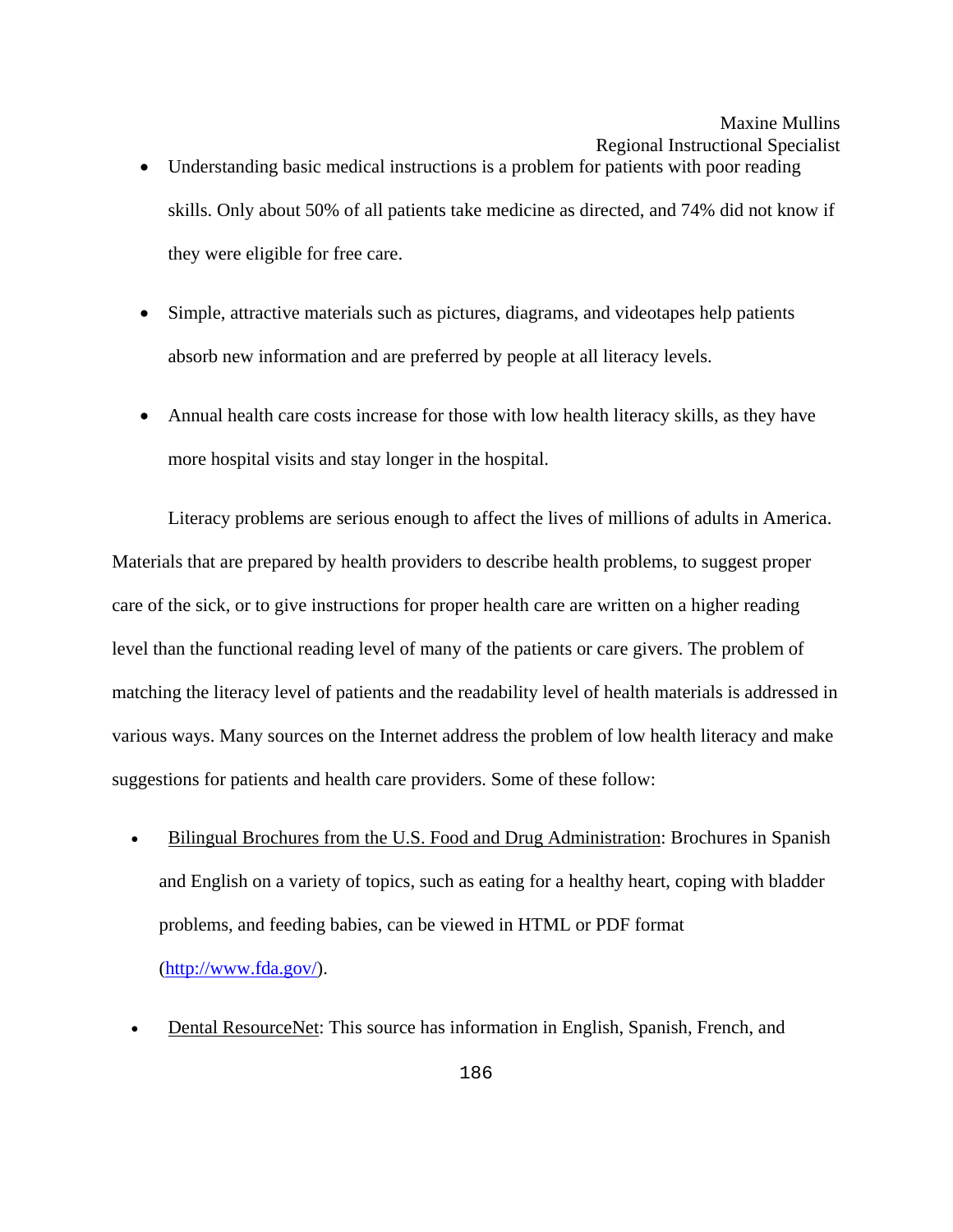Maxine Mullins Regional Instructional Specialist Chinese on the care of teeth, flossing, periodontal disease, sensitive teeth, tooth decay, and more ([http://www.dentalcare.com/\)](http://www.dentalcare.com/).

• [Family Doctor](http://familydoctor.org/): FamilyDoctor.org lists family health information in a user-friendly format [\(http://www.familydoctor.org/](http://www.familydoctor.org/)).

### Health Literacy – State and Local Levels

The Virginia Office of Adult Education and Literacy is aware of health problems of adults with low literacy levels and lists health literacy as one of four program priorities. Health literacy is stressed in English-as-a-second-language classes, but each adult educator should have received adequate information in staff development sessions. The Virginia Adult Education Health Literacy Toolkit has been prepared to help adult education instructors and administrators better understand the problem of health literacy as it affects learners (Singleton, 2003). The toolkit includes web and print resources, links to health curricula created by and for adult literacy programs and English for speakers of other languages, appropriate teaching materials, and information on accessing affordable health care in Virginia. A video presents various scenarios of individuals affected by low health literacy skills, indicating that one cannot tell by looking at people that their health will be affected by low literacy.

In the Mount Rogers Region, access to health care for the indigent is available through the Crossroads Medical Mission (2005) [\(www.crossroadsmedicalmission.org](http://www.crossroadsmedicalmission.org/)). This mobile medical clinic for the underserved in southwest Virginia and northeast Tennessee is based in Bristol, VA. A non-profit Christian mission of the United Methodist Church, the mobile clinic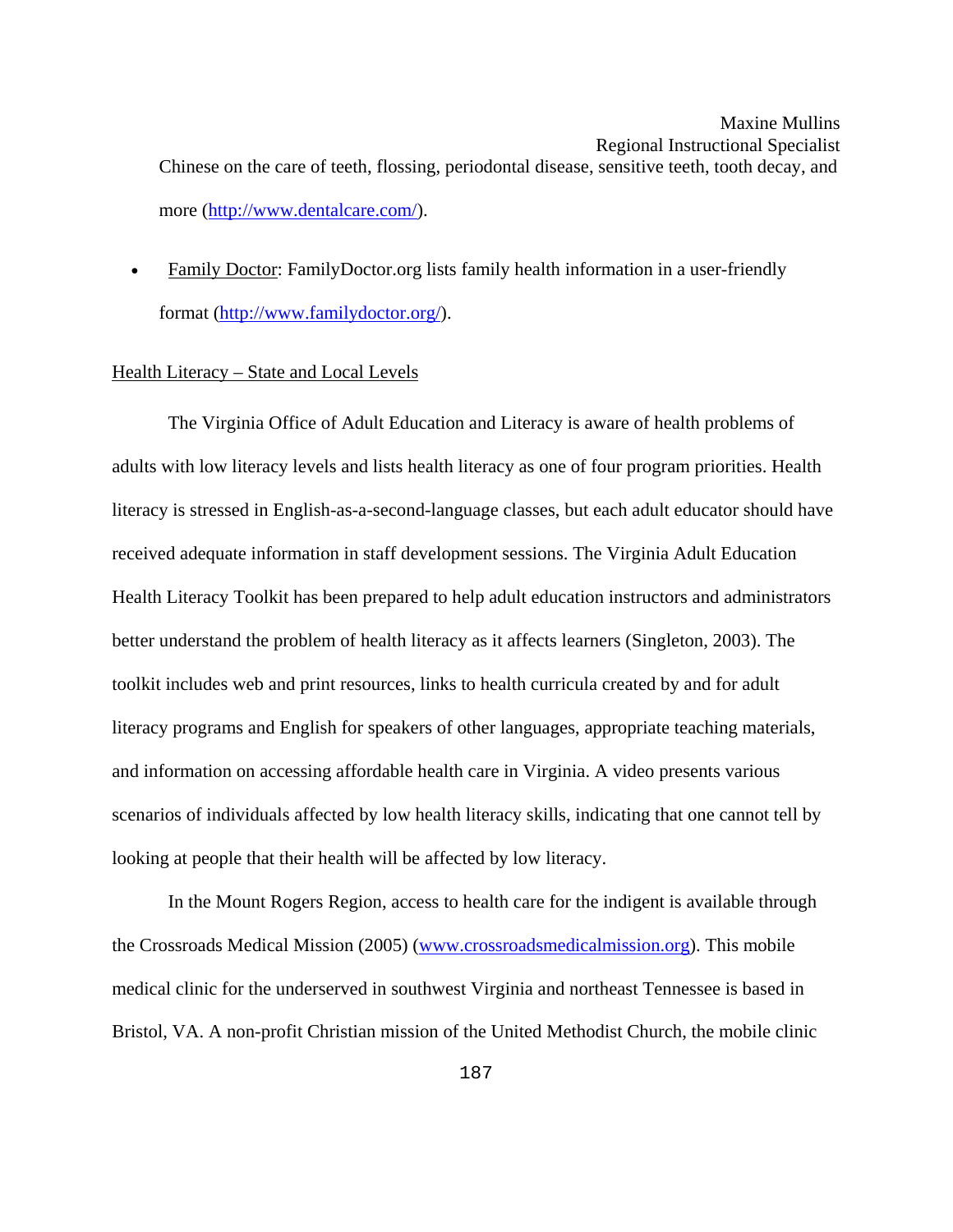visits localities to provide screenings for common medical problems. If needed, referrals are made to other providers such as community health departments, but most services are provided on site. Patient education and community health education are available. Adult education teachers, regional instructional specialists, program planners, and students volunteer when special events are held.

#### Technology

 Technology education is a program priority of the Virginia Office of Adult Education and Literacy (Virginia Department of Education, 2002b). A technology plan for adult education has been developed through a contract with Longwood University. The Institute for Teaching through Technology and Innovative Practice serves adult education practitioners and is listed as a partner to the Virginia Adult Learning Resource Center at Virginia Commonwealth University. Technology is a valuable tool for administrators, teachers, and students.

### Technology for Administrators

 Administrators of the various adult education programs across the state utilize technology in various ways. Data entry, communication to and from the Office of Adult Education and Literacy, and electronic transfer of reports are some of the ways that administrators use technology. Each program, either regionally or locally, collects data as an adult enters the program. Demographic data include date of birth, gender, last grade completed, an identification number, and entry test data. These entry data, together with number of hours of attendance and any post-test data are transferred from the locality to the Virginia Office of Adult Education and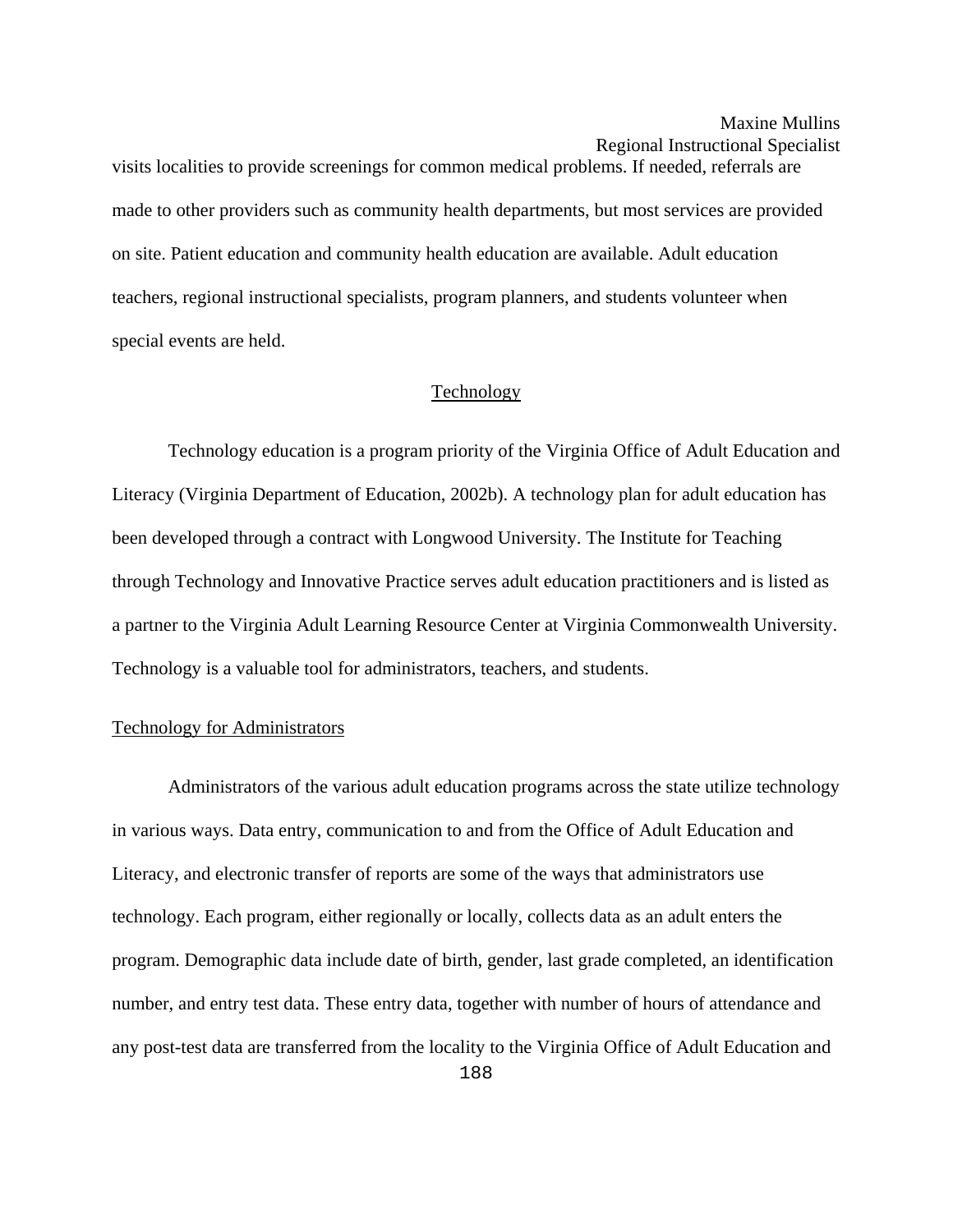Literacy on a monthly basis. The database uses a webpage, with each locality accessing its information by a code assigned by the state office (S. Seymore, personal communication, February 7, 2005).

 Important information concerning upcoming events or regulations that need attention is sent by e-mail from the state office to local administrators. Local administrators, in turn, respond as needed. The regional instructional specialists have a listserve, the Virginia Adult Education & Literacy Network (VAELN), which is available for sharing information, for discussion about best practices in the classroom and program administration, and for announcing and delivering regional, state, and national workshops. Technology is one way of giving instructional technical assistance to teachers and providing a link between the Virginia Office of Adult Education and Literacy and local programs.

#### Technology for Teachers and Students

 Technology is valuable to adult education teachers for professional development or for use with the adult education student. Computers, videos, and more advanced technology such as "smart boards" enhance the quality of instruction and professional development. New instructors, as well as more experienced practitioners, may enroll on-line to participate in classes offered at the Virginia Adult Learning Resource Center. On-line offerings include:

- Adults as Learners: An Orientation
- ESOL Basics (English for Speakers of Other Languages)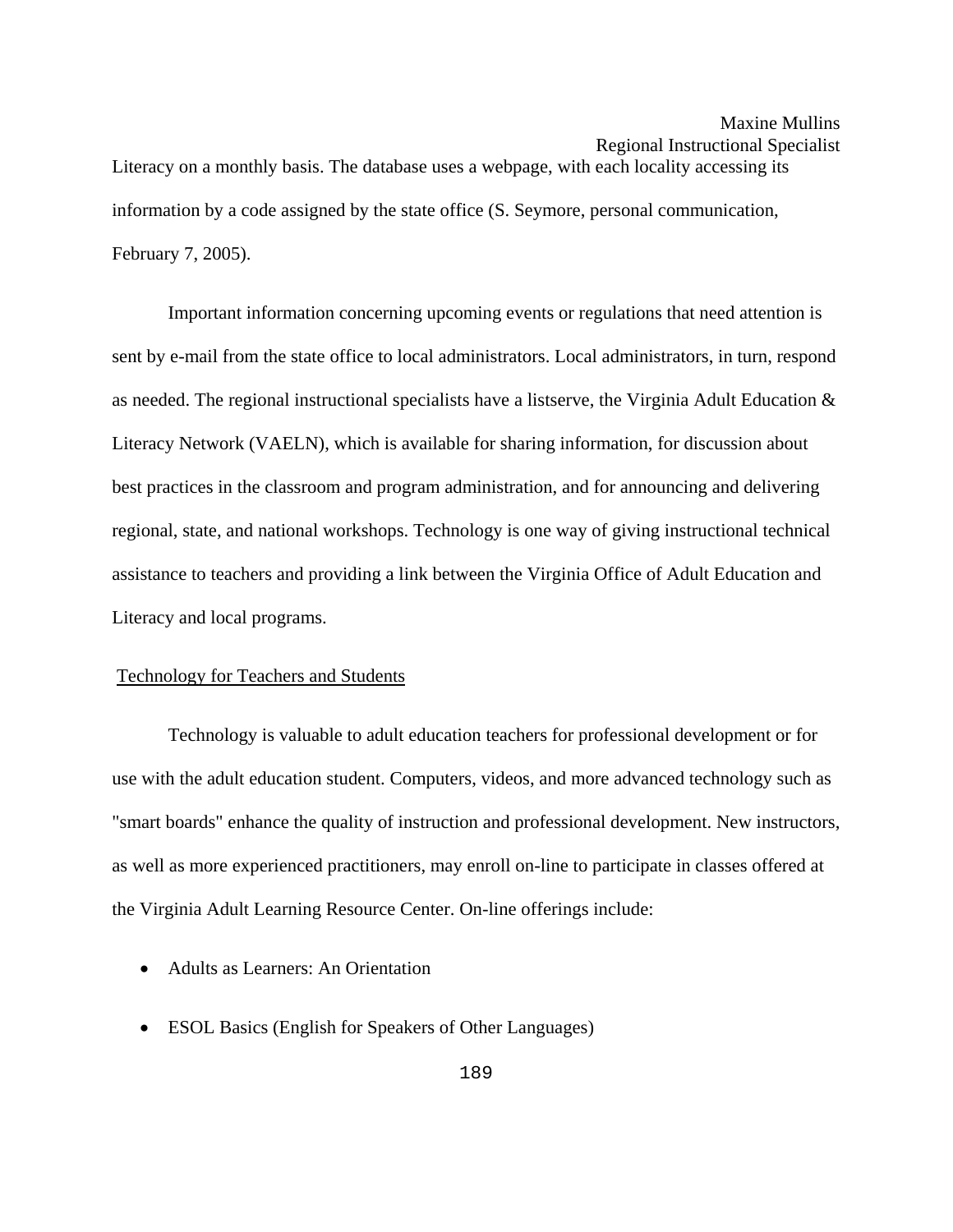- Using Technology to Enhance GED Instruction
- TABE (Test of Adult Basic Education) On-line Certification

Adult education practitioners may register as participants in the Virginia Adult Education and Literacy Network (VAELN), a listserve maintained by the resource center. Information is posted on upcoming events, legislative actions, and resources for instruction. The webpages maintained by the Virginia Adult Learning Resource Center are linked to many resources that the adult education teacher can use for professional development, for sources of instruction for their students, and for sharing ideas with other practitioners.

The use of technology in the adult education classroom varies from teacher to teacher and from locality to locality. A list of programs available for instruction follows (C. Hicks, personal communication, April 25, 2005):

• Workplace Essential Skills (WES) consists of a package of workbooks, videotapes, and an on-line web-based instructional program. The Virginia Department of Social Services collaborates with the Virginia Department of Education to administer the site license. The Public Broadcasting Service and Kentucky Educational Television developed this program for use with adult learners seeking employment or improvement of job skills. Instruction is geared to the pre-GED adult learner.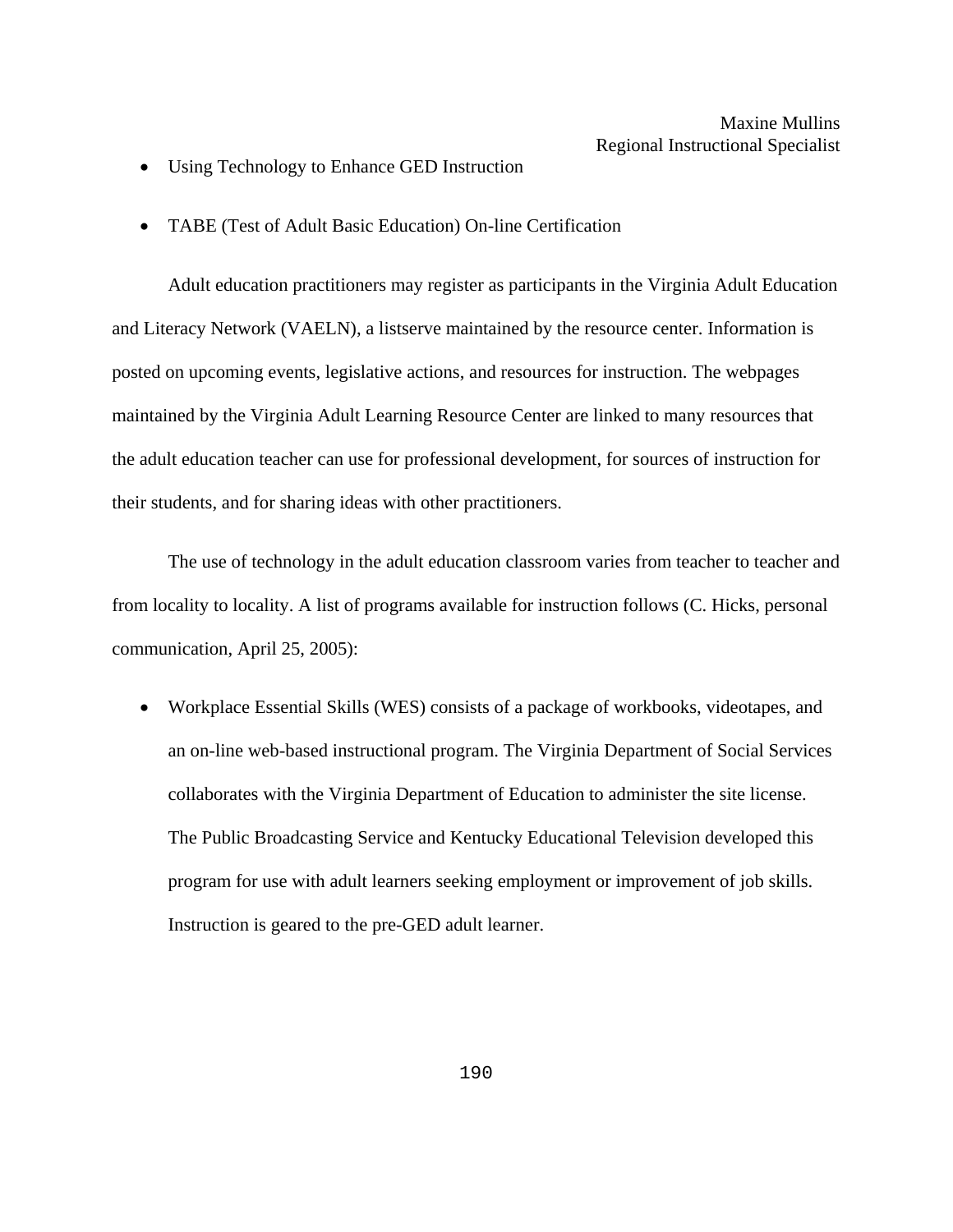- GED Connection is an extension of the Workplace Essential Skills program. The Virginia Department of Education funds the site license in collaboration with the Virginia Department of Correctional Education.
- GED Interactive, published by Steck-Vaughn, allows the teacher and student to review materials, take practice tests, and analyze strengths and weaknesses.
- Work Keys, a program for potential employees, assesses achievement from grade three and up. Employers may send potential employees to GED sites for assessment and instruction.
- Resume writer, a variety of programs across the state, gives the adult education student access to information for potential employment.
- Internet access is often used for research on specific topics under study in the adult education classroom.

Technology is one source of information for the adult educator, both as a learner and as an instructor. However, not all classrooms have access to these technologies. Lack of funds hinders purchase of computers, appropriate software programs, and training for many classrooms. Classes held in public schools or libraries might have access to some technology, depending upon the location. The ideal situation is for an adult classroom to have its own computers, video equipment, storage facilities, and access to the Internet to use these programs. All adult education classes in the Mount Rogers Regional Adult Education Program have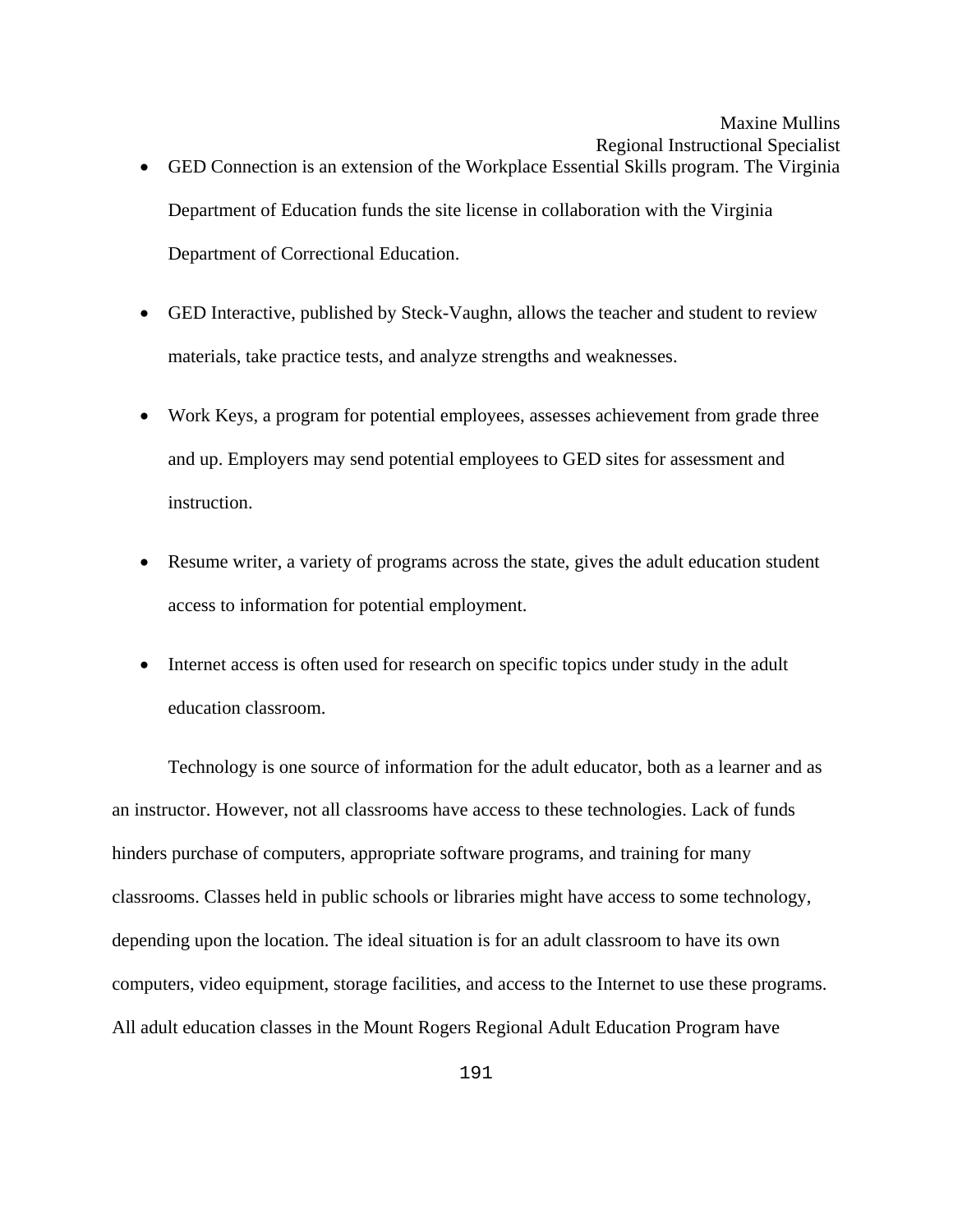Regional Instructional Specialist computers for use with their adult students (S. Seymore, personal communication, February 7, 2005).

Maxine Mullins

#### Summary

In this chapter, the researcher looked closely at the data and found that the tasks performed by the regional instructional specialist in the Mount Rogers Region follow the guidelines set forth by the Virginia Office of Adult Education and Literacy. The job description for the regional instructional specialist specifies that 50% of the time should be involved in staff development, 30% in instructional technical assistance, and the remainder in linkages with other agencies, workplace literacy, and recruitment. The percentages are suggested as a guide and no tally of time listed on the log kept by the regional instructional specialist is conducted.

Staff development activities are held at least twice a year and at other times as needed. Topics are relevant to the needs of the adult education practitioners. Sources for staff development are from the Virginia Adult Learning Resource Center and textbook publishers. Instructional technical assistance mostly involves technology applications and the teacher observation project. Recruitment activities involve the entire staff.

While five designated tasks guide the work of the regional instructional specialist, program priorities were evident. Training for family literacy practitioners and for improving the use of technology was emphasized in the Mount Rogers Region. Health literacy training was provided on request. The specific outcomes of the regional instructional specialist's work are in Chapter 6.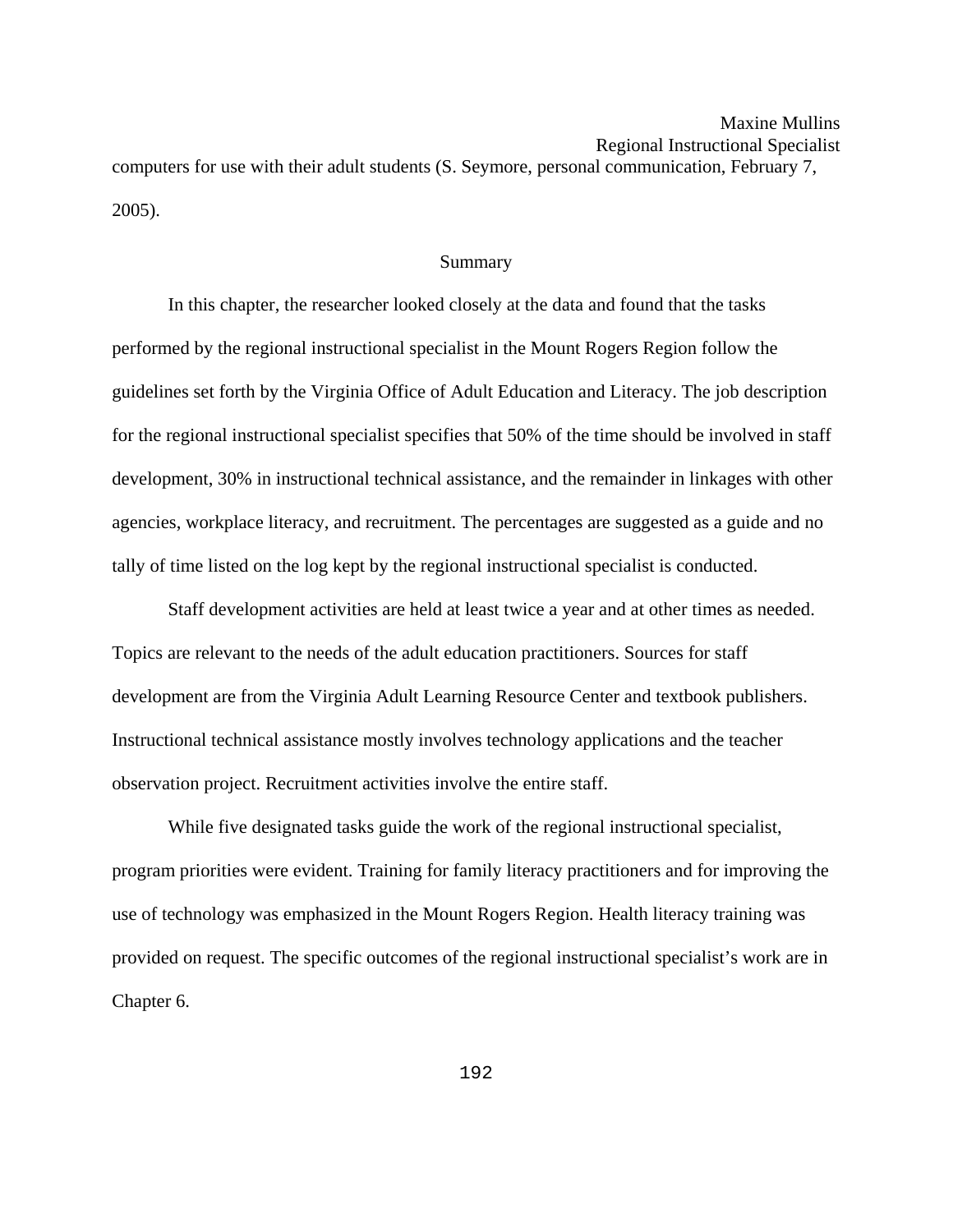### CHAPTER 6

#### THE OUTCOMES OF THE WORK OF THE REGIONAL INSTRUCTIONAL SPECIALIST

Outcomes of the work of the regional instructional specialist must be measured as part of the work of the total adult education team. Gains or losses in any category can be attributed to the adult education team of which the regional instructional specialist is a member. Data from interviews, documents, and observations indicate performance in a variety of categories. Both process outcomes and end-product outcomes are included for the Mount Rogers Regional Adult Education Program.

Process outcomes are the work of staff development and technical assistance provided to adult education practitioners, the number and locations of classes offered, and the linkages with agencies in the regional program. End-product outcomes are the results related to core standards and include the number of adult students served and their educational gains, the number of adults receiving credentials, the number continuing in college, and the number who successfully retain employment or gain employment. Data for end-product outcomes are collected through the Virginia Department of Education, in collaboration with the Virginia Employment Commission and Virginia Tech.

Data for the outcomes were collected from reports submitted by the regional instructional specialist, the regional program manager for the Mount Rogers Regional Adult Education Program, and the Virginia Office of Adult Education and Literacy. Documents that were reviewed include reports made at the regional and state offices and logs of activities.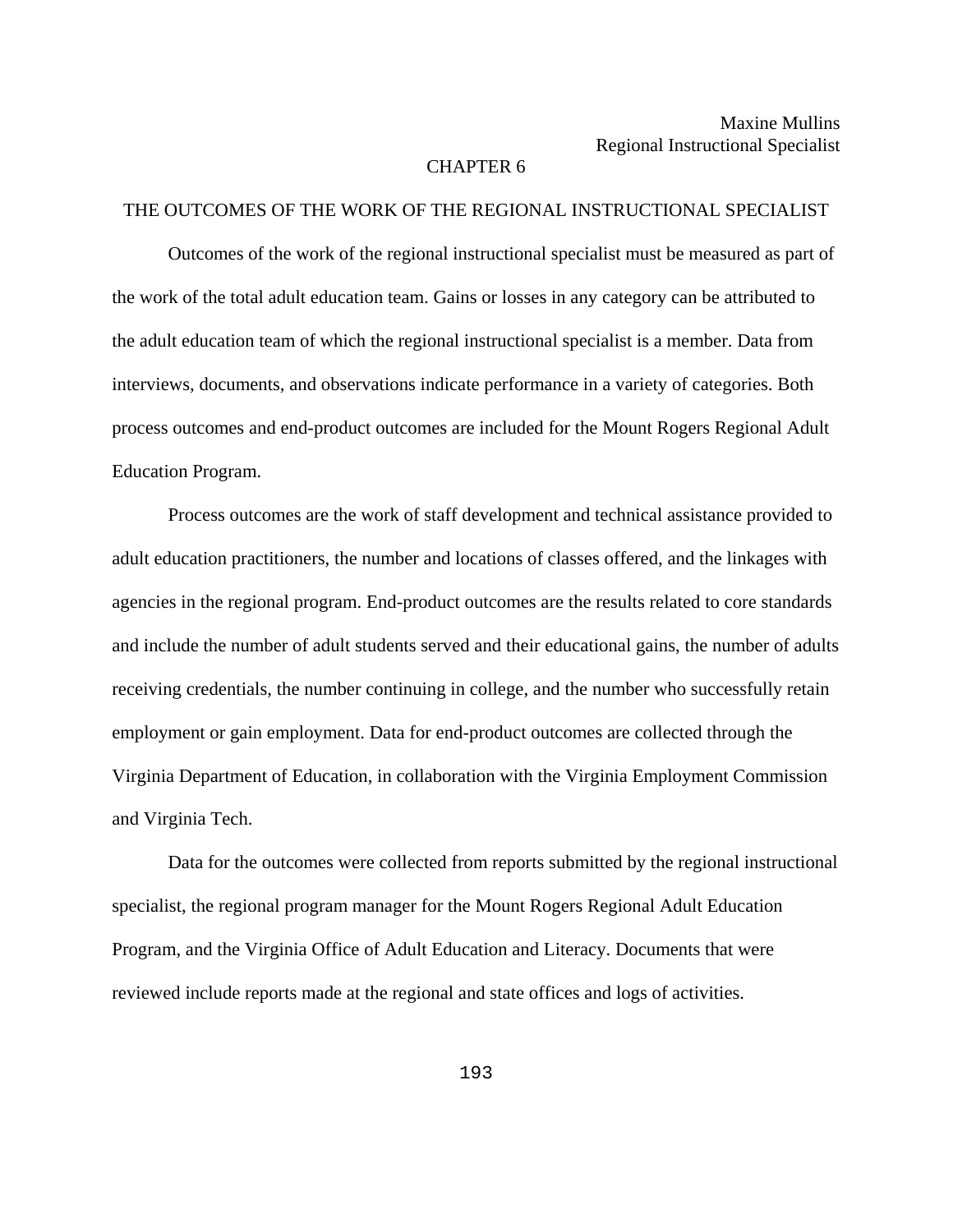### Reports

Four types of reports for the Mount Rogers Regional Adult Education Program were reviewed:

- 1. A summary of class site locations in the region. Reports are submitted by both the program manager and the regional instructional specialist.
- 2. A summary of services for the regional program manager and the regional instructional specialist.
- 3. Site visit and teacher staff development summary for the regional instructional specialist.
- 4. National Reporting System data reports.

### Summary of Site Locations

 The summary of class site locations is submitted twice yearly to the Virginia Office of Adult Education and Literacy. The regional program manager's report lists the sites by locality and includes:

- The total number of classes and the total number of new students.
- The average number of students.
- The number of veteran instructors.
- The number of new instructors at each site.

The report submitted to the Virginia Office of Adult Education and Literacy by the

regional instructional specialist, with a copy for the program manager, is similar and includes:

- The name of localities served.
- The total number of sites by locality.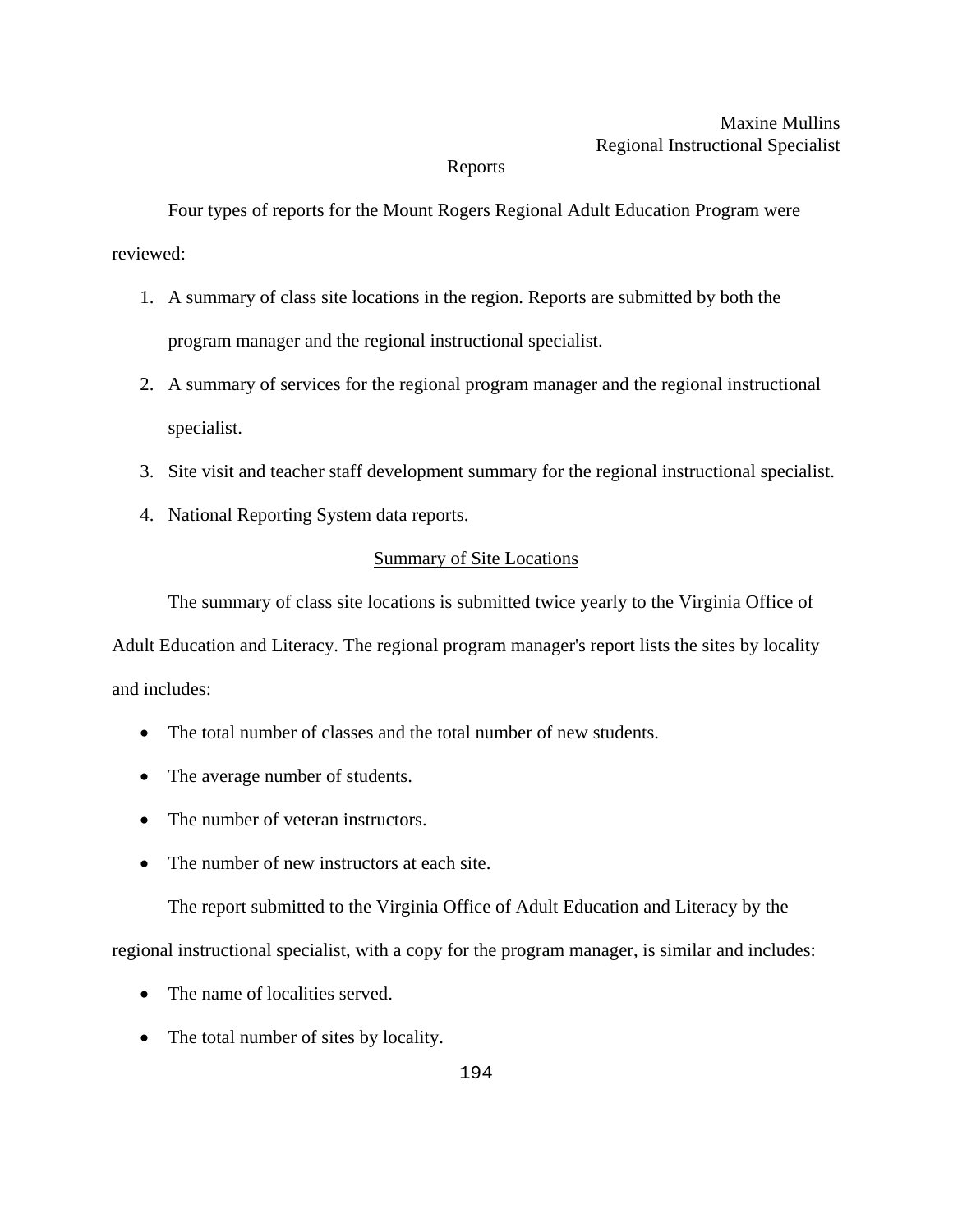- The number of sites visited.
- The total number of instructors.
- The total number of instructors visited (unduplicated count).
- The total number of new instructors participating in group staff development (unduplicated count).
- The total number of veteran instructors participating in group staff development (unduplicated count) (see Appendix F6).

A review of the reports shows differences in the types of data gathered. The program manager's report shows the number of registered adults and the number of teachers, reflecting the strength of the program, the need for additional classes, or the need to drop classes or change locations. Those data indicate end-product outcomes. The regional instructional specialist's report shows process outcomes and reflects site visits by the specialist and staff development activities and participants.

### Site Locations: Outcomes

 A review of the schedule of adult education classes in the Mount Rogers Regional Adult Education Program for 2003-2004 shows these localities and classes:

| Location            | Number of sites | Classes |                                                        |
|---------------------|-----------------|---------|--------------------------------------------------------|
|                     |                 |         | Type                                                   |
| <b>Bland County</b> |                 |         | $ABE$ and GED $(2)$                                    |
| City of Bristol     |                 |         | ABE and GED $(1)$<br>Corrections (2)<br>One-Stop $(1)$ |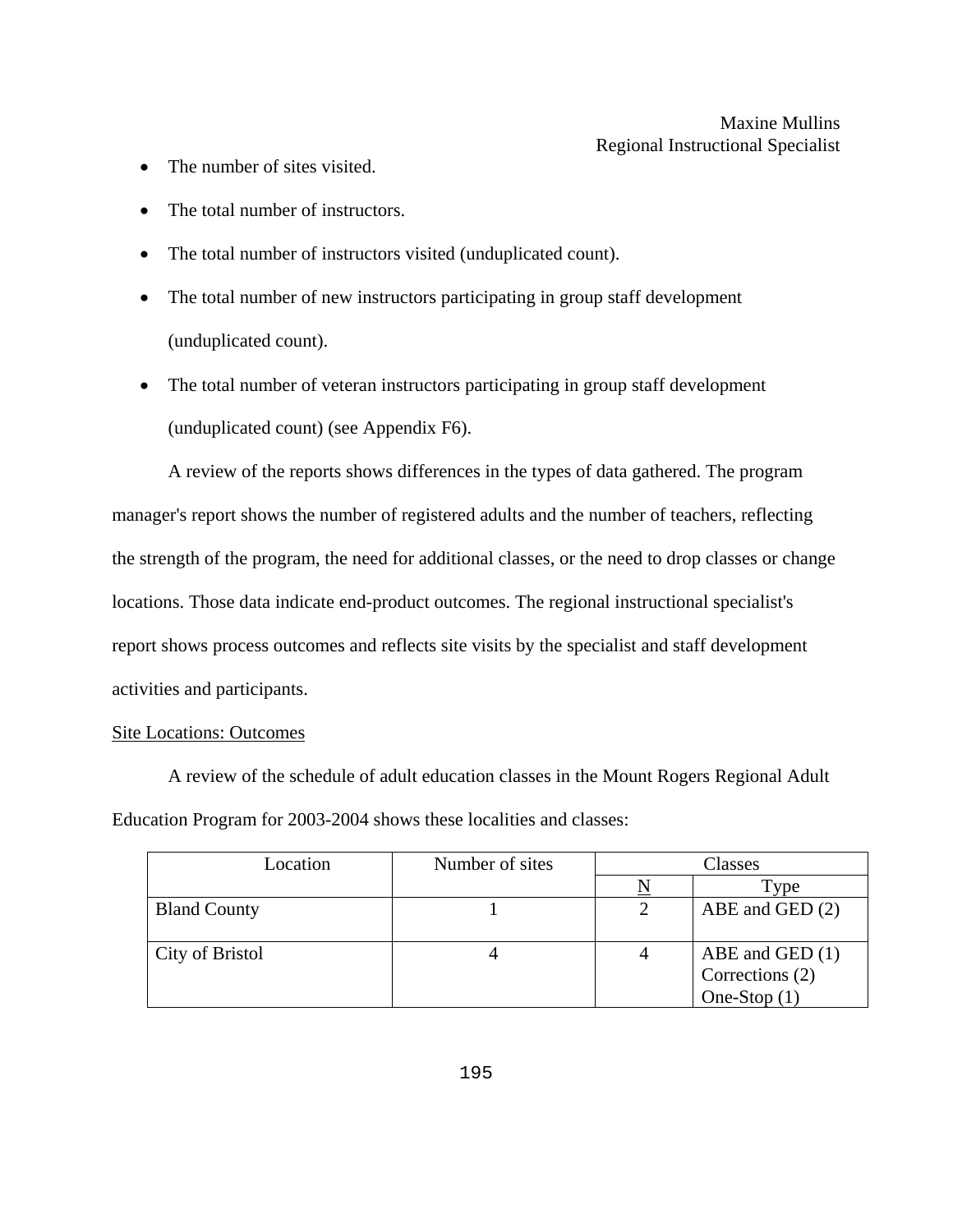|                          |                |                | <b>Regional Instructional Specialist</b> |
|--------------------------|----------------|----------------|------------------------------------------|
| City of Galax            | $\overline{2}$ | 3              | ABE and GED (1)                          |
|                          |                |                | One-Stop $(1)$                           |
|                          |                |                | ESOL(1)                                  |
| <b>Grayson County</b>    | 5              | 6              | $ABE$ and GED $(5)$                      |
|                          |                |                | ESOL(1)                                  |
| <b>Smyth County</b>      | 7              | 10             | ABE and GED (4)                          |
|                          |                |                | Corrections (1)                          |
|                          |                |                | One-Stop $(1)$                           |
|                          |                |                | ESOL(4)                                  |
| <b>Washington County</b> | 10             | 18             | ABE and GED (10)                         |
|                          |                |                | Corrections (4)                          |
|                          |                |                | ESOL(3)                                  |
|                          |                |                | Family Literacy (1)                      |
| <b>Wythe County</b>      | 7              | $\overline{7}$ | ABE and GED (5)                          |
|                          |                |                | One-Stop $(2)$                           |
| Total                    | 36             | 50             | ABE and GED (28)                         |
|                          |                |                | Corrections (7)                          |
|                          |                |                | One-Stop $(5)$                           |
|                          |                |                | ESOL(9)                                  |
|                          |                |                | Family Literacy (1)                      |

Maxine Mullins

Note. From Mount Rogers Regional Adult Education Program Class Schedule, 2003-2004,

Mount Rogers Regional Adult Education Program, Abingdon.

 This chart shows that for the year 2003-2004, each of the counties and cities of the Mount Rogers Regional Adult Education Program had at least one site. Washington County had ten sites, with 18 classes. Nine classes for students needing English as a second language (ESOL) were held in the region. A "close partnership with regional Workforce One-Stop Centers" is maintained, with classes and testing "offered at all regional [VEC] sites" (C. Hicks, personal communication, 2004). In addition, the regional instructional specialist trained Head Start teachers to administer TABE tests for the family literacy programs.

### Summary of Services

A summary of services report is submitted to the Virginia Office of Adult Education and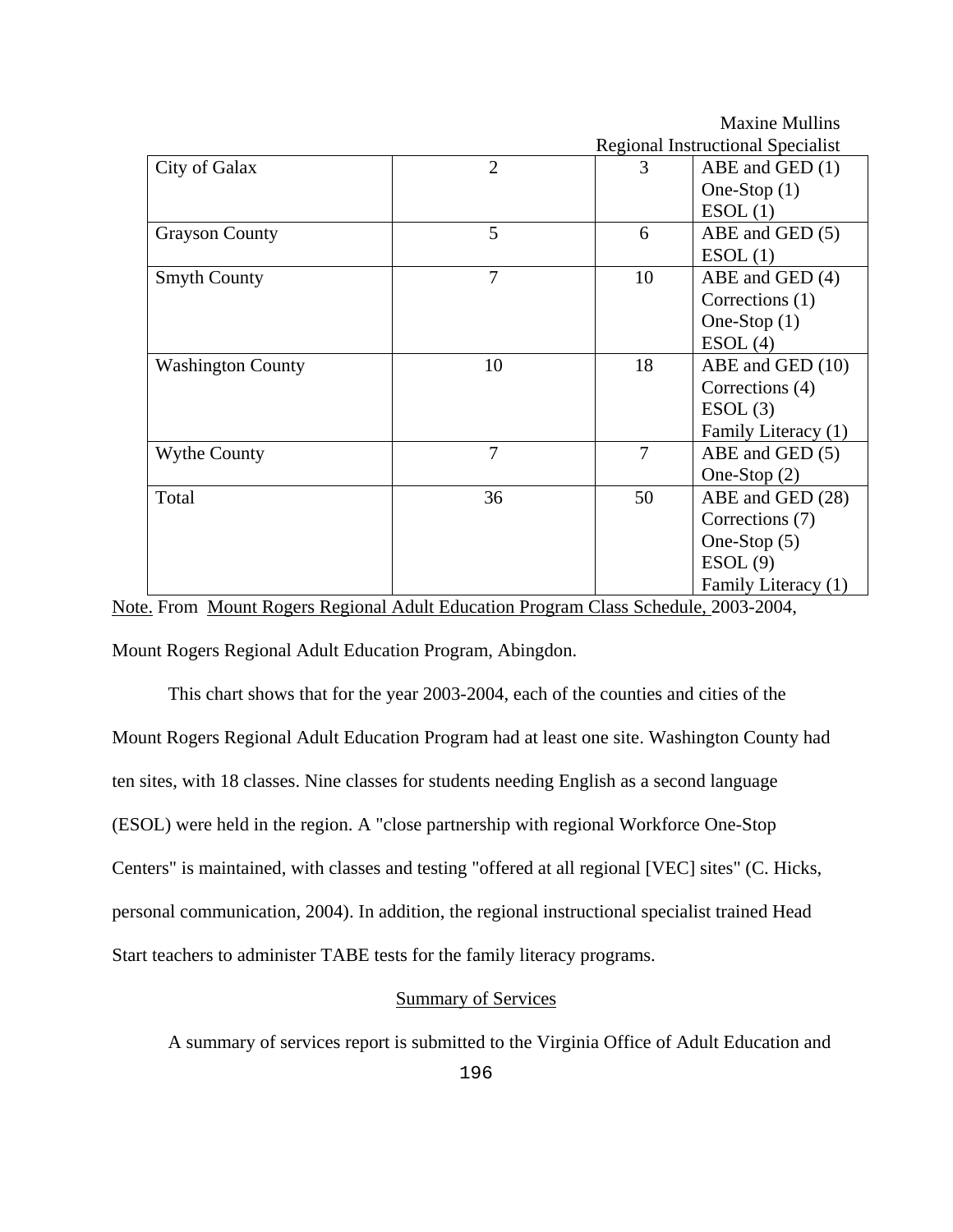Literacy twice yearly by regional program managers and regional instructional specialists. Priority areas that are targeted by the Office of Adult Education and Literacy (Virginia Department of Education, 2002a) were listed in 2002 as:

- Family literacy.
- GED instruction, including GED as Project, GED Connection, and GED 21<sup>st</sup> Century.
- English literacy/civics.
- Learning disabilities.
- Workplace Essential Skills.
- National Reporting System.
- Infusion of technology into instruction.

Significant outcomes and strategies for improvement are reported by regional program managers in the following areas:

- Program marketing and recruitment. Across the state, the greatest recruitment strategy in this area is the Race to GED, with outcomes of increased enrollment and GED testing.
- Planning of operations and site visits. The regional program manager for the Mount Rogers Regional Adult Education Program reported that she meets regularly with the Mount Rogers Advisory Board to update the board on location of classes and to identify needed sites for classes.
- Data collection and program evaluation. This task is on-going as data are entered into the data base nearly every day. The regional program manager is able to review enrollments, attendance, and educational gains as needed. If enrollment at any location decreases or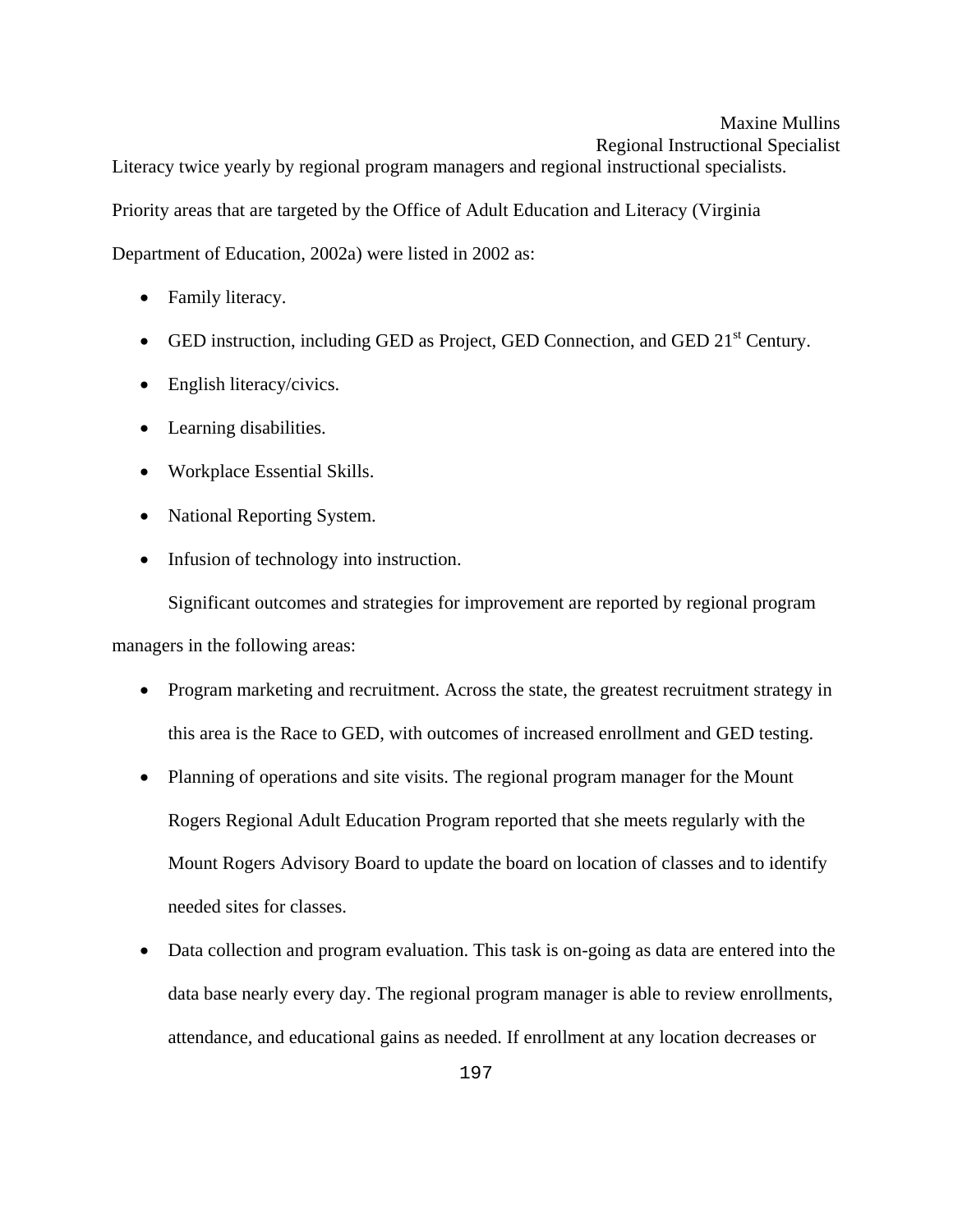increases or if attendance decreases or increases, either she or the regional instructional specialist can contact the instructor for that location to determine if adjustments need to be made. Additional data are presented in the regional instructional specialist's summary.

- Personnel management. All instructors are expected to attend in-service training and to be certified by the Virginia Department of Education. Ninety-five percent of the instructors received training. Additional information is in the regional instructional specialist's report.
- Collaboration and interagency linkages. The Regional Literacy Coordinating Committee is a strength in the Mount Rogers Region. The Mount Rogers Regional Adult Education Program and the New River Valley Adult Education Program comprise Region 2 for interagency meetings. No data for the number of referrals or meetings were collected by the regional office, but examples of projects are included in the regional instructional specialist's report.

The report (Summary of Specialist Services) submitted by regional instructional specialists includes the same priorities listed above. However, in reports submitted in 2004, the teacher observation project was added. The reports include space for significant outcomes and strategies for improvement in the following areas:

- Staff development for instructors, including the teacher observation project, at least 50 percent of the specialist's time.
- Technical assistance to instructors, at least 30 percent of the specialist's time.
- Collaboration and interagency linkages, up to 10 percent of the specialist's time.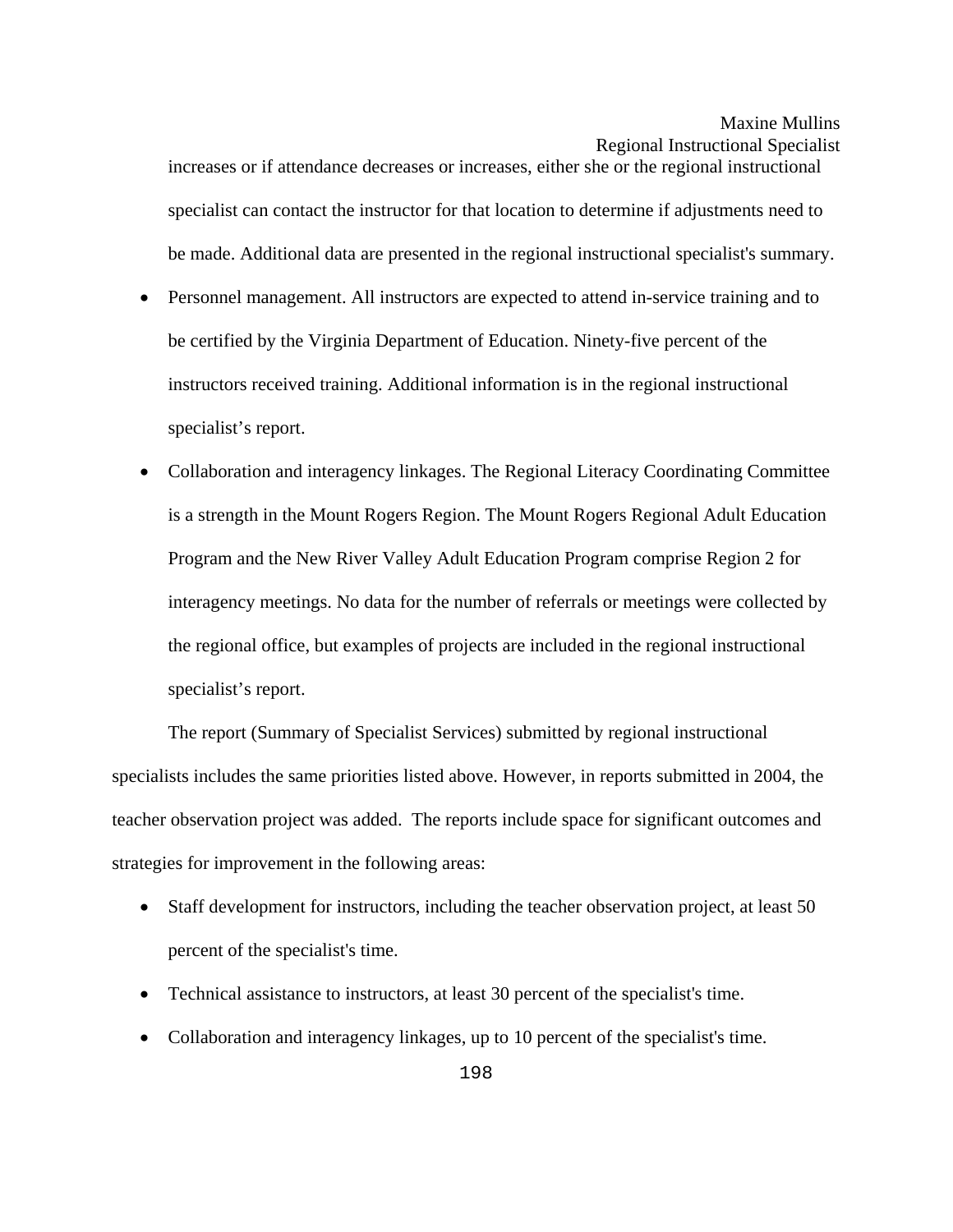#### Summary of Services: Staff Development

 The Mount Rogers Regional Adult Education Program offered eleven different group training opportunities during the 2003-2004 term. Individual training updates were offered as needed. These professional development opportunities included:

- Test of Adult Basic Education (TABE) certification for instructors in the region.
- Aztec Computer System training.
- Basic English Skills Test (BEST) Plus certification
- ESOL basics (English as a second language).
- Program improvement and National Reporting System.
- Teacher observation.
- New teacher orientation.
- Field-testing of GED as Project: Science and Social Studies (CH, D-1, 15).

The regional instructional specialist received 167 hours of training for her professional development. As part of the teacher observation project through the Virginia Adult Learning Resource Center, it was the goal of the program to make formal observations of ten instructors. She conducted seven intensive teacher observations. The regional instructional specialist reported that time and resources were not available to reach the goal of ten.

### Summary of Services: Technical Assistance

 "Instructors often call on the specialist for a variety of technical assistance," reported the regional instructional specialist for the Mount Rogers Regional Adult Education Program (C. Hicks, personal communication, 2004). The Virginia Office of Adult Education and Literacy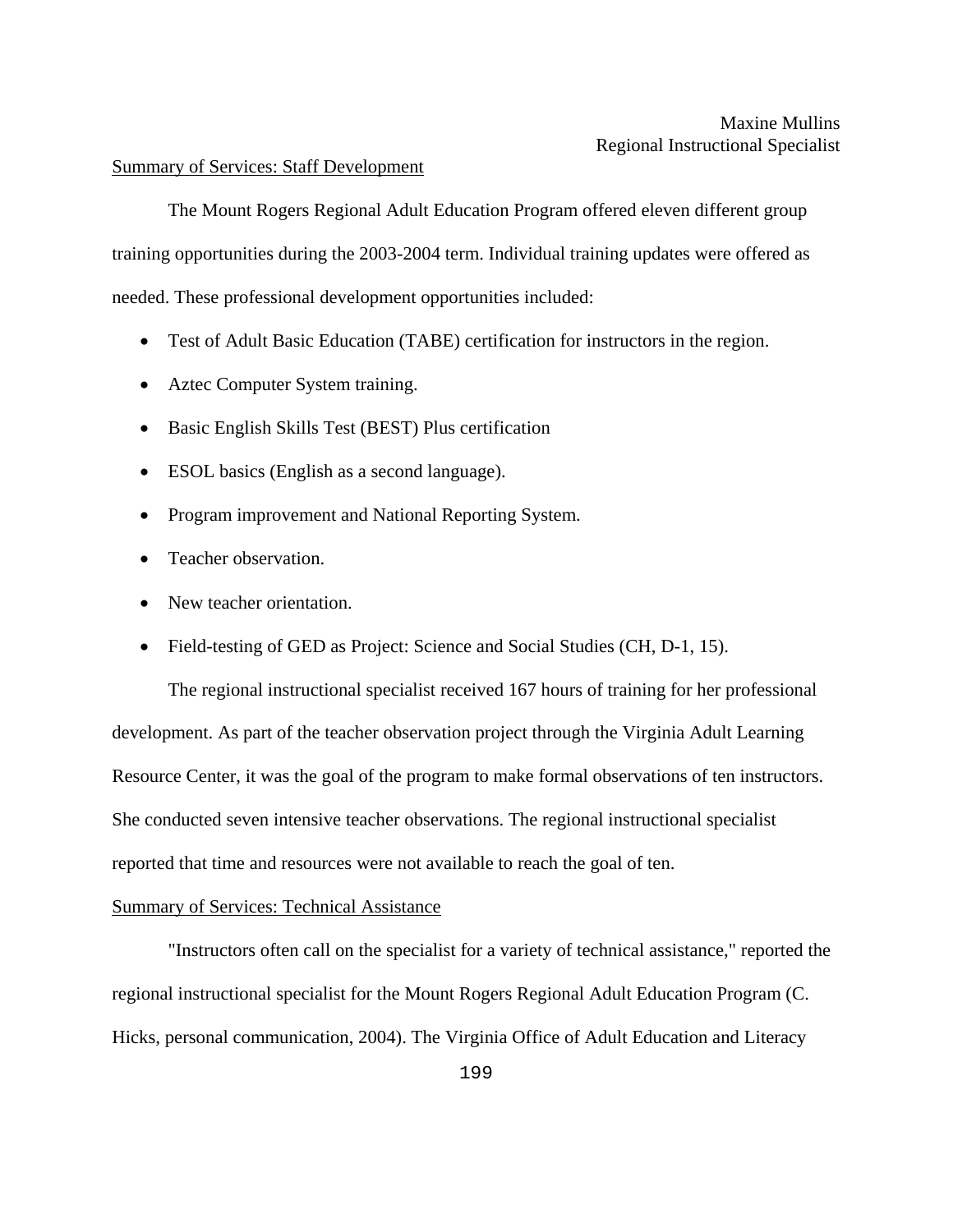emphasizes the infusion of technology into the adult education classroom, and computer programs are a vital part of this technology. Reloading programs, setting up a particular learning system such as Aztec, or providing a starter kit of materials (with instructions) for the English as a second language classes are examples of technical assistance.

 Information was transmitted by e-mail (a log of these services was examined), by phone, or by specific training for instructors. The lead teacher in each locality provided some of the technical assistance, especially assistance with the forms required by the National Reporting System (C. Hicks, personal communication, April 25, 2005).

### Summary of Services: Collaboration and Interagency Linkages

The regional instructional specialist for the Mount Rogers Regional Adult Education Program participated in activities related to "Race to GED." She was in attendance at the kickoff at the Bristol Motor Speedway and continues to supply information to teachers and other adults with whom she comes in contact (C. Hicks, personal communication, 2004). This promotional activity supplies race tickets to those who pass the GED test in the region. A letter of congratulations is sent with the tickets. The "Race to GED" is part of Governor Warner's initiative to increase the number of adults passing the GED and thereby increasing the quality of Virginia's workforce (Stamper, 2004)

The regional instructional specialist maintains communication with the Workforce Investment Act's One-Stop centers. Data collected from the reports of the regional instructional specialist indicated that monthly visits were made by her during the 2003-2004 school term. One-Stop centers include those in Bristol, Galax, Marion, and Wytheville.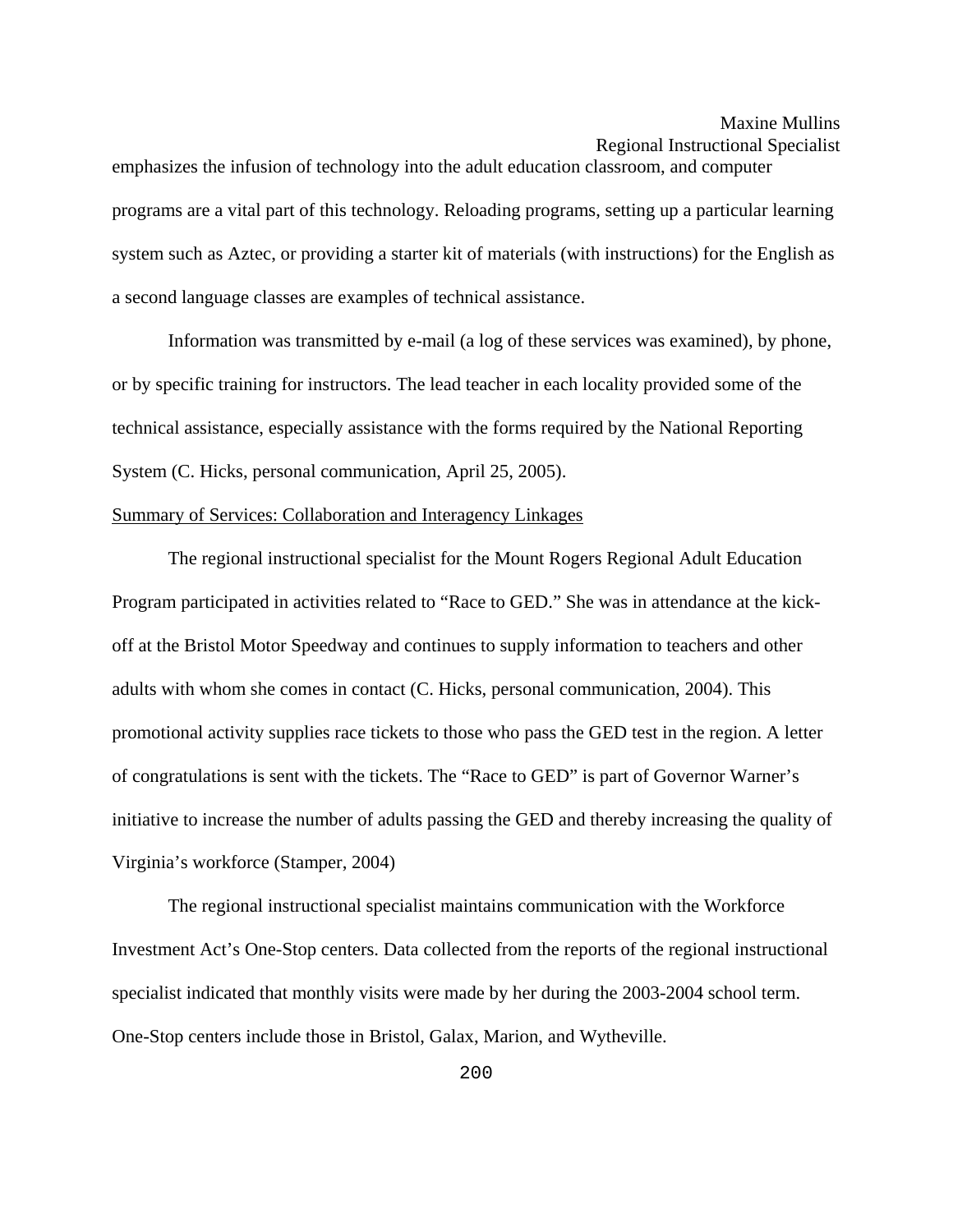The report indicated that communication was maintained with the departments of social services, community-based organizations, and faith-based organizations to maintain cross referrals. The specialist is aware of services offered by these organizations and encourages referrals by teachers.

The regional instructional specialist conducted training for employees of People, Inc., which operates Head Start programs in the Mount Rogers Region. The teachers of this familyoriented program were thus able to administer the Test of Adult Basic Education for the adult members of family groups that attend classes and to forward attendance and educational data to the regional office.

The regional instructional specialist holds membership on the board of the local literacy group for Washington County [Highlands Educational Literacy Program (HELP)] and the Needs Assessment Board (NAB) of Washington County. These activities give the regional instructional specialist opportunities to communicate with managers in other programs and link with other providers of adult services.

### Site Visit and Teacher Staff Development Summary

 This report is submitted only by regional instructional specialists and is submitted to the Virginia Office of Adult Education and Literacy twice a year. Information for this report is gleaned from a log kept by the regional instructional specialist. The summary report includes:

- Locality. Each county or city in the program.
- Site. Each site within the locality.
- Instructor's name, and whether new or veteran.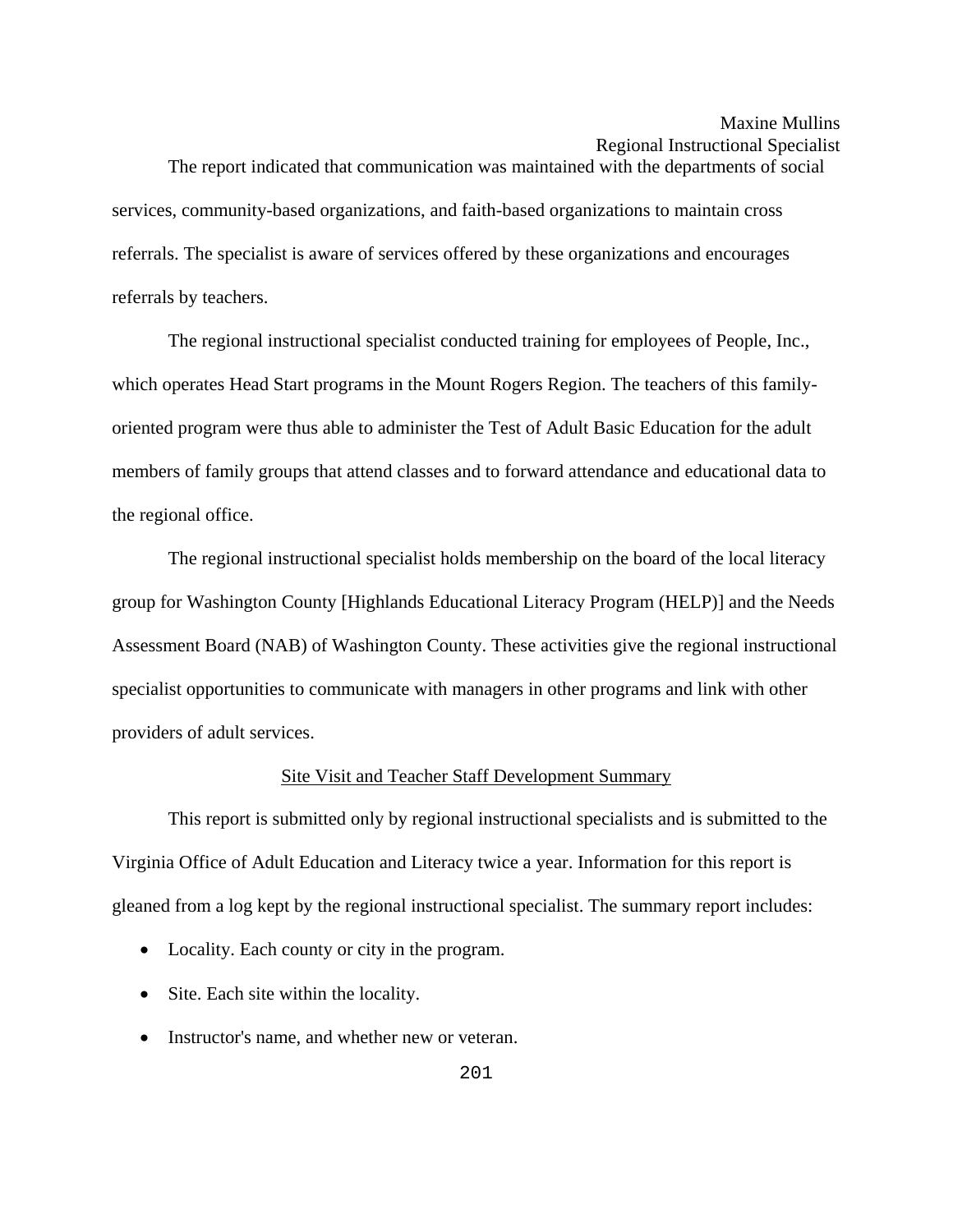- Date of site visit to include any "date the regional instructional specialist visited an instructor at the instructor's work site for purposes of observation and evaluation of the instructor and instruction" (CH, D5, p. 1)
- Date of training. "Any date an instructor attends a group staff development event sponsored, arranged or promoted by the regional instructional specialist for instructors in the region" (CH,  $D5$ , p. 1).
- Number of hours of training.

#### Site Visit and Staff Development Summary: Outcomes

The regional instructional specialist submits a summary of class site visits and staff development activities. The report submitted for the 2003-2004 term indicated that 38 instructors were on the staff of the Mount Rogers Regional Education Program. Fourteen of these instructors were new, and the regional instructional specialist visited 13 (93%) new instructors in their classes. The regional instructional specialist visited 21 of the 24 veteran instructors (88%) at the site of their classes (36 class locations). The regional instructional specialist made approximately 120 class visits. The Workforce One-Stop Centers in Bristol, Galax, Smyth County, and Wythe County were visited monthly. Classes located at the Bristol City Jail, Smyth County Jail, and Washington County Jail (for males) were not visited during this report period.

Thirty-six instructors participated in a total of 686 hours of staff development. The report indicated that 13 new instructors and 23 veteran instructors (95% of the total) participated in the staff development activities arranged by the regional instructional specialist.

#### National Reporting System Data Reports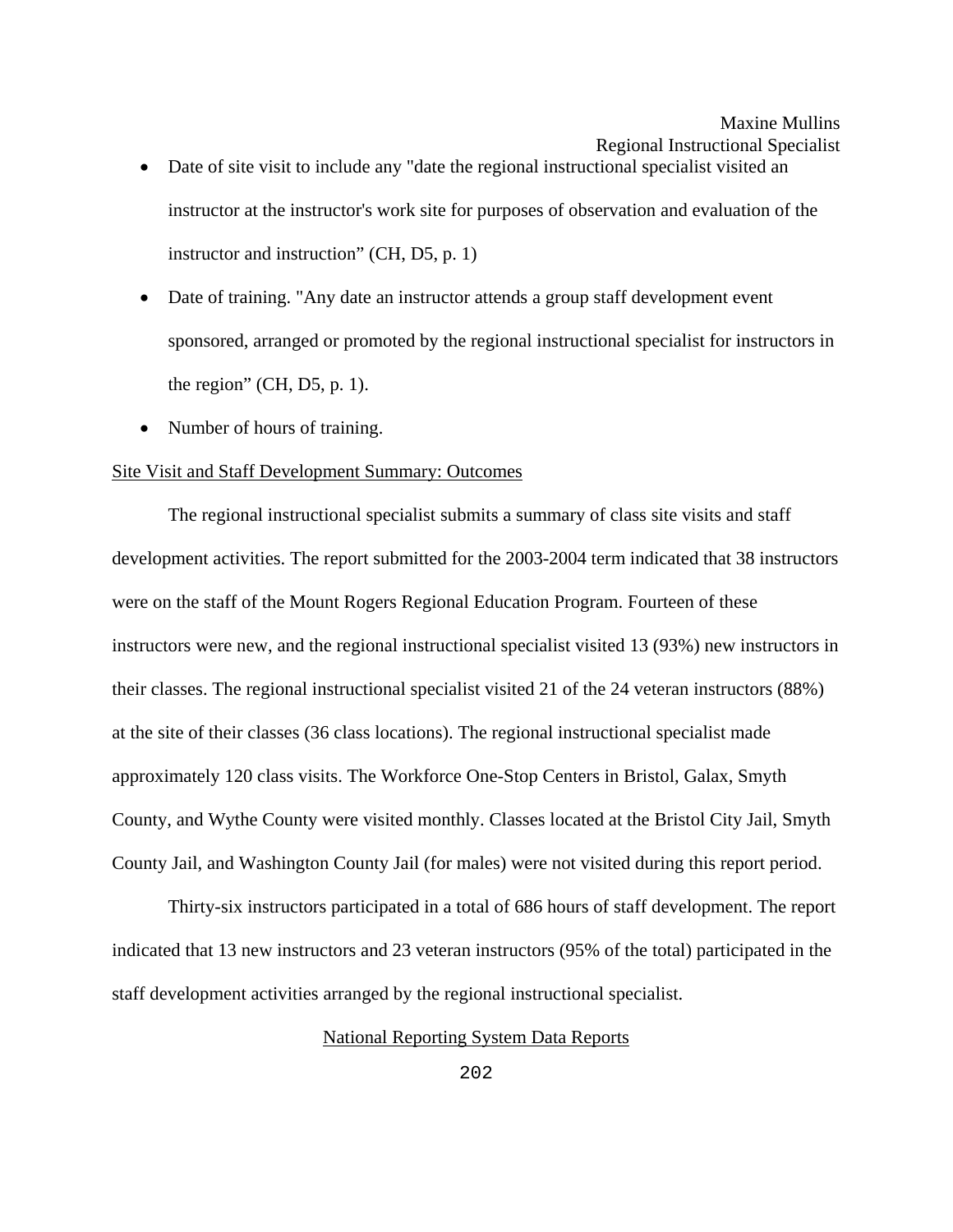Data for adult education programs in Virginia are collected using a web-based program, administered from the Virginia Office of Adult Education and Literacy. Data are transferred electronically, using the National Reporting System for Adult Education (NRS), an outcomebased reporting system. Upon enrollment, adult students set goals for achievement to be measured periodically during enrollment and upon exit from the program. Educational gain is a default goal for everyone entering the program. Table 7 contains enrollment information for the Mount Rogers Regional Adult Education Program, as gathered from NRS Table 4.

 The Test of Adult Basic Education (TABE) is administered as a pretest during the first twelve hours of enrollment. The first four categories in Table 7 are enrollments for Adult Basic Education, from grade levels first through eighth, as measured by the TABE. Adult Secondary Education (ASE Low) instruction begins for adults at the ninth grade level of performance on the TABE. The second level of Adult Secondary Education (ASE High) student placement is designated for adults who perform at the grade level of 11.0 or above (Virginia Department of Education, 2000).

 Three options for adult student credentials are offered for individuals who function at the Adult Secondary Education level:

- 1. The Adult Diploma Program allows adults to earn high school credits as offered by local school boards. The local school divisions report data for this program.
- 2. The External Diploma Program consists of portfolio assessments that measure 65 competencies and a vocational competency. Mastery of 100 percent of the tasks must be completed. Data for this program are reported under separate grant guidelines.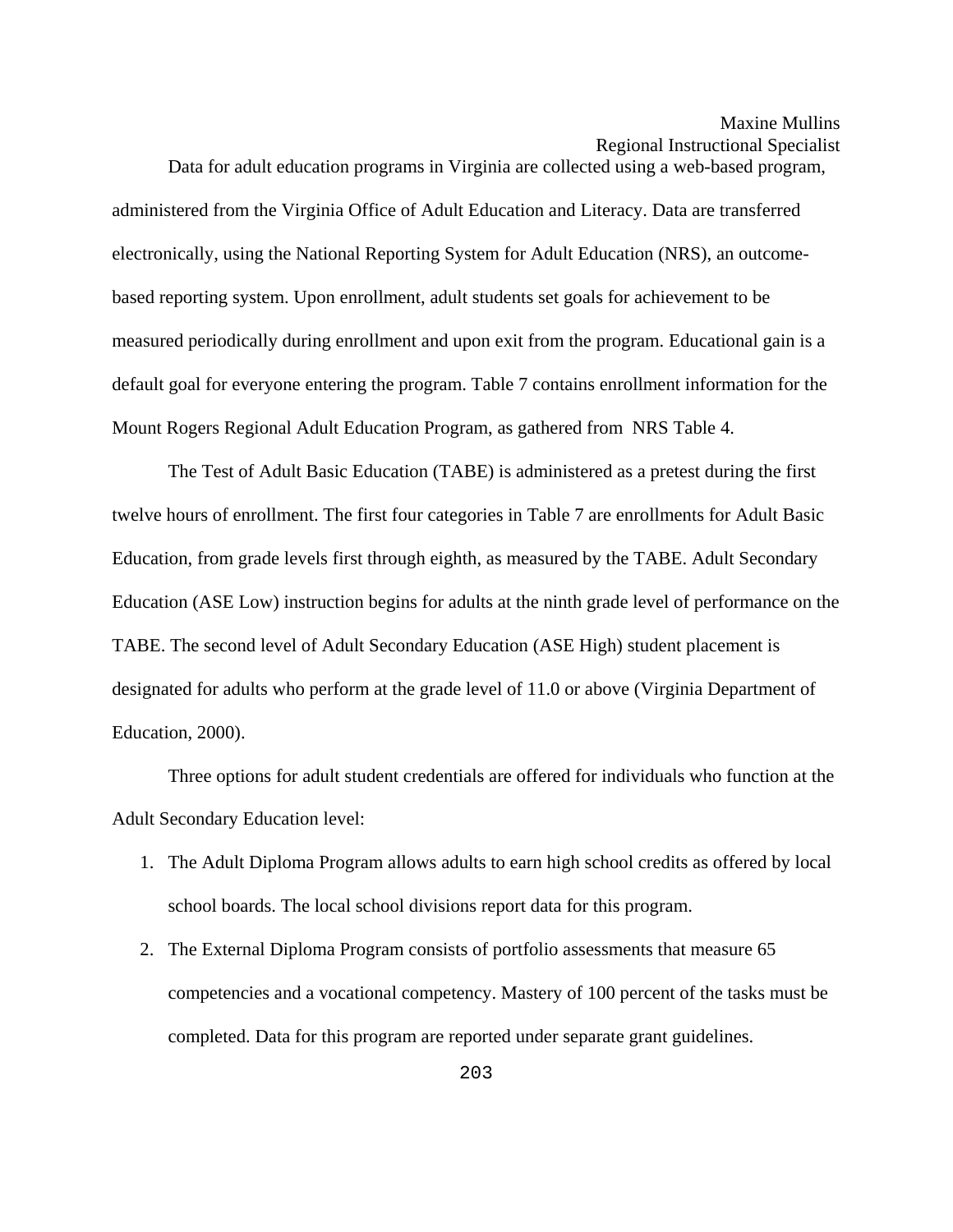# Table 7

Enrollment for Mount Rogers Regional Adult Education Program for Three Years.

| Levels                             | Enrollment<br>2001-2002                | Enrollment<br>2002-2003 | Enrollment<br>2003-2004 |  |
|------------------------------------|----------------------------------------|-------------------------|-------------------------|--|
| <b>Adult Basic Education (ABE)</b> |                                        |                         |                         |  |
|                                    |                                        |                         |                         |  |
| Literacy                           | $\overline{4}$                         | 18                      | $\overline{4}$          |  |
| Beginning                          | 21                                     | 16                      | 32                      |  |
| Intermediate low                   | 163                                    | 107                     | 123                     |  |
| Intermediate high                  | 297                                    | 228                     | 209                     |  |
|                                    | <b>Adult Secondary Education (ASE)</b> |                         |                         |  |
| Low                                | 108                                    | 59                      | 109                     |  |
| High                               | 33                                     | 17                      | 58                      |  |
|                                    | English as a Second Language (ESL)     |                         |                         |  |
| <b>Beginning literacy</b>          |                                        |                         | 16                      |  |
| Beginning                          |                                        |                         | 13                      |  |
| Intermediate low                   |                                        |                         | $\overline{3}$          |  |
| Intermediate high                  | $\mathbf{1}$                           |                         | $\mathbf{1}$            |  |
| Low advanced                       |                                        |                         | 3                       |  |
| High advanced                      | $\overline{\phantom{0}}$               |                         | 8                       |  |
| Total enrollment                   | 627                                    | 445                     | 579                     |  |

Note. From the Virginia Department of Education, (2001a), Adult Education and Literacy

Statewide Annual Performance Report, 2001-2004, Richmond, VA.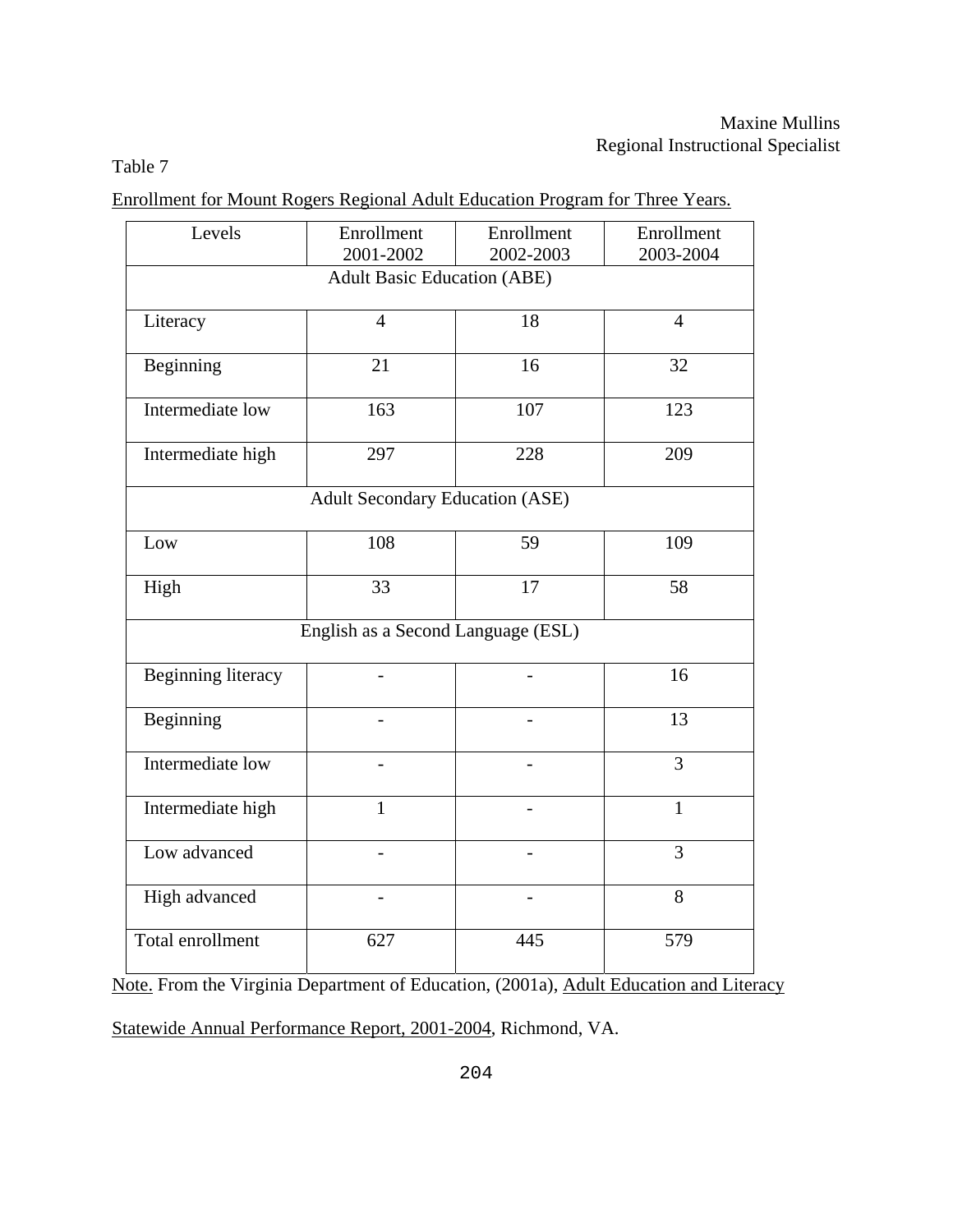3. The adult education programs across the state offer the GED program. The enrollment data for the Mount Rogers Regional Adult Education Program are in Table 7.

The data indicate that enrollment has been consistent in ABE and GED classes for the past three years, with a slightly higher number for the GED level of enrollment for the 2001- 2002 school year. The higher number might be due to the fact that many adults were aware of the change expected in the GED tests and wanted to come under the existing standards.

The Mount Regional Adult Education Program has placed emphasis on enrolling migrant workers and immigrants in classes for speakers of English as a second language (ESL) (see Table 7). During the 2001-2002 and 2002-2003 school terms, there was only one adult enrolled in ESL classes. This number has grown to include 44 adults in the ESL classes in the Mount Rogers Regional Adult Education Program in 2003-2004.

Performance goals are set by the Virginia Department of Education for each level of instruction in accordance with guidelines in the National Reporting System (Virginia Department of Education, 2000). Exit data, collected by post-testing enrollees in the adult education classes,

show educational gains. Advancement data for the Mount Rogers Regional Adult Education Program are in Table 8, and were gathered from NRS Table 4. The first figure in each category shows the percentage of adults completing that level. The figure in parentheses shows the goal as established by the Virginia Department of Education. For the past three years, the Mount Rogers Regional Adult Education Program has achieved or exceeded its goals in all categories of ABE and GED, except for the ABE Beginning category in 2002-2003. The ESL programs were in the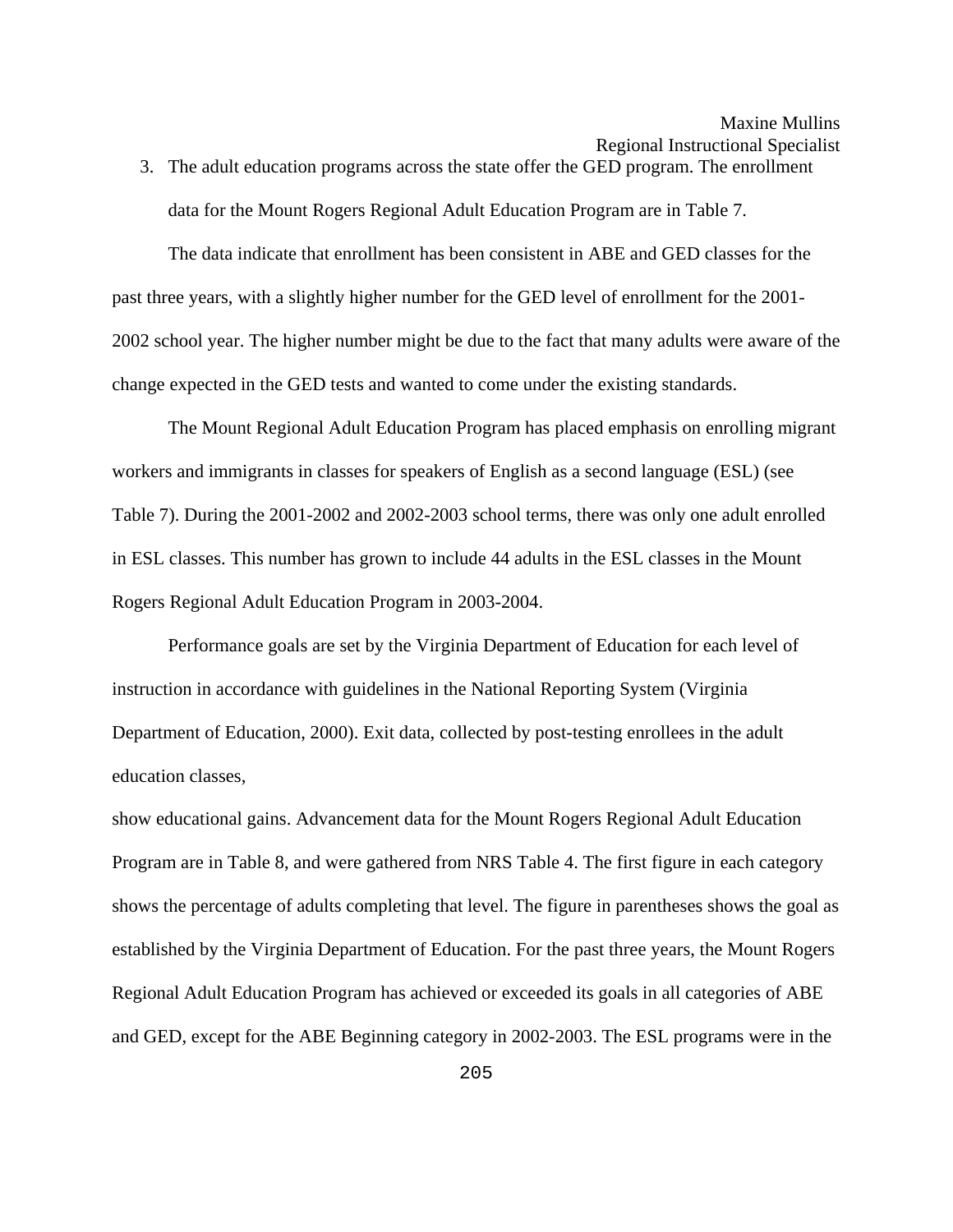# Maxine Mullins

Regional Instructional Specialist

beginning stages and had not shown achievement when the 2003-2004 report was compiled.

 Follow-up outcomes are measured in four categories: receipt of high school diploma or GED, entry into employment, retention in employment, and post-secondary education or training. As a student nears completion of the adult education program, follow-up goals are set in one or more of these categories. After exiting the program, follow-up data are matched with the goals set. Collection of the follow-up data is complicated. Data for a high school diploma or GED are collected at the Virginia Office of Adult Education and Literacy and are available monthly. Dr. Pat O'Reilly, Associate Professor of Education at Virginia Tech, has a contract with the Virginia Department of Education to collect data from the last three categories (Beasley, 2005).

Employment data are collected by matching social security numbers for adult education students who selected one of these follow-up goals and employment figures. Data for the followup goal of entering employment are reviewed one quarter (three months) after an adult leaves the program. Data for retention of employment are reviewed three quarters (nine months) after exiting the adult education program. Annual results for entering or retaining employment are reported for the fiscal year. Data for post-secondary education or training are collected annually in October (Beasley, 2005).

Follow-up data (credentials, employment, and post-secondary education) specific to the Mount Rogers Regional Adult Education Program were not available, except for adult secondary figures which are in Table 8. The high school diploma figures were received from the GED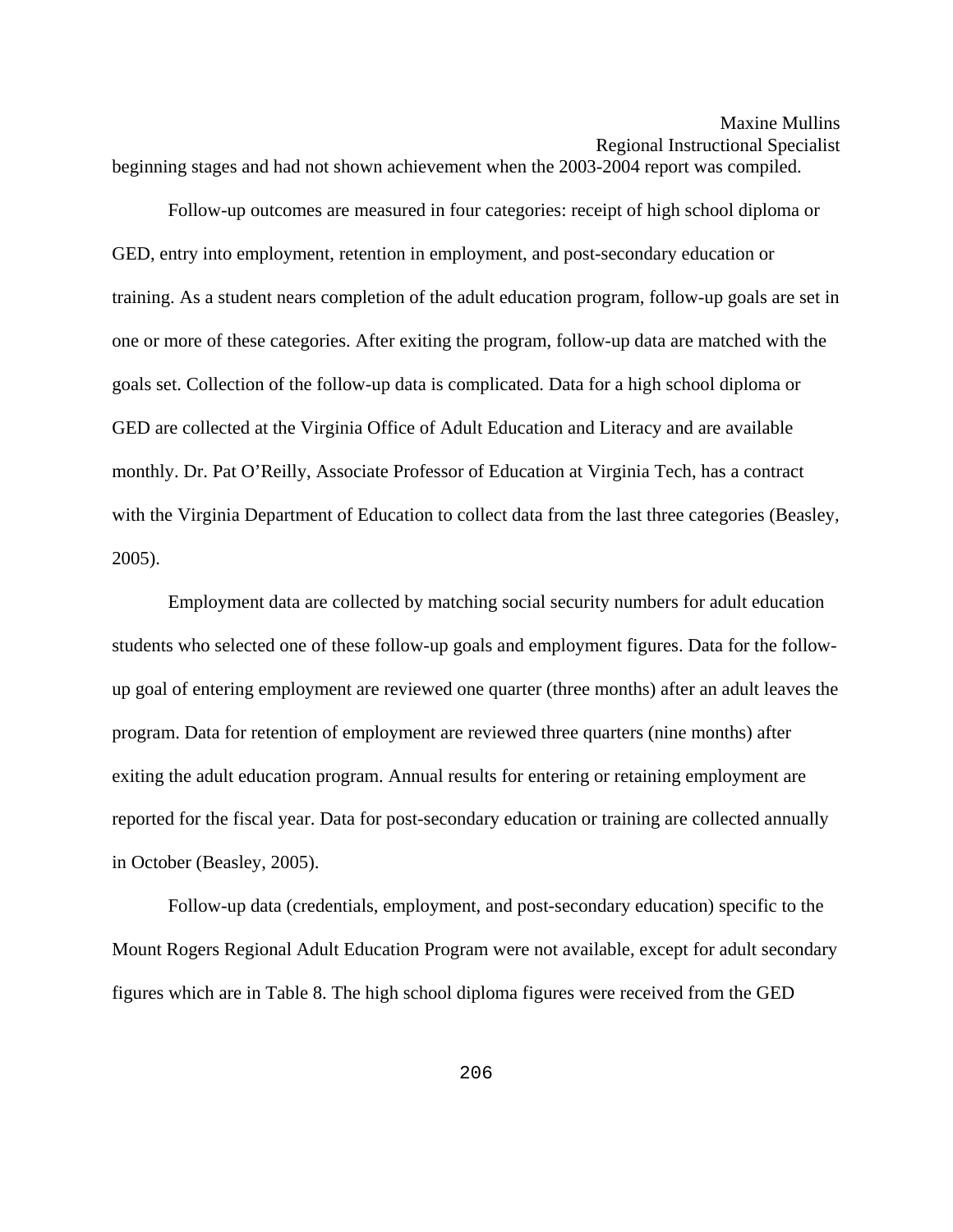# Table 8

Performance Data for Three Years for the Mount Rogers Regional Adult Education Program.

|                                    | Percentage (Goal) | Percentage (Goal)                | Percentage (Goal) |
|------------------------------------|-------------------|----------------------------------|-------------------|
| Levels                             | completing level  | completing level                 | completing level  |
|                                    | 2001-2002         | 2002-2003                        | 2003-2004         |
|                                    |                   | <b>Adult Basic Education</b>     |                   |
|                                    |                   |                                  |                   |
| Literacy                           | 50(22)            | 33(27)                           | 75(29)            |
|                                    |                   |                                  |                   |
| Beginning                          | 38 (27)           | 25(33)                           | 37(35)            |
|                                    |                   |                                  |                   |
| Intermediate low                   | 50(28)            | 48 (35)                          | 50(37)            |
|                                    |                   |                                  |                   |
| Intermediate high                  | 57(30)            | 53 $(35)$                        | 48 (37)           |
|                                    |                   |                                  |                   |
|                                    |                   | <b>Adult Secondary Education</b> |                   |
|                                    |                   |                                  |                   |
| Low                                | 64(40)            | 44 (38)                          | 44 (40)           |
|                                    |                   |                                  |                   |
| High                               | 36(30)            | 70(43)                           | 55 $(45)$         |
|                                    |                   |                                  |                   |
| English as a Second Language (ESL) |                   |                                  |                   |
| <b>Beginning literacy</b>          |                   |                                  | 0(31)             |
|                                    |                   |                                  |                   |
| Beginning                          |                   |                                  | 7(31)             |
|                                    |                   |                                  |                   |
| Intermediate low                   |                   |                                  | 0(36)             |
|                                    |                   |                                  |                   |
| Intermediate high                  | 0(29)             |                                  | 0(36)             |
|                                    |                   |                                  |                   |
| Low advanced                       |                   |                                  | 0(33)             |
|                                    |                   |                                  |                   |
| High advanced                      |                   |                                  | 0(32)             |
|                                    |                   |                                  |                   |

Note. From Virginia Department of Education, (2001a), Adult Education and Literacy Statewide Annual Performance Report, 2001-2004, Richmond, VA.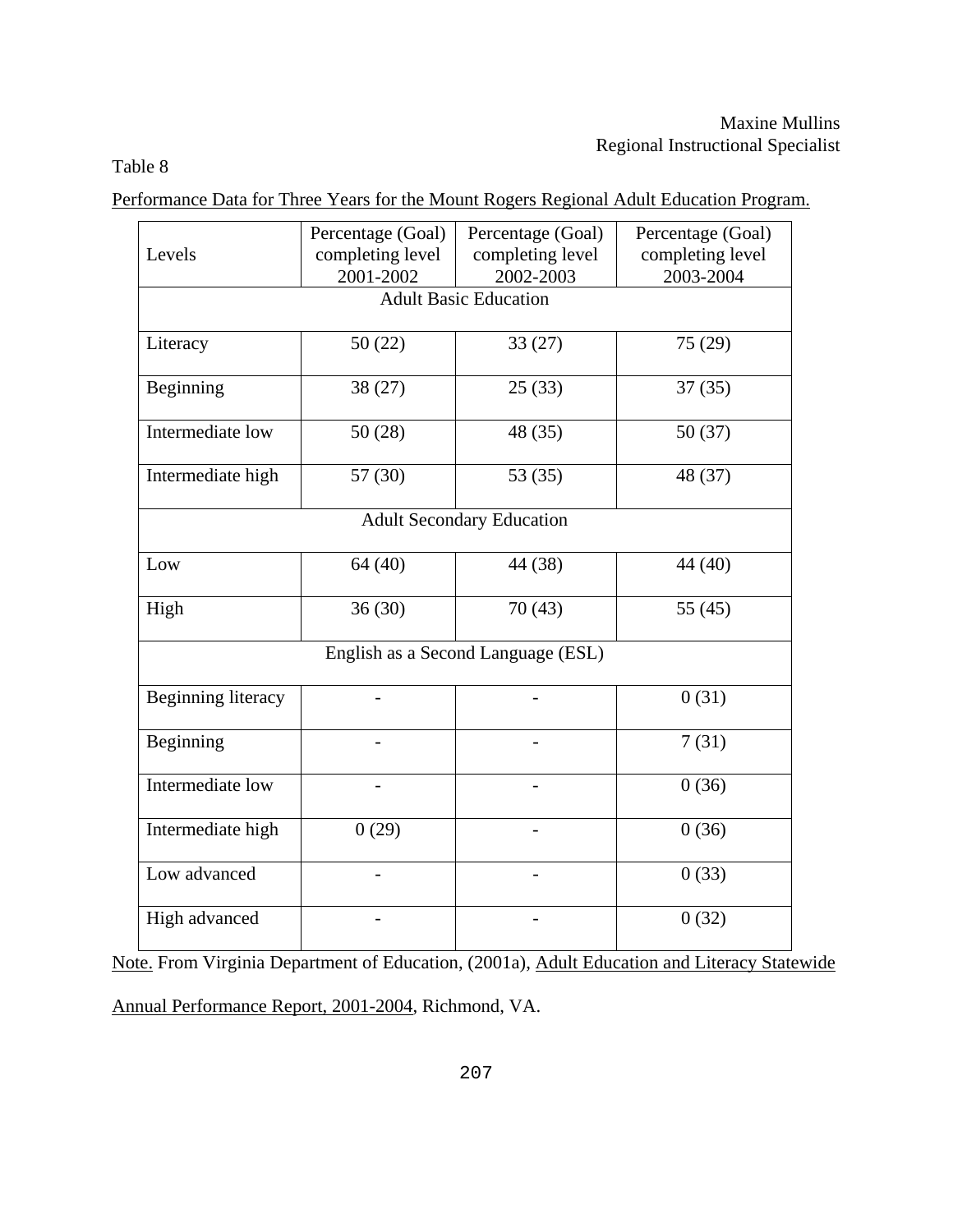## Maxine Mullins

Regional Instructional Specialist

Testing Center in Oklahoma. Each locality has access to their local figures by entering a special code into the computer, and the Virginia Director of GED Services has access to all the state figures.

Follow-up data for Virginia are in the following chart. The number in parentheses is the goal set for state performance. The numbers indicate that Virginia met its goals in every category for 2001-2002, in three of the four for 2002-2003, and in two of the four for 2003-2004. The goals increased each year, based on performance for the past year of data, and were negotiated by the Virginia Director of Adult Education and Literacy with the United States Department of Education.

| Goal                                    | 2001-2002 | 2002-2003 | 2003-2004 |
|-----------------------------------------|-----------|-----------|-----------|
| High school diploma<br>or GED           | 95% (30%) | 66% (43%) | 78% (45%) |
| Enter employment                        | 33% (19%) | 57% (34%) | 32% (36%) |
| Retain employment                       | 57% (22%) | 28% (42%) | 54% (44%) |
| Post secondary<br>education or training | 78% (22%) | 48% (31%) | 22% (33%) |

Note. From Virginia Department of Education (2001a), Adult Education and Literacy Statewide

Annual Performance Report, 2001-2004, Richmond, VA.

### Summary

The outcomes of the work of the regional instructional specialist were examined from the

perspective of the work performed by the regional instructional specialist and the Mount Rogers

Regional Adult Education Program. Data were collected through interviews, document reviews,

class site visits, and observations. Data that show end-product outcomes such as enrollment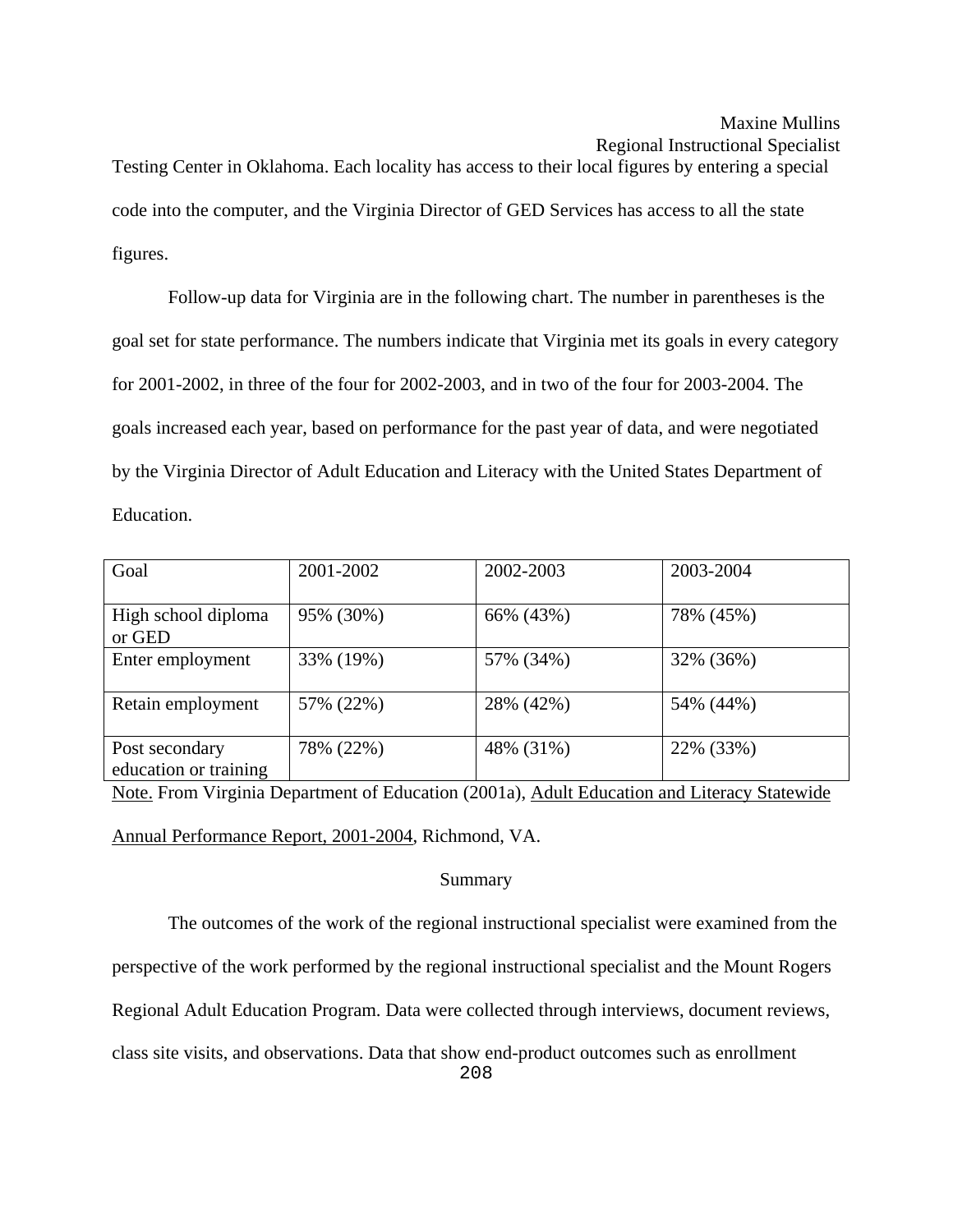figures and educational gains were collected. Process outcomes were shown in the number of site visits, staff development programs, and recruitment activities. Collaborative efforts were evident in marketing and training.

 The growth in the number of class offerings, the consistent number of enrolled students, and achievement of goals for the program show that appropriate adult educational programs have been available to the residents of the Mount Rogers Region in Virginia. The future of the regional instructional specialist and Adult Education in the Mount Rogers Region is discussed in Chapter Seven.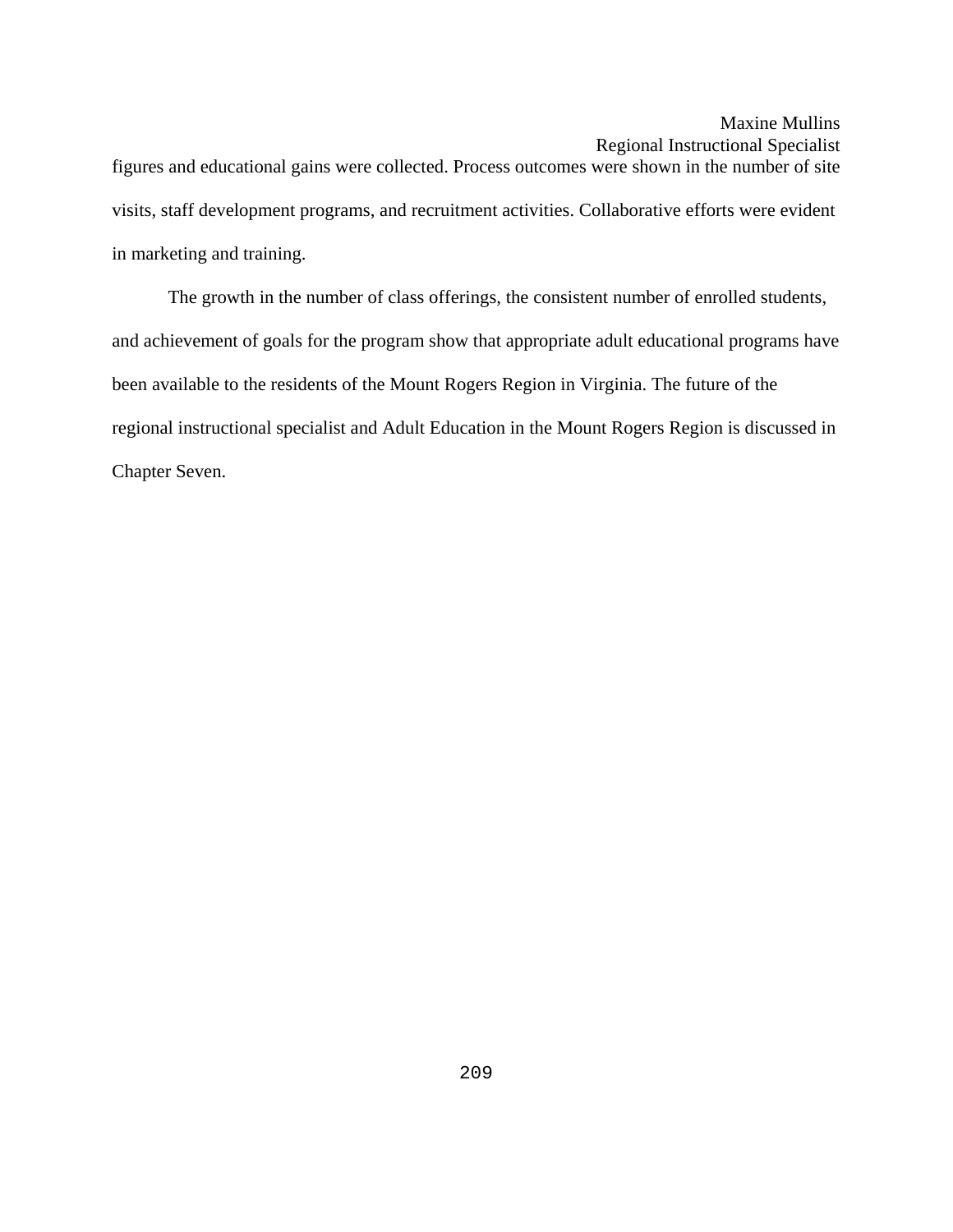### CHAPTER 7

# THE FUTURE OF THE REGIONAL INSTRUCTIONAL SPECIALIST

# AND ADULT EDUCATION IN THE MOUNT ROGERS REGION

The purpose of this study was to describe the role of the regional instructional specialist in the adult education program in Virginia with specific attention to the specialist in the Mount Rogers Regional Adult Education Program. The research was guided by three questions:

- 1. What are the historical, geographical, legal, and program contexts in which the rural regional instructional specialist works?
- 2. What are the program and administrative tasks performed by the rural regional instructional specialist?
- 3. What are the outcomes of the work of the rural regional instructional specialist?

By examining the work of the regional instructional specialist in relation to these three questions, insight was gained into the changes that have occurred since the inception of the position in 1989. The framework that was presented early in the study guided the research. This chapter includes reflections on the context and work of the regional adult education specialist and the researcher's ideas concerning the future of the position of regional instructional specialist and the total program of adult education in the Mount Rogers Region and in Virginia.

The Complex Context of the Work of the Regional Instructional Specialist

 The context of the work of the regional instructional specialist involved four aspects: the historical context, the geographical context, the legal context, and the program context. Each of these contexts is related to the others and to the entire program of adult education. They overlap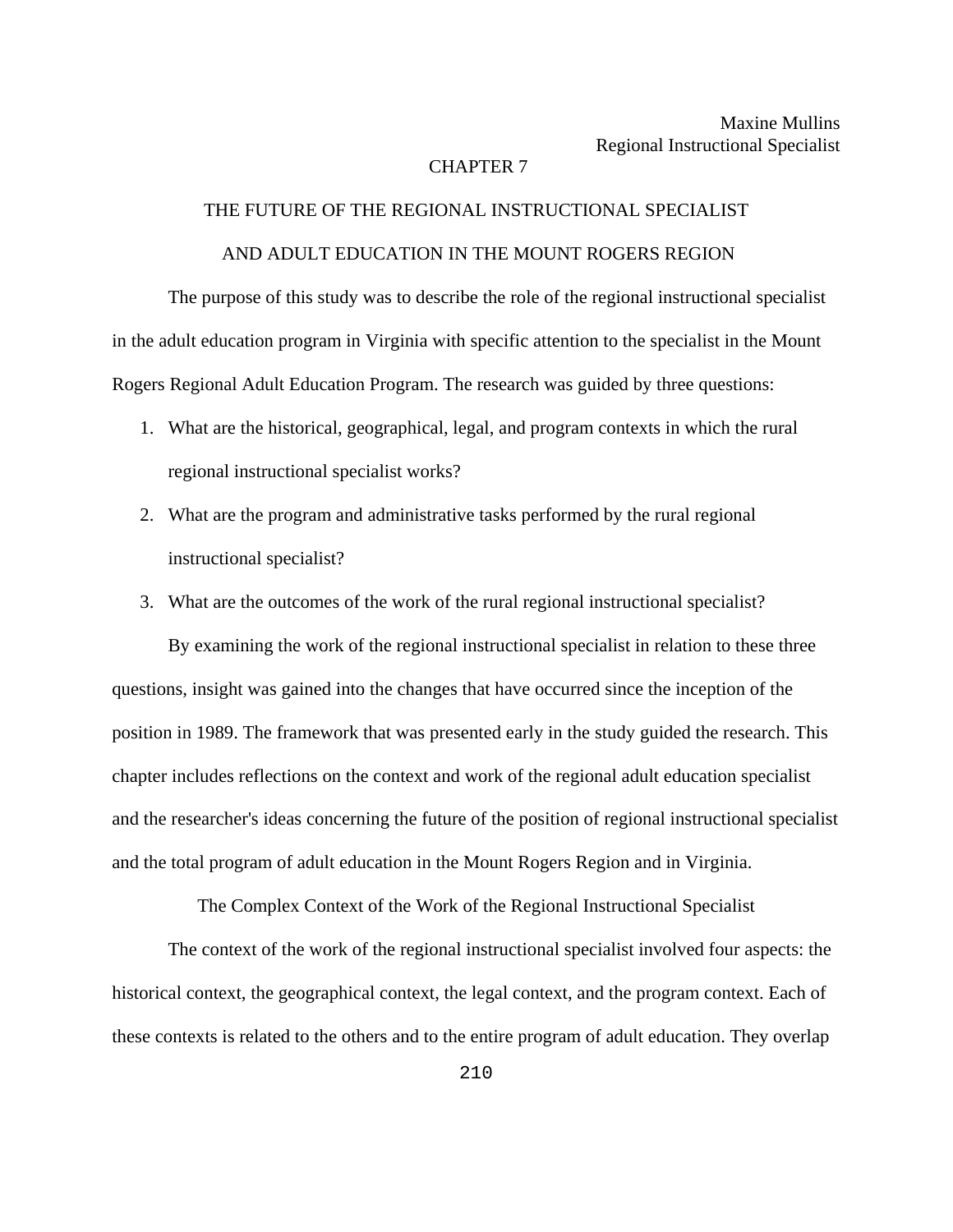Regional Instructional Specialist

and intertwine with each other. The historical and geographical contexts are driven by the legal context, which then determines the program context and is related to the demographics of the region and state. The administrative and program tasks performed by the regional instructional specialist are directed by the program context and determine the outcomes of the program. The goals set at the state and federal levels are continually changing and reshaping the program within the legal context.

### The Historical Context, Transitions, and Implications for the Future

The first specialists, under the direction of Dr. Lennox McLendon who was then serving as Virginia Director of Adult Education, had the task of designing their agendas and determining their roles as regional instructional specialists. Their job assignments at that time included providing staff development for the instructors in their region, assisting teachers with instruction, recruiting adult students, brokering workplace classes, and developing linkages with other agencies (Virginia Department of Education, 1993c). With a description of these five job assignments as guides, the specialists designed programs specific for the region that each one represented. The role of the regional instructional specialist was a very flexible position. Through the years, however, a shift occurred in the functions and expectations of the job, and the title was changed from GED specialist to regional specialist to regional instructional specialist. The transitions from the early job assignments to the present job assignments are discussed in the following sections.

#### Providing Staff Development for Adult Education Instructors

Early topics for staff development included characteristics of the adult learner, classroom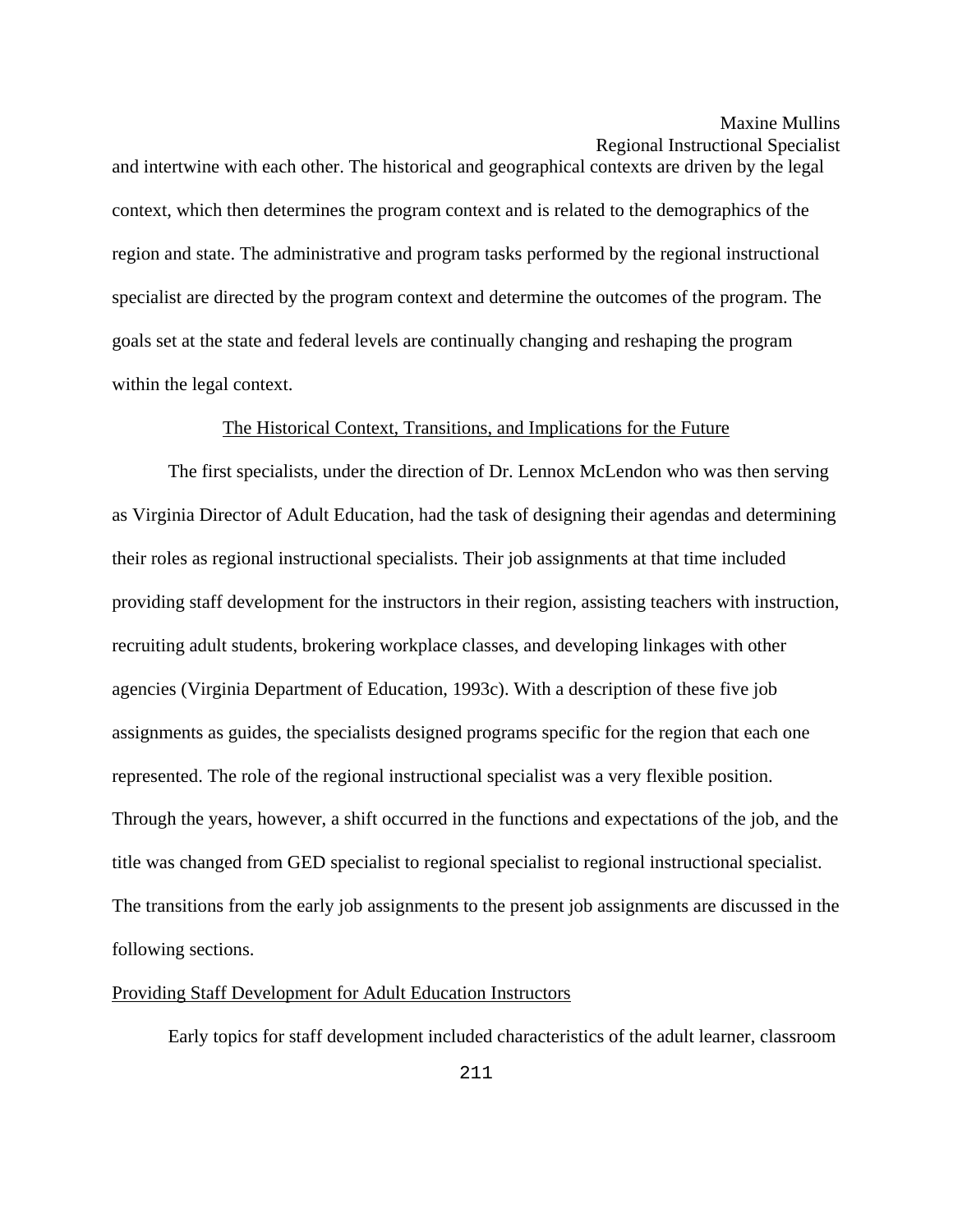organization, materials suitable for the adult learner, and testing strategies. Training was provided on helping adults to set realistic goals and on helping instructors to set their own developmental goals and to create learning plans. The regional instructional specialists received appropriate training at the state level and returned to their regions to provide staff development to the instructors, as appropriate. The job description included in the contract provided by the Virginia Department of Education for the 2004-2005 school term designated that 50% of the

regional instructional specialist's time should be spent in staff development (Virginia Department of Education, 2004). The role of the specialist is described by a former director of the Office of Adult Education and Literacy in Virginia, Dr. Yvonne Thayer, in the box to the right.

"In the past, probably from the beginning of the program, the specialists have… focused on instructional services, [have provided] a lot of the staff development for teachers, and have been the point person in the region to stay on trend." (T, I-2, 4-6)

New teachers are able to receive instruction on-line

from the Virginia Adult Learning Resource Center in Richmond and at the local level from

program managers. Opportunities are provided for experienced

instructors to receive appropriate training on-line, in local workshops, and in summer institutes. Recent topics have included GED as Project, reading in the adult education classroom, Fast Track to GED, and use of technology in the adult education

classroom. The task of staff development has been useful and successful, according to Dr.

Thayer, as indicated in the quote in the box above.

During the 2005-2006 school term, staff development will not be a primary assignment

"Unless you are talking about new people coming in, we are in good shape with that [staff development]."(T, I-2, 45-46)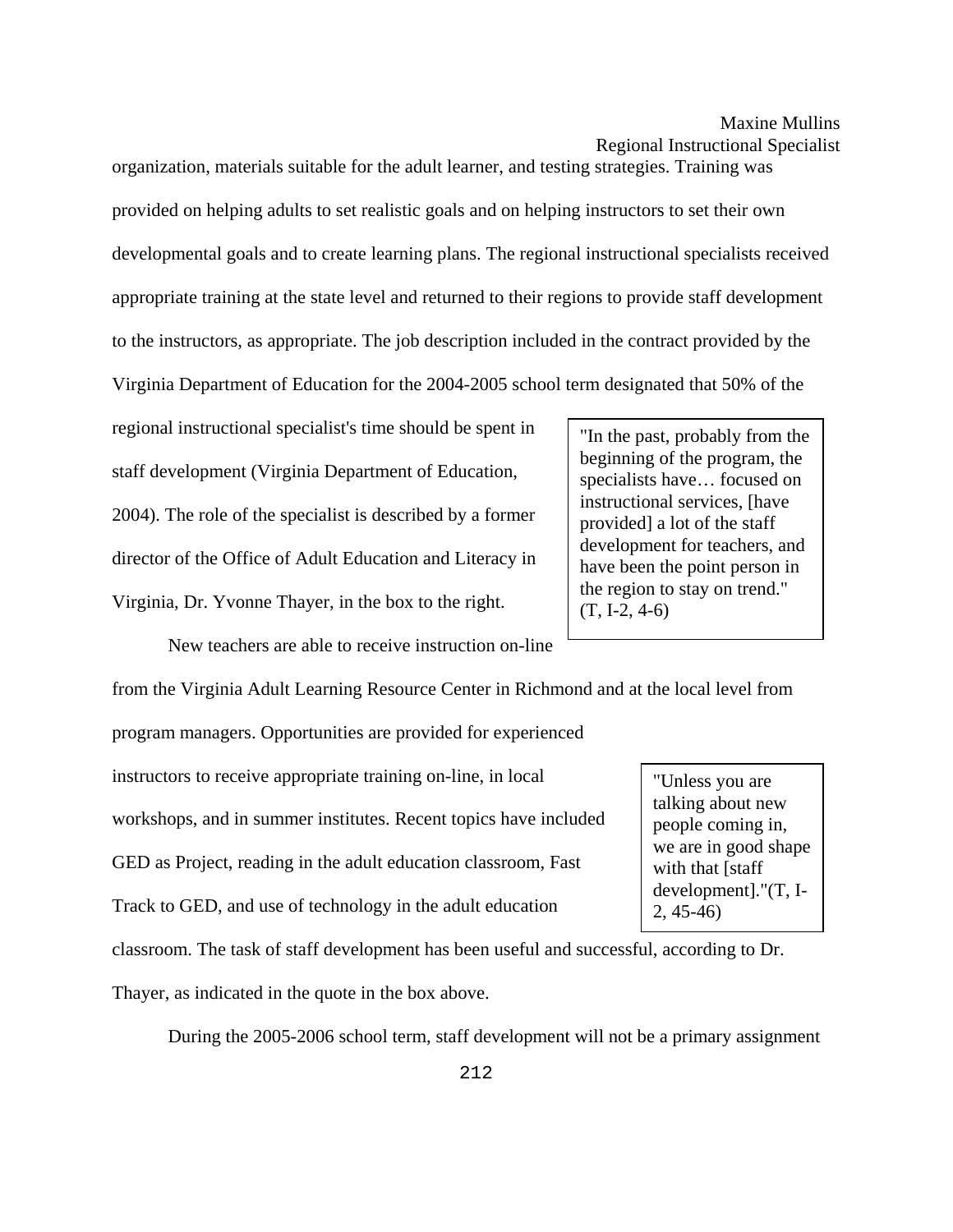of the specialists. In the Mount Rogers Region, however, the regional instructional specialist is continuing to provide minimal services as a resource person. The Resource Center in Richmond now functions as a resource for the task of staff development, whether by offering on-line classes or training in clusters at specific locations. Unless pertinent topics evolve in the future that will require the services of the regional instructional specialists, other personnel will handle most of this work.

#### Assisting Adult Education Teachers With Instruction

 The role of the regional instructional specialist in instructional technical assistance has changed over the past few years. The first specialists had the task of visiting classrooms when requested by the program manager. Among the reasons that were given for class visits were:

- To monitor class enrollments to assess the need for added classes.
- To monitor class enrollments to assess need for recruitment.
- To identify supplies needed by adult students with special needs.
- To assess the need for teaching aids, extra books, visual aids, and enrollment supplies (Davis, 1997b).

During the transition to more recent job functions, the regional instructional specialists received training on the interpretation of test results, computer setup and software installation, and Internet access and use. The instructional environment demanded that the regional instructional specialist be proficient in the technology phase of adult education as it relates to the learning styles of the individual student, to the needs of the workplace, and to the availability of supplies and teaching aids.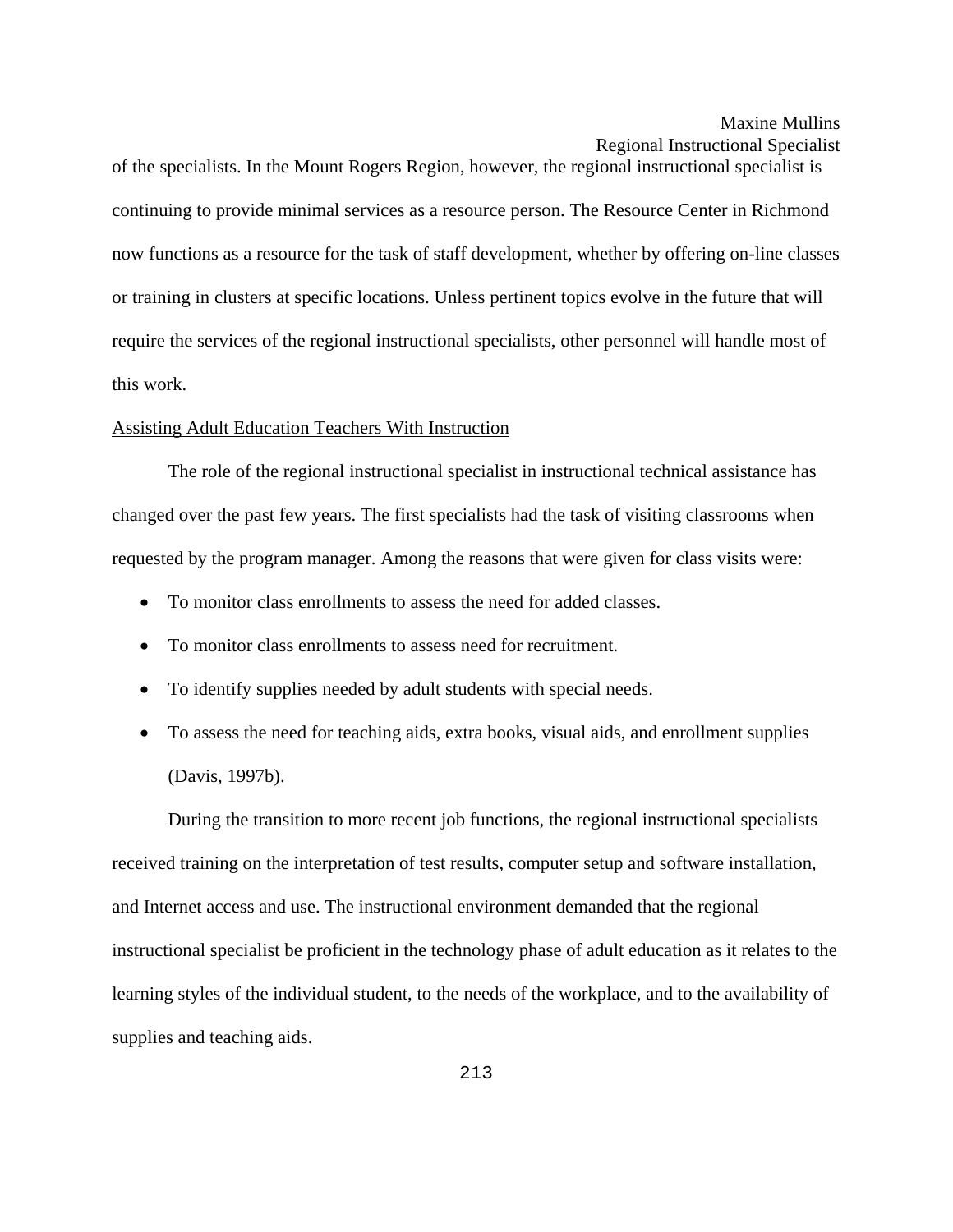The nature of classroom visits became much more technical. Observational, inspectorial visits were much less frequent. Specialists now visit classrooms to install software, discuss learning needs of disabled adults, and provide assistance for non-English speaking enrollees. Technical assistance requests for the regional instructional specialist have changed:

- From a need for flash cards to a need for Official GED Practice Test Software.
- From pencils, paper, and workbooks to Access  $21<sup>st</sup>$  Century software.
- From site visits to determine the cause of poor attendance to site visits to observe a teacher who is participating in the "Teacher Observation Project."

The future of this phase of the work of the regional instructional specialist is uncertain at this time. The contract issued by the Virginia Department of Education for the 2004-2005 school term specified that 30% of the specialist's time be spent in providing technical assistance (Virginia Department of Education, 2004). Technology for the future will include DVDs, Smart Boards, and certainly the Internet. Many class locations in the Mount Rogers Region and in other parts of Virginia are not equipped to support these electronic technologies.

 As these technologies come on line, someone must be available to support them, whether from the Virginia Adult Learning Resource Center in Richmond or from local programs. The Washington County member of the advisory board for the Mount Rogers Region discussed the lack of computer assisted instruction in one classroom where she visited (E. Thomas, personal communication, November 1, 2005). She felt that many adult education teachers are retired personnel who have not had enough instruction in using computers in the classroom. It is imperative, then, that technical assistance services remain available to adult education programs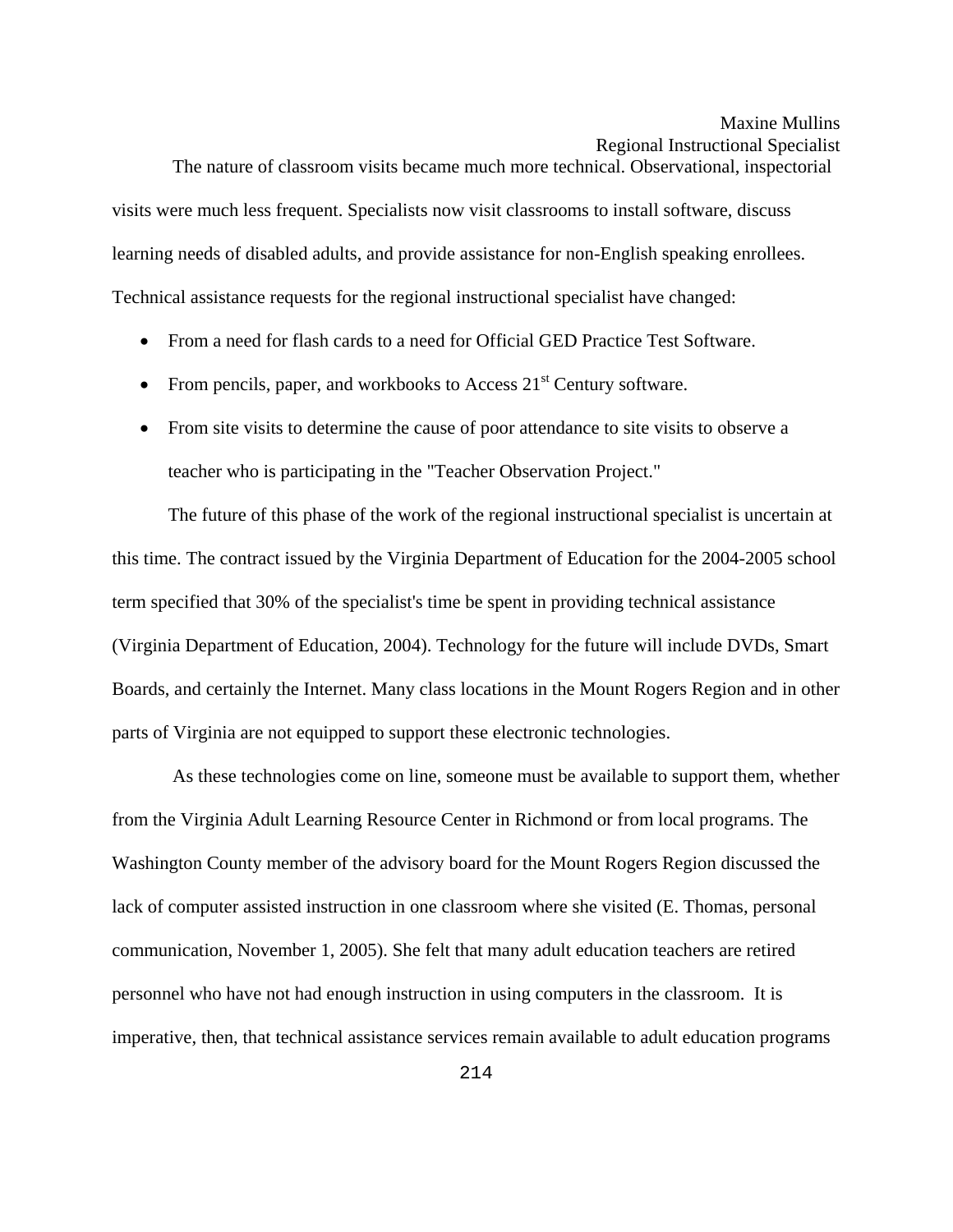across the state.

#### Recruiting Students

As the role of the regional instructional specialist was defined originally, recruitment of adults for enrollment in adult education classes was a major responsibility. Strategies for recruitment included public service announcements, flyers sent home with school children, contact with churches and health departments, and visits to workplaces. The goal was to get undereducated adults into adult education classrooms.

In some rural areas, more than 50% of the adults in the community over the age of 25 had less than a high school education. Enrollment figures indicated that most of the adults in the classes were performing below the ninth grade level (Sherron, 1985). Funding for instructional materials targeted this population of adults. Only 20% of the adult education funds were allowed for those adults who were performing at ninth grade or higher (Virginia Department of Education, 1993a).

Through the years, the target population has changed from those who read below ninth grade level to those who need skills to qualify for jobs in the workforce. Future recruitment strategies will involve all adult education personnel, from the Virginia Director of Adult Education and Literacy and his or her staff, to the regional program managers and regional instructional specialists, to the teachers and students, and to other community leaders as they set future program goals. This is evident in the emphasis placed by Governor Warner in his "Race to GED." This program is more fully discussed in the Legal Context.

#### Brokering Workplace Classes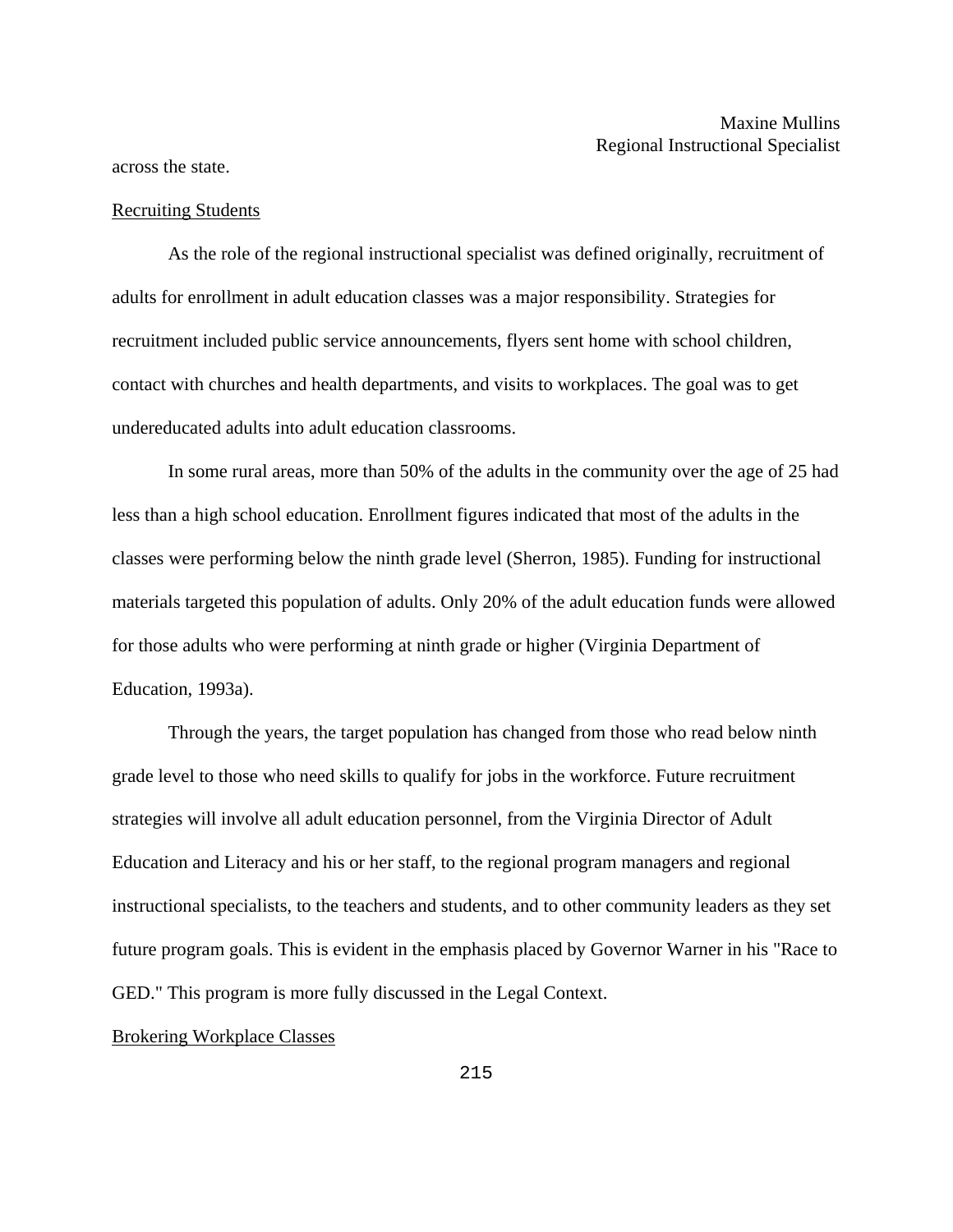Classes for the workplace were a priority for the first regional instructional specialists (Virginia Department of Education, 1993c). Early training for specialists and managers included requirements in ISO 9000 (Harrell & Wright, 1997), brokering classes in the workplace, and becoming certified as an agent of the Workforce Improvement Network (2003). Although the training was conducted primarily for the regional instructional specialists and managers, classroom teachers were invited to attend. Thayer (2004) indicated that more than 250 workplace programs were in place in Virginia.

 The need for such classes continues at a high level. While the unemployment rate for Virginia is comparatively low (3.7%), pockets of high unemployment still exit (Virginia Employment Commission, 2005). For example, the West Piedmont Planning District had a rate of 7.2% and the Southside Planning District had a rate of 6.5%. Training for the unemployed is provided by Virginia community colleges and by adult education classes at ONE STOP locations. The Workforce Improvement Network, as an agent of the Virginia Department of Adult Education and Literacy and located at James Madison University, maintains a program of training for practitioners who operate within the workplace.

 The researcher expects that specific training in the workplace will be one area where cooperative efforts between college administrators, adult education specialists and managers, and workplace managers will be required in the future. With the reauthorization of the Workforce Investment Act, stakeholders will demand a return on their expenditures with a more highly trained workforce as the expected outcome.

#### Developing Linkages With Other Agencies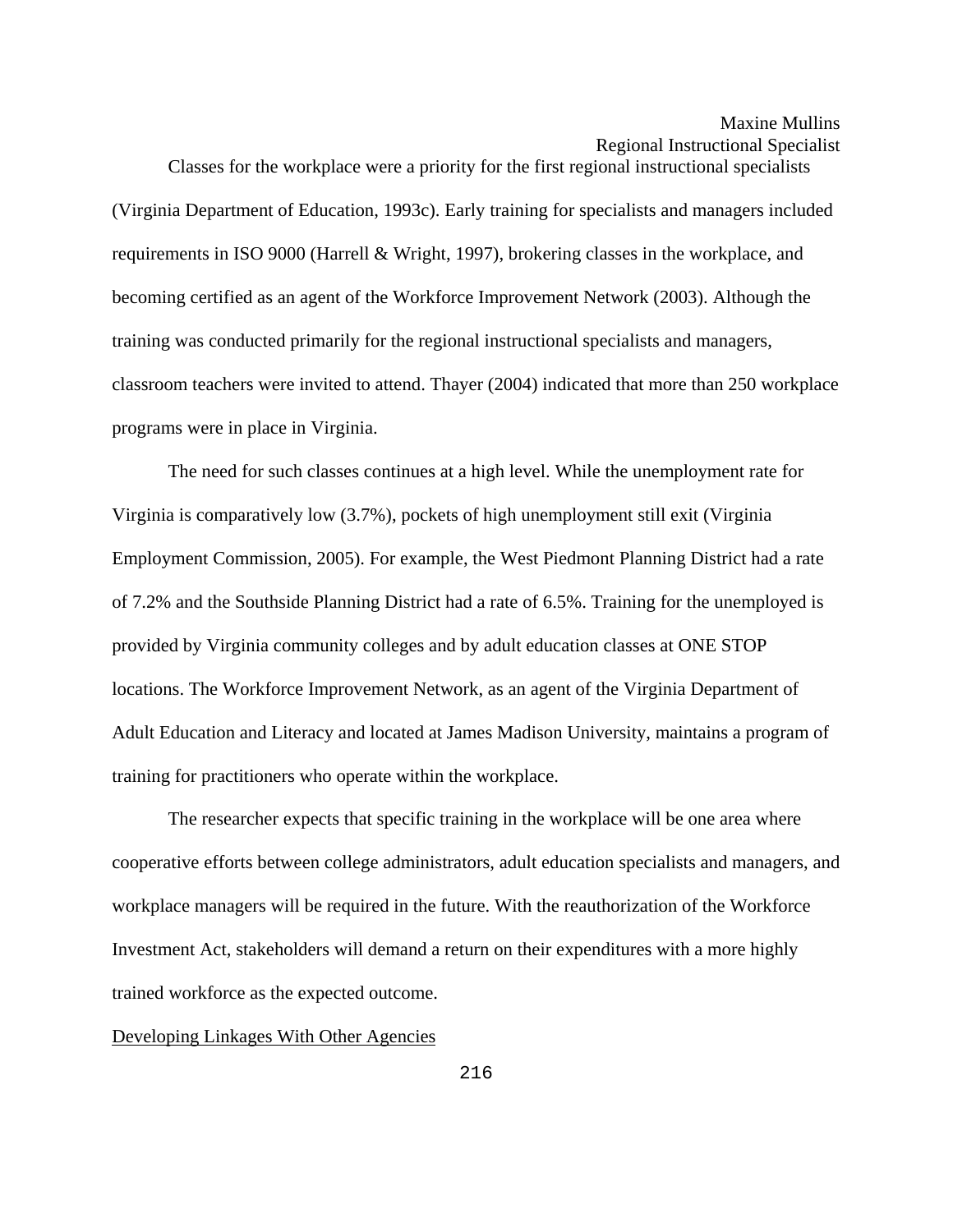Linkages with other agencies provide recruitment opportunities for program personnel. Departments of social services, local offices of the Virginia Employment Commission, Head Start and Even Start programs, health departments, local libraries, community colleges, and literacy programs have been sources of bi-lateral referrals for the agencies and for adult education programs. Adults seeking services in any of these agencies found that they had resources to meet other needs in their families and individually, at the workplace and in the community, as a worker, as a parent, and as a community member. Recruitment and linkages with other agencies will remain the focus of all personnel within the programs. Instructors, program managers and specialists, agency representatives, teachers, and students will seek new ways of serving adult learners.

The Regional Literacy Coordinating Committees (RLCCs) meet regularly to share information about programs and upcoming events available to clients. These committees provide a link between the state, regions, and localities through the Lead Agents Council. A representative (lead agent) from each RLCC meets at the state level with information from the region, and, in turn, brings information to each regional committee. In addition to the RLCCs, some counties and cities have local committees that give specific information for the localities.

Linkages at all levels (state, region, and county) are important in making the public and clients aware of services offered. The regional instructional specialist, as a member of the Regional Literacy Coordinating Committee, gave and received information of value to the agencies and to individual clients. The researcher feels that this task, formerly assigned to the regional instructional specialist, needs to be performed by someone in the adult education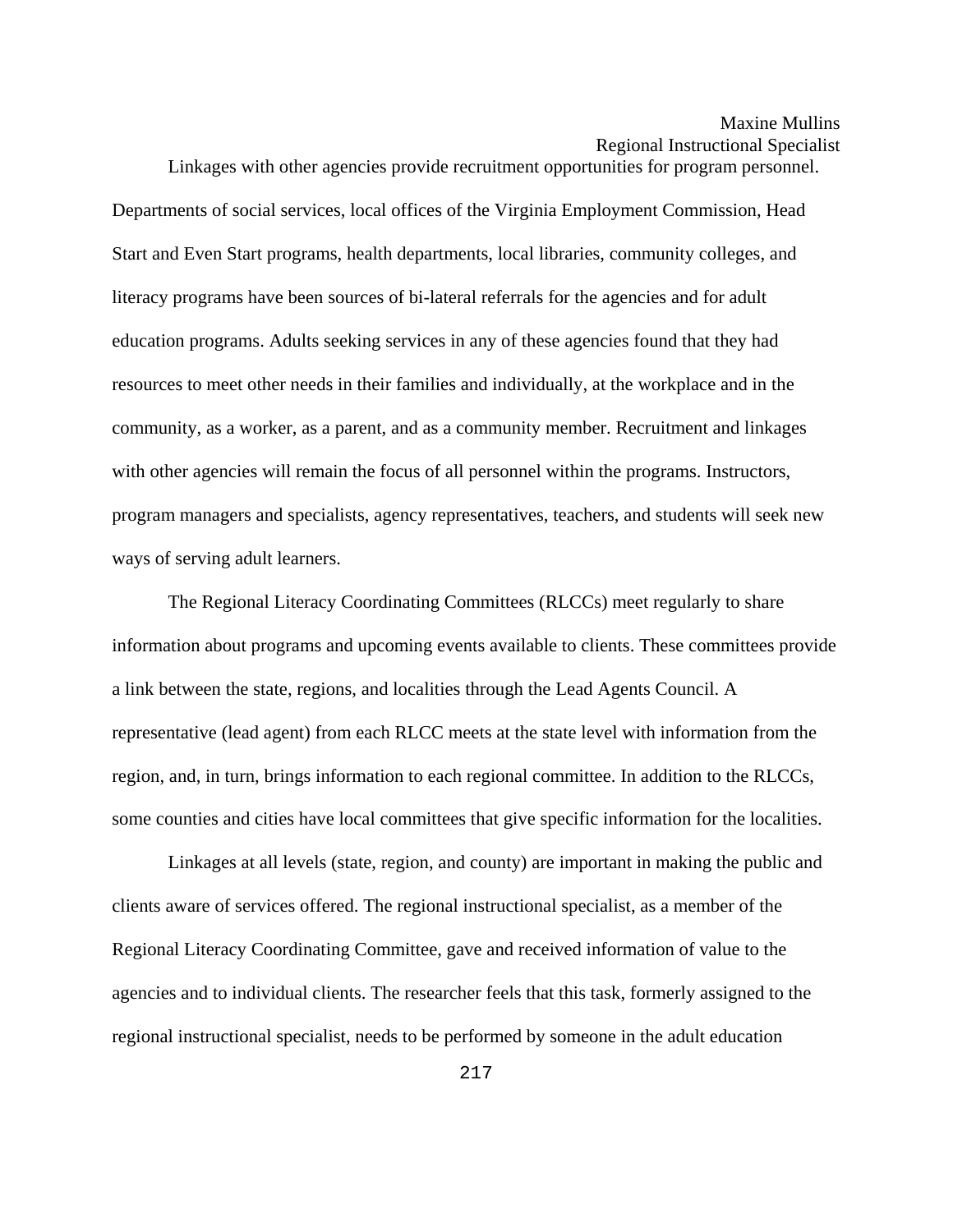Regional Instructional Specialist program. Future enrollment and services to the enrollees will be left far behind without this linkage component.

#### Changes in the Legal Context of Adult Education and the Work of the

#### Regional Instructional Specialist

With the passage of each new adult education act, changes occur in the focus of the adult education program at each administrative level – the federal, state, and local levels. The goals on which adult education programs are now focused were brought about by the passage of the Workforce Investment Act of 1998, with Title II known as the Adult Education and Family Literacy Act. This act requires that the primary goal of adult education programs across the nation be to increase educational performance levels of each adult participant who attends twelve hours or more. Other goals, which have become indicators of quality for a program, are: (a) an increase in the number of adults that obtain credentials (GED or high school diploma), (b) an increase in the number of adults that enter or retain employment, or (c) an increase in the number of adults that enter further training (college or workplace skills training). Reauthorization of the Workforce Investment Act is being considered in the 109<sup>th</sup> Congress, and implications for adult education programs will be discussed in this section.

#### The Legal Context at the Federal Level

Reauthorization of the Workforce Investment Act passed the House of Representatives in March, 2005, as H. R. 27, the Job Training Improvement Act, and is before the United States Senate (Committee on Finance) as S. 9, Lifetime of Education Opportunities Act of 2005 (United States Congress, 2005, http://www.congress.gov/cgi-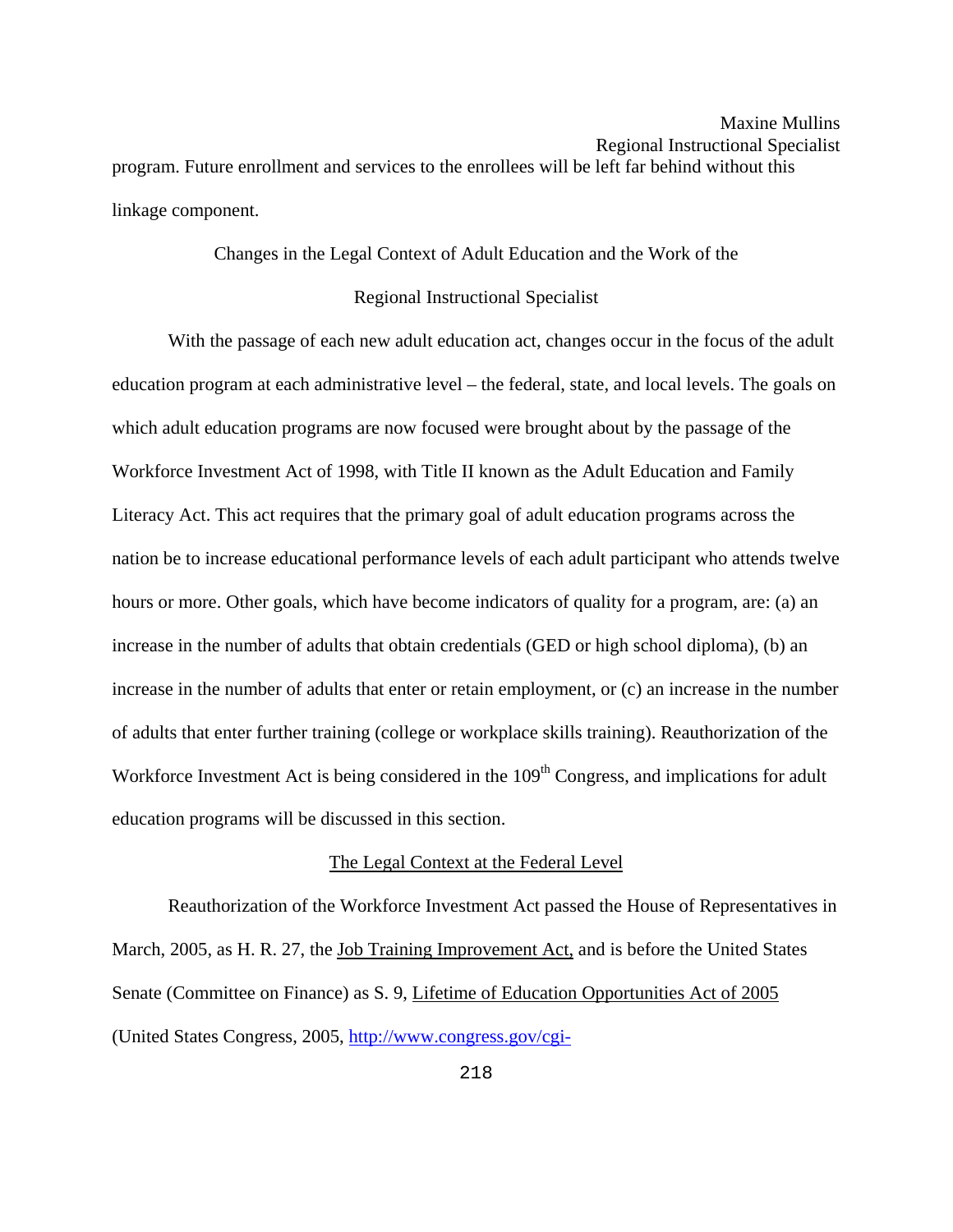[Regional Instructional Spe](http://www.congress.gov/cgi-bin/bdquery/z?d109:SN00009:@@@L&summ2=m&e)cialist bin/bdquery/z?d109:SN00009:@@@L&summ2=m&e). Title II is the adult education portion and contains goals similar to those in the present legislation. These goals are listed as indicators of performance.

There are two types of indicators of performance in the version presented by the House of Representatives. Core indicators of performance remain as now presented: (a) measurable improvements in literacy skills in reading, math, and English (the default goal); (b) receipt of secondary diploma, General Educational Development certificate, or other state recognized credential; or (c) placement in postsecondary or other training programs. The second type will be employment performance indicators: (a) entry into employment, (b) retention in employment, or

(c) increase in earnings. The thoughts of a former Virginia director of Adult Education and Literacy are reflected in the box at the right.

The indicators of performance have been realigned,

"We expect that as the targets are modified for the new legislation that we are going to be held even more accountable. . . . Do people get jobs, does their salary increase?" (T, I-2, 52-54)

and the only new indicator is the "increase in earnings." This indicator measures the amount of increase in earnings of individuals exiting adult education programs. Data are collected by matching social security earnings for participants who set follow-up goals and who give permission to the adult education programs to collect this information after they exit the adult education program. The process must be consistent with privacy laws at the federal and state levels [\(http://www.congress.gov/cgi-bin/bdquery/z?d109:SN00009:@@@L&summ2=m&\)](http://www.congress.gov/cgi-bin/bdquery/z?d109:SN00009:@@@L&summ2=m&).

During the process of developing a 2006 federal budget, President Bush proposed cuts in adult education funds amountin[g to approximately 66%. The](http://www.congress.gov/cgi-bin/bdquery/z?d109:SN00009:@@@L&summ2=m&e) National Council of State Directors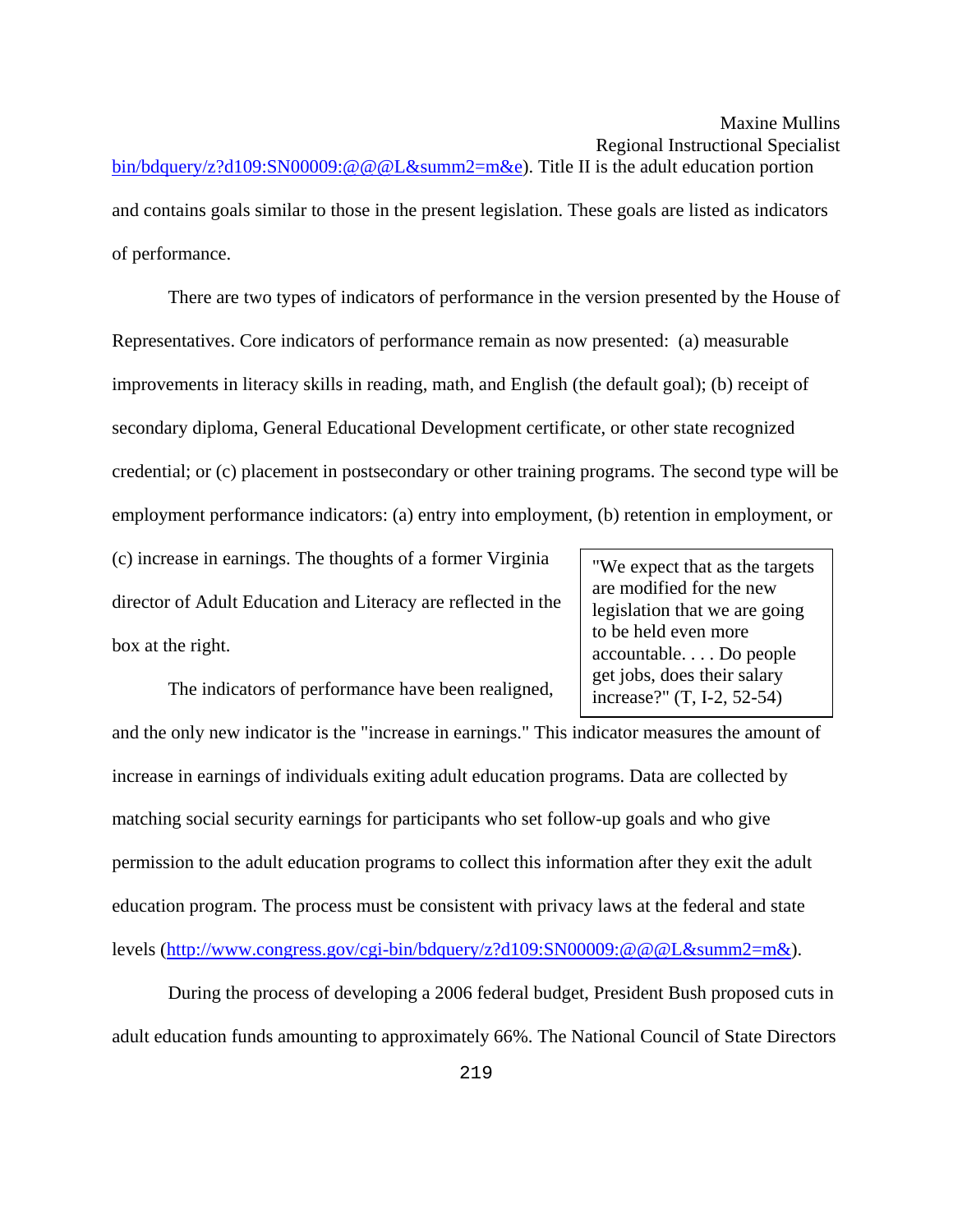of Adult Education (2005) [\(http://www.ncsdae.org/myweb/talking\\_points.htm\)](http://www.ncsdae.org/myweb/talking_points.htm) prepared a summary of reasons for proposed reductions in expenditures that were given at budget hearings. Some of these talking points were:

- 1. Adult education may not be the best way to meet the needs of programs. There is little or no evidence of effectiveness. President Bush questioned the data presented on the National Reporting System and performance indicators. The state agencies countered with the statement that the performance levels are approved by the United States Department of Education on a yearly basis and that evidence of continuous improvement must be provided.
- 2. Adult education may not be a role of the federal government. It is a state responsibility. The response from state agency representatives was that the federal role was originally initiated (under the general welfare clause of the Constitution) because states were not meeting the needs of high school dropouts, immigrants, and other individuals with low levels of literacy with no high school diploma. Presently (2005), states contribute three dollars for every one dollar of federal money.
- 3. Community colleges and Pell grants are programs that can provide services now provided by adult education programs. In Virginia, as in most other states, educational programs that target adults who have not competed high school are a function of local adult education programs. Community colleges function to provide programs for those adults who seek credentials above high school (or for certification in a specific skill for individual self-improvement). Pell grants are reserved for those seeking a degree.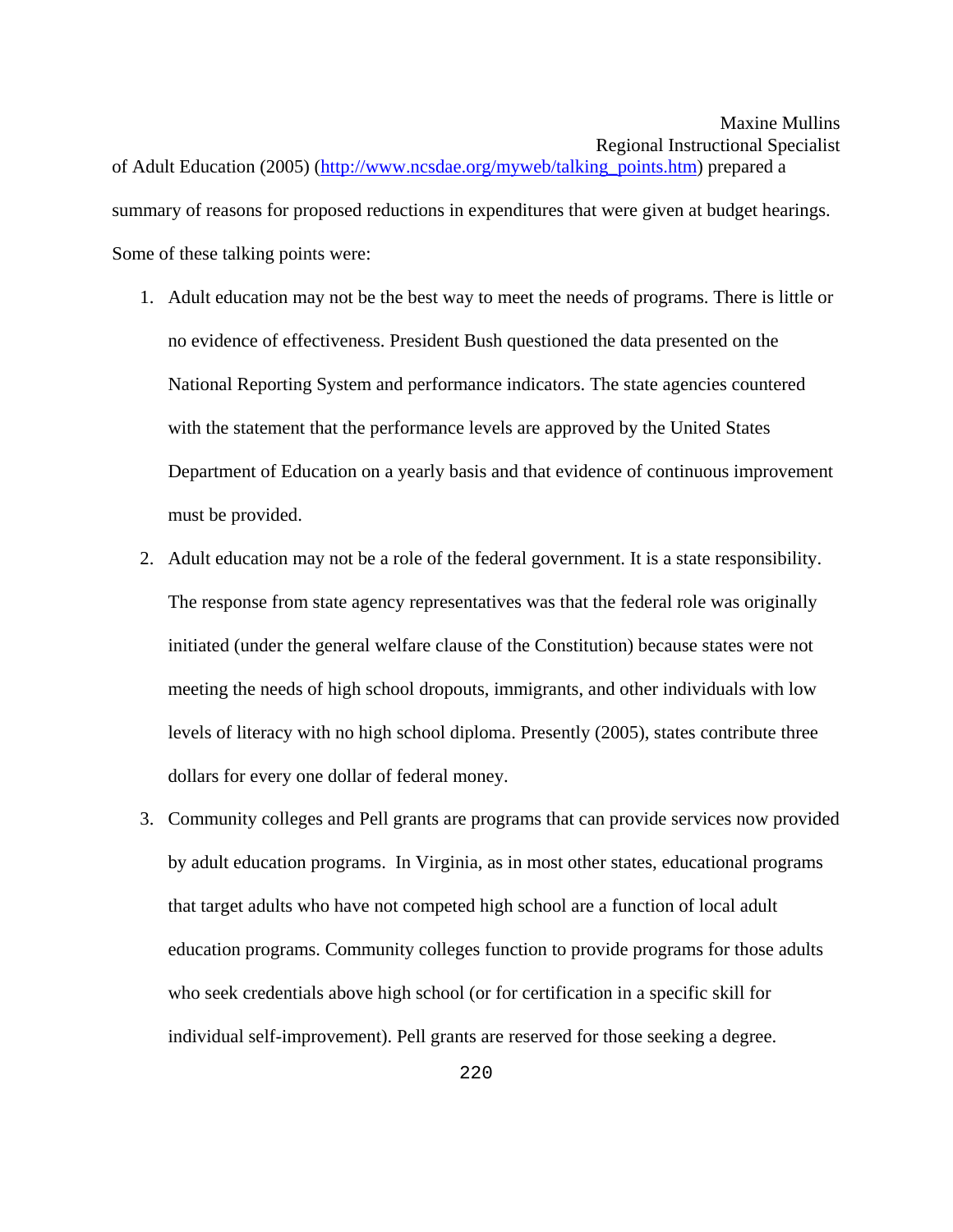The Workforce Investment Act of 1998 was extended through June 30, 2006. At this time (January, 2006), the reauthorization (S. 9, Lifetime of Education Opportunities Act) is tied up in committees. The House of Representatives had restored funding for the Workforce Improvement Act, and action is still pending in the Senate.

#### The Legal Context at the State Level

The Virginia Office of Adult Education and Literacy is working closely with Governor Mark Warner in his Education for a Lifetime Initiative in support of adult education. The Governor's Initiative has three parts: (1) "increasing the education levels of Virginia's workforce by doubling the number of GEDs earned in Virginia; (2) creating a career readiness certificate that gives workers a portable, recognized workforce credential and shows employers that job seekers have the required job skills; and (3) reorganizing Virginia's 22 workforce development programs into a more streamlined and effective workforce development system" (Warner, as cited in McKnight, 2004). The first two parts of the initiative have direct implications for adult education programs in Virginia. The third part will have a possible effect on the alignment of adult education programs in regions and planning districts.

#### Increasing the Number of GEDs

It was the goal of Governor Warner and the Virginia Office of Adult Education and Literacy to double the number of adults getting a GED by December 31, 2005 (Thayer, 2004). The marketing tools designed to make the public more aware of this goal is the "Race to GED." From a pilot program of five sites across the state to the present statewide initiative, the Race to GED has moved forward. Adult education personnel in all localities understand the importance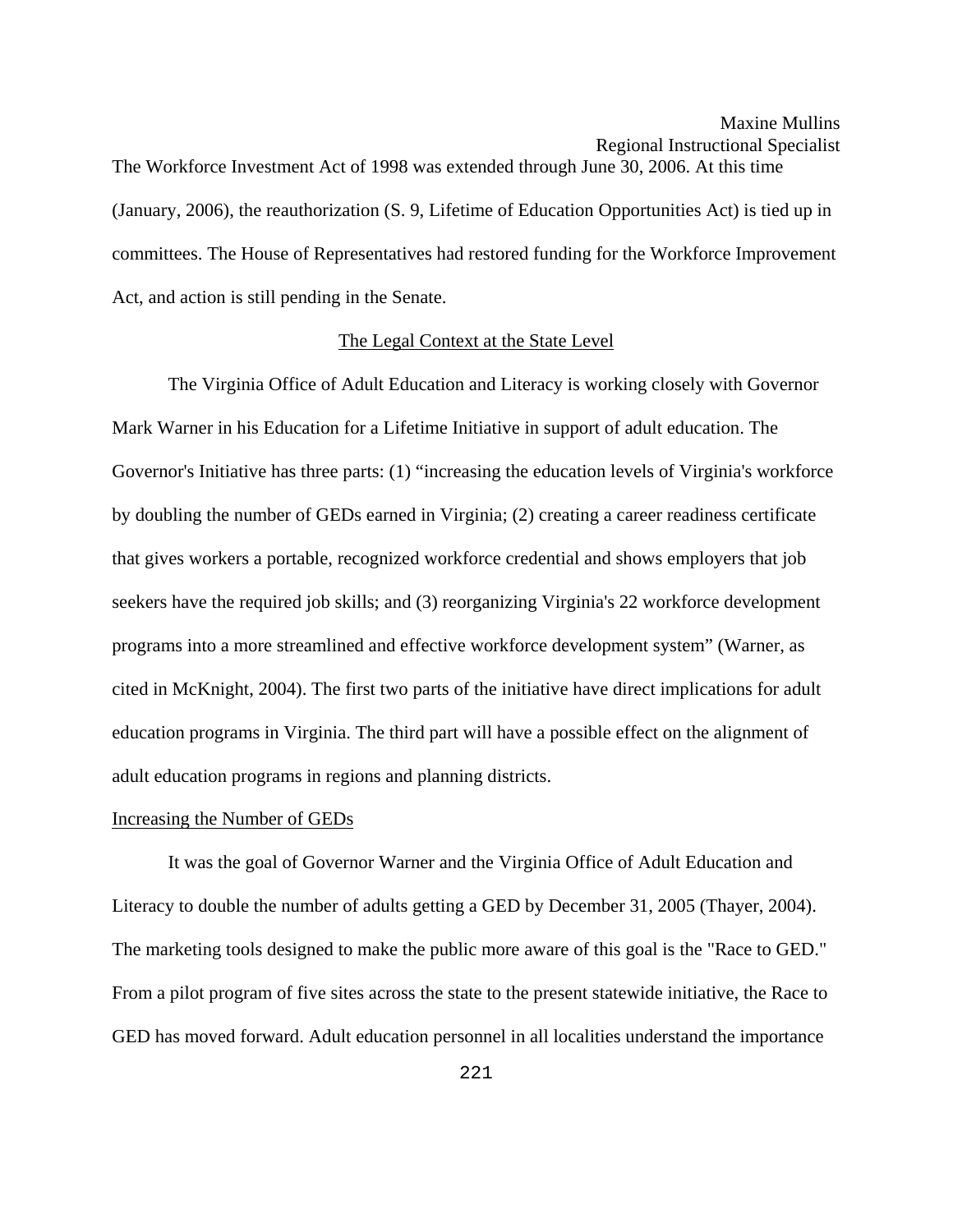#### Regional Instructional Specialist

of marketing the program and making available testing sites and times that accommodate as many adults as possible.

Marketing techniques use the Race to GED logo and include:

- Billboards featuring prominent racecar drivers and toll-free telephone numbers where one can obtain information.
- Faith-based projects in the Richmond area, including GED Sunday, GED classes in churches, and active recruitment within congregations.
- Letters to local businesses, Chambers of Commerce, churches, and community agencies involved with adults.
- Public service announcements that feature GED recipients on radio and television.

The addition of staff at the Virginia Office of Adult Education and Literacy and changes

in job functions are intended to enhance the goal of increasing the number of adults receiving the

GED credential. A specialist for Race to GED has been hired at the state office, with the task of

coordinating state efforts. The regional instructional specialists in Virginia will have the title of Regional GED Testing Specialist for the school term 2005-2006 (L. Allen, personal communication, September 22, 2005).

"We believe that the big piece that we really need to address is how to improve our testing services." (T, I-2, 14-15)

One area of weakness in Virginia is the lack of full-time testing directors, according to Dr. Thayer, as seen in the box above. Some locations have testing on a monthly basis, some have testing every two months, and some have no testing at all. GED testing sites must be inspected for security, and personnel involved in the testing process must be fully trained by the state GED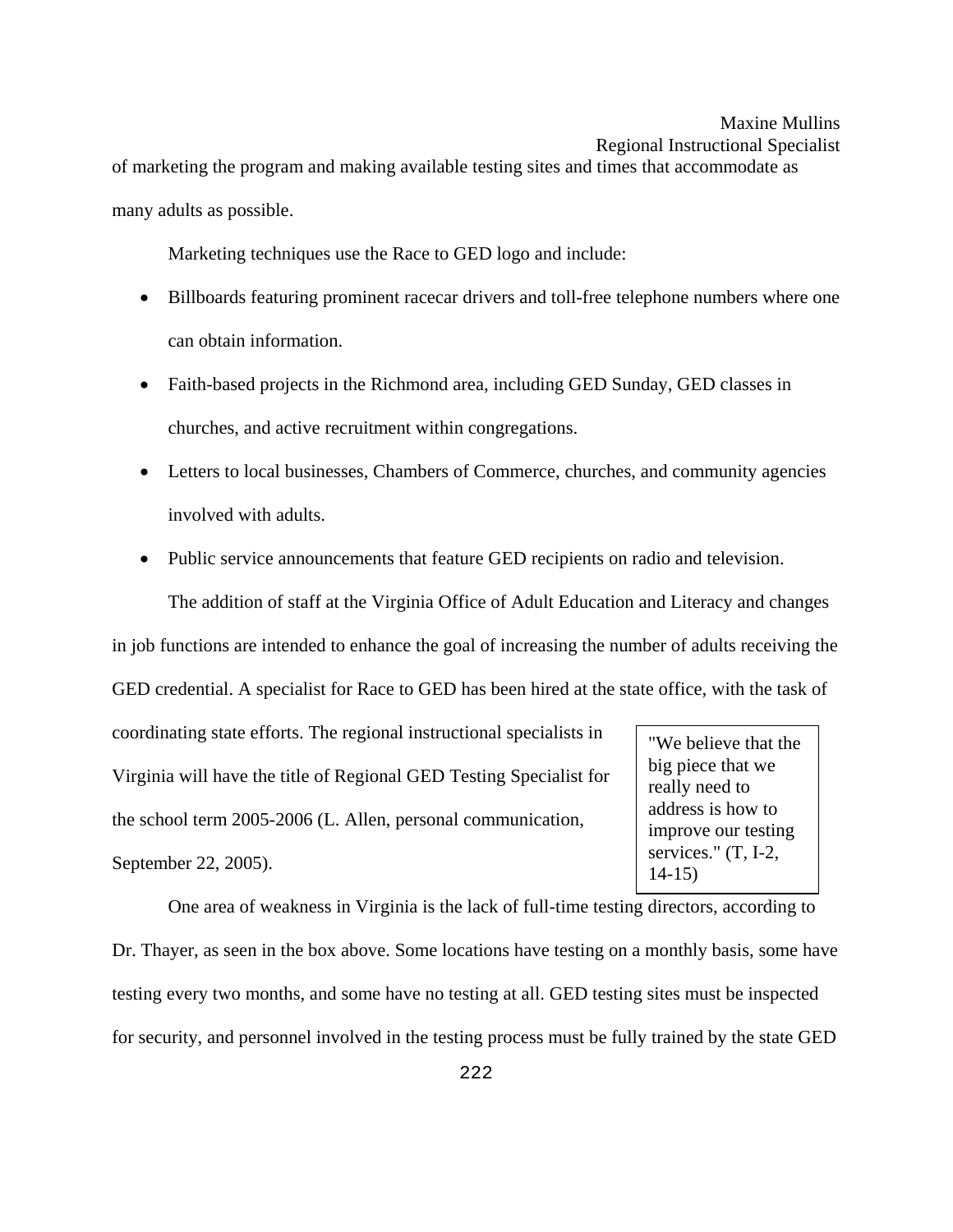specialist (Y. Thayer, personal communication, May 17, 2005).

The regional instructional specialists for the 2005-2006 school term are working to increase the number of testing sites and times, to coordinate the testing process within the region, and to administer GED tests if necessary. By looking at a whole region, the regional instructional specialist is aware of the testing times for each locality. Referrals can then be made to meet the needs of the adults within the region.

In the Mount Rogers Regional Adult Education Program, the regional instructional specialist (regional GED testing specialist) has received training in the GED testing process (see the box at the right). She is involved in testing adults at various locations across the Mount Rogers Region. An increase in hours

"[The state's chief GED examiner] will do the training; in fact we will have a meeting in August with these people, probably with the specialists and most of the chief examiners" (T, I-2, 186- 187)

of employment, because of the length of tests and travel, has been provided in the grant

allotment from the Virginia Office of Adult Education and Literacy, from \$35,000 to \$50,000 (T, I-2, 67-69).

#### Career Readiness Certificate

The second point of Governor Warner's initiative to support adult education is the creation of a career readiness certificate. The career readiness certificate is a credential that indicates various levels of attainment for individuals and certifies to employers that the individual possesses basic workplace skills in reading, applied math, and locating information. WorkKeys, an assessment tool published by ACT, Inc. (ACT, 2004) may be taken at one of 44 One-Stop centers or one of the 23 community colleges throughout the Commonwealth. Certificates are issued on one of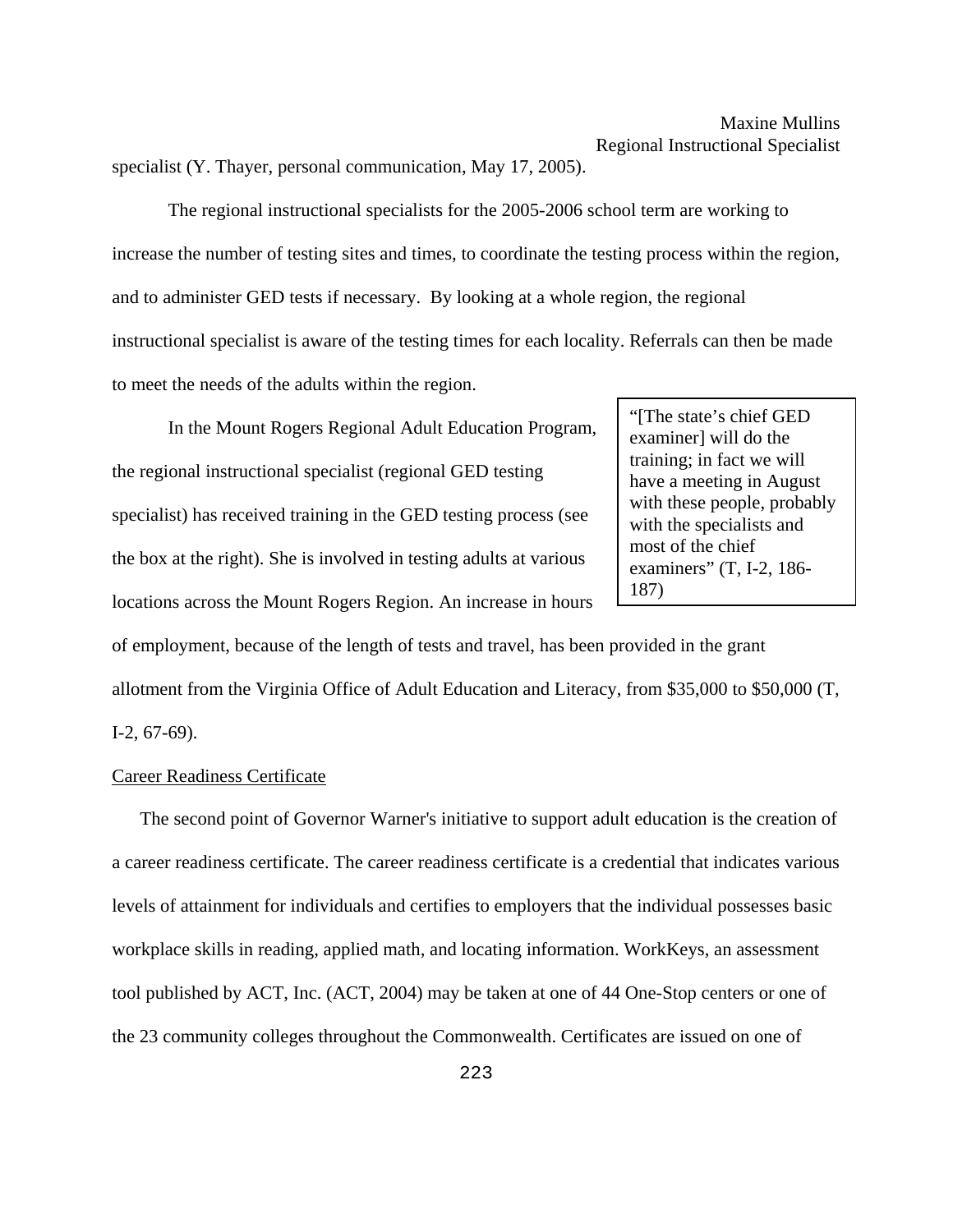three levels:

- Bronze Level. Achievement at this level indicates that an individual possesses skills necessary for approximately 35% of the entry-level jobs profiled by WorkKeys.
- Silver Level. Approximately 65% of the jobs profiled by WorkKeys need skills at this level of achievement.
- Gold Level. An individual achieving at this level has employability skills necessary for approximately 90% of the jobs listed by WorkKeys (Rochford, 2005).

WorkKeys is a comprehensive "job skills assessment system measuring 'real world' skills that employers believe are critical to job success" (ACT, 2004, n. p.). The community colleges in Virginia maintain a database of participants who take the assessment and who are issued certificates. If individuals do not achieve levels that qualify them for a certificate, instruction is available for needed skills, either at the community colleges, at One-Stop centers, or at other adult education class locations.

All residents of Virginia are eligible to take the assessment to attain a Career Readiness Certificate. Fees for the assessment and issuance of certificates are collected by community colleges. The assessment may be free at One-Stop locations, but certificates require payment. The cost may be from \$17.50 for one certificate to \$45.00 for the test and three certificates from the community colleges. As of summer 2005, more than 5,200 Virginia workers had earned their certificates

#### Streamline Workforce Services

The system of 22 programs in 10 agencies spread across three secretaries is an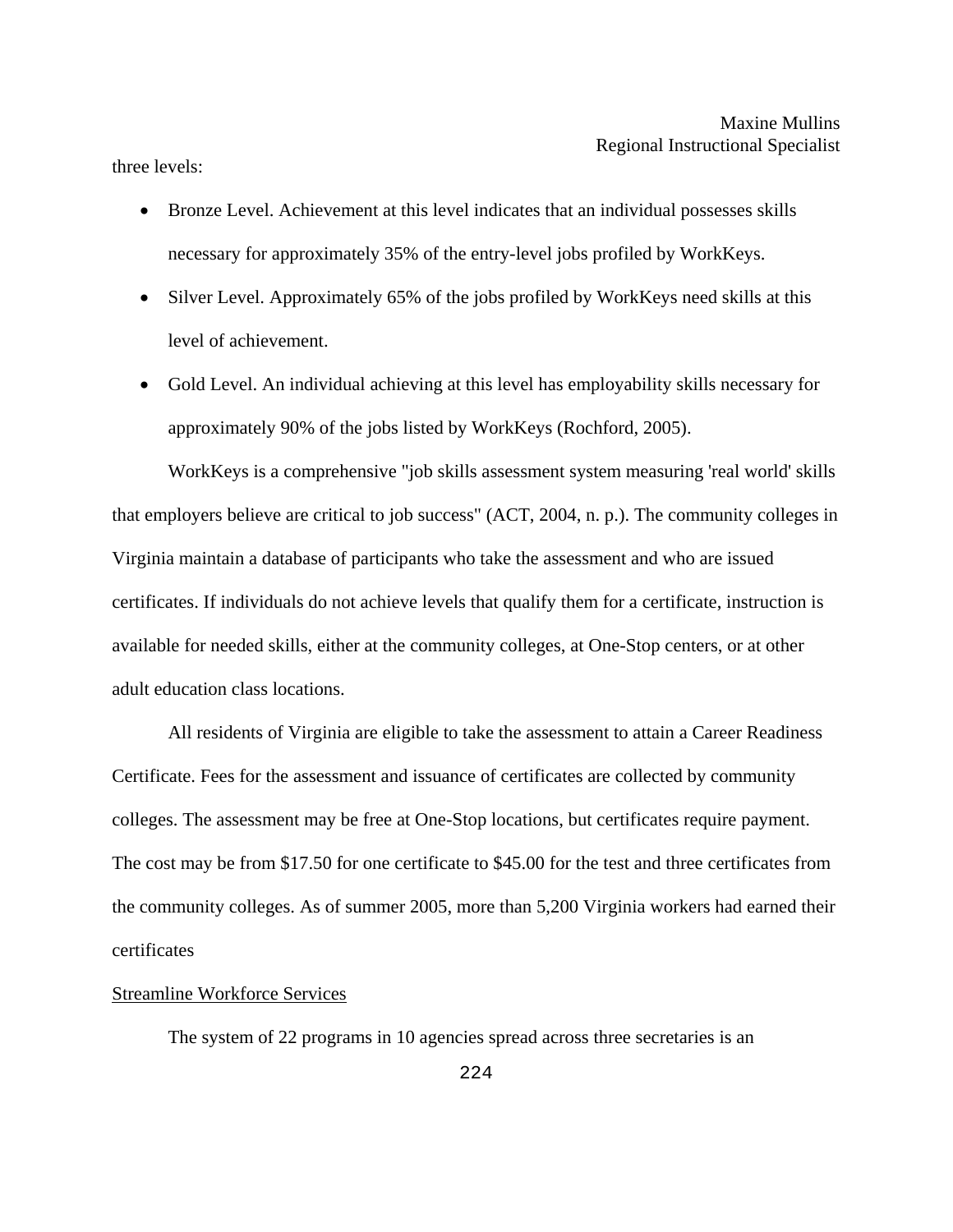unworkable model for the future, according to Governor Warner (McKnight, 2004). Among those 22 programs, there are overlaps in service, and some of them are not performing as well as they could. Among the programs are One-Stop services at Virginia Employment Commission offices, Department of Correctional Education, Department of Social Services, Virginia Rehabilitative Services, and Department of Transportation.

Adult education regional programs follow 22 geographical districts. If the districts are realigned, the realignment of adult education regions may be considered. At this time (2005), this portion of the governor's plan is still under study at the state level. The future of adult education in Virginia depends on the requirements of new legislation at the federal level and the commitment of government leaders in Virginia. The continuation of Governor Warner's plans for Virginia is uncertain because a new governor was elected in 2005.

Changes in the Program Context of Adult Education and the Work of the

#### Regional Instructional Specialist

 Like the legal context of the work of the regional instructional specialist, the program context is changing. The future of adult education in Virginia and the Mount Rogers Region depends on the vision of the leaders at the federal and state levels of government. Changes in the program context have already been planned for the 2005-2006 school term. Two major changes in the program context involve the administration of regional programs and the role of the community colleges in providing services to adults without a high school diploma who seek to obtain credentials through the community college system.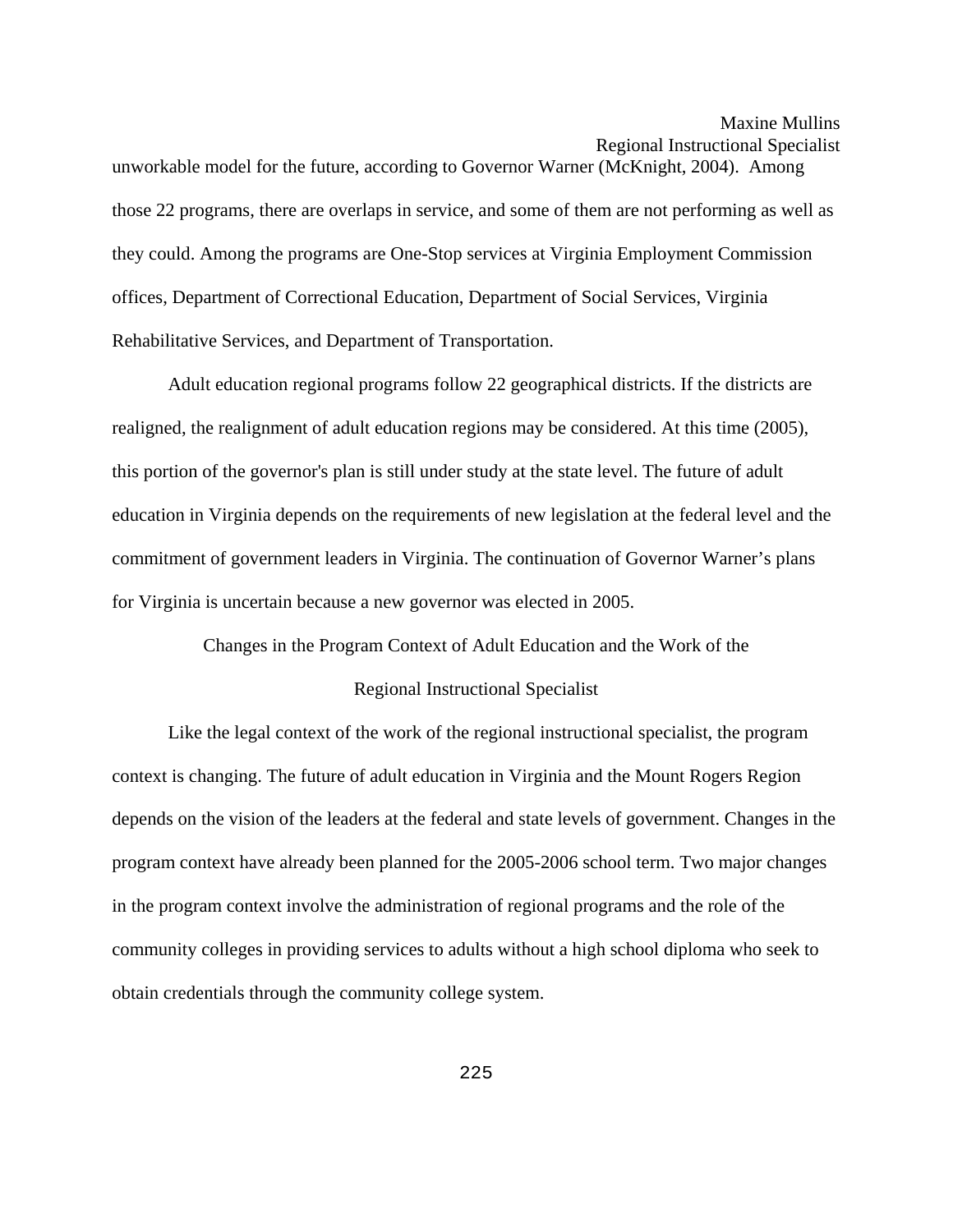Major changes in the adult education program in Virginia will occur in the

regionalization and administration of adult education programs. Dr. Thayer and the members of the Advisory Board for Adult Education and Literacy looked closely at the structure of regional

and local programs and the demands on local program planners. Conferences were held with various division superintendents and local program managers. Discussion of the demands for increased participation in adult education programs and the increased need for more GED testing in relation to Governor Warner's emphasis on GED led the

"We have found that the most effective programs are the programs that either have a full-time person at the local level, a place like Fairfax or Virginia Beach because they are large enough, or the regional programs that again have a full-time person." (T, I-2, 137-139)

superintendents to realize that they are unable to conduct the programs in the existing structures. The rationale for change is reflected in the box to the right.

The state will have fewer regional instructional specialists (now called regional testing specialists) and more regional program managers (T, I-2, 142-143). Four additional programs

have regional program managers for the 2005-2006 school term. The program that serves Cumberland County and surrounding counties has a regional program manager who has not previously served as a regional instructional specialist. The other three programs (Planning District #2 with Russell County as the fiscal

"They [new program managers] know the region, they know the program, and they know how it works. They know what the challenges are." (T, I-2, 162-163)

agent, the Northern Neck serviced from Northumberland County, and the Middle Peninsula area) have regional program managers who have experience as regional instructional specialists. The choice was made to have regional program managers who can work full time, rather than part-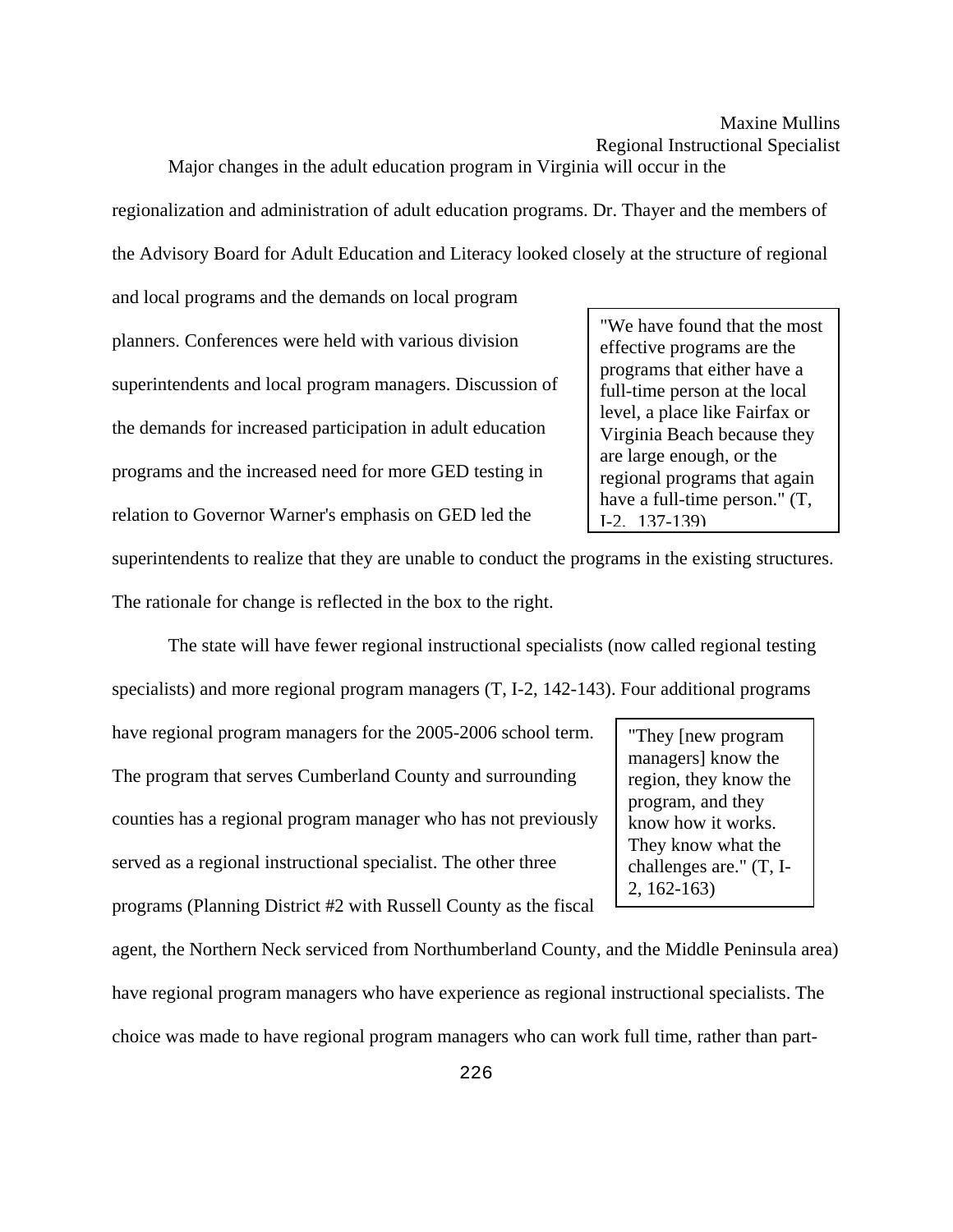Regional Instructional Specialist time regional instructional specialists (see the box above). The tasks performed by the regional instructional specialists will be assigned to lead teachers in localities, to the program managers, or to specialists at the resource center in Richmond.

 A second major component in the adult education system of the future in Virginia will be the role of community colleges in the program alignment for adult education (ET, I, 78-79). In the past, most county systems have taken the responsibility for conducting adult education programs, as required by the Code of Virginia. Some localities have opted to partner with a local community college as the fiscal agent (New River Community College and Southside

Community College, as examples). Other localities maintain a different relationship (Mount Rogers Region and Wytheville Community College coordinate referrals), with the understanding that adults who lack a high school diploma will first contact the adult education program and then will be

"As a matter of fact, the keynote speaker this year was a person from the community college. He made sure that everyone knew how to register. He was their financial person, actually." (ET, I, 210-212)

referred to the community college after receiving their GED. At a recent graduation ceremony in the Mount Rogers Regional Adult Education Program, the evening's speaker was a staff member of the community college, as indicated in the box at the right.

 For several years, local program managers have feared that the community colleges would vie for grants for delivery of adult basic education. While the Code of Virginia designates local school systems as the agents for this service, rumors abounded that community colleges desired this block of money. The rationale was that adult learners would be in the company of other adults, rather than attend classes located in elementary and secondary schools. They would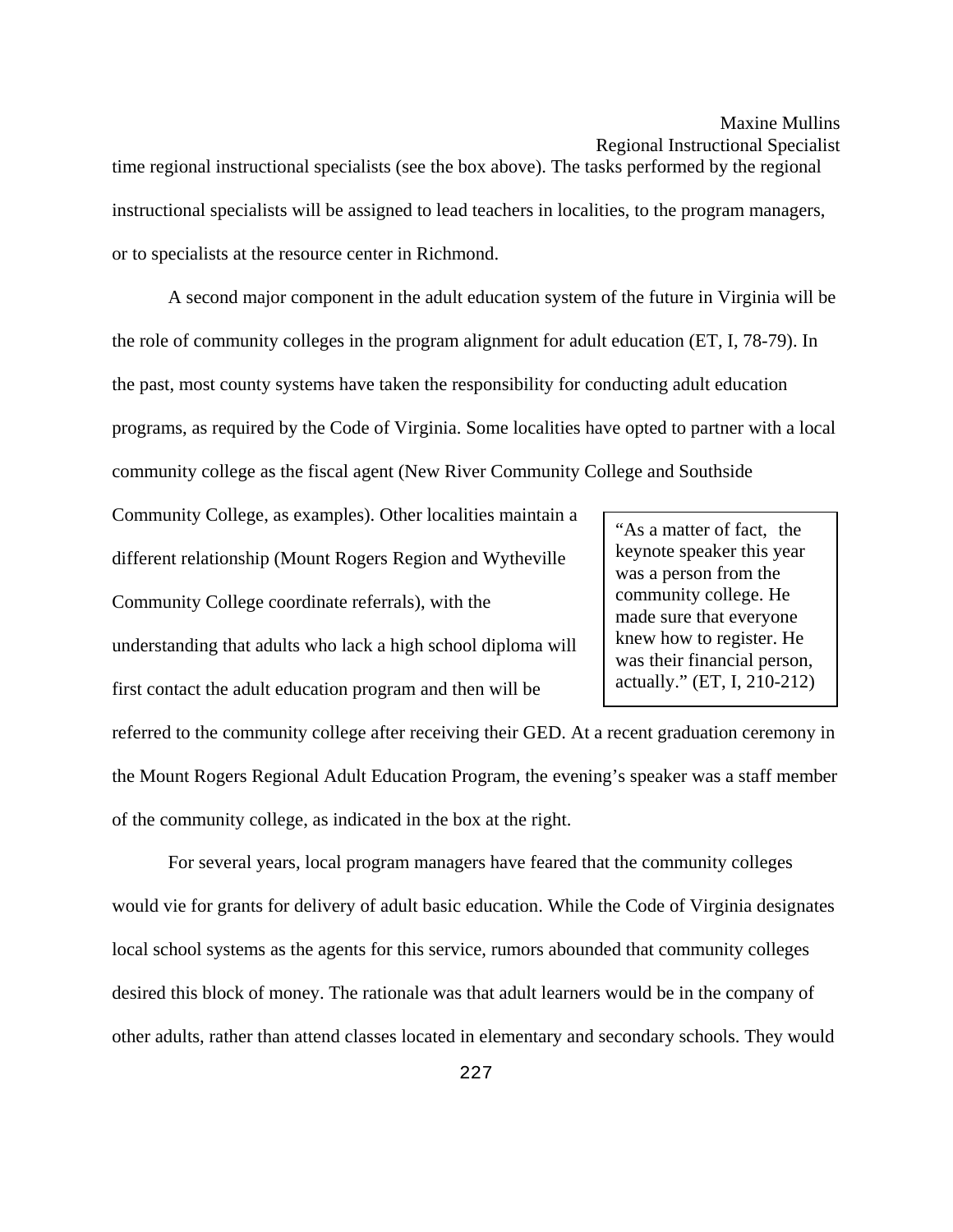Regional Instructional Specialist

be able to use the transportation system provided by community colleges, receive instruction by teachers who are trained in adult learning theory, and then transition directly into the community college.

 In September 2002, Dr. Thayer, Virginia Director of Adult Education and Literacy, met with representatives of the Virginia community college system. She received assurance that the community colleges have no interest in taking over the delivery of adult basic education (R. Scott, personal communication, 2002). The role of the community colleges in adult education remains one of training, assessment, and further education for GED graduates. However, by maintaining a closer relationship with local program administrators, new enrollment patterns may develop. The Mount Rogers Regional Advisory Board recently discussed dual enrollment with Virginia Highlands Community College and the adult education programs in the Mount Rogers Region.

> Changes in the Tasks Performed by the Regional Instructional Specialist in the Mount Rogers Region

 The second question that guided the research is: "What are the program and administrative tasks performed by the rural regional instructional specialist?" The tasks performed by the regional instructional specialist are almost entirely related to the program context. Few administrative tasks were evident in the research. However, these tasks are changing.

 Regional instructional specialists are hired with a background in teaching adults. The researcher found that the specialist in the Mount Rogers Region had a close relationship with the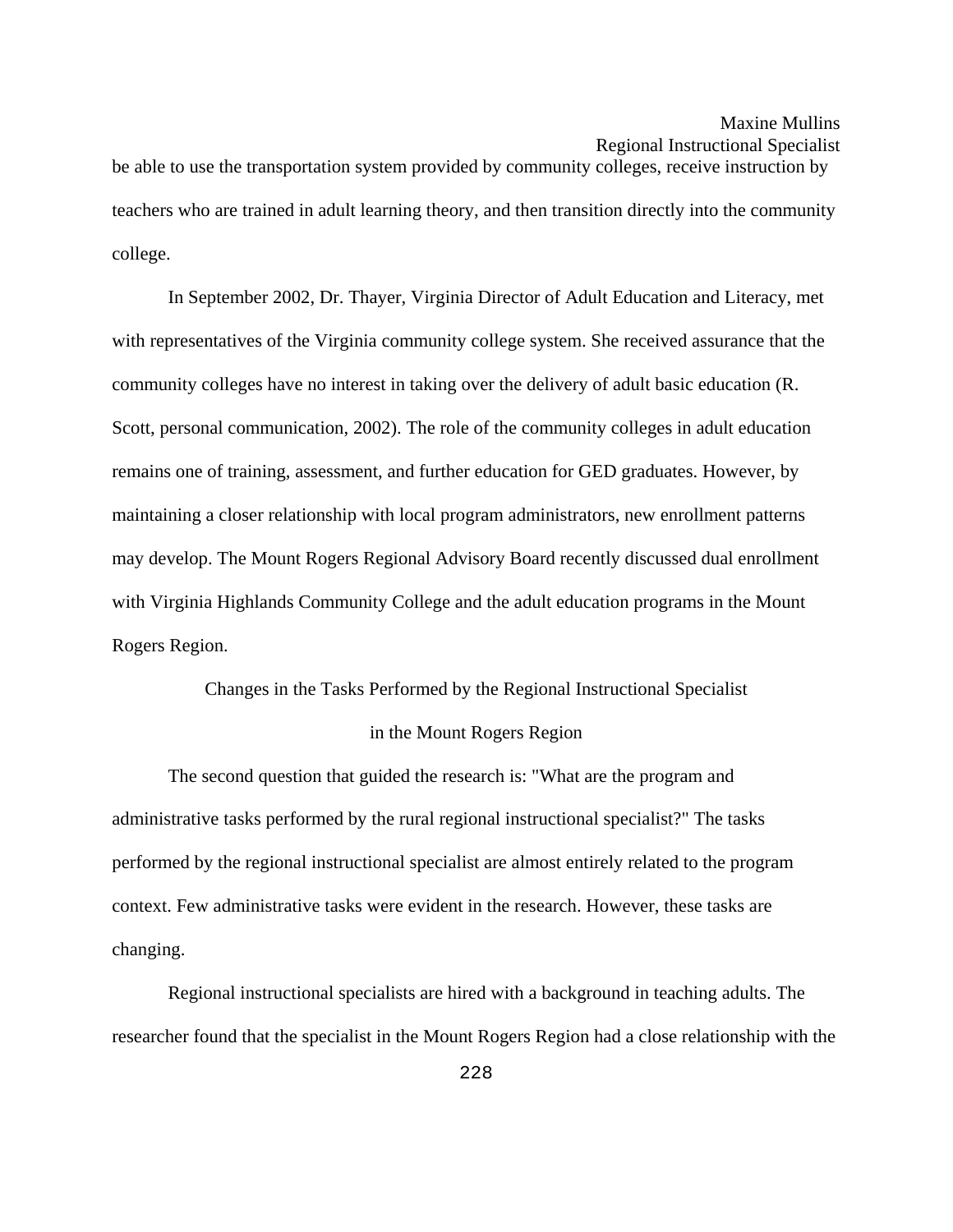people with whom she worked. During the specialist's classroom visits she always found time to sit with an adult student, to review the work being done, to look at computer programs and offer help if needed, to listen to concerns of students and teachers, and to give them encouragement and praise. The hours assigned for her work (approximately 30 hours per week) were not enough to complete the tasks she needed to do.

 Planning for staff development for instructors and other personnel in the region required more time than actually presenting the programs. By becoming familiar with the needs of the teachers and the resources available – from speakers to printed material to videos, the specialist was a facilitator. By keeping abreast of new technology, by visiting the office of the Virginia Employment Commission, by communicating with literacy groups, and by furthering her own education, she was able to acquire the knowledge needed to perform the tasks expected of her.

 Now that the regional instructional specialist will take on the task of testing specialist for the GED program, additional hours have been added to her contract. Thayer (personal

communication, May 17, 2005) stated, "It doesn't mean that they won't do **anything** related to instruction, because they can still do some staff development." This diminishing role of the regional instructional specialist means that lead teachers in the Mount Rogers Regional Adult Education Program will be more vital, as indicated by a teacher in the

"We have been told that more of the classroom observation duties will be taken on by the regional lead teachers." (H, I, 44-46)

box above. However, some localities throughout the state, lacking lead teachers, have a different structure for this service. Further investigation and close monitoring by the adult education managers in such programs, both at the state and local levels, are recommended.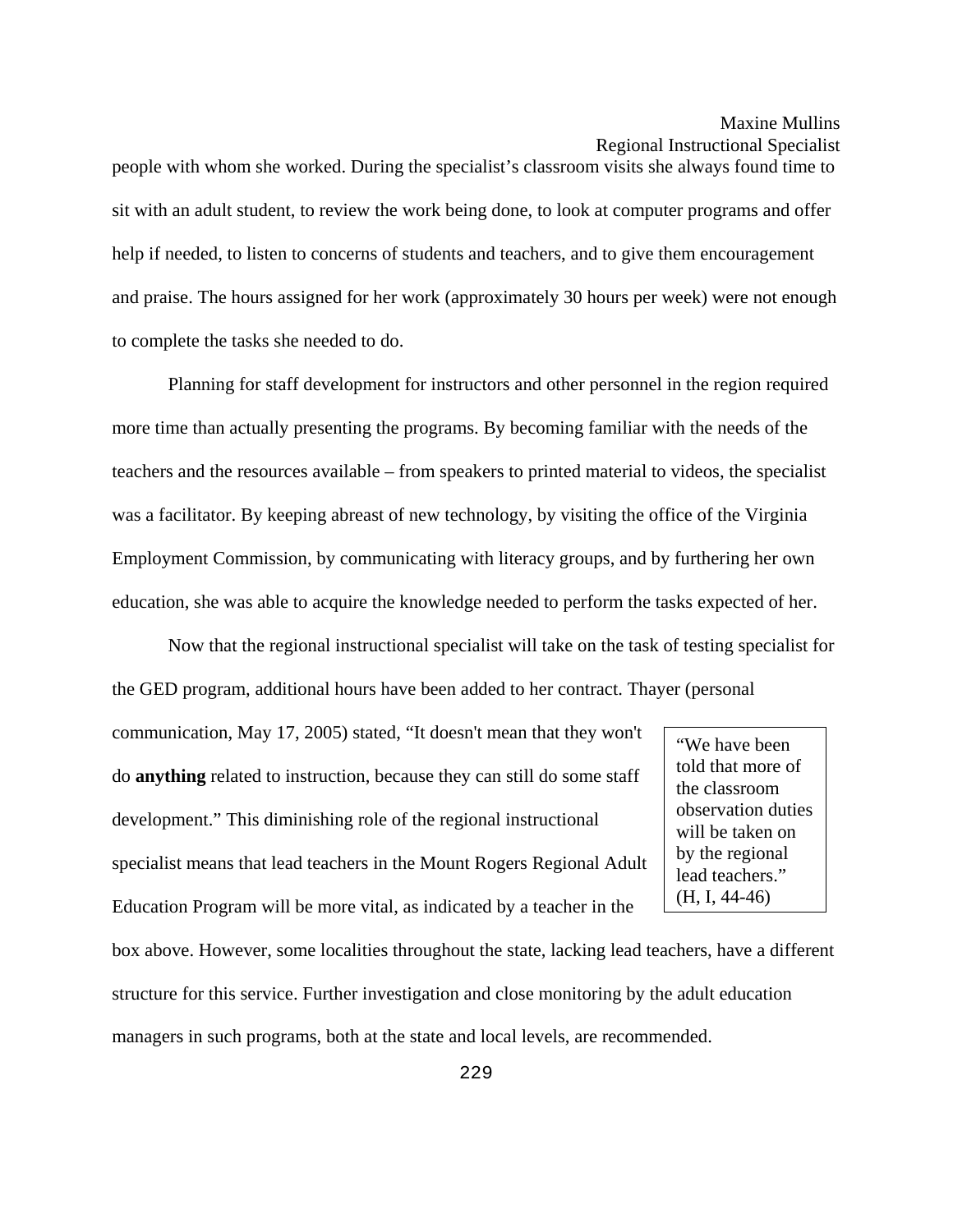of the Regional Instructional Specialist

 The third question that guided this research is: "What are the outcomes of the work of the rural regional instructional specialist?" The outcomes of the work of the regional instructional specialist cannot be isolated and attributed solely to a specific individual. The Mount Rogers Regional Adult Education Program functions in an atmosphere of teamwork. The staff members throughout the region have the adult students and their needs at the center of their work.

But the outcomes of this region are not isolated. The same teamwork extends from the Mount Rogers Region (Planning District Three) to neighboring localities – to Planning District One, comprised of the counties of Lee, Scott, and Wise and the city of Norton and to Planning District Two, comprised of the counties of Buchanan, Dickenson, Russell, and Tazewell. The program managers of these three planning districts collaborated in securing funding for vouchers for participants to take the GED tests. They formed a team that marketed the "Race to GED" program, secured funds for billboards with a central phone number (with staff to respond to calls), and worked closely with local businesses to obtain incentives to reward successes in the adult education classroom (Seymore, Scott, & Allen, 2005).

 The job functions of the regional instructional specialist, as defined by Dr. Thayer (personal communication, May 17, 2005), have been revised to increase GED testing. This function was designated for one-year. The success of this portion of the adult education program will be evaluated at the state level to determine if revision is needed. Funding for the "Race to GED" from the Virginia State Legislature is tenuous. The stakeholders are looking for results.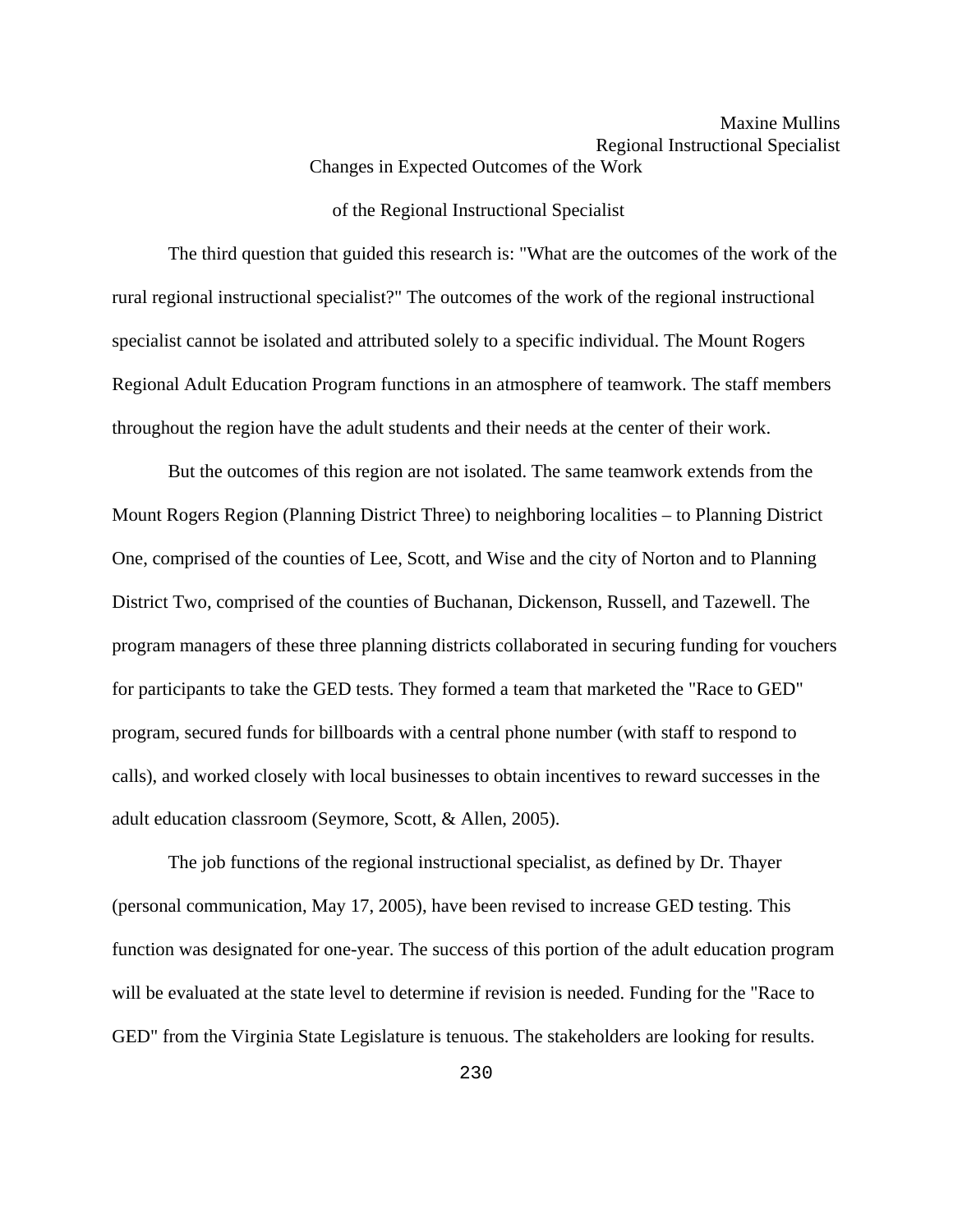The researcher found no one who criticized the work of the regional instructional specialist. The former director of the Virginia Office of Adult Education and Literacy characterized the specialists as "flexible, really good to go with changes as they come, whether a new program, or training. They have done a great job" (Y. Thayer, personal communication, May 17, 2005). The supervisor of adult education programs in Washington County described the regional instructional specialist as a "support person for teachers" (ET, I, 50).

#### Summary and Recommendations

 The work of the regional instructional specialist in Virginia and specifically in the Mount Rogers Region was described in this study. Three questions guided the investigation:

- 1. What are the historical, geographical, legal, and program contexts in which the rural regional instructional specialist works?
- 2. What are the program and administrative tasks performed by the rural regional instructional specialist?
- 3. What are the outcomes of the work of the rural regional instructional specialist?

Historical data were gathered from interviews with a former director of the Virginia

Office of Adult Education and Literacy, a former regional instructional specialist, and an administrator of a local program and from historical documents that guided the establishment and operation of the position of regional instructional specialist. Current data were gathered from interviews with the regional program manager, the regional instructional specialist, teachers, and students, from site visits, and from data sheets, report summaries, and state reports. Data indicate that the position of regional instructional specialist has changed in expectations and work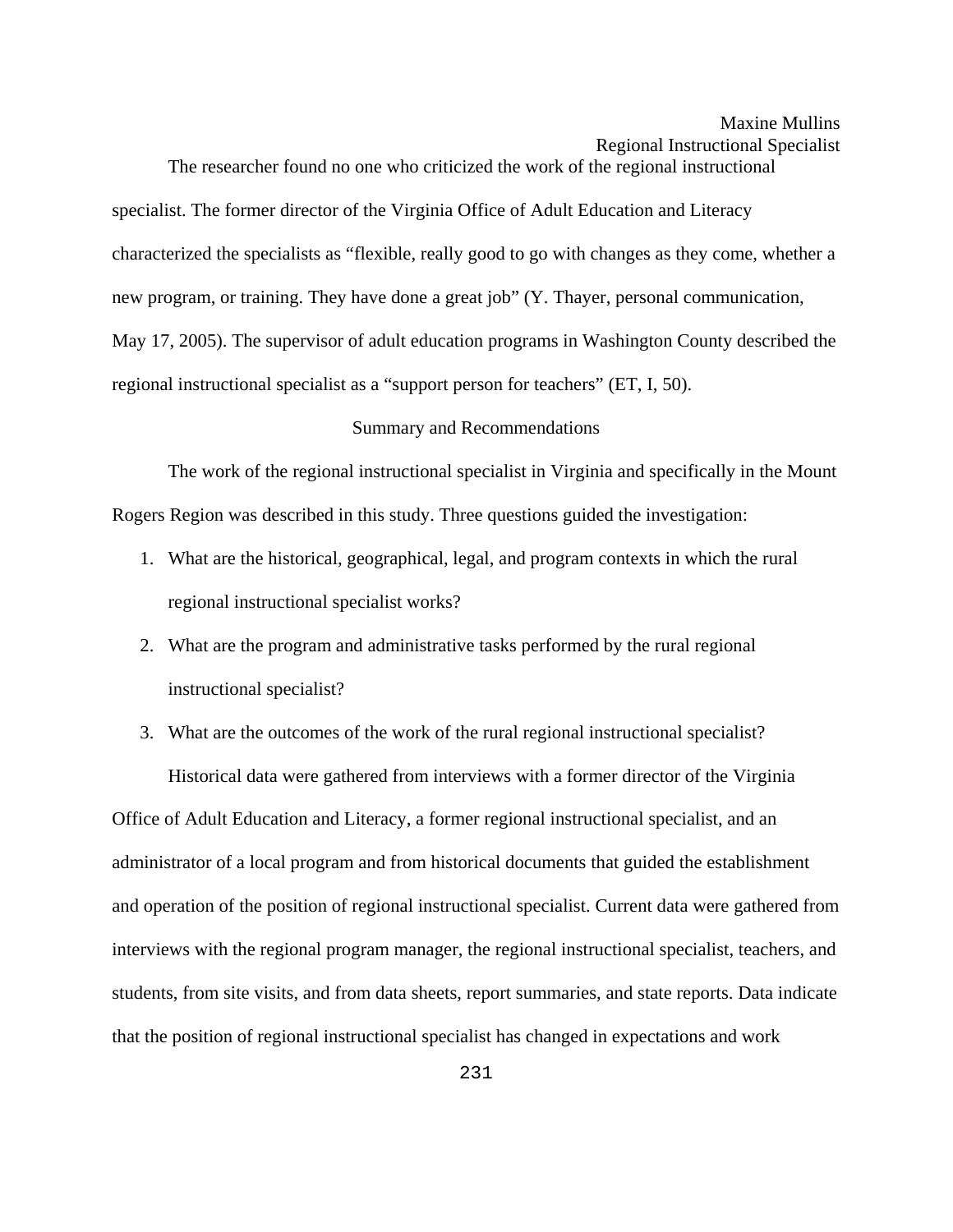performed. In the early years, the specialists had flexibility to look at their regions and determine the needs related to staff development, workplace programs, instructional technical assistance, recruitment, and linkages with other agencies. Recruitment and staff development appeared to consume most of the hours spent on the job.

 Geographically, the areas assigned to the regional instructional specialists were very rural and classes were distant from the local office. Travel time consumed much of the 20 hours assigned to these part-time employees. Much of the work had to be done in late evening and early night time hours. With Internet connections and the employment of lead teachers in localities, the work of the regional instructional specialist has become more efficient.

 The legal context of the work of the regional instructional specialist has progressed through federal legislation from the National Literacy Act of 1991 to the Adult Education and Family Literacy Act, as Title II of the Workforce Investment Act of 1998, guiding the specific functions of adult education. State legislation in Virginia designates that each local school board has responsibility for providing education for those who dropped out of school before completing high school. Data related to specific groups, such as family groups, prisoners, underemployed, learning disabled adults, and speakers of English as a second language, indicate that a wide variety of adults are served in adult education classes.

 Funds for the operation of adult education classes come from the federal government to states in the form of grants. States and localities provide matching funds, and states provide funding for special projects such as "Race to GED" in Virginia. Some funds are available from foundations and other organizations. Performance levels are set for the levels of instruction, from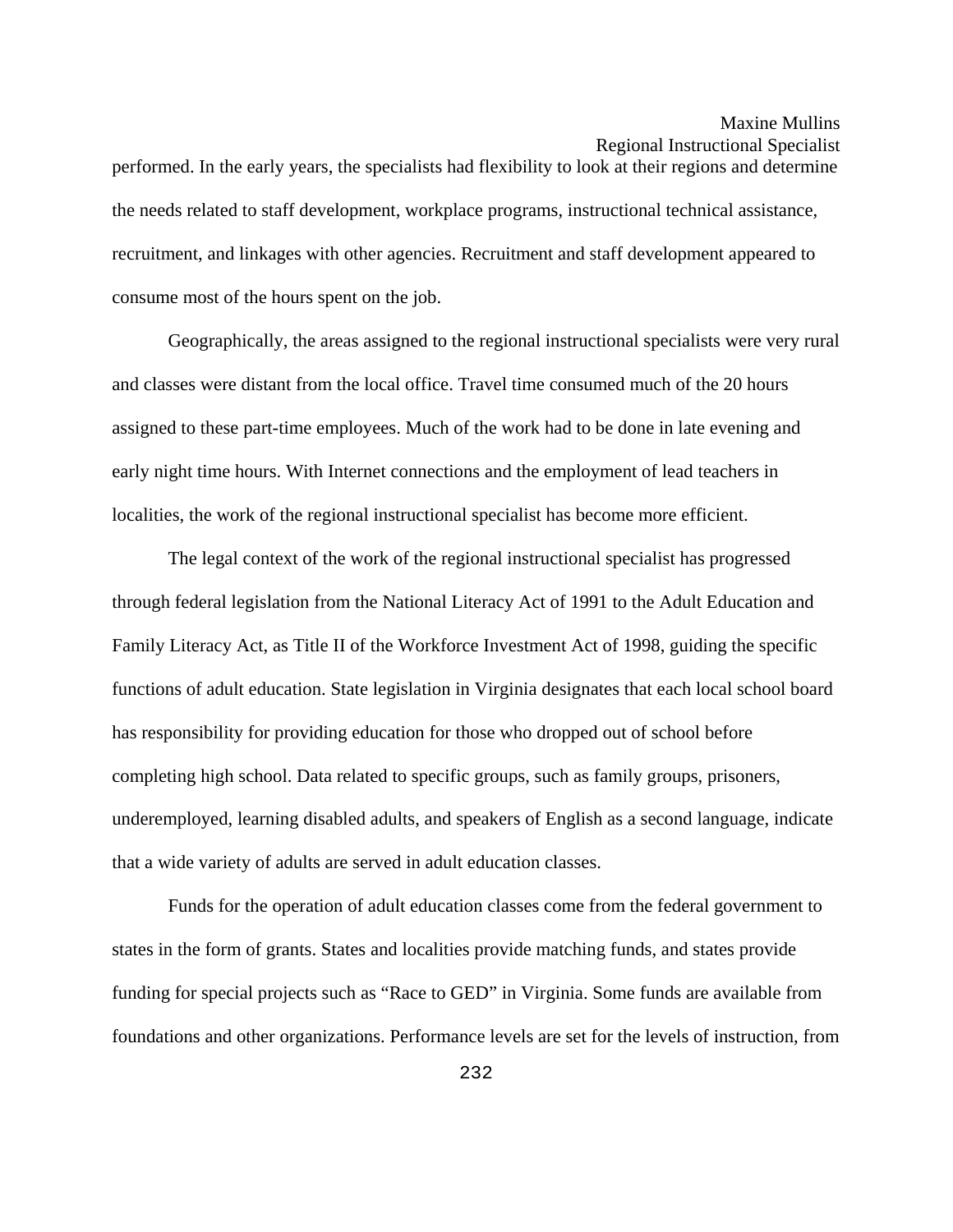Regional Instructional Specialist

the literacy functioning level (up to  $4<sup>th</sup>$  grade) to adult basic functioning level ( $5<sup>th</sup>$  to  $9<sup>th</sup>$  grades) to adult high school level (above  $9<sup>th</sup>$  grade). Special educational expectations were designated for speakers of English as a second language. In the future, funding will be tied more closely to achievement of goals (educational gains, attainment of credentials, and employment) than simply to the number of adults enrolled in the programs.

 The tasks performed by regional instructional specialists were guided primarily by expectations and goals set at the state level. Some of the work has been shifted to the regional program managers (with more regional program managers for 2005-2006 in Virginia) and to lead teachers within the regions. However, not all regions have lead teachers or regional program managers. A former director of the Virginia Office Adult Education and Literacy stated that the most successful programs had the services of regional managers to plan programs, establish budgets, and supervise the adult education programs in the region.

 Outcomes of the work of the regional instructional specialist cannot be attributed solely to the work performed by this individual. The increase in the percentage of adults completing educational levels, the number of adults who gain employment, and the number of parents who read to their children as a result of family literacy programs must be attributed to a team, of which the regional instructional specialist is a member.

 In Chapter One, the researcher questioned if the position of regional instructional specialist should continue to be funded and if changes may be needed in employment requirements, length of contracts, or duties performed:

\* Should the position of regional instructional specialist continue to be funded? Yes. The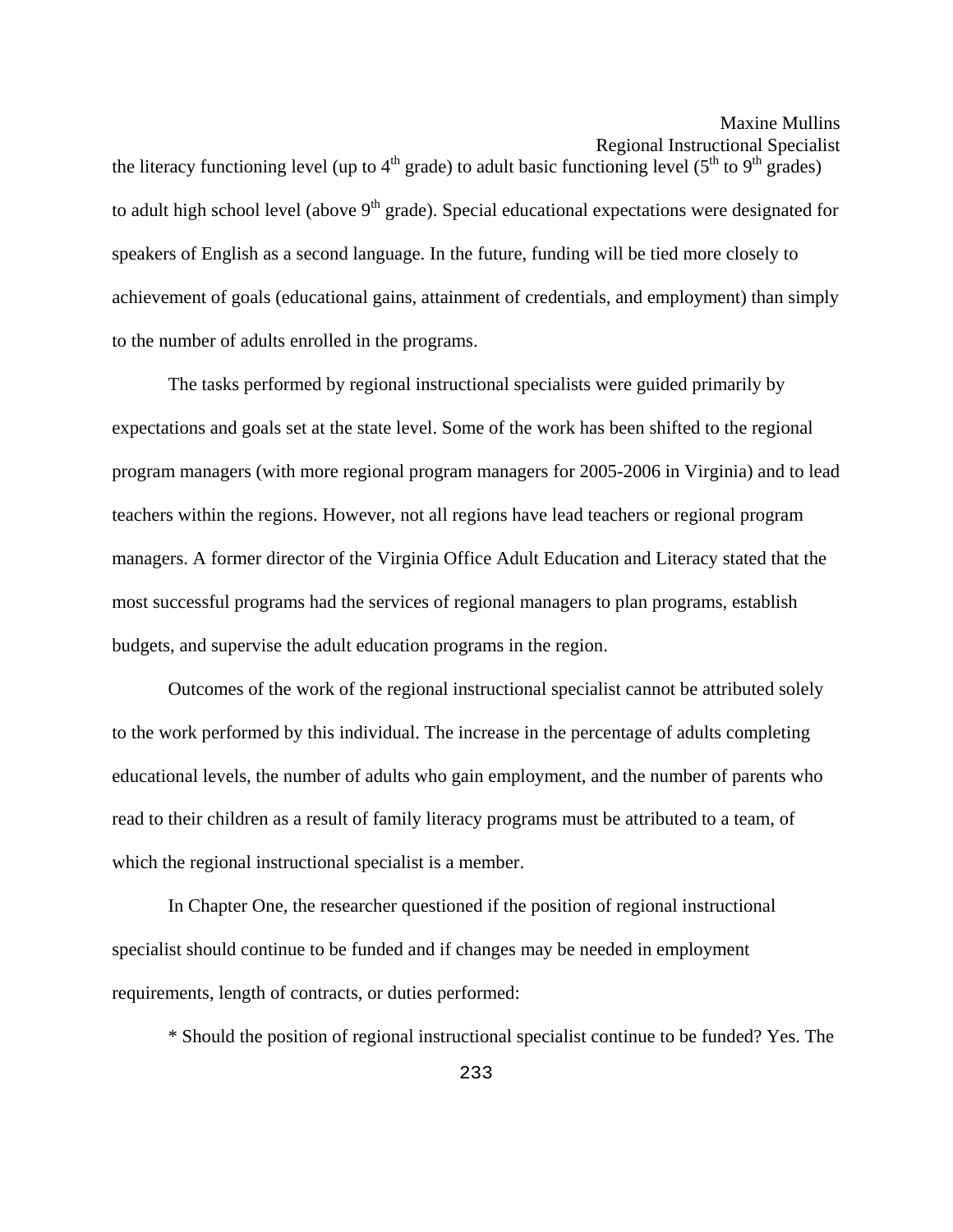researcher believes that the position of regional instructional specialist should continue to be funded in order to have staff development and instructional technical assistance readily available in the regions. With on-going training for practitioners, the regional program manager will be free to locate sources of funding, examine the need for classes in an area, and look closely at gains and losses in student attendance and achievement.

 \* Are changes needed in employment requirements, length of contracts, or duties performed? Yes. The researcher believes that the position of regional instructional specialist should be upgraded to a full-time position. The duties assigned for the 2005-2006 school term as GED testing specialist, together with the previously assigned services in staff development, technical assistance, and linkages with other agencies, will make a position that will contribute greatly to the future success of adult education. Licensure endorsements to include family literacy and workplace literacy and a specialty in English as a second language for some should be added. Additional university courses may be needed to update certification.

From the study conducted by the researcher, the following recommendations are made:

1. Make the position of adult education regional instructional specialist a full-time position. While the administrators of programs have distinct responsibilities such as procuring funds, recruitment of students, supervising teachers, and meeting with business leaders to determine needs within the community, the regional instructional specialists across Virginia would have the responsibility of staff development, meeting with new teachers and making observations, helping to recruit students, and providing technical assistance for all instructors in the adult education programs.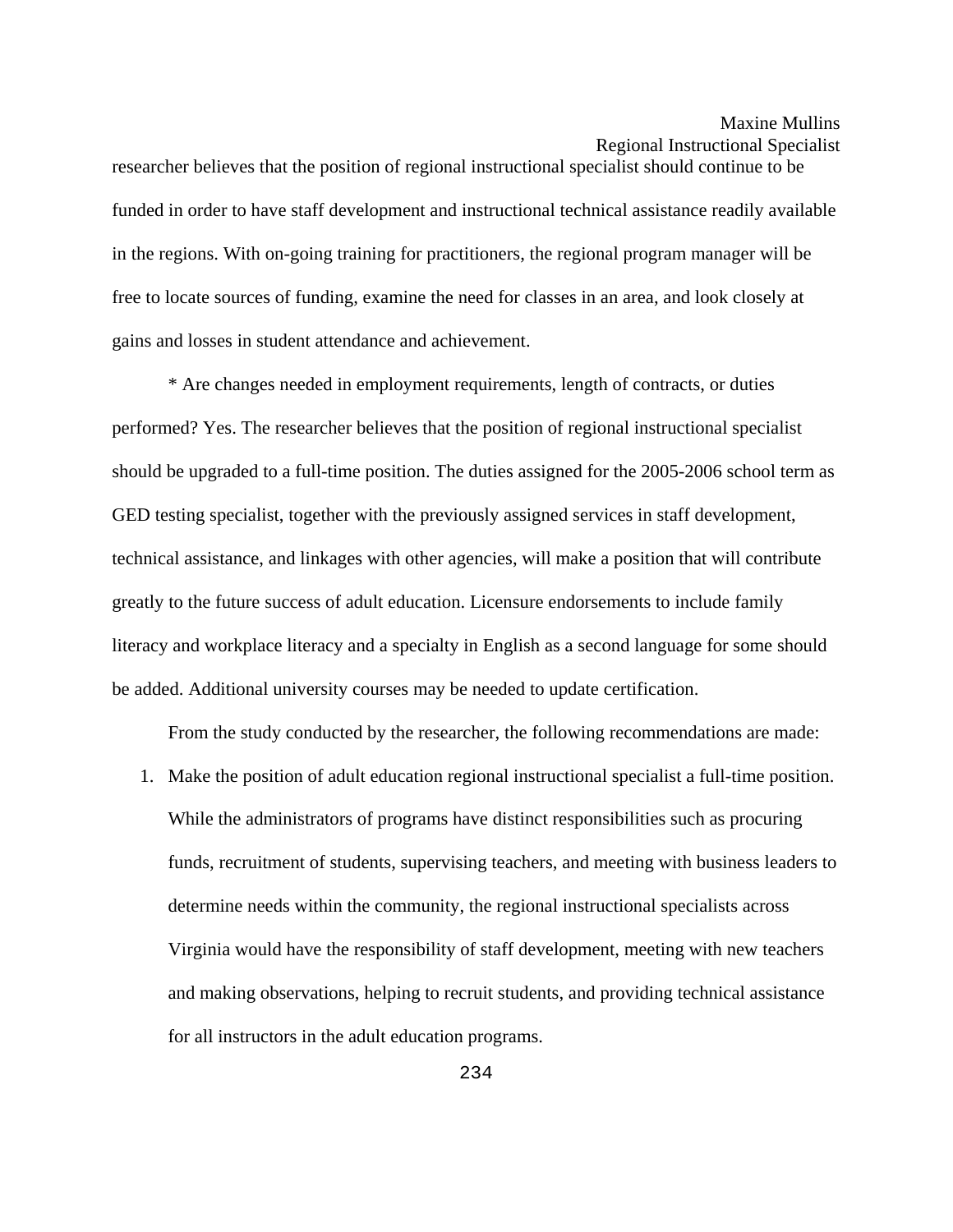- 2. Throughout Virginia, locations and instructors for full-time classes should be provided. Full-time instructors for adult education and literacy classes would be able to work more closely with industry and be available for various time schedules for adults needing immediate certification or improved skills. There is a need for part-time personnel to fill the gaps for those who have atypical work schedules.
- 3. Study the youth population, both in high school and those who have recently dropped out of school. While many will continue on to institutions of higher learning, many are simply troubled, have low self esteem and achievement, and could make very productive citizens if guided in a positive direction. The regional instructional specialist, with additional classes for counseling, would be a key person in providing in-service programs for teachers of this population.
- 4. The president of the United States, the United States Congress, the governor of Virginia, the Virginia General Assembly, and localities must provide additional funding for adult education. Only two percent of the workforce enters from the school system each year (National Council of State Directors of Adult Education, 2005). Those who are already working need additional skills, upgraded competencies, and possible retraining. The immigrant population and many older adults who were deprived of adequate education are unable to function in our society. Their needs are great, and special provisions for individual instruction must be made available through support for volunteer groups and cooperative efforts with the adult education providers in the public school system. The evolving context of adult education programs will bring forth new expectations and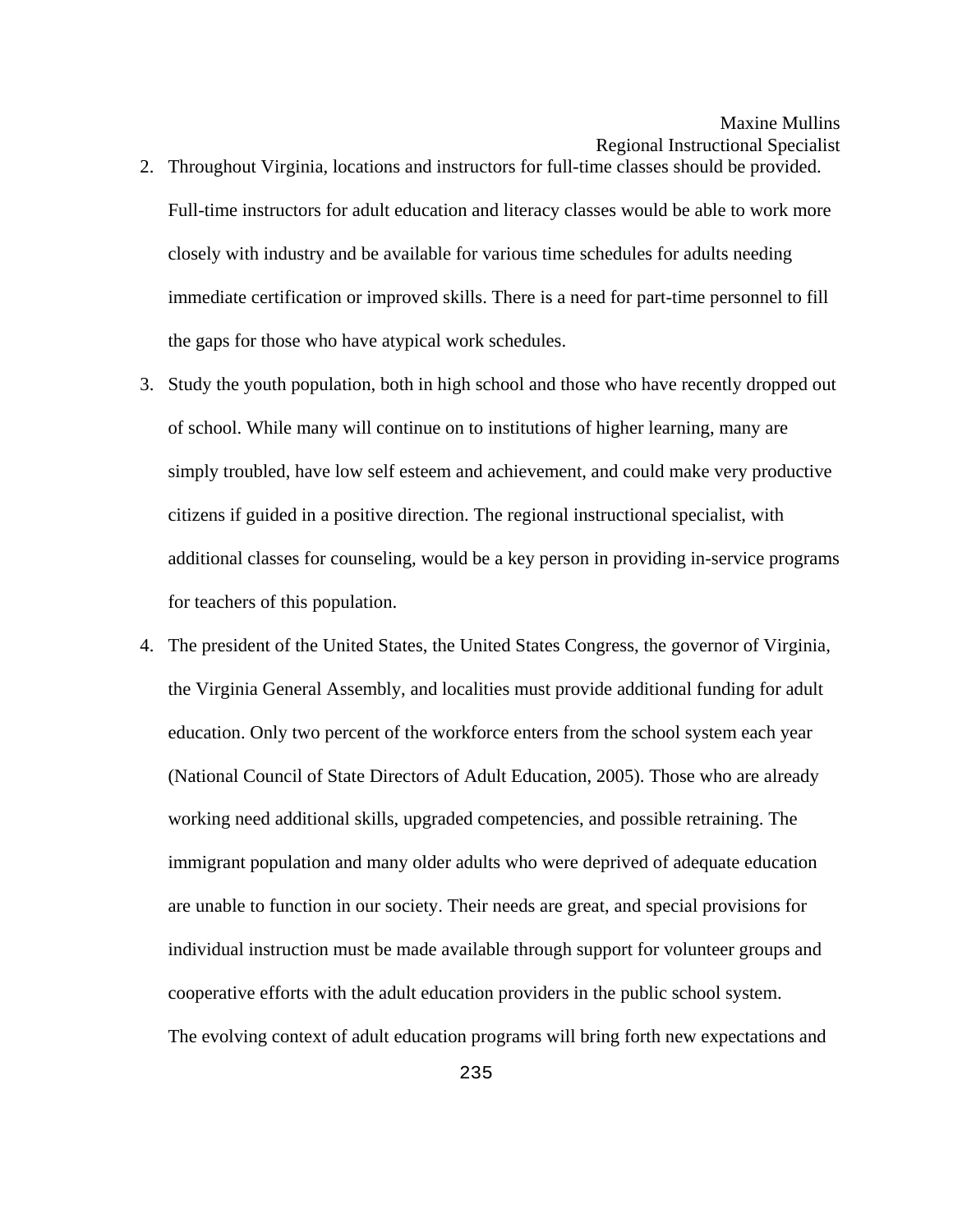goals for adult educators. The need for adult education for the undereducated and the underemployed remains paramount. A great number of immigrants, migrant workers, singleparent families (often living with grandparents), and underemployed are in the communities of Virginia. Although the future of the position of regional instructional specialist in Virginia is in transition and is uncertain, the outcomes from the work performed in the past fifteen years can not be denied.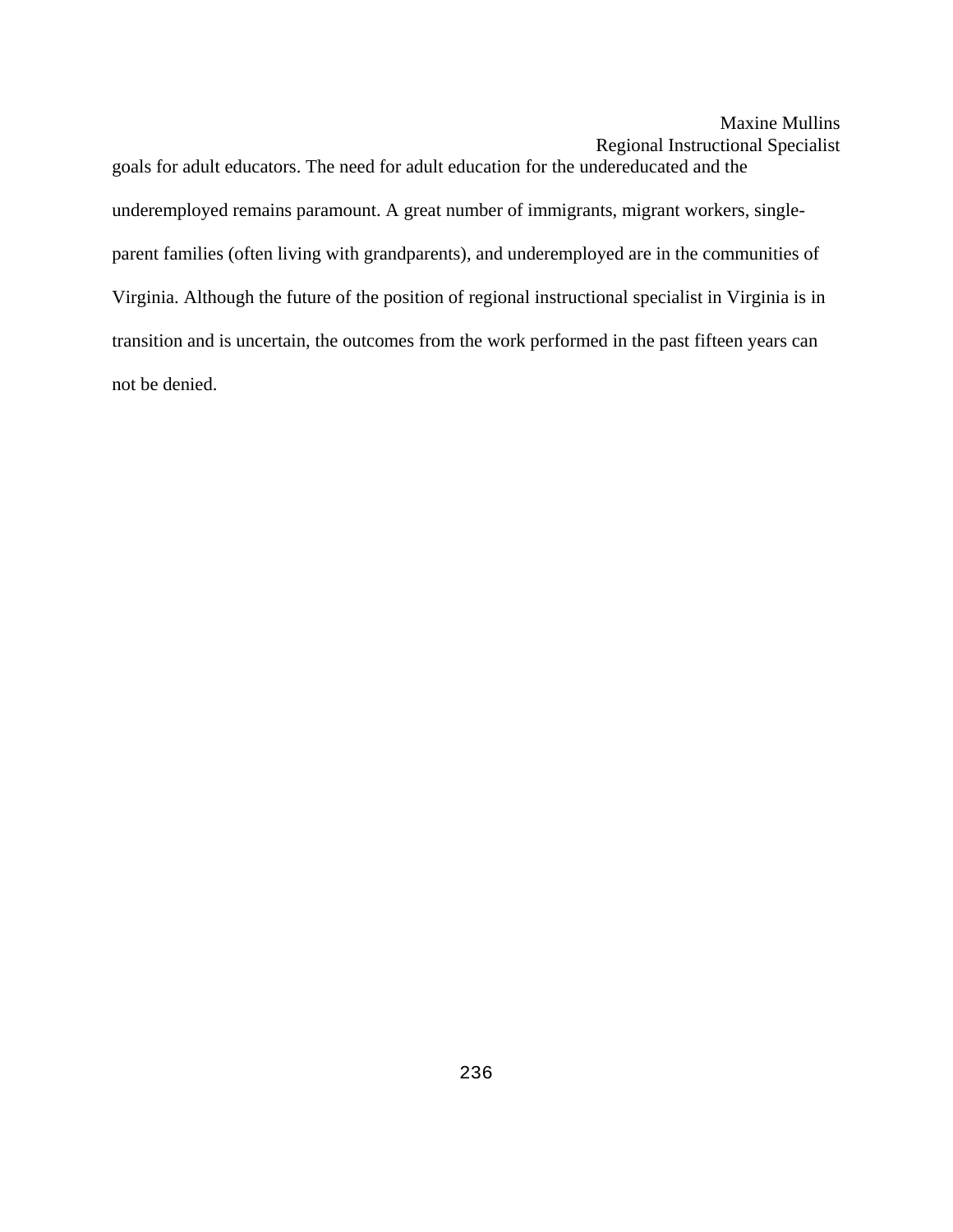### **REFERENCES**

ABLE. (2005). Learn about: Adult education in PA [On-line]. Available:

<http://www.able.state.pa.us/able/cwp/view.asp>

ACT, Inc. (2004). WorkKeys: Educator guide. Iowa City, IA: Author.

Administration for Children & Families. (2005) Head Start history. [On-line]. Available:

<http://www.acf.hhs.gov/programs/hsb/about/history.htm>

 Adult Education Act of 1966, Pub. L. No. 89-750, Title III, 80 Stat. 1222 [Electronic edition] (2001).

Adult Education Act Amendments of 1981, Pub. L. No. 97-35

Adult Education Act Amendments of 1988, Pub. L. No. 100-297

Allen, L. (2003). TABE certification training. Workshop papers, Grundy, VA.

Allen, L., Scott, R., & Seymore, S. (2005). Race update: Southwest Virginia programs.

Progress, 17, (3), 9.

American Medical Association. (1999, February 10). Health literacy: Report of the

Council on Scientific Affairs. Journal of the American Medical Association, 281 (6), 552-556.

Baldwin, F. D. (1998). Supplying the demand for training. Appalachia: Journal of the

Appalachian Regional Commission, 31 (1), 4-13.

Barbara Bush Foundation for Family Literacy. (2006). National grants program. [On-

line]. Available: [www.barbarabushfoundation.com/nga.html](http://www.barbarabushfoundation.com/nga.html)

 Barclay, R. W., Jr. (1997). Get the best from your program planners. Adult learning (9), 12-14.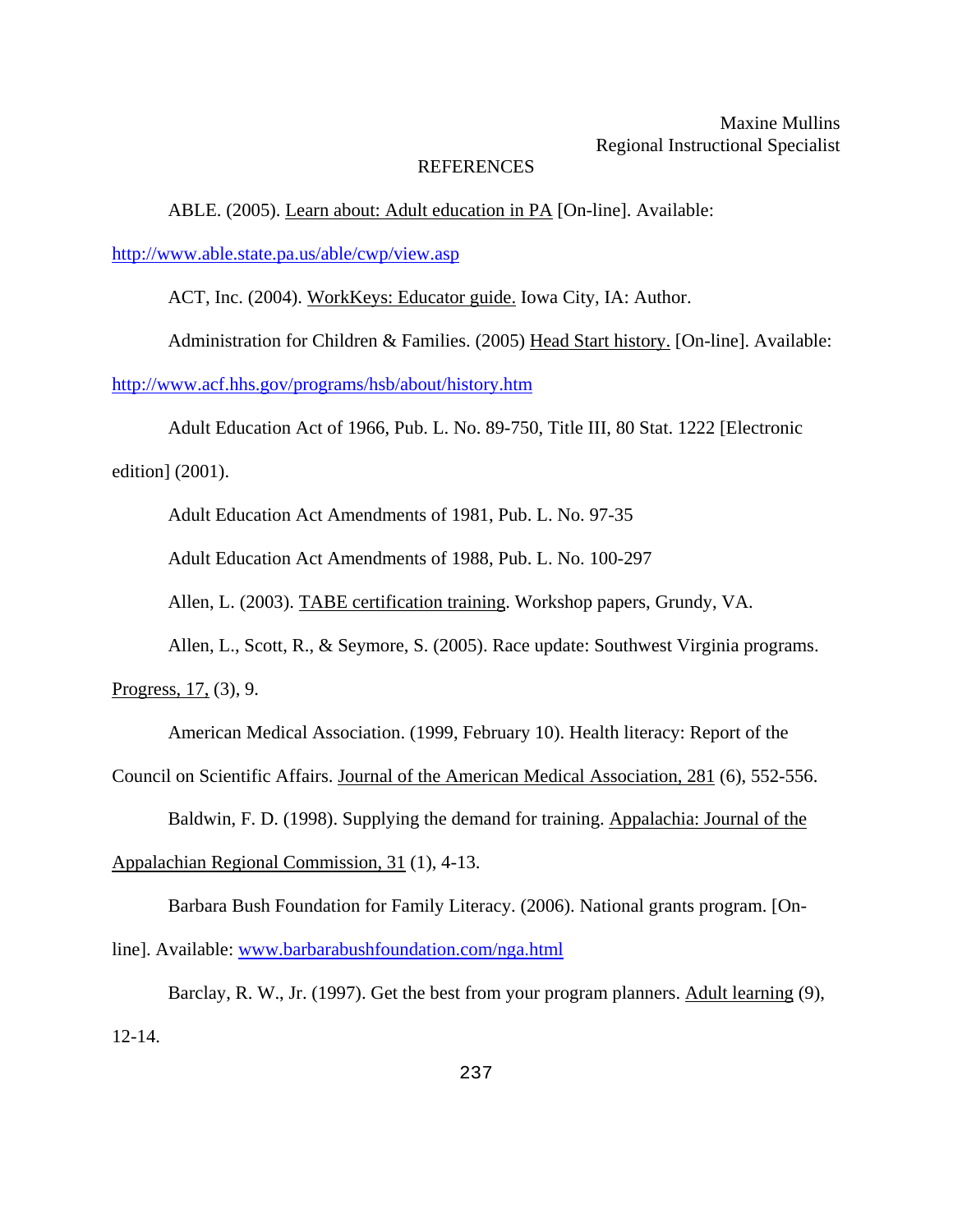# Maxine Mullins Regional Instructional Specialist Beasley, S. (2005). NRS updates  $&$  the Virginia impact. Workshop papers presented at Virginia Institute for Lifelong Learning, Radford, VA.

Belzer, A., Drennon, C., & Smith, C. (2001). Focus on Basics, Annual Review, 2.

Blue Ridge Public Television. (2005). Blue Ridge public television education services.

[On-line]. Available: <http://www.wbra.org/html/edserv>

 Brookfield, S. D. (1986). Understanding and facilitating adult learning. San Francisco: Jossey-Bass.

Brookfield, S. D. (1990). The skillful teacher. San Francisco: Jossey-Bass.

Brush, L. (2002). Head start. In Literacy in America: An encyclopedia of history, theory,

and practice (Vol. I, pp. 218-219). Santa Barbara, CA: ABC-CLIO.

Building skills for success: WV adult basic education (2005) [On-line]. Available:

<http://wvabe.org/fedstate.htm>

Cargill, D. (2004, Winter). Teacher observation project. Progress, 16 (2), 4-5.

Center for Health Care Strategies, Inc. (1998). Fact sheets about health literacy [On-line].

Available: [http://www.chcs.org](http://www.chcs.org/)

Cheatham, J. B., Colvin, R. J., & Laminack, L.L. (1993). Tutor: A collaborative

approach to literacy education (7th ed.). New York: Literacy Volunteers of America.

 Civil Rights Act of 1964, Pub. L. No. 88-352, Title IV, § 407, 78 Stat. 248 [Electronic edition] (2001).

 Clark, B. R. (1956). Adult education in transition. Berkley, CA: University of California Press.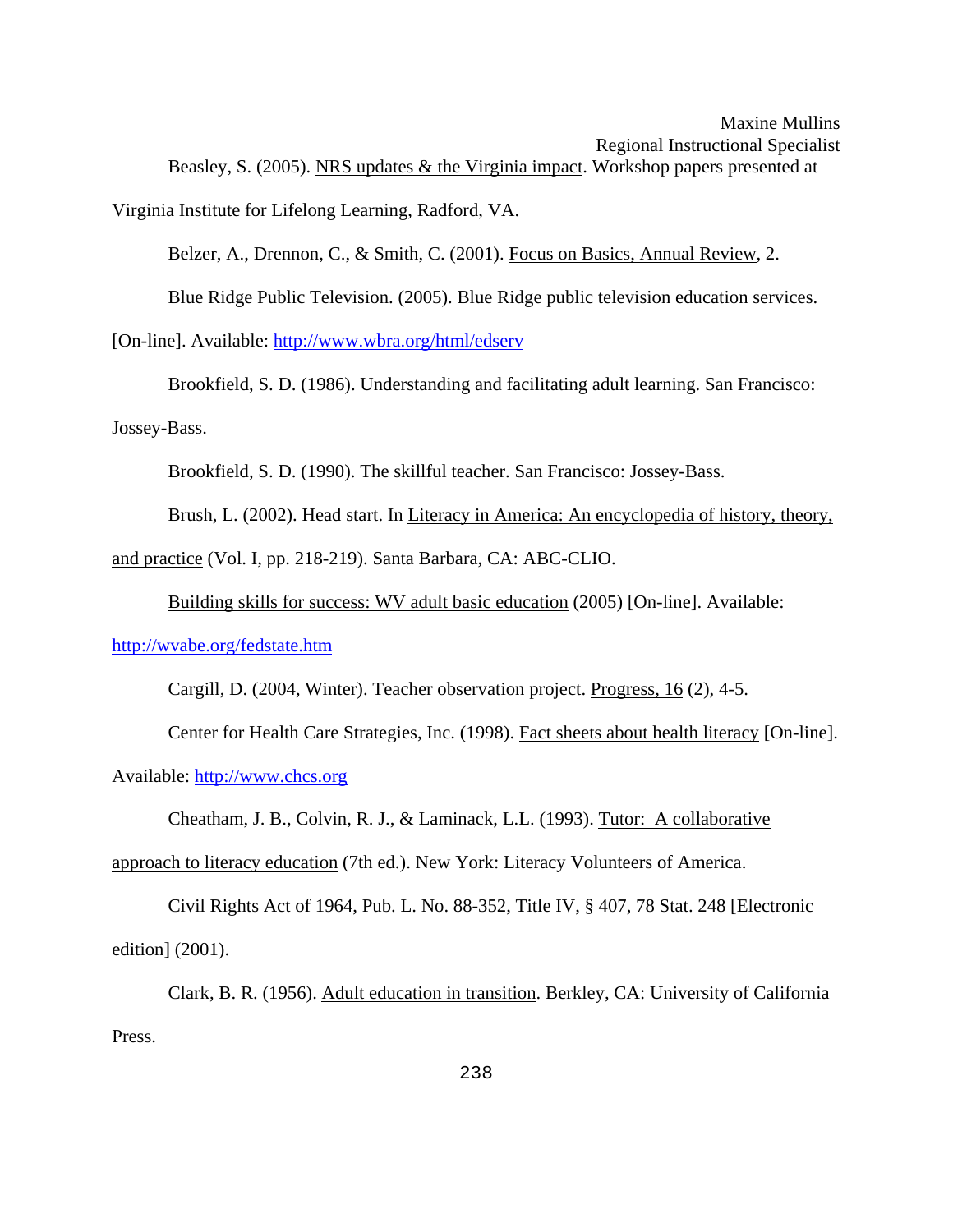Maxine Mullins Regional Instructional Specialist Code of Virginia. 22.1-223. Adult education and literacy. Richmond, VA: Virginia

Department of Education.

 Comings, J. P. (2002). Adult literacy programs. In Literacy in America: An encyclopedia of history, theory, and practice (Vol. I, pp. 22-25). Santa Barbara, CA: ABC-CLIO.

Commissioner of Labor and Workforce Development & White, P. (2000). Adult

Education and Family Literacy Act, Tennessee State Plan, 2000-2005 [On-line]. Available:

[http://cls.coe.utk.edu/stateplan/Chap\\_3.html](http://cls.coe.utk.edu/stateplan/Chap_3.html)

 Cook, W. D. (1977). Adult literacy education in the United States. Newark, DE: International Reading Association.

 Cook, W. D. (1979, April 1). An overview of literacy education in the United States (Presentation to the White House Conference on Libraries and Information Service). (ERIC Document Reproduction Service No. ED 177490)

 Crossroads Medical Mission. (2005). Crossroads medical mission. [On-line]. Available: [www.crossroadsmedicalmission.org](http://www.crossroadsmedicalmission.org/)

 Darling, S. (1992). Family literacy: The need and the promise. Louisville, KY: National Center for Family Literacy.

Davis, J. (Ed.). (1997a). Adult education: Administrators handbook. Richmond, VA: Virginia Adult Education Centers for Professional Development.

 Davis, J. (Ed.). (1997b). Adult education specialist starter kit. Richmond, VA: Virginia Adult Education Centers for Professional Development.

DeMary, J. (2002, December 6). Superintendent's memo No. 163. Richmond, VA: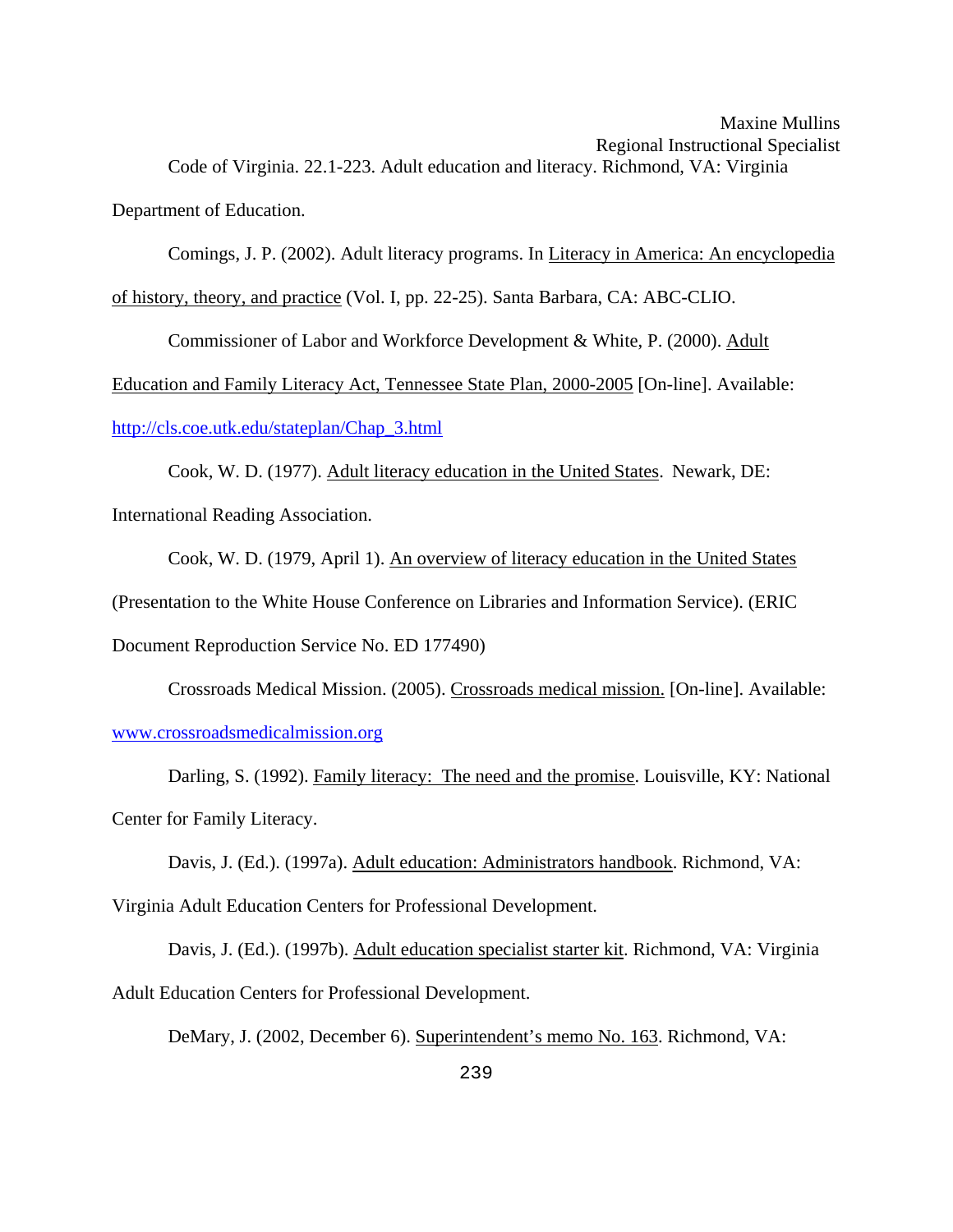Commonwealth of Virginia, Department of Education.

 DeMary, J. (2003, March 7). Superintendent's memo No. 40. Richmond, VA: Commonwealth of Virginia, Department of Education.

DeMary, J. (2005, May 13). Superintendent's memo No. 105. Richmond, VA:

Commonwealth of Virginia, Department of Education.

Dental Resources. (2005). Dental Resources Net [On-line] Available:

<http://www.dentalcare.com/>

 Drennon, C. E. (1994). Inquiry and action: A plan for adult education staff and professional development in Virginia (Rev. ed.). Richmond, VA: Virginia Adult Education

Centers for Professional Development.

 Economic Opportunity Act of 1964, Pub. L. No. 88-452, 78 Stat. 508 [Electronic edition] (2001).

 Elementary & Secondary Education Act of 1965, Pub. L. No. 89-10, Title I, § 2, 79 Stat. 32 [Electronic edition] (2001).

Elish-Pipe, L. (2002). Adult literacy. In Literacy in America: An encyclopedia of history,

theory, and practice (Vol. I, pp. 19-22). Santa Barbara, CA: ABC-CLIO.

 Eyre, G. (1998). History of the adult education act. Washington, DC: National Adult Education Professional Development Consortium, Inc. [On-line]. Available:

<http://naepdc.org/Issues/AEAHistort.htm>

Family Doctor. (2005). [On-line]. Available:<http://familydoctor.org/>

Federal Role in Education. (2005). [On-line]. Available: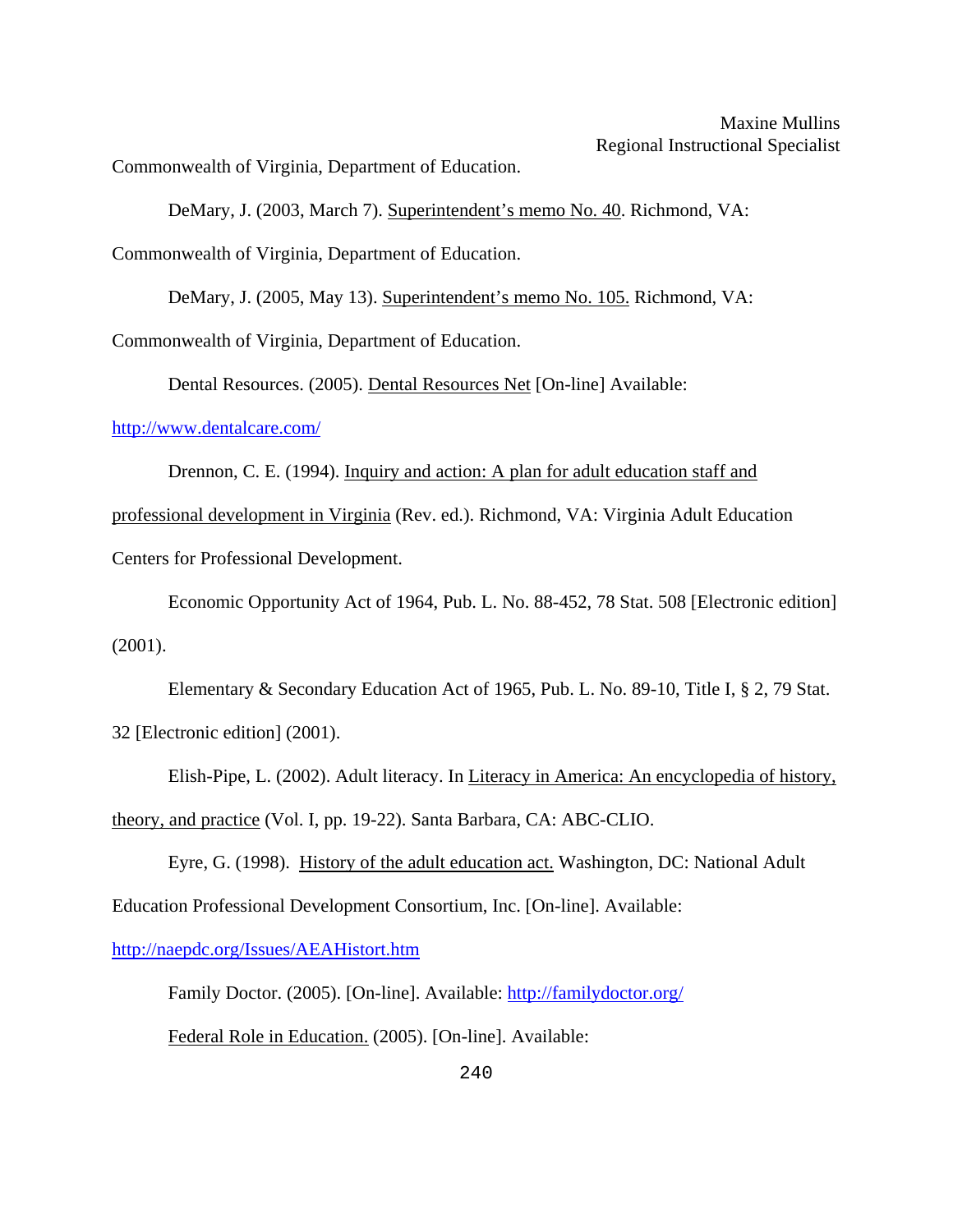<http://www.ed.gov/print/about/overview/fed/role.html>

Fingeret, H. A. (1989). Participatory literacy education. San Francisco: Jossey-Bass.

 Fingeret, H. A. (1991). Literacy in the USA: The present issues. (ERIC Document Reproduction Service No. ED340924)

 Fingeret, H. A. (1992). Adult literacy education: Current and future directions, An update.

(ERIC Document Reproduction Service No. ED354391)

 Foucar-Szocki, D., Erno, S., Dilley, S., Grant, S. P., Hildebrandt, N., Leonard, M. S., & Smith, G. (1997). We are now in the driver's seat: A practitioner evaluation of the Virginia adult education professional development system. Charlottesville, VA: Virginia Association of Adult & Continuing Education.

Galbraith, M. W. (1997-1998). The making of a skillful administrator. Adult learning,

(9), 22-24.

Garner, B. (1999, June). Voices of learners: Learner-identified impacts of study. Focus on Basics, (3), B, 22-23.

Garson, G. D. (2005). The Economic Opportunity Act of 1964 [On-line]. Available: [http://en.wikipedia.org/wiki/Economic\\_Opportunity\\_Act](http://en.wikipedia.org/wiki/Economic_Opportunity_Act)

Getzels, J. W., Lipham, J. M., & Campbell, R. F. (1968). Educational administration as a social process: Theory, research, practice. New York: Harper & Row.

 Gorton. R. A. (1976). School administration: Challenge and opportunity for leadership. Dubuque, IA: Wm C. Brown.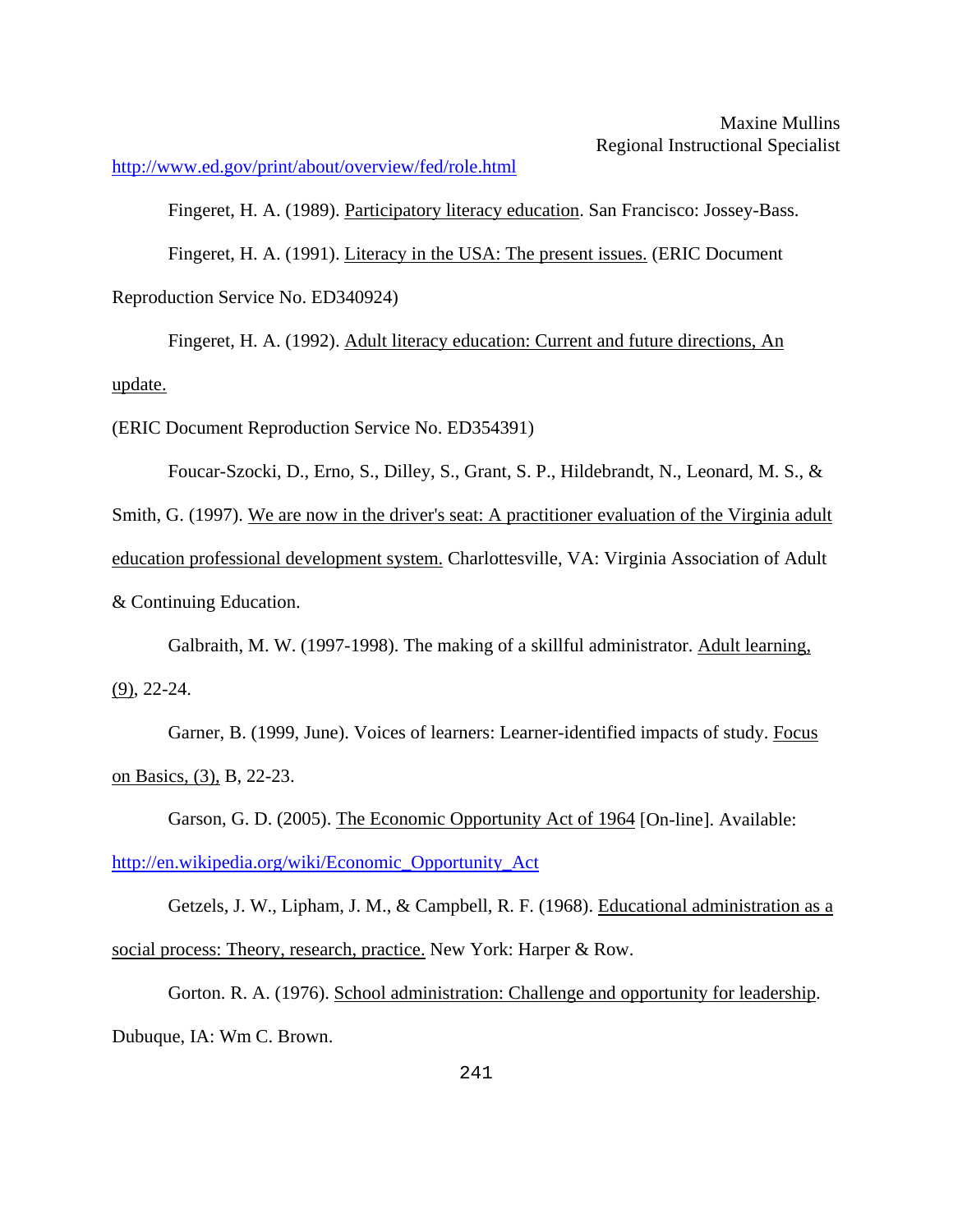Guzzetti, B. J. (Ed.). (2002). Literacy in America: An encyclopedia of history, theory,

and practice (Vol. I). Santa Barbara, CA: ABC-CLIO.

Hanson, E. M. (1985). Educational administration and organizational behavior ( $2<sup>nd</sup>$  ed.).

Boston: Allyn & Bacon.

Harman, D. (1987). Illiteracy: A national dilemma. New York: Cambridge.

Harper, S. (2003). The middle college. Voices of VAACE, (8), 8.

Harrell, G., & Wright, S. (1997). Are you ISO 9000 literate? Unpublished manuscript.

Presentation at Virginia Institute for Lifelong Learning, Radford, VA.

Hayes, D. (2003, Summer). And the winner is . . . Voices of VAACE, pp. 6-9.

Hayes, E. R. (1998, Fall). A typology of low-literate adults based on perceptions of

deterrents to participation in adult basic education. Adult Education Quarterly, 39 (1), 1-10.

 Huber, N. S. (1997). Effective administrators are managers and leaders. Adult learning, 9, (2), pp. 10-11, 30.

 Hunter, C., & Harman, D. (1979). Adult illiteracy in the United States: A report to the Ford Foundation. New York: McGraw-Hill.

 Imel, S. (1991). ERIC and the Adult Education Act: 25 years of collaboration (ERIC Digest 107). Columbus, OH: Center on Education and Training for Employment.

Jones, E. V., & Lowe, J. H. (n. d.). Adult literacy in rural Virginia. Richmond, VA: Virginia Association for Adult and Continuing Education.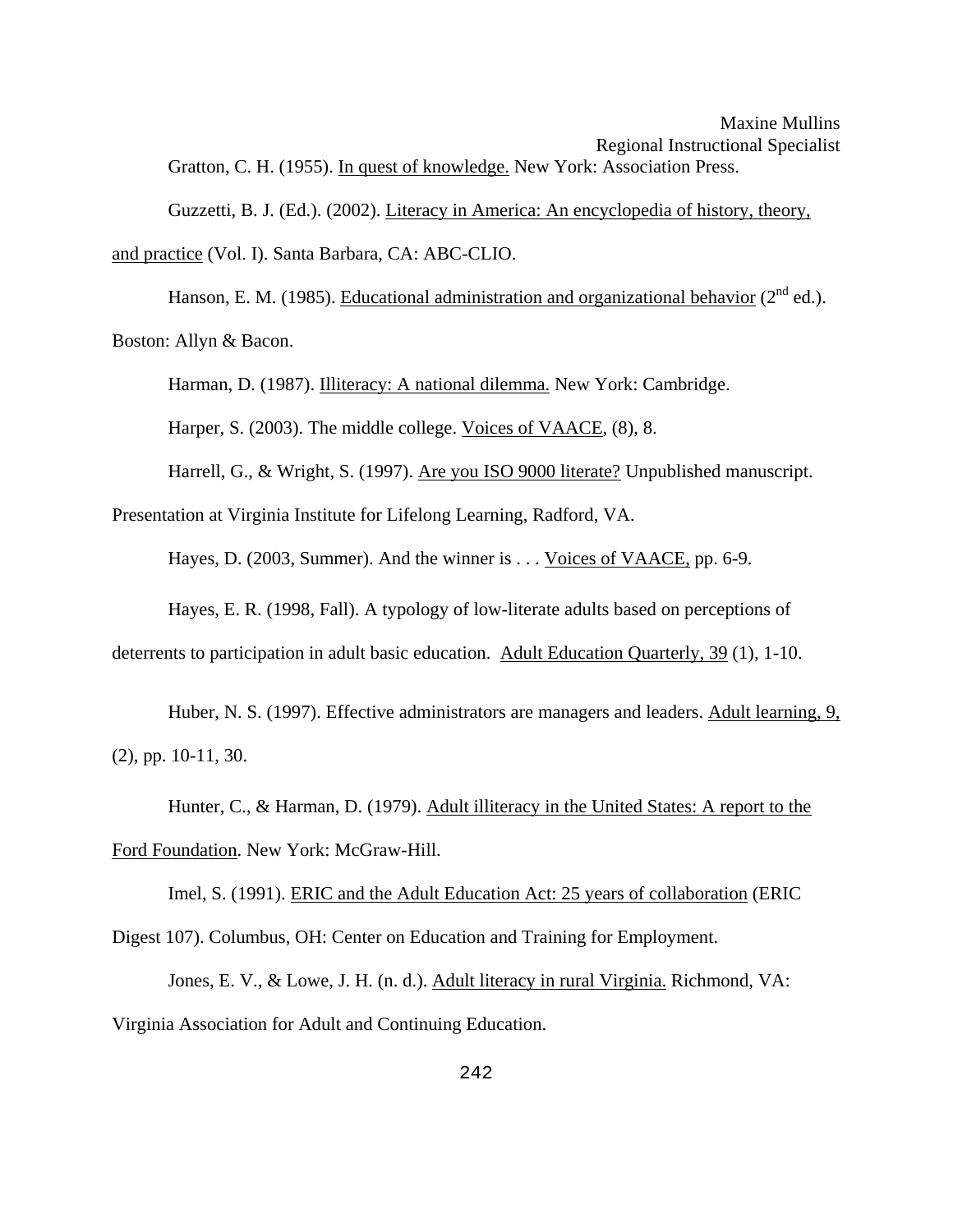Maxine Mullins Regional Instructional Specialist Kentucky Adult Education. (2004). Adult education fact sheet. [On-line]. Available: [http://adulted.state.ky.us/AE\\_Fact-Sheet.htm](http://adulted.state.ky.us/AE_Fact-Sheet.htm)

 Kentucky Educational Television. (2005). KET enterprise division: Videos and more for adult education. [On-line]. Available: <http://www.ket.org/enterprise>

Kentucky Virtual Adult Education. (2005). Welcome adult educator! [On-line].

Available:<http://www.kyvae.org/educator/index.asp>

Knowles, M. S. (1962). The adult education movement in the United States. New York:

Holt, Rinehart, & Winston.

Knowles, M. S. (1977). A history of the adult education movement in the United States.

Huntington, NY: Robert E. Krieger.

Kozol, J. (1986). Illiterate America. New York: New American Library.

Kreman, G. (1974). MDTA: The origins of the Manpower Development and Training

Act of 1962. [On-line]. Available:<http://www.dol.gov/asp/programs/history/mono-mdtatext.htm>

 Lotito, T., Jr. (1990). Case study of adult basic education programs in North Carolina and in Virginia. Unpublished doctoral dissertation, Virginia Polytechnic Institute & State University, Blacksburg.

 Manpower Development and Training Act of 1962, Pub. L. No. 87-415, Title I, § 101, 76 Stat. 23, [Electronic edition] (2001).

Martin, J. H., Carrier, A. H., & Hill, E. A. (1997). Virginia's changing workplace: Employers speak. Charlottesville, VA: University of Virginia, Weldon Cooper Center for Public Service.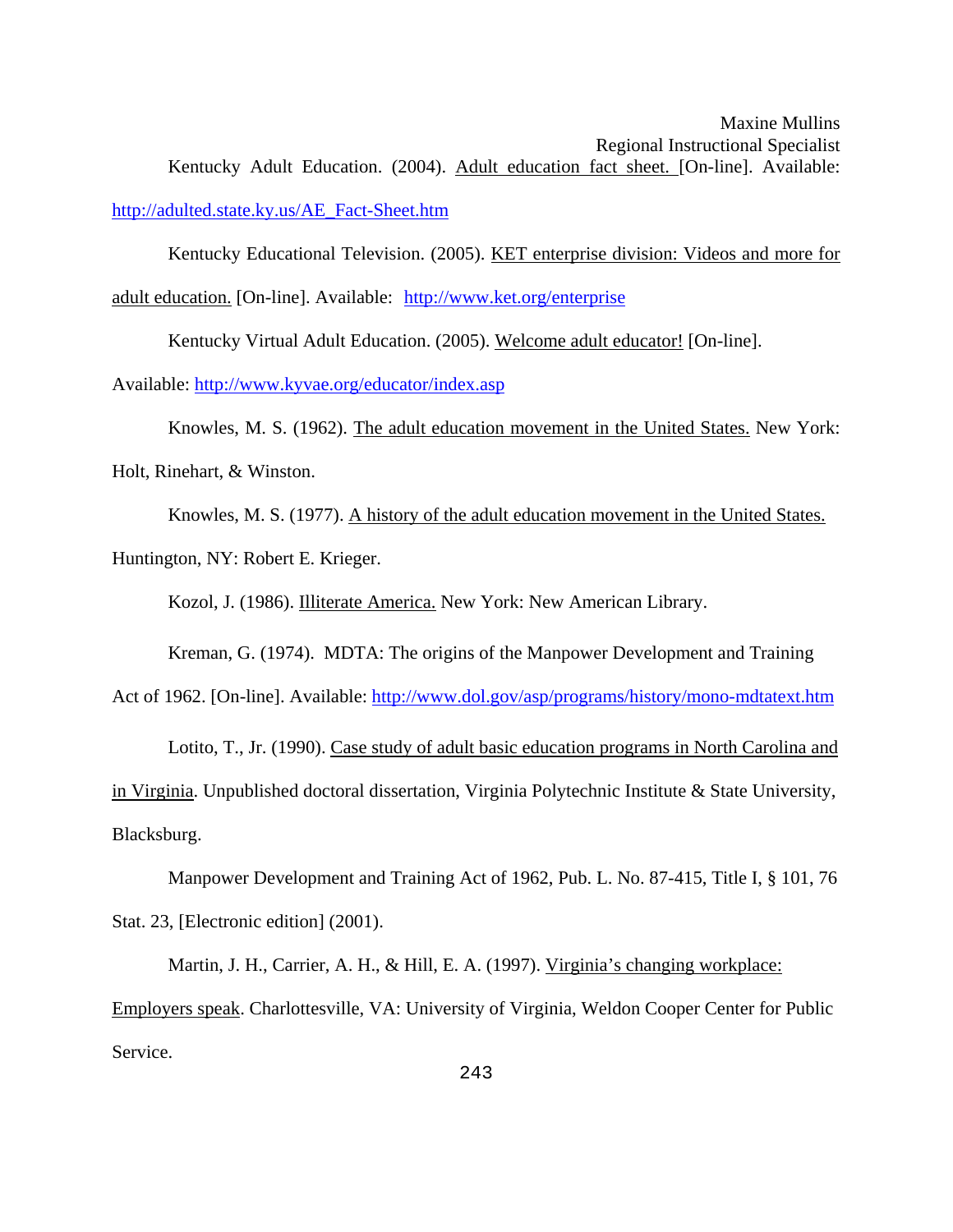training for Virginia's adults. Charlottesville, VA: University of Virginia, Center for Public Service.

 Martin, L. G., & Fisher, J. C. (Eds.). (1999). The welfare-to-work challenge for adult literacy educators. San Francisco: Jossey-Bass.

 Maykut, P., & Morehouse, R. (1994). Beginning qualitative research: A philosophic and practical guide. Washington, DC: Falmer Press.

McKnight, R. (2004, Winter). Content standards: Who wants them? Who needs them?

Progress, 16 (2), 8-9, 13.

 McLendon, L. L. (1989). The Virginia adult learning system: A perpetual discussion draft. Richmond, VA: Virginia Department of Education.

McLendon, L. L. (1992). Instructional technical assistance: Ancillary working paper.

Richmond, VA: Virginia Department of Education, Office of Adult Education.

McLendon, L. L. (1998). Adult education briefing: Workforce investment act. Richmond,

VA: Virginia Department of Education, Office of Vocational and Adult Education Services.

Merriam, S. B., & Brockett, R. G. (1997). The profession and practice of adult education:

An introduction. San Francisco: Jossey-Bass.

 Merriam, S. B., & Caffarella, R. (1999). Learning in adulthood: A comprehensive guide (2nd ed.). San Francisco: Jossey-Bass.

Miles, M. B., & Huberman, A. M. (1994). Qualitative data analysis ( $2<sup>nd</sup>$  ed.). Beverly Hills, CA: Sage.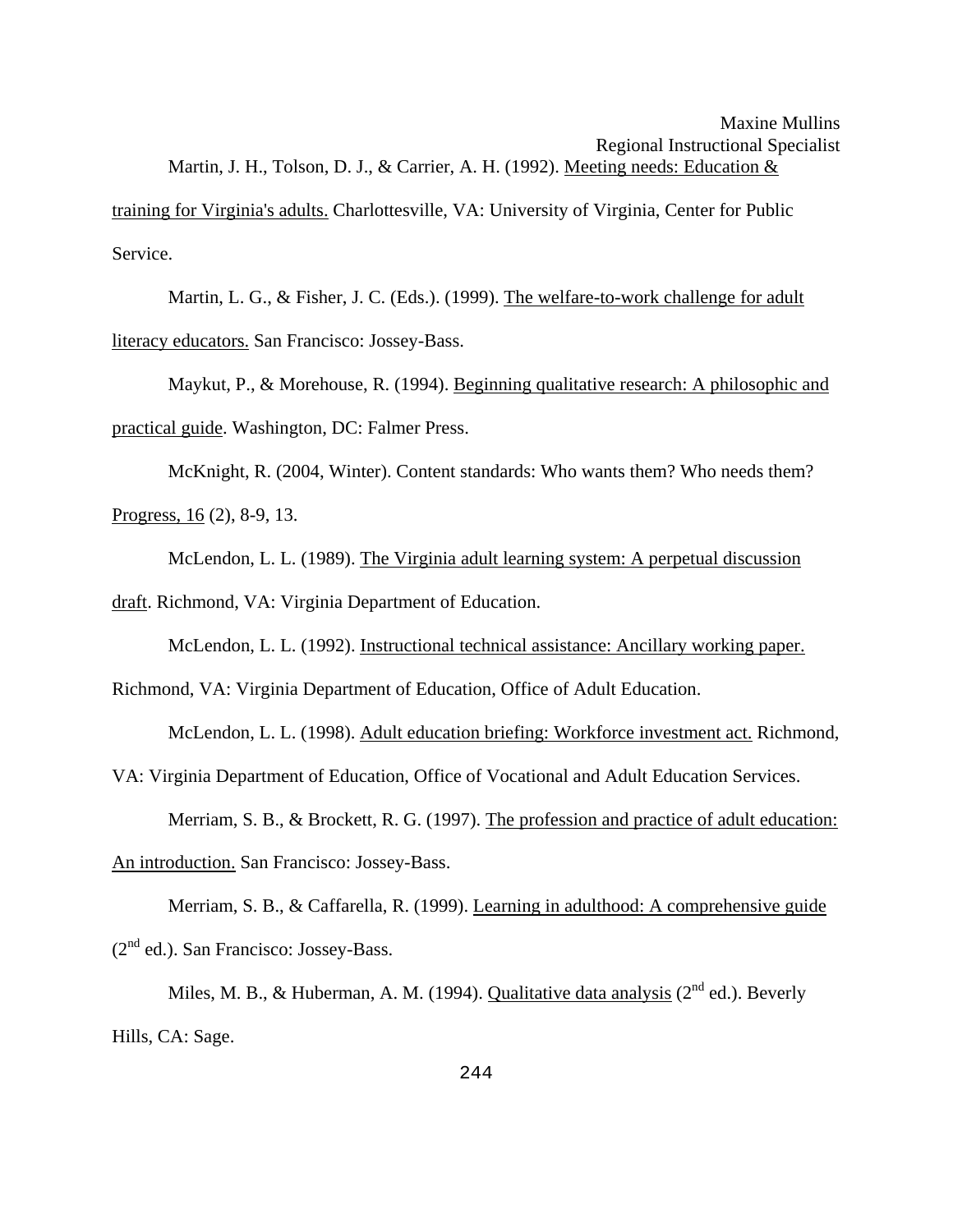Mintzberg, H. (1973). The nature of managerial work. New York: Harper & Row.

Moak, R. (1993). Job satisfaction of adult education administrators in Virginia.

Unpublished doctoral dissertation. Richmond, VA: Virginia Commonwealth University.

Morphet, E. L., Johns, R. L., & Reller, T. L. (1982). Educational organization and

administration: Concepts, practices, and issues  $(4<sup>th</sup>$  ed.). Englewood Cliffs, NJ: Prentice-Hall.

Mount Rogers Regional Adult Education Program. (May 28, 2003). Mount Rogers

Regional Adult Education Program: Reference/policy manual. Abingdon, VA: Author.

Mount Rogers Regional Adult Education Program Class Schedule. (2003-2004).

Abingdon, VA: Mount Rogers Regional Adult Education Program.

National Center for Education Statistics. (2005). [On-line]. Available:

<http://www.literacycampus.org/download/NALS.pdf>

National Center for Education Statistics. (2005). A first look at the literacy of America's

adults in the  $21<sup>st</sup>$  century. [On-line] Available:

<http://nces.ed.gov/pubsearch/pubsinfo.asp?pubid=2006470>

National Center for Family Literacy. (2005). What does NCFL do? [On-line]. Available:

<http://www.famlit.org/FAQ/About/ncfl.cfm>

National Center for the Study of Adult Learning and Literacy. (2002, June). Focus on

Basics,  $5$ ,  $(D)$ .

National Center on Adult Literacy. (2005). [On-line]. Available:

<http://literacy.org/ncal.html>

National Commission on Excellence in Education. (1983). A nation at risk. [On-line].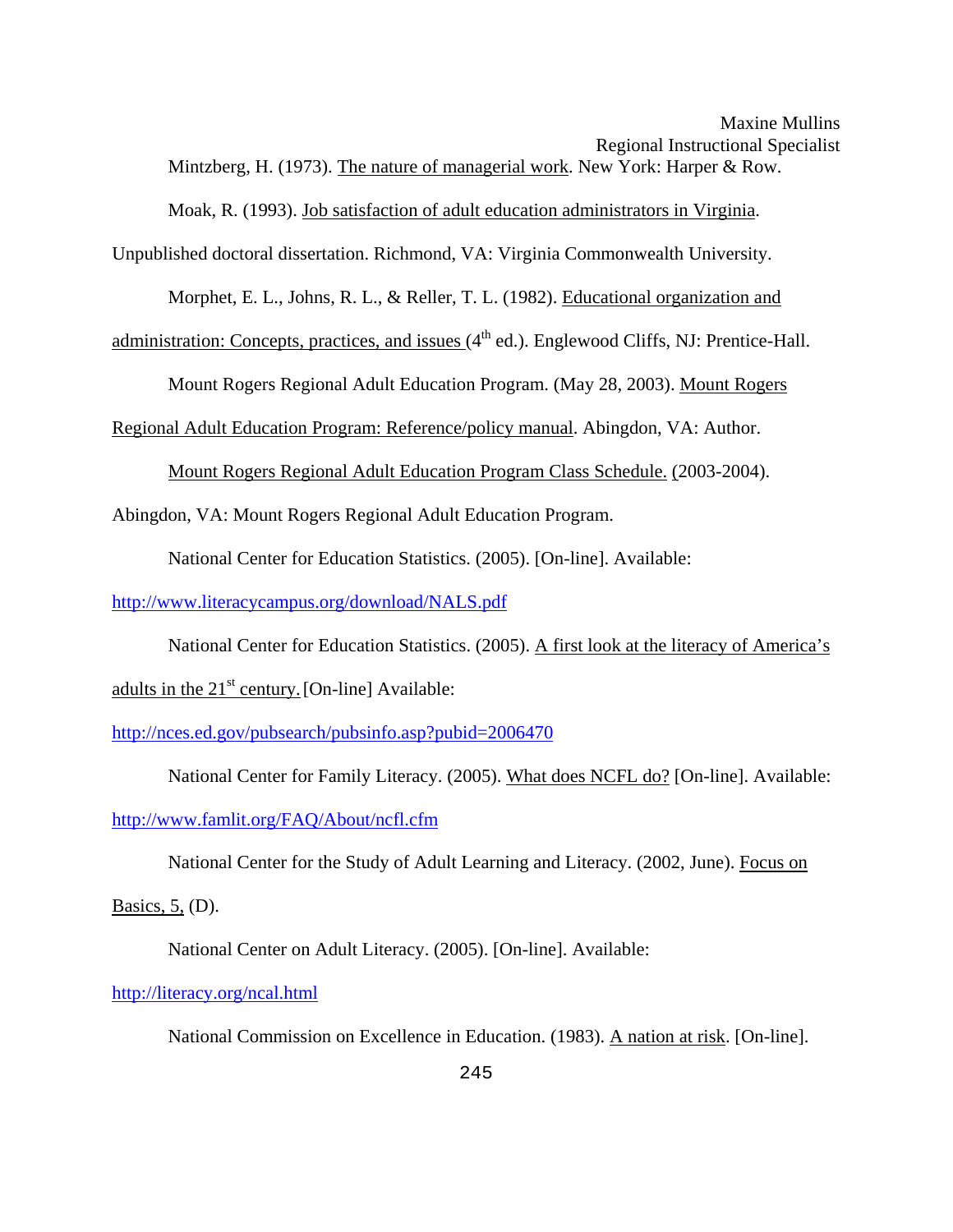Available:<http://www.ed.gov/pubs/NatAtRisk/risk.html>).

 National Council of State Directors of Adult Education. (2005).Talking points: 2006 budget for adult education. [On-line]. Available:

[http://www.ncsdae.org/myweb/talking\\_points.htm](http://www.ncsdae.org/myweb/talking_points.htm)

National Defense Education Act of 1958, Pub. L. No. 85-864, Title I, § 101, 72 Stat.

1581 [Electronic edition] (2001).

National Education Goals Panel. (1994a). Data for the national education goals report –

Volume one: National data (ISBN 0-16-045203-1). Washington, DC: U.S. Government Printing Office.

National Education Goals Panel. (1994b). The national education goals report: Building a

nation of learners (ISBN 0-16-045194-9). Washington, DC: U.S. Government Printing Office.

National Institute for Literacy. (2000, April). Fact sheet: Adult and family literacy [On-

line]. Available: [http://www.nifl.gov](http://www.nifl.gov/) 

National Institute for Literacy. (2001, December). Education funding bill approved by

Congress [On-line]. Available: <http://www.nifl.gov/nifl/policy/updates/01-12-20.html>

National Institute for Literacy. (2005a). About NIFL [On-line]. Available:

#### <http://www.nifl.gov/nifl/eff.html>

National Institute for Literacy. (2005b). Bridges to practice. [On-line]. Available: <http://www.nifl.gov/nifl/ld/bridges/about/project.html>

 National Literacy Act of 1991, Pub. L. No. 102-73, Title II, § 201, 105 Stat. 342 [Electronic edition] (2001).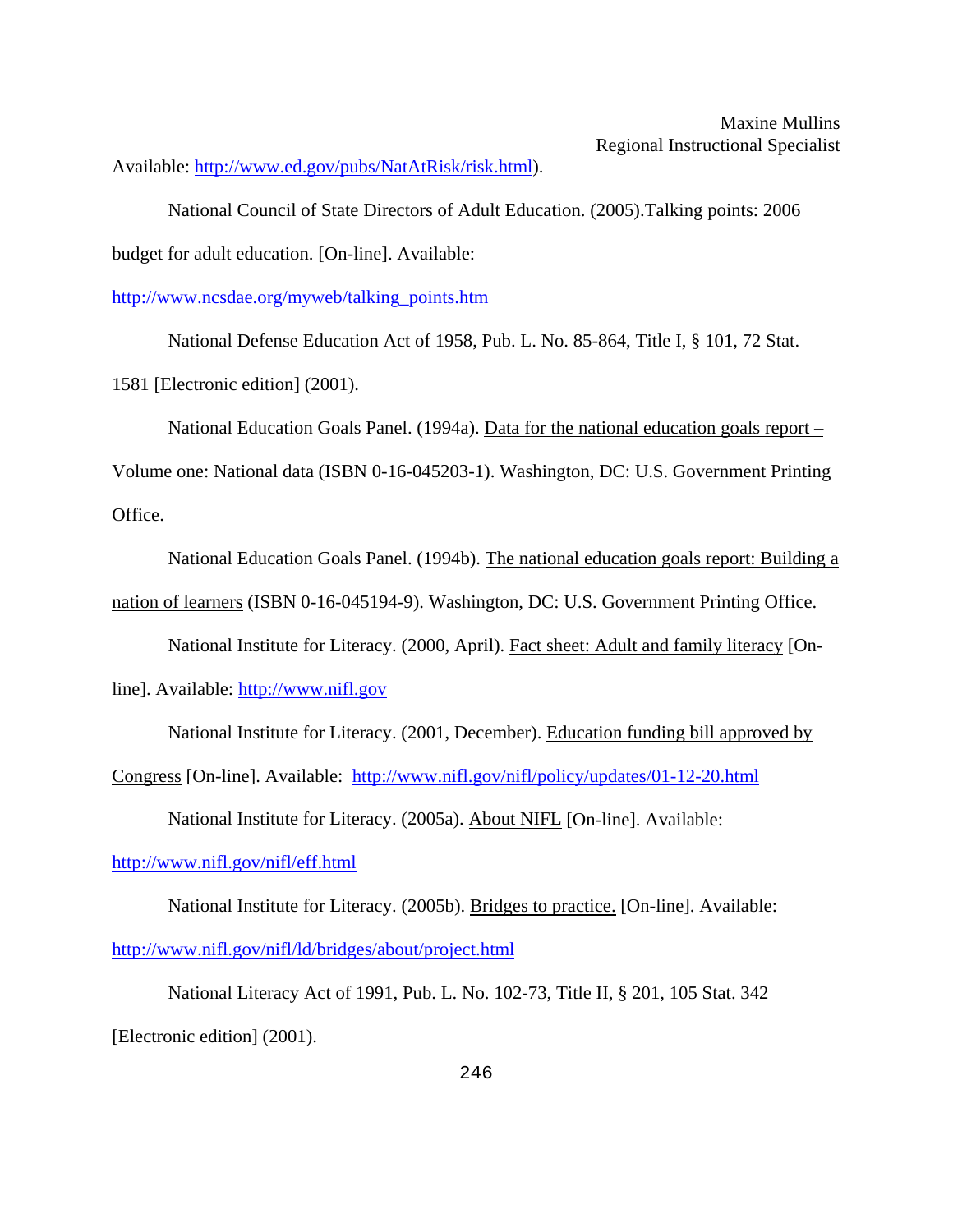No Child Left Behind Act of 2001, Pub. L. No. 107-110.

 Omoregie, M., & Farish-Jackson, J. (2003). A guide to distance education. Lanham, MD: University Press of America.

Patton, M. Q. (1980). Qualitative evaluation methods. Beverly Hills, CA: Sage.

 Patton, M. Q. (1990). Qualitative evaluation and research methods (2nd ed.). Newberry Park, CA: Sage.

 Poe, A. (2003). Sullivan County adult education. [Brochure] Blountville, TN: Sullivan County Department of Education.

ProLiteracy Worldwide. (2005). Laubach literacy action. [On-line] Available:

[http://www.proliteracy.org](http://www.proliteracy.org/)

Race, P. (2005). 500 tips for open and online learning ( $2<sup>nd</sup>$  ed.). New York:

RoutledgeFalmer.

Race to GED. (n. d.). [Brochure]. Available: ged@vcu.edu

Ritchie, J., & Lewis, J. (Eds.). (2003). Qualitative research practice: A guide for social

science students and researchers. Thousand Oaks, CA: Sage.

Rochford, J. (2003, September). WIA reauthorization. Voices of VAACE, p. 9.

Rochford, J. (2005, February). President's Message. Voices of VAACE, pp. 2-3.

Roosevelt's tree army: A brief history of the Civilian Conservation Corps. (2005). [On-

line]. Available:<http://www.cccalumni.org/history1.html>

Rudd, R. E., Moeyken, B. A., & Colton, T. C. (1999). Health and literacy: A review of

medical and public health literacy. Focus on Basics (1).

247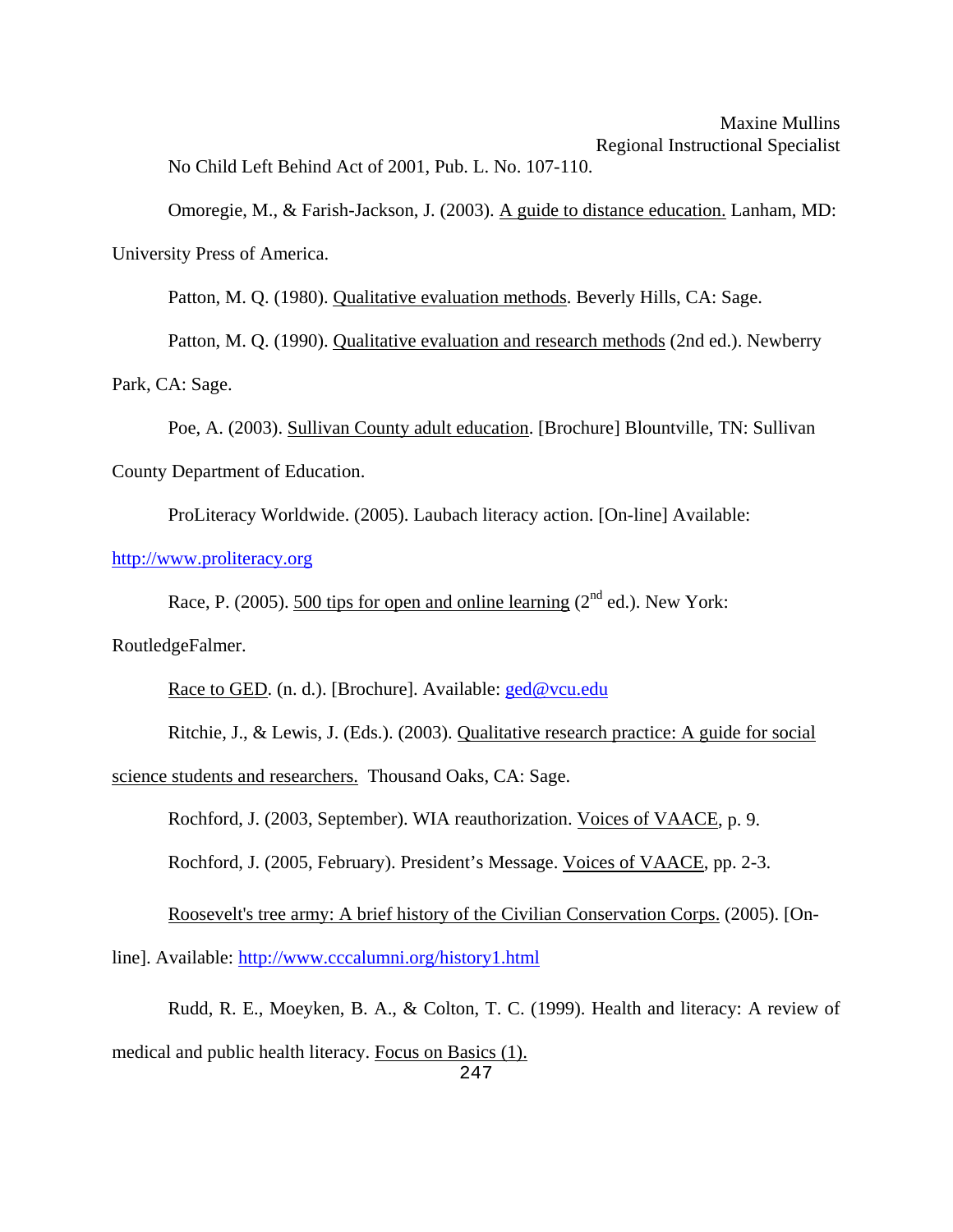Schugurensky, D. (Ed.). (2006). History of education: Selected moments of the  $20<sup>th</sup>$ 

century. [On-line]. Available:

<http://fcis.oise.utoronto.ca/~dschugurensky/assignment1/1944gibill.html>

 Sergiovanni, T. J. (2001). The principalship: A reflective practice perspective. Boston: Allyn & Bacon.

Seymore, S., Scott, R., & Allen, L. (2005). Race to GED: Collaborative approach to

marketing Race to GED. Workshop at Southwest Virginia Institute for Lifelong Learning,

Radford, VA.

Sherron, R. H. (1985). A longitudinal evaluation of adult basic education in Virginia:

1970-1985. Richmond, VA: Virginia Commonwealth University.

Singleton, K. (2003). Virginia adult education health literacy toolkit. Richmond, VA:

Virginia Adult Learning Resource Center.

Smith, N. B. (1934). American reading instruction. New York: Silver Burdett.

 Smith-Hughes Vocational Education Act of 1917. (Feb. 23, 1917), Pub. L. No. 64-347, 39 Stat. 932.

 Spacone, R. (Ed.). (2001, Fall). Mount Rogers regional adult education program celebrates its  $10^{th}$  anniversary. Progress, 14 (1), 5.

SPSS, Inc. (1994). SPSS for Windows. Chicago: Author.

Squires, P. (1989). Literacy in Virginia: The problem, the challenge, the solutions.

[Booklet] Reprinted from Richmond Times-Dispatch, May 28-30, 1989.

Stamper, R. (2004). Get on track with the . . . Race to GED. Progress, 16 (3), 1, 14.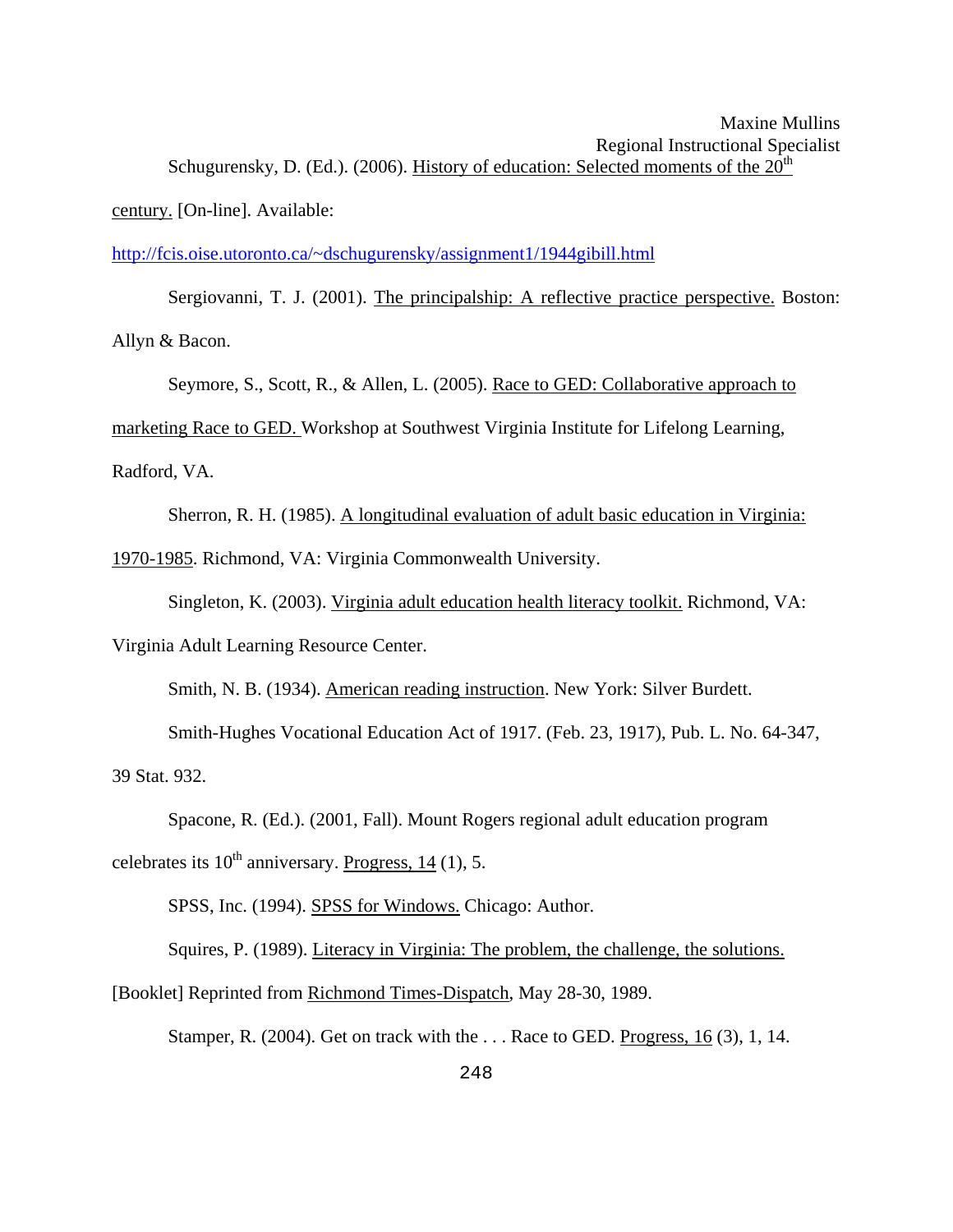Stamper, R. (Ed.). (2005, Spring). Progress, 17 (3).

 Stapleton, P. D. (1999, January 15). Superintendent's memo. No. 5. Richmond, VA: Commonwealth of Virginia, Department of Education.

 Strong, E. E. (1928). Adult education in Virginia. Charlottesville, VA: University of Virginia.

 Stubblefield, H. W. (1988). Towards a history of adult education in America: The search for a unifying principle. New York: Croom Helm.

Stubblefield, H. W., & Keane, P. (1994). Adult education in the American experience:

From the colonial period to the present. San Francisco: Jossey-Bass.

Taylor, K., Marienau, C., & Fiddler, M. (2000). Developing adult learners: Strategies for

teachers and trainers. San Francisco: Jossey-Bass.

Thayer, Y. (2004, Spring). Letter. Progress, 16 (3), 8.

Titmus, C. J. (Ed.). (1989). Lifelong education for adults: An international handbook.

New York: Pergamon Press.

Training & Technical Assistance Center. (2001). T/TAC Bulletin, 10.

United States Bureau of the Census. (2000). Census 2000: Data for the state of Virginia

[On-line]. Available: <http://www.census.gov/census2000/states/va.html>

United States Congress. (2005). [On-line]. Available: [http://www.congress.gov/cgi-](http://www.congress.gov/cgi-bin/bdquery/z?d109:SN00009:@@@L&summ2=m&e)

[bin/bdquery/z?d109:SN00009:@@@L&summ2=m&e](http://www.congress.gov/cgi-bin/bdquery/z?d109:SN00009:@@@L&summ2=m&e)

 United States Department of Education. (1999). Allotments for the adult education stateadministered basic grants program. U. S. Department of Education, Division of Adult Education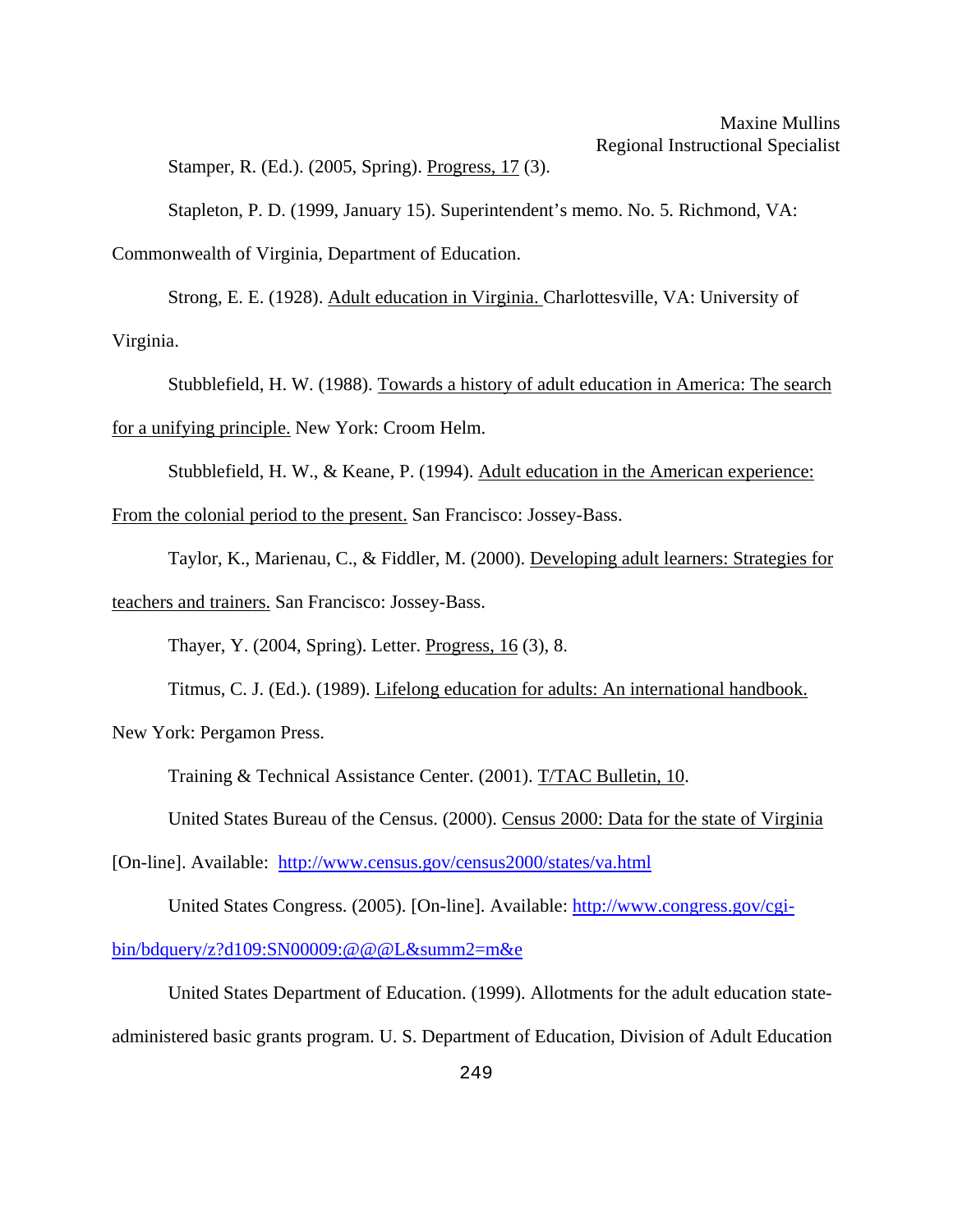and Literacy.

United States Department of Education. (2005). [On-line] Available:

<http://www.ed.gov/about/landing.jhtml?src=gu>

United States Department of Education. (2005). Office of Vocational and Adult

Education. Available: [www.ed.gov/offices/OVAE](http://www.ed.gov/offices/OVAE) 

United States Food & Drug Administration. (2005). Bilingual brochures. [On-line].

Available: [http://www.fda.gov](http://www.fda.gov/)

Verizon. (2005). Verizon Literacy Network. [On-line] Available:

[http://www.verizonreads.net/about\\_verizon.asp](http://www.verizonreads.net/about_verizon.asp)

Virginia Adult Education Workplace Workgroup. (1997). Virginia's guide to workforce

education program development (Unpublished document). Available from the Virginia

Department of Education, Adult Education and Training, Richmond, VA..

Virginia Adult Learning Resource Center. (n. d.). Professional development. [On-line]

Available: [www.aelweb.vcu.edu/training](http://www.aelweb.vcu.edu/training) 

Virginia Adult Learning Resource Center. (1991-2005). Progress.

Virginia Adult Learning Resource Center. (2005). Virginia adult learning resource center

[On-line]. Available: www.valrc.org

Virginia Association for Adult and Continuing Education. (1993-2000). Virginia

association for adult and continuing education.

Virginia Association for Adult and Continuing Education. (2001-2005). Voices of

#### VAACE.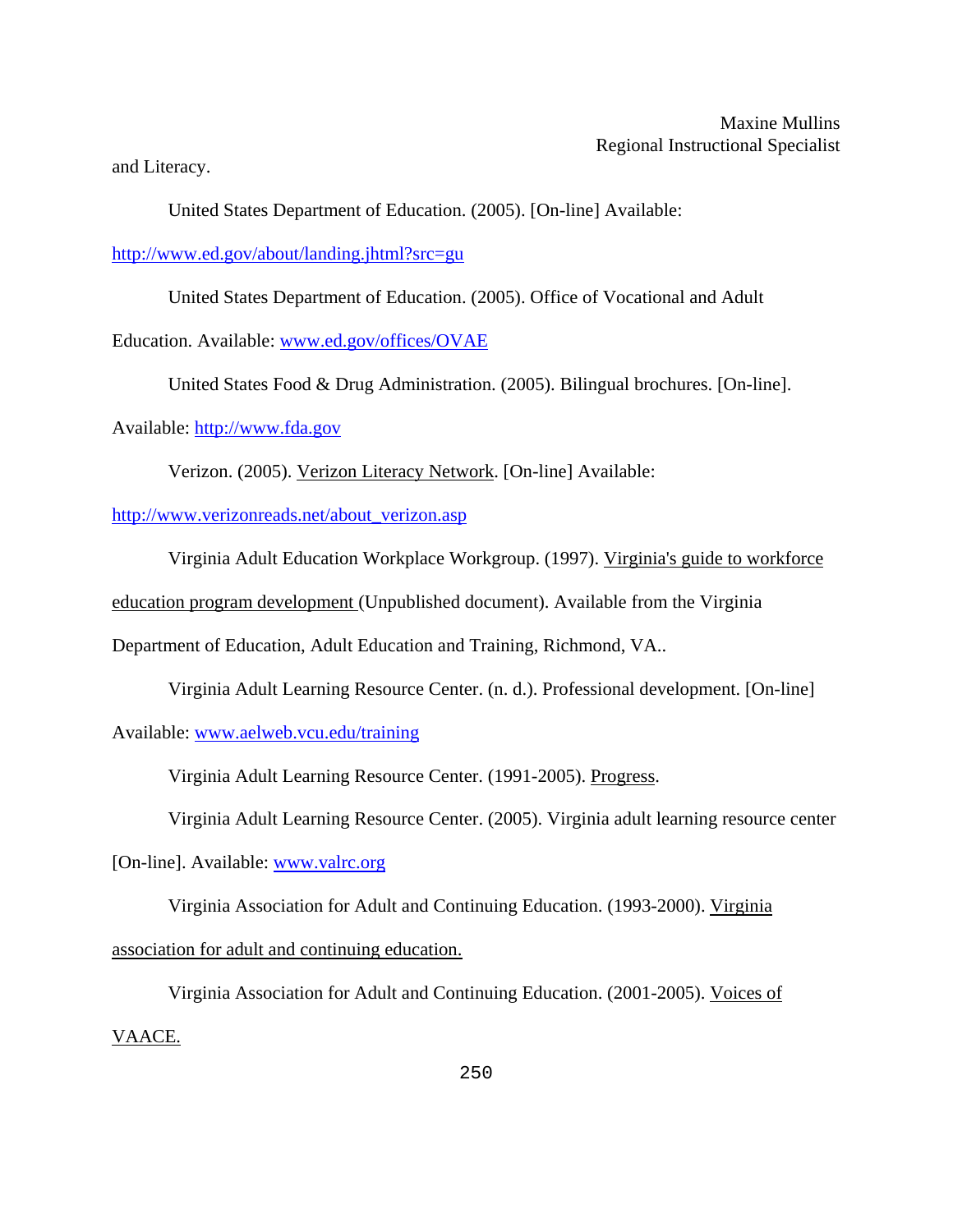[On-line] Available: [http://www.pen.k12.va.us/VDOE/VA\\_Board/home.shtml](http://www.pen.k12.va.us/VDOE/VA_Board/home.shtml) 

 Virginia Department of Education. (1993a). Adult education: Administrative handbook. Richmond, VA: Virginia Department of Education, Office of Adult Education.

 Virginia Department of Education. (1993b). Amendments to the Commonwealth of Virginia adult education four-year plan. Richmond, VA: Virginia Department of Education, Office of Adult Education.

 Virginia Department of Education. (1993c). Virginia adult education specialist starter kit. Richmond, VA: Virginia Department of Education, Office of Adult Education.

 Virginia Department of Education. (1996a). Adult education special and staff development projects: Request for proposal (RFP) packet, 1996-1997. Richmond, VA: Virginia Department of Education, Office of Adult Education, Division of Instruction.

 Virginia Department of Education. (1996b). Regional ancillary services request for proposal. Richmond, VA: Virginia Department of Education, Office of Adult Education.

Virginia Department of Education. (1996c). Virginia school laws: 1996 edition.

Charlottesville, VA: Michie.

 Virginia Department of Education. (1998). Renewal application for adult literacy and basic education funds, 1998-99. Richmond, VA: Virginia Department of Education, Office of Vocational and Adult Education Services.

 Virginia Department of Education. (1999a). Local plan and application for adult education funds. Richmond, VA: Virginia Department of Education, Office of Vocational and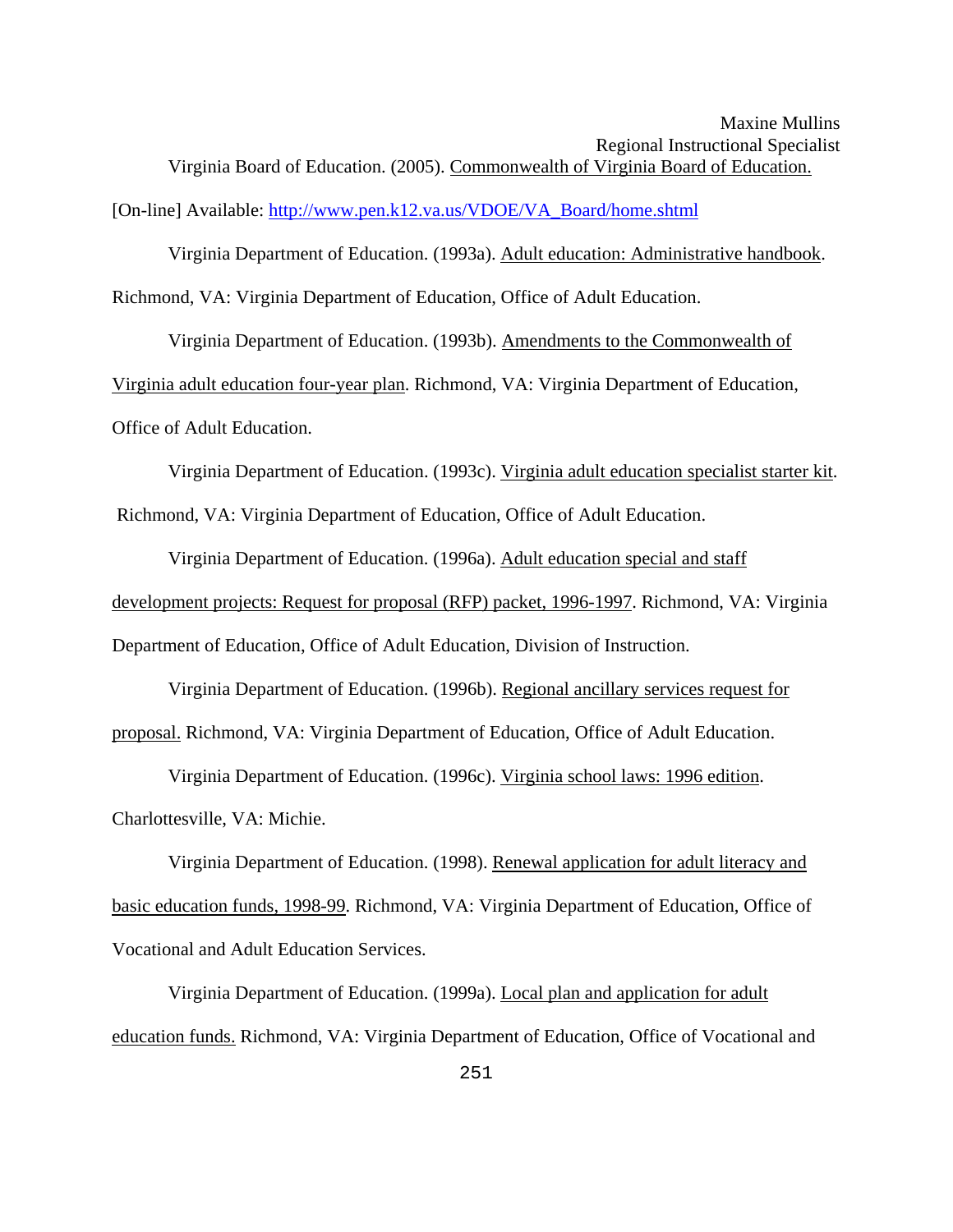Adult Education Services.

 Virginia Department of Education. (1999b). Virginia state plan for adult education and family literacy. Richmond, VA: Virginia Department of Education, Office of Vocational and Adult Education Services.

 Virginia Department of Education. (2000). Virginia adult education quality works accountability system: Quality indicators, measures and standards. Richmond, VA: Virginia Department of Education, Office of Adult Education and Literacy.

 Virginia Department of Education. (2001a). Adult education and literacy statewide annual performance report: Program years (2001-2004). Richmond, VA: Virginia Department of Education, Office of Adult Education & Literacy.

 Virginia Department of Education. (2001b). Regional ancillary services request for proposal. Richmond, VA: Virginia Department of Education, Office of Adult Education and Literacy.

 Virginia Department of Education. (2002a). Adult education special and staff development projects: Request for proposal. Richmond, VA: Virginia Department of Education, Office of Adult Education and Literacy.

 Virginia Department of Education. (2002b). Welcome! [Brochure] Richmond, VA: Virginia Department of Education, Office of Adult Education and Literacy.

 Virginia Department of Education. (2002c). Teacher Observation Project. [On-line] Available:<http://www.aelweb.vcu.edu/projects/observation>

Virginia Department of Education. (2004). Adult education special and staff development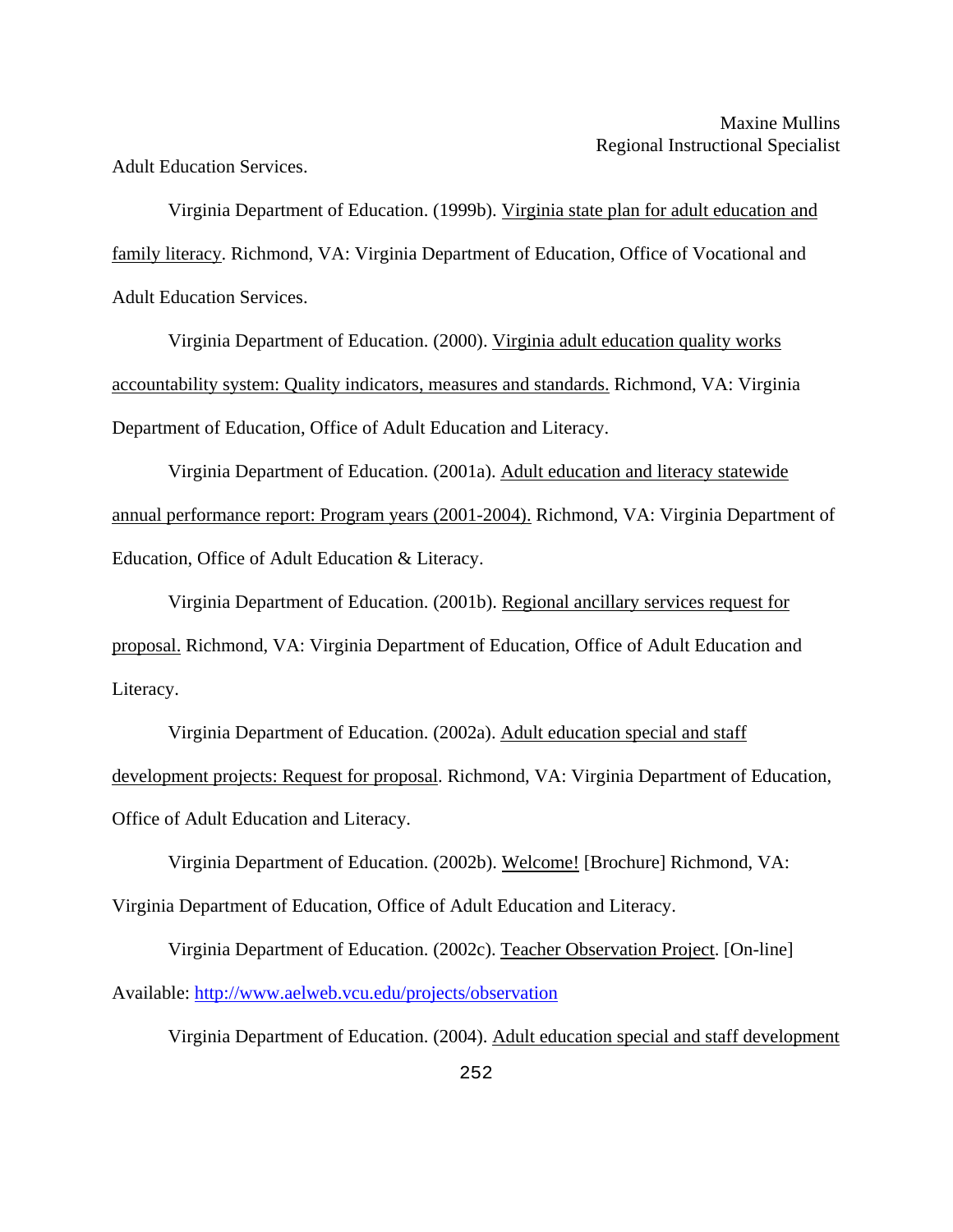Regional Instructional Specialist projects: Request for proposal. Richmond, VA: Virginia Department of Education, Office of Adult Education and Literacy.

Maxine Mullins

Virginia Department of Education. (2005). Office of Adult Education and Literacy. [On-

line] Available:<http://www.pen.k12.va.us/VDOE/Instruction/Adult>/

Virginia Employment Commission. (2005). Current monthly unemployment rates for

August 2005 [On-line]. Retrieved 9/30/05, from

http://www.vec.virginia.gov/vecportal/lbrmkt/uidata.cfm?pr=print&ar=pdc and now available from<http://velma.virtuallmi.com/default.asp>

Virginia General Assembly. (2003).Welcome to the Virginia General Assembly website.

[On-line] Available: <http://leg1.state.va.us/>

Virginia Literacy Foundation & Virginia Department of Education. (2002). Honoring

exemplars of quality: Jeannie P. Baliles' Awards in Literacy and the Virginia Adult Education

Excellence Awards. Richmond, VA: Author.

Virginia Literacy Initiative. (1994). An overview of the Virginia Literacy Initiative.

Richmond, VA: Author.

Virginia Office of Adult Education and Literacy. (2005). [On-line]. Available:

<http://www.pen.k12.va.us/VDOE/Instruction/Adult/index.html>

Virginia's Planning Districts. (2005). [On-line]. Available:

<http://www.virginia.edu/coopercenter/gif/vapd.gif>

Vocational Education Act of 1963, Pub. L. No. 88-210, 77 Stat. 403.

Weber, J. M., & Puleo, N. F. (1988). Dynamics of secondary programs assisted under the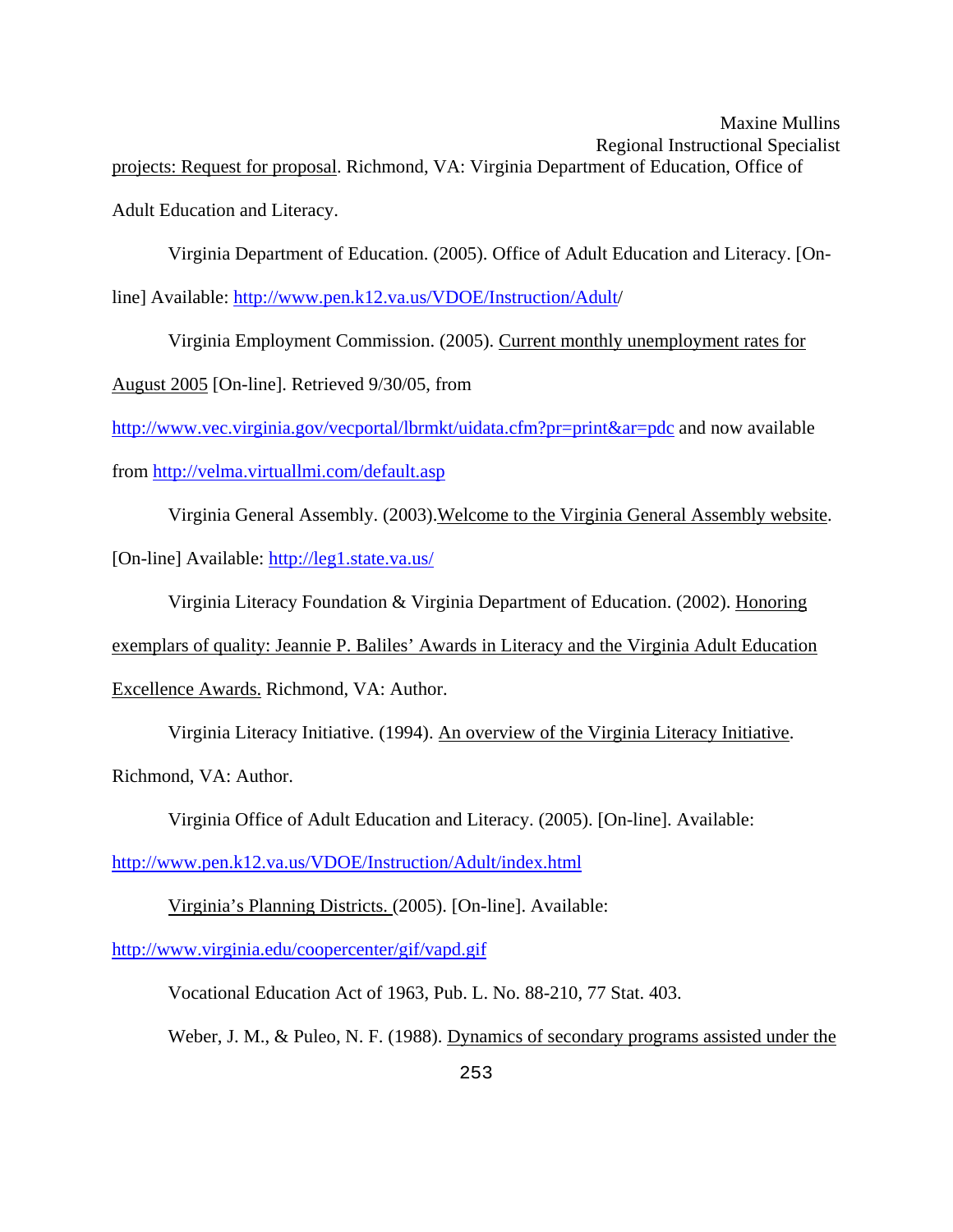Carl D. Perkins Act. Columbus, OH: The National Center for Research in Vocational Education.

West Virginia Department of Education. (2005a). West Virginia adult education

coordinators. [On-line] Available: <http://www.wvabe.org/adultcoordinator.htm>

West Virginia Department of Education. (2005b). West Virginia adult education

program. [On-line]. Available: [http://www.wvabe.org](http://www.wvabe.org/)

 Workforce Improvement Network. (2003). Certification guide. Harrisonburg, VA: Author.

Workforce Investment Act of 1998, Pub. L. No. 105-220, 112 Stat. (1998).

 Yin, R. K. (1989). Case study research: Design and methods. Newberry Park, CA: Sage. Young, M. B., Fleischman, H., Fitzgerald, N., & Morgan, M. A. (1995). National evaluation of adult education programs: Executive summary. Arlington, VA: U. S. Department of Education.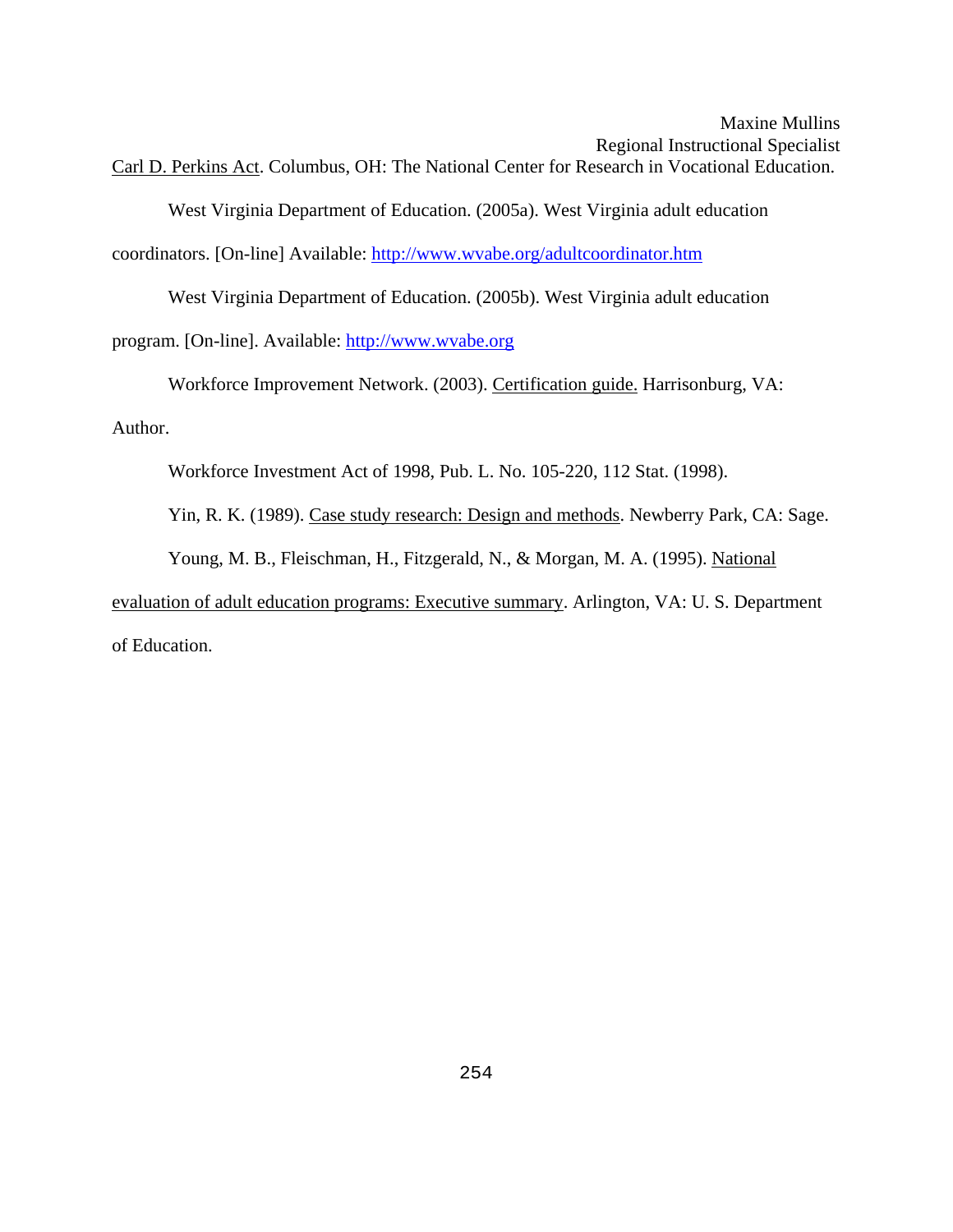# APPENDICES

|                                                     | Page |
|-----------------------------------------------------|------|
| A. Glossary of Acronyms                             | 256  |
| B. The Virginia Adult Education and Literacy System | 257  |
| C. Master List of Interview Questions               | 259  |
| D. Interview Protocols                              | 262  |
| E. Content Validation for Interview Questions       | 279  |
| F. Raw Data Matrices, Tables F1 through F6          | 285  |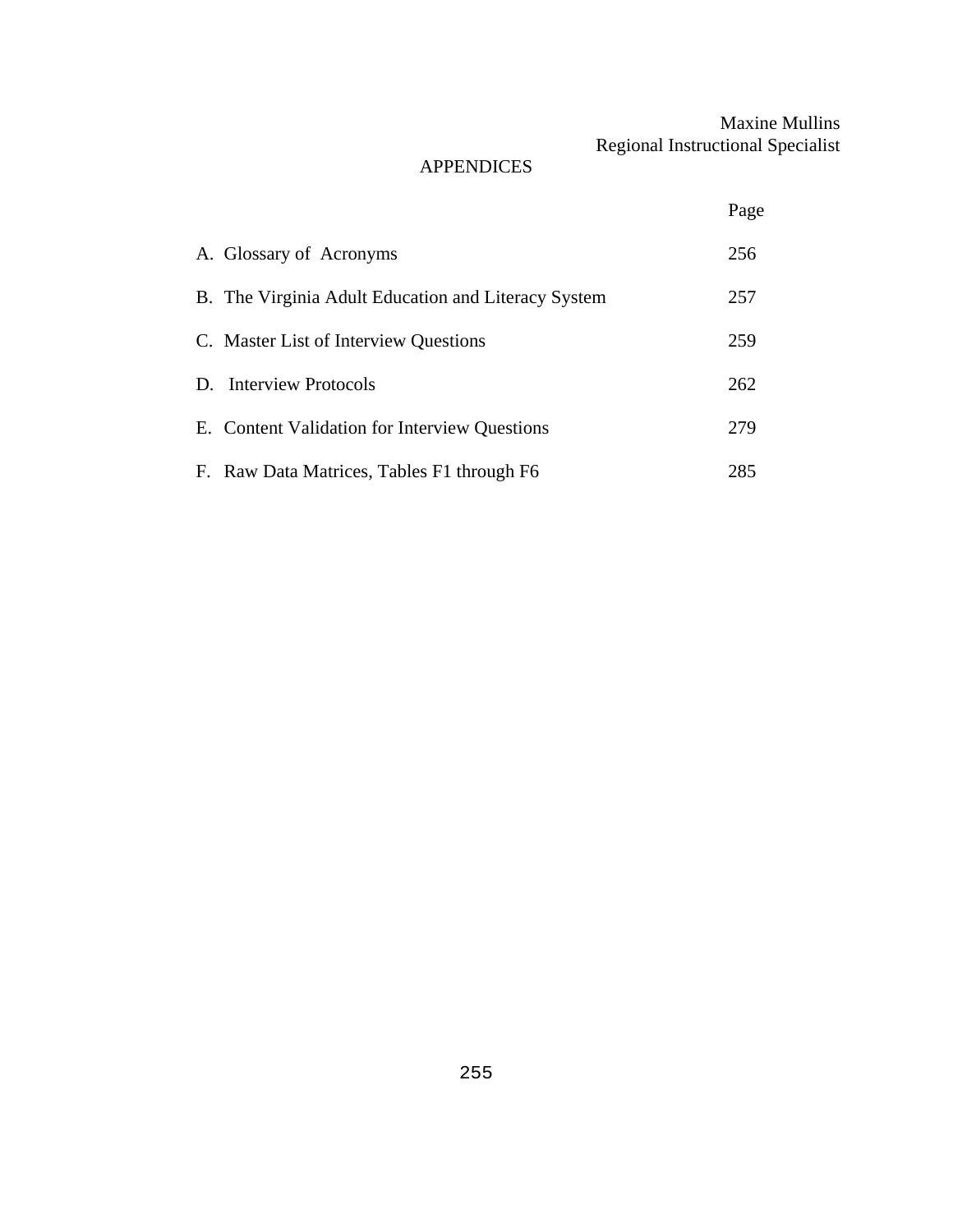### Appendix A

### Glossary of Acronyms

The following acronyms appear in this paper:

**ABE:** Adult Basic Education. Often used as an umbrella term for all basic skills for adults,

including ABE (referring to up to 8th grade level,) EDP, ADP, ESL, literacy, and GED

**ADP:** Adult Diploma Program

**BEST:** Basic English Skills Test

**CASAS:** Comprehensive Adult Student Assessment System

**CPD:** Centers for Professional Development

**DOE:** Department of Education

**DSS:** Department of Social Services

**EDP:** External Diploma Program

**ESL:** English as a Second Language

**ESOL:** English as a Second Language

**GED:** General Educational Development

**IEP:** Individual Education Plan

**ISAEP**: Individual Student Alternative Education Program

**JTPA:** Job Training Partnership Act. Provides funding for higher-level occupational skills

training, youth services, adult basic education and literacy, and workplace education

**NALS:** National Adult Literacy Survey

**RLCC:** Regional Literacy Coordinating Committee

**TABE:** Test of Adult Basic Education

**VEC:** Virginia Employment Commission

**WIA:** Workforce Investment Act

**WIN:** Workforce Improvement Network.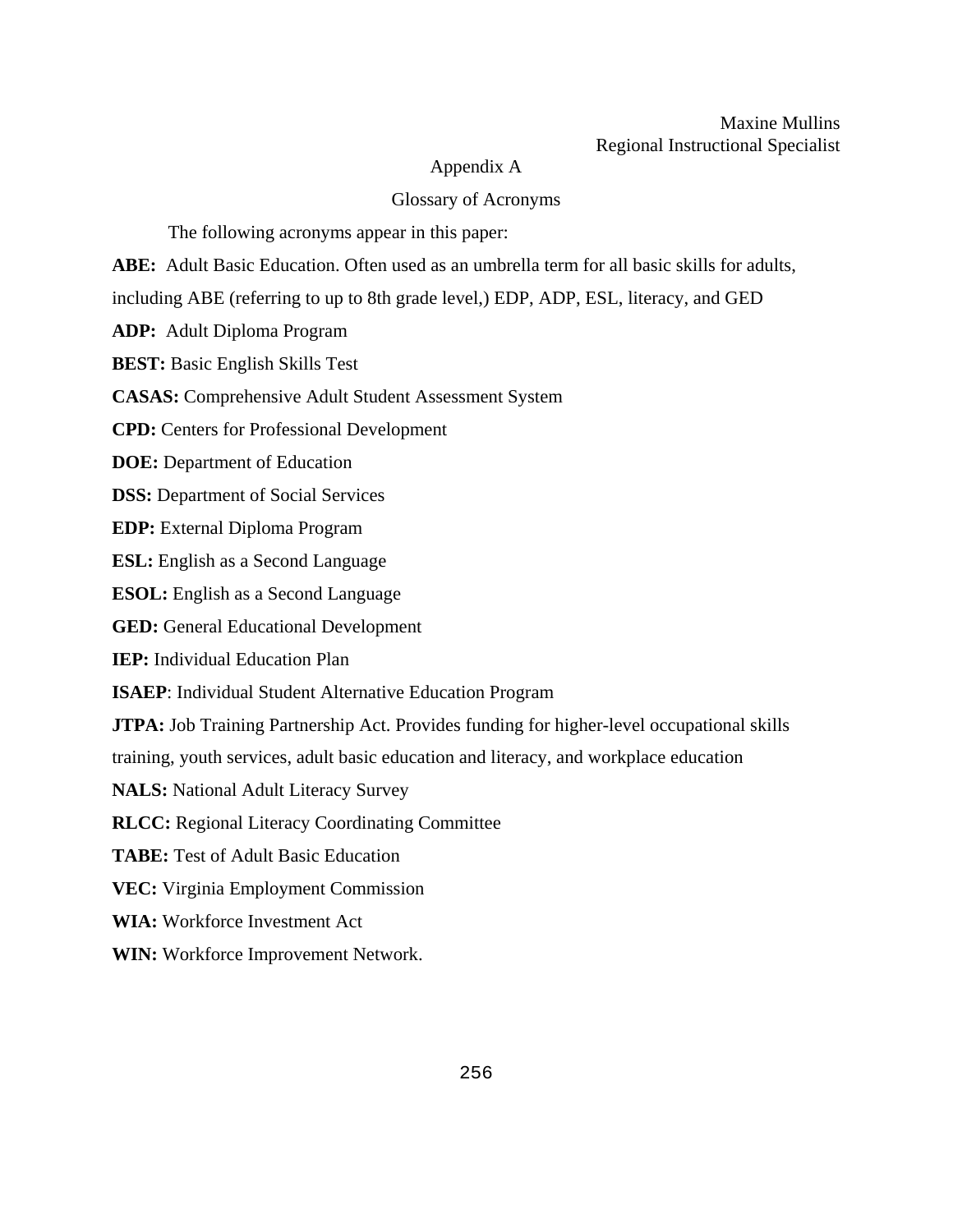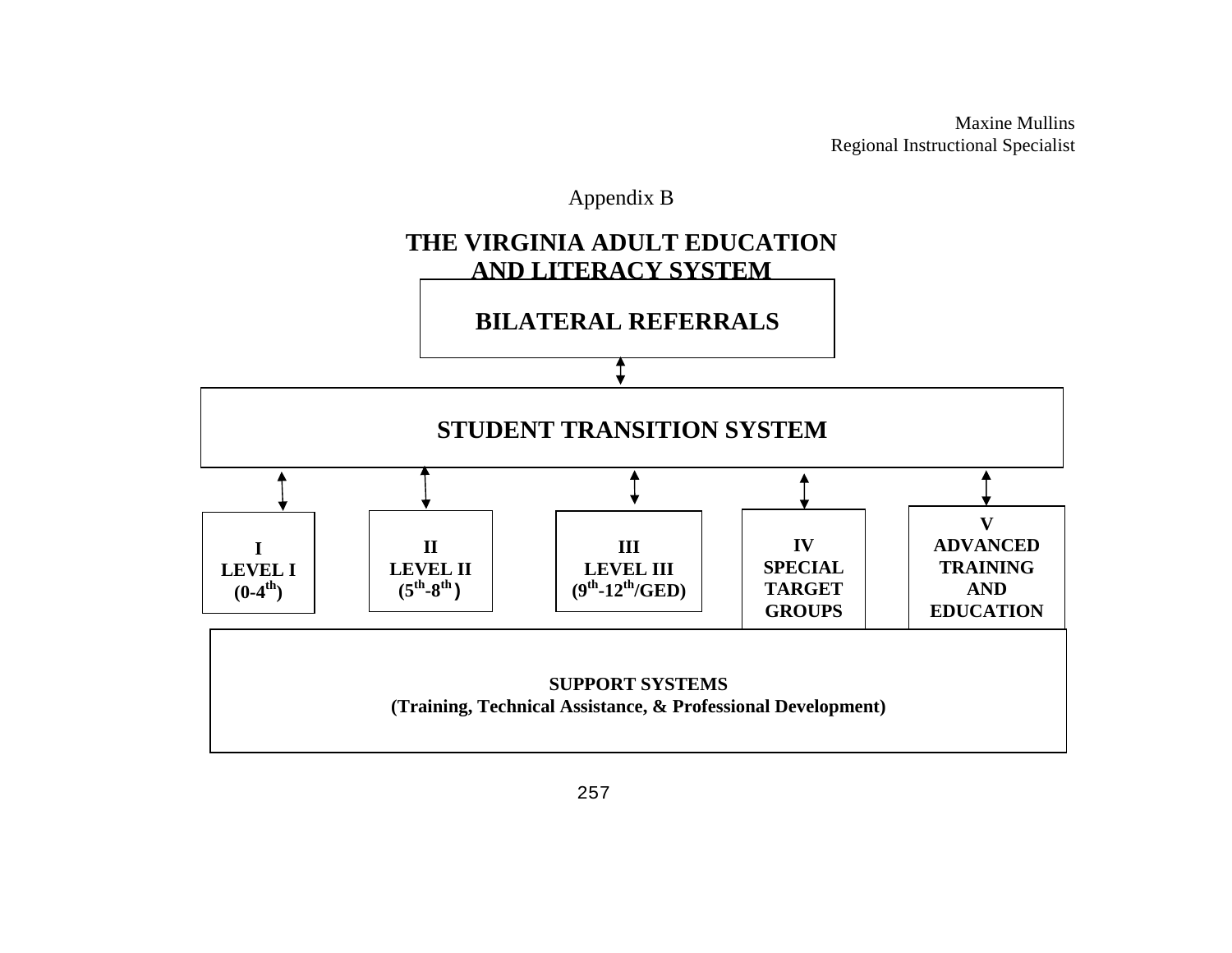The Virginia Adult Education and Literacy System

The groups listed above are categorized as:

Level I: Specialized Instruction for Beginning Readers through  $4<sup>th</sup>$  grade

 Volunteer tutors In community groups In classes Adult basic education In classes In class tutors

Level II:  $5<sup>th</sup>$  through  $8<sup>th</sup>$  grades Adult basic education Public schools, community colleges, social services JTPA basic skills programs Community college developmental studies Social services

Level III:  $9<sup>th</sup>$  through  $12<sup>th</sup>$  grades, GED, and Adult High School General Adult Education through public schools and volunteers in the classroom

Group IV: Special Target Populations English as a second language (ESOL) Jails and institutions Workplace programs Homeless adults Physically, emotionally, and mentally handicapped Commercial truck drivers Virginia Department of Transportation

Group V: Advanced Training and Education JTPA Community colleges

Bilateral Referral Agencies Social services Public health and mental health Virginia Employment Commission JTPA Virginia Department of Rehabilitation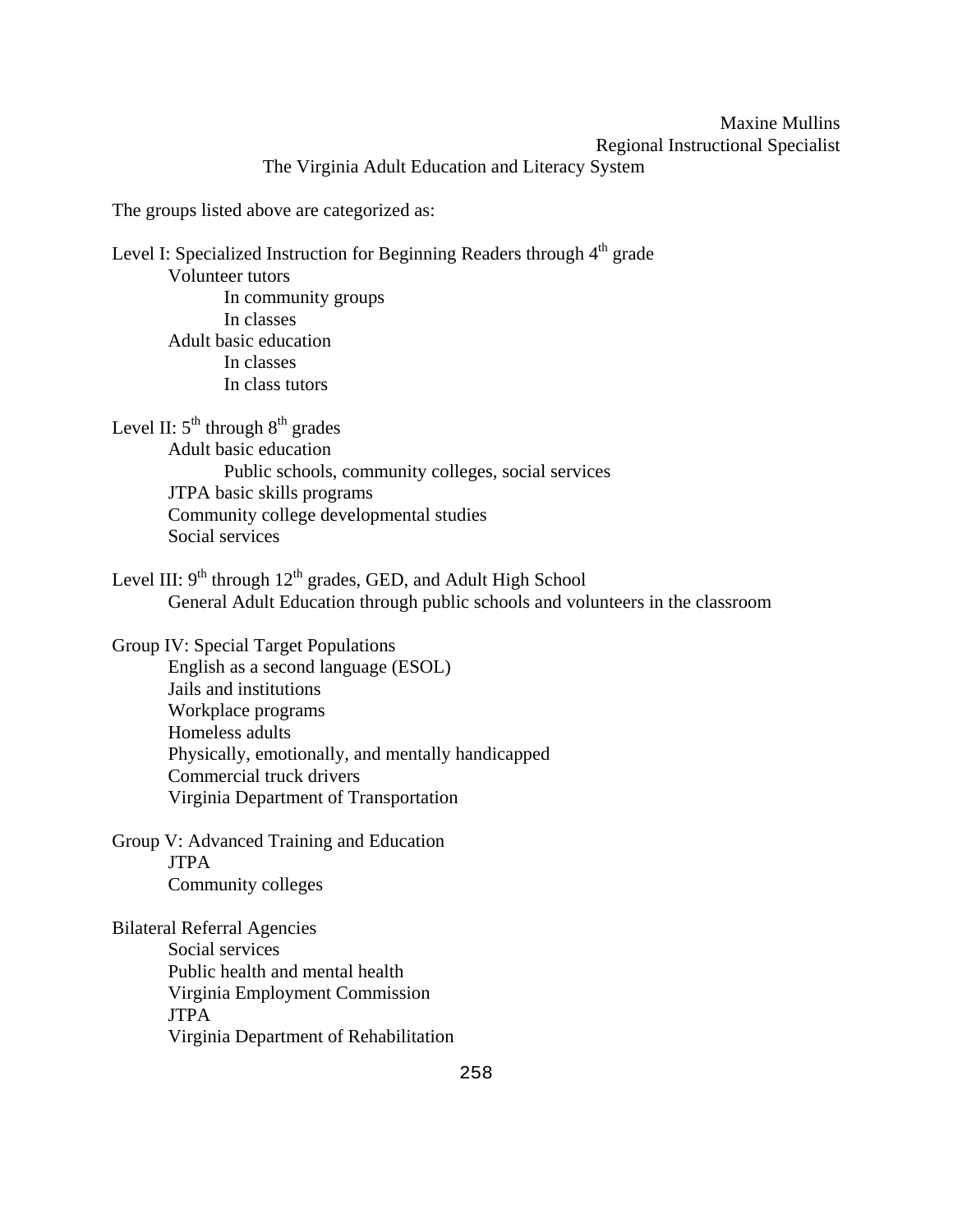## Appendix C

## Master List of Interview Questions

1. What is your name?

2. What is your title?

3. What can you tell me about the history of federal legislation supporting adult education?

4. Describe the history of the position of regional instructional specialist, including when it was started and the selection process.

5. What were the job assignments for the regional instructional specialists?

6. Program managers work in some regions. What is the history of this position?

7. Under what authority at the federal, state, and local levels does the adult education program operate?

8. Describe the financial support for adult education and specifically the regional instructional specialist.

9. What supervisory positions at the state level and at the regional level are in place to oversee the work of adult education and the regional instructional specialist?

10. Describe the chain of command in adult education from the state level to the regional level, including your position.

11. What counties and cities are served by the Mount Rogers Regional Adult Education Program?

12. Which adult education site is the farthest from the regional office in Abingdon? How many miles from end to end?

13. How does the geography of the region affect the work of the regional instructional specialist as to class visits or professional development?

14. What is the role of the Regional Literacy Coordinating Committee in the Mount Rogers Regional Adult Education Program? At the state level?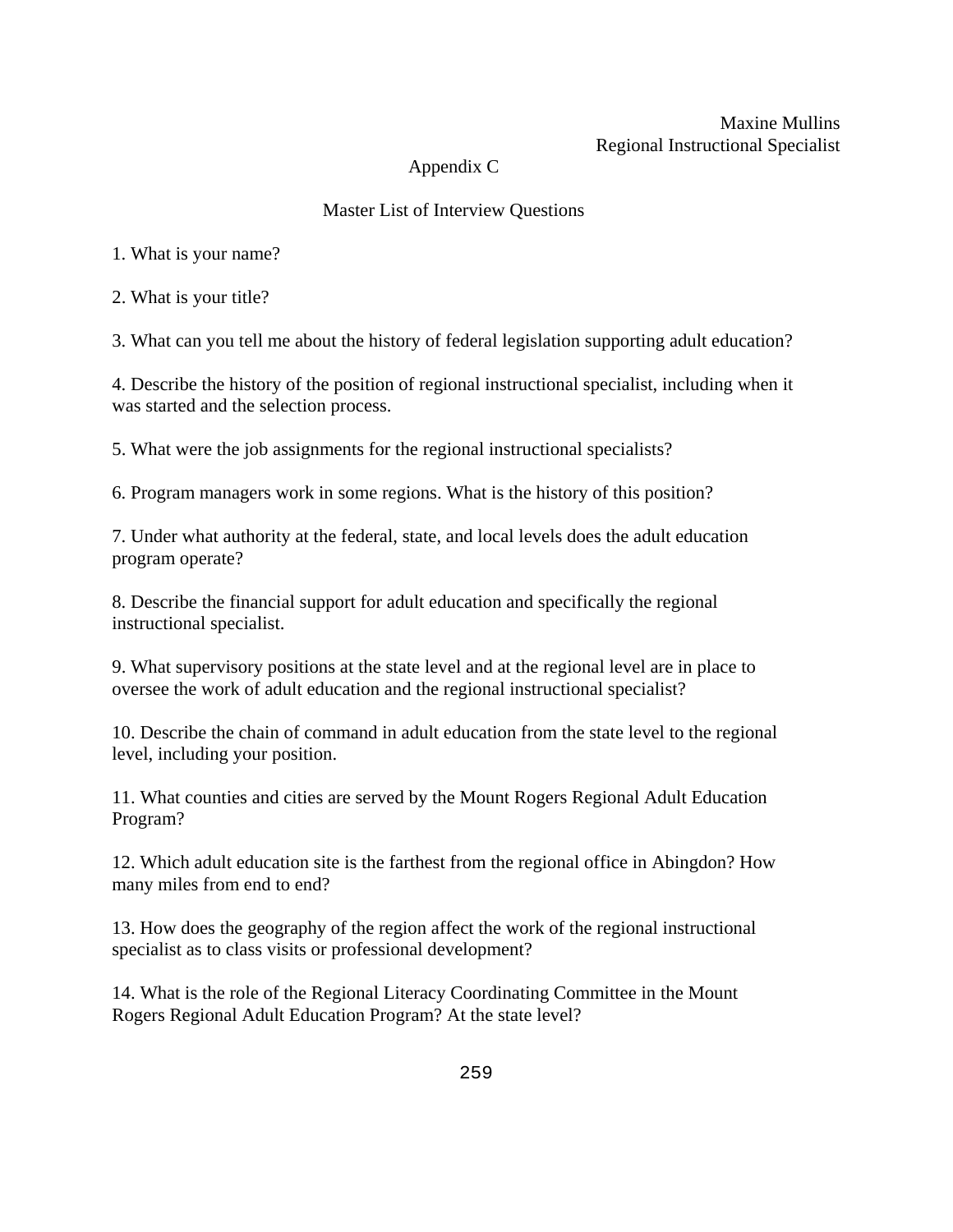15. If there is a locality in this region that does not fully participate in the program that provides the services of the regional instructional specialist, how is that program served?

16. The Adult Education and Family Literacy Act designates target populations to receive adult education services. What are the demographics related to educational levels for the Mount Rogers Region?

17. Describe the need for the services provided by the regional instructional specialist in adult education in Virginia and specifically in the Mount Rogers Region.

18. What programs are provided in the following areas?

- Corrections
- Family literacy
- English as a second language
- Workplace
- Technology
- Literacy
- High school equivalency
- Learning disabilities
- Other areas

19. What data are collected for use by the staff, including teachers, program managers, and regional instructional specialists?

20. What type of training is provided for the regional instructional specialist to enhance her understanding of the expectations of the program for her and those with whom she works?

21. One of the assignments for the regional instructional specialist is staff development. Describe the involvement of the regional instructional specialist in this process for the Mount Rogers Regional Adult Education Program.

22. Technical assistance is one task assigned to the regional instructional specialist. What type of assistance is given and when?

23. Technical assistance might include class visits. When are visits made to classes? Who decides which classes to visit? PROBE. What observations are made? After a class visit, what reports are made and to whom?

24. Community literacy groups participate in some localities. How do these literacy groups contribute to the goals of adult education?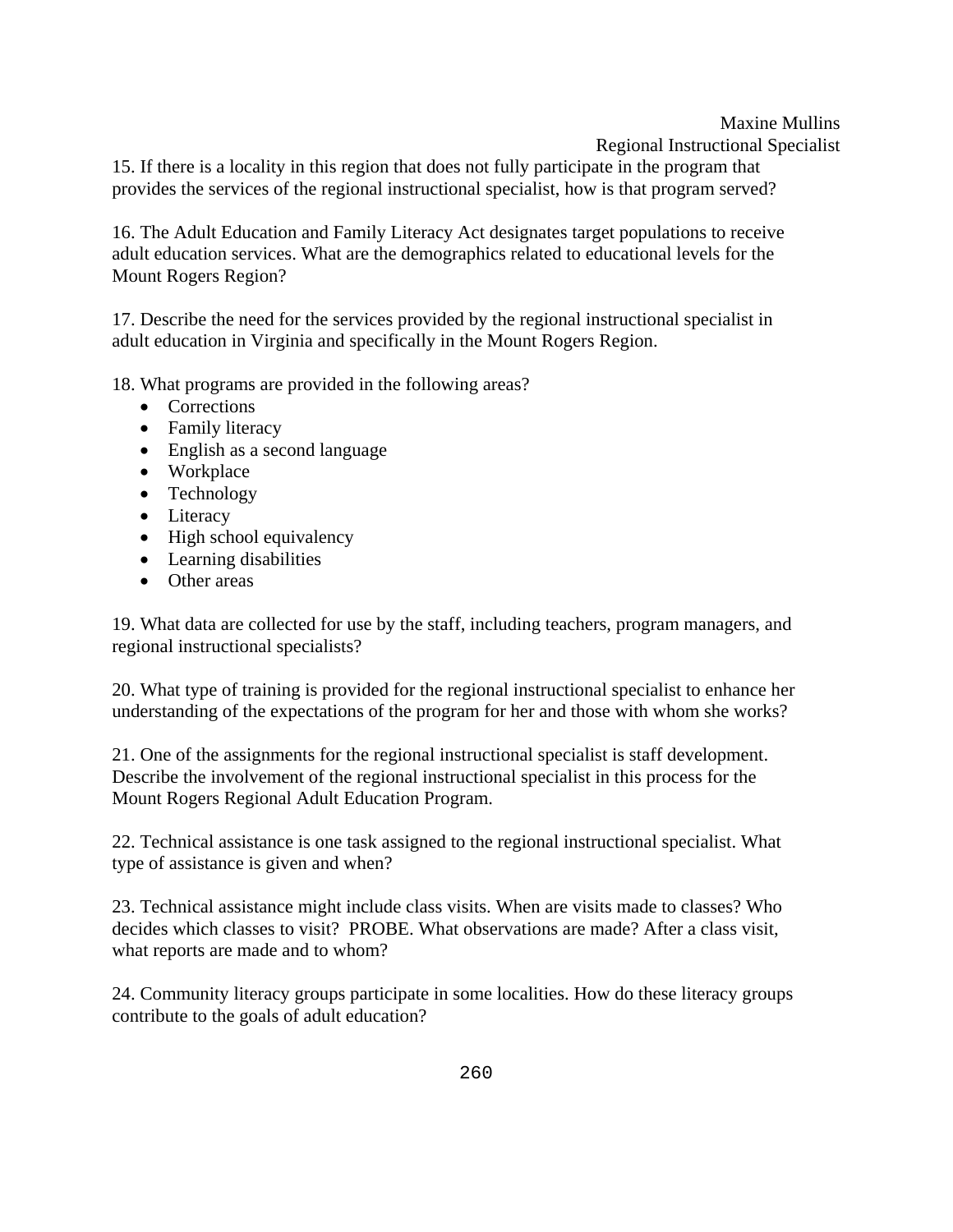## Maxine Mullins

Regional Instructional Specialist

25. What technical assistance is given by the regional instructional specialist to these literacy groups?

26. Adult education is a partner in the Workforce Investment Act One-Stop. What educational services are provided for the WIA that relate to the regional instructional specialist? Please comment on any workplace programs that receive your services.

27. Recruitment is listed as one task for the regional instructional specialist. What have you found to be the best recruitment method? When and where are advertisements used?

28. What linkages are made at the local level? PROBE: How does the regional specialist help? (Include Regional Literacy Coordinating Committee.)

29. Describe the process for scheduling new classes in a locality.

30. What administrative tasks does the regional instructional specialist perform? This might include ordering supplies, hiring and supervising teachers, and evaluating performance.

31. What equipment and personnel are available to assist the regional instructional specialist in the daily routines of the office?

32. What reports are submitted to and by the regional instructional specialist?

33. What types of referrals do the regional instructional specialist and others make in the adult education program (Department of Social Services, Virginia Employment Commission, Department of Rehabilitation, health department, for example)?

34. Describe a staff development program that you have had or that is planned.

35. If the position of regional instructional specialist became a full-time position, what results could you anticipate in the Mount Rogers Region and across the state?

36. What future plans for adult education involve the regional instructional specialists across the state and especially in the Mount Rogers Region?

37. What success stories can you share with me?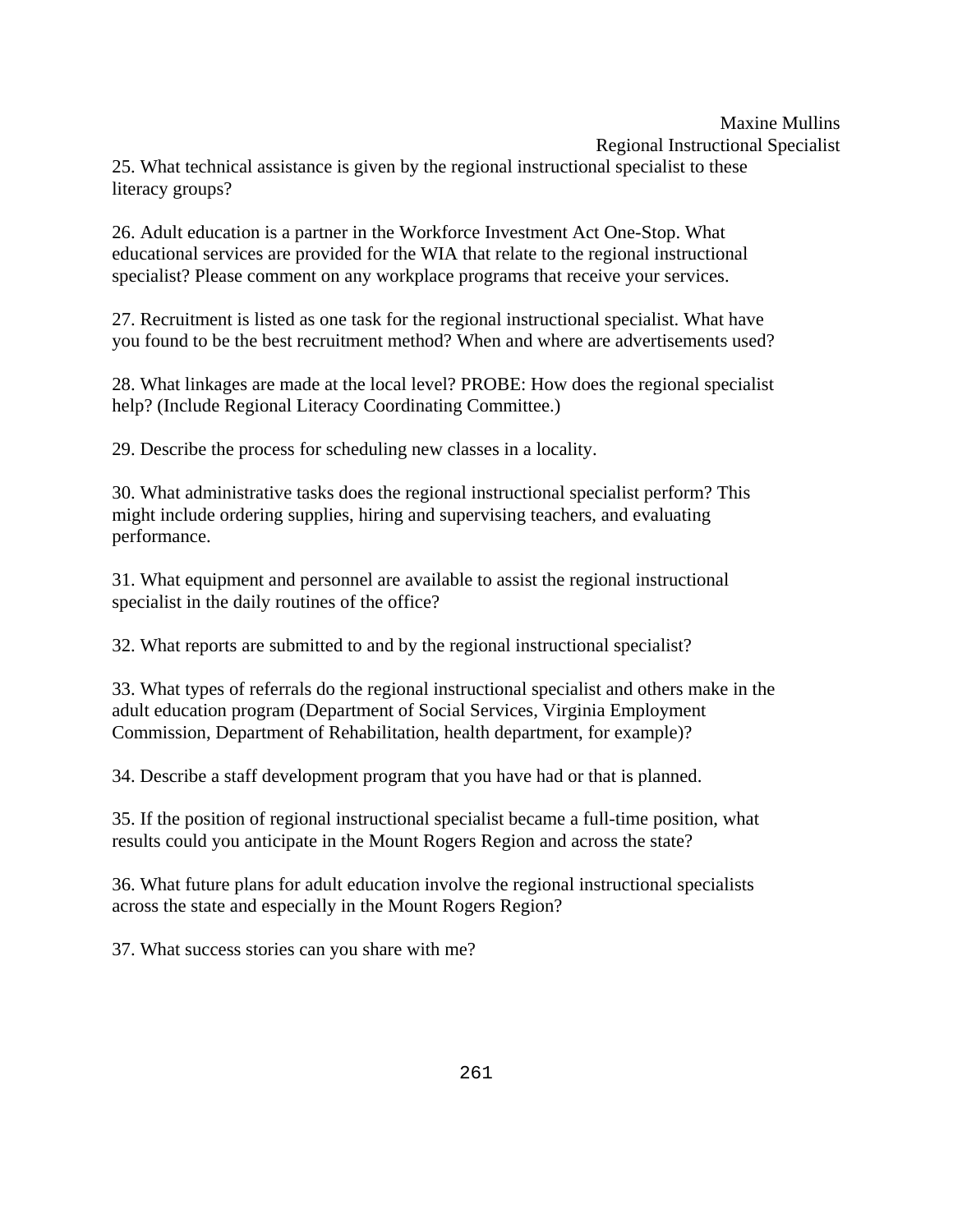## Appendix D

## Interview Protocols

## Protocol for the former DIRECTOR OF THE VIRGINIA OFFICE OF ADULT EDUCATION AND LITERACY

Good evening. I am Maxine Mullins, a student at Virginia Tech. I am conducting research on the role of the regional instructional specialist in the Virginia Adult Education Program. I would like to ask you a few questions, to which I would like you to respond. These questions and your answers will be recorded and be treated in accordance with the regulations of the Institutional Review Board, which we have just talked about. Do you mind? (Turn on the tape recorder.)

1. What is your name?

2. What is your title?

3. What can you tell me about the history of federal legislation supporting adult education?

4. Describe the history of the position of regional instructional specialist, including when it was started and the selection process.

5. What were the job assignments for the regional instructional specialists?

6. Program managers work in some regions. What is the history of this position?

7. Under what authority at the federal, state, and local levels does the adult education program operate?

8. Describe the financial support for adult education and specifically the regional instructional specialist.

9. What supervisory positions at the state level and at the regional level are in place to oversee the work of adult education and the regional instructional specialist?

10. Describe the chain of command in adult education from the state level to the regional level, including your position.

11. What counties and cities are served by the Mount Rogers Regional Adult Education Program?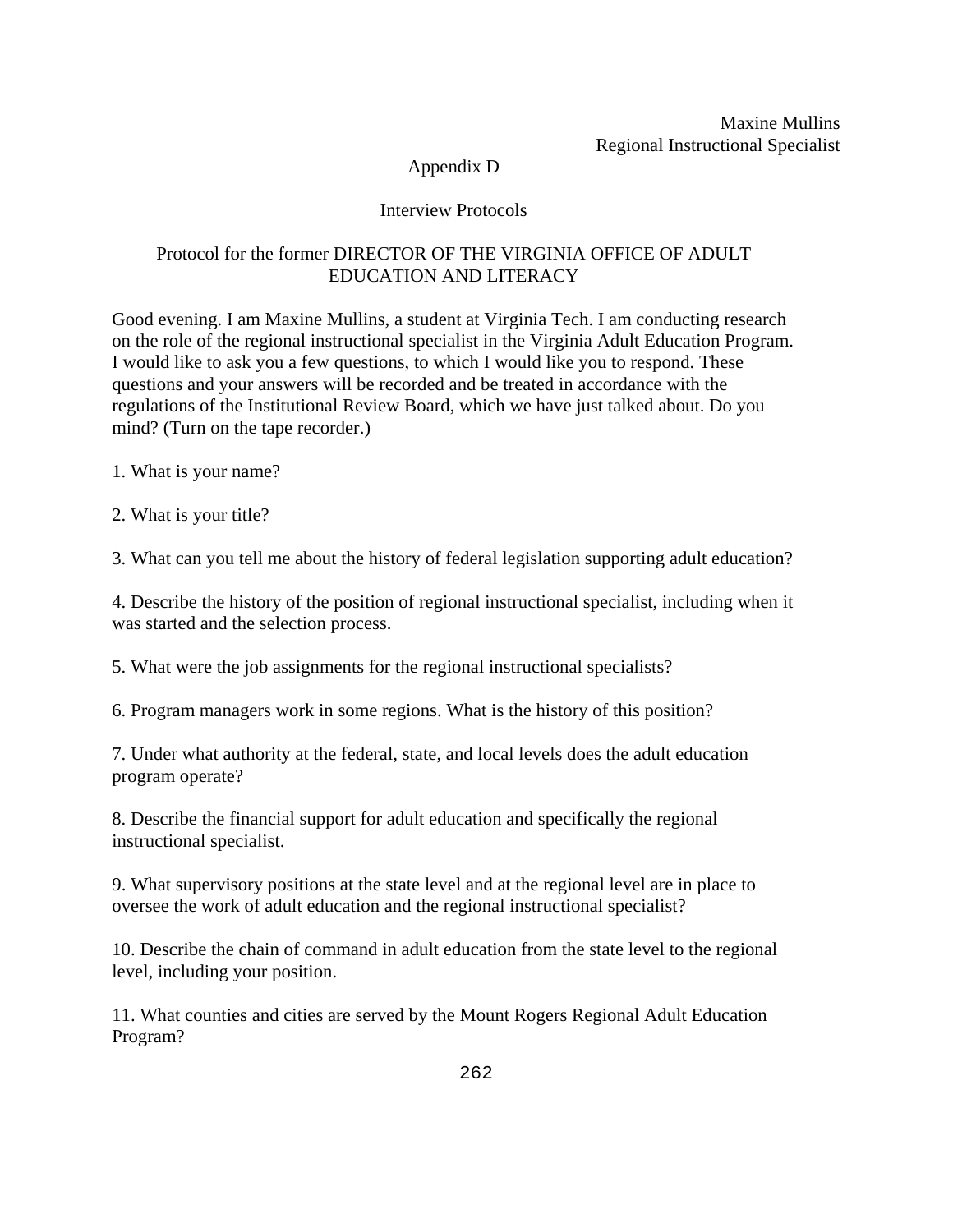13. How does the geography of the region affect the work of the regional instructional specialist as to class visits or professional development?

14. What is the role of the Regional Literacy Coordinating Committee in the Mount Rogers program? At the state level?

15. If there is a locality in this region that does not fully participate in the program that provides the services of the regional instructional specialist, how is that program served?

17. Describe the need for the services provided by the regional instructional specialist in adult education in Virginia and specifically in the Mount Rogers Region.

18. What programs are provided in the following areas?

- Corrections
- Family literacy
- English as a second language
- Workplace
- Technology
- Literacy
- High school equivalency
- Learning disabilities
- Other areas

19. What data are collected for use by the staff, including teachers, program managers, and regional instructional specialists?

20. What type of training is provided for the regional instructional specialist to enhance her understanding of the expectations of the program for her and those with whom she works?

21. One of the assignments for the regional instructional specialist is staff development. Describe the involvement of the regional instructional specialist in this process for the Mount Rogers Regional Adult Education Program.

22. Technical assistance is one task assigned to the regional instructional specialist. What type of assistance is given and when?

23. Technical assistance might include class visits. When are visits made to classes? Who decides which classes to visit? PROBE. What observations are made? After a class visit, what reports are made and to whom?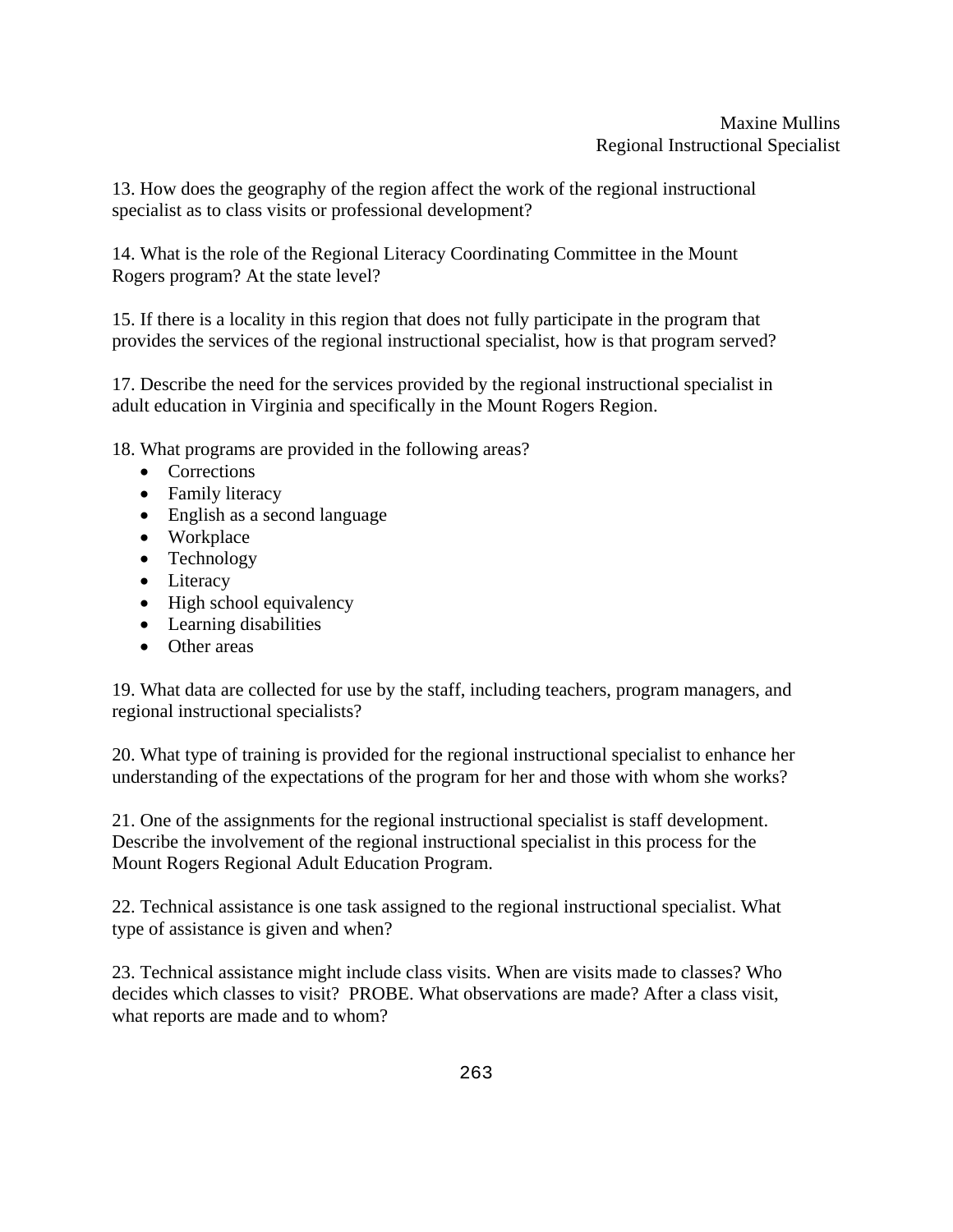# Maxine Mullins

Regional Instructional Specialist

24. Community literacy groups participate in some localities. How do these literacy groups contribute to the goals of adult education?

25. What technical assistance is given by the regional instructional specialist to these literacy groups?

26. Adult education is a partner in the Workforce Investment Act One-Stop. What educational services are provided for the WIA that relate to the regional instructional specialist? Please comment on any workplace programs that receive your services.

27. Recruitment is listed as one task for the regional instructional specialist. What have you found to be the best recruitment method? When and where are advertisements used?

28. What linkages are made at the local level? PROBE: How does the regional specialist help? (Include Regional Literacy Coordinating Committee).

29. Describe the process for scheduling new classes in a locality.

30. What administrative tasks does the regional instructional specialist perform? This might include ordering supplies, hiring and supervising teachers, and evaluating performance.

32. What reports are submitted to and by the regional instructional specialist?

33. What types of referrals do the regional instructional specialist and others make in the adult education program (Department of Social Services, Virginia Employment Commission, Department of Rehabilitation, health department, for example)?

35. If the position of regional instructional specialist became a full-time position, what results could you anticipate in the Mount Rogers Region and across the state?

36. What future plans for adult education involve the regional instructional specialists across the state and especially in the Mount Rogers Region?

37. What success stories can you share with me?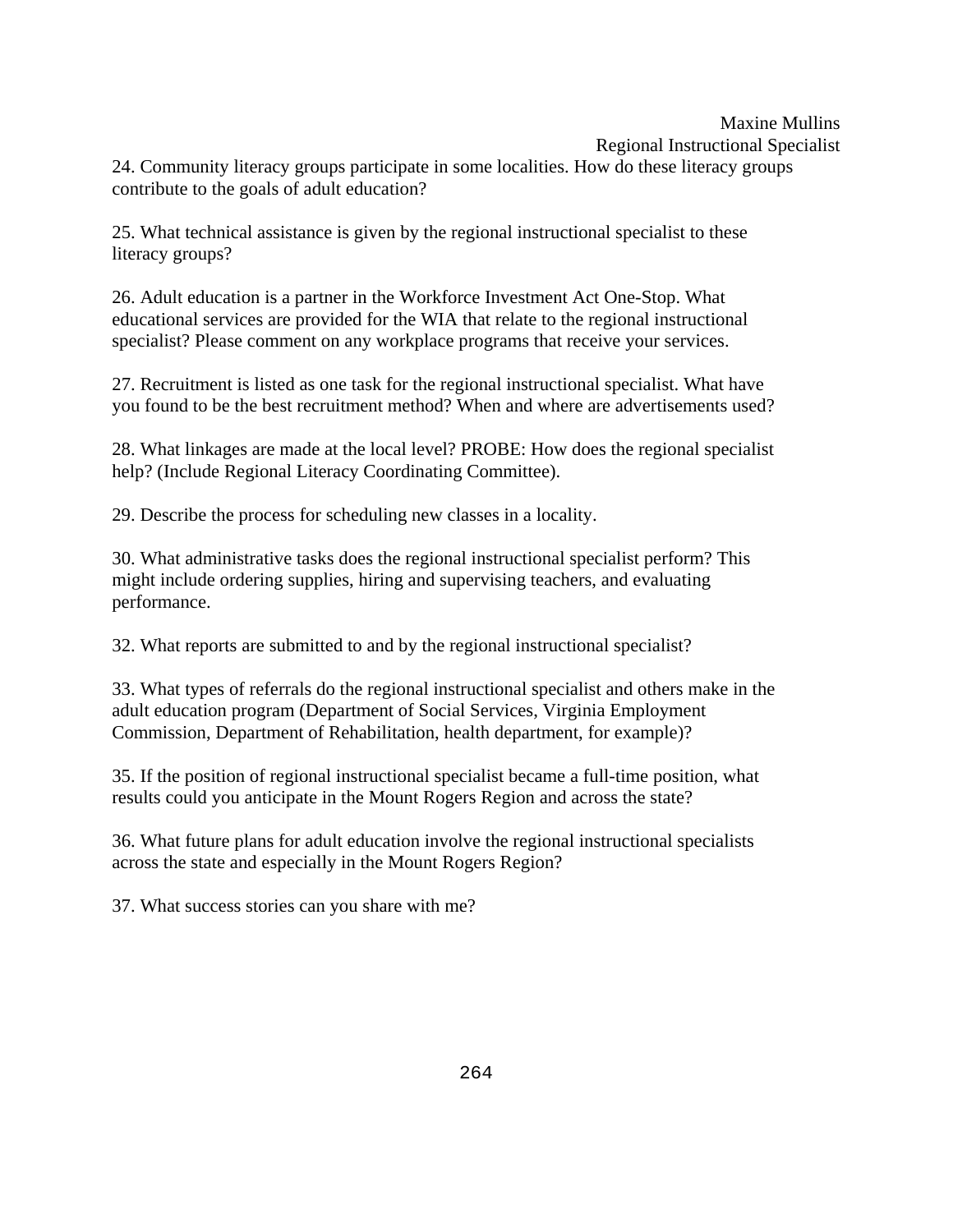#### Maxine Mullins Regional Instructional Specialist Protocol for the REGIONAL PROGRAM MANAGER

Good evening. I am Maxine Mullins, a student at Virginia Tech. I am conducting research on the role of the regional instructional specialist in the Virginia Adult Education Program. I would like to ask you a few questions, to which I would like you to respond. These questions and your answers will be recorded and be treated in accordance with the regulations of the Institutional Review Board, which we have just talked about. Do you mind? (Turn on the tape recorder.)

1. What is your name?

2. What is your title?

3. What can you tell me about the history of federal legislation supporting adult education?

4. Describe the history of the position of regional instructional specialist, including when it was started and the selection process.

5. What were the job assignments for the regional instructional specialists?

6. Program managers work in some regions. What is the history of this position?

7. Under what authority at the federal, state, and local levels does the adult education program operate?

8. Describe the financial support for adult education and specifically the regional instructional specialist.

9. What supervisory positions at the state level and at the regional level are in place to oversee the work of adult education and the regional instructional specialist?

10. Describe the chain of command in adult education from the state level to the regional level, including your position.

11. What counties and cities are served by the Mount Rogers Regional Adult Education Program?

12. Which adult education site is the farthest from the regional office in Abingdon? How many miles from end to end?

13. How does the geography of the region affect the work of the regional instructional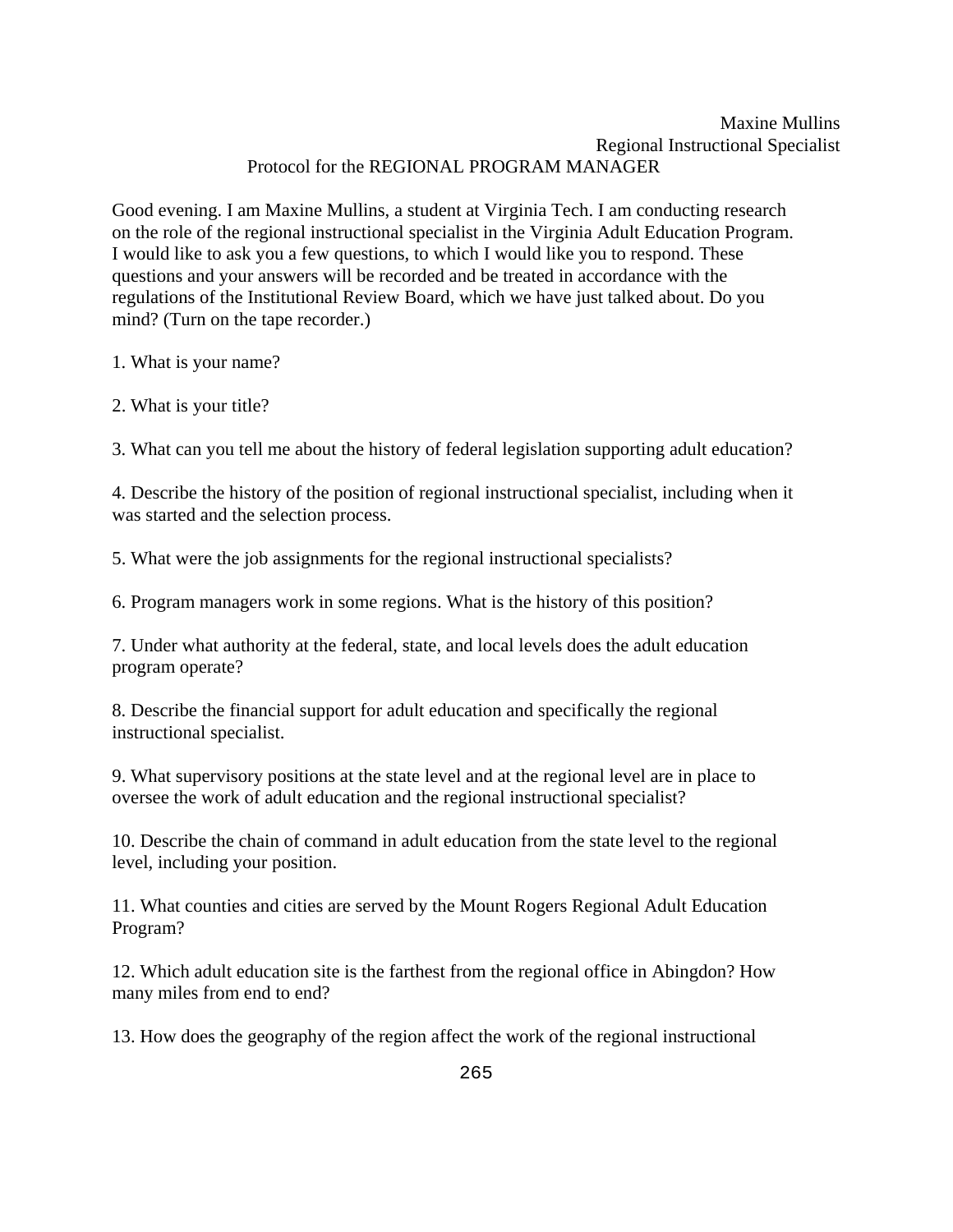specialist as to class visits or professional development?

14. What is the role of the Regional Literacy Coordinating Committee in the Mount Rogers Regional Adult Education Program? At the state level?

15. If there is a locality in this region that does not fully participate in the program that provides the services of the regional instructional specialist, how is that program served?

16. The Adult Education and Family Literacy Act designates target populations to receive adult education services. What are the demographics related to educational levels for the Mount Rogers Region?

17. Describe the need for the services provided by the regional instructional specialist in adult education in Virginia and specifically in the Mount Rogers Region.

18. What programs are provided in the following areas?

- Corrections
- Family literacy
- English as a second language
- Workplace
- Technology
- Literacy
- High school equivalency
- Learning disabilities
- Other areas

19. What data are collected for use by the staff, including teachers, program managers, and regional instructional specialists?

20. What type of training is provided for the regional instructional specialist to enhance her understanding of the expectations of the program for her and those with whom she works?

21. One of the assignments for the regional instructional specialist is staff development. Describe the involvement of the regional instructional specialist in this process for the Mount Rogers Regional Adult Education Program.

22. Technical assistance is one task assigned to the regional instructional specialist. What type of assistance is given and when?

23. Technical assistance might include class visits. When are visits made to classes? Who decides which classes to visit? PROBE. What observations are made? After a class visit,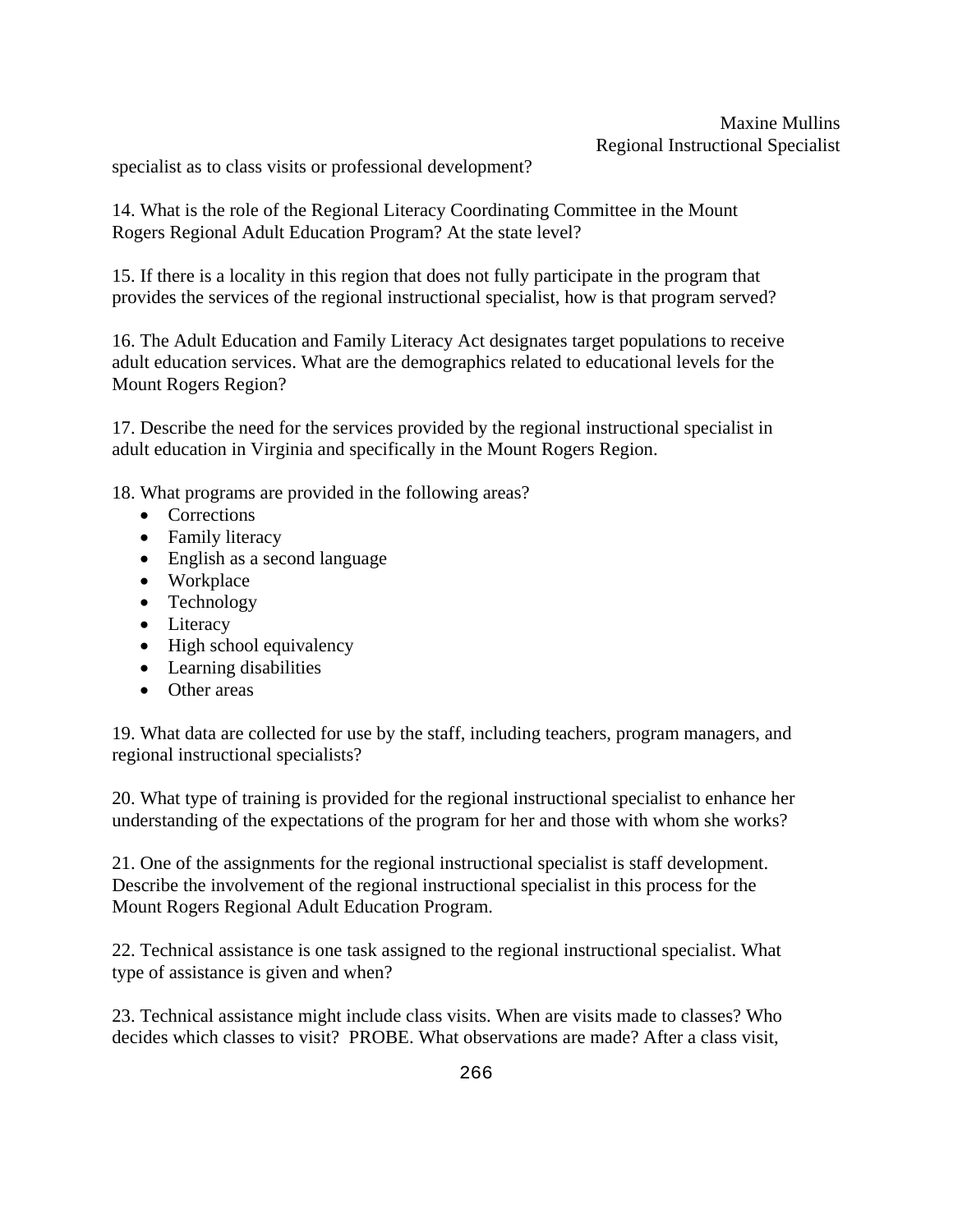what reports are made and to whom?

24. Community literacy groups participate in some localities. How do these literacy groups contribute to the goals of adult education?

25. What technical assistance is given by the regional instructional specialist to these literacy groups?

26. Adult education is a partner in the Workforce Investment Act One-Stop. What educational services are provided for the WIA that relate to the regional instructional specialist? Please comment on any workplace programs that receive your services.

27. Recruitment is listed as one task for the regional instructional specialist. What have you found to be the best recruitment method? When and where are advertisements used?

28. What linkages are made at the local level? PROBE: How does the regional specialist help? (Include Regional Literacy Coordinating Committee.)

29. Describe the process for scheduling new classes in a locality.

30. What administrative tasks does the regional instructional specialist perform? This might include ordering supplies, hiring and supervising teachers, and evaluating performance.

31. What equipment and personnel are available to assist the regional instructional specialist in the daily routines of the office?

32. What reports are submitted to and by the regional instructional specialist?

33. What types of referrals do the regional instructional specialist and others make in the adult education program (Department of Social Services, Virginia Employment Commission, Department of Rehabilitation, health department, for example)?

34. Describe a staff development program that you have had or that is planned.

35. If the position of regional instructional specialist became a full-time position, what results could you anticipate in the Mount Rogers Region and across the state?

36. What future plans for adult education involve the regional instructional specialists across the state and especially in the Mount Rogers Region?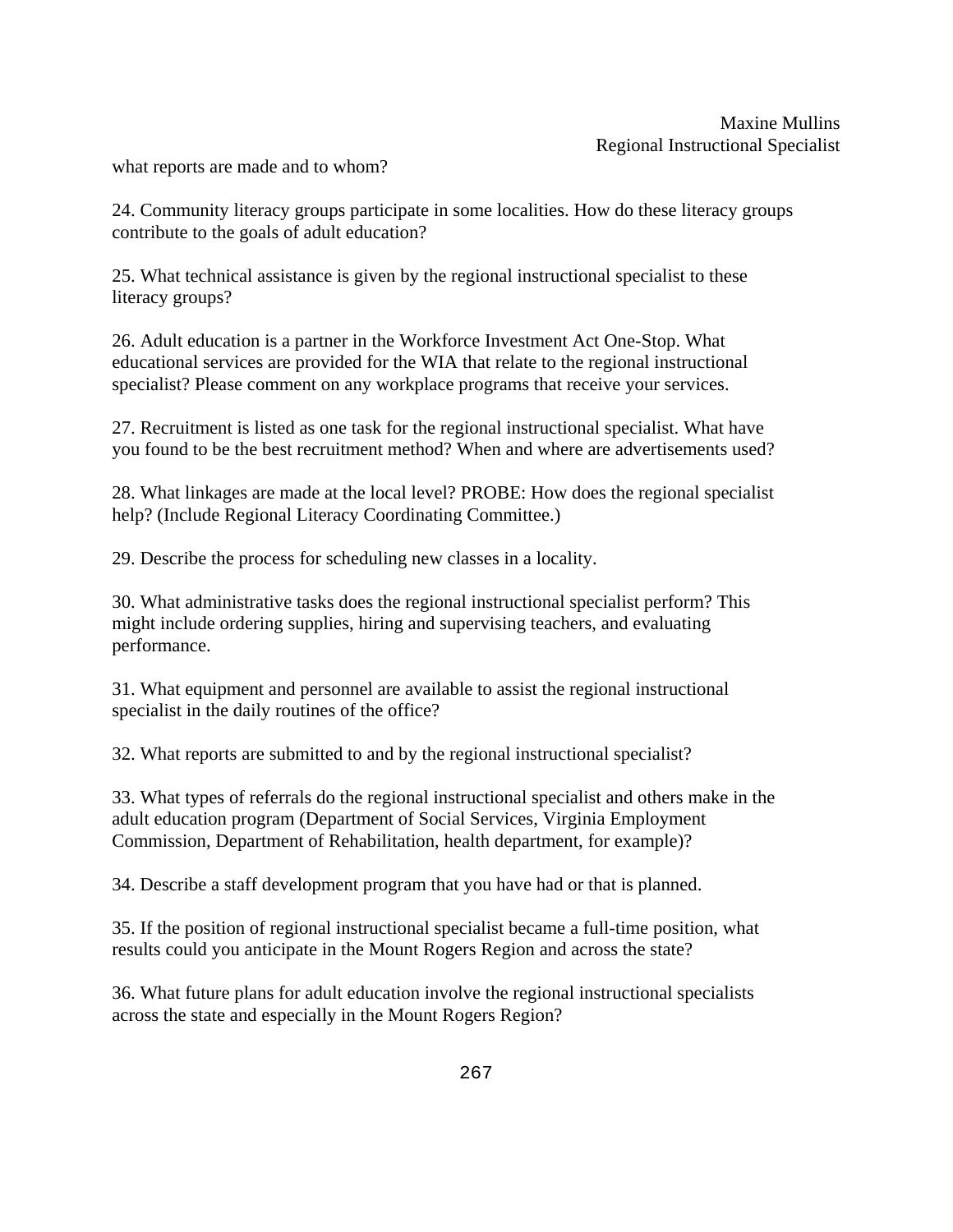37. What success stories can you share with me?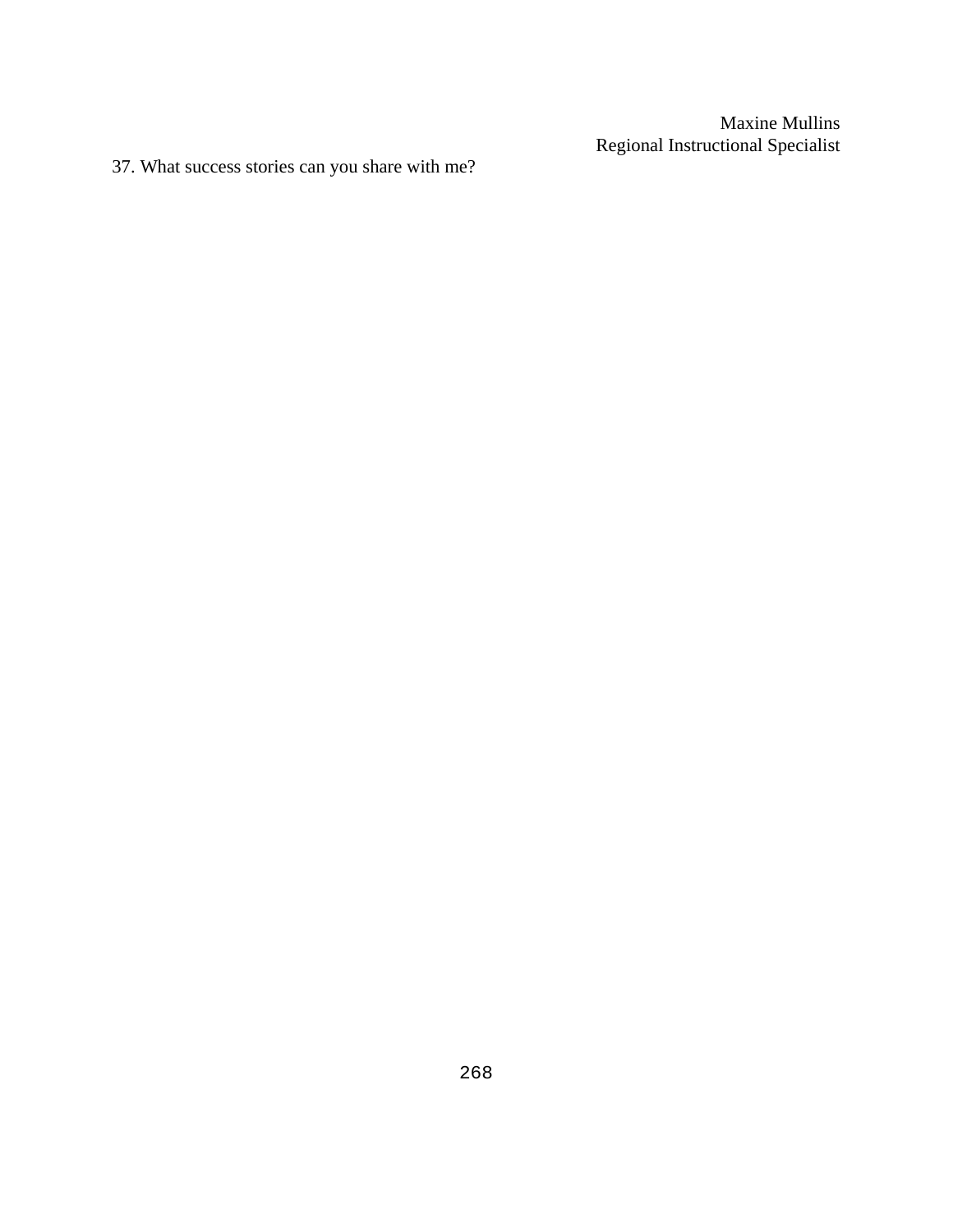#### Maxine Mullins Regional Instructional Specialist Protocol for the REGIONAL INSTRUCTIONAL SPECIALIST

Good evening. I am Maxine Mullins, a student at Virginia Tech. I am conducting research on the role of the regional instructional specialist in the Virginia Adult Education Program. I would like to ask you a few questions, to which I would like you to respond. These questions and your answers will be recorded and be treated in accordance with the regulations of the Institutional Review Board, which we have just talked about. Do you mind? (Turn on the tape recorder.)

1. What is your name?

2. What is your title?

3. What can you tell me about the history of federal legislation supporting adult education?

4. Describe the history of the position of regional instructional specialist, including when it was started and the selection process.

5. What were the job assignments for the regional instructional specialists?

6. Program managers work in some regions. What is the history of this position?

7. Under what authority at the federal, state, and local levels does the adult education program operate?

8. Describe the financial support for adult education and specifically the regional instructional specialist.

9. What supervisory positions at the state level and at the regional level are in place to oversee the work of adult education and the regional instructional specialist?

10. Describe the chain of command in adult education from the state level to the regional level, including your position.

11. What counties and cities are served by the Mount Rogers Regional Adult Education Program?

12. Which adult education site is the farthest from the regional office in Abingdon? How many miles from end to end?

13. How does the geography of the region affect the work of the regional instructional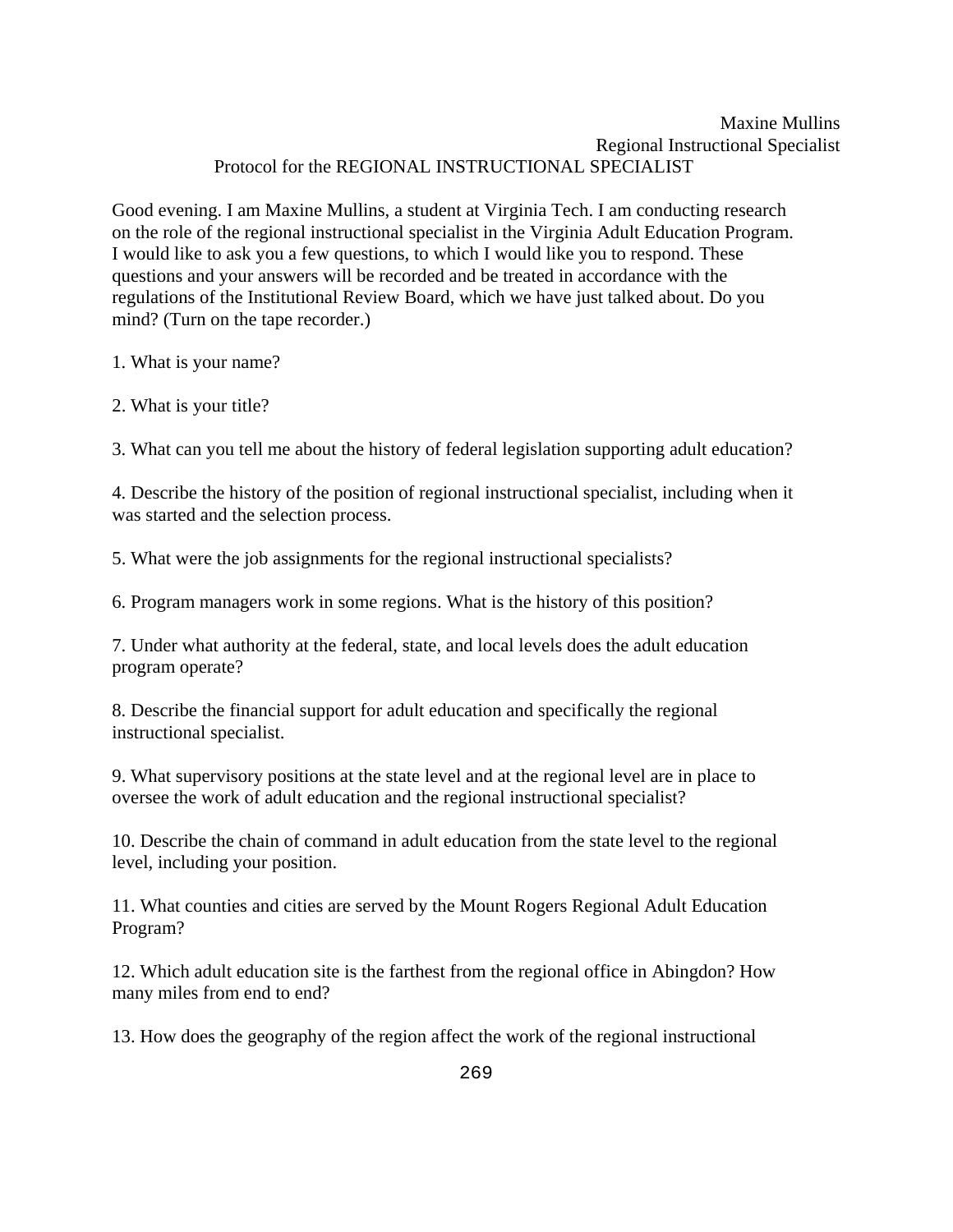specialist as to class visits or professional development?

14. What is the role of the Regional Literacy Coordinating Committee in the Mount Rogers Regional Adult Education Program? At the state level?

15. If there is a locality in this region that does not fully participate in the program that provides the services of the regional instructional specialist, how is that program served?

16. The Adult Education and Family Literacy Act designates target populations to receive adult education services. What are the demographics related to educational levels for the Mount Rogers Region?

17. Describe the need for the services provided by the regional instructional specialist in adult education in Virginia and specifically in the Mount Rogers Region.

18. What programs are provided in the following areas?

- Corrections
- Family literacy
- English as a second language
- Workplace
- Technology
- Literacy
- High school equivalency
- Learning disabilities
- Other areas

19. What data are collected for use by the staff, including teachers, program managers, and regional instructional specialists?

20. What type of training is provided for the regional instructional specialist to enhance her understanding of the expectations of the program for her and those with whom she works?

21. One of the assignments for the regional instructional specialist is staff development. Describe the involvement of the regional instructional specialist in this process for the Mount Rogers Regional Adult Education Program.

22. Technical assistance is one task assigned to the regional instructional specialist. What type of assistance is given and when?

23. Technical assistance might include class visits. When are visits made to classes? Who decides which classes to visit? PROBE. What observations are made? After a class visit,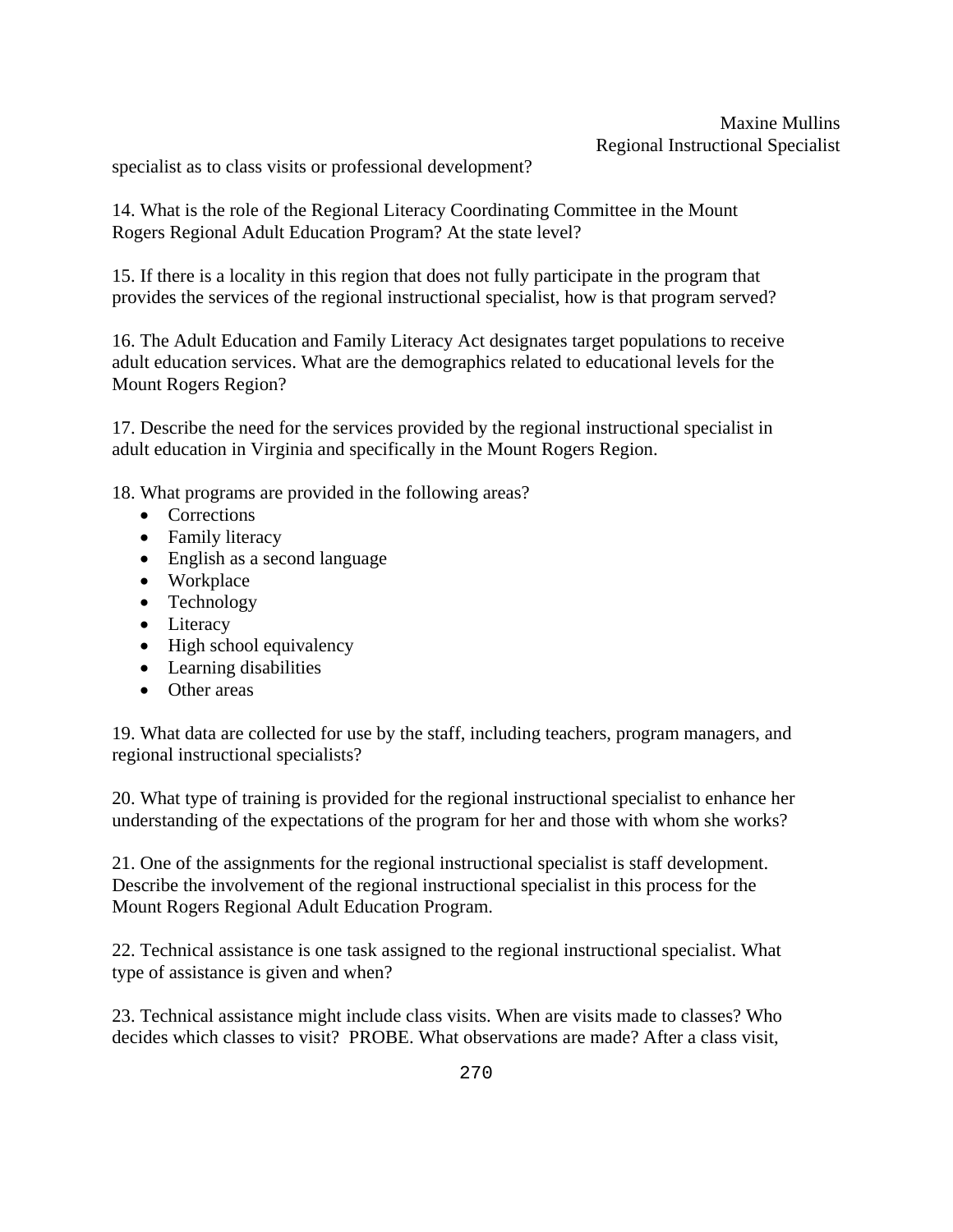what reports are made and to whom?

24. Community literacy groups participate in some localities. How do these literacy groups contribute to the goals of adult education?

25. What technical assistance is given by the regional instructional specialist to these literacy groups?

26. Adult education is a partner in the Workforce Investment Act One-Stop. What educational services are provided for the WIA that relate to the regional instructional specialist? Please comment on any workplace programs that receive your services.

27. Recruitment is listed as one task for the regional instructional specialist. What have you found to be the best recruitment method? When and where are advertisements used?

28. What linkages are made at the local level? PROBE: How does the regional specialist help? (Include Regional Literacy Coordinating Committee.)

29. Describe the process for scheduling new classes in a locality.

30. What administrative tasks does the regional instructional specialist perform? This might include ordering supplies, hiring and supervising teachers, and evaluating performance.

31. What equipment and personnel are available to assist the regional instructional specialist in the daily routines of the office?

32. What reports are submitted to and by the regional instructional specialist?

33. What types of referrals do the regional instructional specialist and others make in the adult education program (Department of Social Services, Virginia Employment Commission, Department of Rehabilitation, health department, for example)?

34. Describe a staff development program that you have had or that is planned.

35. If the position of regional instructional specialist became a full-time position, what results could you anticipate in the Mount Rogers Region and across the state?

36. What future plans for adult education involve the regional instructional specialists across the state and especially in the Mount Rogers Region?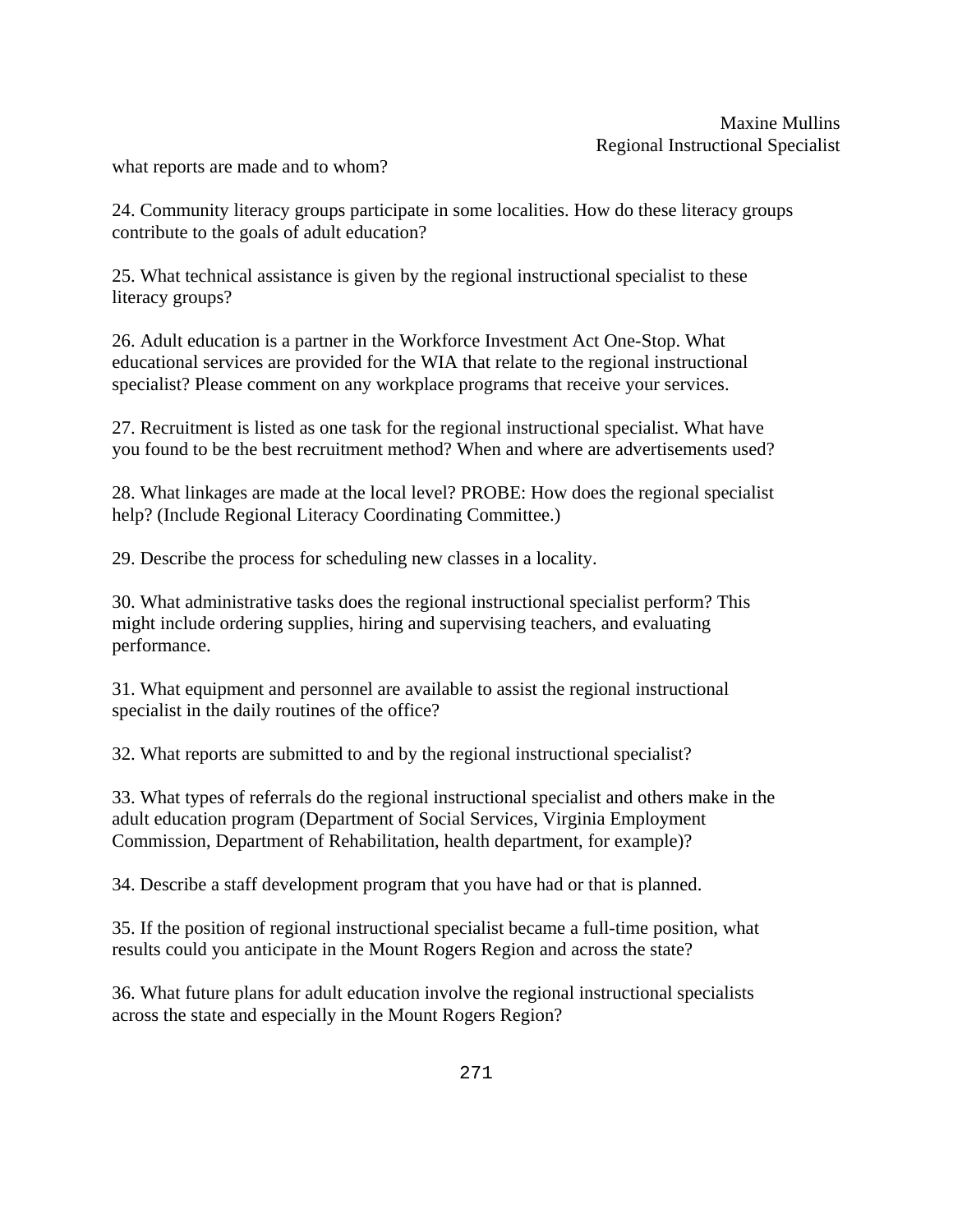37. What success stories can you share with me?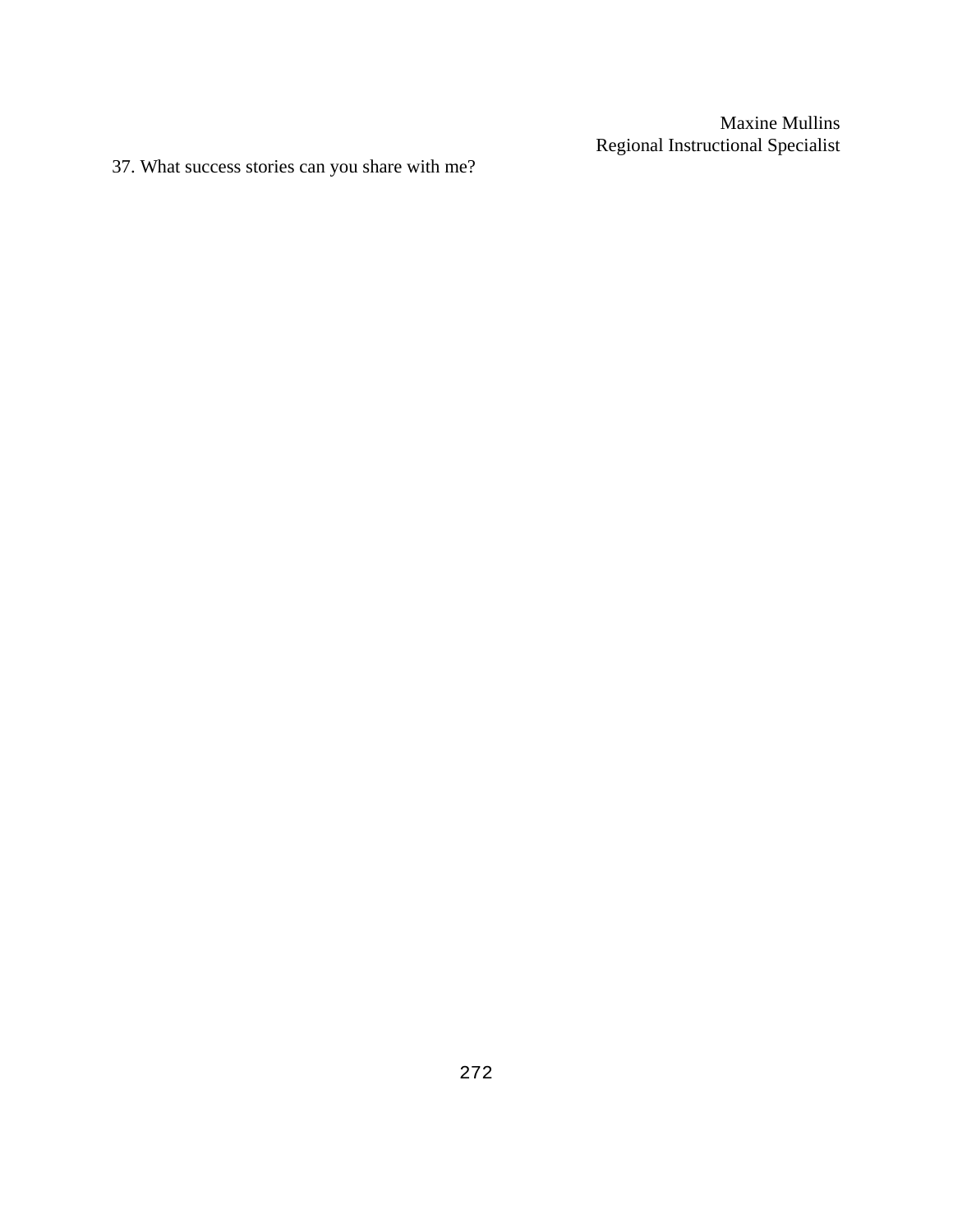### Maxine Mullins Regional Instructional Specialist Protocol for the LOCAL ADULT EDUCATION ADMINISTRATOR

Good evening. I am Maxine Mullins, a student at Virginia Tech. I am conducting research on the role of the regional instructional specialist in the Virginia Adult Education Program. I would like to ask you a few questions, to which I would like you to respond. These questions and your answers will be recorded and be treated in accordance with the regulations of the Institutional Review Board, which we have just talked about. Do you mind? (Turn on the tape recorder.)

1. What is your name?

2. What is your title?

3. What can you tell me about the history of federal legislation supporting adult education?

4. Describe the history of the position of regional instructional specialist, including when it was started and the selection process.

5. What were the job assignments for the regional instructional specialists?

6. Program managers work in some regions. What is the history of this position?

7. Under what authority at the federal, state, and local levels does the adult education program operate?

8. Describe the financial support for adult education and specifically the regional instructional specialist.

9. What supervisory positions at the state level and at the regional level are in place to oversee the work of adult education and the regional instructional specialist?

10. Describe the chain of command in adult education from the state level to the regional level, including your position.

11. What counties and cities are served by the Mount Rogers Regional Adult Education Program?

12. Which adult education site is the farthest from the regional office in Abingdon? How many miles from end to end?

13. How does the geography of the region affect the work of the regional instructional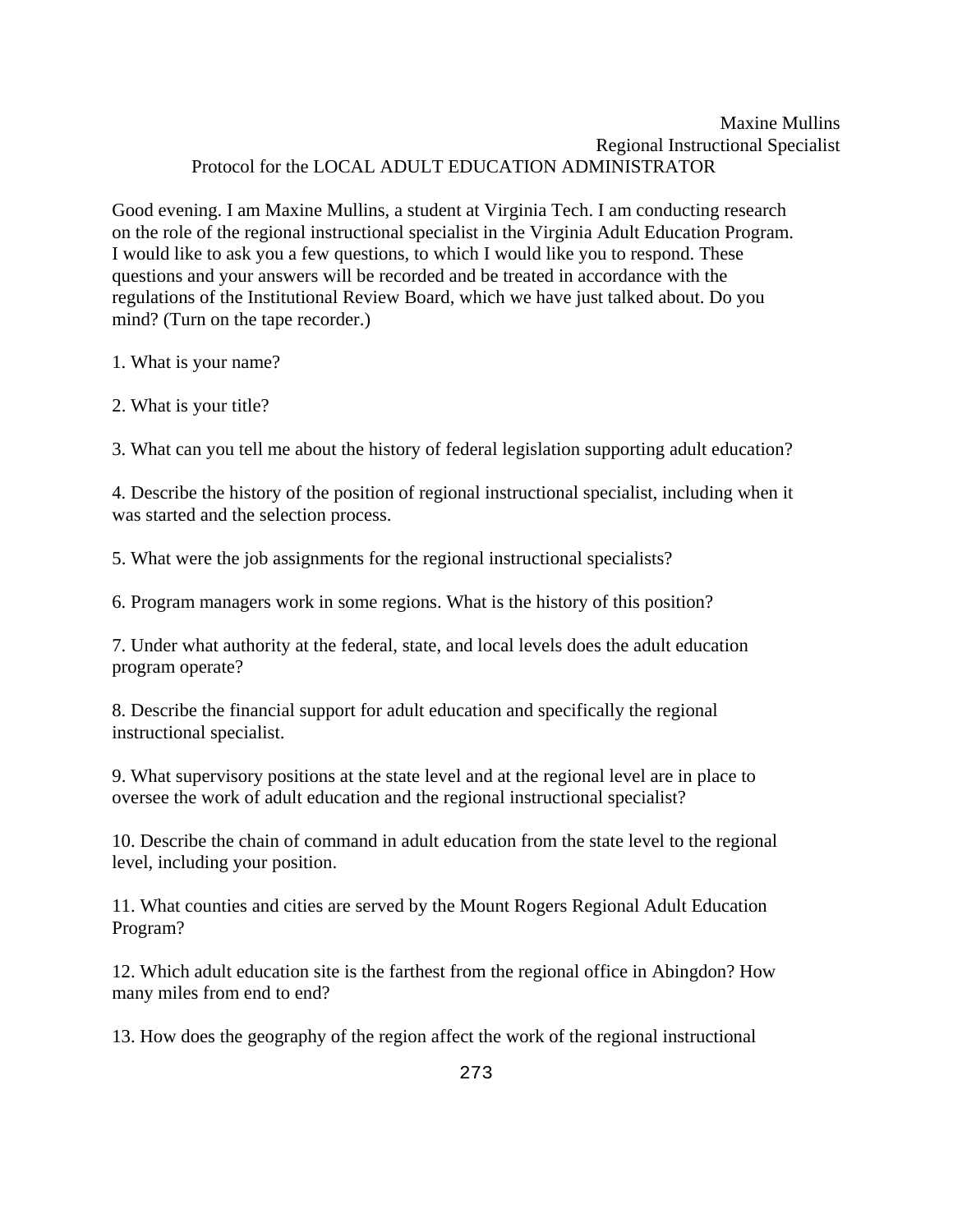specialist as to class visits or professional development?

14. What is the role of the Regional Literacy Coordinating Committee in the Mount Rogers Regional Adult Education Program? At the state level?

15. If there is a locality in this region that does not fully participate in the program that provides the services of the regional instructional specialist, how is that program served?

16. The Adult Education and Family Literacy Act designates target populations to receive adult education services. What are the demographics related to educational levels for the Mount Rogers Region?

17. Describe the need for the services provided by the regional instructional specialist in adult education in Virginia and specifically in the Mount Rogers Region.

18. What programs are provided in the following areas?

- Corrections
- Family literacy
- English as a second language
- Workplace
- Technology
- Literacy
- High school equivalency
- Learning disabilities
- Other areas

19. What data are collected for use by the staff, including teachers, program managers, and regional instructional specialists?

21. One of the assignments for the regional instructional specialist is staff development. Describe the involvement of the regional instructional specialist in this process for the Mount Rogers Regional Adult Education Program.

22. Technical assistance is one task assigned to the regional instructional specialist. What type of assistance is given and when?

23. Technical assistance might include class visits. When are visits made to classes? Who decides which classes to visit? PROBE. What observations are made? After a class visit, what reports are made and to whom?

24. Community literacy groups participate in some localities. How do these literacy groups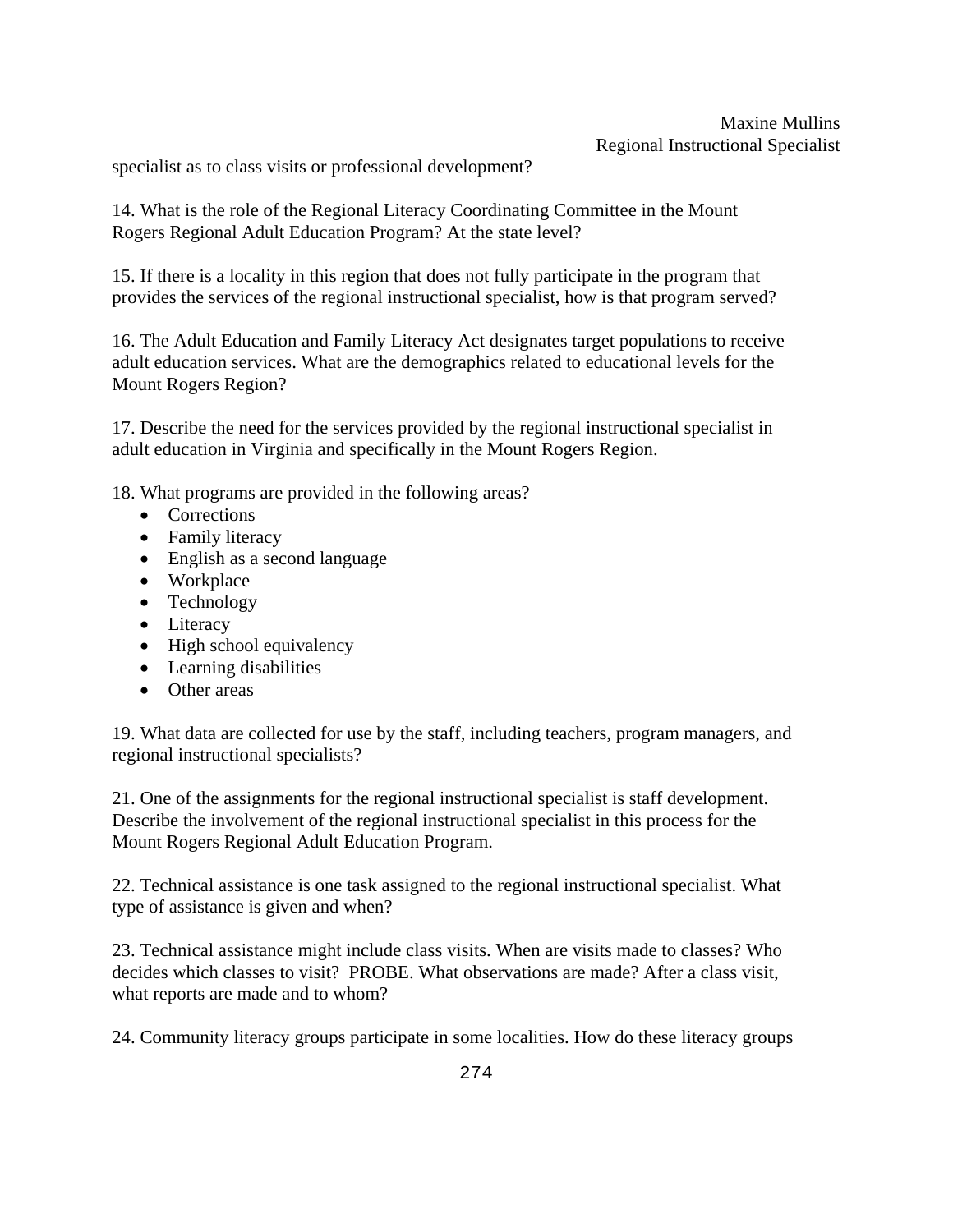contribute to the goals of adult education?

25. What technical assistance is given by the regional instructional specialist to these literacy groups?

26. Adult education is a partner in the Workforce Investment Act One-Stop. What educational services are provided for the WIA that relate to the regional instructional specialist? Please comment on any workplace programs that receive your services.

27. Recruitment is listed as one task for the regional instructional specialist. What have you found to be the best recruitment method? When and where are advertisements used?

28. What linkages are made at the local level? PROBE: How does the regional specialist help? (Include Regional Literacy Coordinating Committee.)

29. Describe the process for scheduling new classes in a locality.

30. What administrative tasks does the regional instructional specialist perform? This might include ordering supplies, hiring and supervising teachers, and evaluating performance.

31. What equipment and personnel are available to assist the regional instructional specialist in the daily routines of the office?

33. What types of referrals do the regional instructional specialist and others make in the adult education program (Department of Social Services, Virginia Employment Commission, Department of Rehabilitation, health department, for example)?

35. If the position of regional instructional specialist became a full-time position, what results could you anticipate in the Mount Rogers Region and across the state?

36. What future plans for adult education involve the regional instructional specialists across the state and especially in the Mount Rogers Region?

37. What success stories can you share with me?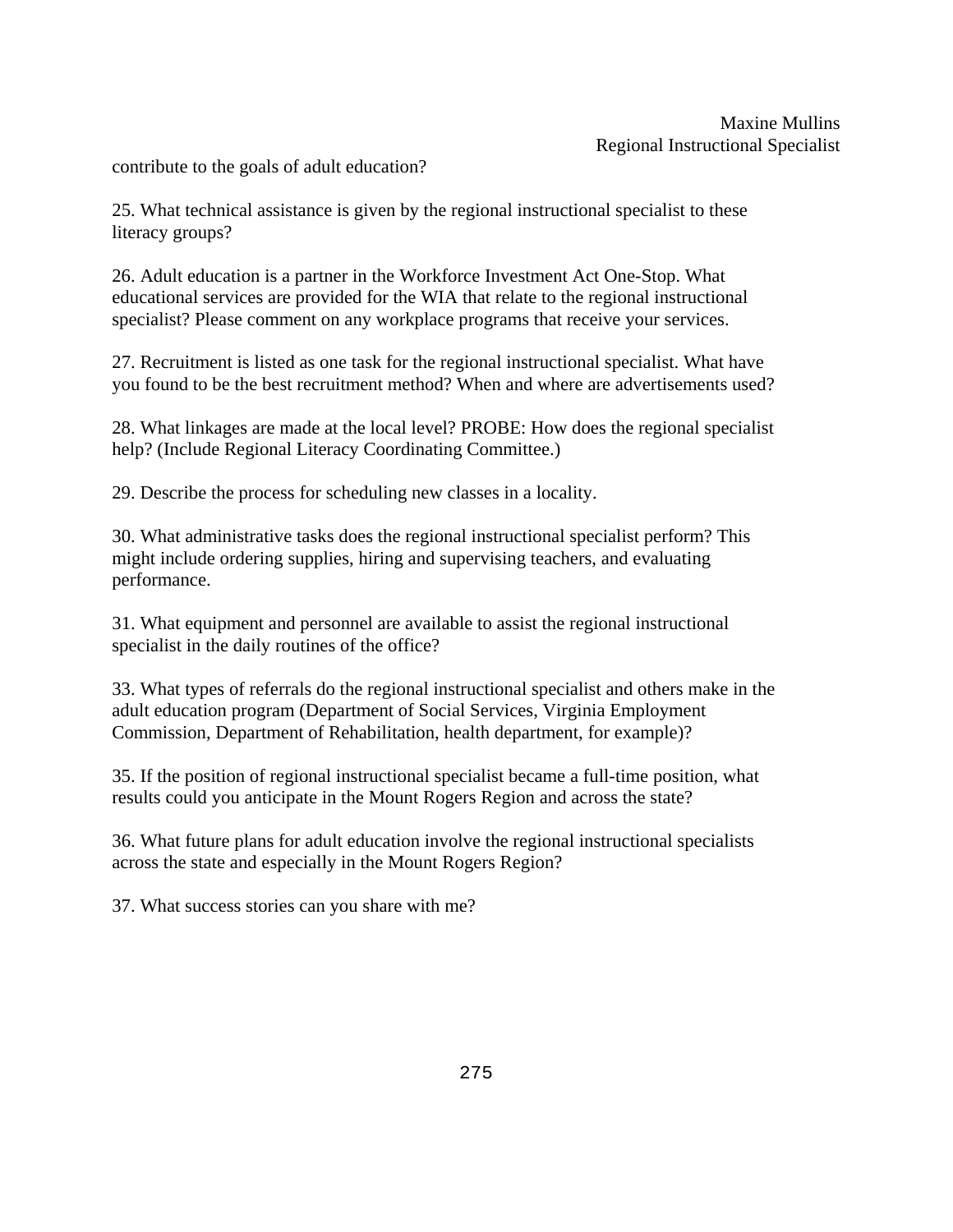## Protocol for a TEACHER

Good evening. I am Maxine Mullins, a student at Virginia Tech. I am conducting research on the role of the regional instructional specialist in the Virginia Adult Education Program. I would like to ask you a few questions, to which I would like you to respond. These questions and your answers will be recorded and be treated in accordance with the regulations of the Institutional Review Board, which we have just talked about. Do you mind? (Turn on the tape recorder.)

1. What is your name?

2. What is your title?

4. Describe the history of the position of regional instructional specialist, including when it was started and the selection process.

5. What were the job assignments of the regional instructional specialist?

6. Program managers work in some regions. What is the history of this position?

13. How does the geography of the region affect the work of the regional instructional specialist as to class visits or professional development?

17. Describe the need for the services provided by the regional instructional specialist in adult education in Virginia and specifically in the Mount Rogers Region.

18. What programs are provided in the following areas?

- Corrections
- Family literacy
- English as a second language
- Workplace
- Technology
- Literacy
- High school equivalency
- Learning disabilities
- Other areas

19. What data are collected for use by the staff, including teachers, program managers, and regional instructional specialists?

21. One of the assignments for the regional instructional specialist is staff development.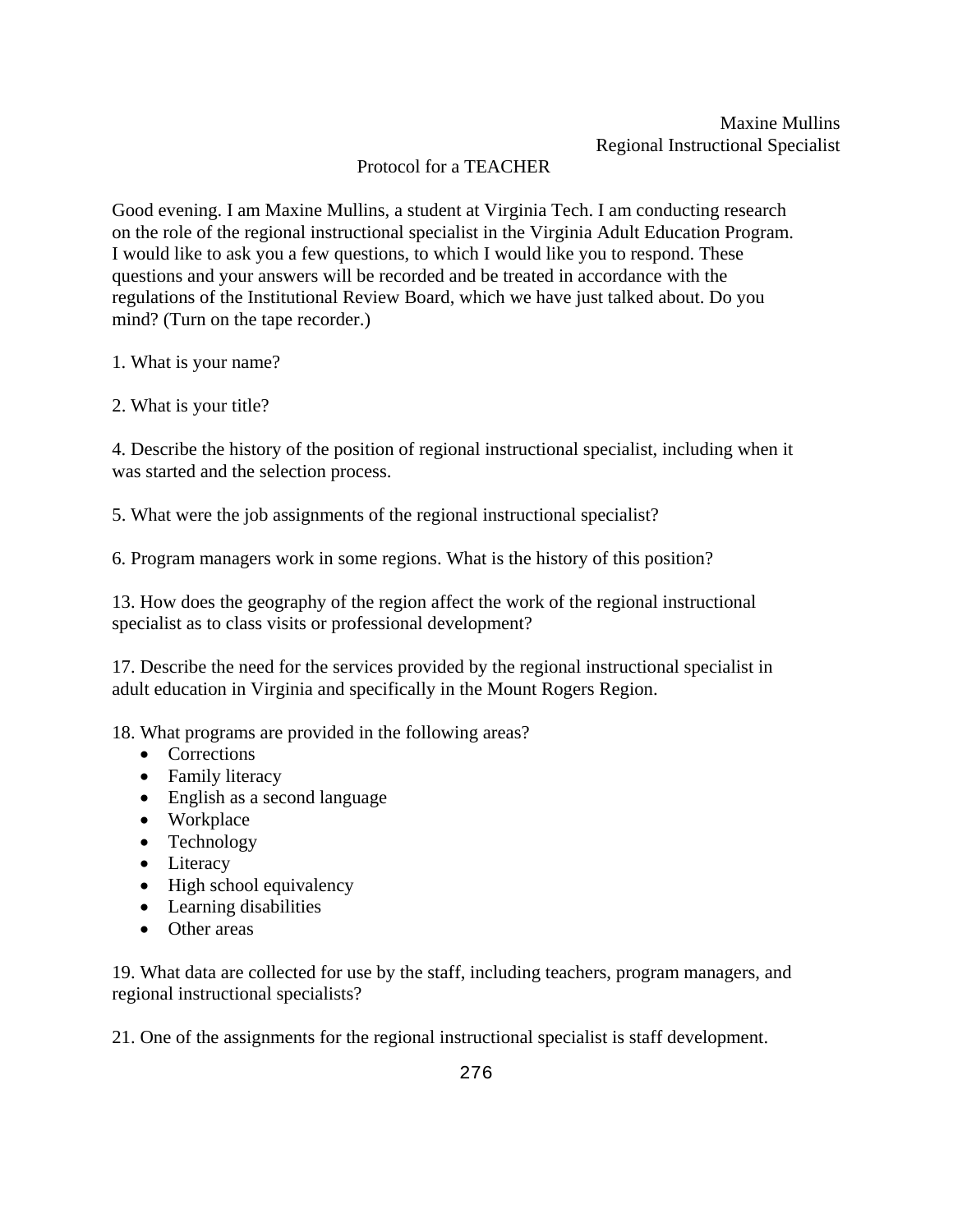Describe the involvement of the regional instructional specialist in this process for the Mount Rogers Regional Adult Education Program.

22. Technical assistance is one task assigned to the regional instructional specialist. What type of assistance is given and when?

23. Technical assistance might include class visits. When are visits made to classes? Who decides which classes to visit? PROBE. What observations are made? After a class visit, what reports are made and to whom?

27. Recruitment is listed as one task for the regional instructional specialist. What have you found to be the best recruitment method? When and where are advertisements used?

28. What linkages are made at the local level? PROBE: How does the regional specialist help? (Include Regional Literacy Coordinating Committee.)

29. Describe the process for scheduling new classes in a locality.

32. What reports are submitted to and by the regional instructional specialist?

33. What types of referrals do the regional instructional specialist and others make in the adult education program (Department of Social Services, Virginia Employment Commission, Department of Rehabilitation, health department, for example)?

34. Describe a staff development program that you have had or that is planned.

35. If the position of regional instructional specialist became a full-time position, what results could you anticipate in the Mount Rogers Region and across the state?

36. What future plans for adult education involve the regional instructional specialists across the state and especially in the Mount Rogers Region?

37. What success stories can you share with me?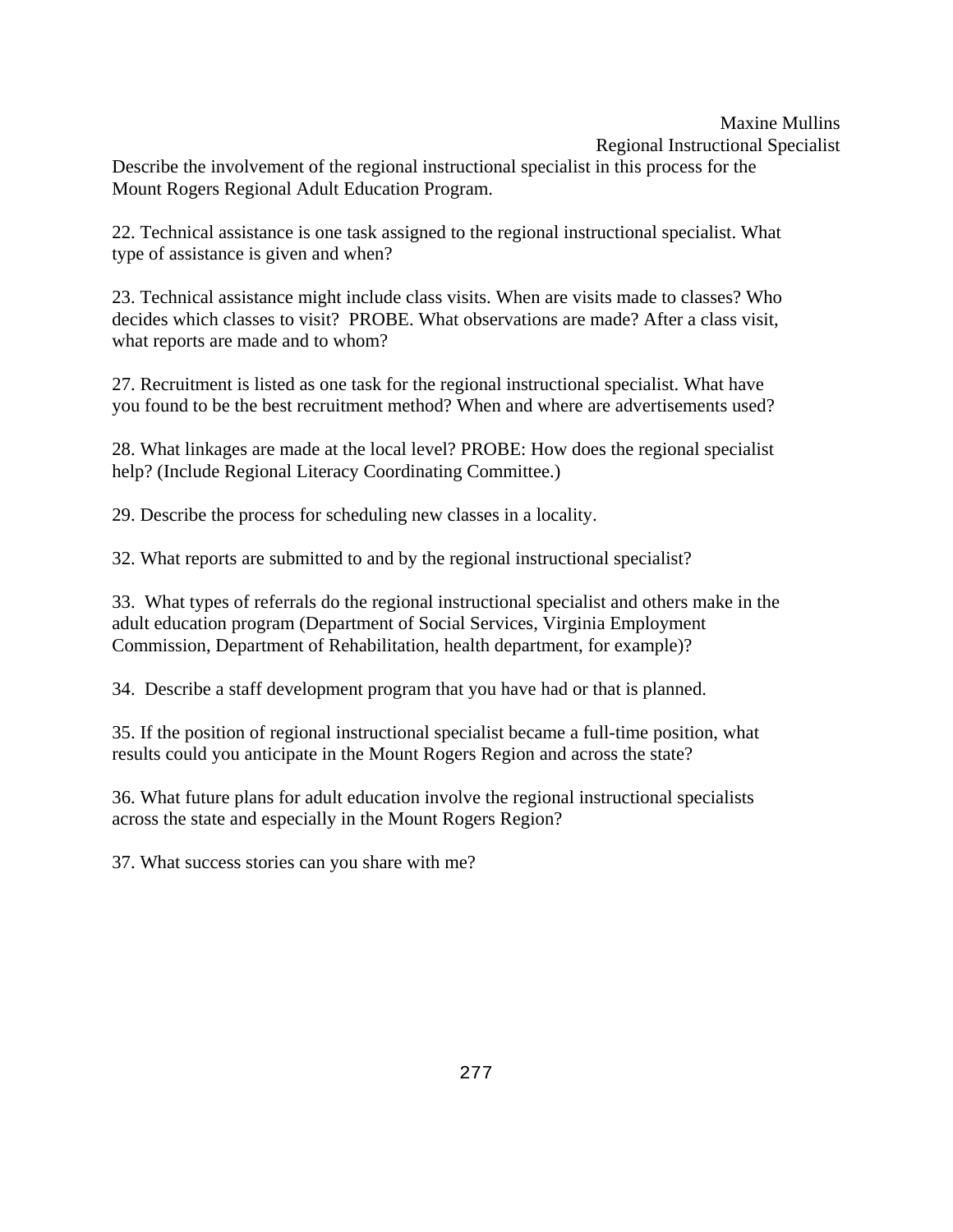## Protocol for a STUDENT

Good evening. I am Maxine Mullins, a student at Virginia Tech. I am conducting research on the role of the regional instructional specialist in the Virginia Adult Education Program. I would like to ask you a few questions, to which I would like you to respond. These questions and your answers will be recorded and be treated in accordance with the regulations of the Institutional Review Board, which we have just talked about. Do you mind? (Turn on the tape recorder.)

1. What is your name?

34. What types of referrals do the regional instructional specialist and others make in the adult education program (Department of Social Services, Virginia Employment Commission, Department of Rehabilitation, health department, for example)?

37. What success stories can you share with me?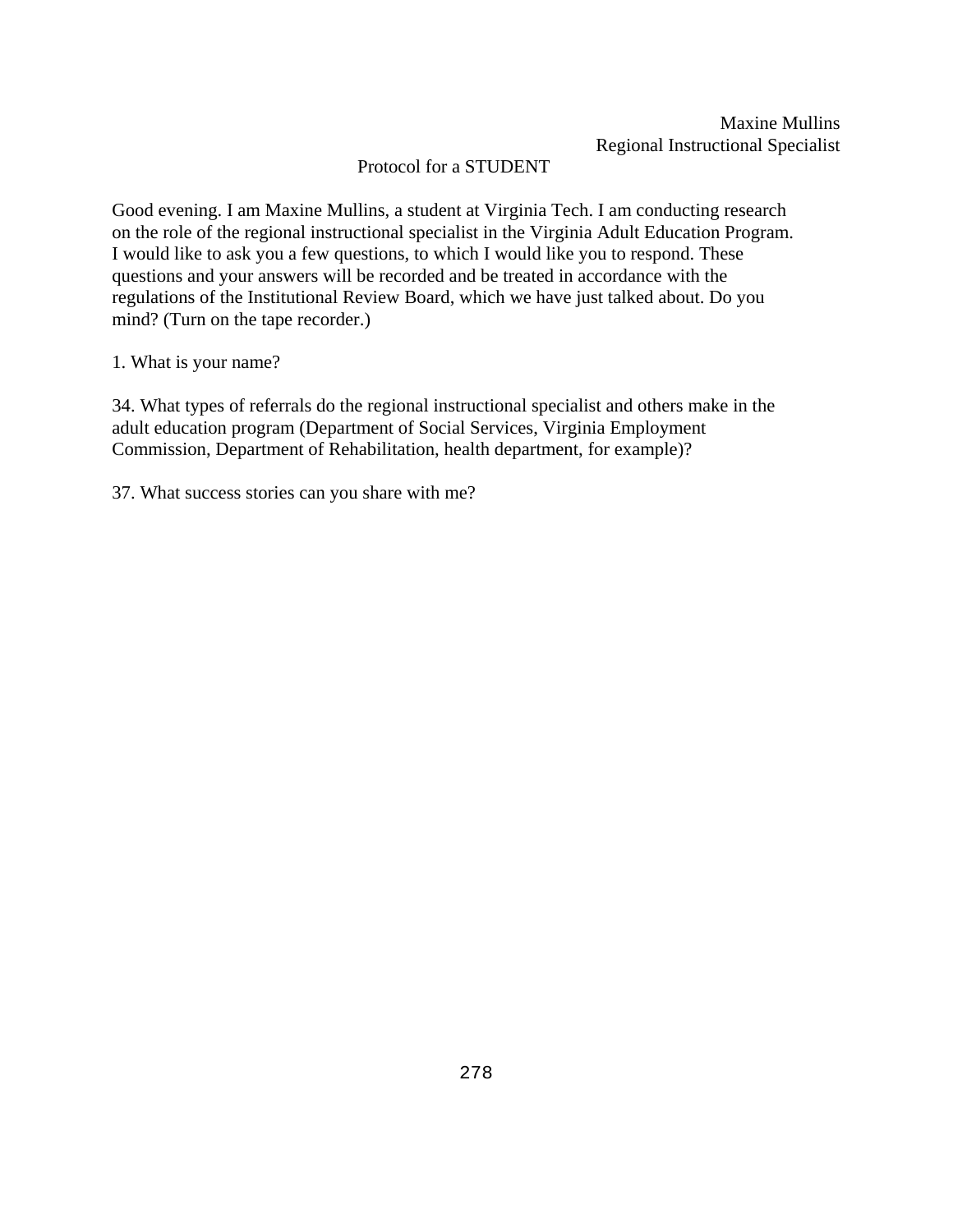#### Appendix E

#### Content Validation for Interview Questions

This content validation is designed to assist the researcher with the development of an interview protocol. This instrument will be used in a study to determine the role of the adult basic education regional instructional specialist in Virginia by studying one region in Southwest Virginia.

#### **Instructions**

Please review the content of the items and respond as follows: First, select the domain in which you think the item best fits. Then rate the clarity of the item.

#### Domains and Definitions

Using the definitions of the domains below, categorize each statement by circling the appropriate number in the column labeled "Domain." Leave blank any statement that does not fit a domain.

| <b>DOMAINS</b>          | <b>DEFINITIONS</b>                                                                                                                                                                                       |  |
|-------------------------|----------------------------------------------------------------------------------------------------------------------------------------------------------------------------------------------------------|--|
| 1. Historical Context   | The history of adult education and the position of regional<br>instructional specialist for adult basic education in Virginia.                                                                           |  |
| 2. Legal Context        | The legal provisions and requirements for the position of<br>regional instructional specialist, authorization for the<br>position, contractual provisions, program funding, and<br>governance structure. |  |
| 3. Geographical Context | The local governmental agencies within the planning district,<br>the educational programs, physical distances, and<br>topographical aspects.                                                             |  |
| 4. Program Context      | The demographics of the region, the need for services, and<br>national and state program standards and benchmarks.                                                                                       |  |
| 5. Program Tasks        | The contractual services rendered. These include staff<br>development, technical assistance to teachers and others,<br>workplace literacy, recruitment, and linkages with other<br>agencies.             |  |
| 6. Administrative Tasks | The routine tasks associated with the work performed in the<br>office, such as phone calls, supply orders, and scheduled                                                                                 |  |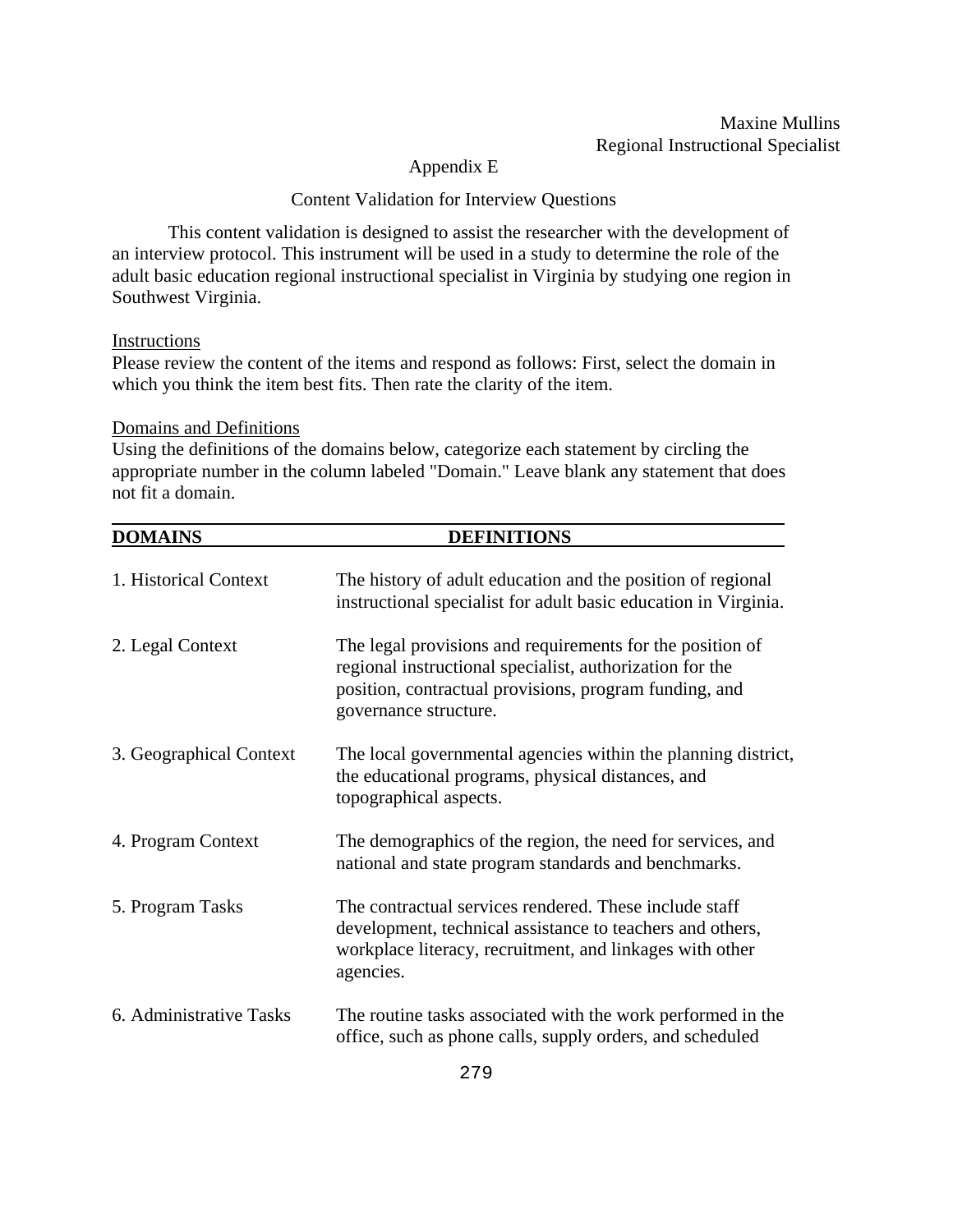appointments.

7. Outcomes The measures of outcomes as associated with the core standards of quality of the adult basic education program in Virginia, such as recruitment strategies, educational gains, and referrals.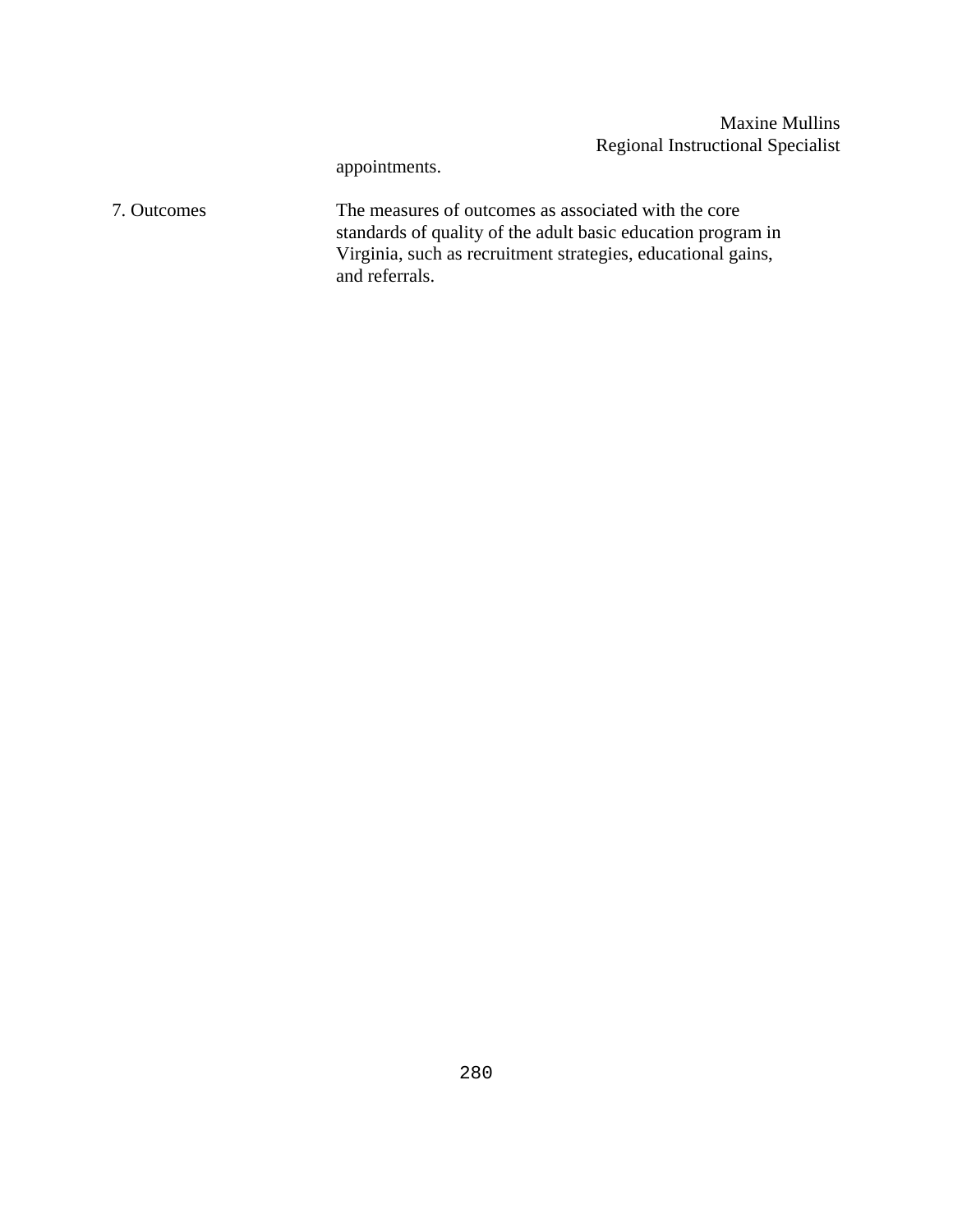#### DOMAINS ASSOCIATED WITH THE ROLE OF THE ADULT EDUCATION REGIONAL INSTRUCTIONAL SPECIALIST **Directions: Circle the number of the appropriate response.**

Domain: (1) Historical context (2) Legal context, (3) Geographical context, (4) Program context, (5) Program tasks, (6) Administrative tasks, (7) Outcomes

Clarity Ratings:  $1 =$  not clear at all, delete;  $2 =$  somewhat clear, revise; and  $3 =$  clear, leave as is. If you rate an item 1 or 2, please make recommendations for changes in the item. Use the back of the sheet as necessary.

| <b>Item</b>                                                                                                                                               | Domain                                                                 | <b>Clarity</b>                               |  |  |
|-----------------------------------------------------------------------------------------------------------------------------------------------------------|------------------------------------------------------------------------|----------------------------------------------|--|--|
| 1. What is your name?                                                                                                                                     | Demographics only                                                      |                                              |  |  |
| 2. What is your title?                                                                                                                                    | Demographics only                                                      |                                              |  |  |
| 3. What can you tell me about the history of federal legislation supporting adult<br>education?                                                           | $\mathcal{D}_{\mathcal{L}}$<br>$\mathcal{E}$<br>5<br>6<br>4            | $\mathfrak{D}$<br>3                          |  |  |
| 4. Describe the history of the position of regional instructional specialist,<br>including when it was started and the selection process.                 | $\mathfrak{D}$<br>3<br>4<br>5<br>6                                     | 2<br>3                                       |  |  |
| 5. What other regions were involved in this preliminary "start-up" of regional<br>programs?                                                               | $\mathcal{D}$<br>$\mathcal{R}$<br>$\overline{\mathcal{L}}$<br>4<br>6   | $\mathcal{D}_{\mathcal{L}}$<br>$\mathcal{R}$ |  |  |
| 6. Regional instructional specialists have since been hired in other regions in<br>Virginia. What is the history of this position?                        | C<br>3<br>$\overline{\mathcal{L}}$<br>4<br>6                           | $\mathfrak{D}$<br>3                          |  |  |
| 7. Program planners work in some regions. What is the history of their<br>position?                                                                       | $\mathcal{D}$<br>$\overline{\mathcal{L}}$                              | $\mathcal{D}_{\mathcal{L}}$<br>$\mathcal{R}$ |  |  |
| 8. Under what authority at the federal, state, and local levels does the adult<br>education program operate?                                              | $\mathfrak{D}$<br>$\mathcal{R}$<br>5<br>4<br>6                         | 2<br>3                                       |  |  |
| 9. How does the position of regional instructional specialist fit into the state<br>structure for adult education? How does your position fit?            | $\mathcal{D}$<br>$\mathcal{R}$<br>$\overline{5}$<br>4<br>6             | $\mathcal{D}_{\mathcal{L}}$<br>$\mathcal{R}$ |  |  |
| 10. Describe the financial support provided for the regional instructional<br>specialists.                                                                | $\mathcal{D}_{\mathcal{L}}$<br>3<br>$\overline{\mathcal{L}}$<br>Δ<br>6 | $\mathcal{D}_{\mathcal{L}}$<br>$\mathcal{R}$ |  |  |
| 11. What supervisory positions at the state level and at the regional level are in<br>place to oversee the work of the regional instructional specialist? | $\mathcal{R}$<br>5<br>6                                                | 3<br>$\mathcal{D}_{\mathcal{L}}$             |  |  |
| 12. What is the role and influence of the Regional Literacy Coordinating<br>Committee in the Mount Rogers Regional Adult Education Program?               | 5<br>6                                                                 | 3<br>$\mathfrak{D}$                          |  |  |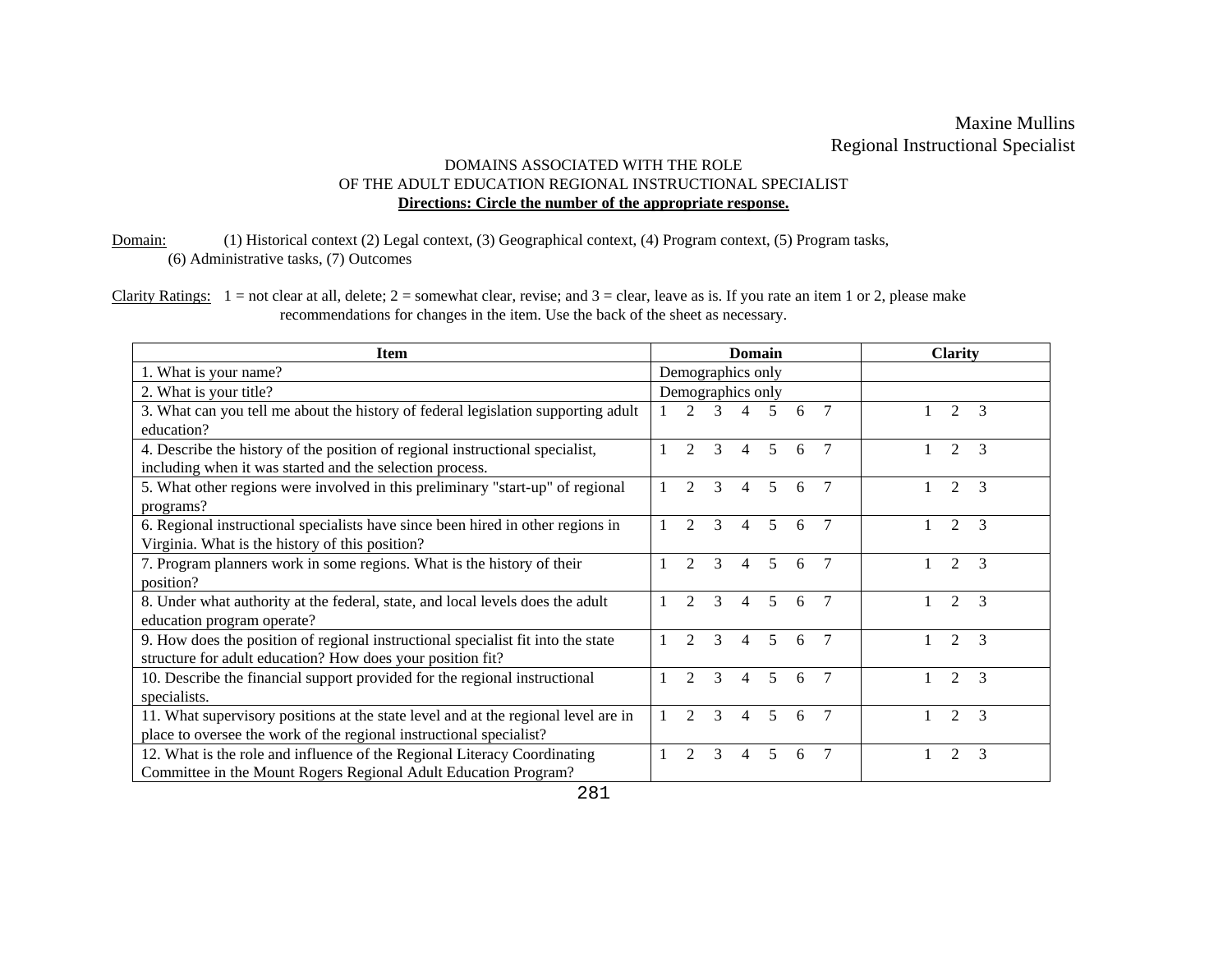| <b>Item</b>                                                                      |              |                | <b>Domain</b> |   |                |   | <b>Clarity</b> |  |   |                |                |
|----------------------------------------------------------------------------------|--------------|----------------|---------------|---|----------------|---|----------------|--|---|----------------|----------------|
| 13. What is the role and influence of this committee at the state level?         |              | $\overline{c}$ | 3             | 4 | 5              | 6 | 7              |  |   | $\overline{2}$ | 3              |
| 14. What counties and cities are served by the Mount Rogers Regional Adult       | $\mathbf{1}$ | $\overline{2}$ | 3             |   | $\overline{5}$ |   | $\overline{7}$ |  |   | $\overline{2}$ | $\overline{3}$ |
| <b>Education Program?</b>                                                        |              |                |               |   |                |   |                |  |   |                |                |
| 15. Which adult education site is the farthest from the regional office in       | 1            | $\overline{2}$ | 3             | 4 | 5              | 6 | $\tau$         |  | 1 | 2              | 3              |
| Abingdon? What distances are covered?                                            |              |                |               |   |                |   |                |  |   |                |                |
| 16. How does the geography of the region affect the work of the regional         | 1            | $\overline{2}$ | 3             | 4 | 5              | 6 | $\overline{7}$ |  | 1 | 2              | 3              |
| instructional specialist as to class visits or professional development?         |              |                |               |   |                |   |                |  |   |                |                |
| 17. Describe the chain of command in adult education in the region and relate it | 1            | $\overline{2}$ | 3             | 4 | 5              | 6 | 7              |  | 1 | 2              | 3              |
| to the entire state structure.                                                   |              |                |               |   |                |   |                |  |   |                |                |
| 18. If there is a locality in this region that does not fully participate in the | 1            | 2              | 3             | 4 | 5              | 6 | $\overline{7}$ |  |   | $\overline{2}$ | 3              |
| program that provides the services of the regional instructional specialist, how |              |                |               |   |                |   |                |  |   |                |                |
| is that program served?                                                          |              |                |               |   |                |   |                |  |   |                |                |
| 19. The Adult Education and Family Literacy Act designates target populations    |              | $\mathfrak{D}$ | 3             | 4 | 5              | 6 | $\tau$         |  |   | 2              | 3              |
| to receive adult education services. What are the demographics related to the    |              |                |               |   |                |   |                |  |   |                |                |
| Mount Rogers Region?                                                             |              | 2              | 3             |   |                |   |                |  |   |                |                |
| 20. What programs are provided in the Mount Rogers Region in the following       |              |                |               | 4 | 5              | 6 | $\overline{7}$ |  | 1 | 2              | 3              |
| areas:                                                                           |              |                |               |   |                |   |                |  |   |                |                |
| Corrections                                                                      |              |                |               |   |                |   |                |  |   |                |                |
| Family literacy<br>$\bullet$                                                     |              |                |               |   |                |   |                |  |   |                |                |
| English as a second language<br>$\bullet$                                        |              |                |               |   |                |   |                |  |   |                |                |
| Workplace<br>٠                                                                   |              |                |               |   |                |   |                |  |   |                |                |
| Technology<br>$\bullet$                                                          |              |                |               |   |                |   |                |  |   |                |                |
| Follow-up of students<br>٠                                                       |              |                |               |   |                |   |                |  |   |                |                |
| Further training or education<br>$\bullet$                                       |              |                |               |   |                |   |                |  |   |                |                |
| Literacy<br>٠                                                                    |              |                |               |   |                |   |                |  |   |                |                |
| High school equivalency (GED)<br>$\bullet$                                       |              |                |               |   |                |   |                |  |   |                |                |
| Learning disabilities and the adult learner                                      |              |                |               |   |                |   |                |  |   |                |                |
| Other areas                                                                      |              |                |               |   |                |   |                |  |   |                |                |
| 21. What data are collected for use by the staff, including teachers, program    |              | $\mathfrak{D}$ | 3             | 4 | 5              | 6 | $\tau$         |  |   | 2              | 3              |
| managers, and regional instructional specialists?                                |              |                |               |   |                |   |                |  |   |                |                |
| 22. What type of training is provided for regional instructional specialists to  | 1            | $\overline{2}$ | 3             |   | 5              | 6 | 7              |  |   | 2              | 3              |
| enhance understanding of the expectations of the program for them and those      |              |                |               |   |                |   |                |  |   |                |                |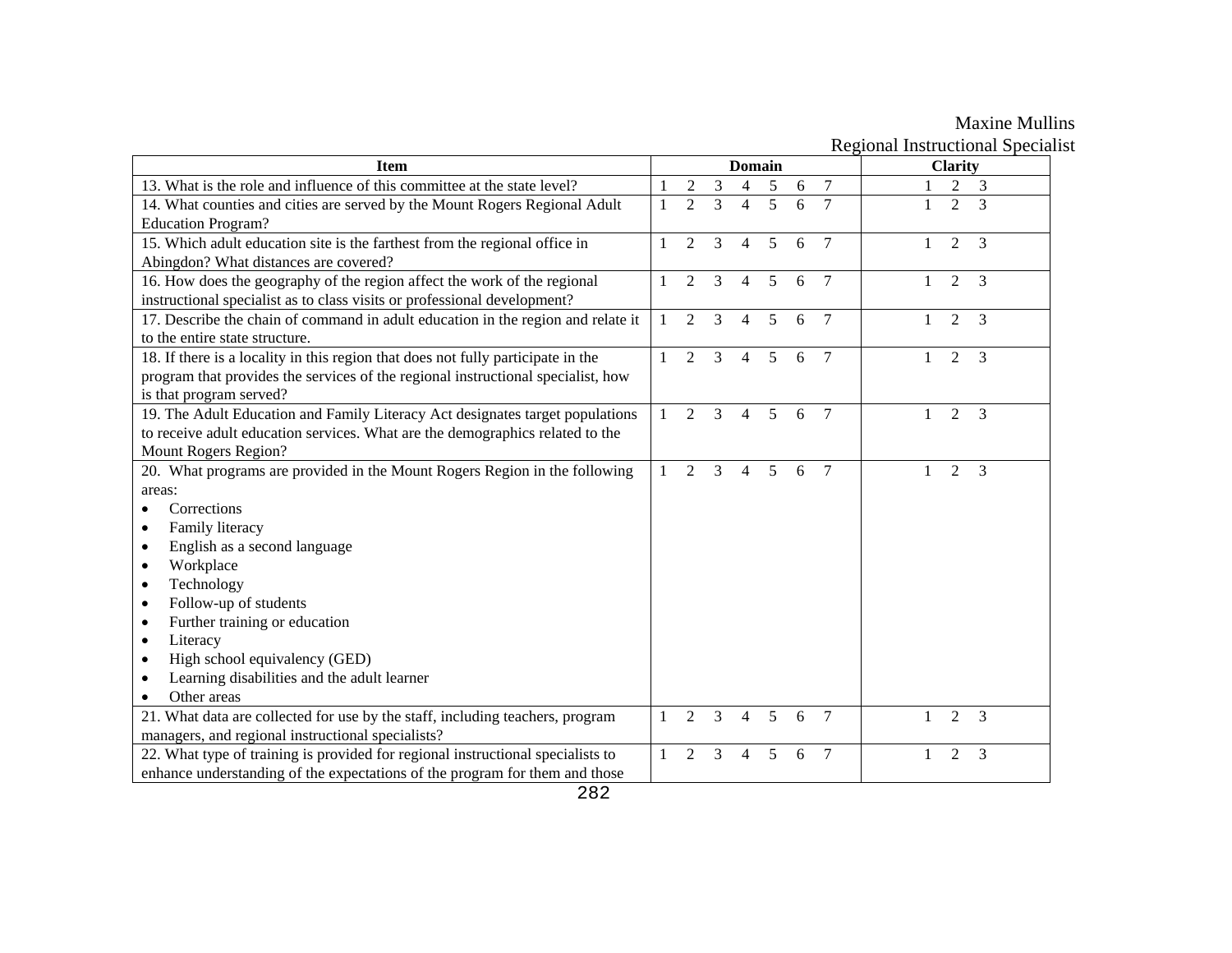| <b>Item</b>                                                                       | <b>Domain</b> |                |               |                |                |   | <b>Clarity</b> |   |                |                |
|-----------------------------------------------------------------------------------|---------------|----------------|---------------|----------------|----------------|---|----------------|---|----------------|----------------|
| with whom they work?                                                              |               |                |               |                |                |   |                |   |                |                |
| 23. Describe the need for services provided by the regional instructional         |               | $\overline{2}$ | 3             | 4              | 5              | 6 | 7              |   | 2              | 3              |
| specialist in adult education in Virginia and specifically in the Mount Rogers    |               |                |               |                |                |   |                |   |                |                |
| Region.                                                                           |               |                |               |                |                |   |                |   |                |                |
| 24. How do the regional instructional specialists allot their time in relation to | 1             | $\overline{2}$ | 3             | 4              | 5              | 6 | $\overline{7}$ | 1 | 2              | 3              |
| specific program tasks?                                                           |               |                |               |                |                |   |                |   |                |                |
| 25. One of the assignments for the regional instructional specialist is staff     |               | $\overline{2}$ | 3             | $\overline{4}$ | $\overline{5}$ | 6 | $\tau$         |   | 2              | 3              |
| development. Describe the involvement of the specialist in this process for the   |               |                |               |                |                |   |                |   |                |                |
| Mount Rogers Regional Adult Education Program.                                    |               |                |               |                |                |   |                |   |                |                |
| 26. Describe the process for scheduling (or not scheduling) new classes in a      |               | $\overline{2}$ | 3             | 4              | 5              | 6 | $\overline{7}$ |   | $\overline{2}$ | 3              |
| locality.                                                                         |               |                |               |                |                |   |                |   |                |                |
| 27. Technical assistance is one task assigned to the regional instructional       |               | 2              | 3             | 4              | 5              | 6 | 7              |   | 2              | 3              |
| specialist. What type of assistance is given to the teachers (and when)?          |               |                |               |                |                |   |                |   |                |                |
| 28. Community literacy groups participate in many localities. Which, if any,      | 1             | $\overline{2}$ | 3             | 4              | 5              | 6 | $\overline{7}$ | 1 | 2              | 3              |
| counties have such groups in this region?                                         |               |                |               |                |                |   |                |   |                |                |
| 29. How do these literacy groups contribute to the goals of adult education, and  |               | $\mathfrak{D}$ | $\mathbf{3}$  | $\overline{4}$ | 5              | 6 | $\tau$         |   | $\overline{2}$ | 3              |
| what technical assistance is given to them by the regional instructional          |               |                |               |                |                |   |                |   |                |                |
| specialist?                                                                       |               |                |               |                |                |   |                |   |                |                |
| 30. Technical assistance might include class visits. When are visits made to      | $\mathbf{1}$  | $\overline{2}$ | 3             | $\overline{4}$ | 5              | 6 | $\tau$         |   | 2              | $\overline{3}$ |
| classes? PROBE: Who decides which classes to visit? What observations are         |               |                |               |                |                |   |                |   |                |                |
| made? After a class visit, what reports are made and to whom?                     |               |                |               |                |                |   |                |   |                |                |
| 31. Adult education is a partner in the Workforce Investment Act (WIA) One-       |               | $\mathfrak{D}$ | 3             | 4              | 5              | 6 | $\tau$         |   | $\overline{2}$ | 3              |
| Stop. What educational services are provided for the WIA that relate to the       |               |                |               |                |                |   |                |   |                |                |
| regional instructional specialist?                                                |               |                |               |                |                |   |                |   |                |                |
| 32. Recruitment is listed as one task for the regional instructional specialist.  | $\mathbf{1}$  | 2              | $\mathcal{E}$ | $\overline{4}$ | $\overline{5}$ | 6 | $\overline{7}$ | 1 | 2              | 3              |
| What have you found to be the best recruitment methods? When and where are        |               |                |               |                |                |   |                |   |                |                |
| advertisements used?                                                              |               |                |               |                |                |   |                |   |                |                |
| 33. The governor of Virginia appoints members to the Virginia Advisory            | $\mathbf{1}$  | $\mathfrak{D}$ | 3             | $\overline{4}$ | 5              | 6 | $\tau$         |   | 2              | 3              |
| Council for Adult Education and Literacy and the executive director for the       |               |                |               |                |                |   |                |   |                |                |
| Council. How are referrals and linkages made at the local level? PROBE How        |               |                |               |                |                |   |                |   |                |                |
| does the regional instructional specialist help?                                  |               |                |               |                |                |   |                |   |                |                |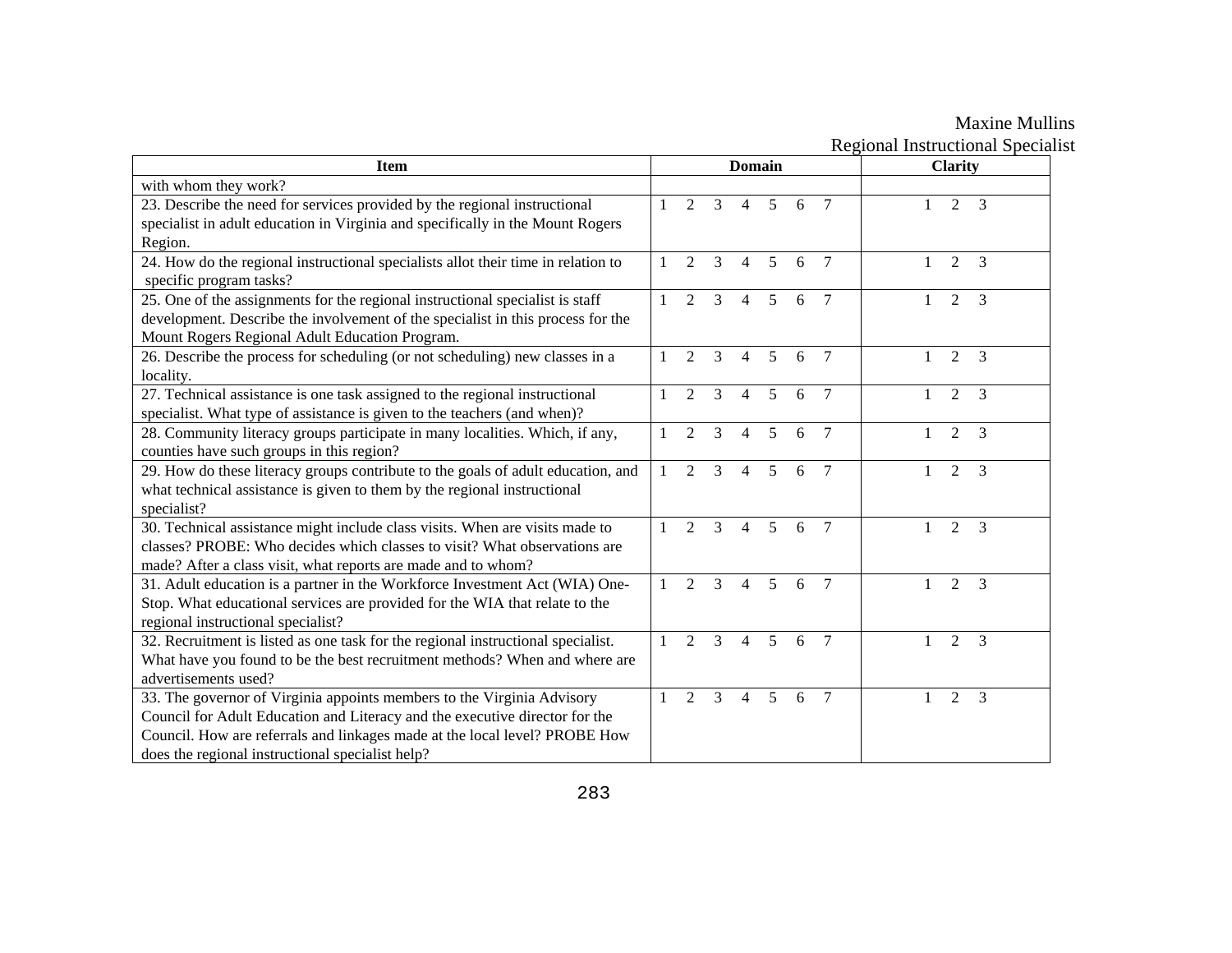Maxine Mullins Regional Instructional Specialist

| <b>Item</b>                                                                       |                             |   | <b>Domain</b> |   |   |   | <b>Clarity</b>                               |  |
|-----------------------------------------------------------------------------------|-----------------------------|---|---------------|---|---|---|----------------------------------------------|--|
| 34. What administrative tasks does the regional instructional specialist perform? | $\mathcal{D}_{\mathcal{A}}$ | 3 |               | 5 | 6 |   | 2<br>3                                       |  |
| These might include ordering supplies, hiring and supervising teachers, and       |                             |   |               |   |   |   |                                              |  |
| evaluating performance.                                                           |                             |   |               |   |   |   |                                              |  |
| 35. What equipment and personnel are available to assist the regional             | 2                           |   |               | 5 | 6 |   | $\mathfrak{D}$<br>3                          |  |
| instructional specialist in the daily routine of the office?                      |                             |   |               |   |   |   |                                              |  |
| 36. What reports are submitted to and by the regional instructional specialist?   |                             |   |               |   | 6 |   | 3                                            |  |
| 37. How many classes are in operation in the Mount Rogers Regional Adult          | $\mathfrak{D}$              | 3 | 4             | 5 | 6 |   | $\mathfrak{D}$<br>$\mathcal{R}$              |  |
| <b>Education Program?</b>                                                         |                             |   |               |   |   |   |                                              |  |
| 38. How many adults has the Mount Rogers Regional Adult Education Program         | $\mathfrak{D}$              | 3 |               | 5 | 6 | 7 | $\mathcal{D}_{\mathcal{L}}$<br>$\mathcal{R}$ |  |
| served since becoming a regional program?                                         |                             |   |               |   |   |   |                                              |  |
| 39. Describe a successful staff development program that you have had or that     |                             |   | Δ             |   | 6 |   | $\mathcal{D}_{\mathcal{L}}$<br>$\mathcal{R}$ |  |
| is planned.                                                                       |                             |   |               |   |   |   |                                              |  |
| 40. What types of referrals do the regional instructional specialist and others   | $\mathcal{D}_{\mathcal{L}}$ | 3 | 4             | 5 | 6 |   | $\mathfrak{D}$<br>3                          |  |
| make for adults in the adult education program? (Department of Social             |                             |   |               |   |   |   |                                              |  |
| Services, Virginia Employment Commission, Rehabilitation, health                  |                             |   |               |   |   |   |                                              |  |
| department, for example)                                                          |                             |   |               |   |   |   |                                              |  |
| 41. If the position of regional instructional specialist became a full-time       | $\mathcal{D}_{\mathcal{L}}$ | 3 | 4             | 5 | 6 |   | 2<br>$\mathcal{R}$                           |  |
| position, what results could you anticipate in the Mount Rogers Region and        |                             |   |               |   |   |   |                                              |  |
| across the state?                                                                 |                             |   |               |   |   |   |                                              |  |
| 42. What future plans for adult education involve the regional instructional      | $\mathcal{D}_{\mathcal{L}}$ | 3 | Δ             | 5 | 6 |   | $\mathfrak{D}$<br>3                          |  |
| specialists across the state and especially in the Mount Rogers Region?           |                             |   |               |   |   |   |                                              |  |
| 43. What success stories can you share with me?                                   |                             |   |               |   | 6 |   | $\mathfrak{D}$<br>$\mathcal{R}$              |  |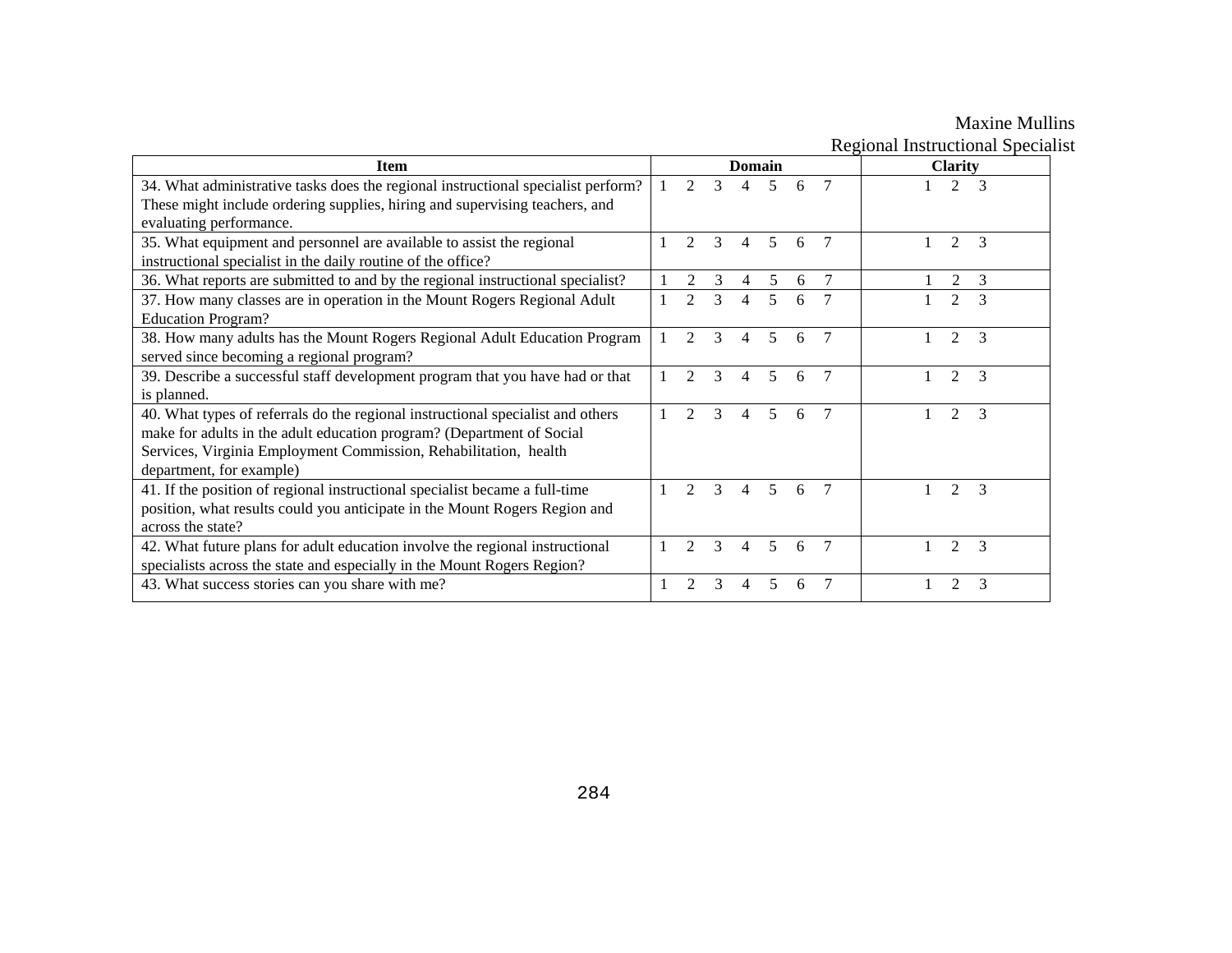### Appendix F

#### Raw Data Matrices, Tables F1 through F6

Table F1

#### Raw Data Matrix for the Historical Context of the Position of Regional Instructional Specialist

| Source of data           | Beginnings                  | First five years             | Next five years        | Next six years             | Future                  |
|--------------------------|-----------------------------|------------------------------|------------------------|----------------------------|-------------------------|
|                          | Before 1989                 | 1989-93                      | 1994-98                | 1999-2004                  |                         |
| First regional           | In 1976, I began teaching   | I had met ______ who was     | The workplace          | Now days you have all      | If the position became  |
| instructional            | adult education because     | appointed state Director of  | programs: Once         | these new companies        | full-time, I could see  |
| specialist for the       | each of the counties had to | Adult Education. (BC, I,     | through recruitment,   | coming along with new      | that there might not be |
| <b>Mount Rogers</b>      | provide for the under-      | $30-31)$                     | you get the word out   | materials. Computer        | a need for the lead     |
| Regional Adult           | educated. $(BC, I, 7-8)$    |                              | about free adult       | assisted instruction. We   | teacher, for you would  |
| <b>Education Program</b> |                             |                              | education classes.     | don't really teach         | be available and in the |
|                          | When I was chosen to do it  | My immediate state           | They are there for the | computers, per se, unless  | area more often. (BC,   |
|                          | [teach adult education], I  | supervisor, my immediate     | taking. People really  | there is a special need.   | I, $246-247$ )          |
|                          | worked along side another   | supervisor, was _____. At    | started getting on the | Our teachers are all       |                         |
|                          | gentleman. We had no        | that time, the state had     | bandwagon, calling up  | computer literate. We      |                         |
|                          | formal training for Adult   | three or four administrators | and finding out where  | have been fortunate        |                         |
|                          | education at that time,     | who had humongous areas      | the closest class to   | enough to have money in    |                         |
|                          | because it wasn't what I    | to cover. (BC, I, 39-41)     | where they lived was,  | the Mt. Rogers Region to   |                         |
|                          | call a legitimate           |                              | and the time, and so   | put a computer with each   |                         |
|                          | educational department.     |                              | forth. But through the | of our classes. More with  |                         |
|                          | $(BC, I, 8-11)$             |                              | local people, we were  | some, depending on local   |                         |
|                          |                             | This position did not come   | able to almost         | moneys. The local person   |                         |
|                          |                             | about until 1989, and I had  | immediately establish  | would see that the classes |                         |
|                          |                             | been working in nothing      | classes. (BC, I, 159-  | have what is needed. (BC,  |                         |
|                          |                             | but adult education for 11   | 162)                   | I, $198-202$ )             |                         |
|                          |                             | years. (BC, I, 43-44)        |                        |                            |                         |
|                          |                             |                              |                        |                            |                         |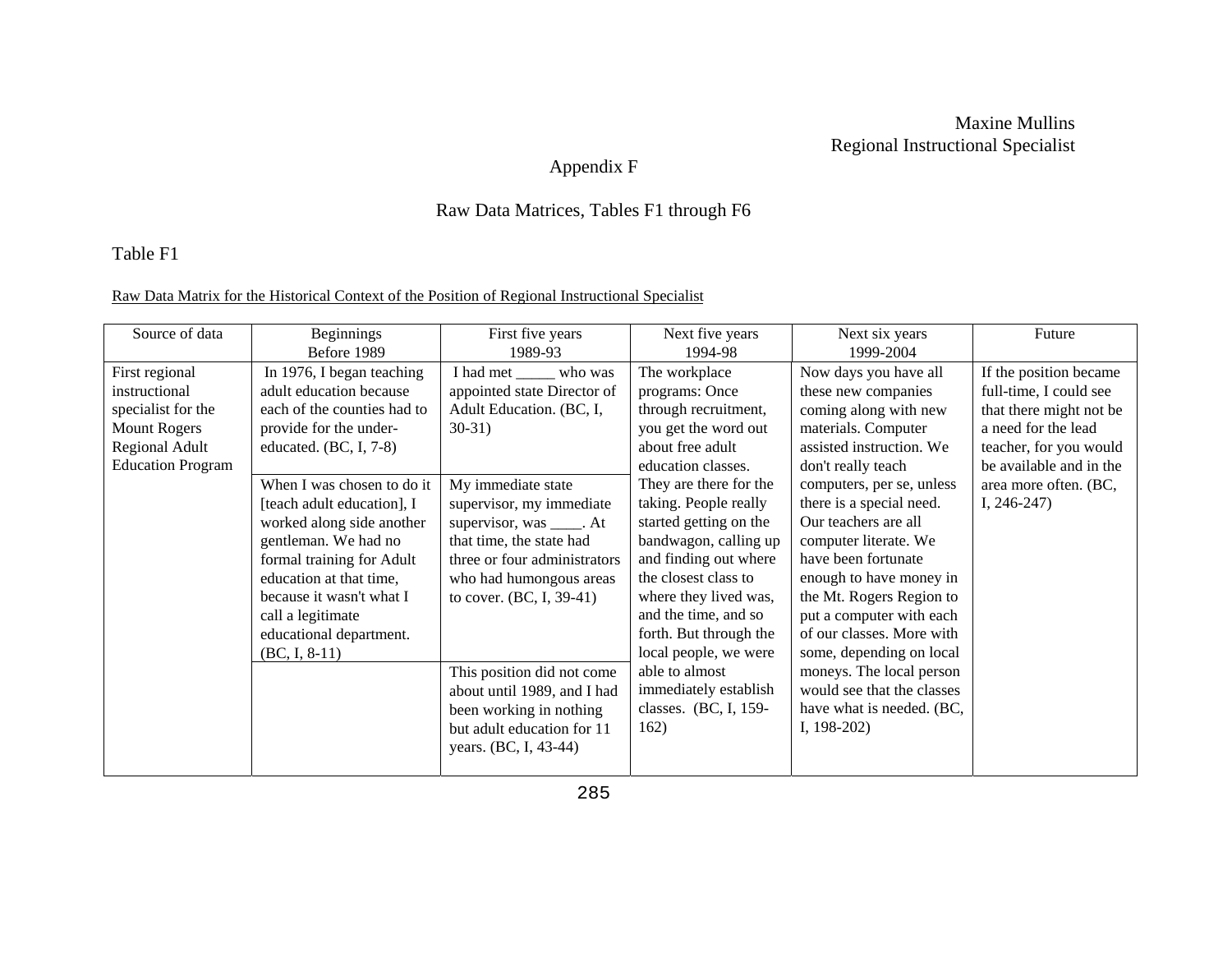#### Source of data Beginnings Before 1989 First five years 1989-93 Next five years 1994-98 Next six years 1999-2004 Future When the specialists' group first came into being, when I was first hired, the state set up workshops. That's when the educational aspect was developed: what to teach, how to teach, how to prepare the students, the whole bit. We went to Richmond two or three times a year for different programs. They proved to be very, very, very beneficial. (BC, I, 94- 96) When they appointed me as part time administrator, GED Specialists we were called at that time. There were ten appointed for the state. (BC, I, 52-53) For instance, we have a K-Mac Corporation down near Bristol. It is very worker-oriented. They called us up; we went down. \_\_\_\_\_\_, my program planner, & I went down together. We talked about how the classes would operate. (BC, I, 168- 171) Just Washington County at the time. This transpired into a job at Washington County Skills Center where I was employed. I taught GED there, continuing to add to the game plan we had had. (BC, I, 18-22) When she [program manager] came on board, it [the regional program] really came to the forefront. (BC, I, 73) First regional instructional specialist for the Mount Rogers Regional Adult Education Program When I called the state administrator, \_\_\_\_\_, I asked if there was any way we could have a full-time administrator. (BC, I, 63- 68)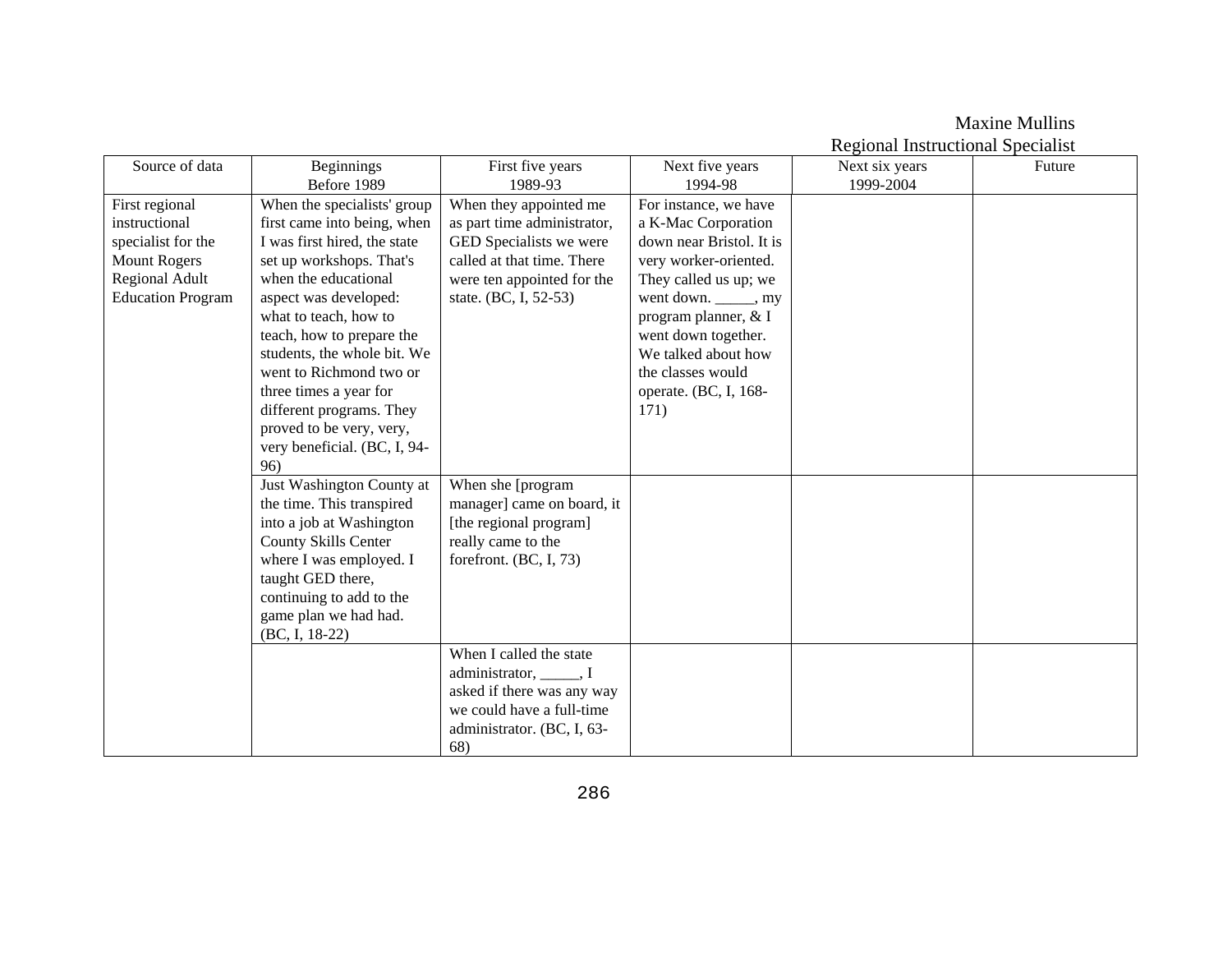|                          |                           |                                     |                            | Regional Instructional Specialist |        |
|--------------------------|---------------------------|-------------------------------------|----------------------------|-----------------------------------|--------|
| Source of data           | Beginnings<br>Before 1989 | First five years<br>1989-93         | Next five years<br>1994-98 | Next six years<br>1999-2004       | Future |
| First regional           |                           | The program managers                |                            |                                   |        |
| instructional            |                           | grew from the position of           |                            |                                   |        |
| specialist for the       |                           | specialists. A for instance         |                            |                                   |        |
| <b>Mount Rogers</b>      |                           | on that, when I was doing           |                            |                                   |        |
| Regional Adult           |                           | the specialist's work in the        |                            |                                   |        |
| <b>Education Program</b> |                           | seven areas, I saw the need         |                            |                                   |        |
|                          |                           | for a full-time person. I           |                            |                                   |        |
|                          |                           | called the state                    |                            |                                   |        |
|                          |                           | administrator, and said,            |                            |                                   |        |
|                          |                           | "Look! In order to do the           |                            |                                   |        |
|                          |                           | proper job, you need full-          |                            |                                   |        |
|                          |                           | time administrators in              |                            |                                   |        |
|                          |                           | these areas. We need to             |                            |                                   |        |
|                          |                           | have an office set up,              |                            |                                   |        |
|                          |                           | someone there full-time."           |                            |                                   |        |
|                          |                           | $(BC, I, 57-60)$                    |                            |                                   |        |
|                          |                           | He indicated the state had          |                            |                                   |        |
|                          |                           | some money. He said,                |                            |                                   |        |
|                          |                           | " <sub>___</sub> , we can't do this |                            |                                   |        |
|                          |                           | without the approval of the         |                            |                                   |        |
|                          |                           | superintendents." I said,           |                            |                                   |        |
|                          |                           | "What about me getting a            |                            |                                   |        |
|                          |                           | kind of consortium                  |                            |                                   |        |
|                          |                           | together? Through that we           |                            |                                   |        |
|                          |                           | can get the approval of the         |                            |                                   |        |
|                          |                           | superintendents within my           |                            |                                   |        |
|                          |                           | area." He said, "If you can,        |                            |                                   |        |
|                          |                           | I'll hire a full-time person."      |                            |                                   |        |
|                          |                           | $(BC, I, 64-67)$                    |                            |                                   |        |

Maxine Mullins Regional Instructional Specialist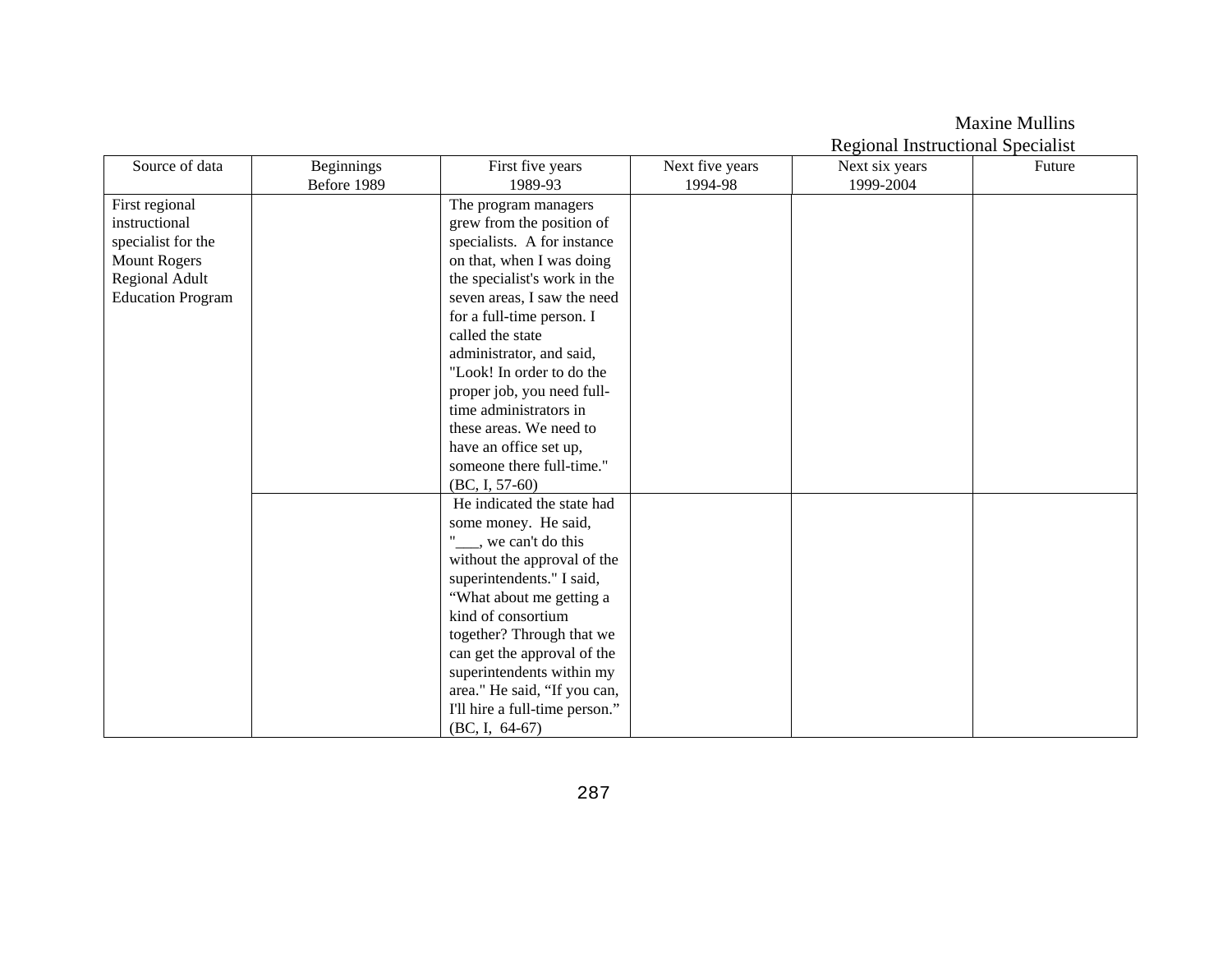|                     |                              |                  |                 | KULUMAI IIISU UUUNIAI SPUUAIISU |                           |
|---------------------|------------------------------|------------------|-----------------|---------------------------------|---------------------------|
| Source of data      | Beginnings                   | First five years | Next five years | Next six years                  | Future                    |
|                     | Before 1989                  | 1989-93          | 1994-98         | 1999-2004                       |                           |
| Former director of  | The way I understand it is   |                  |                 |                                 | It is time to kind of     |
| the Virginia Office | that the specialists were to |                  |                 |                                 | take a look at that       |
| of Adult Education  | provide instructional        |                  |                 |                                 | again. I think the best   |
| and Literacy        | leadership, because adult    |                  |                 |                                 | way to do that is to just |
|                     | education in general does    |                  |                 |                                 | have an announcement      |
|                     | not have the staffing that   |                  |                 |                                 | that folks can complete   |
|                     | allows school divisions, or  |                  |                 |                                 | an application and        |
|                     | consortiums, to have         |                  |                 |                                 | make their case for       |
|                     | someone to work with         |                  |                 |                                 | why they need to do it.   |
|                     | teachers of adult education. |                  |                 |                                 | So if we are doing that,  |
|                     | So the instructional         |                  |                 |                                 | this will be an           |
|                     | specialists were to take the |                  |                 |                                 | opportunity to say,       |
|                     | place of what we think of    |                  |                 |                                 | "All right, we want       |
|                     | in K-12 as a lead teacher or |                  |                 |                                 | instructional specialists |
|                     | an instructional supervisor. |                  |                 |                                 | to do these kinds of      |
|                     | $(T, I, 22-26)$              |                  |                 |                                 | things. We want the       |
|                     |                              |                  |                 |                                 | person you hire to        |
|                     |                              |                  |                 |                                 | demonstrate that they     |
|                     |                              |                  |                 |                                 | have the background to    |
|                     |                              |                  |                 |                                 | do it." (T, I, 75-79)     |
|                     |                              |                  |                 |                                 |                           |
|                     | In the past, of course, the  |                  |                 |                                 | It would be very          |
|                     | specialists were distributed |                  |                 |                                 | helpful for the           |
|                     | pretty much across the       |                  |                 |                                 | specialists to say that   |
|                     | whole state. There are very  |                  |                 |                                 | someone is really         |
|                     | few localities that don't    |                  |                 |                                 | struggling in ABE and     |
|                     | have the services of a       |                  |                 |                                 | reading, and we don't     |
|                     | specialist. $(T, I, 71-73)$  |                  |                 |                                 | know where to go.         |
|                     |                              |                  |                 |                                 | That's the kind of role I |
|                     |                              |                  |                 |                                 | see for the future. (T,   |
|                     |                              |                  |                 |                                 | I, $99-101$               |
|                     |                              |                  |                 |                                 |                           |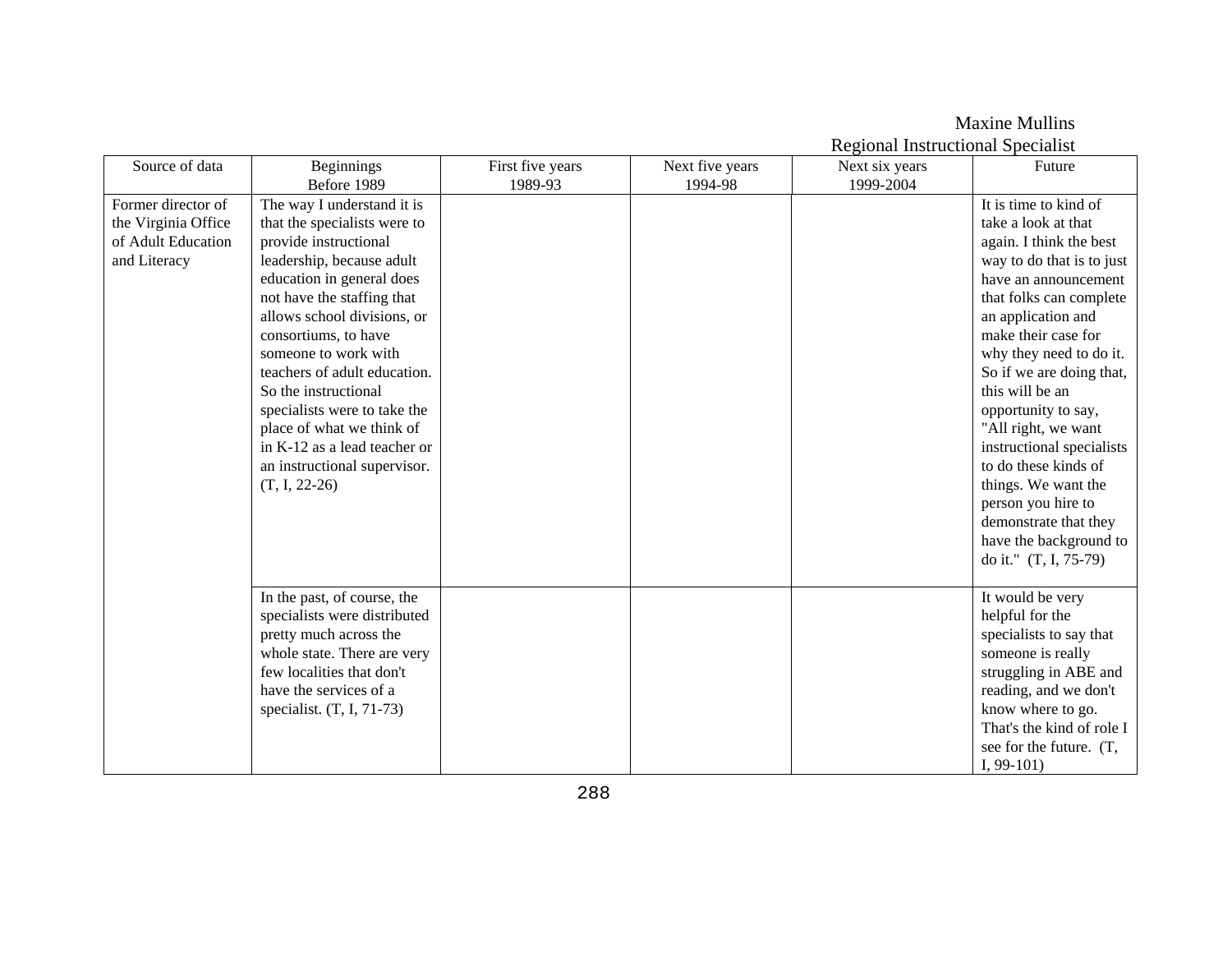|                                                                                                          |                                                                                                                                            |                                                                                                                                                                                                                                         |                            | Regional msufuctional opecialist                                                                                                                                                                                                         |                                                                                                                                                                                                                                                                                                                                                                                                                                                                                                                  |
|----------------------------------------------------------------------------------------------------------|--------------------------------------------------------------------------------------------------------------------------------------------|-----------------------------------------------------------------------------------------------------------------------------------------------------------------------------------------------------------------------------------------|----------------------------|------------------------------------------------------------------------------------------------------------------------------------------------------------------------------------------------------------------------------------------|------------------------------------------------------------------------------------------------------------------------------------------------------------------------------------------------------------------------------------------------------------------------------------------------------------------------------------------------------------------------------------------------------------------------------------------------------------------------------------------------------------------|
| Source of data                                                                                           | <b>Beginnings</b><br>Before 1989                                                                                                           | First five years<br>1989-93                                                                                                                                                                                                             | Next five years<br>1994-98 | Next six years<br>1999-2004                                                                                                                                                                                                              | Future                                                                                                                                                                                                                                                                                                                                                                                                                                                                                                           |
| Former director of<br>the Virginia Office<br>of Adult Education<br>and Literacy                          |                                                                                                                                            |                                                                                                                                                                                                                                         |                            |                                                                                                                                                                                                                                          | What we don't want is<br>a position where<br>somebody can just put<br>somebody in, just<br>because they just want<br>to give them a job, or<br>they just want to move<br>them out of a position.<br>We want somebody<br>that is really<br>committed to the work<br>and is willing to do<br>what needs to be done.<br>I anticipate that when<br>we do this in the next<br>year or two, that will<br>be an opportunity to<br>really take a look at the<br>role of the specialist<br>and manager. (T, I, 80-<br>83) |
| Regional program<br>manager for the<br><b>Mount Rogers</b><br>Regional Adult<br><b>Education Program</b> | The regional program<br>started ten years ago, and<br>was the first<br>regional manager, at that<br>time it was called. (SS, I,<br>$36-38$ | The role is to oversee the<br>operation of adult ed., to<br>recruit, to manage funding,<br>to provide technical<br>assistance, to locate<br>funding, to be a voice for<br>adult ed, and a lobbyist for<br>the program. $(SS, I, 39-40)$ |                            | The specialist that was<br>here previously was here<br>for about 15 years. She<br>was a very strong<br>component – very active<br>and very effective in<br>recruiting and building<br>the program. She is now<br>retired. (SS, I, 27-29) |                                                                                                                                                                                                                                                                                                                                                                                                                                                                                                                  |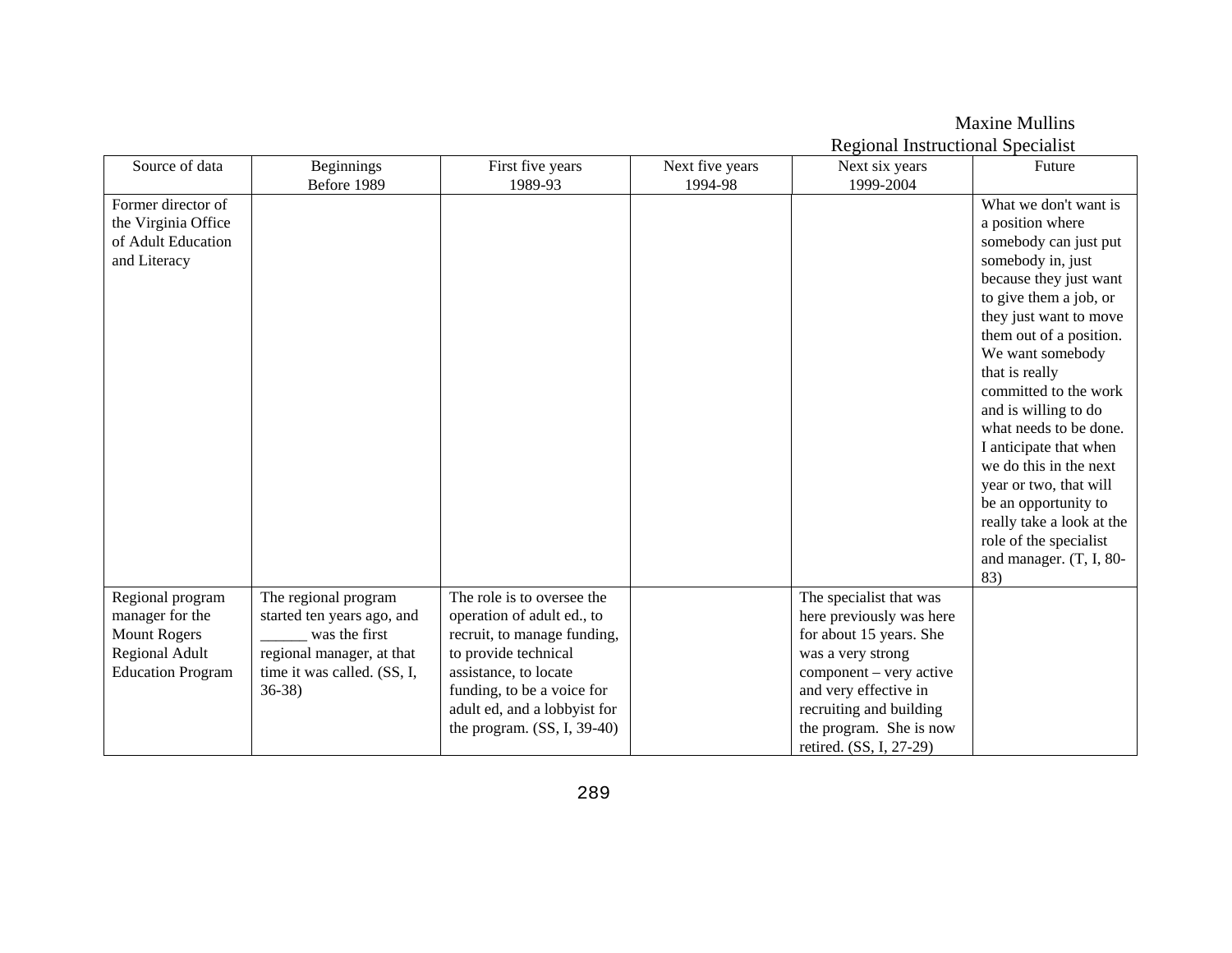Source of data Beginnings Before 1989 First five years 1989-93 Next five years 1994-98 Next six years 1999-2004 Future Regional instructional specialist for the Mount Rogers Regional Adult Education Program My interest was piqued originally when I met with [the former regional specialist] the first time. . . . I was interviewed by [the program manager and chairman of the board]. By application and resume alone, I don't think I was in the top pool. I don't think I was the number-one choice until after the interview. Seven years experience accumulated total. In adult education it has been three years. (CH, I, 19-29) Teacher 1 [The specialist] didn't always conduct the training, but arranged it. (SH, I, 48) I have been told that more of the classroom observation duties will be taken on by the regional lead teacher. (SH, I, 44-46)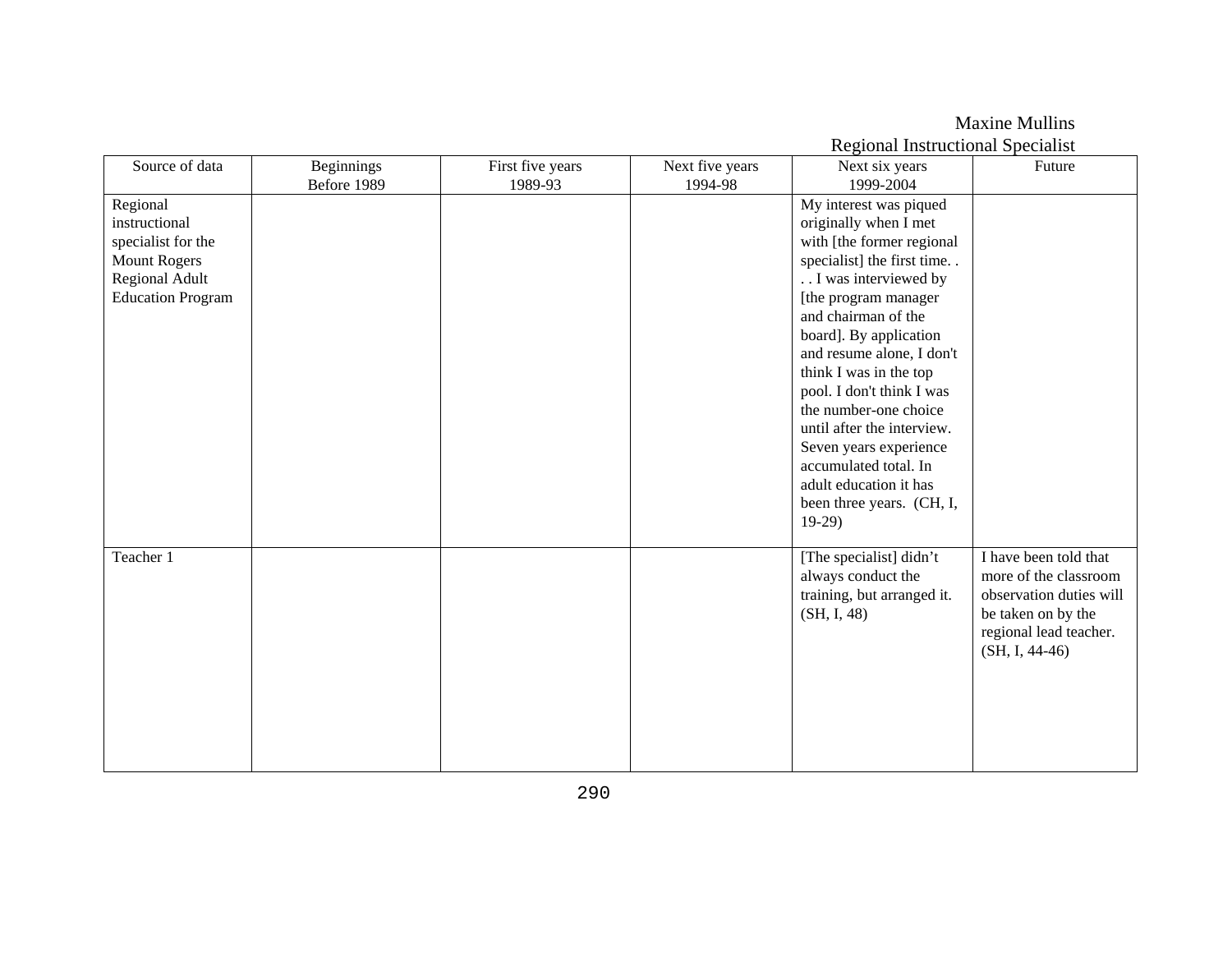|                |             |                  |                 | Regional Instructional Specialist |                           |  |  |
|----------------|-------------|------------------|-----------------|-----------------------------------|---------------------------|--|--|
| Source of data | Beginnings  | First five years | Next five years | Next six years                    | Future                    |  |  |
|                | Before 1989 | 1989-93          | 1994-98         | 1999-2004                         |                           |  |  |
|                |             |                  |                 |                                   |                           |  |  |
| Teacher 1      |             |                  |                 | She handled [technical]           | Folks in Richmond at      |  |  |
|                |             |                  |                 | assistance] also. If she did      | the Learning Center       |  |  |
|                |             |                  |                 | not know the answer, she          | will be coming down       |  |  |
|                |             |                  |                 | could refer you to                | to the areas to conduct   |  |  |
|                |             |                  |                 | someone who did. I kinda          | the training. (SH, I, 46- |  |  |
|                |             |                  |                 | wonder how it is going to         | 48)                       |  |  |
|                |             |                  |                 | work out. (SH, I, 54-56)          |                           |  |  |

### Maxine Mullins

Note. All data entries are exact quotations. Coding (e.g., BC, I, 7-8) was BC = source, I = interview, and 7-8 = line numbers.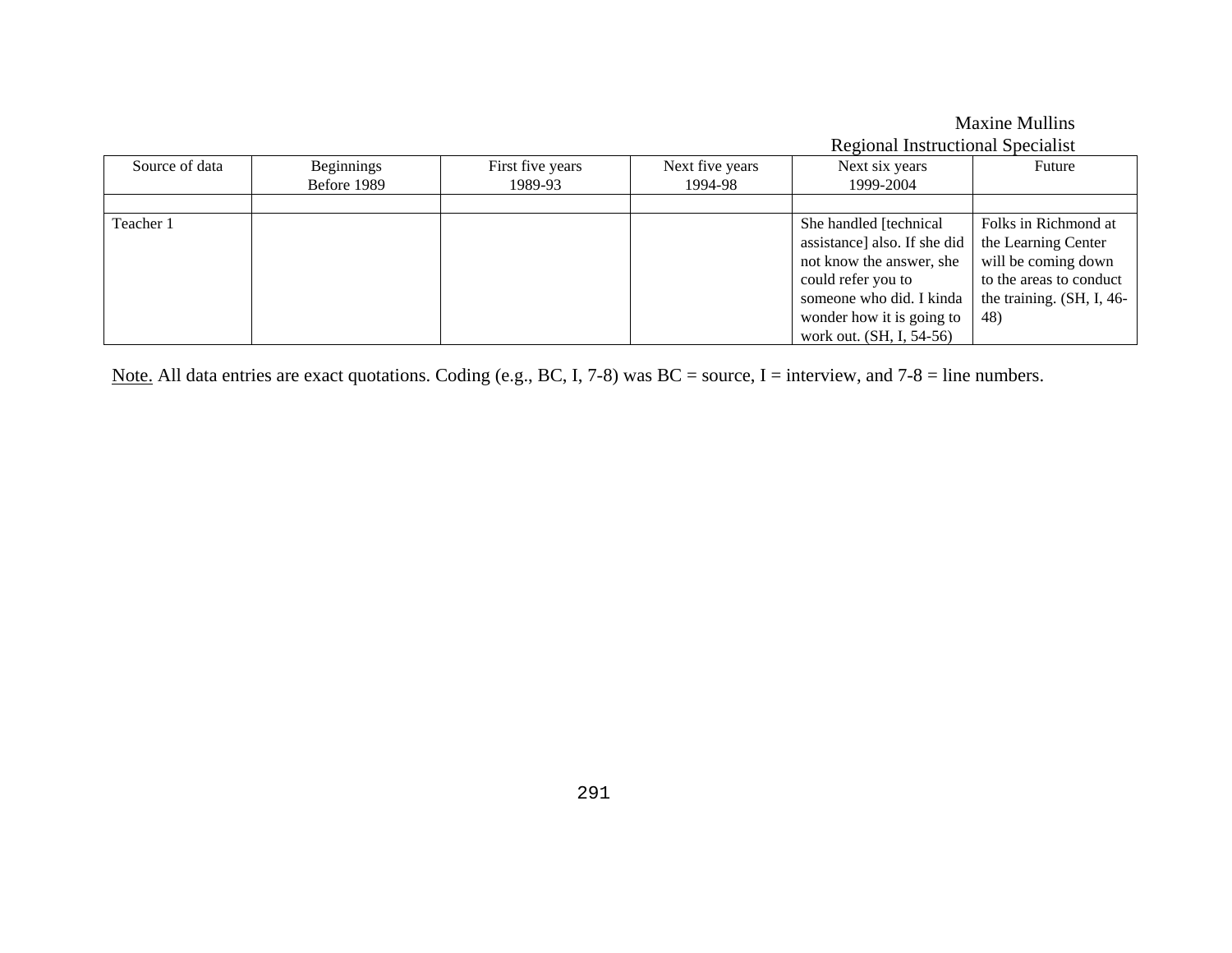#### Table F2

#### Raw Data Matrix for the Legal Context of the Position of Regional Instructional Specialist

| Source of data                                                                                                   |                                                                                                                                                                                                                                                                                                                                                                                                                                                        | Funding                                                                                                                                                                                                                                                                                                                                                                                                                                                                                             | Governance                                                                                                                                                                                                                                                                                                                                                                                                                                  | Authorization and<br>contractual provisions | Future |
|------------------------------------------------------------------------------------------------------------------|--------------------------------------------------------------------------------------------------------------------------------------------------------------------------------------------------------------------------------------------------------------------------------------------------------------------------------------------------------------------------------------------------------------------------------------------------------|-----------------------------------------------------------------------------------------------------------------------------------------------------------------------------------------------------------------------------------------------------------------------------------------------------------------------------------------------------------------------------------------------------------------------------------------------------------------------------------------------------|---------------------------------------------------------------------------------------------------------------------------------------------------------------------------------------------------------------------------------------------------------------------------------------------------------------------------------------------------------------------------------------------------------------------------------------------|---------------------------------------------|--------|
| First regional<br>instructional specialist<br>for the Mount Rogers<br>Regional Adult<br><b>Education Program</b> | We had no money, or if<br>there was money<br>allocated, the county had<br>put it elsewhere. Very<br>little was there except to<br>pay a meager salary.<br>$(BC, I, 13-14)$<br>We have been fortunate<br>enough to have money in<br>the Mt. Rogers Region to<br>put a computer with each<br>of our classes. More<br>with some, depending on<br>local moneys. The local<br>person would see that<br>the classes have what is<br>needed. (BC, I, 200-202) | In 1989 the state came<br>up with money allocated<br>specifically for adult<br>education. This came<br>about through Governor<br>Baliles, and his wife,<br>Jeannie Baliles, with his<br>wife taking on the<br>project of adult literacy.<br>$(BC, I, 23-25)$<br>And with the funding,<br>we were able to get<br>materials for the<br>classrooms. We were<br>able to buy a variety of<br>books, through Steck-<br>Vaughn and others, to<br>prepare the students for<br>their tests. $(BC, I, 97-99)$ | When Mt. Rogers was<br>first formed. The<br>superintendents did not<br>want to play a direct<br>role. They had a<br>designee from each of<br>the areas. This designee<br>served for each area.<br>We had seven, since we<br>served seven school<br>areas. These seven<br>designees comprised<br>the board that governed<br>what we did as a<br>regional program. They<br>gave us direction. They<br>met once a month.<br>$(BC, I, 116-119)$ |                                             |        |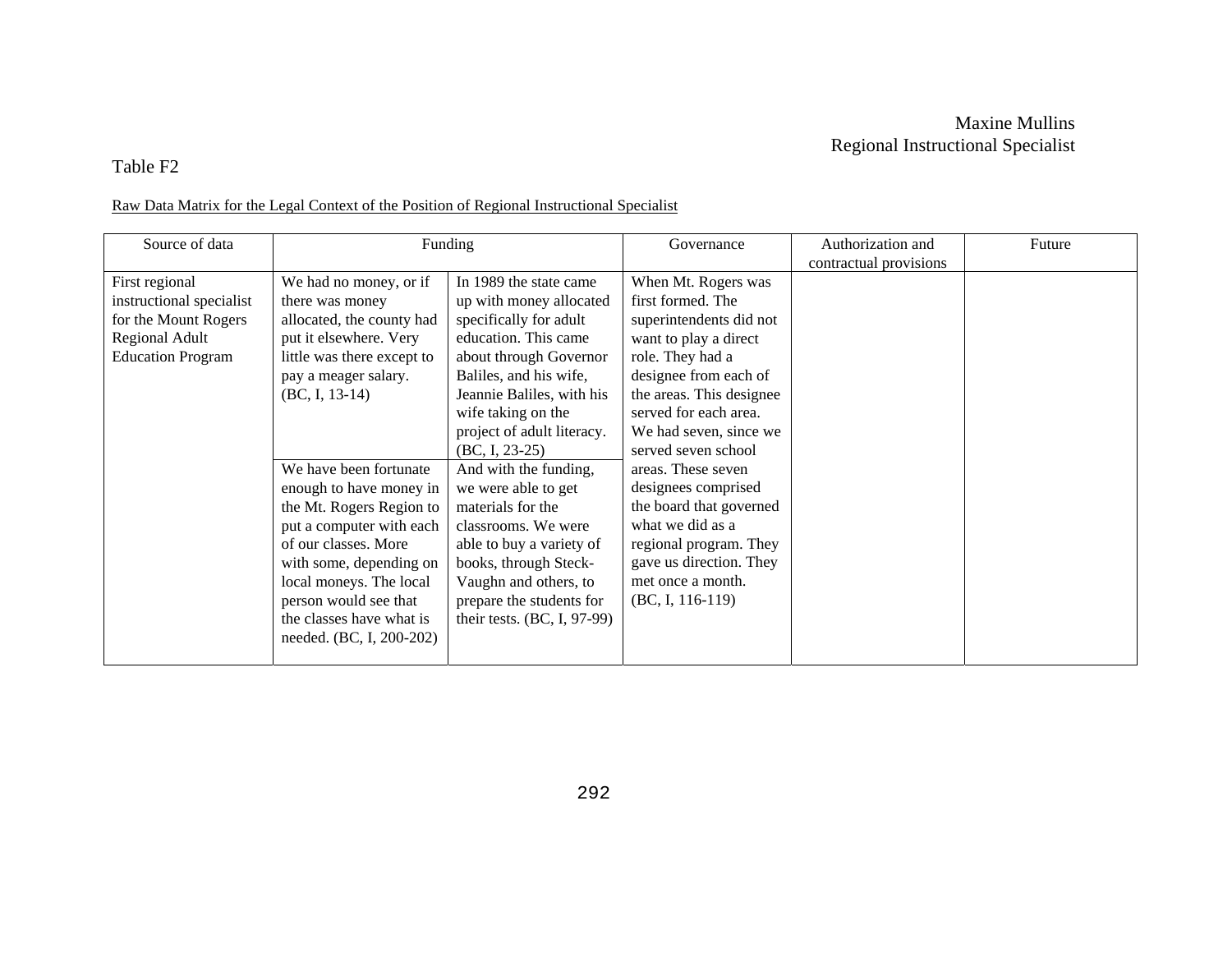|                                                                                                                  |                                                                                                                                                                                                                                                                                                                                                                                                                                                                                                        |                                                                                                                |                                                                                                                                                                                                                | Regional mistraetional opeelanst                                                                                                                                                                        |                                                                                                                                   |
|------------------------------------------------------------------------------------------------------------------|--------------------------------------------------------------------------------------------------------------------------------------------------------------------------------------------------------------------------------------------------------------------------------------------------------------------------------------------------------------------------------------------------------------------------------------------------------------------------------------------------------|----------------------------------------------------------------------------------------------------------------|----------------------------------------------------------------------------------------------------------------------------------------------------------------------------------------------------------------|---------------------------------------------------------------------------------------------------------------------------------------------------------------------------------------------------------|-----------------------------------------------------------------------------------------------------------------------------------|
| Source of data                                                                                                   | Funding                                                                                                                                                                                                                                                                                                                                                                                                                                                                                                |                                                                                                                | Governance                                                                                                                                                                                                     | Authorization and                                                                                                                                                                                       | Future                                                                                                                            |
|                                                                                                                  |                                                                                                                                                                                                                                                                                                                                                                                                                                                                                                        |                                                                                                                |                                                                                                                                                                                                                | contractual provisions                                                                                                                                                                                  |                                                                                                                                   |
| First regional<br>instructional specialist<br>for the Mount Rogers<br>Regional Adult<br><b>Education Program</b> | The workplace people<br>bought into the program.<br>They paid for our<br>services for their<br>employees. In turn, they<br>would pay, maybe 99%<br>of the time, would pay<br>for the employee getting<br>their GED. Now days,<br>you think that \$35.00<br>isn't much; but to a lot of<br>people, \$35.00 is a trip<br>to the grocery store.<br>These employers would<br>pay for the instructor;<br>sometimes we would<br>split it half & half if<br>there was money in that<br>area. (BC, I, 295-298) |                                                                                                                |                                                                                                                                                                                                                |                                                                                                                                                                                                         |                                                                                                                                   |
|                                                                                                                  |                                                                                                                                                                                                                                                                                                                                                                                                                                                                                                        |                                                                                                                |                                                                                                                                                                                                                |                                                                                                                                                                                                         |                                                                                                                                   |
| Former director of the<br>Virginia Office of Adult<br><b>Education and Literacy</b>                              | They [specialists] are<br>funded with state funds.<br>The state funds for adult<br>education were<br>originally allocated in<br>1988, I believe. This is<br>money for the<br>commonwealth and this<br>money is used for grants<br>for different projects. (T,<br>$I, 13-15$                                                                                                                                                                                                                            | Then, of course,<br>performance measures<br>are in place. All that will<br>drive funding. $(T, I, 60$ -<br>61) | Why bring these people<br>[Advisory Council that<br>was mentioned in the<br>code] together when<br>they didn't know what<br>to do, unable to<br>function, and no money<br>to operate it $(T, I, 135$ -<br>139) | Advisory committee<br>which is a standing<br>committee with the<br>[Virginia] Board of<br>Education: very active,<br>very interested very<br>knowledgeable about<br>adult education (T, I,<br>$136-138$ | WIA is going through<br>reauthorization our<br>program is supposed to<br>produce people for the<br>workforce. (T, I-2, 51-<br>52) |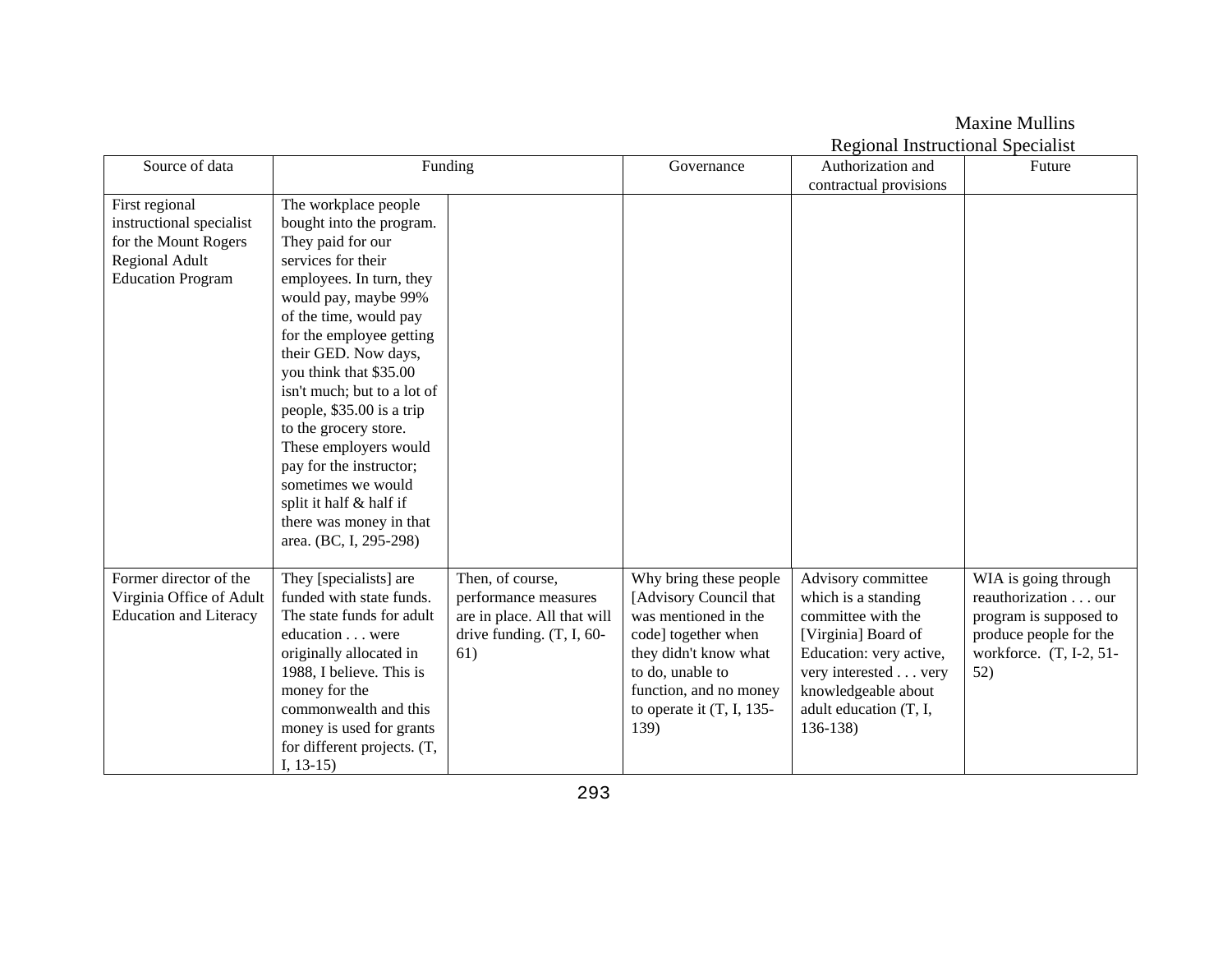|                               |                             |                              |                           | Regional Instructional Specialist |                              |
|-------------------------------|-----------------------------|------------------------------|---------------------------|-----------------------------------|------------------------------|
| Source of data                |                             | Funding                      | Governance                | Authorization and                 | Future                       |
|                               |                             |                              |                           | contractual provisions            |                              |
| Former director of the        | It [regional specialist's   | While we have received       | The way I understand it   | We are under the                  | anticipate that what we      |
| Virginia Office of Adult      | position]<br>is<br>not an   | additional funding this      | is that the specialists   | Workforce Investment              | will do in the next year or  |
| <b>Education and Literacy</b> | entitlement; it is viewed   | year through the state,      | were to provide           | Act, Title II, of 1998 at         | two is put these positions   |
|                               | as special projects. (T, I, | for the first time since     | instructional leadership, | the federal level. That           | out for bid again. (T, I,    |
|                               | $17-18$                     | 1988, Governor Warner        | because adult education   | money flows to the                | $80-82$                      |
|                               |                             | has been able to get us      | in general does not have  | Commonwealth to be                |                              |
|                               | I think that we run into    | more money. It is about      | the staffing that allows  | distributed. Then the             | It is time to take a look at |
|                               | problems trying to offer    | \$2 million. $(T, I-2, 111-$ | school divisions, or      | Code of Virginia gives            | that again. I think the      |
|                               | things to people, under     | 112)                         | consortiums, to have      | the authority for adult           | best way to do that is to    |
|                               | limitations of their        |                              | someone to work with      | education to local school         | just have an                 |
|                               | budget, trying to pay       |                              | teachers of adult         | divisions. The                    | announcement that folks      |
|                               | them, or as I said talking  |                              | education. So the         | Department of Education           | can complete an              |
|                               | them into it because it's a |                              | instructional specialists | oversees the state monies         | application and make         |
|                               | good idea. (T, I, 189-      |                              | were to take the place of | that are available to flow        | their case for why they      |
|                               | 191)                        |                              | what we think of in       | that way. $(T, I, 6-9)$           | need to do it. $(T, I, 87-$  |
|                               |                             |                              | PreK-12 as a lead         |                                   | 89) We want somebody         |
|                               |                             |                              | teacher or an             |                                   | that is really committed     |
|                               |                             |                              | instructional supervisor. |                                   | to the work and is willing   |
|                               |                             |                              | $(T, I, 24-28)$           |                                   | to do what needs to be       |
|                               |                             |                              |                           |                                   | done. (T, I, 93-94)          |

# Maxine Mullins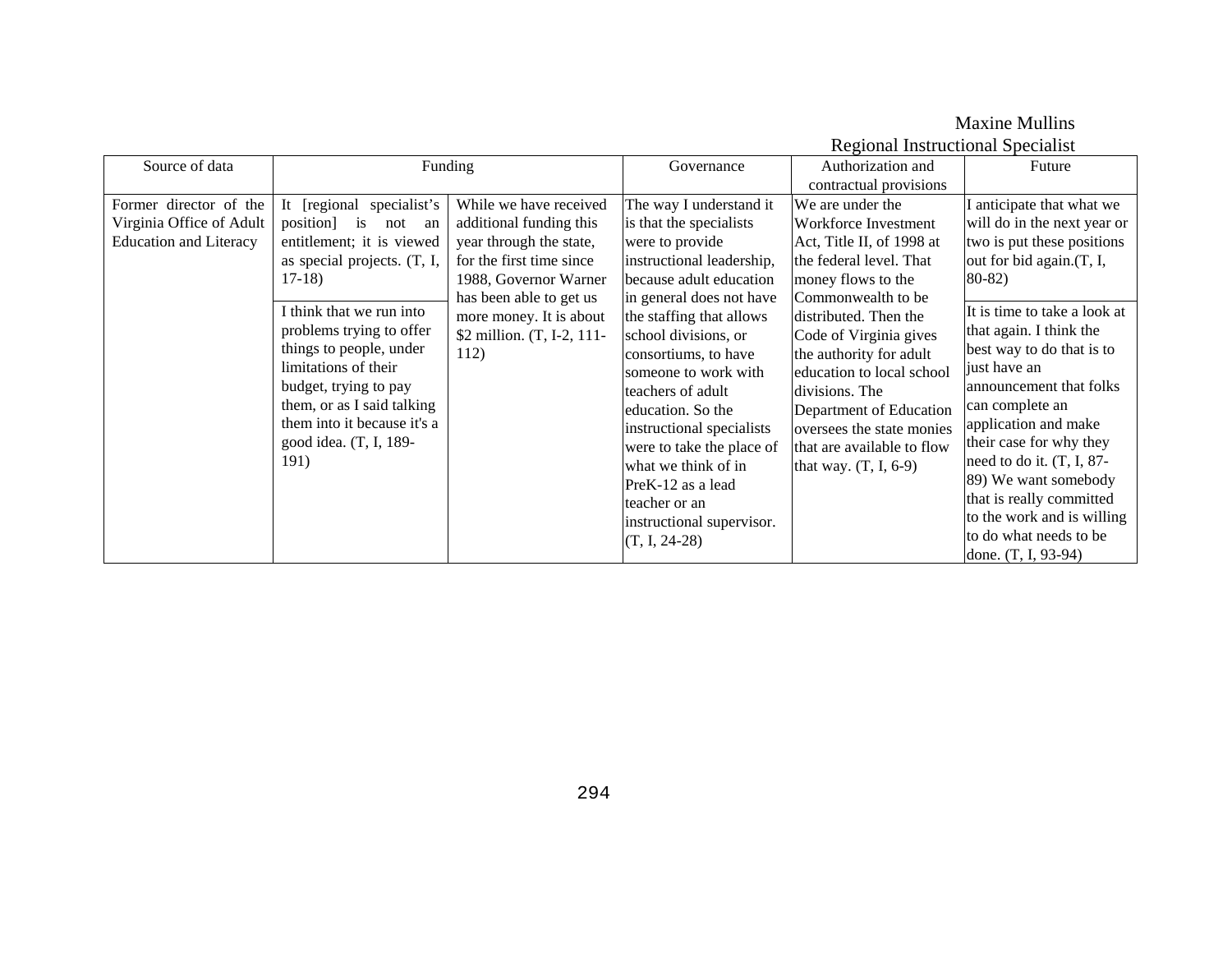| <b>Regional Instructional Specialist</b> |                          |                             |                            |                           |                           |
|------------------------------------------|--------------------------|-----------------------------|----------------------------|---------------------------|---------------------------|
| Source of data                           |                          | Funding                     | Governance                 | Authorization and         | Future                    |
|                                          |                          |                             |                            | contractual provisions    |                           |
| Former director of the                   | We are very concerned    | We have received a little   | The local school           | Now that we are being     | We are in a continuous    |
| Virginia Office of Adult                 | because in the           | bit of additional money     | division actually has the  | told to get those         | improvement system        |
| <b>Education and Literacy</b>            | President's proposed     | in the EL/Civics            | authority to choose the    | standards developed, I    | with NRS. So ever year    |
|                                          | budget, Virginia would   | program. But not enough     | people and contract        | think that everybody      | each of our sixteen       |
|                                          | lose 75% of the funding, | to really address the       | with them. They operate    | will have trouble pulling | targets goes up. We       |
|                                          | which would just         | need. (T, I-2, 94-95)       | under the structure        | that off. The state       | negotiate those, and      |
|                                          | devastate our program.   |                             | there. Whatever the        | offices are so small;     | those levels are based on |
|                                          | $(T, I-2, 110-111)$      |                             | rules and operating        | again that is why the     | performance. (T, I-2,     |
|                                          |                          |                             | procedures are. So they    | specialists become so     | $86-87$                   |
|                                          |                          |                             | don't work for us. But     | important. $(T, I, 337-$  |                           |
|                                          |                          |                             | they are there to carry    | 339)                      |                           |
|                                          |                          |                             | forth the programs that    |                           |                           |
|                                          |                          |                             | the state is putting into  |                           |                           |
|                                          |                          |                             | place. (T, I, 40-43)       |                           |                           |
| Regional program                         | A large portion of our   | Each planning district      | Supervisory position at    |                           |                           |
| manager for the Mount                    | money does come down     | with a regional specialist  | state $-$ I rely heavily   |                           |                           |
| Rogers Regional Adult                    | from the federal         | receives \$35,000 to        | upon [state specialist]    |                           |                           |
| <b>Education Program</b>                 | government, Some of the  | budget toward the work      | for program]. I'm very     |                           |                           |
|                                          | money is funded by the   | of the regional specialist, | comfortable calling [the   |                           |                           |
|                                          | state and 15% is funded  | separate from the 15%       | state director]. I have no |                           |                           |
|                                          | by the locality. (SS, I, | matching budget. (SS, I,    | problem with doing         |                           |                           |
|                                          | $17-18$                  | $53-55$                     | that. $(SS, I, 58-60)$     |                           |                           |

## Maxine Mullins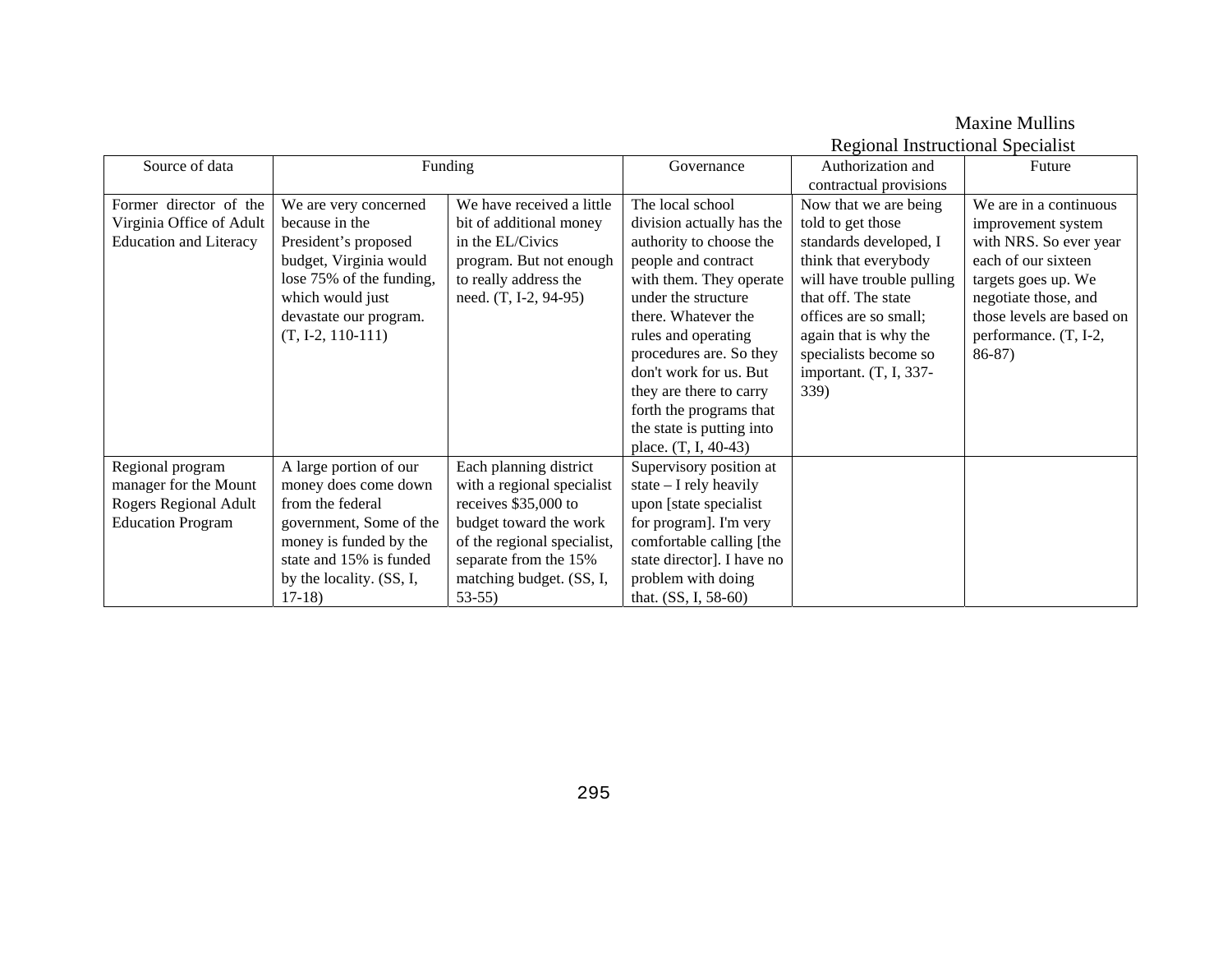|                          |         |                           | regional montecnoma opeenanol |        |
|--------------------------|---------|---------------------------|-------------------------------|--------|
| Source of data           | Funding | Governance                | Authorization and             | Future |
|                          |         |                           | contractual provisions        |        |
| Regional program         |         | The lead teacher is       |                               |        |
| manager for the Mount    |         | responsible for all the   |                               |        |
| Rogers Regional Adult    |         | teachers in her county.   |                               |        |
| <b>Education Program</b> |         | She (or he) oversees      |                               |        |
|                          |         | any evaluation that       |                               |        |
|                          |         | needs to be done. They    |                               |        |
|                          |         | visit the classroom to    |                               |        |
|                          |         | make sure that the        |                               |        |
|                          |         | classes are running       |                               |        |
|                          |         | smoothly; they check      |                               |        |
|                          |         | with the teachers to see  |                               |        |
|                          |         | that they have the        |                               |        |
|                          |         | materials they need;      |                               |        |
|                          |         | they do class visits just |                               |        |
|                          |         | like we do. They are      |                               |        |
|                          |         | responsible for           |                               |        |
|                          |         | collecting the data. (SS, |                               |        |
|                          |         | $I, 84-87$                |                               |        |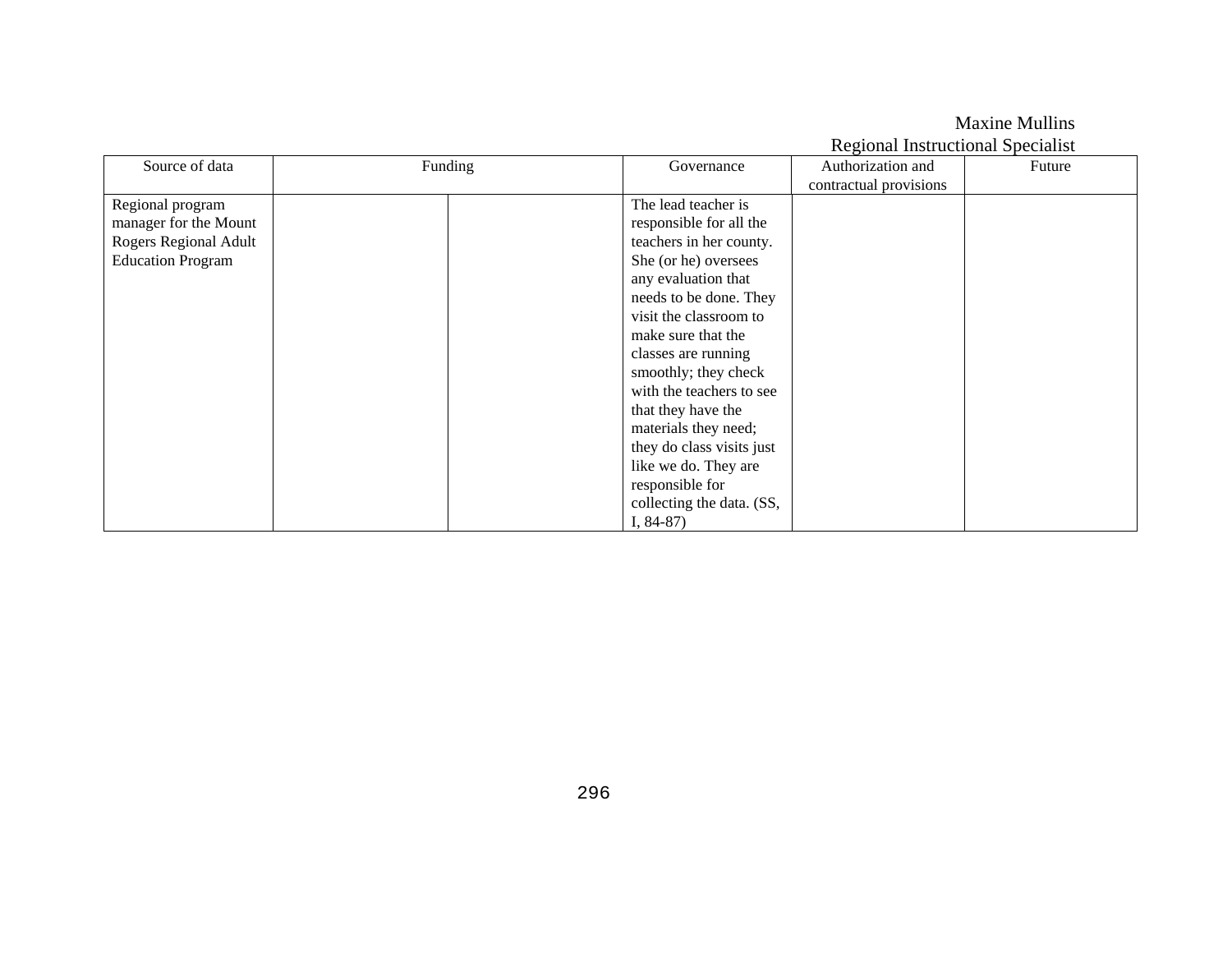| Source of data           | Funding | Governance                | Authorization and      | Future |
|--------------------------|---------|---------------------------|------------------------|--------|
|                          |         |                           | contractual provisions |        |
| Regional program         |         | Well, we receive our      |                        |        |
| manager for the Mount    |         | direction from the state  |                        |        |
| Rogers Regional Adult    |         | and see that the policies |                        |        |
| <b>Education Program</b> |         | and requirements from     |                        |        |
|                          |         | the state and federal     |                        |        |
|                          |         | government are carried    |                        |        |
|                          |         | out. It laps over into    |                        |        |
|                          |         | many areas: into          |                        |        |
|                          |         | funding, assessment,      |                        |        |
|                          |         | (Particularly now that    |                        |        |
|                          |         | the federal government    |                        |        |
|                          |         | is requiring so much      |                        |        |
|                          |         | accountability,           |                        |        |
|                          |         | assessment is a very big  |                        |        |
|                          |         | factor. We have to        |                        |        |
|                          |         | prove that our programs   |                        |        |
|                          |         | are effective). We have   |                        |        |
|                          |         | to make sure that we are  |                        |        |
|                          |         | following the mandates    |                        |        |
|                          |         | of the federal            |                        |        |
|                          |         | government in the areas   |                        |        |
|                          |         | of family literacy,       |                        |        |
|                          |         | technology, health        |                        |        |
|                          |         | initiatives, workplace    |                        |        |
|                          |         | skills. We have to make   |                        |        |
|                          |         | sure that these things    |                        |        |
|                          |         | are carried out. (SS, I,  |                        |        |
|                          |         | $45-51$                   |                        |        |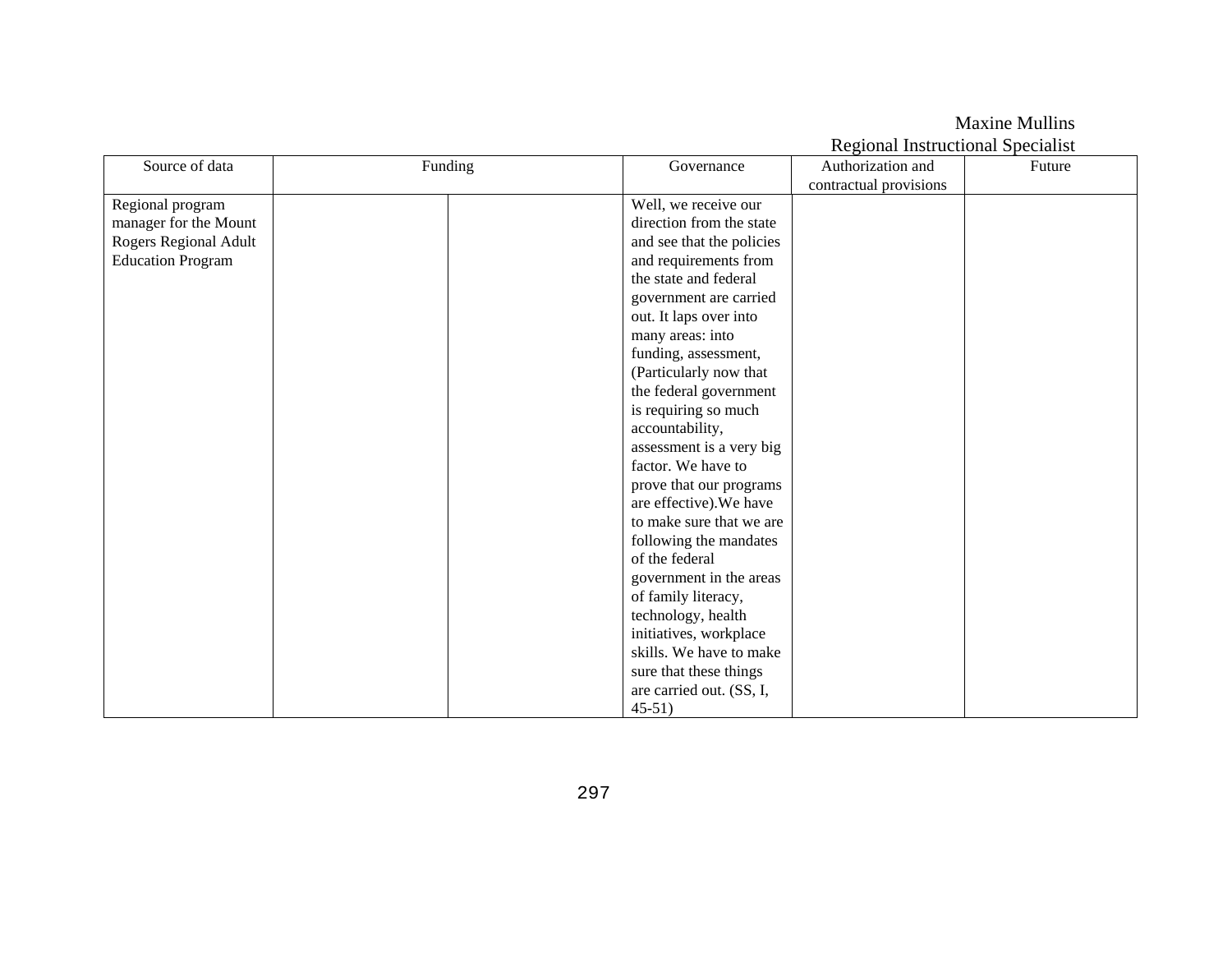|                          |                             |                         | Regional Instructional Specialist |                                  |
|--------------------------|-----------------------------|-------------------------|-----------------------------------|----------------------------------|
| Source of data           | Funding                     | Governance              | Authorization and                 | Future                           |
|                          |                             |                         | contractual provisions            |                                  |
| Regional instructional   | I don't know a lot about    | The program manager $-$ | Obviously at the state            | I would like for us to           |
| specialist for the Mount | it [the budget]. I know     | She sometimes tells me  | level, we have good in-           | refine what the state has        |
| Rogers Regional Adult    | that I am allotted for not  | what she needs me to    | service and training. At          | implemented this year.           |
| <b>Education Program</b> | more than 20 hours per      | do, and sometimes I     | least the things we need          | In other words, I don't          |
|                          | week. Of course we          | just say this is what I | to carry back to the              | want us to do one thing          |
|                          | always go over that, so     | need to do. We really   | teachers, the instructors,        | this year and next year          |
|                          | we try to make sure of      | work as a team. (CH, I, | as to what they are               | have to do a whole new           |
|                          | someway to compensate       | $49-50$                 | expected to do. I have            | thing $\blacksquare$ I think our |
|                          | for that. I devote as       |                         | had training on the NRS           | teachers are sometimes           |
|                          | much time to a project,     |                         | [National Reporting               | bombarded with                   |
|                          | even if I go over. I can    |                         | System], GED                      | different things, so I           |
|                          | take off some time later    |                         | Connection, and will be           | want to transition in new        |
|                          | on, if needed. All the      |                         | having training shortly           | things and refine the old        |
|                          | supplies come through       |                         | on GED as Project                 | techniques. (CH, I, 139-         |
|                          | the regional budget. I      |                         | Program Developer                 | 145)                             |
|                          | think that each locality is |                         | through WIN                       |                                  |
|                          | charged 5% for office       |                         | [Workforce Investment             |                                  |
|                          | operation. $(CH, I, 41-46)$ |                         | Network]. That is                 |                                  |
|                          |                             |                         | Master's coursework               |                                  |
|                          |                             |                         | through JMU [James                |                                  |
|                          |                             |                         | Madison University].              |                                  |
|                          |                             |                         | We will also be involved          |                                  |
|                          |                             |                         | with teacher observation          |                                  |
|                          |                             |                         | as a pilot. (CH, I, 94-99)        |                                  |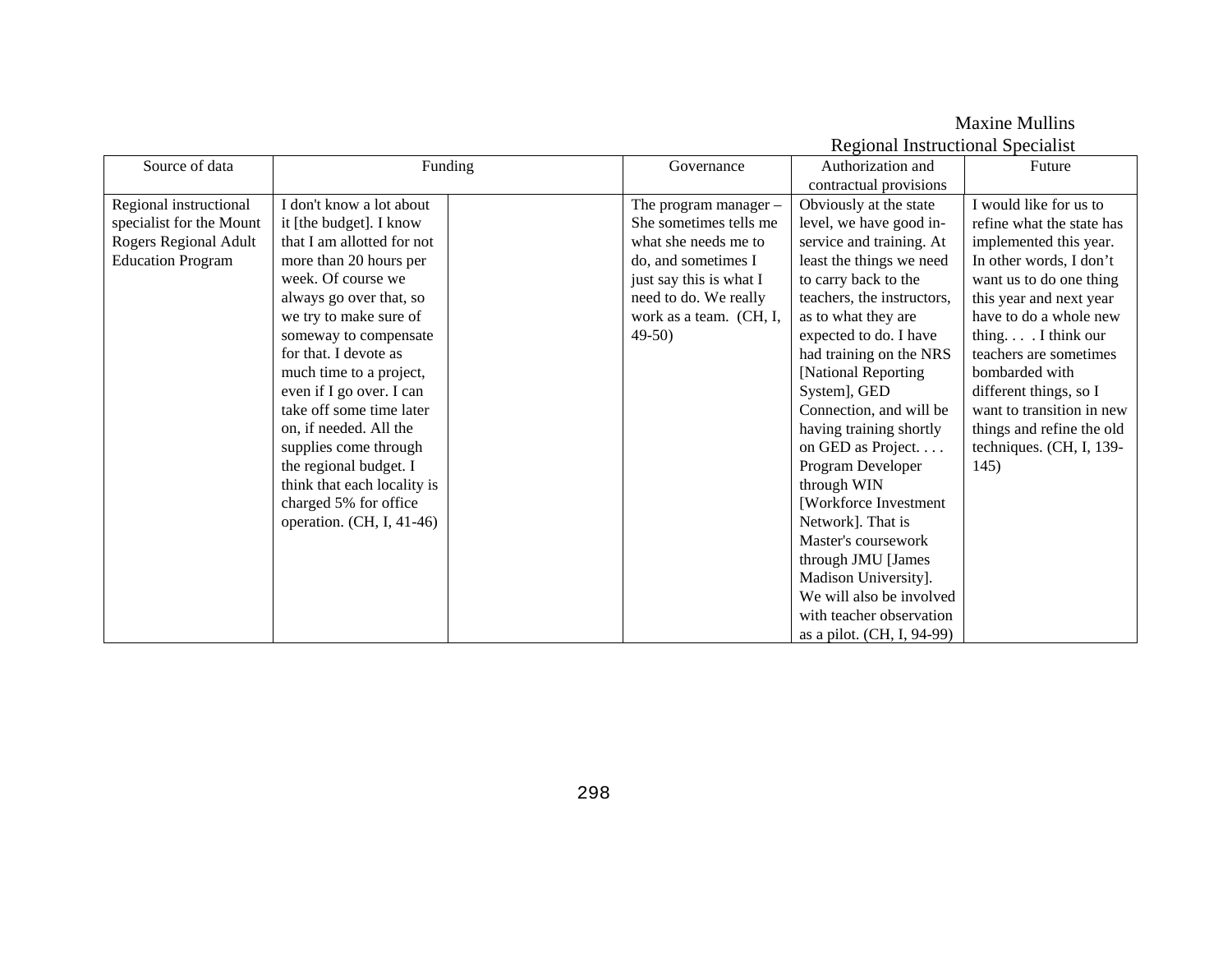|                           |         |                           |                           |                                          | <b>Maxine Mullins</b>      |
|---------------------------|---------|---------------------------|---------------------------|------------------------------------------|----------------------------|
|                           |         |                           |                           | <b>Regional Instructional Specialist</b> |                            |
| Source of data            | Funding |                           | Governance                | Authorization and                        | Future                     |
|                           |         |                           |                           | contractual provisions                   |                            |
| Regional<br>instructional |         |                           |                           | This year it has been                    |                            |
| specialist for the Mount  |         |                           |                           | based a lot on what the                  |                            |
| Rogers Regional Adult     |         |                           |                           | state has required us to                 |                            |
| <b>Education Program</b>  |         |                           |                           | do. From my point of                     |                            |
|                           |         |                           |                           | view, I would like for us                |                            |
|                           |         |                           |                           | to refine what the state                 |                            |
|                           |         |                           |                           | has implemented this                     |                            |
|                           |         |                           |                           | year. (CH, I, 140-142)                   |                            |
|                           |         |                           |                           |                                          |                            |
| Local adult education     |         | We [advisory board] felt  | It's not a typical        | We've moved from $-$                     | The possibility of dual    |
| administrator             |         | like that person was      | teacher's contract. It's  | when I came it was a 20-                 | enrollment with Virginia   |
|                           |         | providing a great deal of | different. $(ET, I, 103)$ | hour week. We had to                     | <b>Highlands Community</b> |
|                           |         | support to the teachers   |                           | bump that up to 30 hours                 | College, that's one of     |
|                           |         | that we have in the       |                           | a week. (ET, I, 41-42)                   | the things we discussed    |
|                           |         | region, and we felt like  |                           |                                          | at our board meeting       |
|                           |         | we needed more hours      |                           |                                          | recently. $(ET, I, 78-80)$ |
|                           |         | for it. (ET, I, 42-44)    |                           |                                          |                            |
|                           |         |                           |                           |                                          |                            |

Note. All data entries are exact quotations. Coding (e.g., BC, I, 7-8) was BC = source, I = interview, and 7-8 = line numbers.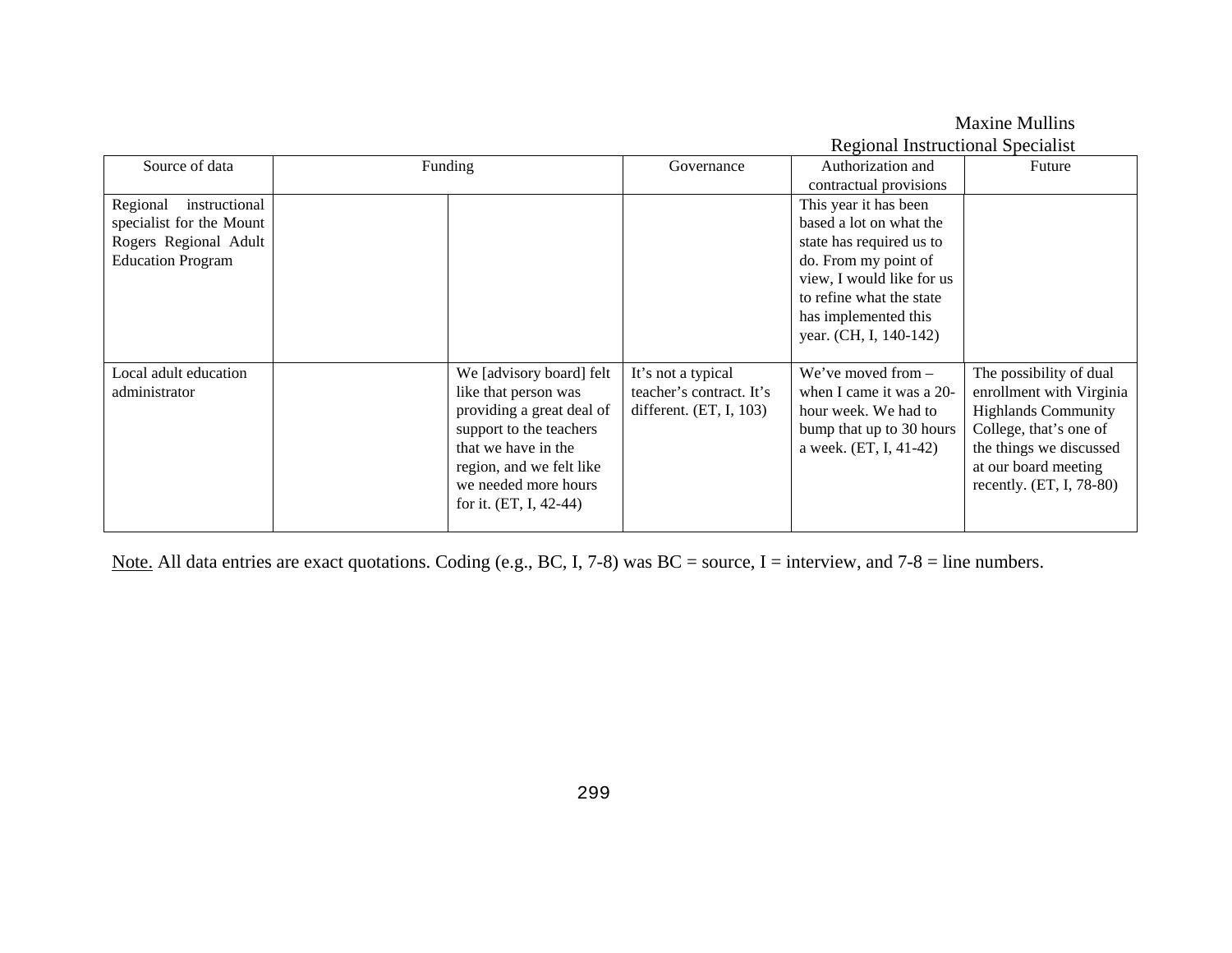#### Table F3

#### Raw Data Matrix for the Geographical Context of the Position of Regional Instructional Specialist

| Source of data           | Beginnings<br>1988       | First five years<br>1989-93 | Next five years<br>1994-98 | Next six years<br>1999-2004 | Future |
|--------------------------|--------------------------|-----------------------------|----------------------------|-----------------------------|--------|
|                          |                          |                             |                            |                             |        |
| First regional           | What it was to involve   | Carroll County is a very    | That came about because    |                             |        |
| instructional specialist | was seven school         | different situation. Prior  | of our area being so       |                             |        |
| for the Mount Rogers     | districts: The cities of | to the regionalization      | large, that we felt that   |                             |        |
| Regional Adult           | Bristol and Galax and    | coming about, Carroll       | the need wasn't being      |                             |        |
| <b>Education Program</b> | Washington, Smyth,       | County, from whatever       | met as often as it could   |                             |        |
|                          | Wythe, Bland, and        | source, had been            | be. So a lead teacher was  |                             |        |
|                          | Grayson Counties. (BC,   | awarded a huge amount       | appointed, actually by     |                             |        |
|                          | I, $34-36$ )             | of money. They had          | the administrator - board  |                             |        |
|                          |                          | their full-time program     | member. That person        |                             |        |
|                          |                          | up and running. (BC, I,     | was always available to    |                             |        |
|                          |                          | $123 - 124$                 | the teachers in their city |                             |        |
|                          |                          |                             | or county. They could      |                             |        |
|                          |                          |                             | always get a call to them  |                             |        |
|                          |                          |                             | - not that they couldn't   |                             |        |
|                          |                          |                             | get a call to us at the    |                             |        |
|                          |                          |                             | office. (BC, I, 237-240)   |                             |        |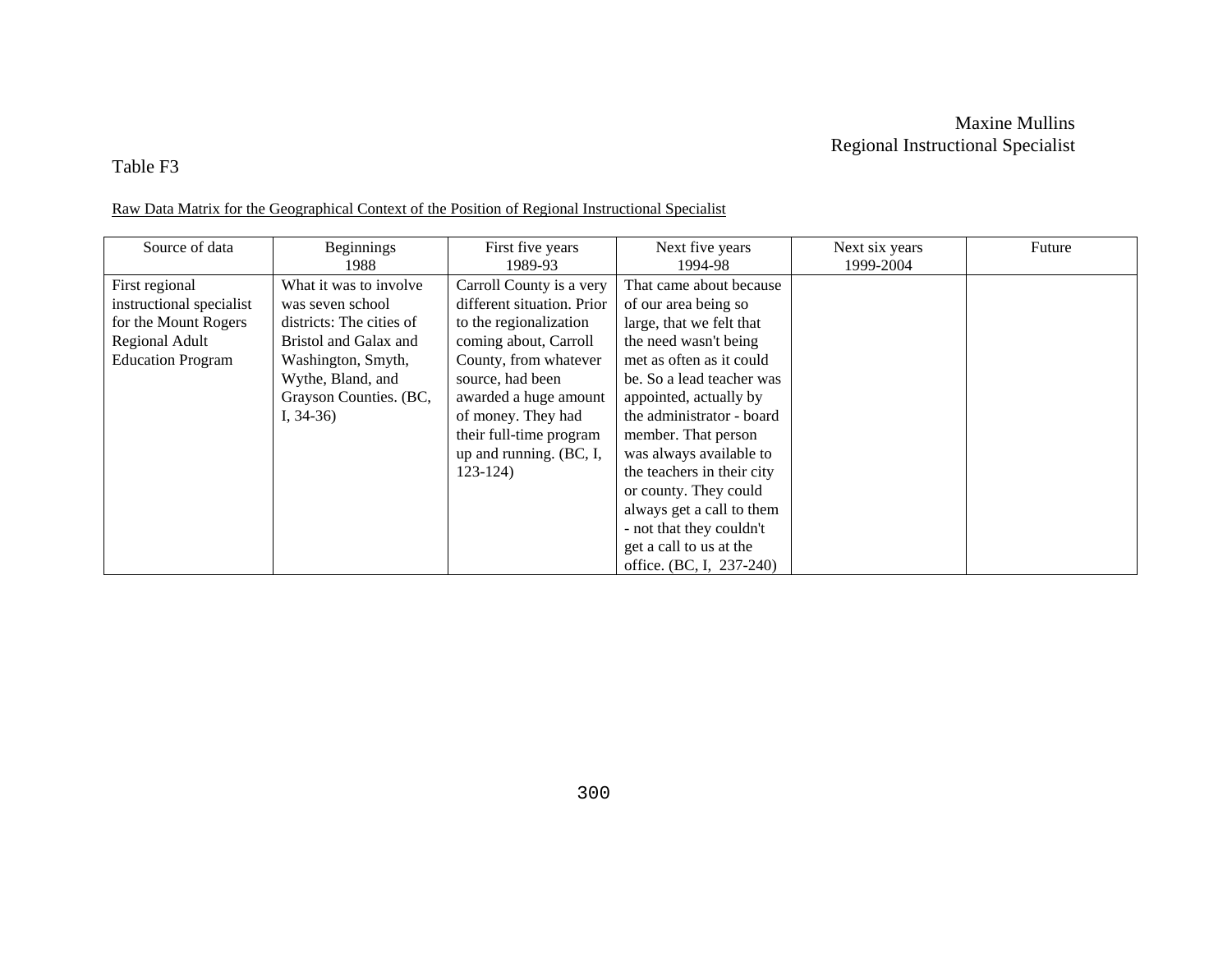|                          |                            |                            |                         | regional montecnonal opeeland |        |
|--------------------------|----------------------------|----------------------------|-------------------------|-------------------------------|--------|
| Source of data           | <b>Beginnings</b>          | First five years           | Next five years         | Next six years                | Future |
|                          | 1988                       | 1989-93                    | 1994-98                 | 1999-2004                     |        |
| First regional           | The service area in        | We were talking about      | We are considered rural |                               |        |
| instructional specialist | which I worked is so       | scheduling visits. I tried | when compared to those  |                               |        |
| for the Mount Rogers     | large, it took almost two  | to get to each of my       | in central and northern |                               |        |
| <b>Regional Adult</b>    | hours to get to Galax, for | areas once a month.        | Virginia. They are more |                               |        |
| <b>Education Program</b> | instance. (BC, I, 37-38)   | Each of my areas might     | inner city. , but each  |                               |        |
|                          |                            | have five or six classes   | region is unique in its |                               |        |
|                          |                            | going. I tried to get,     | needs. (BC, I, 215-217) |                               |        |
|                          |                            | within the year, to        |                         |                               |        |
|                          |                            | every one of the classes   |                         |                               |        |
|                          |                            | within my region. That     |                         |                               |        |
|                          |                            | was hard, because a lot    |                         |                               |        |
|                          |                            | of them met at night.      |                         |                               |        |
|                          |                            | Some were in Rocky         |                         |                               |        |
|                          |                            | Gap or Fries, VA, or       |                         |                               |        |
|                          |                            | White Top Mountain.        |                         |                               |        |
|                          |                            | Or really backwoods        |                         |                               |        |
|                          |                            | areas. (BC, I, 151-154)    |                         |                               |        |
|                          | My job encompassed all     | At that time, the state    |                         |                               |        |
|                          | kinds of things, such as   | had three or four          |                         |                               |        |
|                          | working with               | administrators who had     |                         |                               |        |
|                          | recruitment, working       | humongous areas to         |                         |                               |        |
|                          | with the local literacy    | cover. [This area]         |                         |                               |        |
|                          | group, doing the           | involved somewhere         |                         |                               |        |
|                          | workshops for the          | from Harrisonburg          |                         |                               |        |
|                          | teachers, setting those up | down to the far            |                         |                               |        |
|                          | and overseeing those,      | southwest part of the      |                         |                               |        |
|                          | about six or eight-fold.   | state. [The                |                         |                               |        |
|                          | $(BC, I, 79-81)$           | administrator] had a       |                         |                               |        |
|                          |                            | huge area. $(BC, I, 40-)$  |                         |                               |        |
|                          |                            | 42)                        |                         |                               |        |
|                          |                            |                            |                         |                               |        |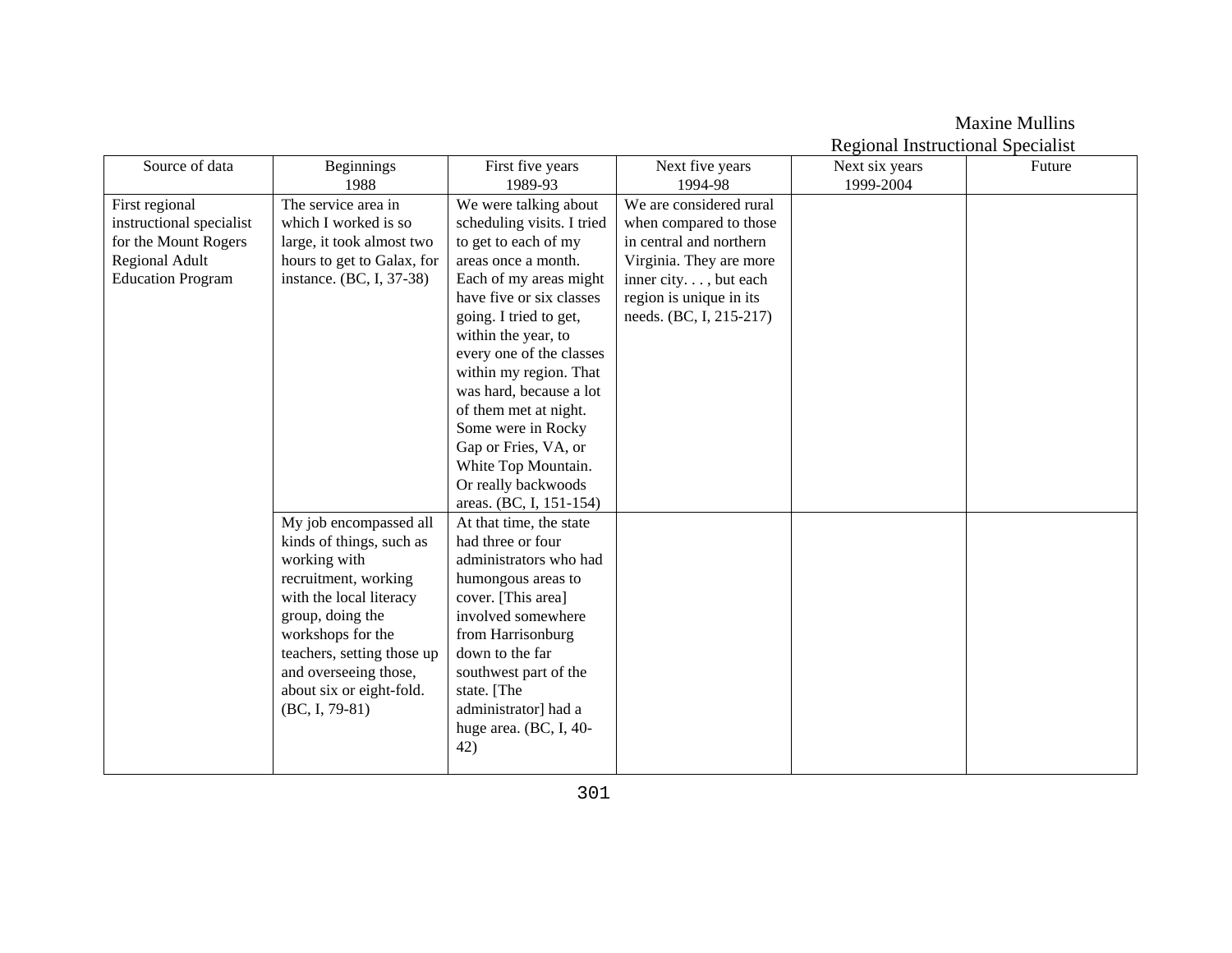|                          |                   |                  |                 | Regional Instructional Specialist |                           |
|--------------------------|-------------------|------------------|-----------------|-----------------------------------|---------------------------|
| Source of data           | <b>Beginnings</b> | First five years | Next five years | Next six years                    | Future                    |
|                          | 1988              | 1989-93          | 1994-98         | 1999-2004                         |                           |
| Regional program         |                   |                  |                 | Galax [farthest from the          | Certainly the distance is |
| manager for the Mount    |                   |                  |                 | regional office] is 185           | a handicap. But           |
| Rogers Regional Adult    |                   |                  |                 | miles round trip. (SS, I,         | everyone works            |
| <b>Education Program</b> |                   |                  |                 | $75-76$                           | together. $(SS, I, 79)$   |
|                          |                   |                  |                 |                                   | We have regular           |
|                          |                   |                  |                 |                                   | meetings, especially      |
|                          |                   |                  |                 |                                   | with lead teachers. (SS,  |
|                          |                   |                  |                 |                                   | I, 80                     |
| Local adult education    |                   |                  |                 | It [geography] does               | With technology now,      |
| administrator            |                   |                  |                 | result in higher costs, as        | and emails, and we have   |
|                          |                   |                  |                 | far as our people in the          | board meetings every      |
|                          |                   |                  |                 | Mount Rogers regional             | couple of months. (ET,    |
|                          |                   |                  |                 | office have to travel             | I, $116-117$ )            |
|                          |                   |                  |                 | quite a bit. Where they           |                           |
|                          |                   |                  |                 | are right here in                 |                           |
|                          |                   |                  |                 | Abingdon and I'm right            |                           |
|                          |                   |                  |                 | here in Abingdon, we              |                           |
|                          |                   |                  |                 | have a little more access.        |                           |
|                          |                   |                  |                 | $(ET, I, 114-116)$                |                           |
|                          |                   |                  |                 | If they have to be                |                           |
|                          |                   |                  |                 | somewhere else, in one            |                           |
|                          |                   |                  |                 | of the other counties,            |                           |
|                          |                   |                  |                 | they will go. So I've not         |                           |
|                          |                   |                  |                 | seen it personally as a           |                           |
|                          |                   |                  |                 | problem. I have not               |                           |
|                          |                   |                  |                 | heard any criticisms.             |                           |
|                          |                   |                  |                 | $(ET, I, 118-119)$                |                           |

Maxine Mullins

Note. All data entries are exact quotations. Coding (e.g., BC, I, 7-8) was BC = source, I = interview, and 7-8 = line numbers.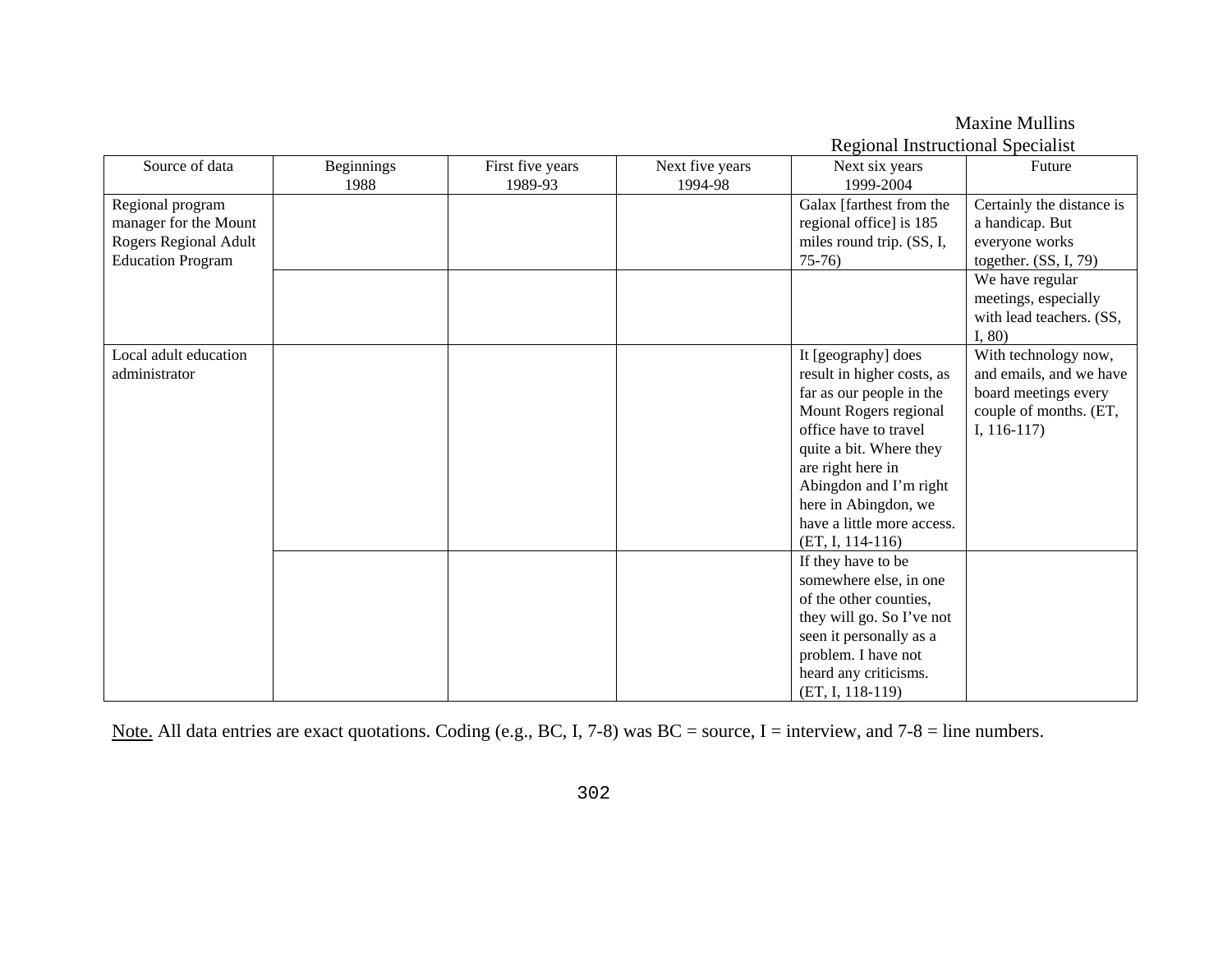#### Table F4

Raw Data Matrix for the Program Context of the Position of Regional Instructional Specialist

| Source of data           | Need for services                 | Demographics | Standards and benchmarks |
|--------------------------|-----------------------------------|--------------|--------------------------|
| First regional           | Staff development came two,       |              |                          |
| instructional specialist | sometimes three, meetings per     |              |                          |
| for the Mount Rogers     | year. We did a questionnaire      |              |                          |
| Regional Adult           | with the teachers to see what     |              |                          |
| <b>Education Program</b> | they needed help on. Our          |              |                          |
|                          | meetings were geared around       |              |                          |
|                          | their needs. We brought in        |              |                          |
|                          | speakers; we had materials        |              |                          |
|                          | available. That's how their needs |              |                          |
|                          | were met. (BC, I, 206-208)        |              |                          |
|                          | Doing workplace education         |              |                          |
|                          | programs, meeting with business   |              |                          |
|                          | and industry, getting them to     |              |                          |
|                          | commit to buy into the program,   |              |                          |
|                          | either on-site classes or one of  |              |                          |
|                          | our local programs. (BC, I, 81-   |              |                          |
|                          | 83)                               |              |                          |
|                          | They are there for a purpose.     |              |                          |
|                          | That purpose is to fulfill a      |              |                          |
|                          | dream, many times. To learn to    |              |                          |
|                          | read, so they can read the Bible, |              |                          |
|                          | or read to their children or      |              |                          |
|                          | grandchildren, or help their      |              |                          |
|                          | grandchildren with homework.      |              |                          |
|                          | (BC, I, 180-192)                  |              |                          |
|                          |                                   |              |                          |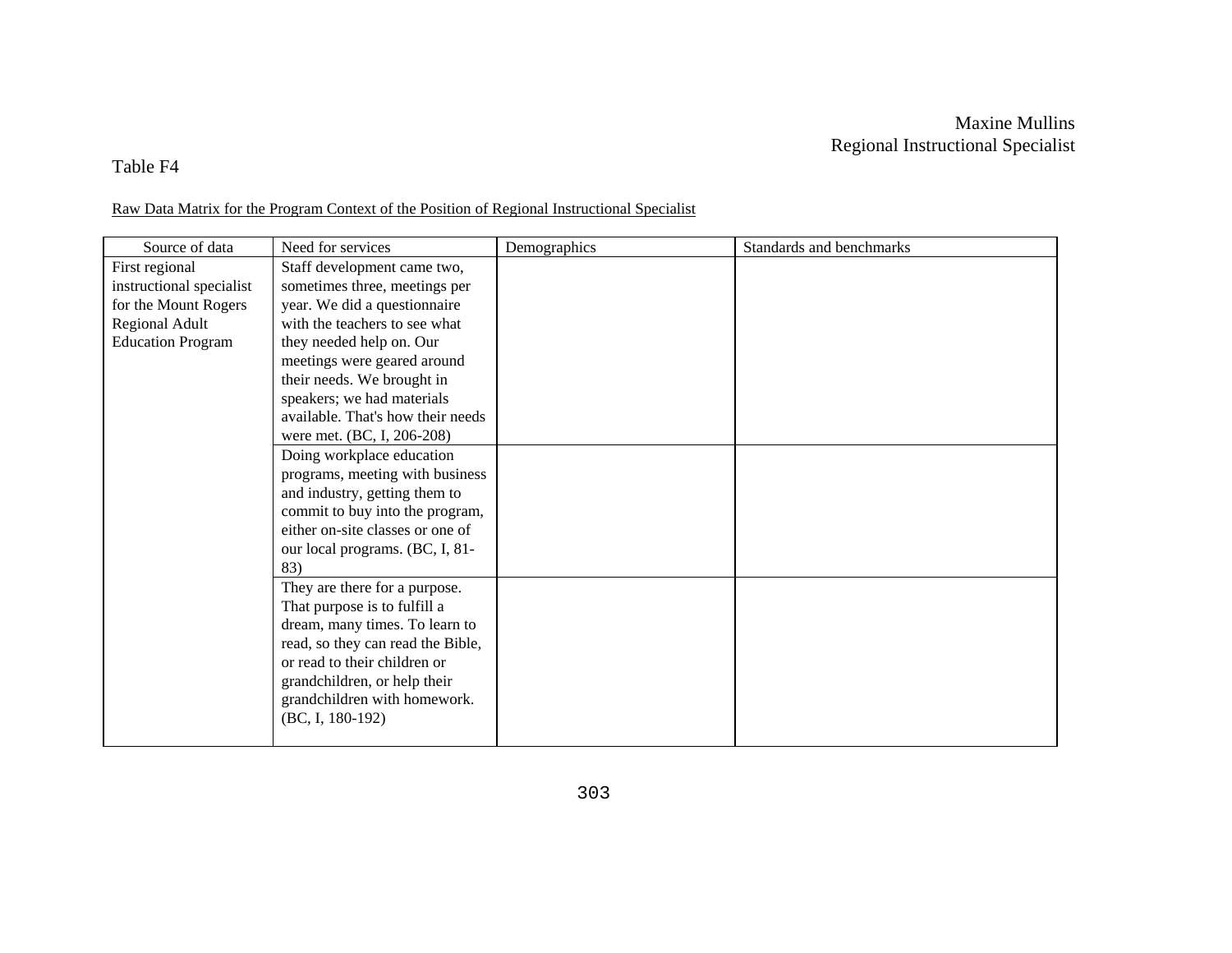| Source of data                                                                                                 | Need for services                                                                                                                                                                                                             | Demographics | Standards and benchmarks                                                                                                                                                                                                                                                                                                                                                                                                                                                                                                                   |
|----------------------------------------------------------------------------------------------------------------|-------------------------------------------------------------------------------------------------------------------------------------------------------------------------------------------------------------------------------|--------------|--------------------------------------------------------------------------------------------------------------------------------------------------------------------------------------------------------------------------------------------------------------------------------------------------------------------------------------------------------------------------------------------------------------------------------------------------------------------------------------------------------------------------------------------|
| Former director of the<br>Virginia Office of Adult<br><b>Education and Literacy</b>                            | But the money we operate with<br>at the federal level and at the<br>state level, for it is matched with<br>state money (that makes the state<br>money the same), is all about<br>Workforce Development. (T, I,<br>$267 - 269$ |              | We will be asked to develop content standards<br>in the near future. For reading, math, ESOL<br>[English for speakers of other languages], at<br>ABE [adult basic education], Adult Secondary.<br>But we already have standards for performance.<br>$(T, I, 289-290)$                                                                                                                                                                                                                                                                      |
|                                                                                                                | The role is to educate people for<br>Workforce Development. (T, I,<br>$277 - 278$                                                                                                                                             |              | The things that policy makers ask always go<br>back to measurement and performance. Always.<br>They want to know how you are doing, how<br>many people are getting jobs because of the<br>program, how many people have gone on to the<br>community college because of what you are<br>doing. That's the bottom line. $(T, I, 298-301)$<br>While there are people that think this is too<br>much for adult ed, all this standards movement,<br>accountability, this is the real opportunity to<br>move the system forward. (T, I, 294-296) |
| Regional instructional<br>specialist for the Mount<br><b>Rogers Regional Adult</b><br><b>Education Program</b> | This year it has been based a lot<br>on what the state required us to<br>do. (CH, I, 140-141)<br>I think our teachers are<br>sometimes bombarded with<br>different things, so I want to<br>transition in new things and       |              |                                                                                                                                                                                                                                                                                                                                                                                                                                                                                                                                            |
|                                                                                                                | refine the old techniques. (CH,<br>I, $143-145$<br>I want to look at one-on-one, I<br>think that is where the teacher<br>observation will come into play.<br>$(CH, I, 145-146)$                                               |              |                                                                                                                                                                                                                                                                                                                                                                                                                                                                                                                                            |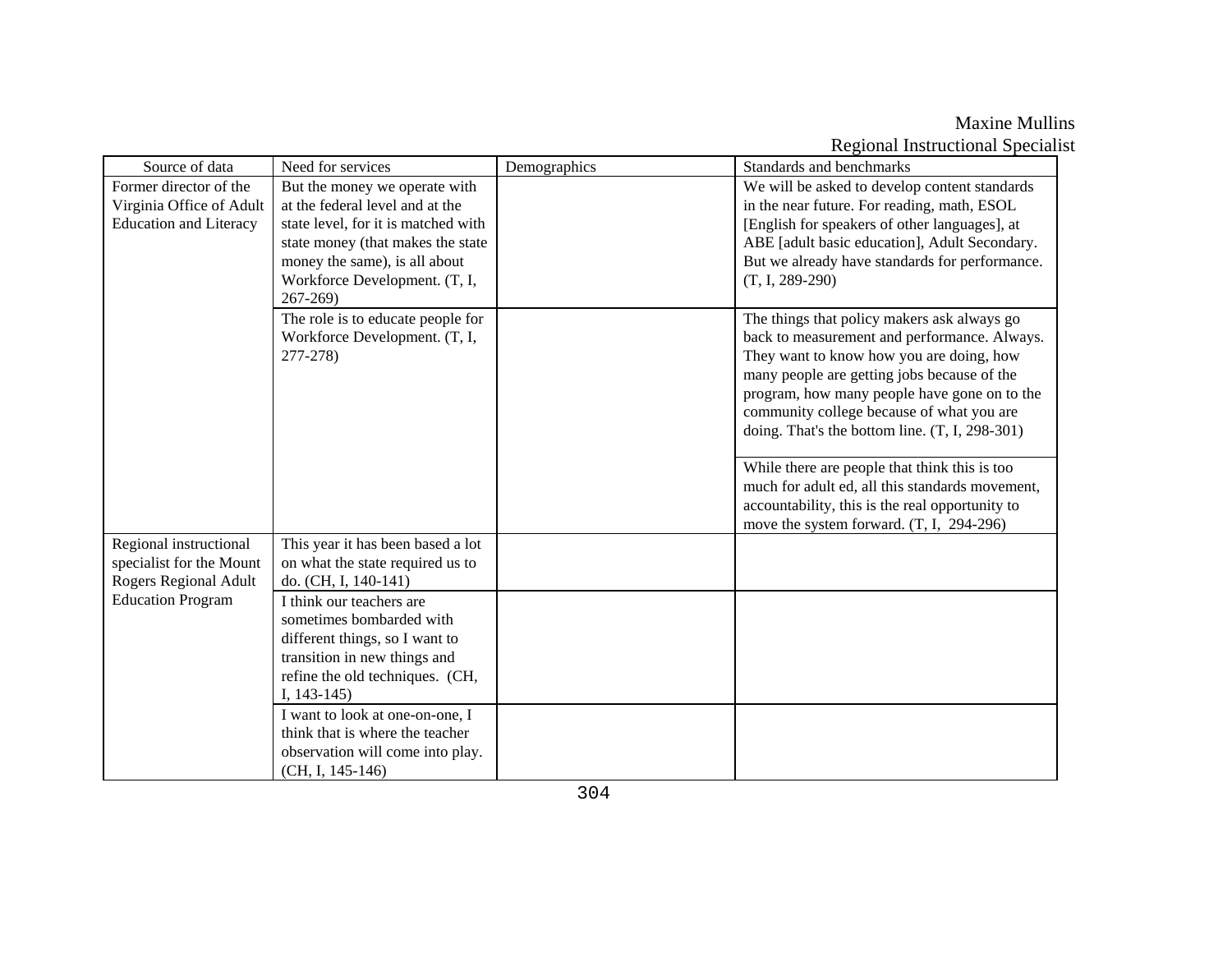| Source of data               | Need for services                    | Demographics                         | Standards and benchmarks                          |
|------------------------------|--------------------------------------|--------------------------------------|---------------------------------------------------|
| Regional program             | Corrections We have classes set      | The average for our region of        |                                                   |
| manager for the Mount        | up at the Bristol Jail, the          | adults without a high school         |                                                   |
| <b>Rogers Regional Adult</b> | Washington County Jail, and the      | diploma is 32%. That varies from     |                                                   |
| <b>Education Program</b>     | Wytheville Jail. (SS, I, 103-104)    | locality to locality. Some           |                                                   |
|                              |                                      | emphasize 36 to 37%. We have the     |                                                   |
|                              |                                      | highest unemployment rate in the     |                                                   |
|                              |                                      | state (this region). I don't have    |                                                   |
|                              |                                      | specific numbers on literacy at this |                                                   |
|                              |                                      | time, but I know that a large        |                                                   |
|                              |                                      | percentage of adults are in the      |                                                   |
|                              |                                      | lowest literacy level. (SS, I, 96-   |                                                   |
|                              |                                      | 100)                                 |                                                   |
|                              | Workplace We are working on          |                                      |                                                   |
|                              | that. We have a couple in some       |                                      |                                                   |
|                              | localities. We are in the one-stop   |                                      |                                                   |
|                              | centers. Galax, have one starting    |                                      |                                                   |
|                              | in January in Wytheville, we         |                                      |                                                   |
|                              | have one in Marion and are           |                                      |                                                   |
|                              | working on the one in Bristol.       |                                      |                                                   |
|                              | We have one in Glade $-$ the         |                                      |                                                   |
|                              | Virginia Glove class for             |                                      |                                                   |
|                              | displaced workers. (SS, I, 110-      |                                      |                                                   |
|                              | 112)                                 |                                      |                                                   |
|                              | English as a second language:        |                                      |                                                   |
|                              | We have one in Galax. (SS, I,        |                                      |                                                   |
|                              | 109)                                 |                                      |                                                   |
| Local adult education        | I don't think the One-Stop has       |                                      | Compared last year's and this years.              |
| administrator                | been as effective as a class site. I |                                      | Tremendous gains. We had about three hundred      |
|                              | know that the last trip I made to    |                                      | more students that took the test this past month. |
|                              | the One-Stop, the place was          |                                      | Plus the pass rate went up, like 74% pass rate to |
|                              | pretty empty. (ET, I, 175-176)       |                                      | 86% pass rate. (ET, I, 157-160)                   |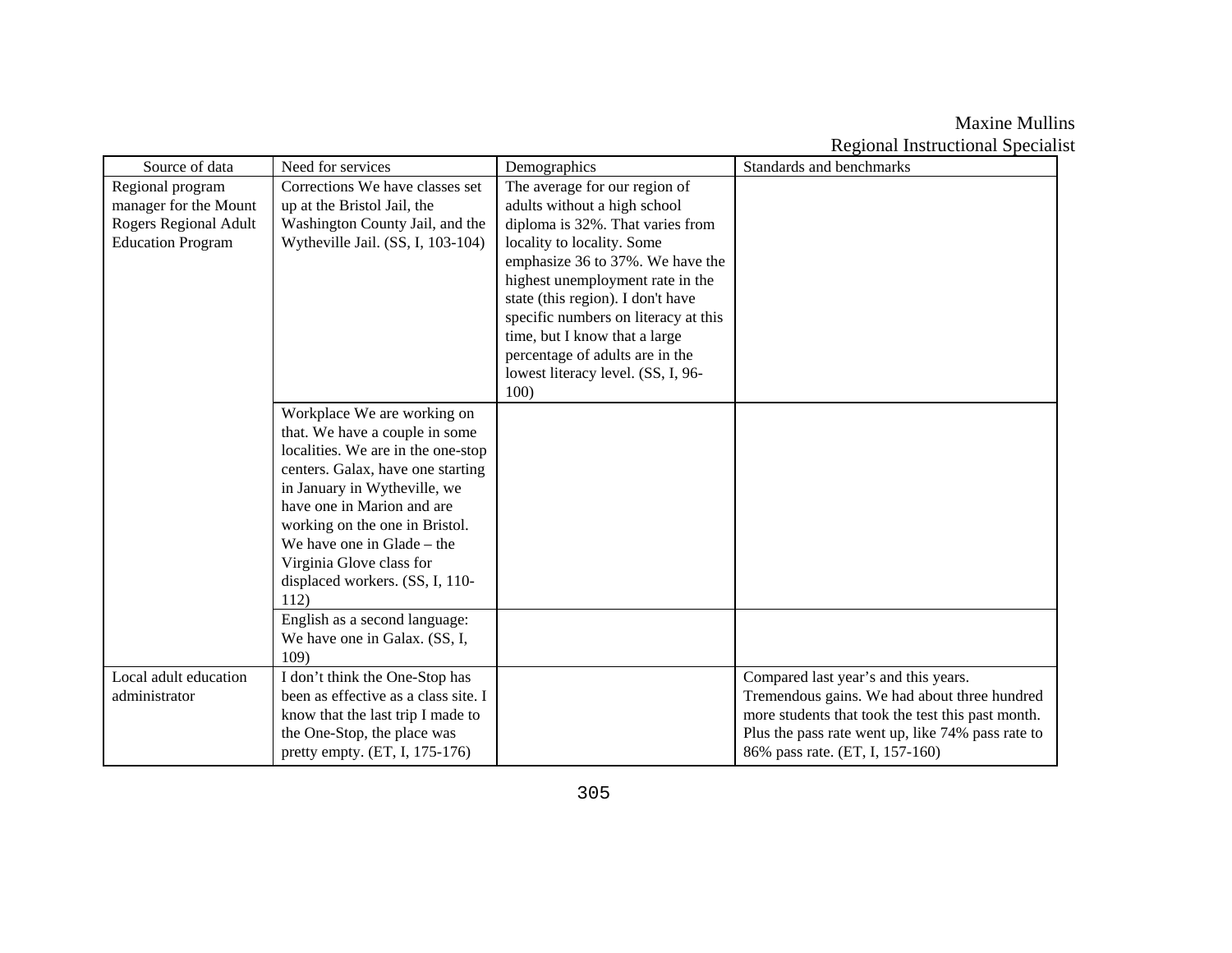| Source of data           | Need for services              | Demographics | Standards and benchmarks |
|--------------------------|--------------------------------|--------------|--------------------------|
| Regional program         | Literacy: We have a program    |              |                          |
| manager for the Mount    | here in Washington County, the |              |                          |
| Rogers Regional Adult    | HELP program $\ldots$ one in   |              |                          |
| <b>Education Program</b> | Wytheville called One on One   |              |                          |
|                          | . one in Smyth County at their |              |                          |
|                          | library They get their own     |              |                          |
|                          | funding. (SS, I, 116-121)      |              |                          |
|                          |                                |              |                          |
|                          |                                |              |                          |

Note. All data entries are exact quotations. Coding (e.g., BC, I, 7-8) was BC = source, I = interview, and 7-8 = line numbers.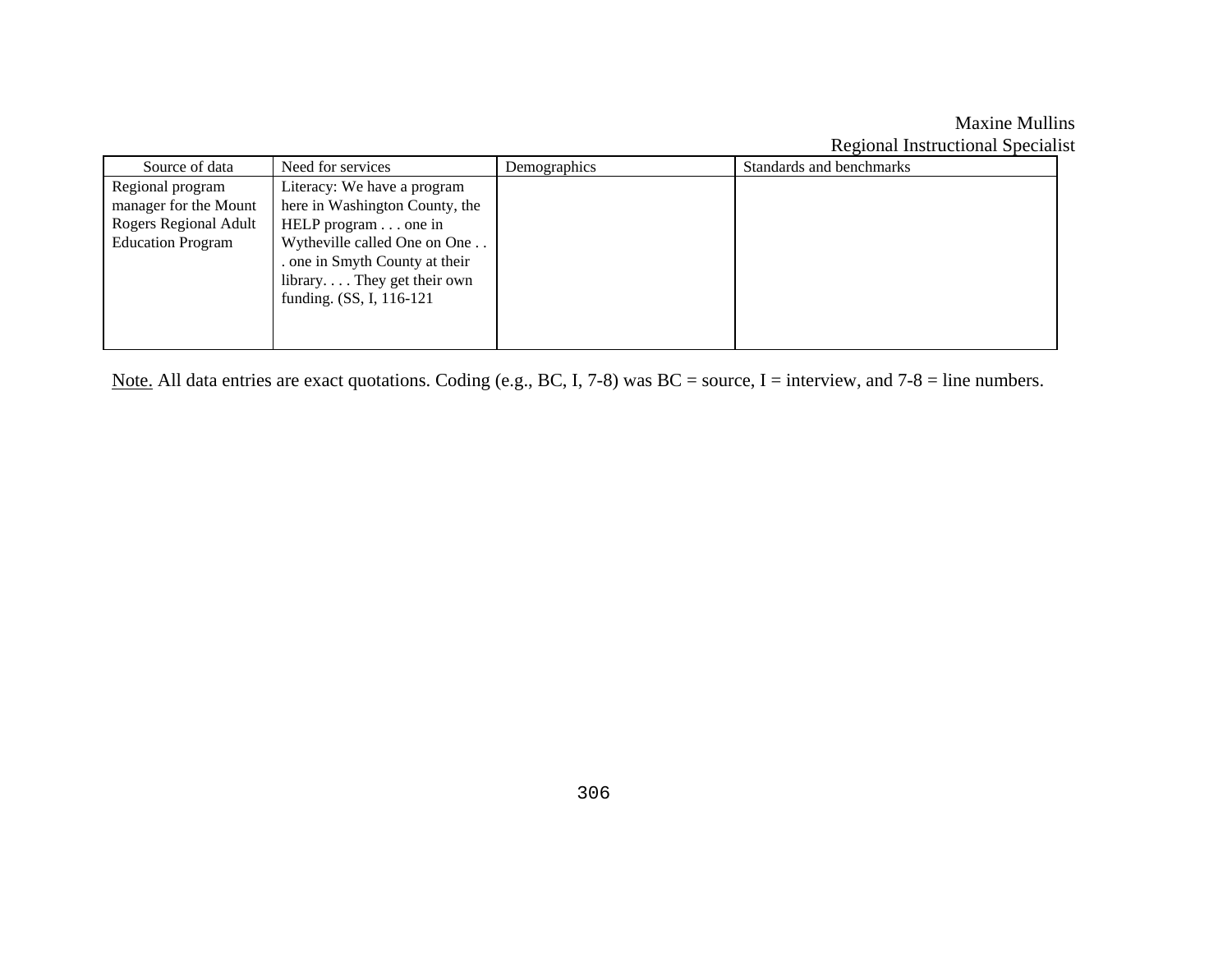#### Table F5

#### Raw Data Matrix for the Program Tasks of the Position of Regional Instructional Specialist

| Source of data           | Linkages                     | Recruitment             | Staff development        | Workplace literacy     | Technical assistance     |
|--------------------------|------------------------------|-------------------------|--------------------------|------------------------|--------------------------|
| First regional           | The RLCC [Regional           | We had a similar        | These meetings were      | The workplace          | Technical assistance,    |
| instructional specialist | <b>Literacy Coordinating</b> | circumstance happen     | comprised of teaching    | programs: Once         | for me, meant that if a  |
| for the Mount Rogers     | Committee] in our            | at Bristol              | techniques, new          | through recruitment,   | teacher was having a     |
| Regional Adult           | region is different than     | Compressors. This       | materials, updated       | you get the word out   | problem of some sort, I  |
| <b>Education Program</b> | in other regions, I have     | company employs         | materials from the       | about free adult       | needed to go to that     |
|                          | noticed. We had a very       | about 2500 people.      | different book           | education classes.     | particular class, see    |
|                          | active RLCC. The             | One of the gentlemen    | publishers. That is      | They are there for the | what the problems        |
|                          | director or chair            | who started in our      | very difficult now to    | taking. People really  | were, and try to show    |
|                          | person of it was             | program initially, a    | do. We have to pretty    | started getting on the | her or him how to do it, |
|                          | always bringing in           | fellow by the name of   | much rely upon the       | bandwagon, calling up  | and help them            |
|                          | speakers from the            | _, and I can use        | teachers. When they      | and finding out where  | overcome whatever        |
|                          | state, such as the head      | his name because he     | go once or twice a       | the closest class to   | problem they had $-$ to  |
|                          | GED administrator, to        | doesn't mind. He was    | year to state meetings,  | where they lived was,  | show them how to do      |
|                          | talk about testing,          | our main person there.  | book publishers are      | and the time, and so   | certain things in the    |
|                          | what to do, how to go        | He recruited more       | there. They get          | forth. But through the | classroom. I think each  |
|                          | about it. Things of          | people for us than you  | information about new    | local people, we were  | region is unique in its  |
|                          | interest. The RLCC           | can ever imagine.       | materials, the levels of | able to almost         | own way. (BC, I, 212-    |
|                          | was composed of all          | _____, when he started  | the books, and how       | immediately establish  | 215)                     |
|                          | different agencies.          | with us, could not read | they can be used in the  | classes. (BC, I, 159-  |                          |
|                          | This made the                | nor write and was one   | classroom. (BC, I,       | 162)                   |                          |
|                          | community more               | of Bristol              | $192-195$                |                        |                          |
|                          | aware of what was            | Compressors' most       |                          |                        |                          |
|                          | going on, as well as         | faithful workers. (BC,  |                          |                        |                          |
|                          | helping us to know           | I, $176-180$ )          |                          |                        |                          |
|                          | what was needed. (BC,        |                         |                          |                        |                          |
|                          | I, $108-112$ )               |                         |                          |                        |                          |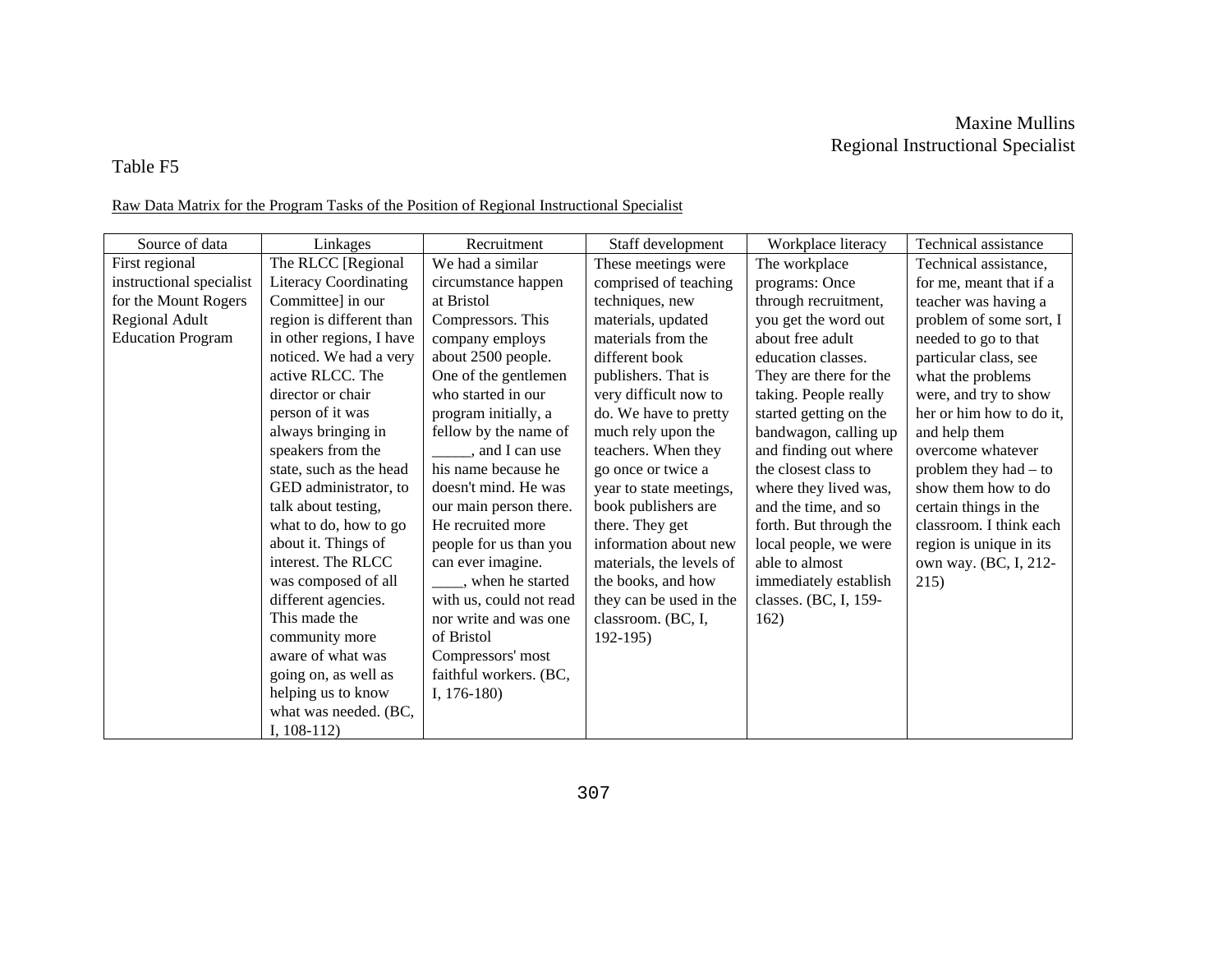| Source of data           | Linkages                 | Recruitment             | Staff development       | Workplace literacy       | Technical assistance      |
|--------------------------|--------------------------|-------------------------|-------------------------|--------------------------|---------------------------|
| First regional           | I spoke to almost        | Recruitment is always   | We had about 50         | For instance, we have    | I had a checklist. [The   |
| instructional specialist | every Chamber of         | a priority, for if you  | instructors in my       | a K-Mac Corporation      | program manager] and      |
| for the Mount Rogers     | Commerce in the          | don't have students,    | region. (BC, I, 225-    | down near Bristol. It is | I sat down and made a     |
| Regional Adult           | region. When you go      | you don't have classes. | 226)                    | very worker-oriented.    | checklist to see how      |
| <b>Education Program</b> | to the Chamber of        | Trying to come up       |                         | They called us up; we    | they were doing. This     |
|                          | Commerce and             | with new ideas for      |                         | went down. ______, my    | was totally private. It   |
|                          | different agencies,      | recruitment. There      |                         | program planner, & I     | was not shared with       |
|                          | word gets out about      | again, at our in-       |                         | went down together.      | them. But we had an       |
|                          | the services you offer.  | services at the         |                         | We talked about how      | idea where their needs    |
|                          | $(BC, I, 162-163)$       | beginning of the year,  |                         | the classes would        | were In a very            |
|                          |                          | we would give out a     |                         | operate. (BC, I, 168-    | discrete way, we would    |
|                          |                          | questionnaire. (BC, I,  |                         | 170)                     | help with certain things  |
|                          |                          | $222 - 224$             |                         |                          | - make suggestions        |
|                          |                          |                         |                         |                          | and so forth. (BC, I,     |
|                          |                          |                         |                         |                          | $230 - 233$               |
|                          | We did programs with     | One thing about adult   | Staff development       | I had many a grown       | I tried to get to each of |
|                          | People, Inc. and Head    | education is $-$ people | came two, sometimes     | person in their late 40s | my areas once a month.    |
|                          | Start. But it seemed     | that you have in class  | three, meetings a year. | or early 50s who sat     | Each of my areas might    |
|                          | that we could never      | are there #1 because    | We did a questionnaire  | and talked with me       | have five or six classes  |
|                          | get it [family literacy] | they want to be.        | with the teachers to    | and cry like a baby.     | going. I tried to get,    |
|                          | going like we would      | They're not being       | see what they needed    | They would drop their    | within the year, to       |
|                          | have wanted. (BC, I,     | forced. (BC, I, 179-    | help on. Our meetings   | head and say, "Mrs.      | every one of the          |
|                          | 329-330)                 | 180)                    | were geared around      | ., I can't read. Can     | classes (BC, I, 151-      |
|                          |                          |                         | their needs. We         | you help me?" They       | 152)                      |
|                          |                          |                         | brought in speakers     | were put in a position   |                           |
|                          |                          |                         | and had material        | where they knew they     |                           |
|                          |                          |                         | available. That is how  | could not get a job.     |                           |
|                          |                          |                         | we met their needs.     | (BC, I, 138-149)         |                           |
|                          |                          |                         | $(BC, I, 206-208)$      |                          |                           |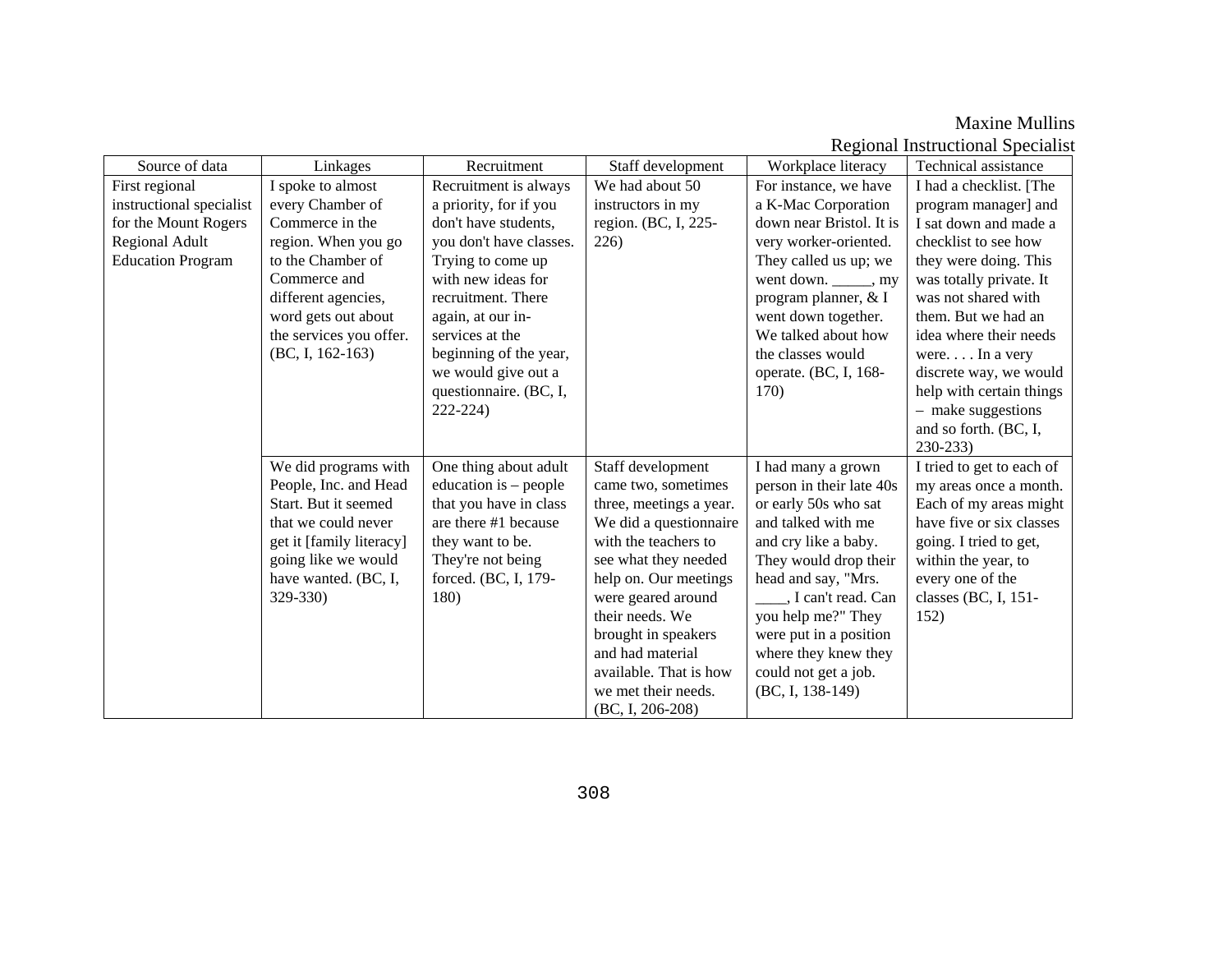| Source of data           | Linkages                   | Recruitment | Staff development | Workplace literacy          | regional mon actional opeciant<br>Technical assistance |
|--------------------------|----------------------------|-------------|-------------------|-----------------------------|--------------------------------------------------------|
| First regional           | We had jail programs       |             |                   | In the last number of       | We have been                                           |
| instructional specialist | in all our programs.       |             |                   | years, we have had a        | fortunate to have                                      |
| for the Mount Rogers     | We are in the process      |             |                   | number of plant             | money in the Mr.                                       |
| Regional Adult           | of getting a regional      |             |                   | closures. We did what       | Rogers region to put a                                 |
| <b>Education Program</b> | jail, which will offset    |             |                   | they called "Rapid          | computer with each of                                  |
|                          | some of those. For         |             |                   | Response Meetings"          | our classes. (BC, I,                                   |
|                          | instance the City of       |             |                   | for the employees, of       | $200 - 201$                                            |
|                          | Bristol jail, we usually   |             |                   | whom most were              |                                                        |
|                          | got 12 - 15 GED            |             |                   | devastated over losing      |                                                        |
|                          | graduates there a year.    |             |                   | jobs. (BC, I, 128-130)      |                                                        |
|                          | $(BC, I, 316-317)$         |             |                   |                             |                                                        |
|                          | What we did with the       |             |                   | Used to be what we          |                                                        |
|                          | 0 to $4th$ grade level, we |             |                   | called JTPA [Job            |                                                        |
|                          | worked with the local      |             |                   | <b>Training Partnership</b> |                                                        |
|                          | literacy group.            |             |                   | Act]. The moneys            |                                                        |
|                          | Generally at the           |             |                   | were made available         |                                                        |
|                          | library. They had          |             |                   | and were vied for by        |                                                        |
|                          | people who could           |             |                   | different agencies. It      |                                                        |
|                          | teach the non-readers.     |             |                   | came down to the            |                                                        |
|                          | They worked with           |             |                   | point of being given to     |                                                        |
|                          | their people till they     |             |                   | the VEC [Virginia           |                                                        |
|                          | got to the fourth grade    |             |                   | Employment                  |                                                        |
|                          | level. Then they           |             |                   | Commission] offices.        |                                                        |
|                          | transitioned into our      |             |                   | In doing so, they set       |                                                        |
|                          | program. We always         |             |                   | up the ONE-STOP,            |                                                        |
|                          | had a very close           |             |                   | where a person can go       |                                                        |
|                          | relation with the          |             |                   | and get any service         |                                                        |
|                          | literacy people. We        |             |                   | that is needed. (BC, I,     |                                                        |
|                          | could not have done it     |             |                   | $257 - 259$                 |                                                        |
|                          | without them. (BC, I,      |             |                   |                             |                                                        |
|                          | $100-103$                  |             |                   |                             |                                                        |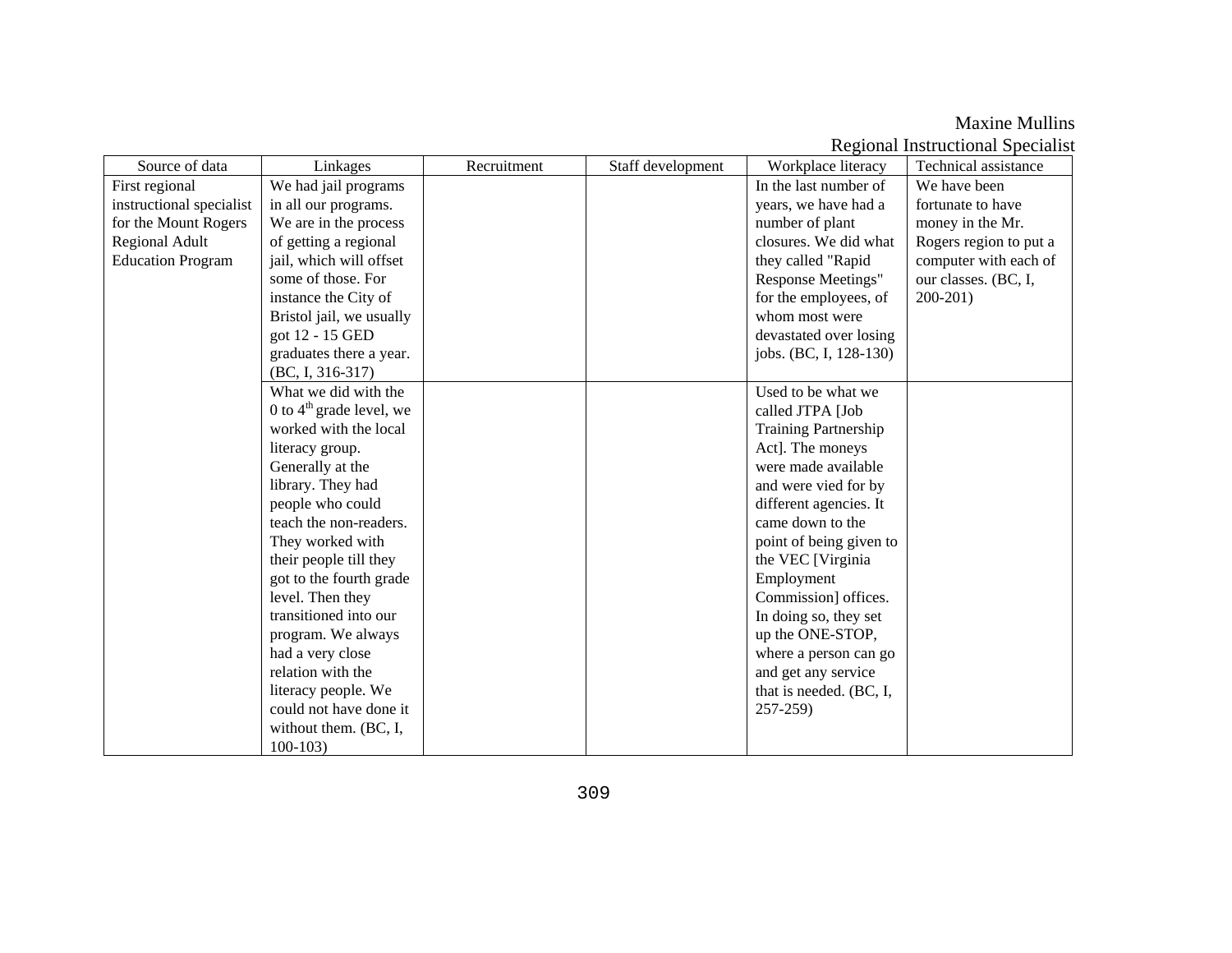| Source of data           | Linkages                   | Recruitment | Staff development      | Workplace literacy       | Technical assistance |
|--------------------------|----------------------------|-------------|------------------------|--------------------------|----------------------|
| First regional           | What we did with the       |             | These meetings were    | I would schedule a trip  |                      |
| instructional specialist | 0 to $4th$ grade level, we |             | comprised of teaching  | to talk to someone in    |                      |
| for the Mount Rogers     | worked with the local      |             | techniques, new        | human resources[at a     |                      |
| Regional Adult           | literacy group,            |             | materials, [and]       | business] or some        |                      |
| <b>Education Program</b> | generally at the library.  |             | updated materials from | personnel individual.    |                      |
|                          | They had people who        |             | different book         | They in turn would       |                      |
|                          | could teach the non-       |             | publishers once or     | talk to their superior,  |                      |
|                          | readers. (BC, I, 94-96)    |             | twice a year. (BC, I,  | and they would call      |                      |
|                          |                            |             | $192-193$              | me back to give a talk   |                      |
|                          | Doing workplace            |             |                        | to those needing the     |                      |
|                          | education programs,        |             |                        | classes. They would      |                      |
|                          | meeting with business      |             |                        | do a survey in their     |                      |
|                          | and industry, getting      |             |                        | plant to see who might   |                      |
|                          | them to commit to buy      |             |                        | be interested. Of        |                      |
|                          | into the program,          |             |                        | course, you know a lot   |                      |
|                          | either on site classes or  |             |                        | of them, if they         |                      |
|                          | one of our local           |             |                        | weren't very large,      |                      |
|                          | programs. Most of the      |             |                        | could tell you right off |                      |
|                          | time your workplace        |             |                        | from the applications    |                      |
|                          | programs are set up        |             |                        | who had not              |                      |
|                          | on-site. Linkages          |             |                        | graduated We             |                      |
|                          | through other              |             |                        | talked about how the     |                      |
|                          | agencies. We worked        |             |                        | classes would operate.   |                      |
|                          | with the local jails and   |             |                        | $(BC. I, 164-170)$       |                      |
|                          | set up jail programs       |             |                        |                          |                      |
|                          | for the inmates. We        |             |                        |                          |                      |
|                          | worked very closely        |             |                        |                          |                      |
|                          | with local social          |             |                        |                          |                      |
|                          | services and set up        |             |                        |                          |                      |
|                          | classes. (BC, I, 86-90)    |             |                        |                          |                      |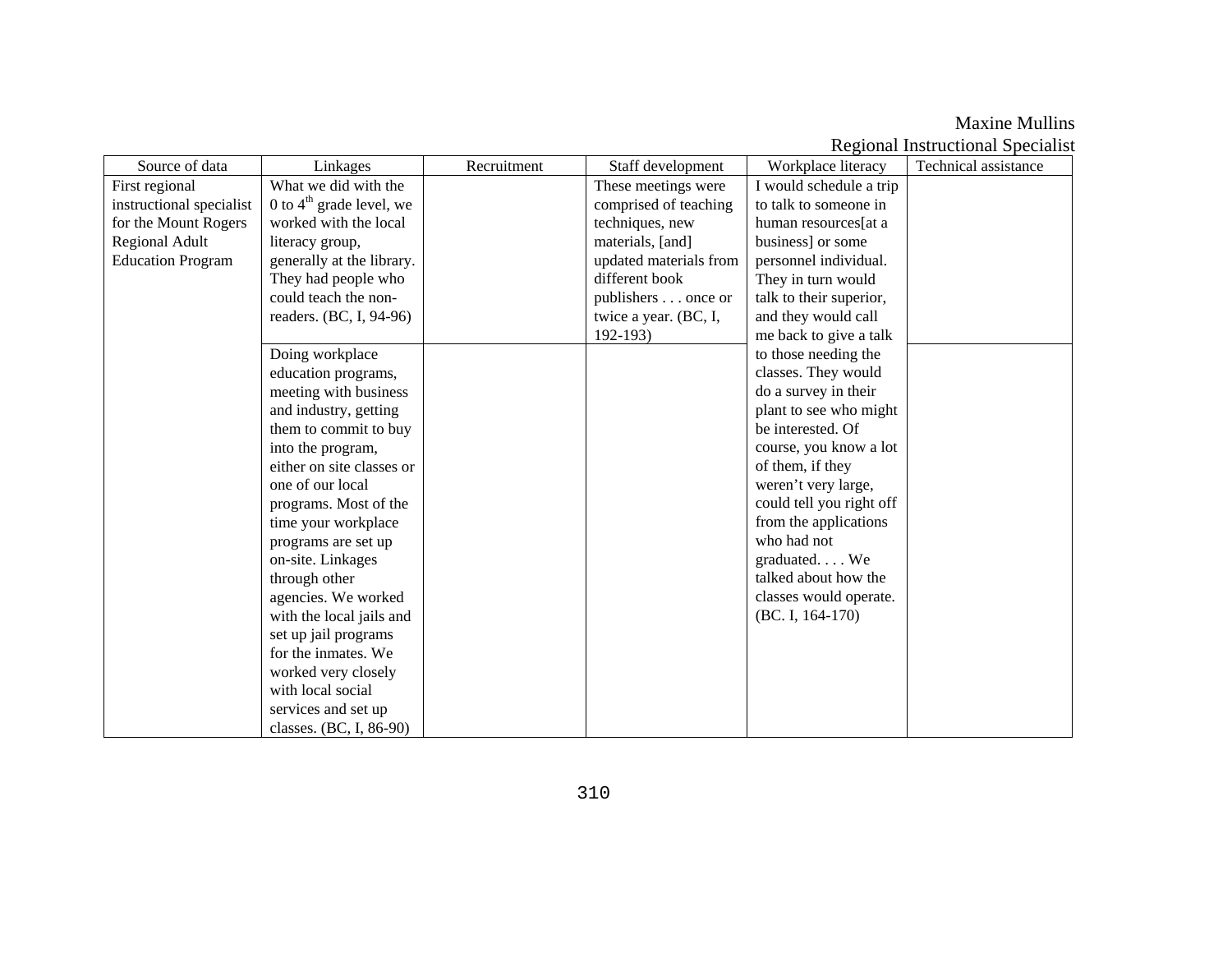| Source of data           | Linkages                | Recruitment              | Staff development      | Workplace literacy       | Technical assistance                         |
|--------------------------|-------------------------|--------------------------|------------------------|--------------------------|----------------------------------------------|
| Regional program         | I have not been         | Right now we have        | Largely the state has  | Basic adult ed,          | For class visits: We                         |
| manager for the          | involved with that      | TV Ads running, free     | been determining the   | computer literacy,       |                                              |
|                          |                         |                          |                        |                          | will set up a schedule.<br>We have a form we |
| <b>Mount Rogers</b>      | (Regional Literacy      | PSAs [public service     | staff development this | also, we visit the sites |                                              |
| Regional Adult           | Coordinating            | announcements]           | year. Because of       | (One Stop) once a        | use. We interview a                          |
| <b>Education Program</b> | Committee). [The        | running on radio, we     | funding we cannot      | month for two hours.     | student; we also                             |
|                          | program manager] was    | do flyers through        | provide anything over  | We can help with the     | interview the teacher.                       |
|                          | heavily involved. (SS,  | report cards in schools, | and above that. The    | services there.          | $(SS, I, 159-160)$                           |
|                          | I, $66-67$ )            | we have brochures set    | teachers are paid for  | Mentioned: Testing,      |                                              |
|                          |                         | up everywhere. (SS, I,   | staff development.     | TABE [Test of Adult      |                                              |
|                          |                         | $172 - 174$              | $(SS, I, 203-205)$     | Basic Education], data   |                                              |
|                          | We are working on the   | We thought we were       |                        | entry - They haven't     |                                              |
|                          | community colleges. I   | going to get some        |                        | asked us to [test]. If   |                                              |
|                          | work with the           | money for marketing      |                        | they need us to, we      |                                              |
|                          | workforce               | through the Mt.          |                        | would, but they          |                                              |
|                          | development people at   | <b>Rogers Planning</b>   |                        | haven't asked us yet.    |                                              |
|                          | Virginia Highlands      | District, but the        |                        | $(SS, I, 166-169)$       |                                              |
|                          | and Wytheville          | Government grabbed       |                        |                          |                                              |
|                          | Community Colleges.     | that money. That went    |                        |                          |                                              |
|                          | We are meeting to       | down the drain. We       |                        |                          |                                              |
|                          | determine what type of  | could do a lot more if   |                        |                          |                                              |
|                          | services each partner   | we had the funding.      |                        |                          |                                              |
|                          | can provide. (SS, I,    | We need to do a lot      |                        |                          |                                              |
|                          | $209 - 211$             |                          |                        |                          |                                              |
|                          |                         | more, but the money is   |                        |                          |                                              |
|                          |                         | not there. (SS, I, 175-  |                        |                          |                                              |
|                          |                         | 178)                     |                        |                          |                                              |
|                          | We are going to be      |                          |                        |                          |                                              |
|                          | looking at Work Keys    |                          |                        |                          |                                              |
|                          | to at least provide the |                          |                        |                          |                                              |
|                          | testing for it. (SS, I, |                          |                        |                          |                                              |
|                          | $211-212$               |                          |                        |                          |                                              |
|                          |                         |                          |                        |                          |                                              |
|                          |                         |                          |                        |                          |                                              |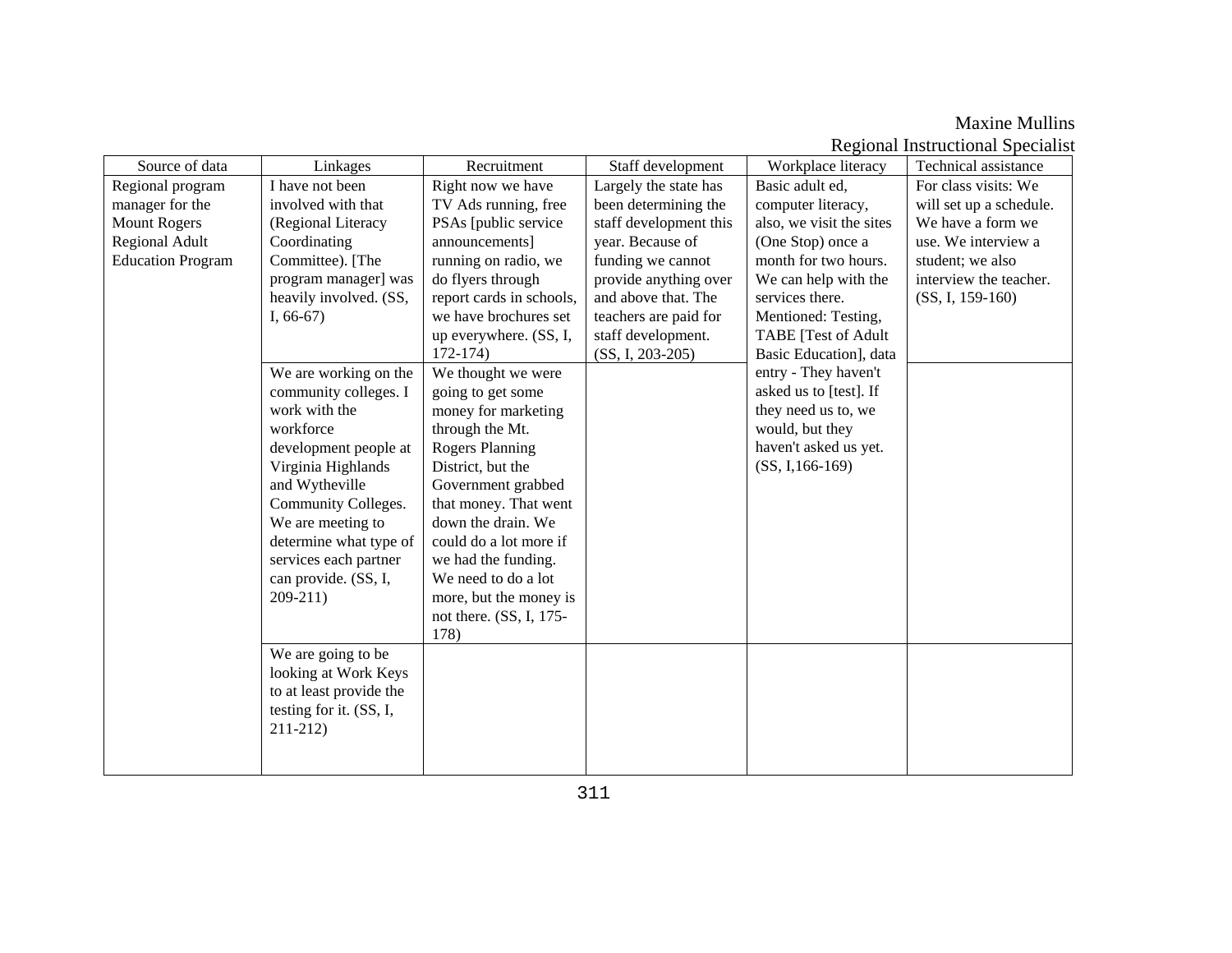| Source of data             | Linkages                 | Recruitment              | Staff development         | Workplace literacy | Technical assistance     |
|----------------------------|--------------------------|--------------------------|---------------------------|--------------------|--------------------------|
| Former director of the     | has been the             | I don't think it should  | I think there are places  |                    | They should be visiting  |
| Virginia Office of         | Lead Agent. She will     | be. That is an           | that could be improved    |                    | classrooms. They         |
| <b>Adult Education and</b> | come from the Lead       | administrative job, the  | and there are places      |                    | should be working on     |
| Literacy                   | Agents meeting and let   | program manager's        | that are fine. Again,     |                    | materials with teachers, |
|                            | us know here in the      | job. The instructional   | some of the problems      |                    | making sure of the best  |
|                            | office what the RLCCs    | specialist should be     | that the specialists face |                    | curriculum, the best     |
|                            | [Regional Literacy       | dealing with             | are really beyond         |                    | materials. They should   |
|                            | Coordinating             | instruction. I don't     | them It is just so        |                    | be making                |
|                            | Committee] are doing.    | think they should have   | different from a full-    |                    | recommendations          |
|                            | But we are not           | to worry about that.     | time system where you     |                    | about how to             |
|                            | involved with the work   | Recruiting and public    | would have staff          |                    | implement things, such   |
|                            | of the RLCC's. I know    | relations and things     | development days, or      |                    | as GED Connection.       |
|                            | that used to go          | like that $-$ that's a   | you see everybody         |                    | $(T, I, 108-111)$        |
|                            | to those meetings all    | whole different kind of  | every day, where you      |                    |                          |
|                            | the time. I know I       | issue. I think it has    | can get to them if you    |                    |                          |
|                            | would be welcome to      | been part of the job,    | want to hand them a       |                    |                          |
|                            | go to those meetings,    | but I don't think it     | book There are            |                    |                          |
|                            | but I'm not really       | should be. $(T, I, 200-$ | some people that we       |                    |                          |
|                            | invited to go. The       | 203)                     | have in our specialist    |                    |                          |
|                            | projects seem to be on   |                          | system who do not         |                    |                          |
|                            | target and very          |                          | have the skills they      |                    |                          |
|                            | supportive with the      |                          | need to be good staff     |                    |                          |
|                            | right kinds of things. I |                          | developers. We'll be      |                    |                          |
|                            | guess they are           |                          | looking at that when      |                    |                          |
|                            | accomplishing what       |                          | we bid it out again.      |                    |                          |
|                            | they need to             |                          | We'll want to see some    |                    |                          |
|                            | accomplish. They don't   |                          | evidence that this        |                    |                          |
|                            | want us to take the      |                          | person has those skills.  |                    |                          |
|                            | money away, so I         |                          | $(T, I, 178-195)$         |                    |                          |
|                            | guess it all works       |                          |                           |                    |                          |
|                            | together OK. (T, I,      |                          |                           |                    |                          |
|                            | $128 - 133$              |                          |                           |                    |                          |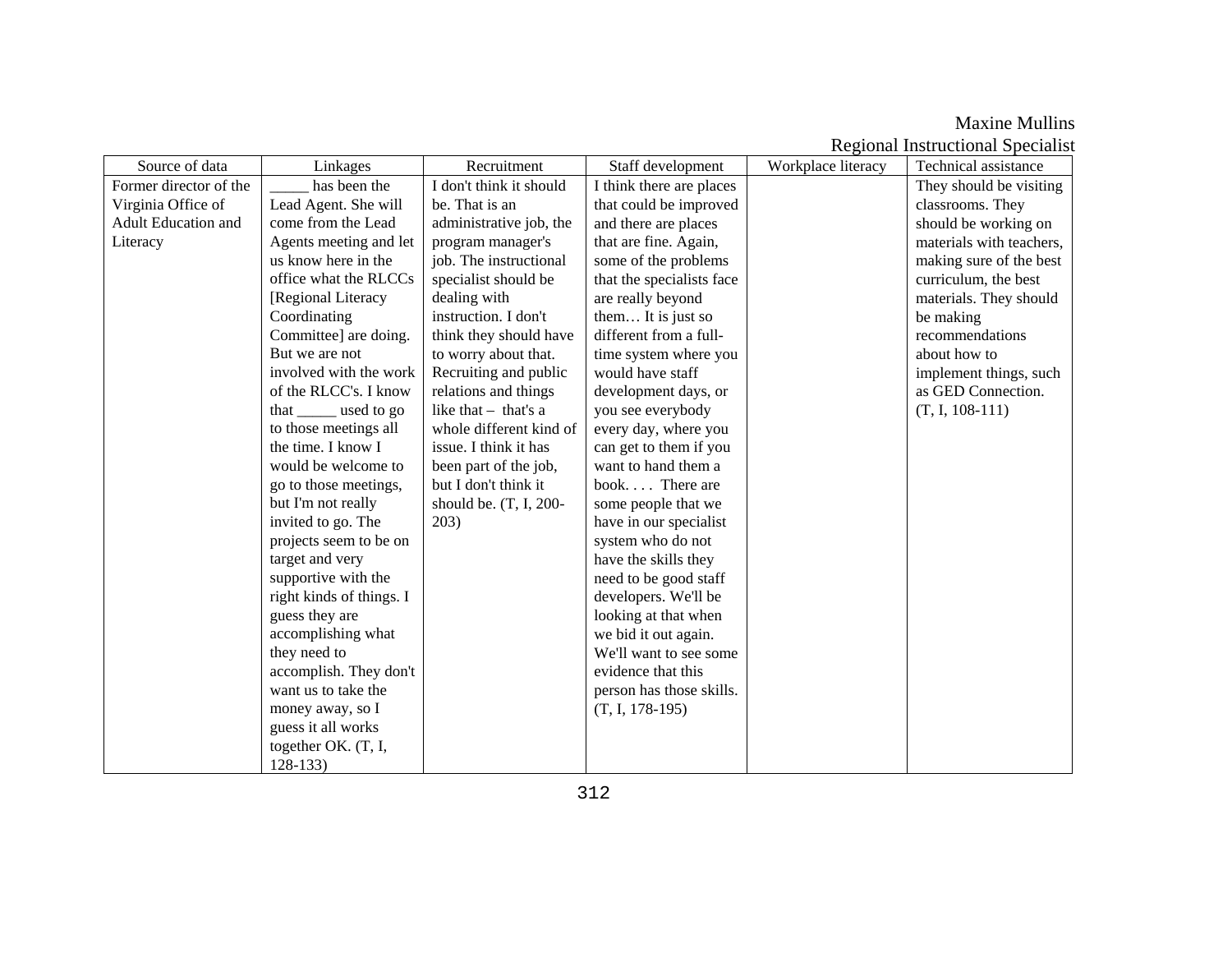| Source of data             | Linkages                 | Recruitment                | Staff development        | Workplace literacy    | Technical assistance      |
|----------------------------|--------------------------|----------------------------|--------------------------|-----------------------|---------------------------|
| Former director of the     |                          | What's the biggest         | VAILL [Virginia          |                       | Then of course,           |
| Virginia Office of         |                          | barrier? I go back to      | Institute for Lifelong   |                       | performance measures      |
| <b>Adult Education and</b> |                          | the fact that it's a part- | Learning]: What we       |                       | are in place So the       |
| Literacy                   |                          | time system. It will be    | have tried to do is put  |                       | instructional specialists |
|                            |                          | harder for us, getting     | more focus on what       |                       | are needed now more       |
|                            |                          | access to people. (T, I,   | goes on in the           |                       | than ever if we           |
|                            |                          | $304 - 305$                | classroom. Of course,    |                       | don't have somebody       |
|                            |                          |                            | it is still the          |                       | there to do that,         |
|                            |                          |                            | practitioner getting the |                       | teachers will be totally  |
|                            |                          |                            | attention. But the idea  |                       | cut off. (T, I, 60-64)    |
|                            |                          |                            | is "Let's talk about     |                       |                           |
|                            |                          |                            | classroom materials,     |                       |                           |
|                            |                          |                            | let's talk about what    |                       |                           |
|                            |                          |                            | methods you use in the   |                       |                           |
|                            |                          |                            | classroom, let's talk    |                       |                           |
|                            |                          |                            | about what you do        |                       |                           |
|                            |                          |                            | when a learner has       |                       |                           |
|                            |                          |                            | learning disabilities."  |                       |                           |
|                            |                          |                            | $(T, I, 342-345)$        |                       |                           |
| Local adult education      | The possibility of dual  | The location of classes    | She [regional            | [The program          | Our specialist is more    |
| administrator              | enrollment with          | is not discussed as        | instructional            | manager] works with   | (I don't know if this is  |
|                            | Virginia Highlands       | much as grant              | specialist] keeps them   | getting more funding, | a good parallel or not)   |
|                            | Community College,       | opportunities or ESL       | informed of the best     | making sure that all  | more like a guidance      |
|                            | that's one of the things | [English as a second]      | practices that are       | our regulations are   | counselor. (ET, I, 59-    |
|                            | we discussed at our      | language] programs.        | happening, and their     | followed. (ET, I, 60- | <b>60</b> )               |
|                            | board meeting            | $(ET, I, 77-78)$           | regulations, and NRS     | 61)                   |                           |
|                            | recently. (ET, I, 78-80) |                            | [National Reporting]     |                       |                           |
|                            |                          |                            | System], the fun         |                       |                           |
|                            |                          |                            | things. (ET, I, 51-53)   |                       |                           |
|                            |                          |                            |                          |                       |                           |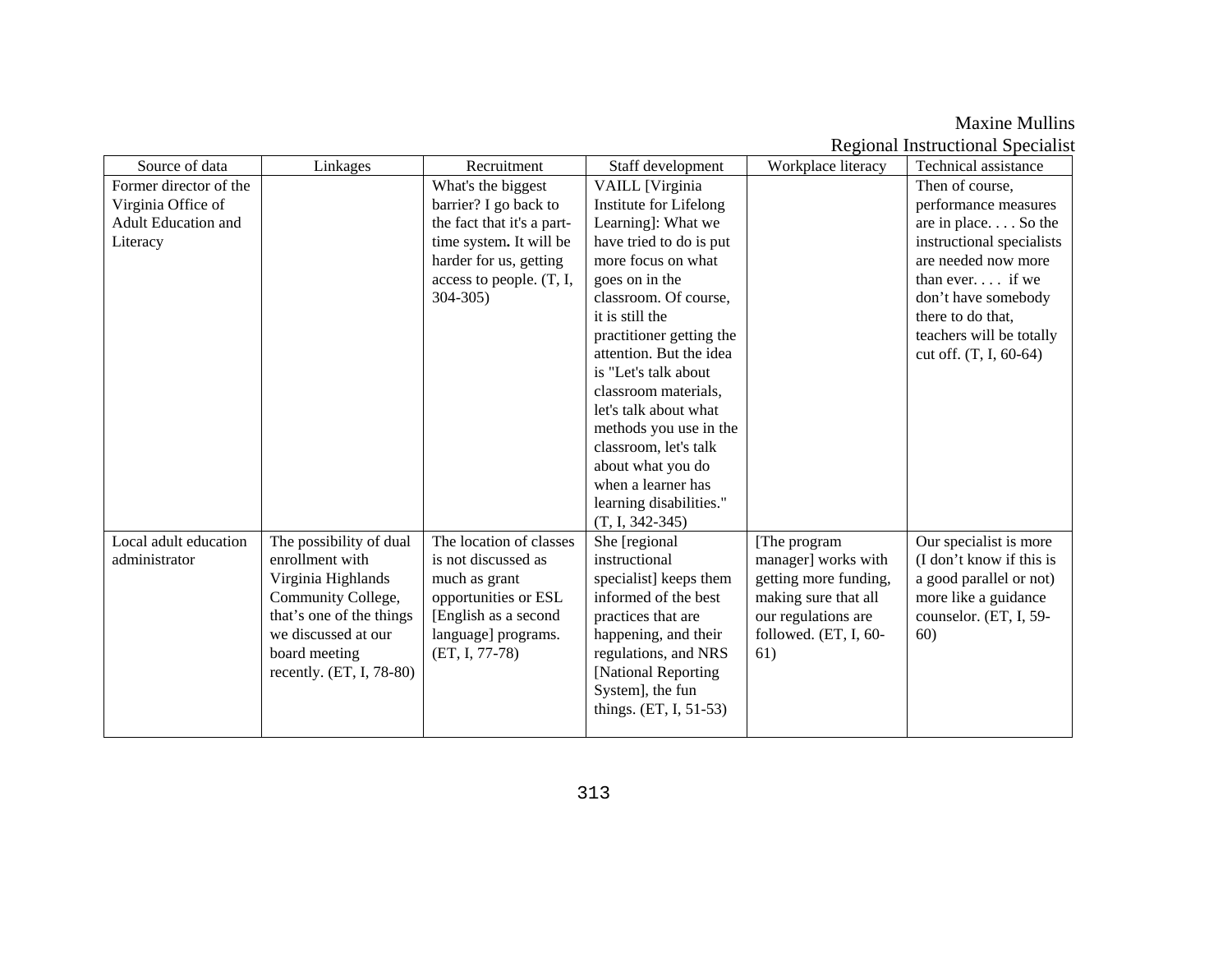| Source of data        | Linkages               | Recruitment | Staff development     | Workplace literacy | Technical assistance     |
|-----------------------|------------------------|-------------|-----------------------|--------------------|--------------------------|
| Local adult education | More connection with   |             | She is a support      |                    | Most of our teachers     |
| administrator         | the community college  |             | person for teachers.  |                    | are retired teachers.    |
|                       | so that people when    |             | She works with staff  |                    | That puts them in the    |
|                       | they get a GED they    |             | development           |                    | position of really not   |
|                       | can make that          |             | opportunities for the |                    | having any formal        |
|                       | transition a little    |             | teachers. (ET, I, 50- |                    | training in computer     |
|                       | easier. (ET, I, 81-82) |             | 51)                   |                    | literacy. Or instructing |
|                       |                        |             |                       |                    | through technology.      |
|                       |                        |             |                       |                    | $(ET, I, 125-127)$       |
|                       | They have              |             |                       |                    |                          |
|                       | scholarships for the   |             |                       |                    |                          |
|                       | community college. As  |             |                       |                    |                          |
|                       | a matter of fact, the  |             |                       |                    |                          |
|                       | keynote speaker this   |             |                       |                    |                          |
|                       | year was a person      |             |                       |                    |                          |
|                       | from the community     |             |                       |                    |                          |
|                       | college. He made sure  |             |                       |                    |                          |
|                       | that everyone knew     |             |                       |                    |                          |
|                       | how to register. He    |             |                       |                    |                          |
|                       | was their financial    |             |                       |                    |                          |
|                       | person, actually. He   |             |                       |                    |                          |
|                       | spoke well, of course. |             |                       |                    |                          |
|                       | But he was there to    |             |                       |                    |                          |
|                       | make sure that         |             |                       |                    |                          |
|                       | everyone had           |             |                       |                    |                          |
|                       | information about how  |             |                       |                    |                          |
|                       | to apply for financial |             |                       |                    |                          |
|                       | aid. (ET, I, 209-213)  |             |                       |                    |                          |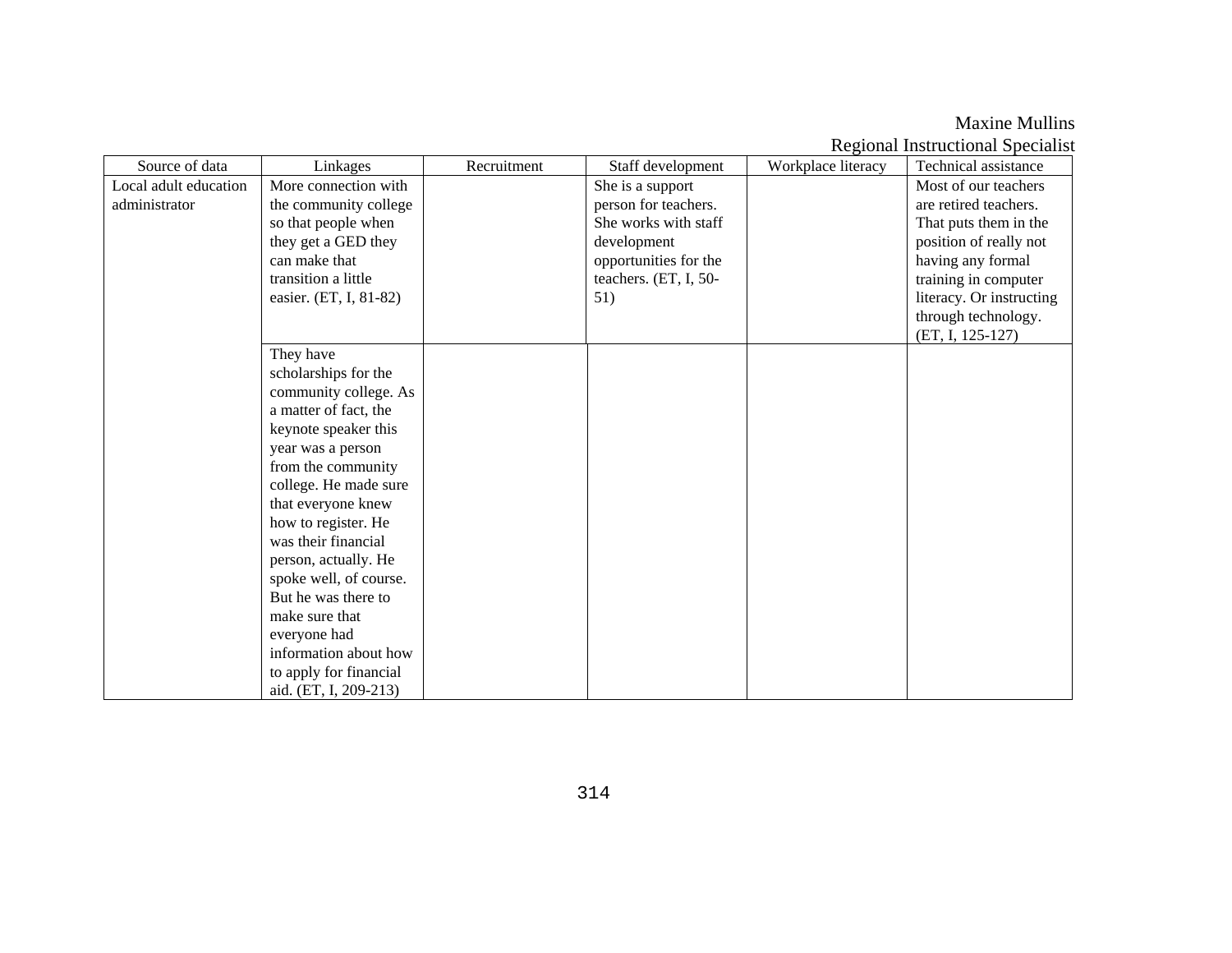| Source of data | Linkages                     | Recruitment | Staff development         | Workplace literacy | Technical assistance    |
|----------------|------------------------------|-------------|---------------------------|--------------------|-------------------------|
| Teacher 1      | For the lowest level         |             | The regional specialist   |                    | She also assists with   |
|                | learners, most of the        |             | has arranged our          |                    | day-to-day issues, such |
|                | time what we would           |             | spring and fall in-       |                    | as making sure that we  |
|                | do (if we cannot             |             | services and any other    |                    | get a certain piece of  |
|                | accommodate them in          |             | professional              |                    | equipment that we may   |
|                | the classroom) is            |             | development that she      |                    | need to borrow from     |
|                | called $\dots$ the           |             | brings in. $(SH, I, 13$ - |                    | the regional office.    |
|                | <b>Highlands Educational</b> |             | 14)                       |                    | $(SH, I, 16-19)$        |
|                | and Literacy Program         |             |                           |                    |                         |
|                | and ask to arrange a         |             |                           |                    |                         |
|                | tutor. (SH, I, 23-25)        |             |                           |                    |                         |
|                |                              |             | It could be for ESOL      |                    |                         |
|                |                              |             | [English for speakers]    |                    |                         |
|                |                              |             | of a second language].    |                    |                         |
|                |                              |             | It could be for           |                    |                         |
|                |                              |             | enhancing reading         |                    |                         |
|                |                              |             | instruction. (SH, I,      |                    |                         |
|                |                              |             | $15-16$                   |                    |                         |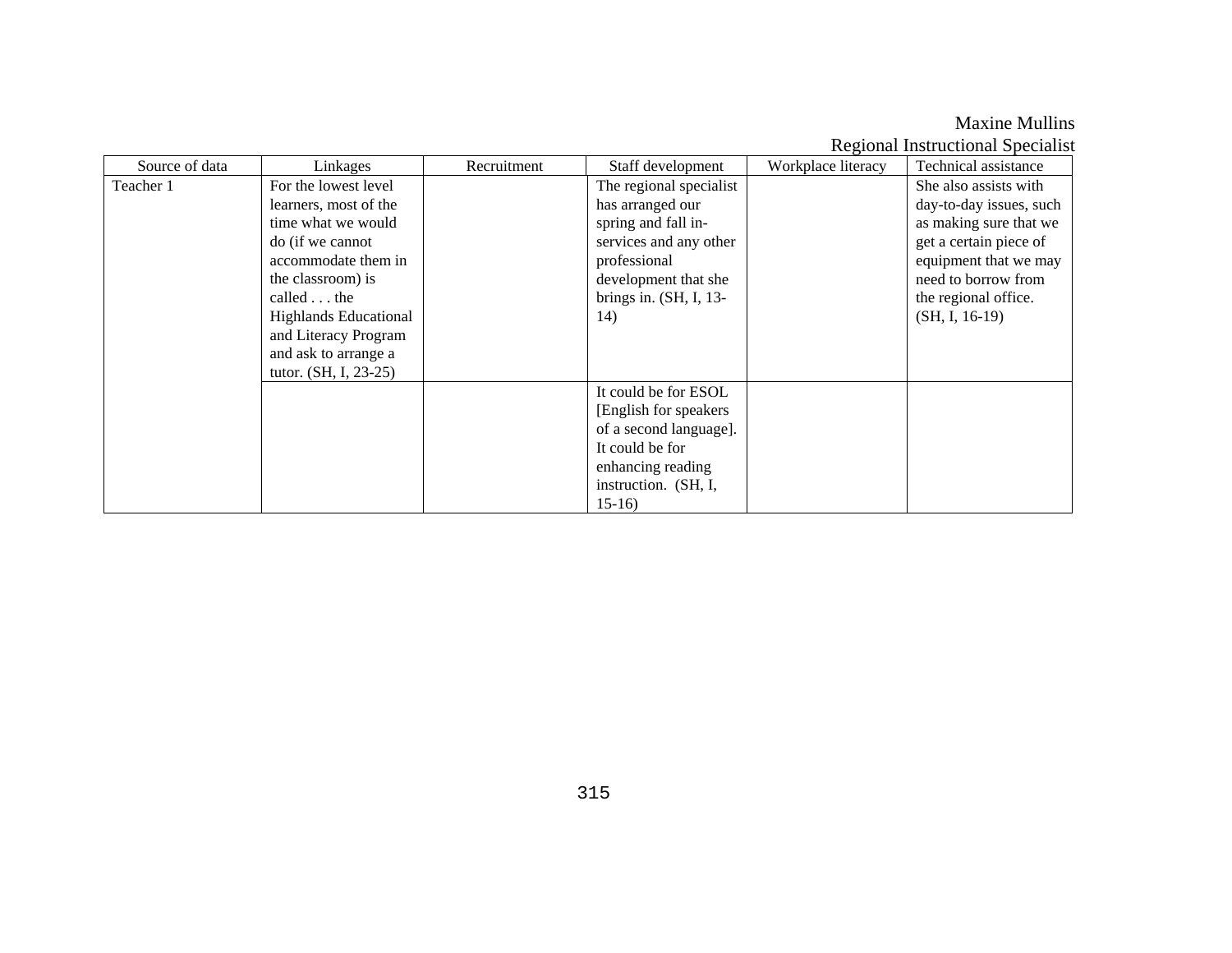| Source of data           | Linkages               | Recruitment | Staff development | Workplace literacy      | rtogromar mod aetromar opeerant<br>Technical assistance |
|--------------------------|------------------------|-------------|-------------------|-------------------------|---------------------------------------------------------|
| Regional instructional   | We are working to      |             |                   | We are actually         | What I've always                                        |
| specialist for the       | have classes at the    |             |                   | getting ready to go     | considered technical                                    |
| <b>Mount Rogers</b>      | vocational school (CH, |             |                   | into some of the big    | assistance is for them                                  |
| <b>Regional Adult</b>    | $I, 210-211$           |             |                   | businesses through the  | to tell me a need and I                                 |
| <b>Education Program</b> |                        |             |                   | resource office. We     | meet that need. Also if                                 |
|                          |                        |             |                   | don't know how          | they have needs in a                                    |
|                          |                        |             |                   | effective this is going | classroom, I may be                                     |
|                          |                        |             |                   | to be. (CH, I, 174-     | the one to take care of                                 |
|                          |                        |             |                   | 175)                    | that. It may be a simple                                |
|                          |                        |             |                   |                         | thing like an extra                                     |
|                          |                        |             |                   |                         | book, I need extra                                      |
|                          |                        |             |                   |                         | hands, I need someone                                   |
|                          |                        |             |                   |                         | to come in and test, any                                |
|                          |                        |             |                   |                         | of those types of                                       |
|                          |                        |             |                   |                         | things. Also giving                                     |
|                          |                        |             |                   |                         | them technological                                      |
|                          |                        |             |                   |                         | tools. (CH, I, 143-146)                                 |
|                          |                        |             |                   |                         | And as we implement                                     |
|                          |                        |             |                   |                         | teacher observation, a                                  |
|                          |                        |             |                   |                         | lot of that will be                                     |
|                          |                        |             |                   |                         | changed. Teacher                                        |
|                          |                        |             |                   |                         | observation is not to                                   |
|                          |                        |             |                   |                         | determine the                                           |
|                          |                        |             |                   |                         | effectiveness of the                                    |
|                          |                        |             |                   |                         | teacher, but to improve                                 |
|                          |                        |             |                   |                         | the effectiveness of the                                |
|                          |                        |             |                   |                         | teacher. (CH, I, 160-                                   |
|                          |                        |             |                   |                         | 162)                                                    |
|                          |                        |             |                   |                         |                                                         |
|                          |                        |             |                   |                         |                                                         |

Note. All data entries are exact quotations. Coding (e.g., BC, I, 7-8) was BC = source, I = interview, and 7-8 = line numbers.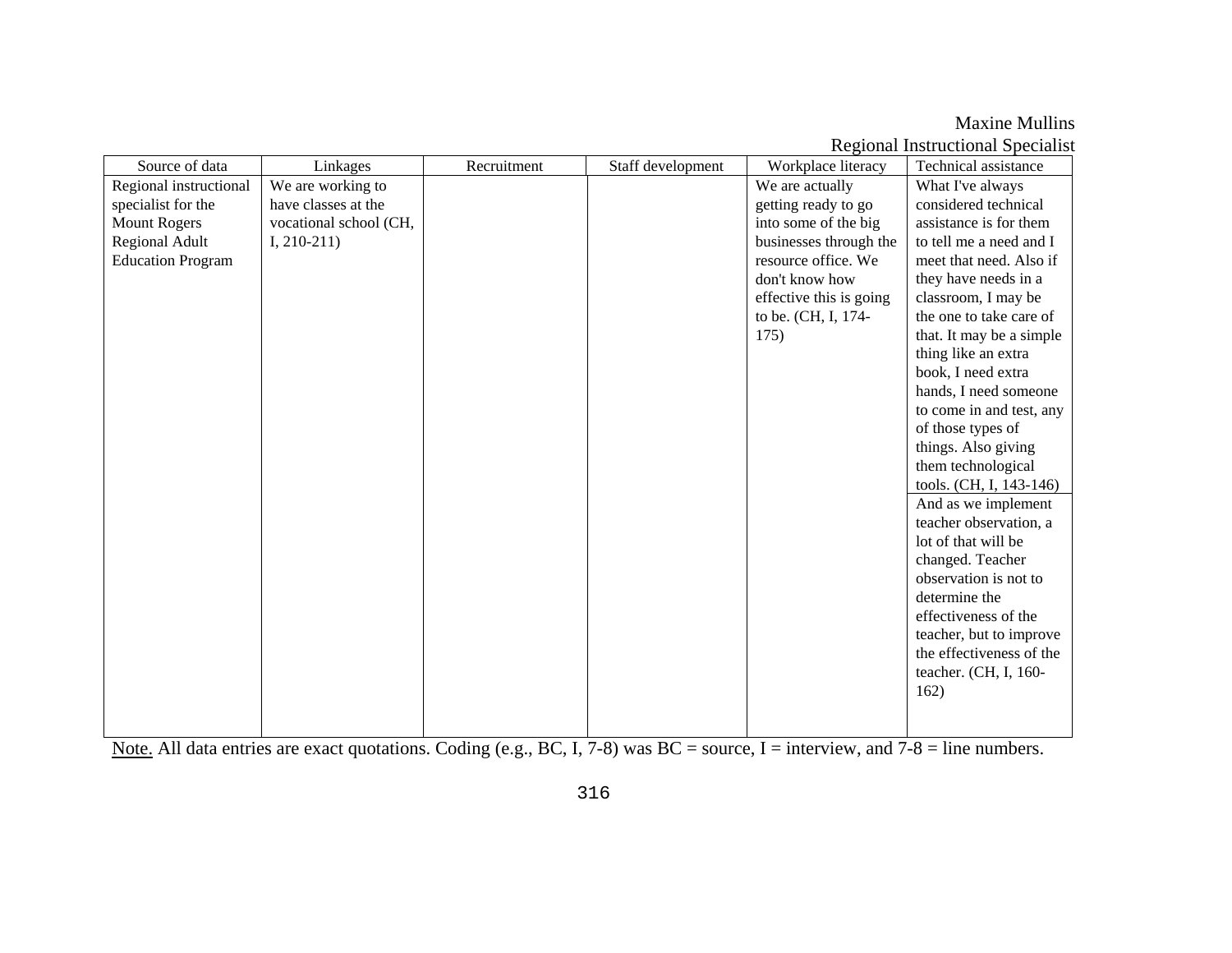#### Table F6 Raw Data Matrix for the Administrative Tasks of the Position of Regional Instructional Specialist

| Source of Data           | Office tasks | Hiring personnel        | Scheduling classes | Reports                  | Data collection      |
|--------------------------|--------------|-------------------------|--------------------|--------------------------|----------------------|
| First regional           |              | I worked with _______   |                    | We had state reports     | The data were sent   |
| instructional specialist |              | on the hiring. It was   |                    | that we had to send in   | in monthly by the    |
| for the Mount Rogers     |              | our choice. So often    |                    | monthly and at the end   | instructors. (BC, I, |
| Regional Adult           |              | the recommendation      |                    | of the year. I didn't do | 252)                 |
| <b>Education Program</b> |              | would come from the     |                    | any of the data. (BC, I, |                      |
|                          |              | locality. That made the |                    | $251 - 252$              |                      |
|                          |              | task easier. The        |                    |                          |                      |
|                          |              | decision was made by    |                    |                          |                      |
|                          |              | the locality.           |                    |                          |                      |
|                          |              | $(BC, I, 267-268)$      |                    |                          |                      |
|                          |              | We had a full time      |                    |                          |                      |
|                          |              | secretary and a part-   |                    |                          |                      |
|                          |              | time girl. That helped  |                    |                          |                      |
|                          |              | with the overall        |                    |                          |                      |
|                          |              | operation of the office |                    |                          |                      |
|                          |              | - copying, messages,    |                    |                          |                      |
|                          |              | referrals. (BC, I, 272- |                    |                          |                      |
|                          |              | 273)                    |                    |                          |                      |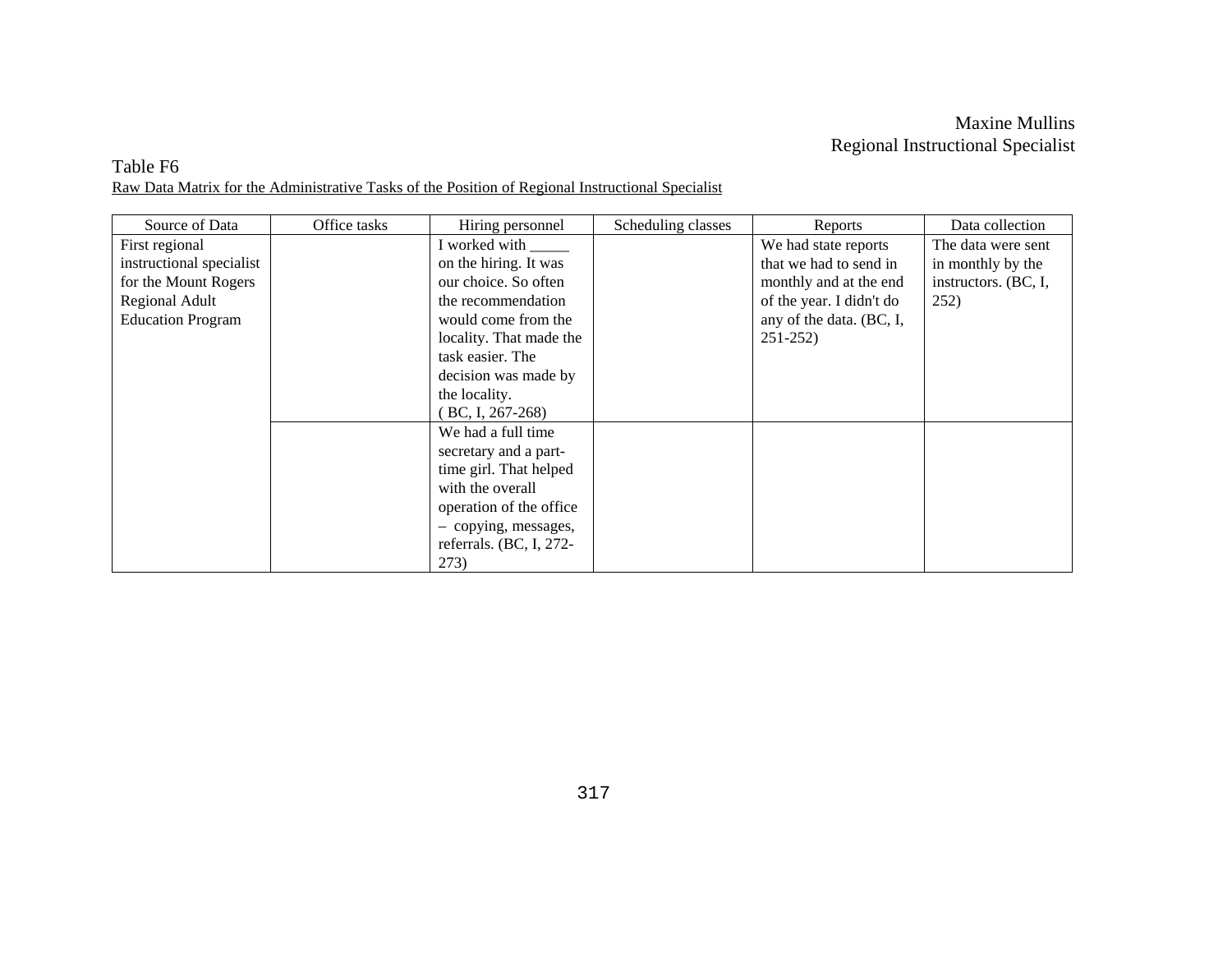Maxine Mullins Regional Instructional Specialist

|                       |              |                         |                         | $\cdots$ , $\cdots$ |                      |
|-----------------------|--------------|-------------------------|-------------------------|---------------------|----------------------|
| Source of Data        | Office tasks | Hiring personnel        | Scheduling classes      | Reports             | Data collection      |
| Local adult education |              | She [regional program]  | At the jail, probably   |                     | Compare last year's  |
| administrator         |              | manager] usually        | that will expand to the |                     | and this year's.     |
|                       |              | keeps a file of         | regional jail. We have  |                     | Tremendous gains.    |
|                       |              | potential teachers, and | classes at the Adult    |                     | We had about three   |
|                       |              | I do, too. Sometimes    | Skill Center and they   |                     | hundred more         |
|                       |              | they end up here first. | are really good. (ET,   |                     | students that took   |
|                       |              | They are asking me      | I, $188-189$            |                     | the test this past   |
|                       |              | about positions, and    |                         |                     | month. Plus the pass |
|                       |              | sometimes it will       |                         |                     | rate went up, like   |
|                       |              | happen in reverse. I'll |                         |                     | 74% pass rate to     |
|                       |              | screen and send them    |                         |                     | 86% pass rate. (ET,  |
|                       |              | down to                 |                         |                     | I, $157-159$ )       |
|                       |              | [regional program]      |                         |                     |                      |
|                       |              | manager]. (ET, I, 96-   |                         |                     |                      |
|                       |              | 98)                     |                         |                     |                      |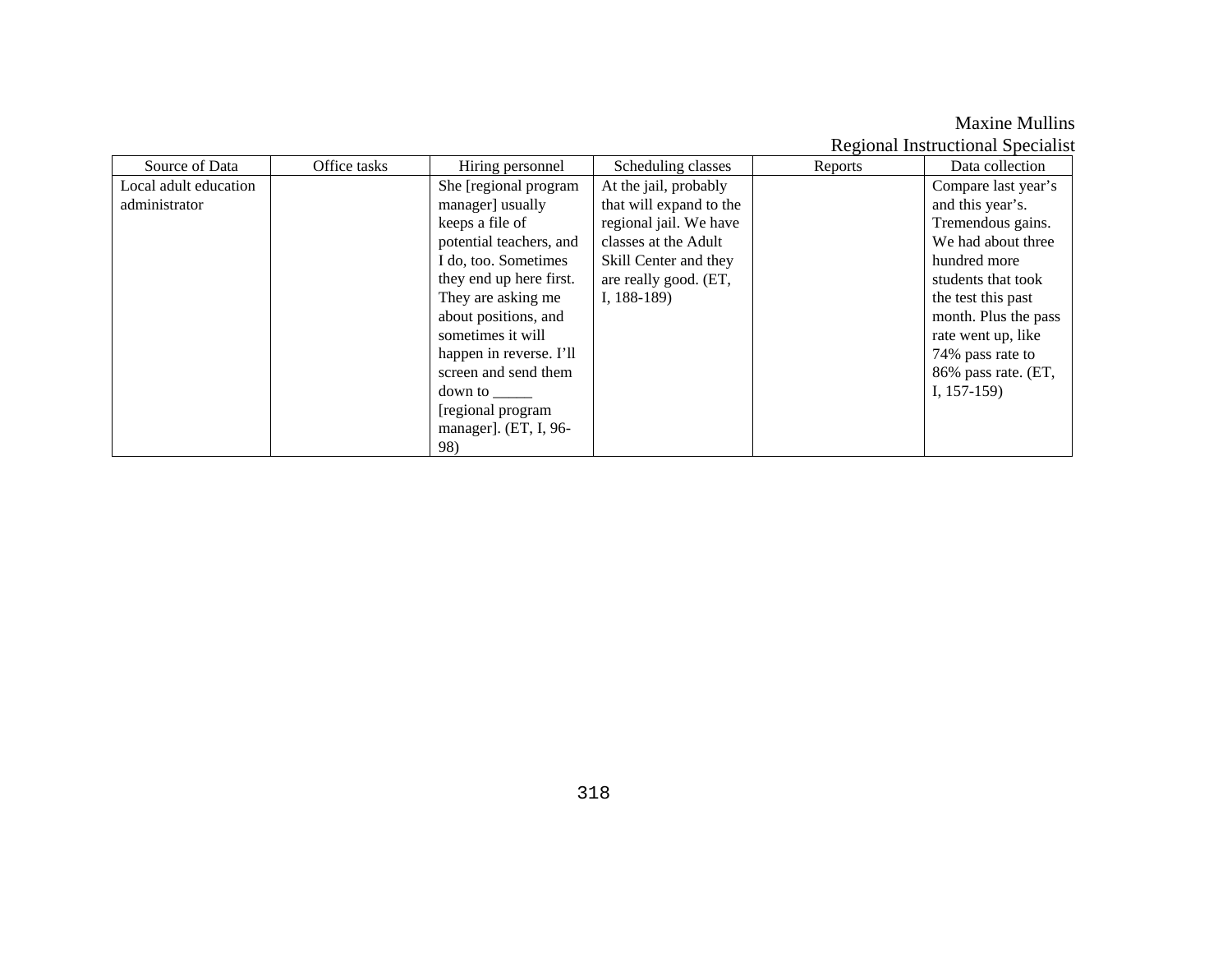| Source of Data           | Office tasks | Hiring personnel | Scheduling classes         | Reports | Data collection       |
|--------------------------|--------------|------------------|----------------------------|---------|-----------------------|
| Regional program         |              |                  | Right now it is being      |         | We plan to use the    |
| manager for the          |              |                  | determined by the          |         | data for planning.    |
| <b>Mount Rogers</b>      |              |                  | VEC [Virginia              |         | We want to see        |
| Regional Adult           |              |                  | Employment                 |         | where the need is     |
| <b>Education Program</b> |              |                  | Commission]. They          |         | the greatest and      |
|                          |              |                  | are calling us and         |         | what programs are     |
|                          |              |                  | saying, "We have           |         | most effective, to    |
|                          |              |                  | some people who            |         | see what they are     |
|                          |              |                  | want to be in a            |         | doing to achieve the  |
|                          |              |                  | classroom." That's         |         | numbers they are      |
|                          |              |                  | why we are working         |         | getting. (SS, I, 128- |
|                          |              |                  | with VEC to start one      |         | 129)                  |
|                          |              |                  | in Wytheville in           |         |                       |
|                          |              |                  | January. They are          |         |                       |
|                          |              |                  | telling us where           |         |                       |
|                          |              |                  | classes are needed for     |         |                       |
|                          |              |                  | them. That is where        |         |                       |
|                          |              |                  | the interest is right      |         |                       |
|                          |              |                  | now. With the new          |         |                       |
|                          |              |                  | things coming down         |         |                       |
|                          |              |                  | from the governor,         |         |                       |
|                          |              |                  | that is probably where     |         |                       |
|                          |              |                  | the focus will be in       |         |                       |
|                          |              |                  | the future. $(SS, I, 156-$ |         |                       |
|                          |              |                  | 160)                       |         |                       |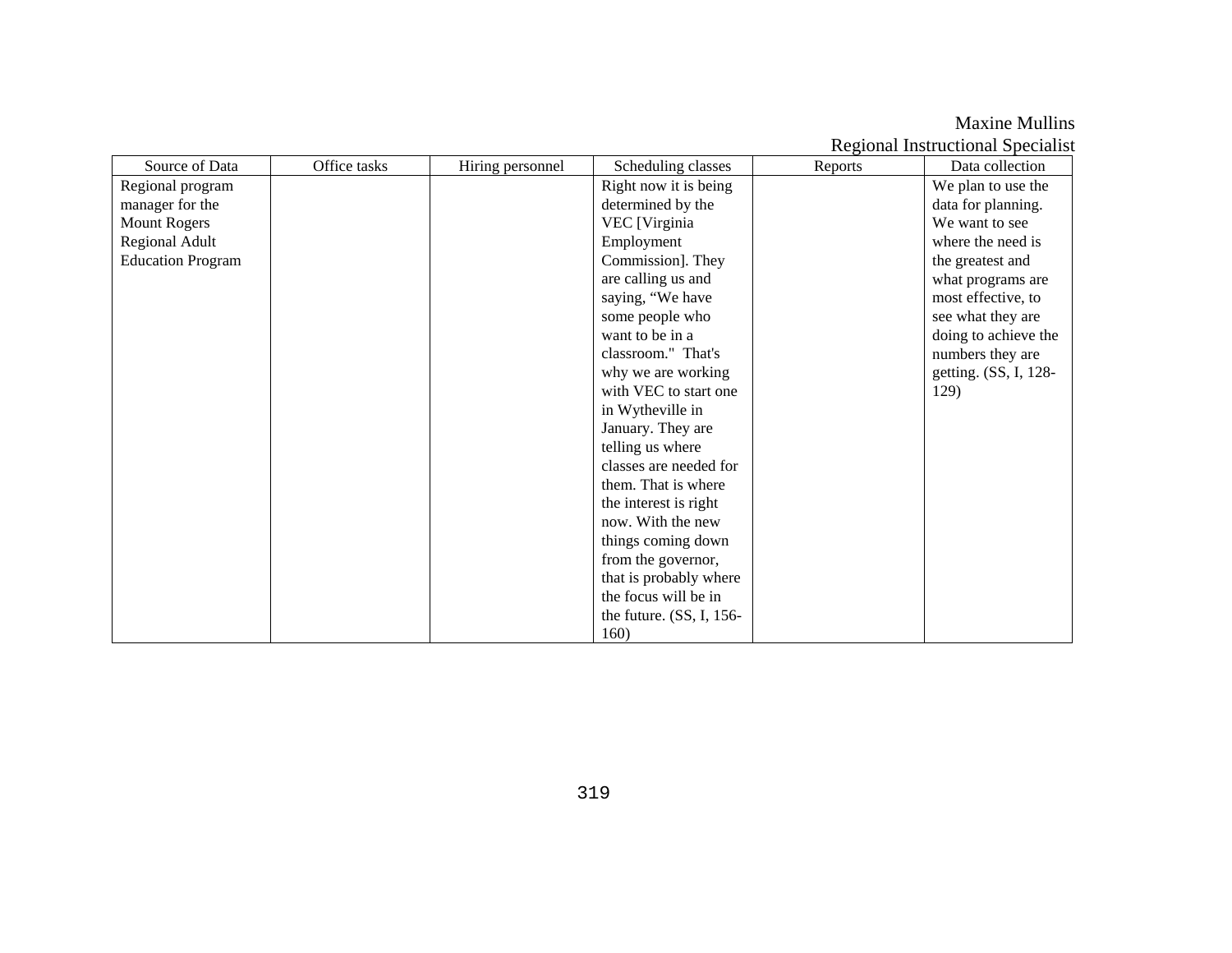| Source of Data         | Office tasks | Hiring personnel          | Scheduling classes | Reports | Data collection |
|------------------------|--------------|---------------------------|--------------------|---------|-----------------|
| Former director of the |              | They are not supposed     |                    |         |                 |
| Virginia Office of     |              | to be doing               |                    |         |                 |
| Adult Education and    |              | administrative work in    |                    |         |                 |
| Literacy               |              | the clear definition. In  |                    |         |                 |
|                        |              | other words they          |                    |         |                 |
|                        |              | should not be the ones    |                    |         |                 |
|                        |              | that are entering data    |                    |         |                 |
|                        |              | into the system as part   |                    |         |                 |
|                        |              | of the instructional      |                    |         |                 |
|                        |              | specialist's job. If they |                    |         |                 |
|                        |              | are doing that sort of    |                    |         |                 |
|                        |              | thing, it should be       |                    |         |                 |
|                        |              | something they are        |                    |         |                 |
|                        |              | being paid extra for.     |                    |         |                 |
|                        |              | They should not be        |                    |         |                 |
|                        |              | directly involved in      |                    |         |                 |
|                        |              | employing teachers        |                    |         |                 |
|                        |              | and attending WIA         |                    |         |                 |
|                        |              | [Workforce Investment     |                    |         |                 |
|                        |              | Act] meetings and         |                    |         |                 |
|                        |              | such. That is an          |                    |         |                 |
|                        |              | administrative task. (T,  |                    |         |                 |
|                        |              | I, $104-108$ )            |                    |         |                 |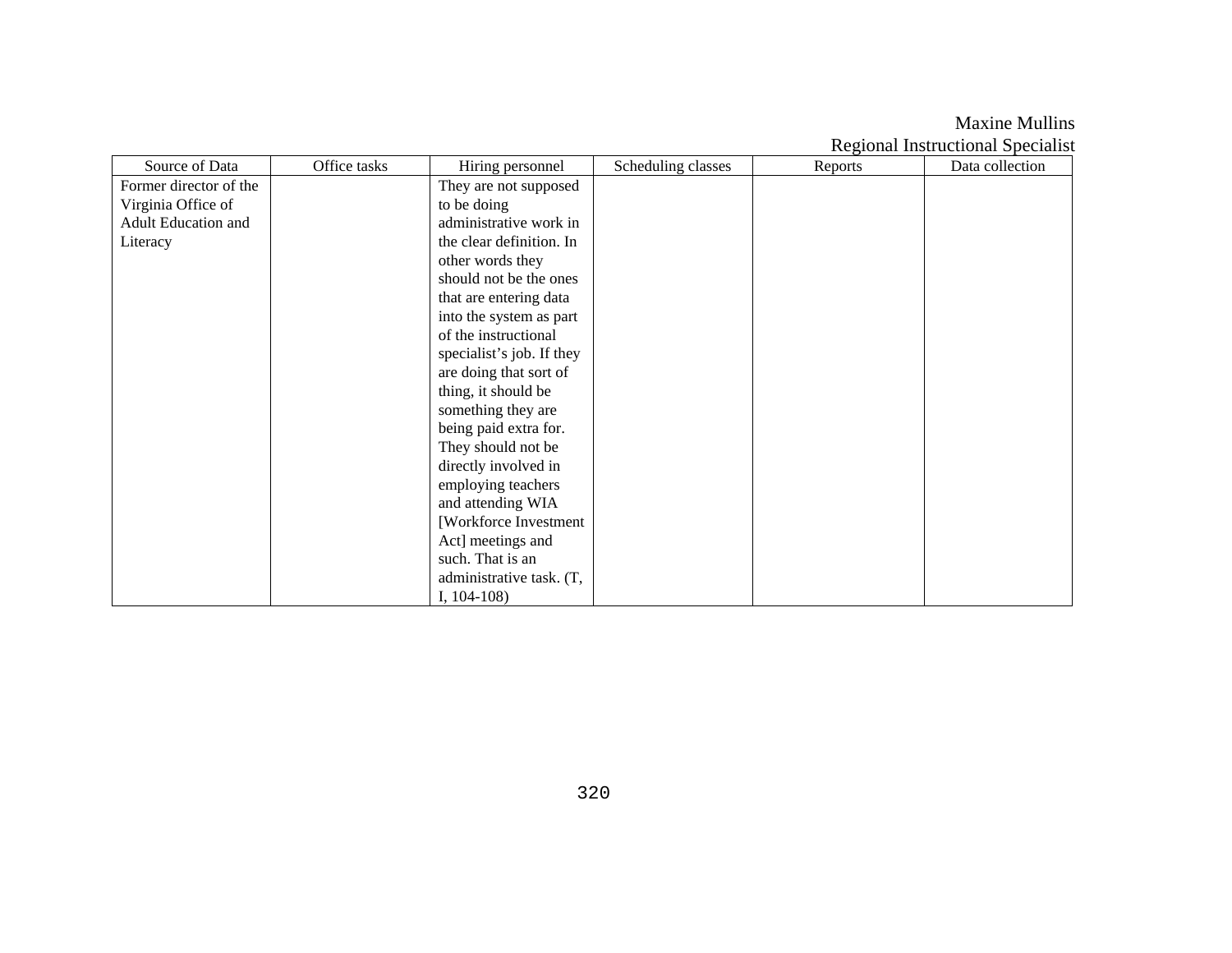| Source of Data           | Office tasks            | Hiring personnel         | Scheduling classes | Reports                                   | Data collection |
|--------------------------|-------------------------|--------------------------|--------------------|-------------------------------------------|-----------------|
| Regional instructional   | I don't order supplies. | Outside of               |                    | I do know there is a                      |                 |
| specialist for the       | I usually make a        | communication with       |                    | year-end report that will                 |                 |
| <b>Mount Rogers</b>      | request and pass it     | the lead teachers and    |                    | include teacher                           |                 |
| Regional Adult           | along. (CH, I, 187-     | things like that,        |                    | observations, to include                  |                 |
| <b>Education Program</b> | 188)                    | everything else is       |                    | numbers. I have a copy                    |                 |
|                          |                         | s [the regional          |                    | of it. (CH, I, 197-198)                   |                 |
|                          |                         | program manager]         |                    |                                           |                 |
|                          |                         | responsibility. I talk   |                    |                                           |                 |
|                          |                         | with lead teachers or at |                    |                                           |                 |
|                          |                         | least e-mail them, at    |                    |                                           |                 |
|                          |                         | least once a week.       |                    |                                           |                 |
|                          |                         | (CH, I, 188-189)         |                    |                                           |                 |
|                          | Computers, e-mail,      |                          |                    | Summary of                                |                 |
|                          | office assistant who is |                          |                    | professional                              |                 |
|                          | excellent. (CH, I, 194) |                          |                    | development activities,                   |                 |
|                          |                         |                          |                    | 2003-2004. (CH, D1, 2-                    |                 |
|                          |                         |                          |                    | 100)                                      |                 |
|                          |                         |                          |                    | Summary of technical                      |                 |
|                          |                         |                          |                    | assistance to instructors.                |                 |
|                          |                         |                          |                    | $(CH, D1, 57-68)$                         |                 |
|                          |                         |                          |                    | Summary of specialist<br>services - staff |                 |
|                          |                         |                          |                    | development. (CH, D2,                     |                 |
|                          |                         |                          |                    | $13-30$                                   |                 |
|                          |                         |                          |                    | Summary of specialist                     |                 |
|                          |                         |                          |                    | services - collaboration.                 |                 |
|                          |                         |                          |                    | (CH, D3, 12-24)                           |                 |
|                          |                         |                          |                    | Summary of specialist                     |                 |
|                          |                         |                          |                    | services - technical                      |                 |
|                          |                         |                          |                    | assistance. (CH, D4, 12-                  |                 |
|                          |                         |                          |                    | 20)                                       |                 |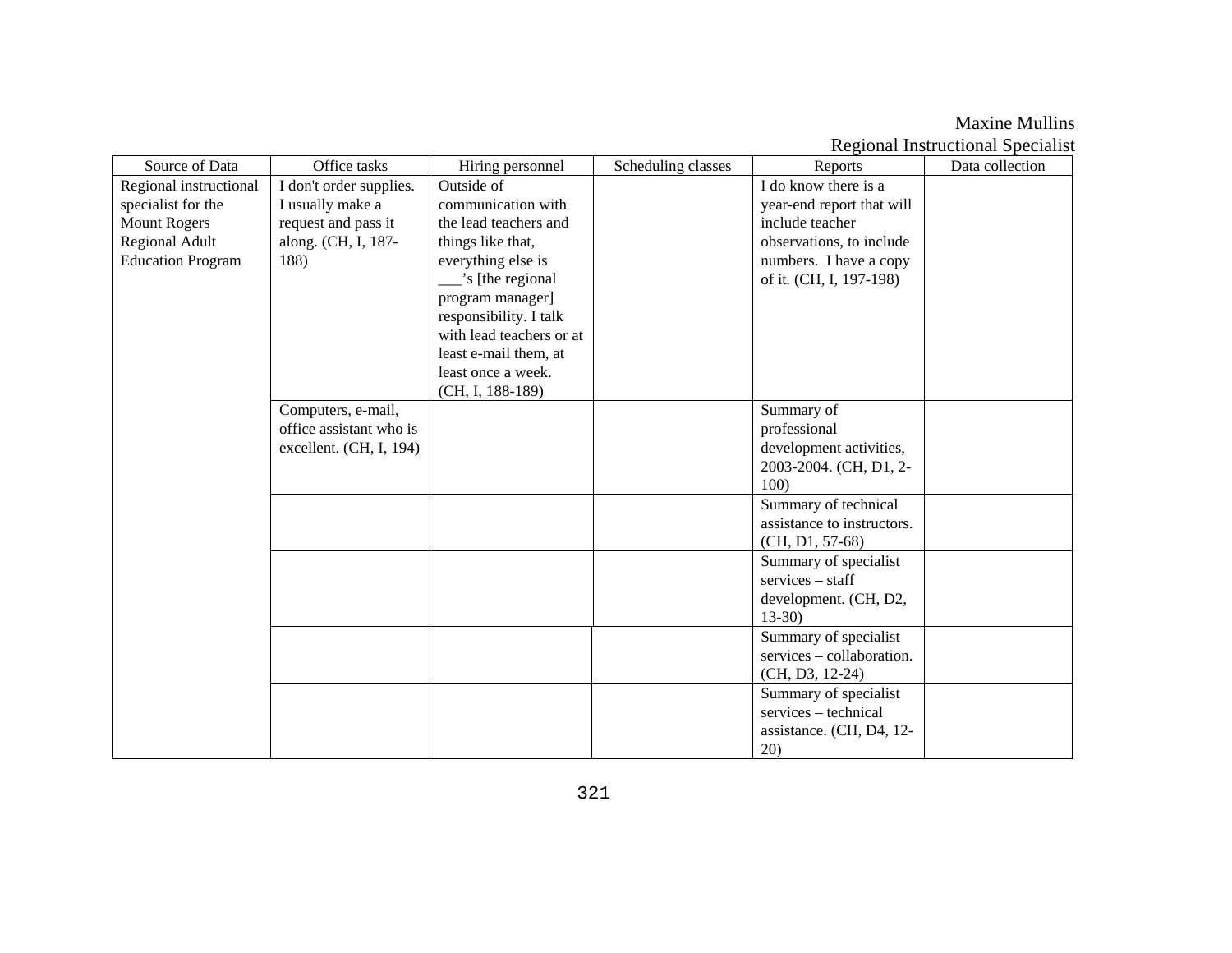| Source of Data           | Office tasks | Hiring personnel | Scheduling classes | Reports                   | Data collection |
|--------------------------|--------------|------------------|--------------------|---------------------------|-----------------|
| Regional instructional   |              |                  |                    | Site visits and teacher   |                 |
| specialist for the       |              |                  |                    | staff development         |                 |
| <b>Mount Rogers</b>      |              |                  |                    | summary. (CH, D5, all 6   |                 |
| Regional Adult           |              |                  |                    | pages)                    |                 |
| <b>Education Program</b> |              |                  |                    | Instructor visits outside |                 |
|                          |              |                  |                    | of classroom. (CH, D6,    |                 |
|                          |              |                  |                    | all)                      |                 |
|                          |              |                  |                    | Classroom visitations.    |                 |
|                          |              |                  |                    | (CH, D7, all)             |                 |

Note. All data entries are exact quotations. Coding (e.g., BC, I, 7-8) was BC = source, I = interview, and 7-8 = line numbers.